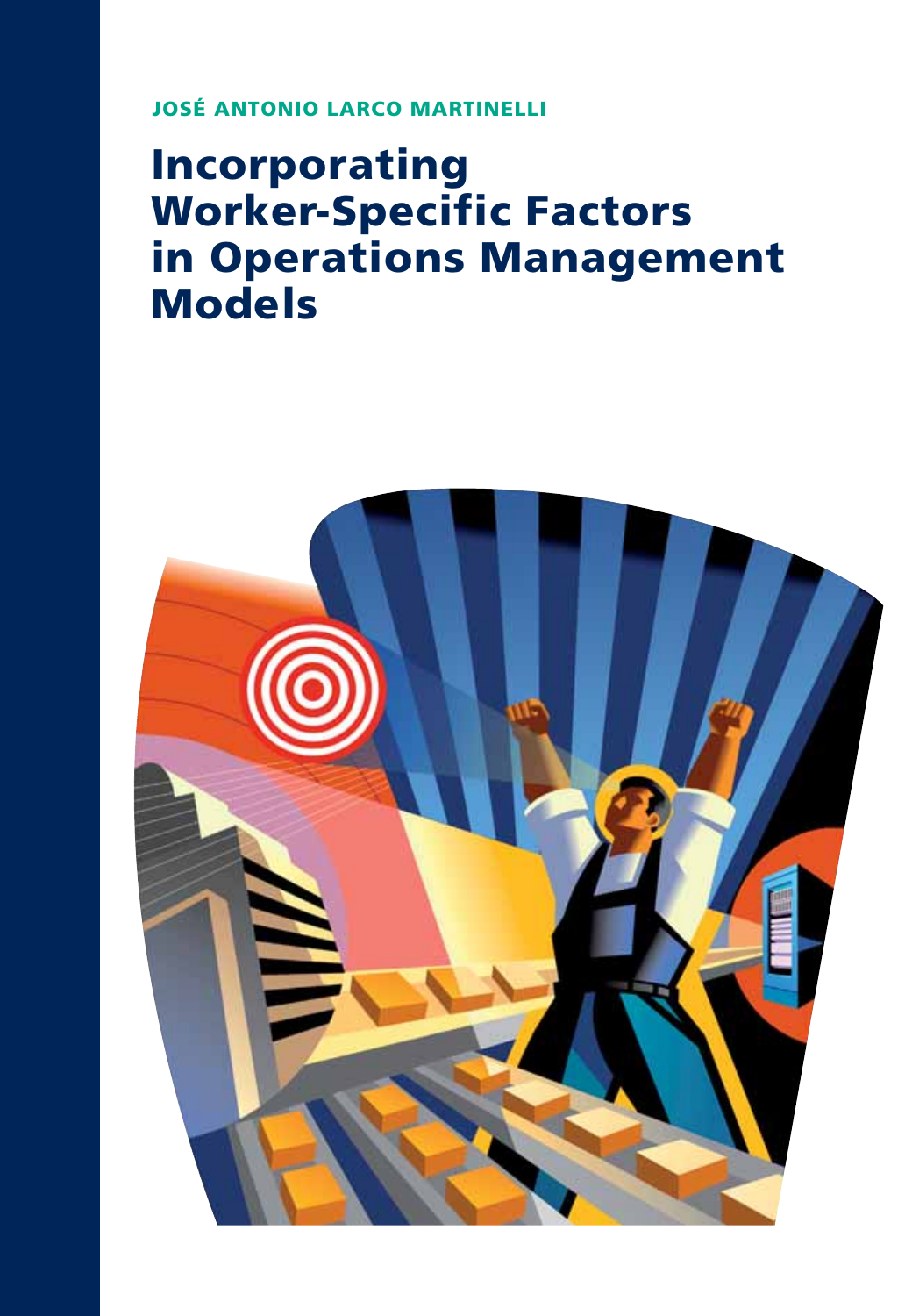# Incorporating Worker-Specific FACTORS IN OPERATIONS MANAGEMENT **MODELS**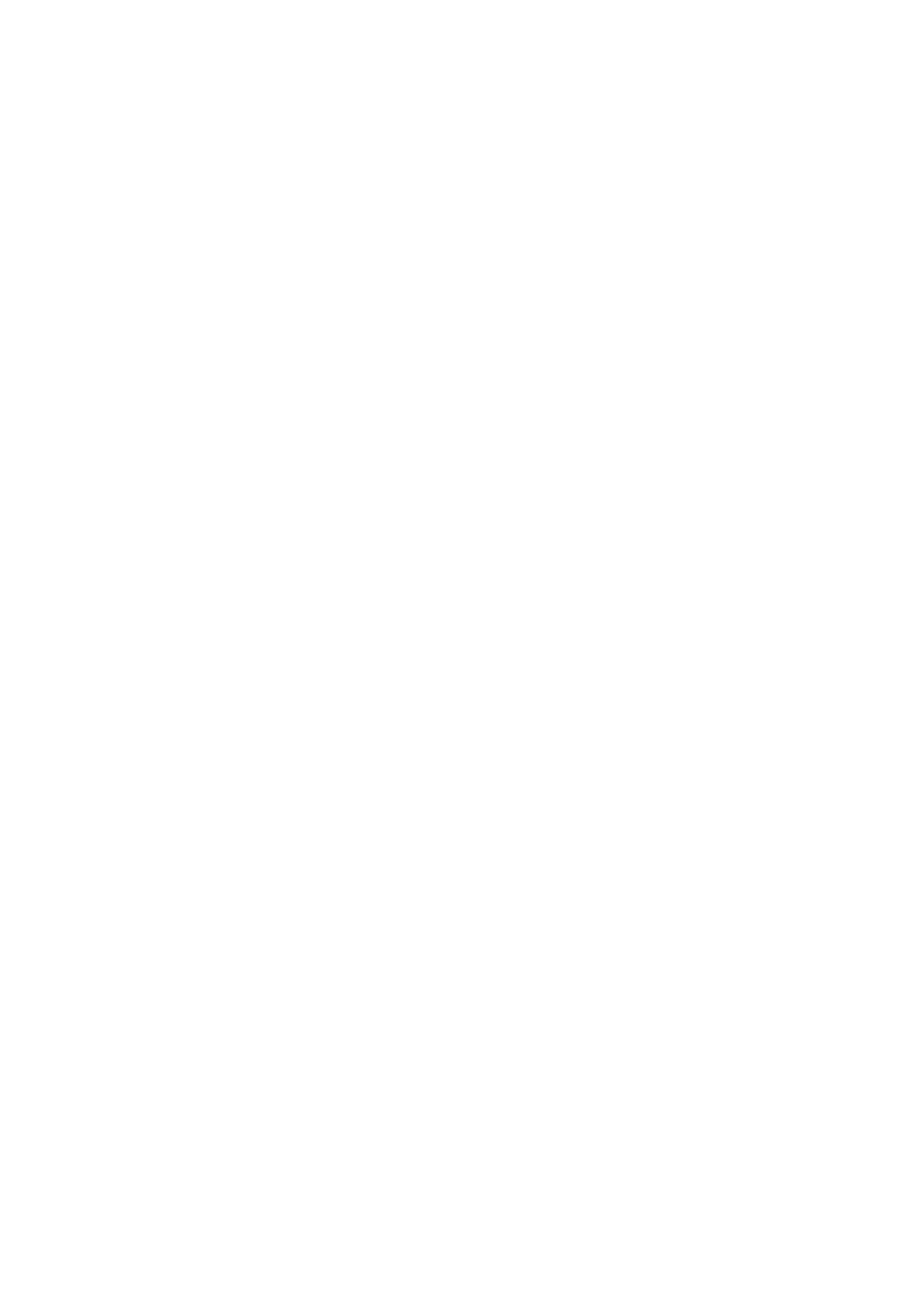#### **Incorporating Worker-Specific Factors in Operations Management Models**

Modellering van menselijke factoren in operations management

Thesis

to obtain the degree of Doctor from the Erasmus University Rotterdam by command of the rector magnificus

Prof.dr. H.G. Schmidt

in accordance with the decision of the Doctorate Board.

The public defense shall be held on

Thursday 25 November 2010 at 11:30 hours

by

JOSÉ ANTONIO LARCO MARTINELLI born in Lima, Perú

zafung **ERASMUS UNIVERSITEIT ROTTERDAM**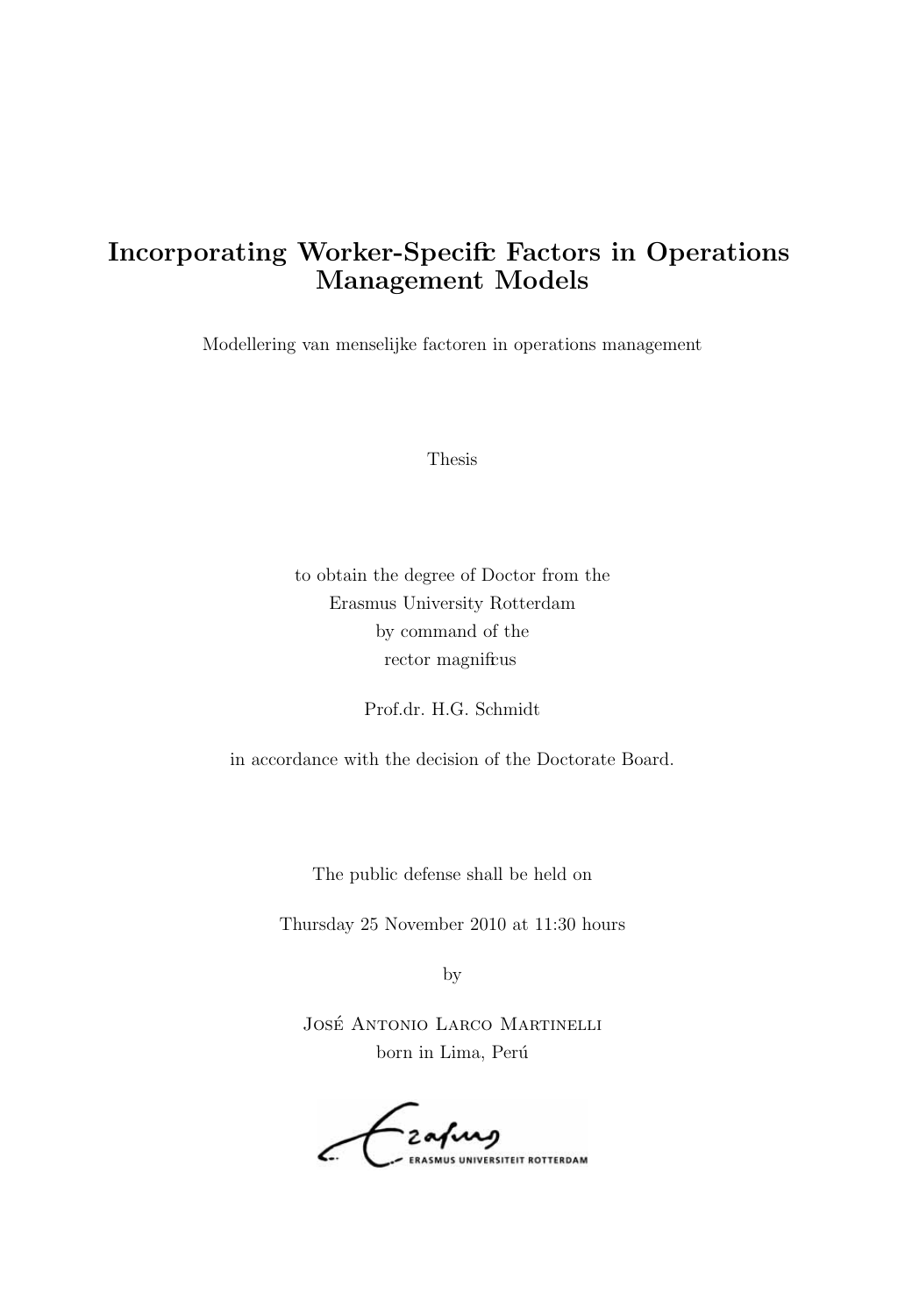Doctoral Committee

| Promoters:     | Prof.dr.ir. J. Dul<br>Prof.dr. M.B.M. de Koster                            |
|----------------|----------------------------------------------------------------------------|
| Other members: | Prof.dr. S.L. van de Velde<br>Prof.dr.ir. J.C. Fransoo<br>Dr. K.L. Schultz |
| Copromoter:    | Dr. K.J. Roodbergen                                                        |

**Erasmus Research Institute of Management - ERIM Rotterdam School of Management (RSM) Erasmus School of Economics (ESE)** Erasmus University Rotterdam Internet: http://www.erim.eur.nl

**ERIM Electronic Series Portal:** http://hdl.handle.net/1765/1

**ERIM PhD Series in Research in Management**, 217 **TRAIL Thesis Series T2010/7, the Netherlands TRAIL Research School** Reference number ERIM: EPS-2010-217-LIS ISBN 978-90-5892-263-2 ©2010, José Antonio Larco

**Cover design:** B&T Ontwerp en advies www.b-en-t.nl **Print:** Haveka www.haveka.nl

All rights reserved. No part of this publication may be reproduced or transmitted in any form or by any means electronic or mechanical, including photocopying, recording, or by any information storage and retrieval system, without permission in writing from the author.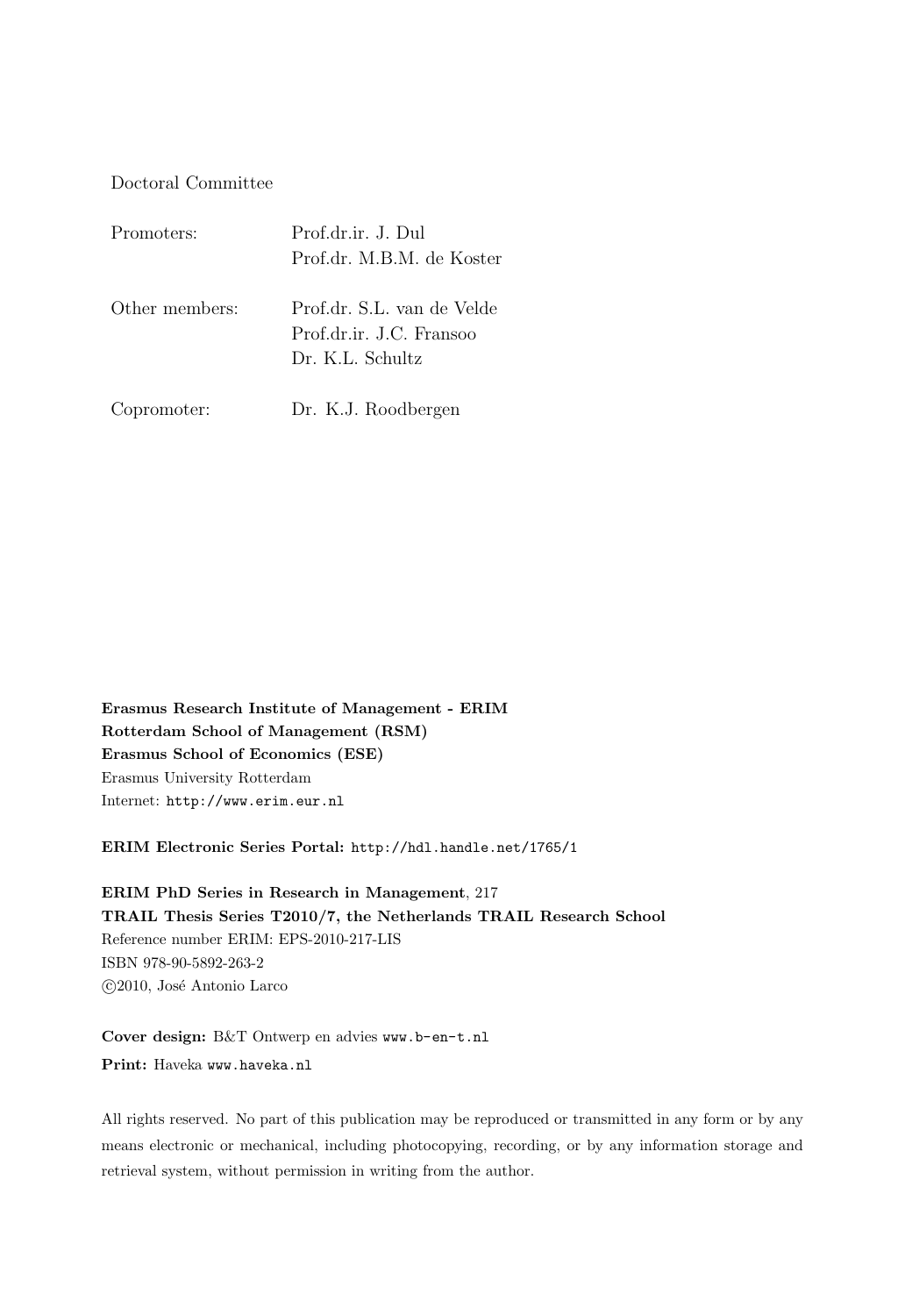*To my family: Cecilia, Jos´e Antonio, Vanessa y Carlos*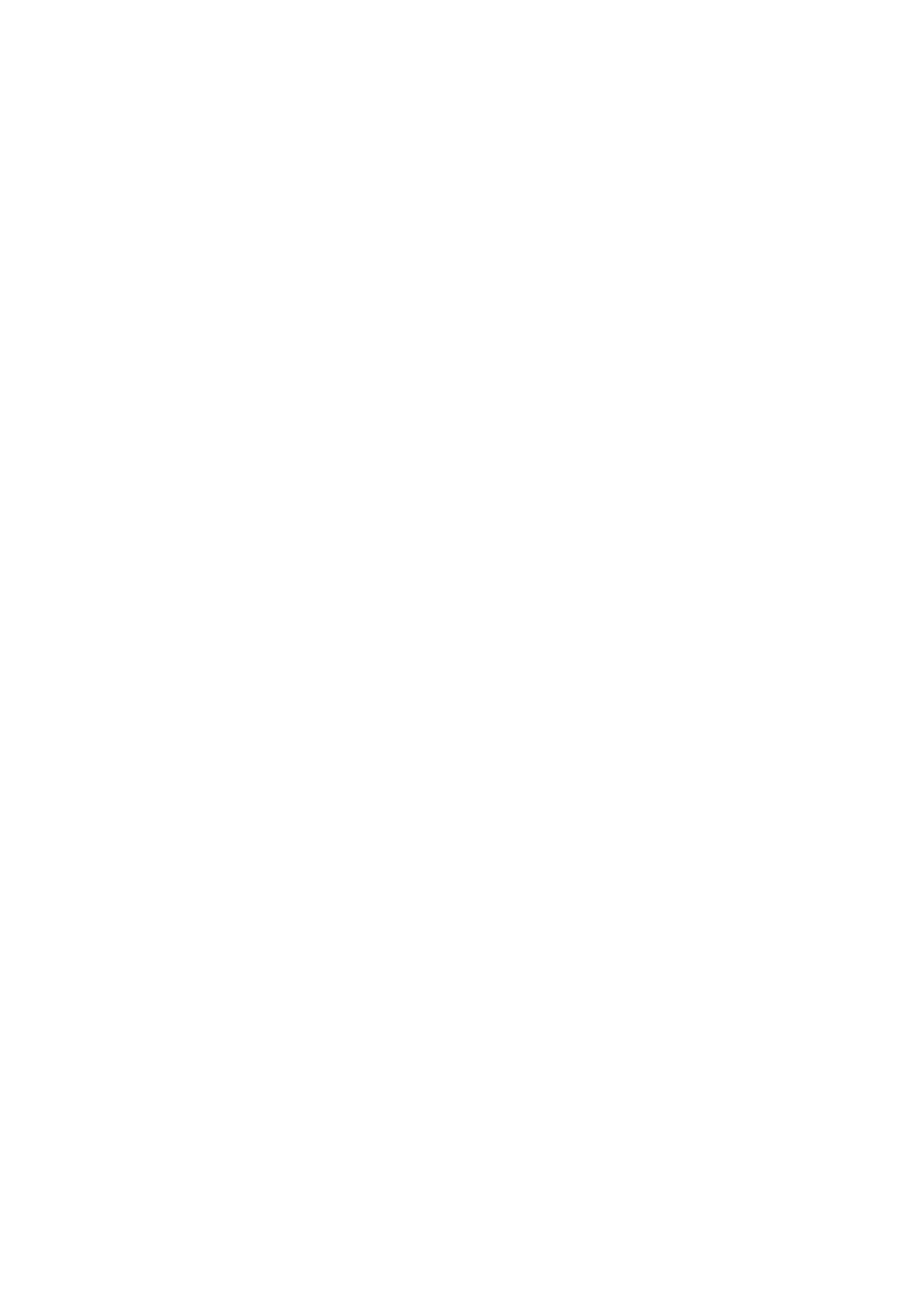## **Acknowledgements**

During my "PhD journey" and "Dutch journey (including my master)" there have been several people who have accompanied me. I have definitely grown professionally and personally because of the people I have encountered in this journey. However, as with any journey, what is most important is that I have enjoyed the journey itself by sharing it with many valuable people. If the list of acknowledgments seems long, please bear with me, they all deserve to be mentioned here.

In this journey, there are people that truly deserve mentioning and appreciation for helping me in the production of this thesis as well as accompanying me in my adventure in The Netherlands. I thank first the team of advisors directly involved in the production of my thesis: Prof. dr. ir. Jan Dul, Prof. dr. Ren´e de Koster and Prof. dr. Kees Jan Roodbergen. First, I thank, Jan, my first promotor. Jan, you provided me with the opportunity to initiate and develop this interdisciplinary thesis project. I thank you for this and for encouraging and supporting my work. You always provided me with a different point of view in reading my thesis. This view was key for incorporating human factors and clarifying my concepts and lead to very interesting discussions. Next, I thank René, my second promotor. René, you played a very active role in my thesis project. You are truly a role model for me of what an academic should be. Your dedication, enthusiasm, open criticism, encouragement, experience and friendliness benefited not only my thesis but provided me with plenty of opportunities for developing my career and enjoying my PhD trajectory (in the formal and informal sense). I thank you for all of this, starting from the time I was a master student until this very moment. I also thank, Kees Jan, my daily supervisor. Kees Jan, I am very grateful to have had you as my daily supervisor. I enjoyed very much working together with you. Our discussions were always fun and sincere, I learned a lot from them, from theoretical to practical subjects. You created an atmosphere that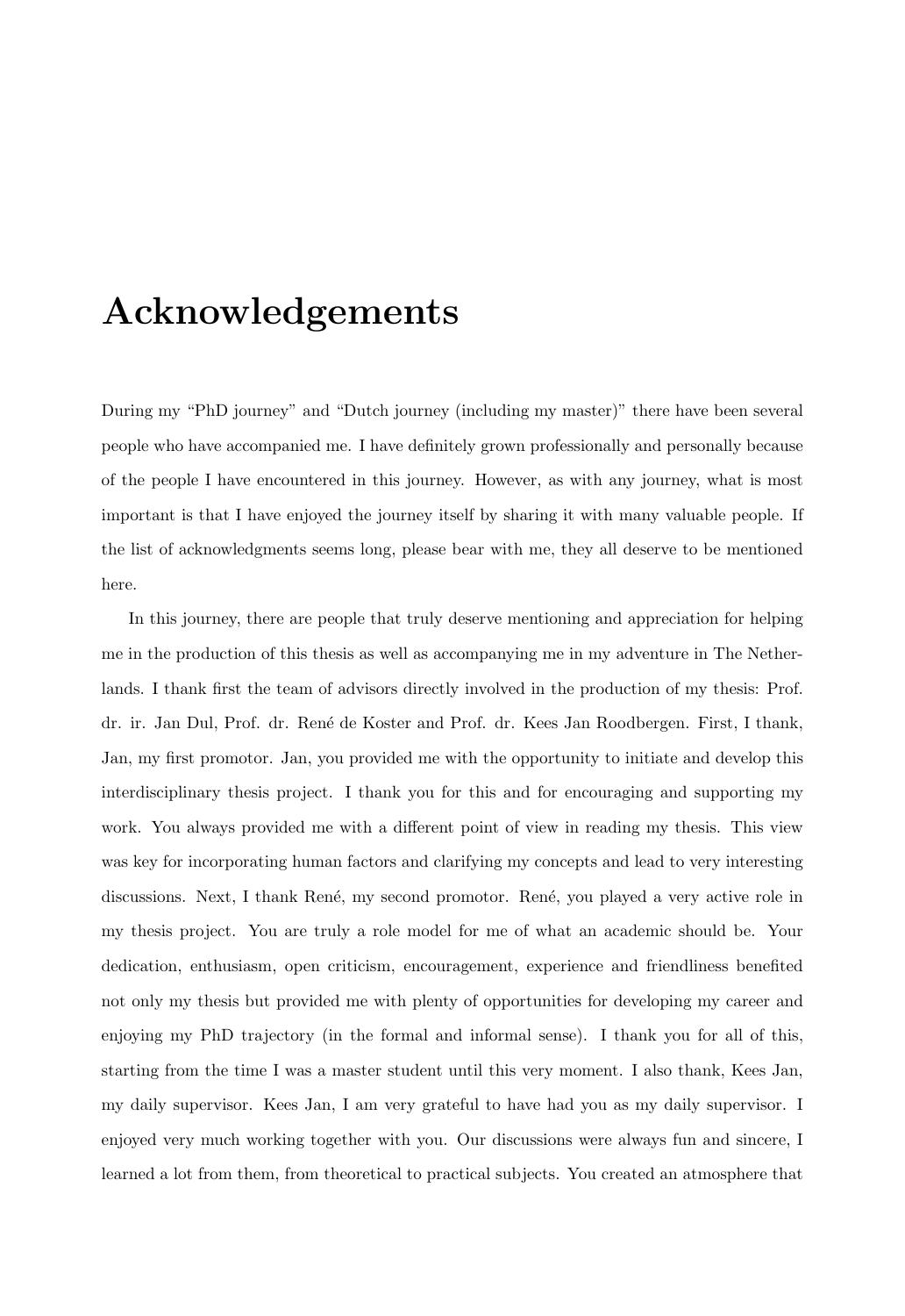made me feel as part of a team. I am truly honored of being your first (directly supervised) PhD. student and I am sure I will continue benefiting from what you have taught me.

A special mention also goes to my MPhil thesis supervisors at the Erasmus Research Institute of Management (ERIM), Prof. dr.ir. Rommert Dekker and Prof. dr.ir. Uzay Kaymak. Both of them taught me what research was all about. Through their experience, thought-provoking comments and support, they helped to awaken my desire to conduct research. Both of them remained in touch with me even after my MPhil. As a result of collaborating with them, I produced my first scientific paper.

I would also like to thank here the members of my thesis committee. In particular, I would like to thank Prof.dr. Steef van de Velde, who provided valuable comments regarding the methodologies and assumptions made on this thesis. I also thank Steef for the interesting discussions we had on behavioral operations and also (less!) serious conversations. Next, I thank Prof.dr.ir./ Jan Fransoo, for pointing me in a very specific way to the strengths and limitations of my work and suggesting ways to improve it. I also thank Jan for providing me with the opportunity to continue my research career and look forward to work with him in more interesting topics (i.e. behavioral operations of course!). In addition, I thank Dr. Ken Schultz for accepting to review my thesis. Dr. Ken Schultz provided me with valuable information for positioning my work and focus in my contributions at the interface of operations management and behavior/human factors.

Other members of the scientific community which I thank for the interesting discussions include Dr. Hans Frenk (who taught me in my masters and discussed with me intresting things about academia), Dr. Jan Brinkhuis (who helped me in solving the model proposed in Chapter 3 of this thesis), Prof. dr. Stijn van Osselaer (who introduced me to the topic of behavior), Prof.dr. Santiago Kraiselburd (who invited me to present and discuss research at MIT Zaragoza), Dr. Kenneth Doerr (who discussed with me some initial ideas on goal setting), Dr. Kevin Gue (who discussed with me some interesting topics on warehousing and the human element). From the industry side, Chapter 5 of this thesis is possible thanks to the collaboration of Nedac Sorbo and Yamaha YMD and the people therein that facilitated the data collection.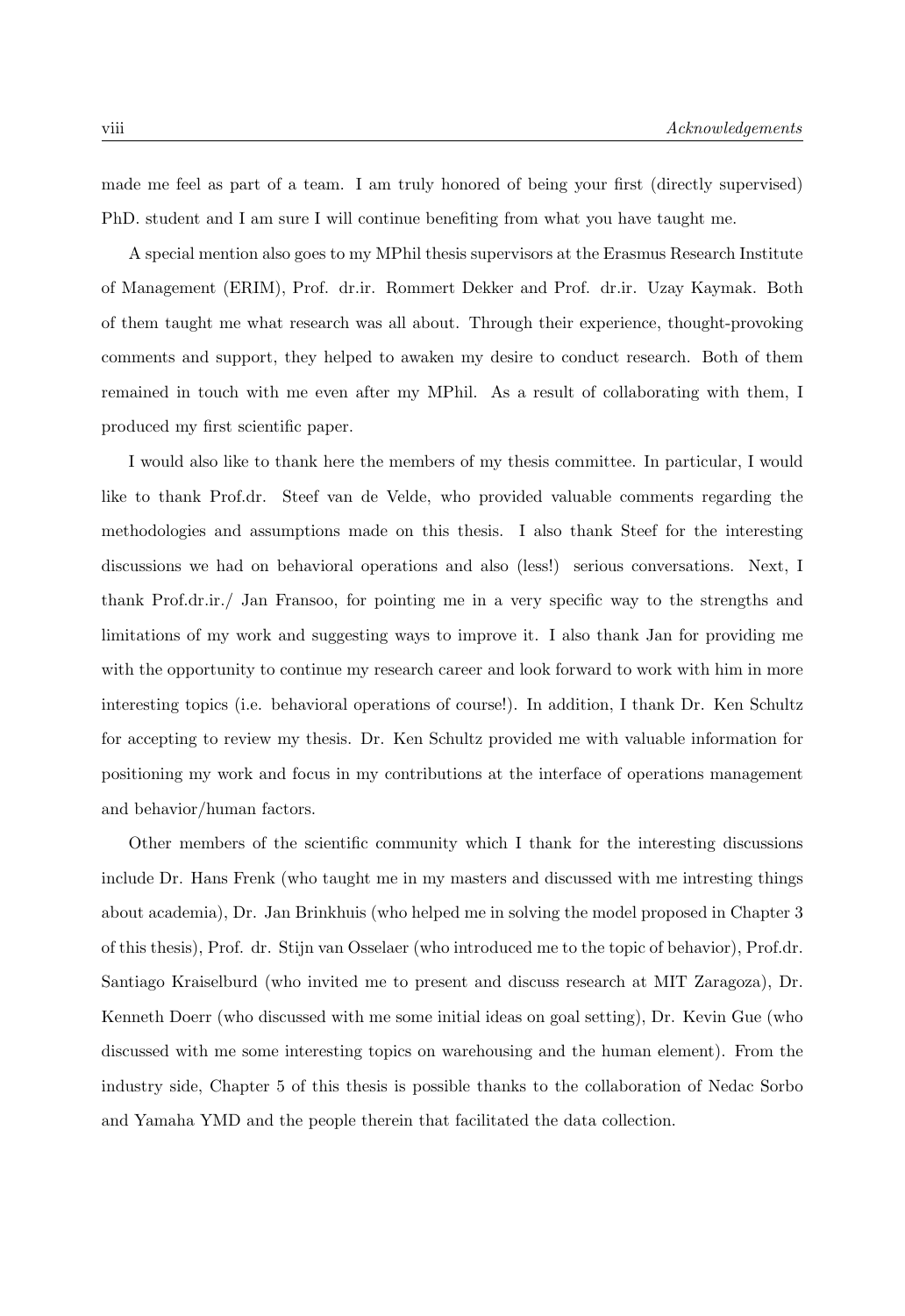This thesis is also possible thanks to the diligent support of staff. I thank here Carmen Meesters. Carmen, you really went a long way in helping me and you always made my visits at your office enjoyable. In addition I am indebted to the ERIM's office staff, including Olga Novikova, Tineke van der Vhee and Marisa van Iperen.

Parallel, to my thesis, several friends and colleagues have been involved in making my life in Rotterdam enjoyable and full of entertaining moments. In this respect, I first thank all my colleagues in Department 6, you all contributed to a great working and casual atmosphere. The Department's outings and diverse outdoor activities reflected this. I very much enjoyed the discussions and conversations (from very casual to very complex) with Irma (with who we always gave mutual encouragement for finishing the piece of work you are reading), Melek, Joost, Koen, Serge, Eric, Costas, Nishant, Elfriede, Ren´e vd Eijk (my first officemate), Tony, Mahamut, Mengfei and Yeming.

Some of my colleagues in Department 6 also became close friends outside my office hours and made my life in the Netherlands more fulfilled: Amir (who I also thank for being my panymph, true friendship, and all the great adventures in our trips and beyond), Nima (same great adventures and friendship together with Amir), Lameez (always there to talk), Mark (my great last officemate), Sandra, Jordan (who I thank also for helping me in proofreading this thesis), Dirk and Ezgi (my second officemate). Special thanks for all the great time we had together and help given when needed. Next to them, I am grateful to other friends and fellow PhDs students outside Department 6. In particular, I mention Carlos who has been a great friend ever since we started the first class in the MPhil. I also mention Morteza, a great friend and travelling companion. Other remarkable friends at the EUR (Erasmus University Rotterdam) outside our department include: Joao, Francesca, Nuno, Mehdi, Ren´e Segers and Merel. I thank also old friends that I met at the EUR when I did my master's, we still keep in touch and of course all the hospitality that I got when I went to Greece: Giorgos, Gregory and Apostolis. One important addition to this list is also all the members of the Erasmus Debating Society, that made for very good debates, conversations and tournaments abroad. In particular, I am grateful to Tom, Saskia, Abo, Eric, Evtim, Jeanette, Lucien and Jeroen.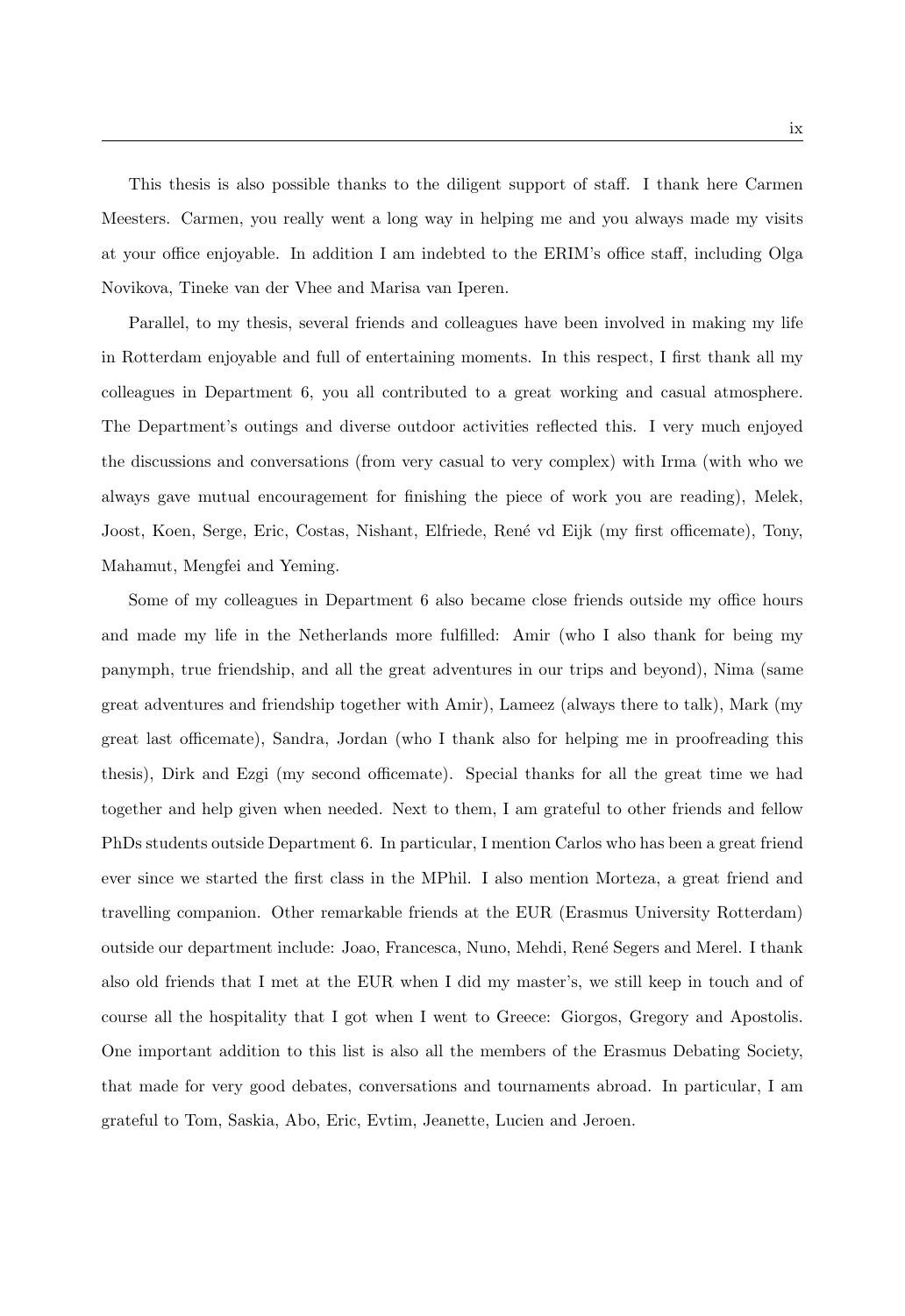Outside the EUR, I have also many good friends to thank that have made my stay in Rotterdam filled with more great moments. I start by mentioning Gianfranco and Danilo, two Peruvians that have now returned but with whom I shared good and also difficult times in my beginnings in Rotterdam. Next to this, I need to address the Peruvian/South American community of friends. We have no more than two years hanging out together, yet it feels as much more time. I mention here in particular, Andrea Aguinaga (who I also thank for being my parnymph), Eduardo, Sergio, Gulnara, Jurgen, Andrea Spengler-Muller, Claudia, Carolina, Dorian, Adriana, Nicole, Maurice, César, Karla, Andrés, Paty, Ileana, Jorge Pablo, amomg others. You are all great! Muchas gracias por los pisco-sours, hospitalidad, ayuda y muchas tardes y noches juntos!

I also have to thank my friends that are in Perú or elsewhere. Although possibly, our communication was less direct and frequent, I still celebrate all of our encounters in Perú, the U.S. and in Holland. Moreover, the experiences shared with them have all defined me personally. I missed several important moments in your life due to long distances (weddings, new kids born, among others). Here, I have to mention my old-time friends from high-school with whom we never lost contact: Raúl, Oscar, Daniel, Iza, Jorge, Carlos, Carolina, Pepe, Úrsula, Sergio, Elías, Diego. Also, from my bachelor study and beyond, great friends deserve mention include: Miguel, Rafael, Arturo, Ernesto, Gonzalo Correa, Carlos Forero, Pepo, Fiorella, Armando, Ramiro, Gonzalo Coloma, Gonzalo Rubio, Juan Carlos, Alberto, Gustavo, Gabriel, among others. I thank also my colleagues and friends in my old job in Técnicas Metálicas were I truly learned a lot and had a good time in preparation to my arrival in Holland. I specially mention: Victor, Eduardo, Jorge, William, Danfer, Jorge Luis, Luis Muñoz and Luis Norero. A todos ustedes, muchas gracias!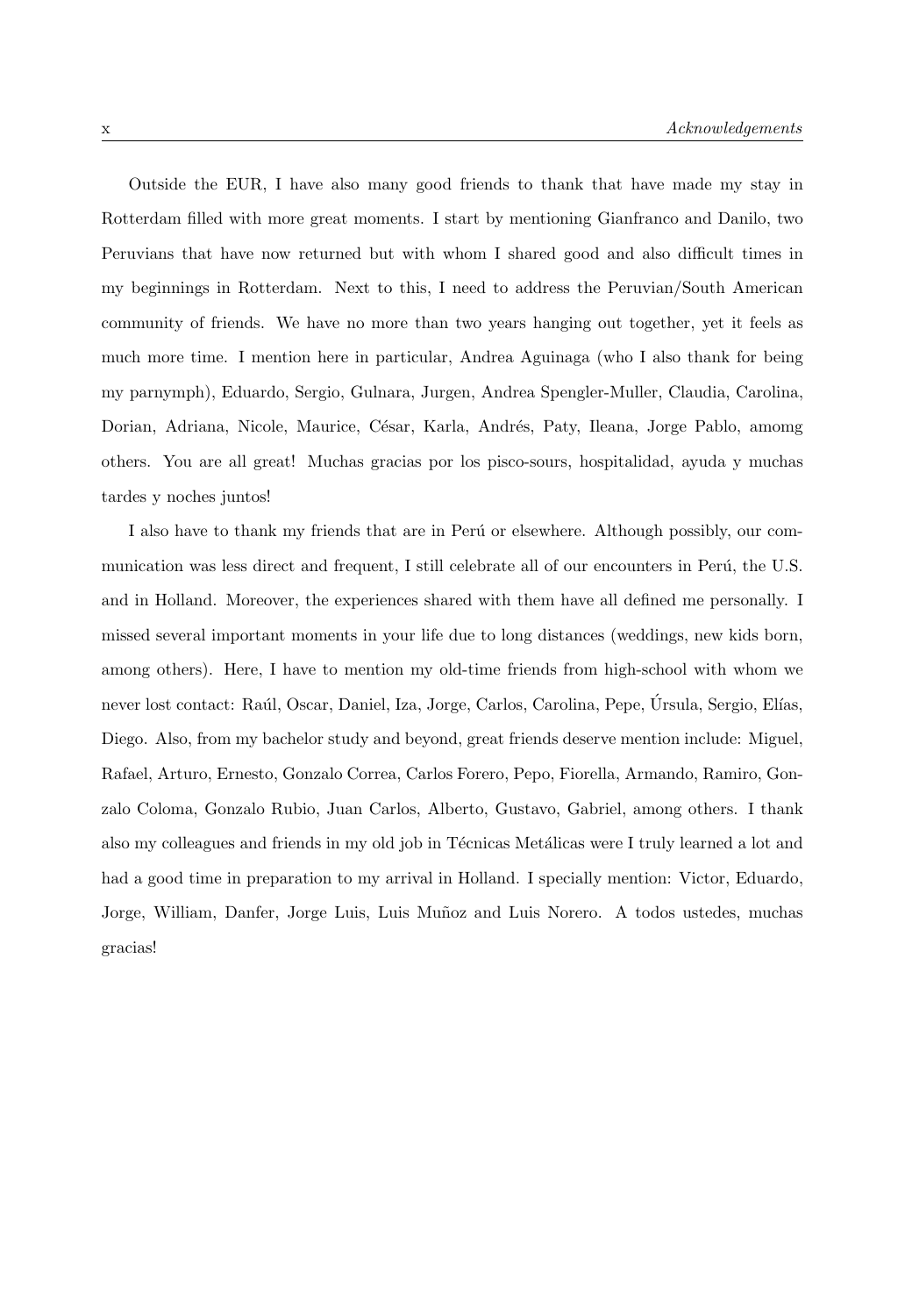Finally, I thank the most important people in life: my family (core and extended—uncles, aunts, cousins, nephews and nieces—). In particular, I mention my father, José Antonio, my mother, Cecilia, my sister, Vanessa and my brother, Carlos. They always supported me and inspired me in boundless measure. Ustedes siempre me apoyaron e inspiraron a dar lo mejor de mi. Sé que no es fácil estar en la distancia, pero sólo me queda agradecer todo. Mi agradecimiento nunca será suficiente para reconocer todo el amor que me han y me siguen brindando. Gracias!

José Antonio Larco Eindhoven, October 2010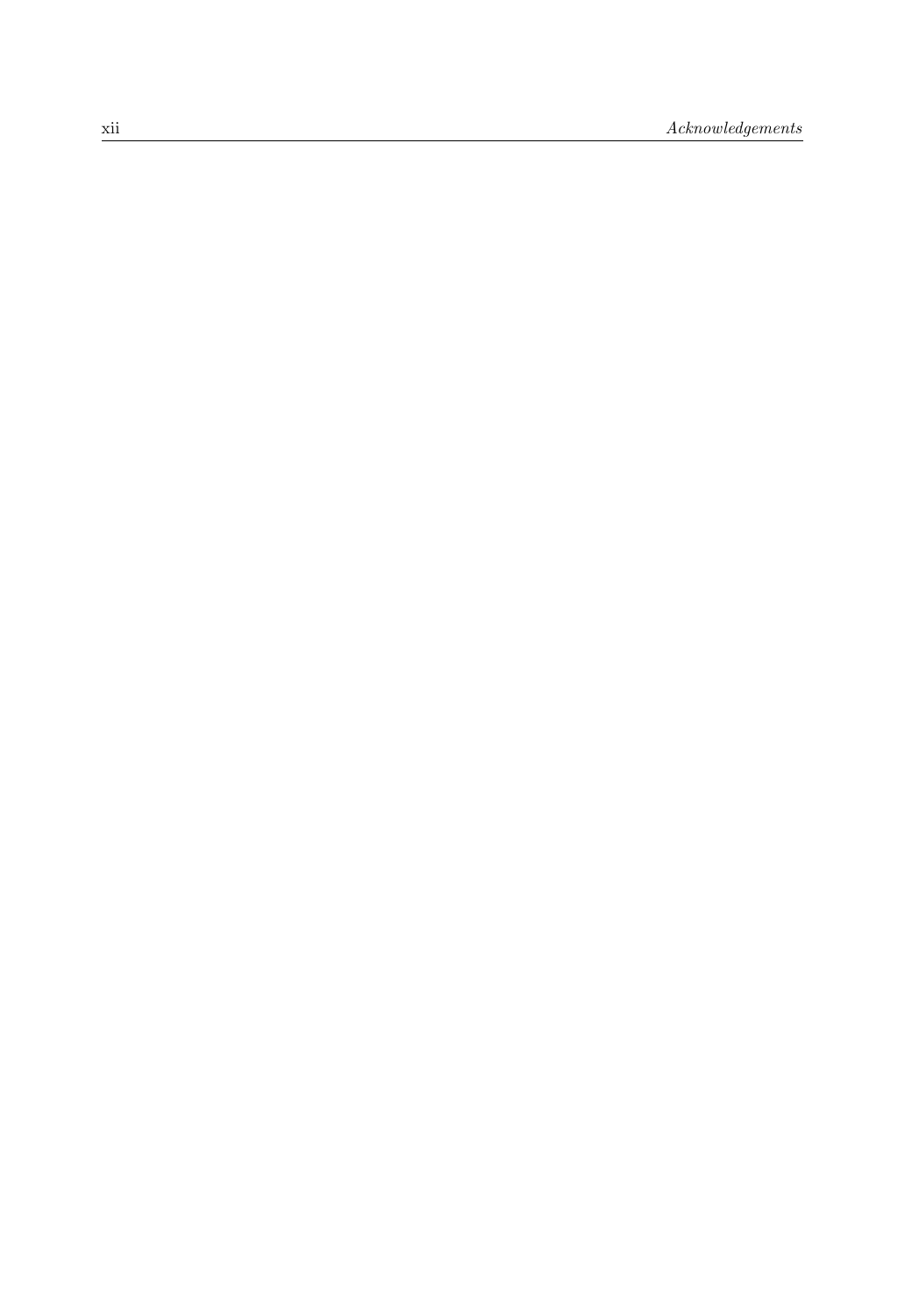## **Contents**

|          |     | Acknowledgements                                                                                  | vii            |
|----------|-----|---------------------------------------------------------------------------------------------------|----------------|
| 1        |     | Introduction                                                                                      | $\mathbf{1}$   |
|          | 1.1 | Motivation                                                                                        | 1              |
|          | 1.2 |                                                                                                   | 3              |
|          | 1.3 | Contribution and thesis outline                                                                   | $\overline{4}$ |
| $\bf{2}$ |     | Behavioral operations for workers                                                                 | 9              |
|          | 2.1 |                                                                                                   | 9              |
|          | 2.2 |                                                                                                   | 12             |
|          | 2.3 |                                                                                                   | 15             |
|          | 2.4 |                                                                                                   | 37             |
|          | 2.5 | Modeling human factors in operations management                                                   | 47             |
|          | 2.6 |                                                                                                   | 58             |
| 3        |     | Behavioral goal setting models for OM: Theory                                                     | 63             |
|          | 3.1 |                                                                                                   | 63             |
|          | 3.2 |                                                                                                   | 66             |
|          | 3.3 | Scope and approach $\ldots \ldots \ldots \ldots \ldots \ldots \ldots \ldots \ldots \ldots \ldots$ | 68             |
|          | 3.4 |                                                                                                   | 69             |
|          | 3.5 |                                                                                                   | 74             |
|          | 3.6 |                                                                                                   | 86             |
|          | 3.7 |                                                                                                   | 92             |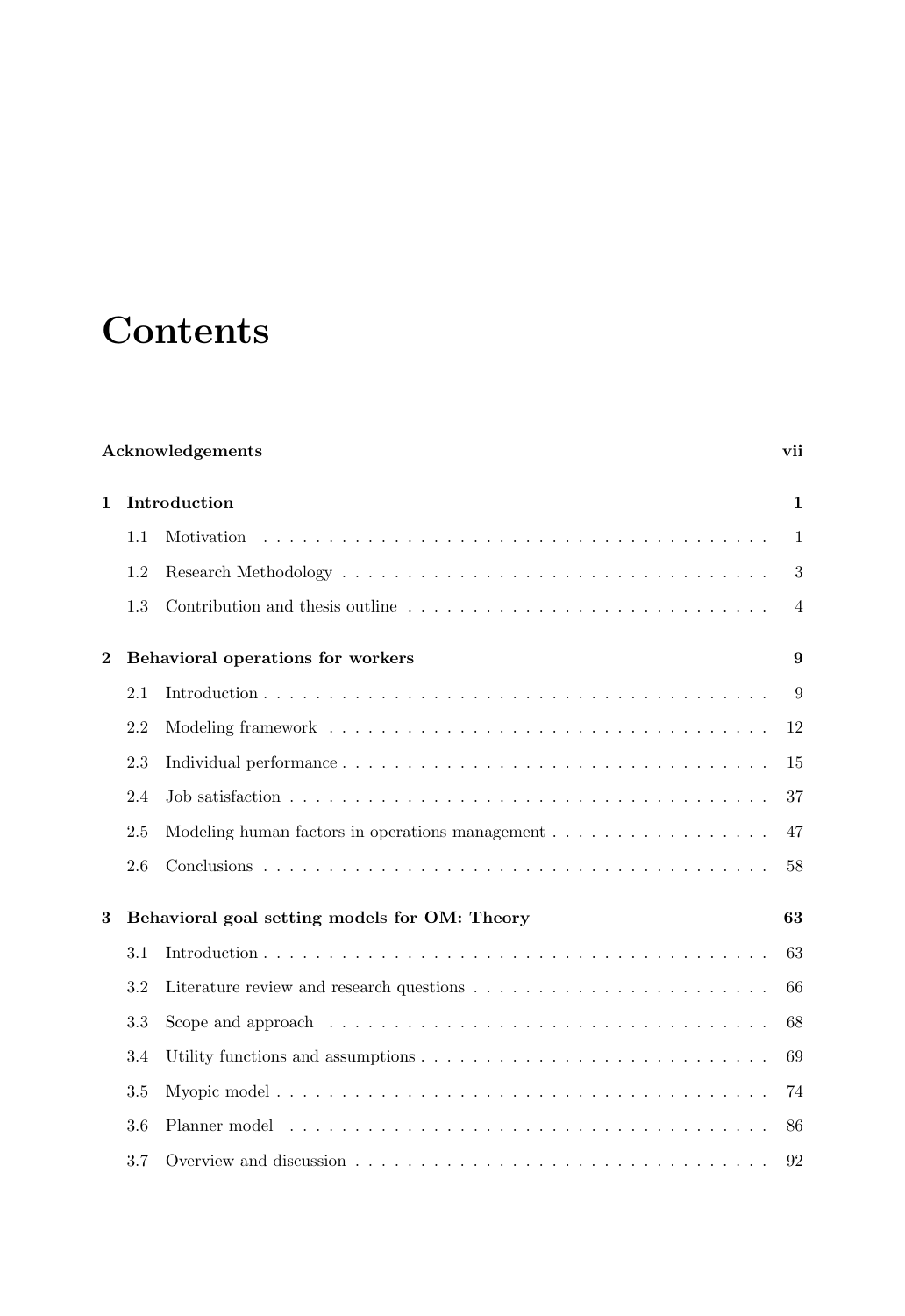| 4 |         | Behavioral Goal Setting Models for OM: Empirical study                                                                                                                                                                         | 97  |
|---|---------|--------------------------------------------------------------------------------------------------------------------------------------------------------------------------------------------------------------------------------|-----|
|   | 4.1     |                                                                                                                                                                                                                                | 97  |
|   | 4.2     |                                                                                                                                                                                                                                | 99  |
|   | 4.3     | Performance evaluation respectively in the contract of the contract of the contract of the contract of the contract of the contract of the contract of the contract of the contract of the contract of the contract of the con |     |
|   | 4.4     |                                                                                                                                                                                                                                |     |
|   | 4.5     |                                                                                                                                                                                                                                |     |
|   | 4.6     |                                                                                                                                                                                                                                |     |
|   | 4.7     |                                                                                                                                                                                                                                |     |
|   | 4.8     |                                                                                                                                                                                                                                |     |
|   | 4.9     |                                                                                                                                                                                                                                |     |
| 5 |         | Managing Warehouse Efficiency and Worker Discomfort                                                                                                                                                                            | 127 |
|   | 5.1     |                                                                                                                                                                                                                                |     |
|   | 5.2     |                                                                                                                                                                                                                                |     |
|   | 5.3     |                                                                                                                                                                                                                                |     |
|   | 5.4     |                                                                                                                                                                                                                                |     |
| 6 |         | Conclusions                                                                                                                                                                                                                    | 151 |
|   | 6.1     |                                                                                                                                                                                                                                |     |
|   | 6.2     |                                                                                                                                                                                                                                |     |
|   | 6.3     |                                                                                                                                                                                                                                |     |
|   | 6.4     |                                                                                                                                                                                                                                |     |
|   | 6.5     |                                                                                                                                                                                                                                |     |
|   | Summary |                                                                                                                                                                                                                                | 159 |
|   |         | Nederlandse Samenvatting (Summary in Dutch)                                                                                                                                                                                    | 163 |
|   |         | Resumen en Español (Summary in Spanish)                                                                                                                                                                                        | 167 |
|   |         | <b>Bibliography</b>                                                                                                                                                                                                            | 171 |
|   |         | About the Author                                                                                                                                                                                                               | 183 |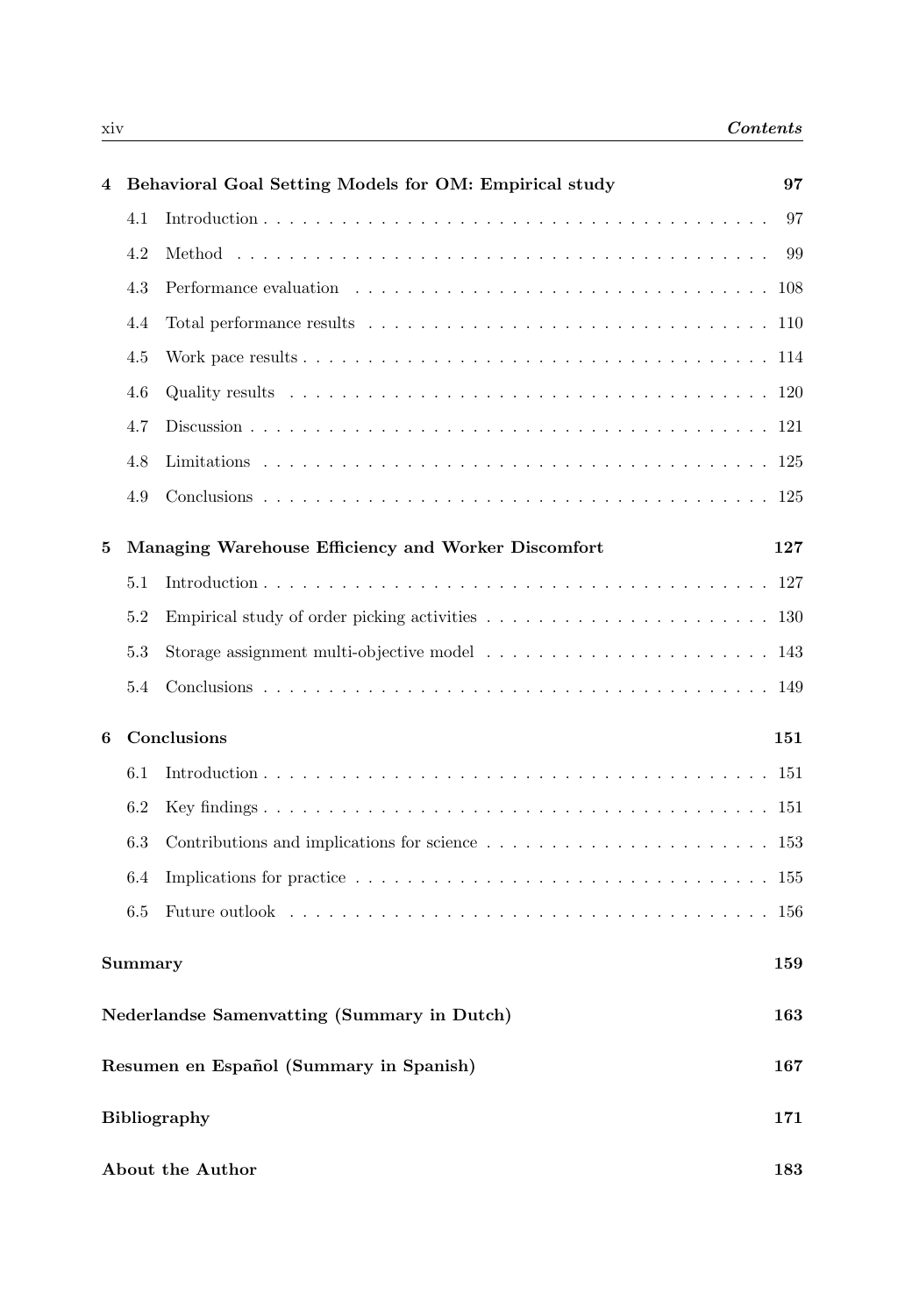## **List of Tables**

#### **Chapter 2**

| 2.1       | Facets of job satisfaction according to different models (Part I) $\dots \dots \dots$                   | 42 |
|-----------|---------------------------------------------------------------------------------------------------------|----|
| 2.2       | Facets of job satisfaction according to different models (Part II) $\dots \dots \dots$                  | 43 |
| 2.3       | Facets of job satisfaction framework for Operations Management                                          | 45 |
| 2.4       | Research opportunities for worker-related scheduling models                                             | 51 |
| 2.5       | Research opportunities for worker-related work-flow models                                              | 55 |
| 2.6       | Research opportunities for job appraisal and incentives design $\dots \dots \dots$                      | 57 |
| 2.7       | Research opportunities for layout models                                                                | 59 |
| Chapter 3 |                                                                                                         |    |
| $3.1\,$   | Overview of assumptions for models and support from literature $\dots \dots$                            | 75 |
| 3.2       |                                                                                                         | 93 |
| 3.3       | Work pace regulation investigation overview $\dots \dots \dots \dots \dots \dots \dots \dots$           | 94 |
| Chapter 4 |                                                                                                         |    |
| 4.1       |                                                                                                         |    |
| 4.2       |                                                                                                         |    |
| 4.3       |                                                                                                         |    |
| 4.4       | Quality results across goal levels $\ldots \ldots \ldots \ldots \ldots \ldots \ldots \ldots \ldots 121$ |    |
| 4.5       | Goal difficulty-performance hypothesis testing overview $\dots \dots \dots \dots \dots \dots$ 122       |    |
| 4.6       | Work pace regulation investigation overview $\ldots \ldots \ldots \ldots \ldots \ldots \ldots 123$      |    |
|           |                                                                                                         |    |

#### **Chapter 5**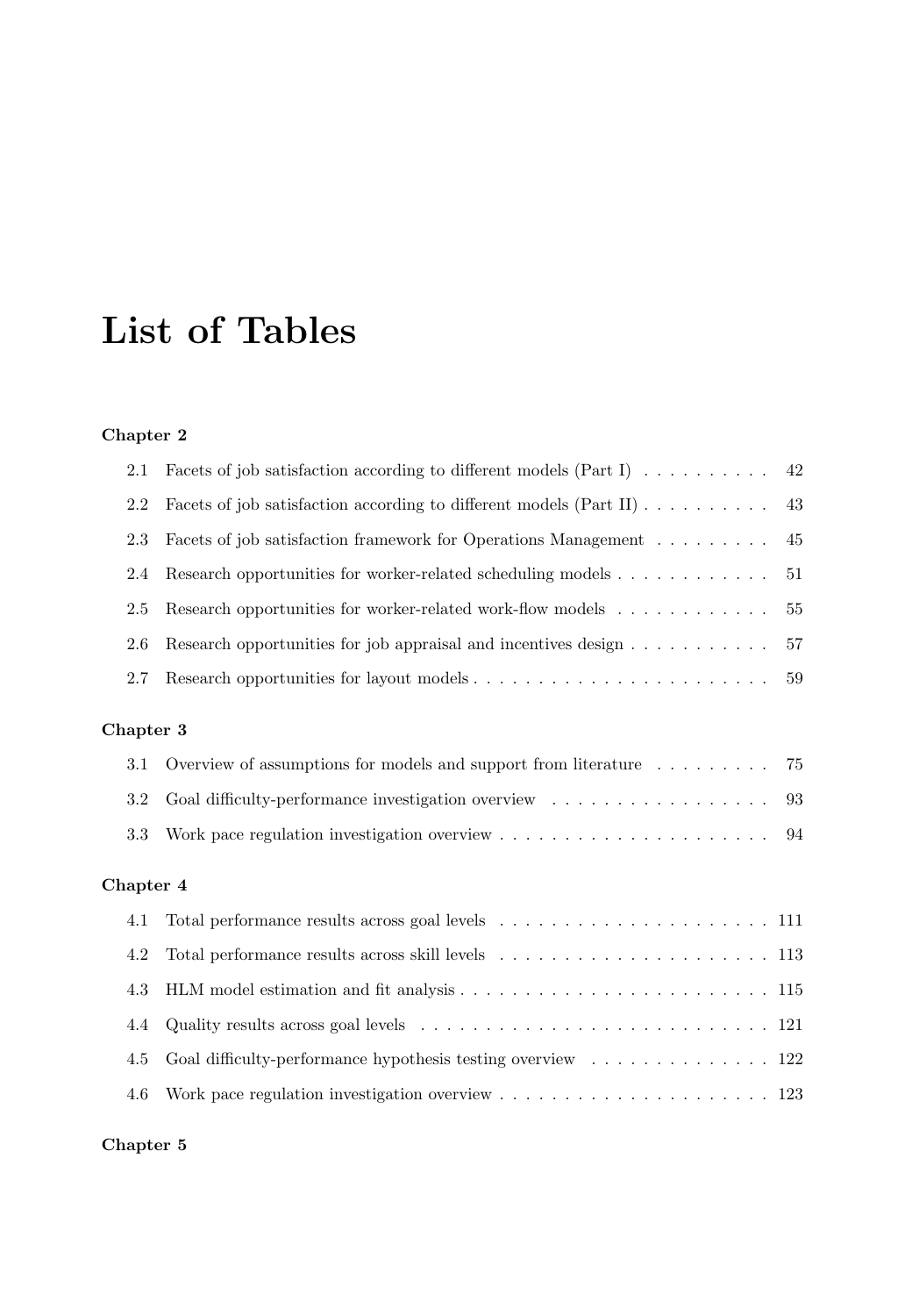| 5.4 Empirical discomfort model for Yamaha DC and Sorbo DC. 142                              |
|---------------------------------------------------------------------------------------------|
| 5.5 Empirical studies summary: a comparison of relative importance of location factors. 147 |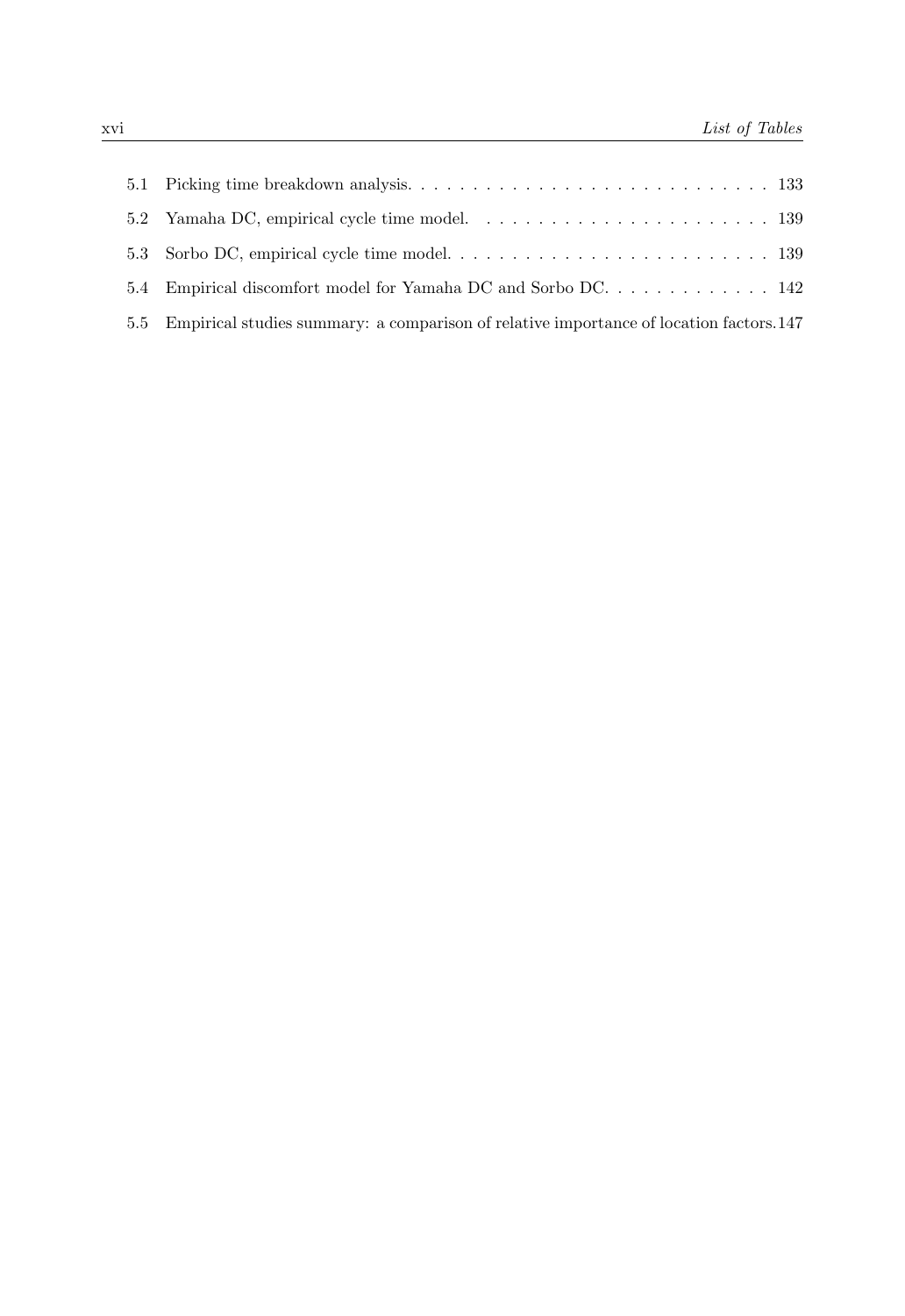# **List of Figures**

#### **Chapter 1**

| 1.1       |                                                                                                | 6  |
|-----------|------------------------------------------------------------------------------------------------|----|
| Chapter 2 |                                                                                                |    |
| 2.1       | Framework for modeling worker-specific factors for operations management                       | 14 |
| 2.2       | Framework for modeling worker-specific factors related to performance                          | 19 |
| 2.3       | Inverted U relationship between effort and utility $\ldots \ldots \ldots \ldots \ldots \ldots$ | 21 |
| 2.4       | Evaluation of performance under the influence of goals function $\dots \dots \dots$            | 30 |
| Chapter 3 |                                                                                                |    |
| 3.1       |                                                                                                | 72 |
| 3.2       |                                                                                                | 74 |
| 3.3       | Work pace regulation myopic model hypothesis $\dots \dots \dots \dots \dots \dots \dots$       | 76 |
| 3.4       | Work pace selection in the myopic model $\ldots \ldots \ldots \ldots \ldots \ldots \ldots$     | 77 |
| 3.5       | Work pace selection in the planner model $\ldots \ldots \ldots \ldots \ldots \ldots \ldots$    | 89 |
| 3.6       | Goal level - total performance relationship for different scenarios                            | 91 |
| Chapter 4 |                                                                                                |    |
| 4.1       |                                                                                                |    |
| 4.2       |                                                                                                |    |
| 4.3       | Empirical "S-shaped" performance evaluation curve across goals $\ldots \ldots \ldots 109$      |    |
| 4.4       | Empirical "S-shaped" performance evaluation curve across skill levels 110                      |    |
| 4.5       | Cumulative distribution of participants performance across goals assigned $\ldots$ . 112       |    |
|           |                                                                                                |    |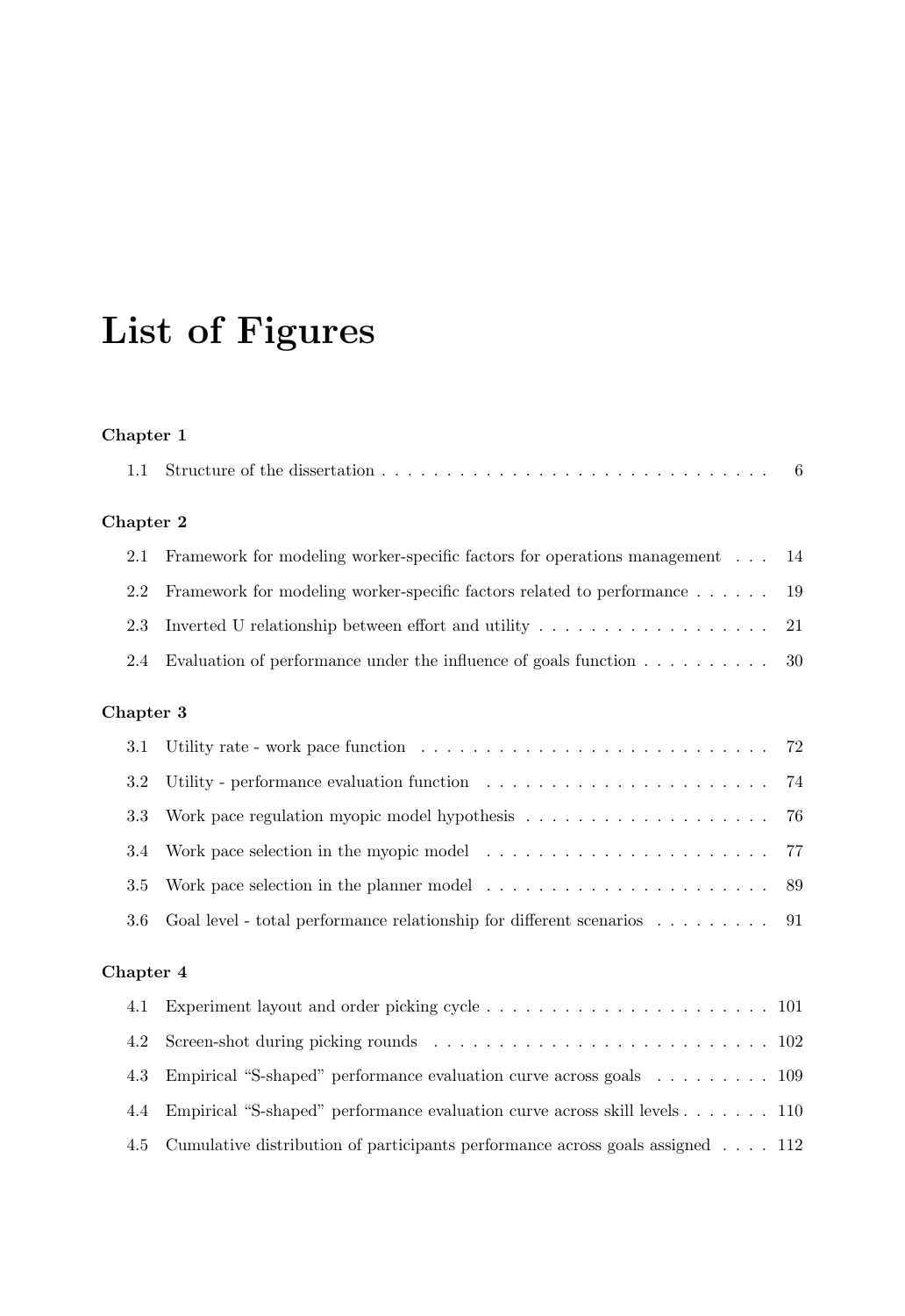| Chapter 5 |                                                                                            |  |
|-----------|--------------------------------------------------------------------------------------------|--|
|           | 4.9 Work pace regulation across different skill levels and goals assigned 119              |  |
|           | 4.8 Average work pace regulation over progress towards the goal across goals assigned 117  |  |
| 4.7       | Average work pace regulation over time across goals assigned $\dots \dots \dots \dots$ 114 |  |
|           |                                                                                            |  |

| 5.1 Simplified layout of a typical Yamaha DC and Sorbo DC picking zone 132 |  |
|----------------------------------------------------------------------------|--|
| 5.2 Efficient frontier of economic and social goals at Yamaha DC 145       |  |
| 5.3 Efficient frontier of economic and social goals at Sorbo DC 146        |  |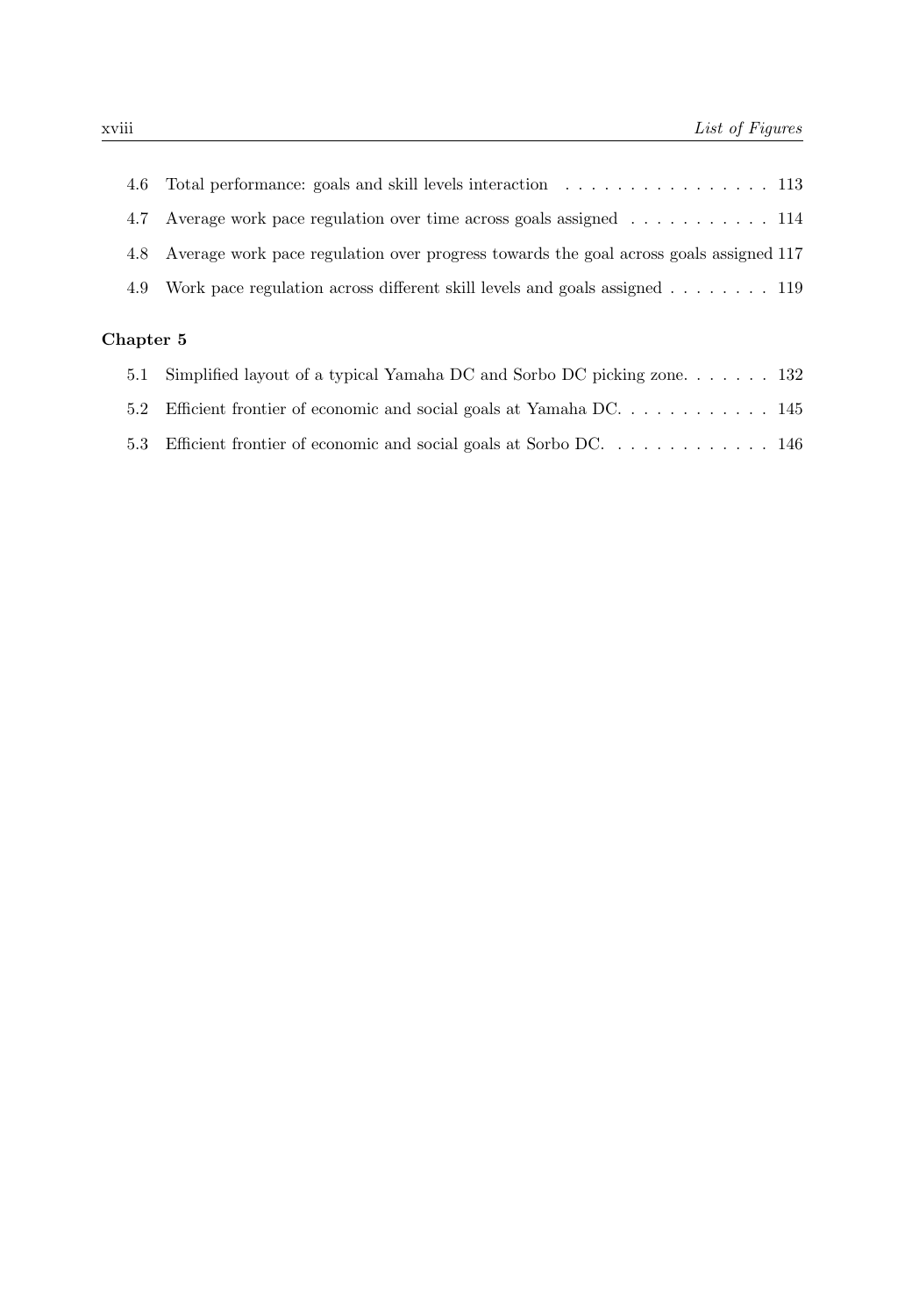# **Chapter 1**

## **Introduction**

#### **1.1 Motivation**

Operations management is concerned with the production of goods and services in organizations. Behind every production activity workers are involved. Workers transform goods, handle goods, service clients, operate and maintain equipment. They perform all these activities so that in the end a good or a service can be offered to a customer. Without workers, offering such goods and services would be impossible. The involvement of workers in the production of goods and services forces a direct relationship between worker performance and system productivity.

At the same time, the workers' performance and satisfaction with their job can, in turn, be influenced by operations management decisions. How schedules are assigned to workers, which production goals are assigned to workers and where products are located in a warehouse are all examples of such decisions. Operations management decisions can make work more (or less) demanding, challenging, easier to execute, motivating, comfortable and fatiguing. By altering these attributes, both, individual performance and the workers' satisfaction are affected. The workers' job satisfaction is then ultimately linked to the workers' well-being. In a context where firms consider not only the maximization of shareholder value, but also the well-being of all their stakeholders (Dahlsrud, 2008), the well-being of workers should be included as an objective in the firm's operations.

Operations management decision models, using operations research techniques, seek maximal improvement of one or more operations management objectives through the definition of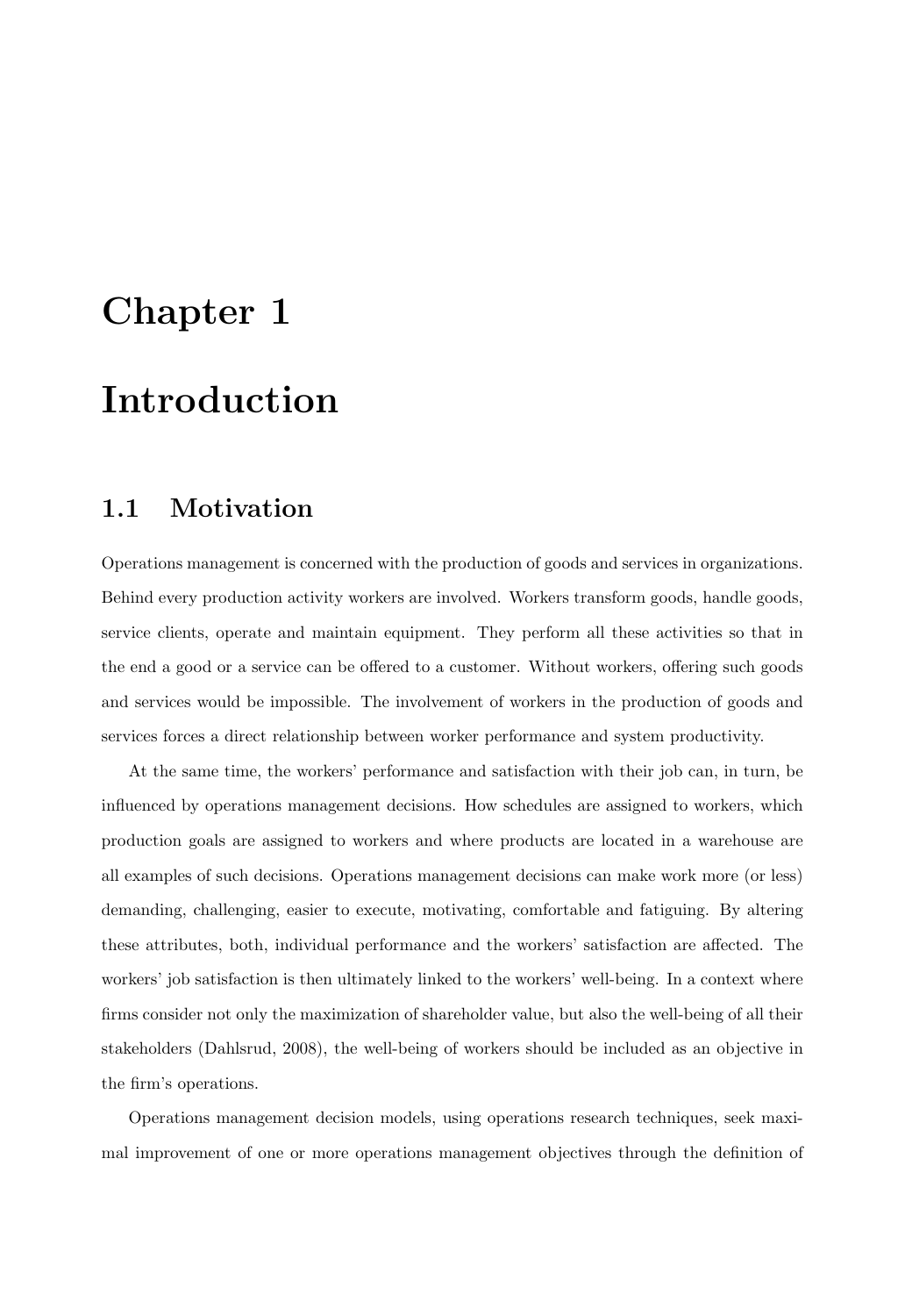optimal levels of a number of decision variables. This thesis addresses how to enhance operations management decision models by considering the impact of these decisions on the workers' individual performance (and subsequent system performance) as well as the workers' satisfaction with the job. By so doing, this thesis also addresses the concern that human considerations should be examined to enrich the operations management field; a concern repeatedly raised in recent years by operations management scientists (see Boudreau et al. (2003), Bendoly et al. (2006) and Gino and Pisano (2008)). In sum, we agree with the recommendation for the field of operations management made by Powell and Johnson (1980):

"If the worker has one iota of discretion he must be considered a determinant of the productive outcome."

Despite remaining largely unaddressed throughout the history of the Operations Management field, this concern for human considerations is not new. Already, in 1914, L.M. Gilbreth made an attempt to include knowledge of psychology in the field of scientific management, which at that time was largely devoted to operations management issues. In particular, Gilbreth (1914) reported studies regarding work place variables like the measurement of work, balancing individual welfare and productivity as well as the use of incentives, among others. Similarly, Taylor (1911), also closely studied the behavior of workers in the workplace, even if his efforts were limited and made unrealistic *a priori* assumptions about the workers' behavior.

Even in the current state of the art of the operations management field, questions remain regarding the involvement of workers in operations. How to best design incentive schemes for boosting performance and how to balance individual welfare and system performance objectives in a production system, are just a few of the questions that remain unanswered. A better understanding of the mechanisms governing how workers perform their job and are affected by their productive context provides an untapped opportunity for better operations management design decisions. Better decisions may lead to not only more cost-effective, responsive and reliable productive systems, but also to productive systems that accommodate their workers better. A common thread throughout this work is to take a dual approach. First, gain understanding about the worker-productive system interaction; and second, use this understanding to inform operations management decision models.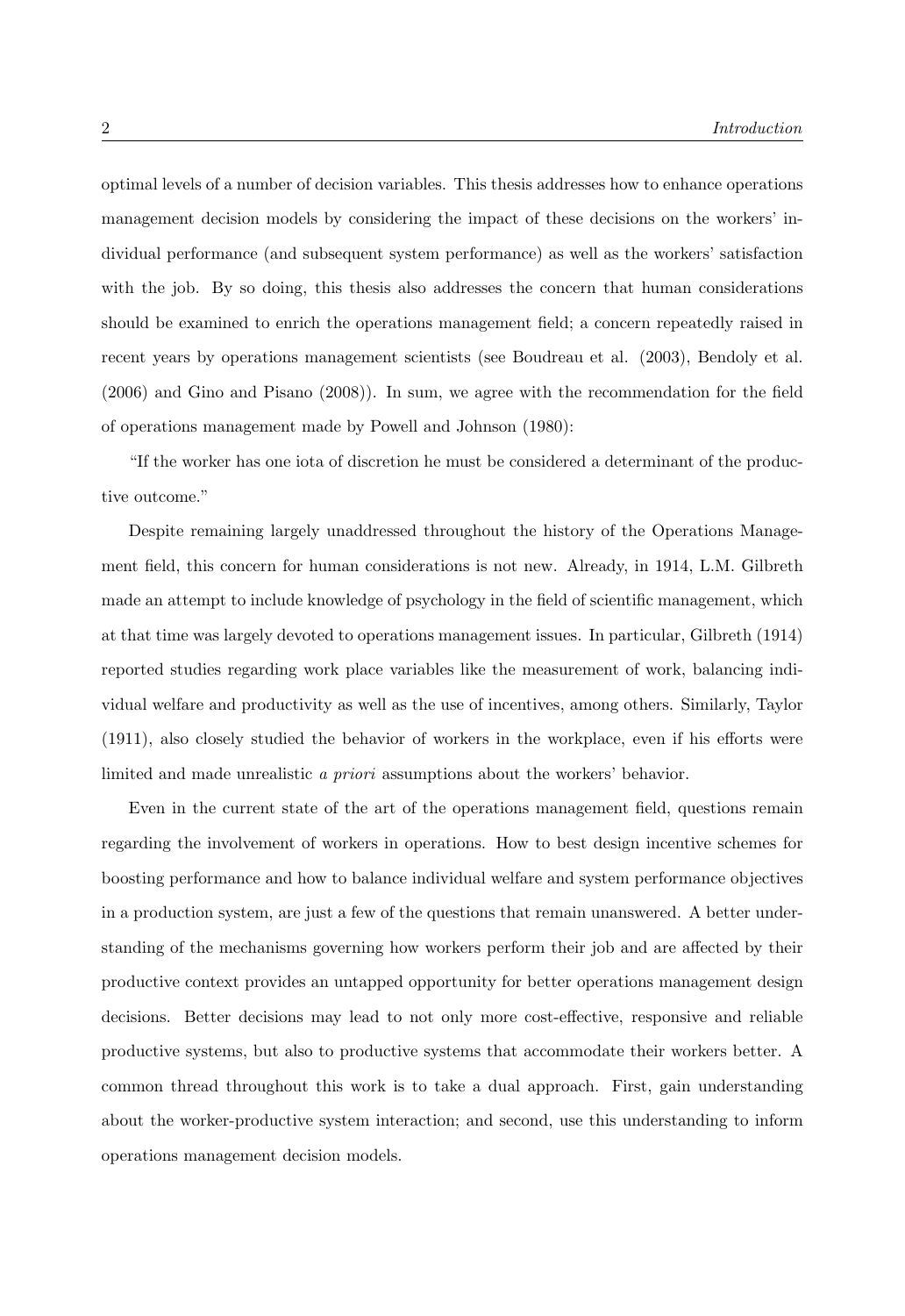#### **1.2 Research Methodology**

As the subject of this thesis is inherently multidisciplinary, this dissertation makes use of different bodies of knowledge in both research and methodology. In particular, this thesis makes use of knowledge from psychology, ergonomics and operations management. From psychology, the field that studies human mental functions and behavior, this thesis draws from relevant theories of motivation and factors that affect motivation, effort regulation and work evaluation. Next, from the field of ergonomics, a field concerned with the understanding of interactions among humans and other elements of a system (IEA, 2000), this thesis draws from results of physical and mental capabilities of humans. Lastly, from the field of operations management, this thesis draws upon existing knowledge regarding performance metrics and operations decisions, in particular, in the context of warehouse operations. It is in the context of warehouse operations that most of the studies in this dissertation are directly applied. This dissertation thus lies at the intersection of three fields and uses the knowledge in these fields to generate hypotheses regarding the impact of operations management variables on individual welfare and performance.

These hypotheses are then tested using empirical research methods. The value of empirical research methods for building and testing theory in operations management were highlighted by Roth (2007). This dissertation uses two empirical research methods. First, we make use of experimental methods to manipulate goal levels and study their effects in performance and work pace regulation. Experimental methods have recently been recognized as a new tool for furthering the knowledge of operations management by Croson and Donohue (2002). Second, we make use of a field study to identify and quantify the influence of location factors in the productivity and perceived discomfort of real workers. The hypothesized relationships are then tested on the collected data via a number of statistical procedures. Furthermore, because precise mathematical relationships are needed for operations management models, we make use of a family of linear regression methodologies to characterize, specify and formulate empirical models of the proposed relationships.

These empirical models are then used as an input for analytical operations decision models. In particular, based on empirical models of cycle time and discomfort in an order picking task, we formulate a bi-objective assignment model to decide on the locations of products within a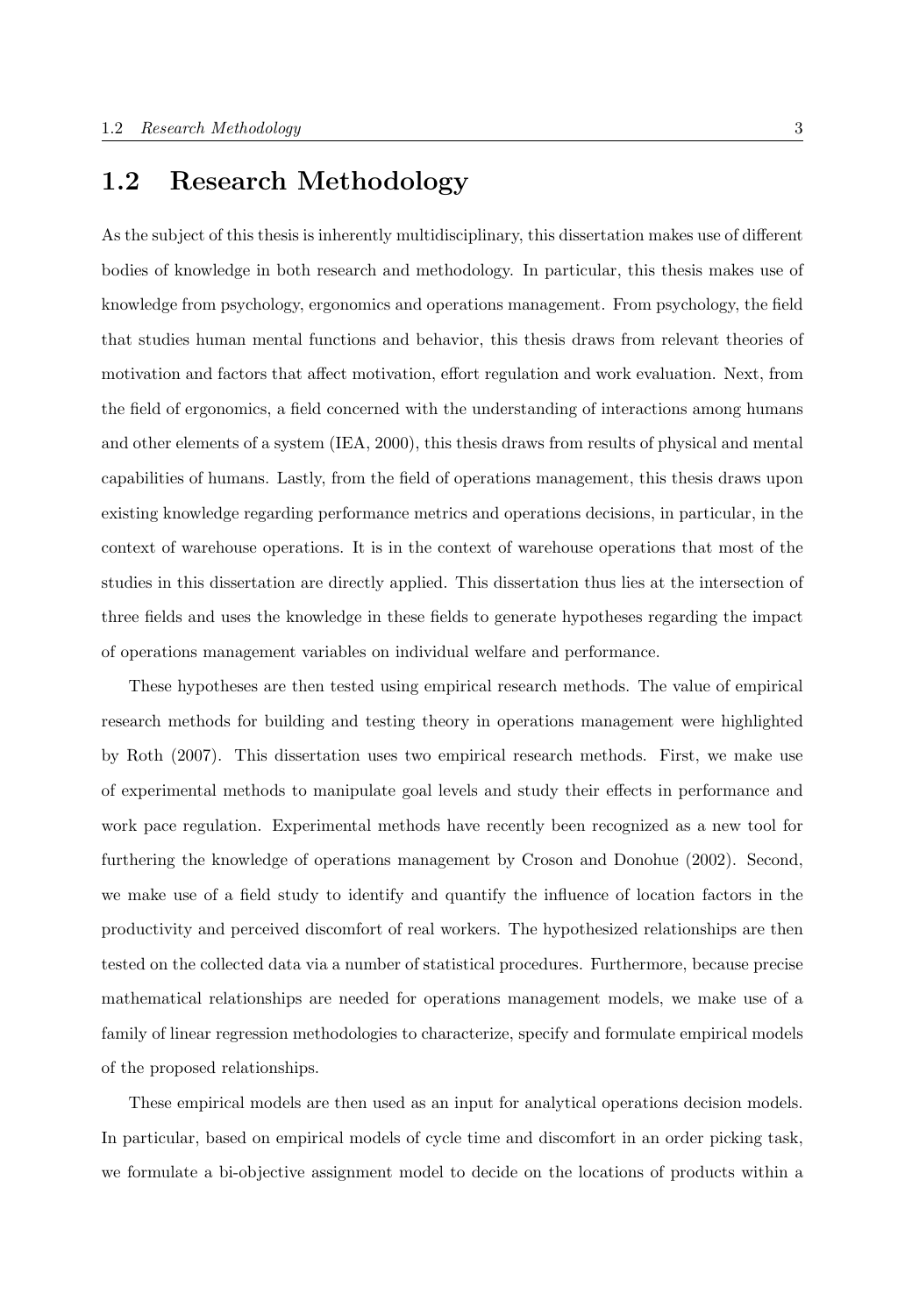warehouse in order to make order picking activities more efficient and worker-friendly. It is also worth noting here that we make use of analytical modeling in an unconventional manner: To derive hypotheses regarding how workers regulate their effort to achieve goals, we model the workers' choice of how much effort to exert over time to derive hypotheses regarding how workers regulate their effort to achieve goals.

#### **1.3 Contribution and thesis outline**

The main contribution of this thesis is to incorporate results of the behavior and ergonomic sciences in operations management decisions. To achieve this contribution, this thesis addresses two main challenges. First, the challenge of identifying results of behavior and ergonomic sciences and validate these for specific operations management contexts. Second, the challenge of describing the validated results in a mathematical format adequate for modeling decisions in operations management.

By addressing these challenges, we are able to develop new operations management models that take into account worker related factors that are relevant because they either affect the objective or the feasibility of the decision models. In a way, this dissertation can be seen as a response to the call for operations management models that incorporate insights from the behavioral and ergonomic sciences (Boudreau et al., 2003).

The studies within this dissertation all follow a common sequence. First, for theory building, hypotheses are generated based on existing bodies of knowledge and theoretical decision models. Second, for theory testing, the hypotheses are tested using either a field study or a laboratory experiment. Using regression techniques, empirical models of the effects of operational variables on performance and job satisfaction metrics are constructed and tested. Third, the results of these empirical models are used for gaining insights for operations management. These insights are either gained through a discussion of its application or by using the models to formulate analytical operations management decision models that are applicable for specific contexts. Figure 1.1 shows an overview of how this dissertation is organized by using this three step approach throughout its chapters. We detail the contribution of each chapter as follows.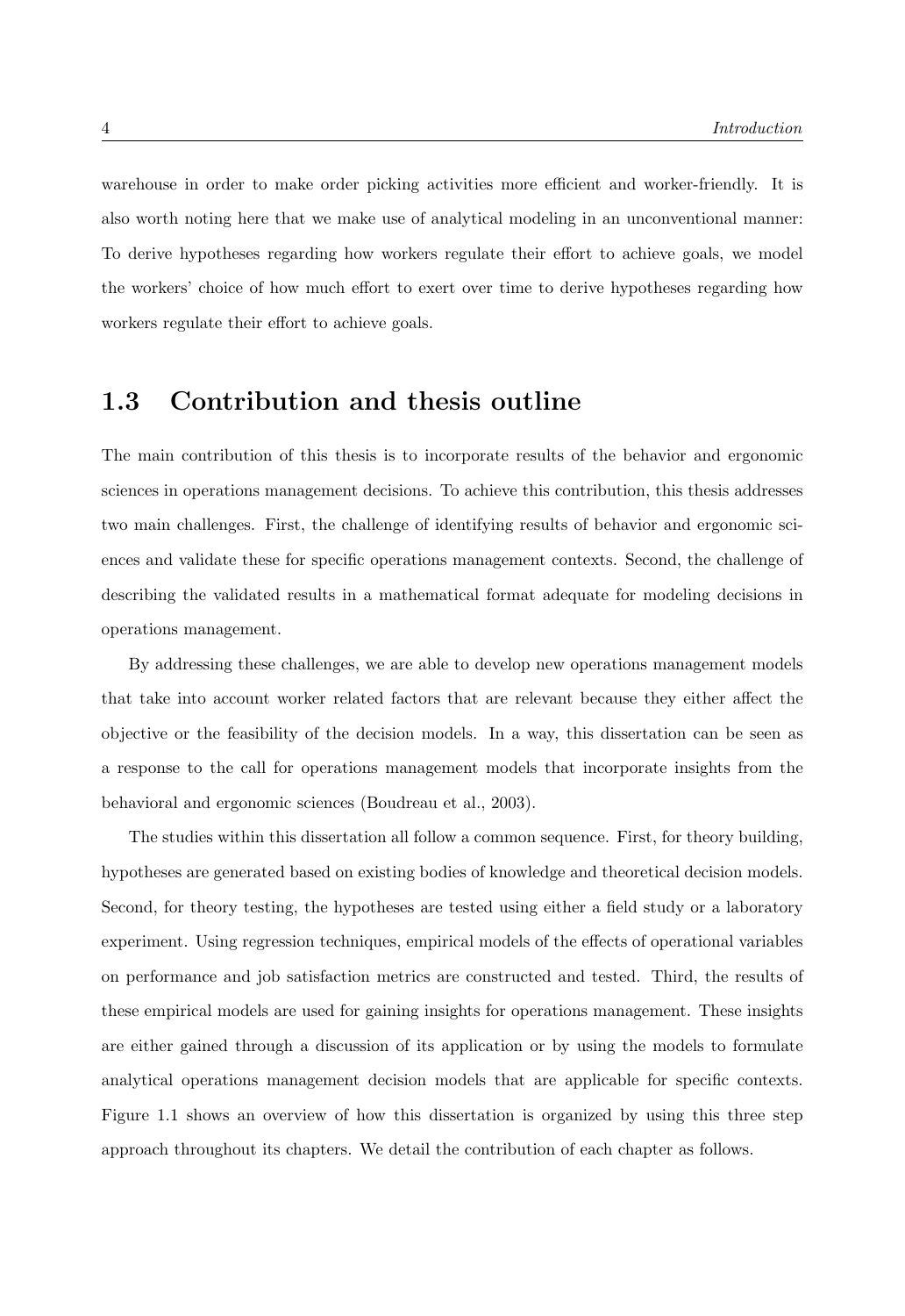#### **Behavioral operations for workers: Challenges and opportunities.**

Chapter 2 introduces modeling and empirical considerations for the inclusion of worker specific factors in operations management decision models. Centered on operations management decisions, our goal is to provide a review of relationships found in the literature that link worker specific factors, worker performance, and job satisfaction to operations management decision variables. We contribute to the interface of operations management and behavioral sciences by evaluating whether the relationships documented in the literature are undisputed and whether these are characterized in a way that allows for mathematical description. In addition, we propose frameworks integrating a number of worker related factors that can be influenced by operations management decisions and affect operations management objectives. Based on the evaluations and frameworks proposed, we provide recommendations explaining how to incorporate such relationships into current operations management models. Moreover, the chapter is also of interest for empirical scientists as we identify current limitations on the knowledge of human factors and its interactions that are critical for advancing current operations management decision models.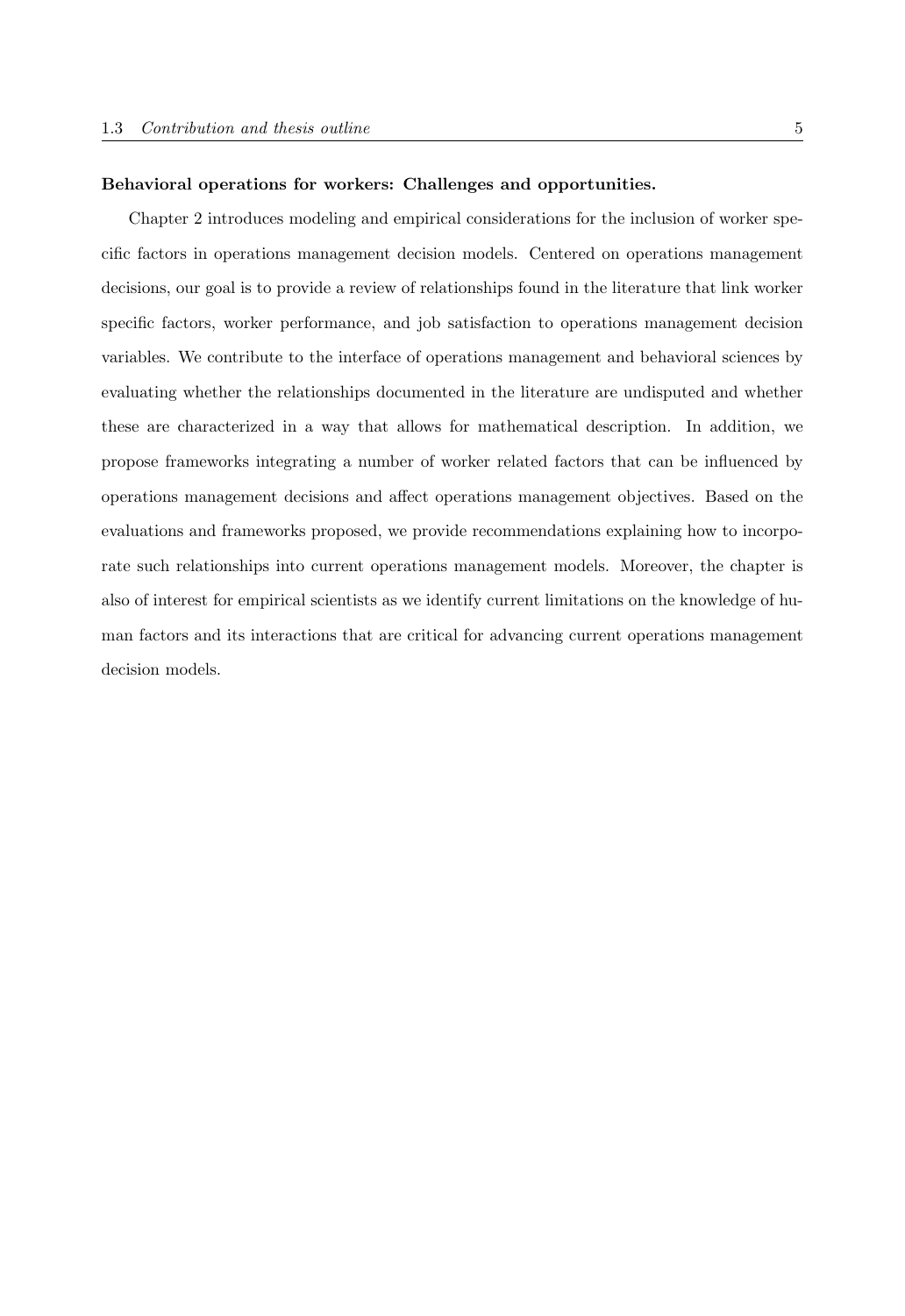

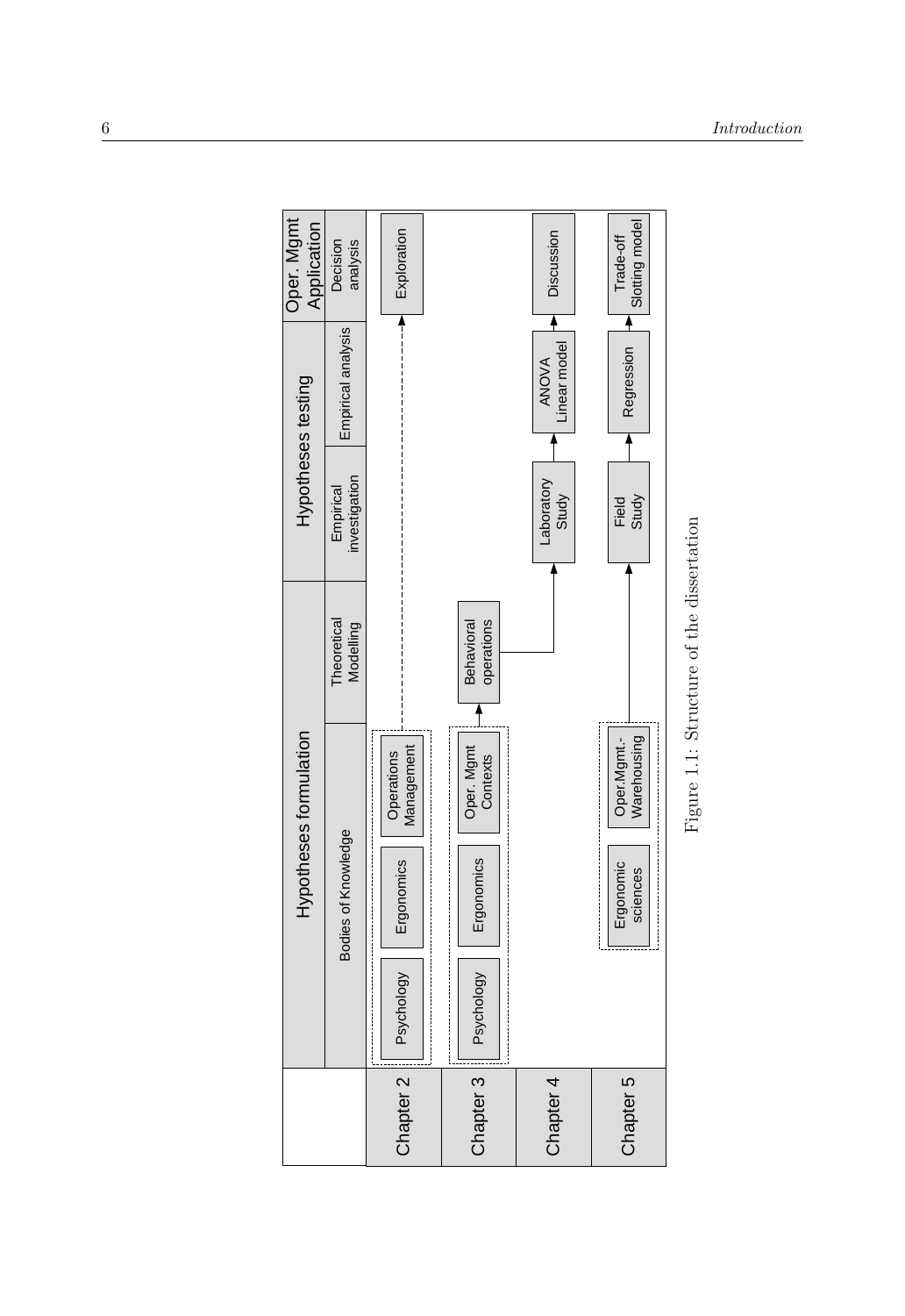#### **How do workers regulate their effort when goals are assigned? A theoretical approach.**

Operations management models of work flow typically assume that workers are unaffected by external factors. This assumption is contradicted by a major theory within Organizational Behavior, referred as Goal Setting Theory. This theory posits that setting challenging goals enhances performance. In Chapter 3, we introduce the concept of setting goals for enhancing worker performance. We review the existing literature on how to set goals (i.e. goal setting) from the field of industrial psychology and identify two main questions that remain unanswered in operations management contexts. The first question is how workers perform given increasing levels of difficulty for the goals assigned to them. The second question is how workers regulate their work pace when a goal and a deadline are assigned to them. Two decision making models are proposed based on alternative views from behavioral economics; one that assumes myopic behavior of workers and another that assumes planning behavior. Thus, we obtain alternative propositions regarding the relationship between the goal difficulty and work pace regulation of workers. We then contribute by developing a theory of goal setting for operations management contexts where regulation of effort over time is the critical factor.

#### **How do workers regulate their effort when goals are assigned? An empirical inquiry.**

Chapter 4 continues the theoretical investigation of Chapter 3 by testing it empirically. As no theory is available for predicting *a priori* which behavior is dominant for workers (whether a worker exhibits myopic or planning behavior), we conduct a lab experiment in which we observe worker performance under a variety of conditions. Unlike previous experiments in goal setting theory, the experiment performed incorporates the assignment of goals and deadlines at the same time and tracks the evolution of the participants' work pace over time. From the experiment, we find general support for the planning model. We confirm a strictly increasing relationship between goal difficulty and performance as well as differences in goal sensitivity across individuals with different skill levels. More importantly, by investigating work pace regulation, we find previously unknown advantages of setting challenging goals. Specifically, we find that assigning challenging goals induce workers to work at a stationary work-pace and in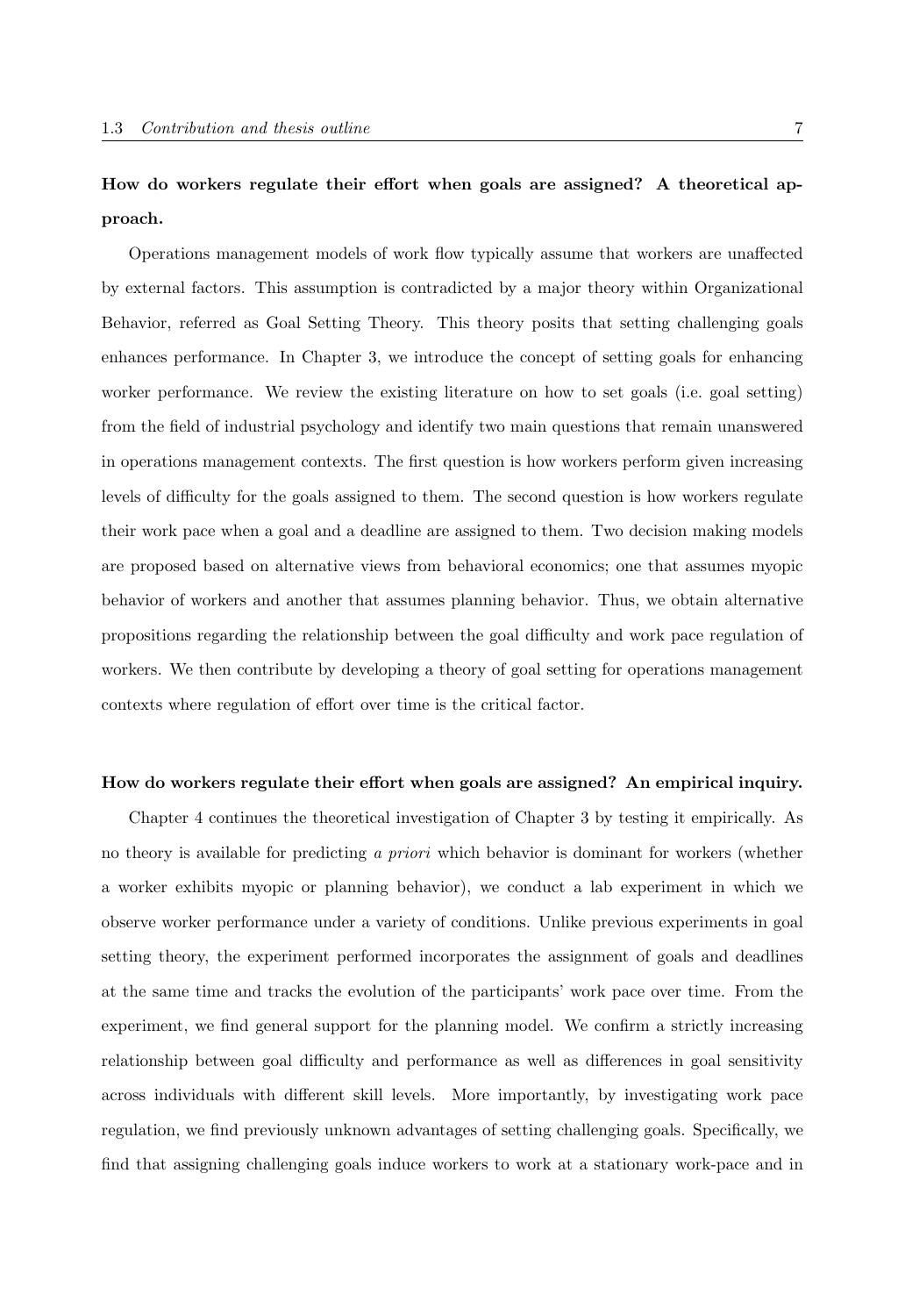more predictable patterns. We discuss possible explanations for these findings as well as their implications for operations management.

#### **Enhanced storage slotting decisions: considering the human element.**

Chapter 5 recognizes that there is a tendency in both, practice and academia, to emphasize operational performance in warehouse design decisions without considering the impact these decisions have on the workers' well-being. Humans, however, are often at the heart of crucial processes such as order picking. We contribute to the literature and practice of warehouse design by considering both, an economic and a well-being goal, in storage slotting decisions. The traditional economic goal is that of minimizing cycle time, whereas the human well-being goal is that of minimizing workers' discomfort. Our approach is data driven, since little of the needed information is readily available. We first build empirical models for estimating cycle times and discomfort in order picking operations. These empirical models are then used to formulate a bi-objective assignment model where products are assigned to specific locations. The results and subsequent analysis show moderate trade-offs and considerable alignment between both goals. We also provide practical recommendations based on these results for storage assignment decisions.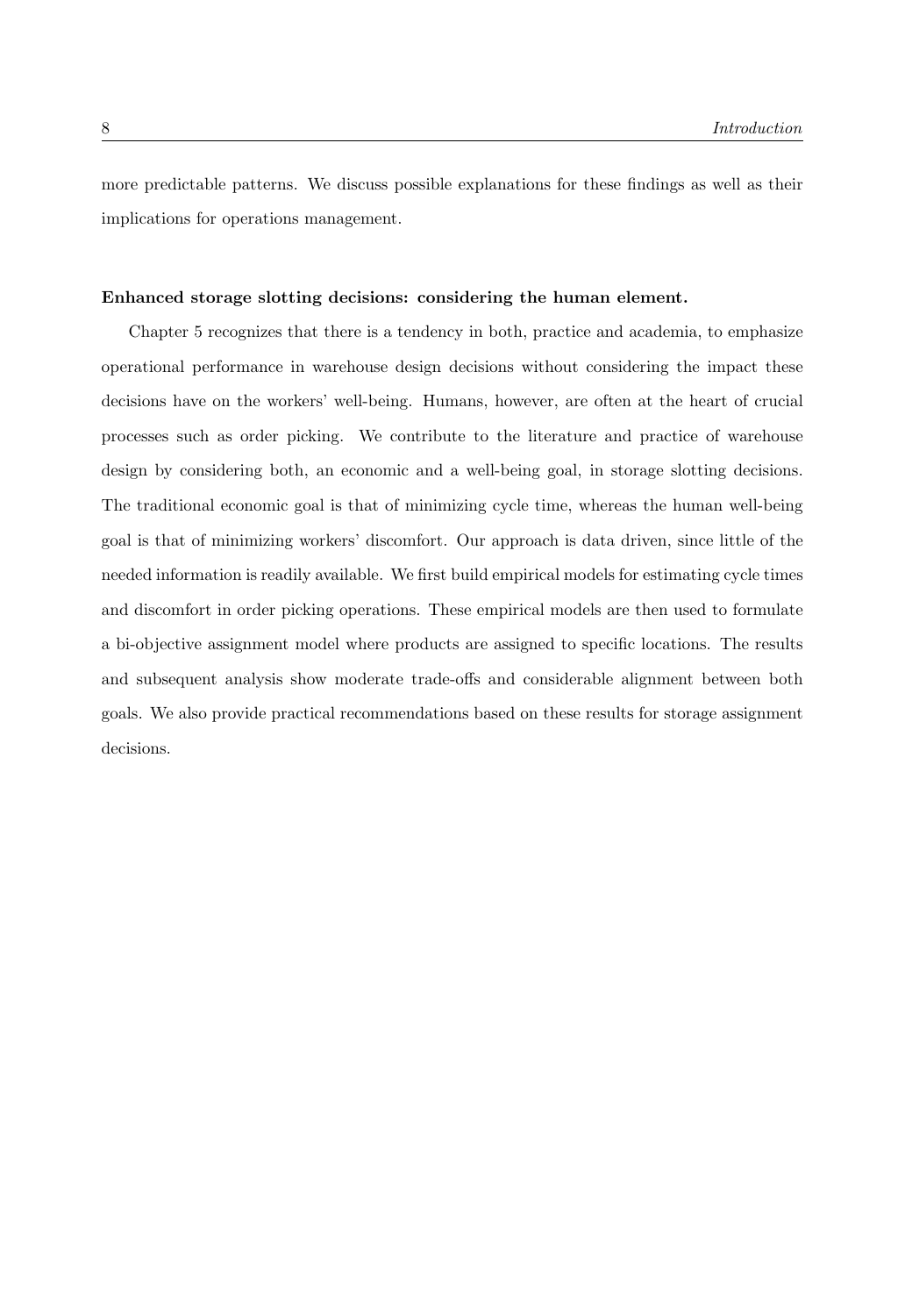### **Chapter 2**

# **Behavioral operations for workers: Challenges and opportunities**

#### **2.1 Introduction**

Since the early days of the operations management field, the challenge of incorporating relevant aspects of worker behavior in Operations Management (OM) decision models has been persistent. Already in 1955, Hayes noted the difficulty of including the effect of decisions on the firms' personnel within mathematical models. More than fifty years later, Gino and Pisano (2008) observed that "the behavioral perspective has largely been absent in the field of operations" and, by extension, in models of operations management. The emerging research stream of Behavioral Operations attempts to address this challenge by studying the impact of operational decisions on people. However, this field also studies cognitive limitations and biases of decision makers in the operations function. In fact, more studies focus on the behavioral aspects of managers' and planners' decisions than that of workers. An emerging question is then, if the general call for incorporating behavioral insights into operations management decision models (e.g. see Bendoly et al., 2006 and Gino and Pisano, 2008) should also include a specific focus on the behavioral insights of workers.

We reason that the answer to this question is affirmative and that there are two workerrelated cases for which incorporating such insights may be important. In the first case, performance of a productive system is affected indirectly by operational policies as a result of changes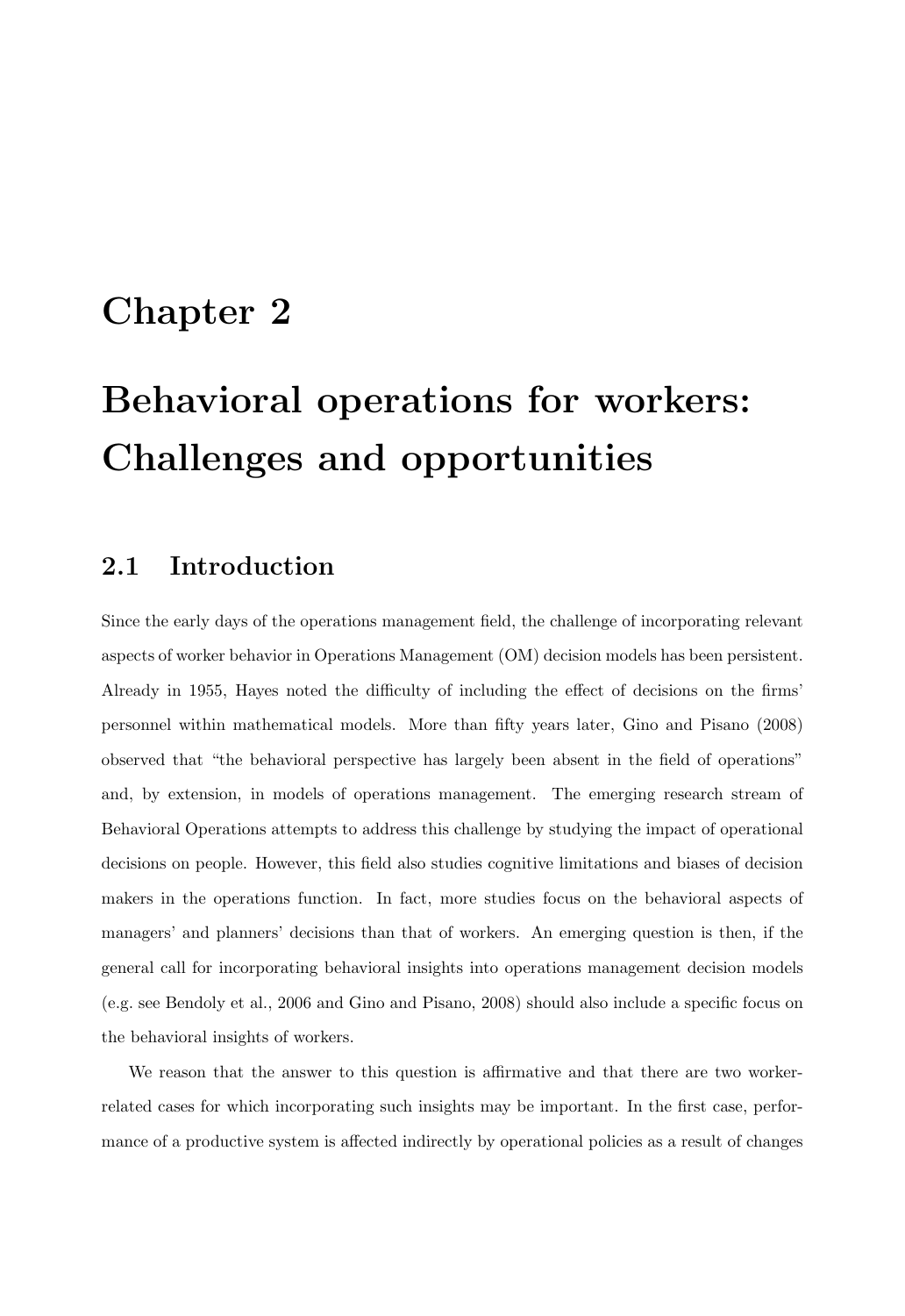in the behavior and performance of individual workers. If, for example, a shift schedule is too demanding on the workers, it may generate fatigue and decrease individual motivation to perform, as well as the capacity to perform itself. Thus, a schedule that is too demanding will compromise the original objective of cost effectiveness. This example illustrates the approach taken in this thesis. Specifically, we take a general view of human behavior, including mental and physical aspects (such as fatigue) that drive individuals' actions.

In the second case, operational policies influence worker satisfaction with their jobs. Although the traditional objectives in operations management models (e.g. minimization of operational costs, response times, and quality errors) stem from the classic profit maximization directive of the firm (Friedman, 1962), we argue that objectives concerning the maximization of the workers' job satisfaction should also be included. Workers are important stakeholders in the firm: contributing with their work to the firms' profitability, spending a considerable amount of their time at the job and depending on their job for sustaining themselves and their families (Pfeffer, 2009). Hence, for firms that view their goal as not only creating value for their shareholders, but also satisfying all their stake-holders (Dahlsrud, 2008), it logically follows to incorporate worker satisfaction as an operational objective. In addition, including job satisfaction in a firm's objective also yields other benefits that make job satisfaction an even more desirable objective for a firm. These benefits include, among others, the improvement of worker performance, economic savings in lower accident and absenteeism (Daley et al., 2009) rates, as well as lower worker turnover (Porter and Steers, 1973).

In both cases, the failure to include ways by which operational decisions influence workers may result in operational decisions that are either sub-optimal, infeasible or simply not aligned with the objective of stakeholder satisfaction. In order to correct such flawed decisions, we call, in this chapter, for a worker specific focus of operations management decisions.

In this chapter, our goal is to review the existing knowledge that links operations management decisions with worker performance and worker job satisfaction. We, in turn, explore ways to incorporate these insights in existing and potential operations management decision models. Note that these operations management decision models are normative, in the sense that seek to optimize for an operationalized objective.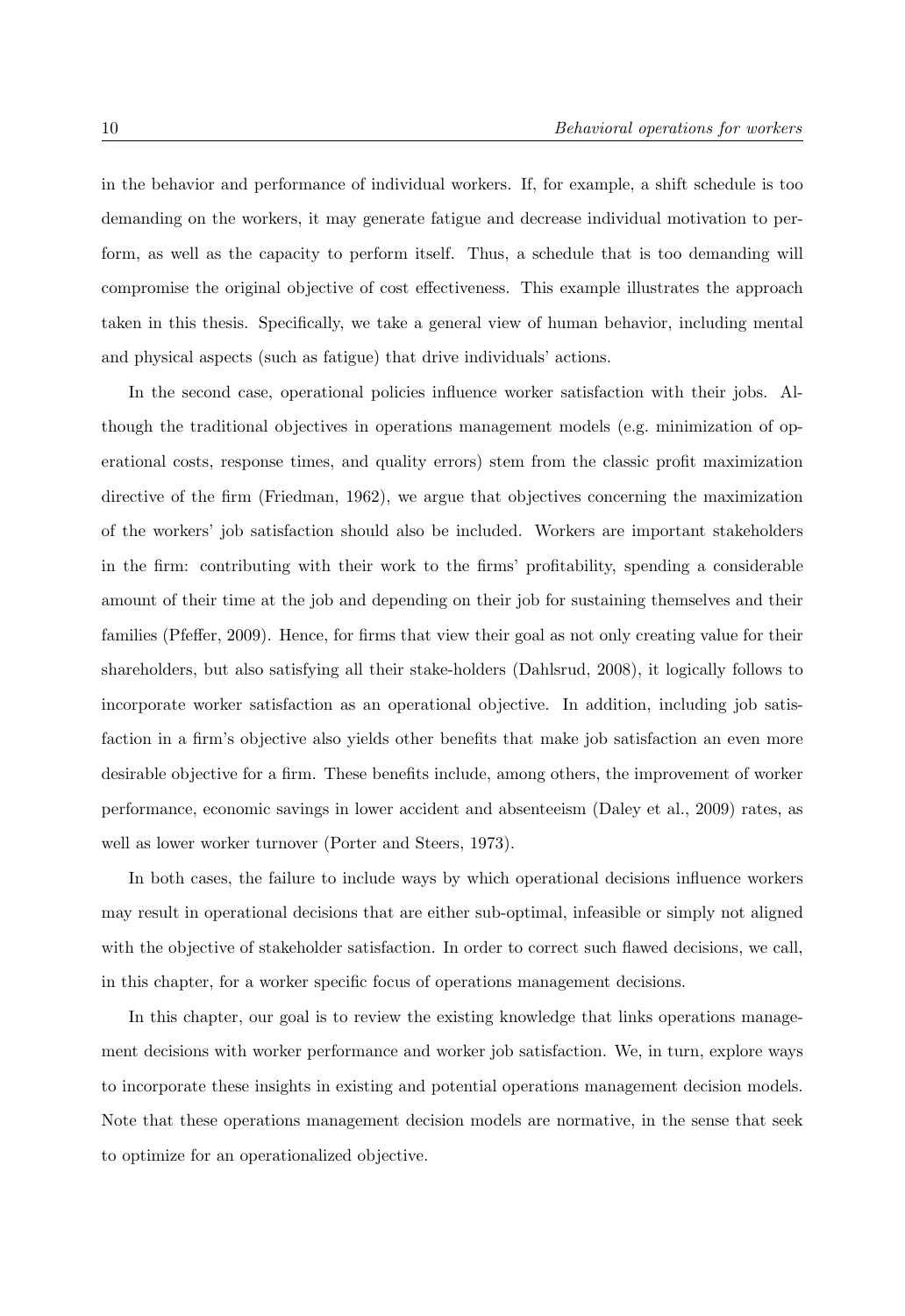This chapter is relevant for both, operations management modelers and empirical researchers. For modelers dealing with operations involving workers in key roles, our review may enable them to obtain the required information to describe worker-related human factors relationships in a mathematical format for incorporation into decision making models. For empirical researchers that wish to contribute to operations management decision models, this chapter may guide their research efforts by detailing what knowledge is still unknown and is still required for effectively incorporating relevant worker-related human factors in operations management models.

This chapter contributes to the operations management field by integrating dispersed knowledge of worker related factors into a framework that can be used to incorporate these factors within operations decision models. Our framework is decision-making driven, focusing on the proven relationships, from literature, between operations decisions and worker-specific factors that may affect the optimality and feasibility of such decisions. In this way, we reduce the scope of the worker related factors to those that are directly relevant to operations management decisions. The advantage of a decision-making driven approach to review the existing knowledge, as compared to a theoretical based (see Boudreau et al., 2003, Gino and Pisano, 2008 as well Bendoly et al., 2010), assumption based (Bendoly and Prietula, 2008) or case intervention based (Neumann and Dul, 2010) approach is that it enables a discussion centered on the adequacy and limitations of the mathematical description of such relationships. Based on the discussion of such limitations, we are able to provide recommendations for modelers seeking to incorporate current knowledge of worker specific factors. Similarly, we are also able to provide recommendations for empirical researchers to address the limitations of current knowledge that impede further incorporation of worker related factors into operations decision models. The combination of both, axiomatic decision modeling and empirical research has been singled as a fruitful approach to advance Operations Management theory (for a discussion see Bertrand and Fransoo (2002) and Roth (2007)).

To achieve our goal, we address four questions in this chapter: 1) What are the relationships that link operational decisions and individual work performance? 2) What are the limitations of the description of such relationships in terms of mathematical characterization? 3) What are the dimensions or facets of job satisfaction and which of them can be influenced by operations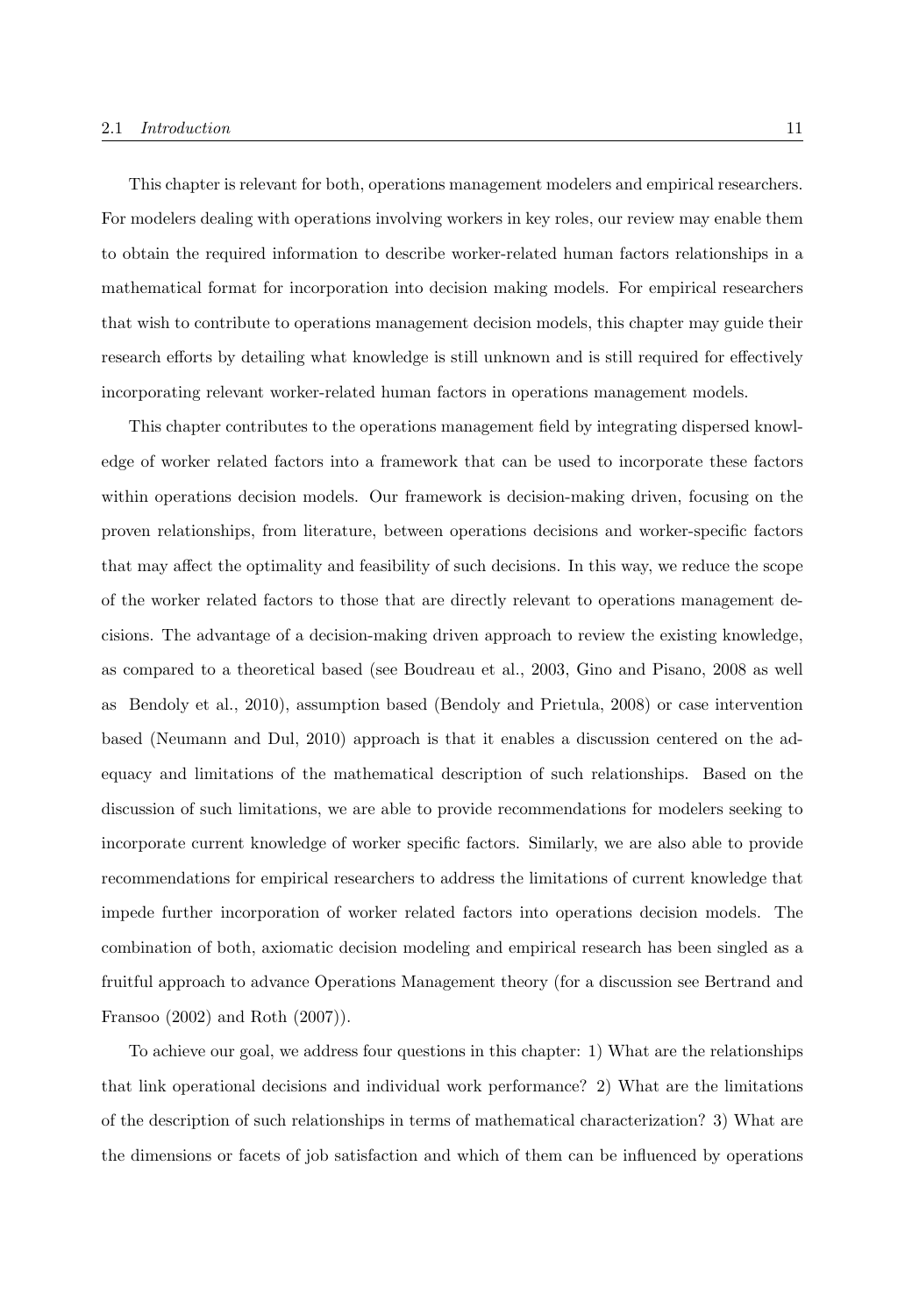management variables? 4) What are common decision variables in operations management models that may influence either individual work performance or individual job satisfaction?

This paper is structured as follows. In Section 2.2 we propose a general framework for incorporating worker specific factors inoperations management models. In Section 2.3, we provide a detailed account of worker specific factors with individual performance and evaluate how to incorporate these in operations decision models. Similarly, in Section 2.4, we review existing literature on factors contributing to job satisfaction and evaluate which of these can be incorporated into operations management decision models. Section 2.5, illustrates how common decision variables in operations management models may affect the previously identified workerrelated human factors. We conclude in Section 2.6 with a brief summary of our approach and main lessons learned. Throughout the sections, recommendations for furthering modeling and empirical based research are given.

#### **2.2 Modeling framework**

To incorporate worker-related human aspects into operations management decision models, we propose a general framework as depicted in Figure 2.1. The framework first identifies two levels of analysis, a productive system level, which could refer to any system that adds value (e.g. a production line, a packaging system, a call center), and an individual level which models the worker and his personal exposure to environmental conditions that the productive system defines. Most analytical models in operations management operate only at the productive system level by modeling how decision variables in operations directly impact operational performance (arrow 1 in Figure 2.1). We propose two alternative indirect paths for modeling in operational models. One concerns the path by which operations management variables affect individual performance and the other concerns the path by which operations management variables affect the job satisfaction of individuals in a productive system.

In the proposed framework, we refer to individual performance specifically for operational contexts. Hence, performance refers to classic objectives within the operations management function, including productivity, quality and the ability to meet deadlines. However, given that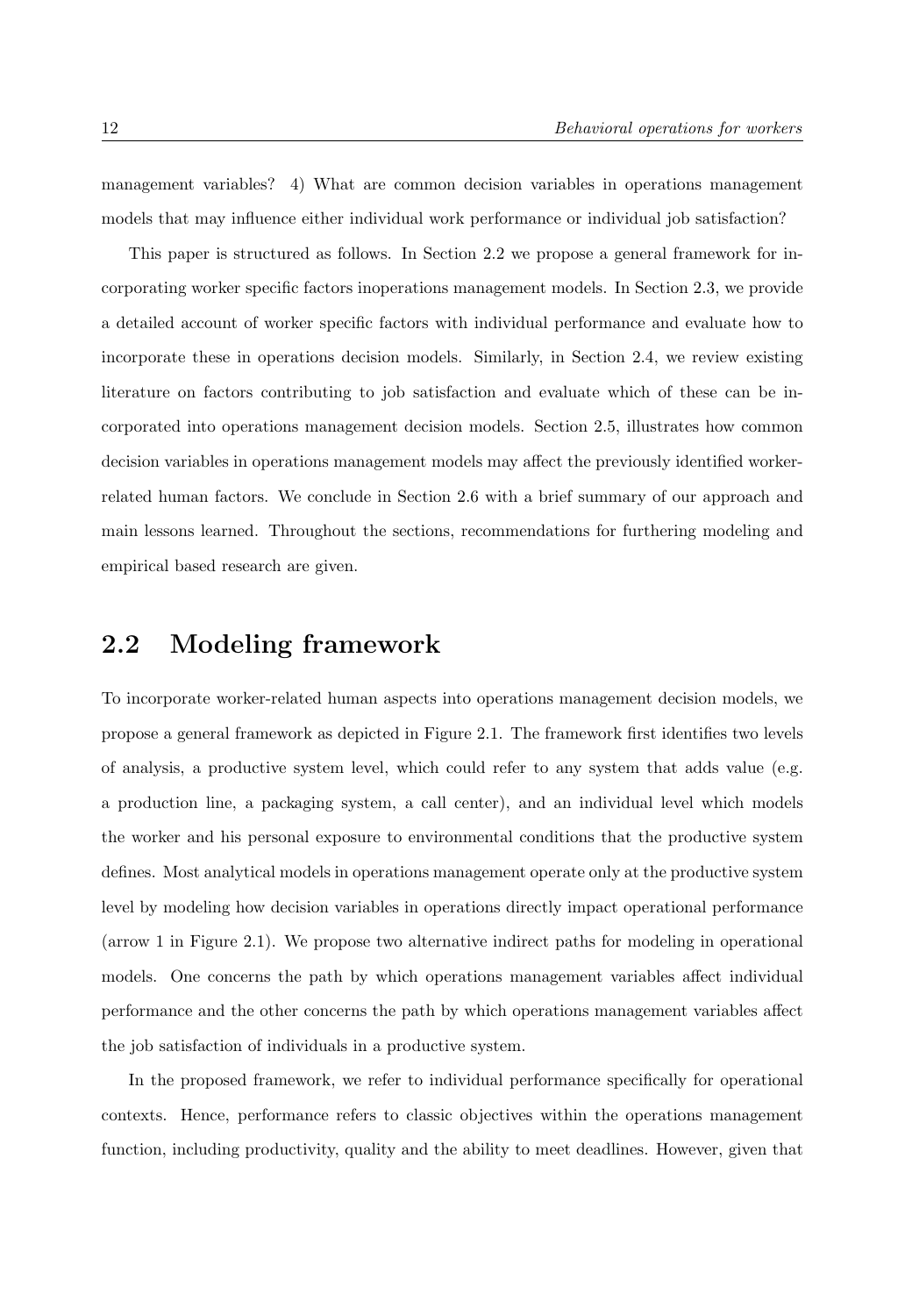the majority of the literature addresses determinants of worker performance in terms of the specific dimension of productivity, in this chapter, we refer to productivity measured as tasks processed per unit of time, unless stated otherwise.

For the concept of job satisfaction, we use the definition of Weiss (2002) that defines job satisfaction as a "positive (or negative) evaluative judgment one makes about one's job or job situation". In this way, job satisfaction is defined as an attitude towards the job where an attitude is defined as a "summary evaluations of an object (e.g. oneself, other people, issues) along a dimension ranging from positive to negative" (Petty et al., 2002). We also acknowledge that other definitions of job satisfaction exist. For example, Smith et al. (1969), Locke (1976) and Cranny et al. (1992), propose that job satisfaction is an affective or emotional response to the job. However, we do not use any of these other definitions because these definitions differ with the way how job satisfaction is most commonly operationalized an measured. Most commonly, for measuring job satisfaction, respondents are asked to evaluate on a scale (negative to positive) one aspect of, or the totality of, the job (Weiss, 2002). Hence, the definition provided by Weiss (2002) is most consistent with how job satisfaction is measured in practice.

The path to influence individual performance and job satisfaction starts with a transformation of the operations management decision variables into individual exposure variables measuring the extent to which an individual is subject to given stimuli (e.g. hours of work, queue length, observed work pace of peers). To illustrate this, consider the case of constructing a shift schedule that minimizes staffing costs. Suppose workers may be assigned either to morning or night shifts and to shifts that are either 8 or 10 hours in duration. One decision variable may be the assignment of an individual from the pool of workers to a given shift (i.e. an individual employee-shift pair). Given this example, an exposure variable, that provides an indication of the extent to which a worker is exposed to a strainful shift may be the individual's average number of hours between two consecutive shifts.

The next step is then to link the exposure variable to individual performance and/or satisfaction of an individual with the job. Although this step can be done in a direct way, in the framework, intermediate variables are used so that these variables can be referenced and identified from the existing literature as reviewed in Sections 2.3 and 2.4. These variables are referred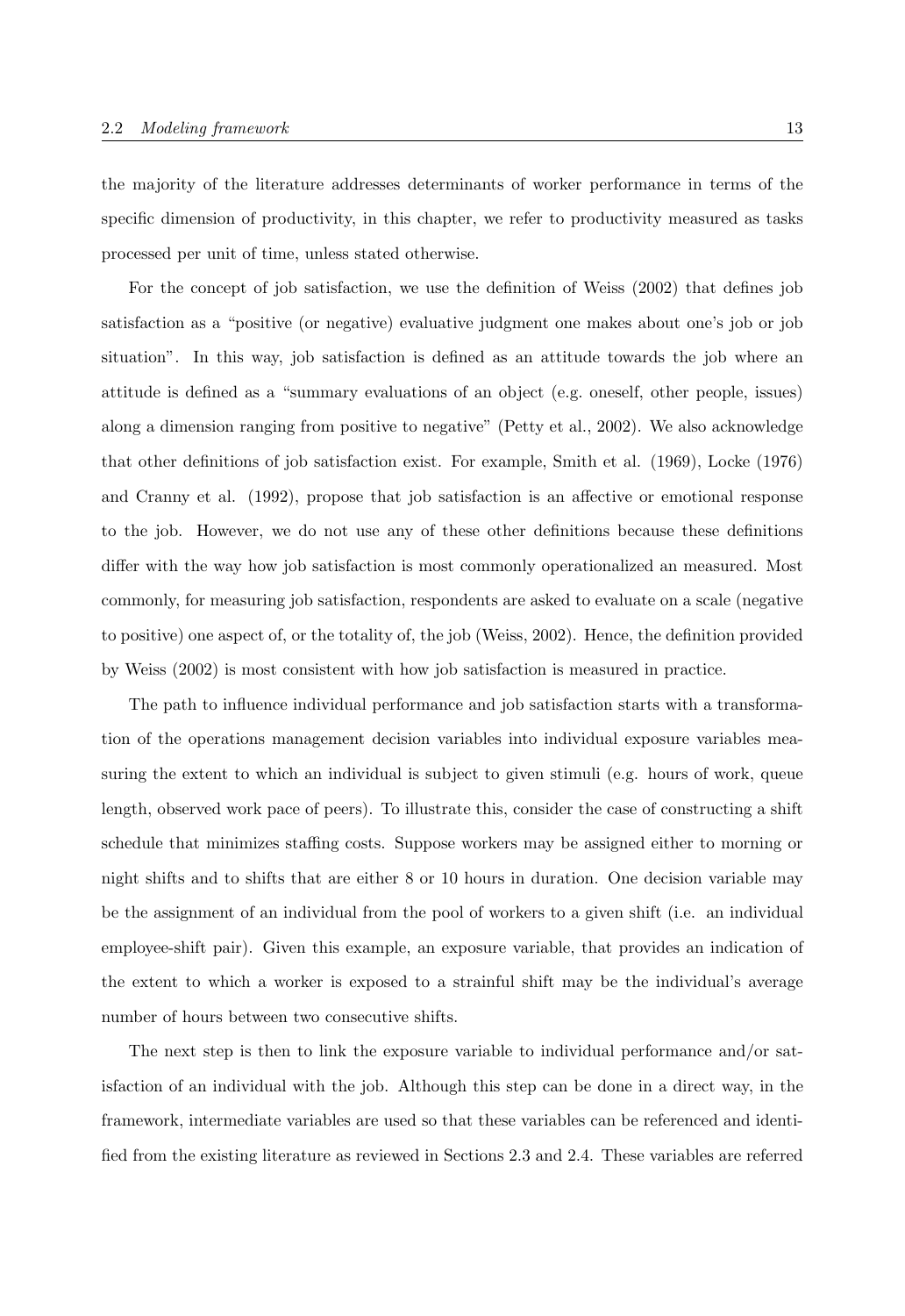

Figure 2.1: Framework for modeling worker-specific factors for operations management

to in the framework (Figure 2.1) as worker specific variables (or factors) and include variables internal to the worker such as fatigue, discomfort, the level of skill and cognitive demands that affect either individual performance or job satisfaction (depicted in Figure 2.1 by arrows 4 and 5). Continuing with the previous example, the exposure variable of average number of hours between schedules may then be related to an intermediate variable such as fatigue measured subjectively, through self-perception (Beurskens et al., 2003). Fatigue, in turn, may then be linked with a decrease in performance and possibly also with a decrease in job satisfaction if fatigue becomes chronic. In Section 2.3, we review existing relationships in the literature that link exposure variables with worker specific variables and individual performance (depicted in Figure 2.1 by arrows 3 and 4 respectively). Similarly, in Section 2.4, we review existing relationships in the literature that link exposure variables with worker specific variables and job satisfaction (depicted in Figure 2.1 by arrows 3 and 5 respectively). We also note that certain worker specific variables exist that contribute to both, a worker's individual performance as well as job satisfaction. These work specific variables contributing to both individual performance and job satisfaction, include fatigue, feedback provided, frequency of interaction with peers. It is these variables that generally affect the intrinsic desirability of the job.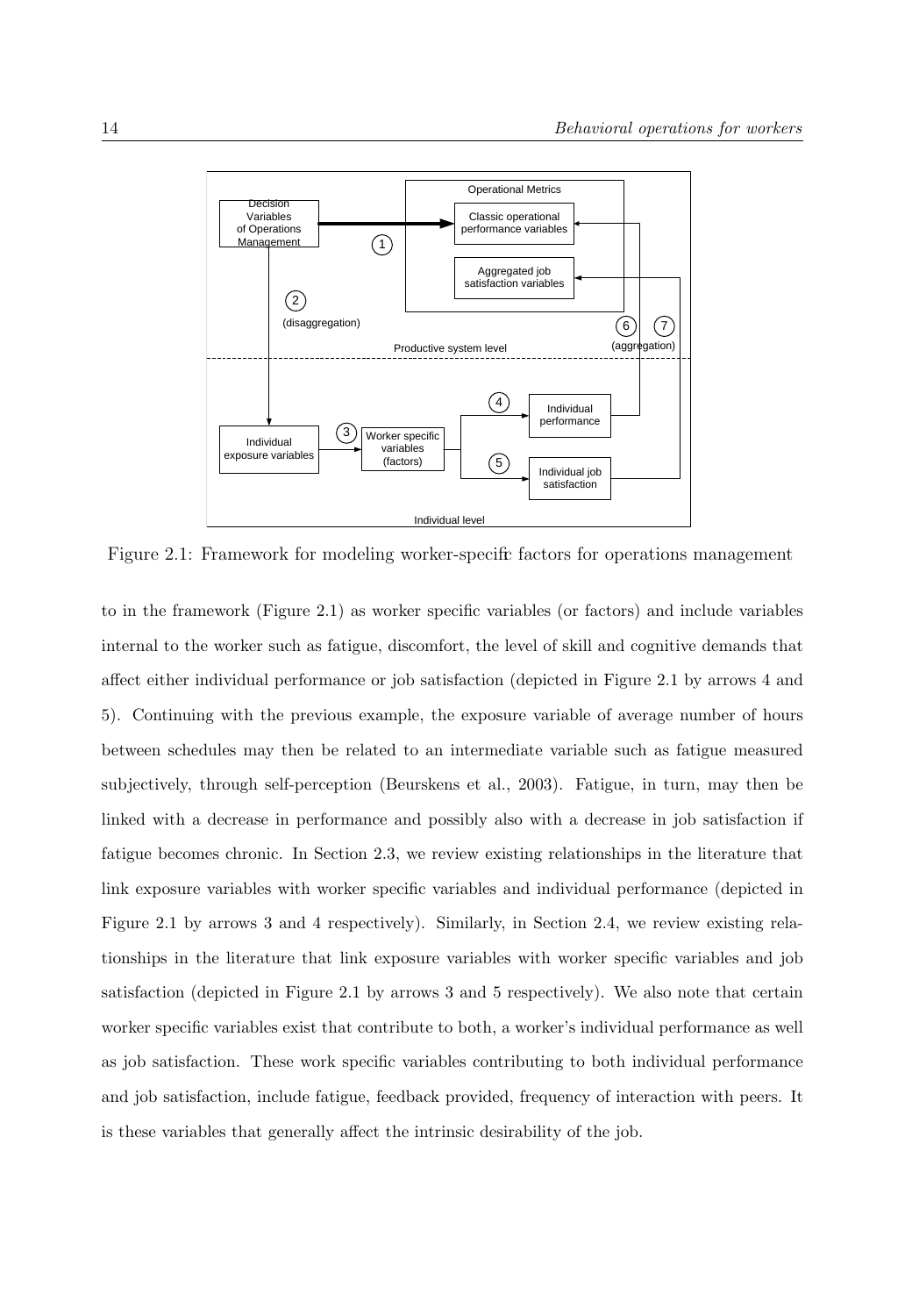It is also worth noting that an aggregation procedure is required to model the impact of individual performance (depicted in Figure 2.1 by arrow 6). This procedure depends largely on the objective of the operations management decision model. For example, if minimization of the makespan or tardiness is considered the main objective in a productive system, then the effect of increasing individual productivity on the desired objective may be non-trivial and may even be dependent on specific problem instances (i.e. release dates, duration of jobs and deadlines of jobs). By contrast, if, in a parallel productive system, the desired objective is a maximization of throughput then, the aggregation is straightforward.

Finally, in order to aggregate individual job satisfaction levels at the production level, a manager is forced to make a choice regarding the aggregation procedure (depicted in Figure 2.1 by arrow 7). For example, the decision maker should ask himself whether he should optimize for the average, the lower quartile, or the minimum job satisfaction related metric of the workers involved in the production system. The decision maker may, in fact, choose to design a productive system for a worst-case scenario in terms of job satisfaction. This procedure will be illustrated in Section 5 through the use of explicit examples.

However, as job satisfaction objectives can usually coexist with classical operations management model objectives, multi-objective optimization may be required (Ehrgott, 2000). In this case two types of analysis are possible: 1) A general trade-off analysis between satisfaction related objectives and performance. This allows one to establish the costs of additional operational performance in terms of an improved level of job satisfaction. 2) An analysis of all available non-dominated solutions.

#### **2.3 Individual performance**

To integrate the different mechanisms by which operations management decision variables may affect individual performance, we propose an integrated framework (Figure 2.1). The advantage of an integrated framework is that it allows one to account for the effects of multiple operational variables that may simultaneously affect more than one individual performance factor.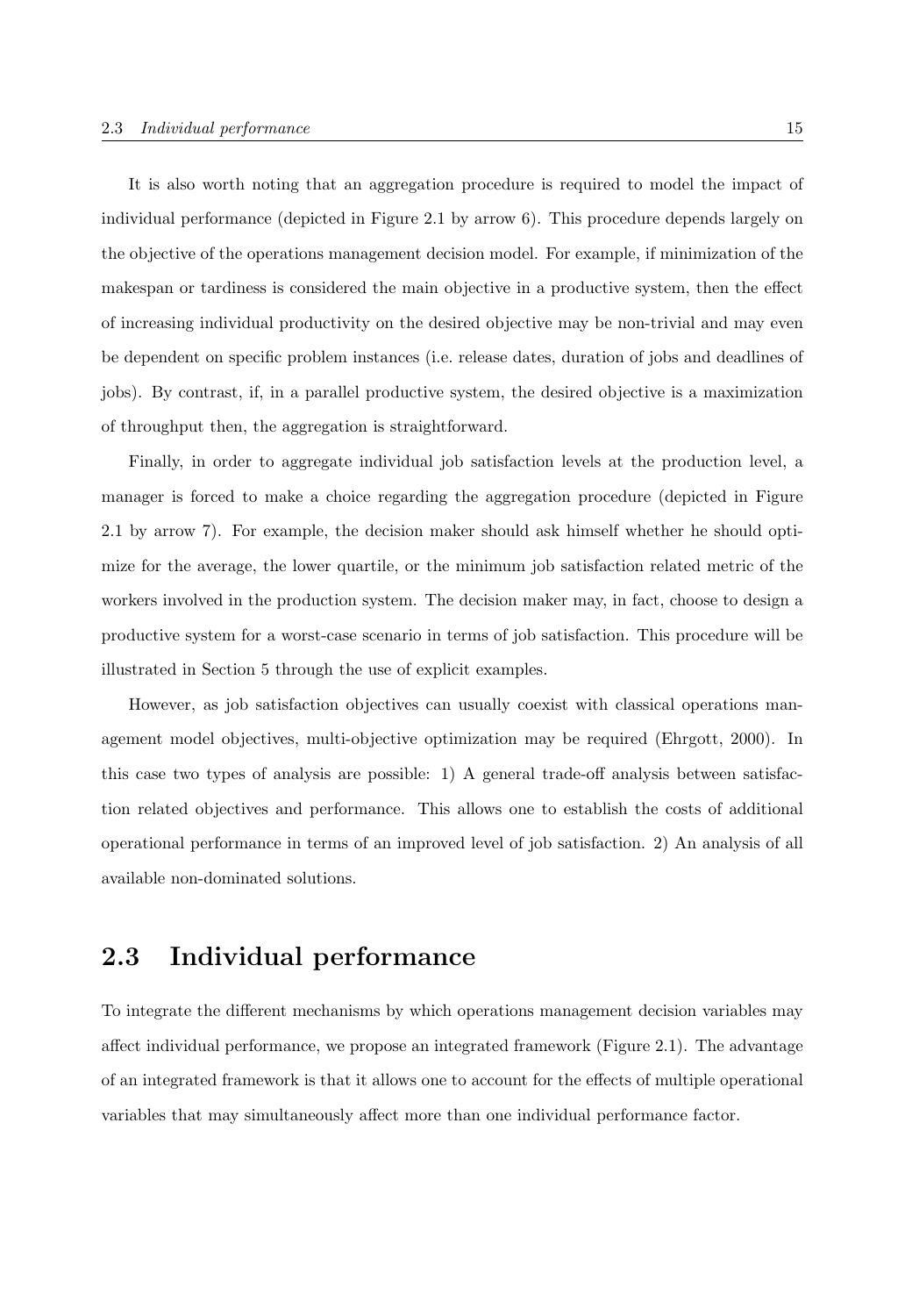When modeling production decisions, the framework for modeling individual performance can be used in two ways. One way is by directly relating decision variables to individual performance and another way is by relating decision variables to individual performance through intermediate factors. The latter approach is more suitable when there is more than one operational variable and more than one individual performance factor at play.

Several human factors influence employees' productivity. One of the earliest models of employee productivity is that of Vroom (1964) where he proposes that individual productivity is a function of ability and the individual's motivation to achieve one's goal. Other authors such as Locke et al. (1978) and Seijts et al. (2005) propose the same. We include in our framework both motivation and ability (i.e. skill level) as the antecedents of workers' performance.

Turning our focus to motivation, we must first recognize that there are several definitions of this concept. For example, motivation is defined by Vroom (1964) as "a process of governing choice made by persons", while Atkinson (1964) defines it as "the contemporary influence on direction, vigor and persistence of action". These, and other definitions, according to Steers et al. (2004), have the common notion that motivation is concerned with factors that energize, channel and sustain human behavior over time. Hence, by definition, a link between a worker's motivation and the worker's action exists, whereby motivation is a necessary pre-condition for work.

By conceptualizing motivation as a decision process Vrooms' definition (1964) lends itself to modeling where specific outcomes are ranked in terms of preference and actions are selected to obtain the most preferred outcomes. By considering motivation as a decision process, choosing among a range of possible effort levels may be modeled, just as it is done in the field of economics (Mueller, 2004). In this way, a direct implication of Vroom's definition is that motivation can be modeled as a decision process and thus defines an appropriate platform for modeling in operations management contexts (see for example the modeling choice framework proposed by McFadden (2001)). Considering this definition of motivation, we may conclude and recommend the following in modeling motivation factors: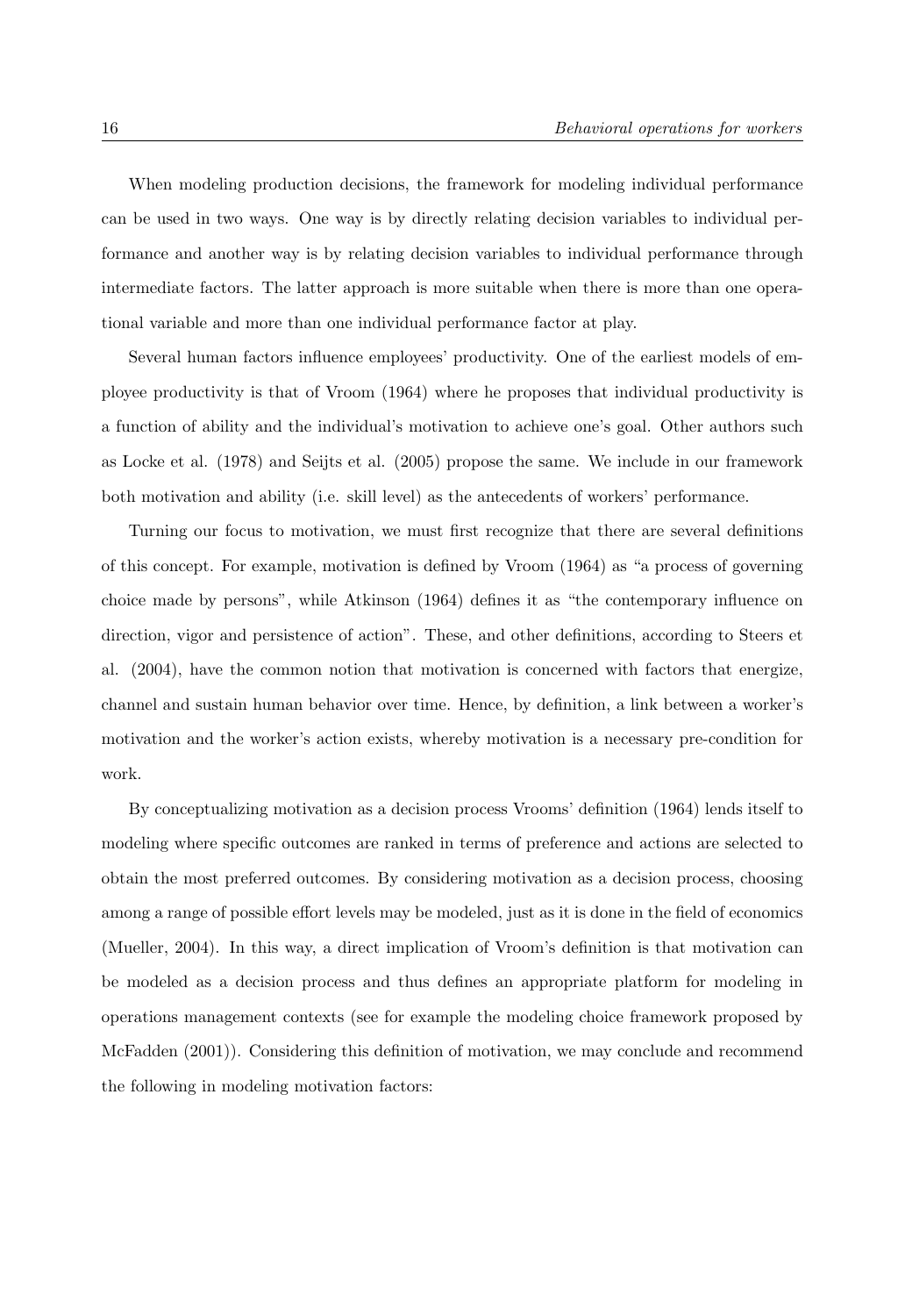**Modeling research recommendation 1** *Given that motivation is an antecedent for productivity and that it governs the choice of effort by workers, it should be modeled if different operational policies produce a differentiated impact on motivation.*

At the same time, several theories are available for modeling motivation. These theories range from need theory (Maslow, 1954 and Alderfer, 1972), through expectancy theory (Vroom, 1964), to goal setting theory (Locke and Latham, 1990) and self-efficacy theory (Bandura, 1997). Indeed, there is a call for integrating these motivation theories in the behavioral sciences (Locke and Latham,  $2004$ ) as these are considered as superabundant (Steel and König,  $2006$ ). For a review of all these theories, their advantages and drawbacks, we refer the reader to Latham (2007).

A few of these motivational theories often address one particular motivational theory. For example equity theory (Adams, 1965) studies fairness considerations in motivation and demotivation and goal setting theory addresses the motivational implications of assigning goals (Locke and Latham, 1990). Specialized theories of motivation can then be used to describe and model a particular motivational driver. For example, equity theory may be best used to explain and model the effects of fast workers slowing down to match the work pace of their peers (Schultz et al., 2010). This leads to the following recommendation:

**Modeling research recommendation 2** *In modeling an specific motivational driver of an operations management model, it is important to consider the use of specialized theories of motivation that may directly address an specific motivational driver. For example, the use of equity theory to model interaction between workers within a production line.*

Nonetheless, when more than one motivational drivers interact, a general framework is needed to integrate more than one motivational source. For this reason, we propose using Vroom's (1964) expectancy theory as a platform for our integrated framework of individual performance. Expectancy theory describes the process of selecting a course of action where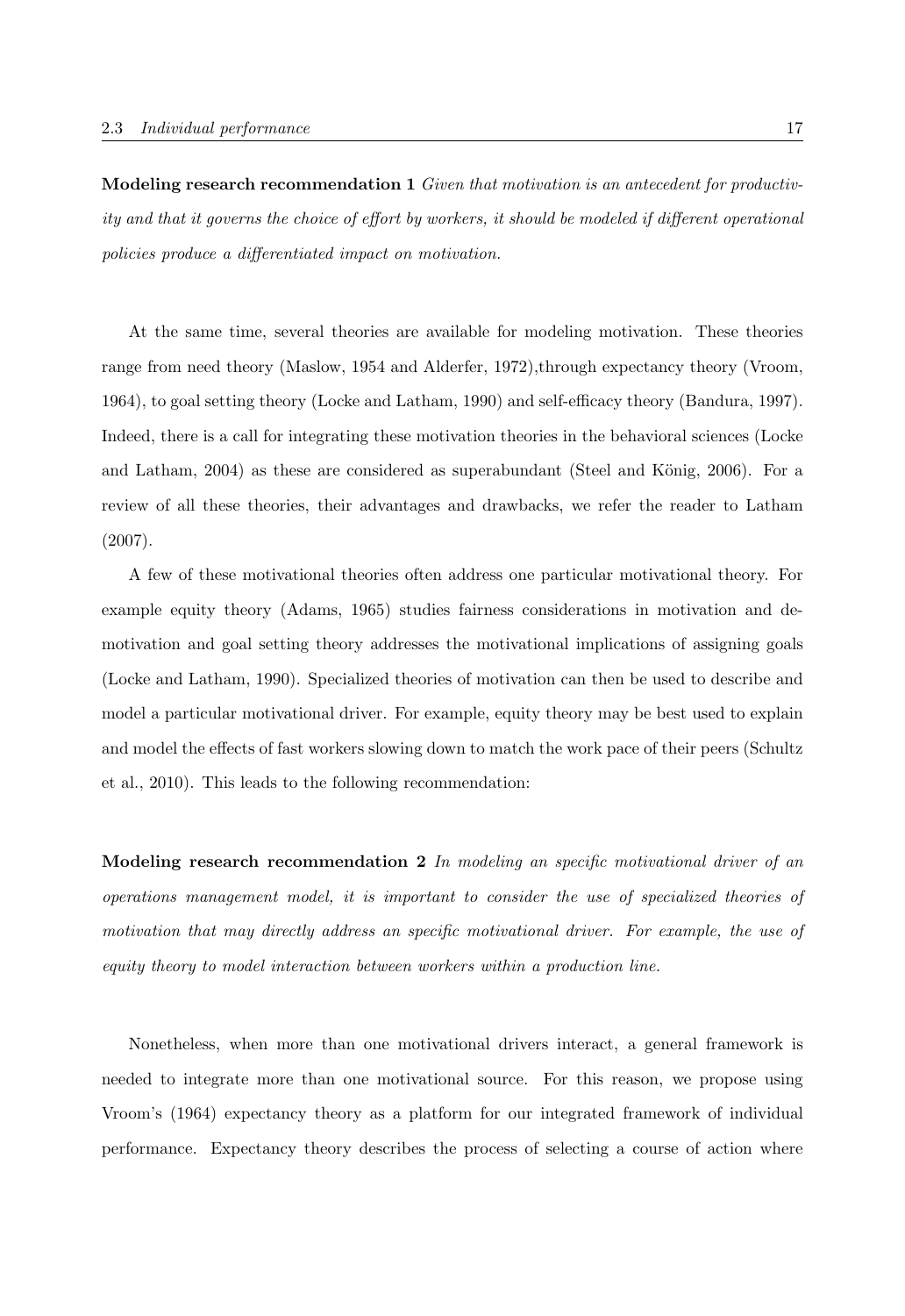alternative courses of action are evaluated similarly to rational gambling choices: 1) what is the probability a given action results in a number of outcomes  $(E)$  and 2) what is the value of such outcomes (Vroom, 1964),  $(V)$ . By multiplying both probability and value of outcomes and summing up all the possible outcomes, the subjective expected value of a given course of action is derived. Thus, this theory is similar to rational expectancy theory used in economic modeling. Although rational expectancy theory has been criticized for diverging from the actual non-rational decisions found in practice (Albanese, 1987), this criticism can be mitigated by modifying the theory accordingly. One such modification is the incorporation of deviations for rationality as proposed by Akerlof (1991) and Steel and Koning (2006). Hence, the use of Vroom's (1964) theory allows us to characterize the relationships that link decisions to individual performance that can, at a later stage be incorporated in operations management models.

In this way, our framework depicted in Figure 2.1 starts with the relationship between effort exerted by the worker and individual performance (depicted by arrow 1 in Figure 2.1). While we can operationalize individual performance as productivity, we can operationalize effort as metabolic energy spent and cognitive load. The relationship depends on the characteristics of the task and the ability of the worker to transform effort into work (Paas et al., 2003). In highly repetitive, routine work, such a relationship is strictly increasing and relatively certain. If this is the case as it is in the majority of "blue collar" work in production and service systems, the modeling of the effects of operations management variables in individual behavior is largely simplified. For this reason, in the next sections, we assume work environments where the relationship between the individual effort and performance is quite certain and predictable.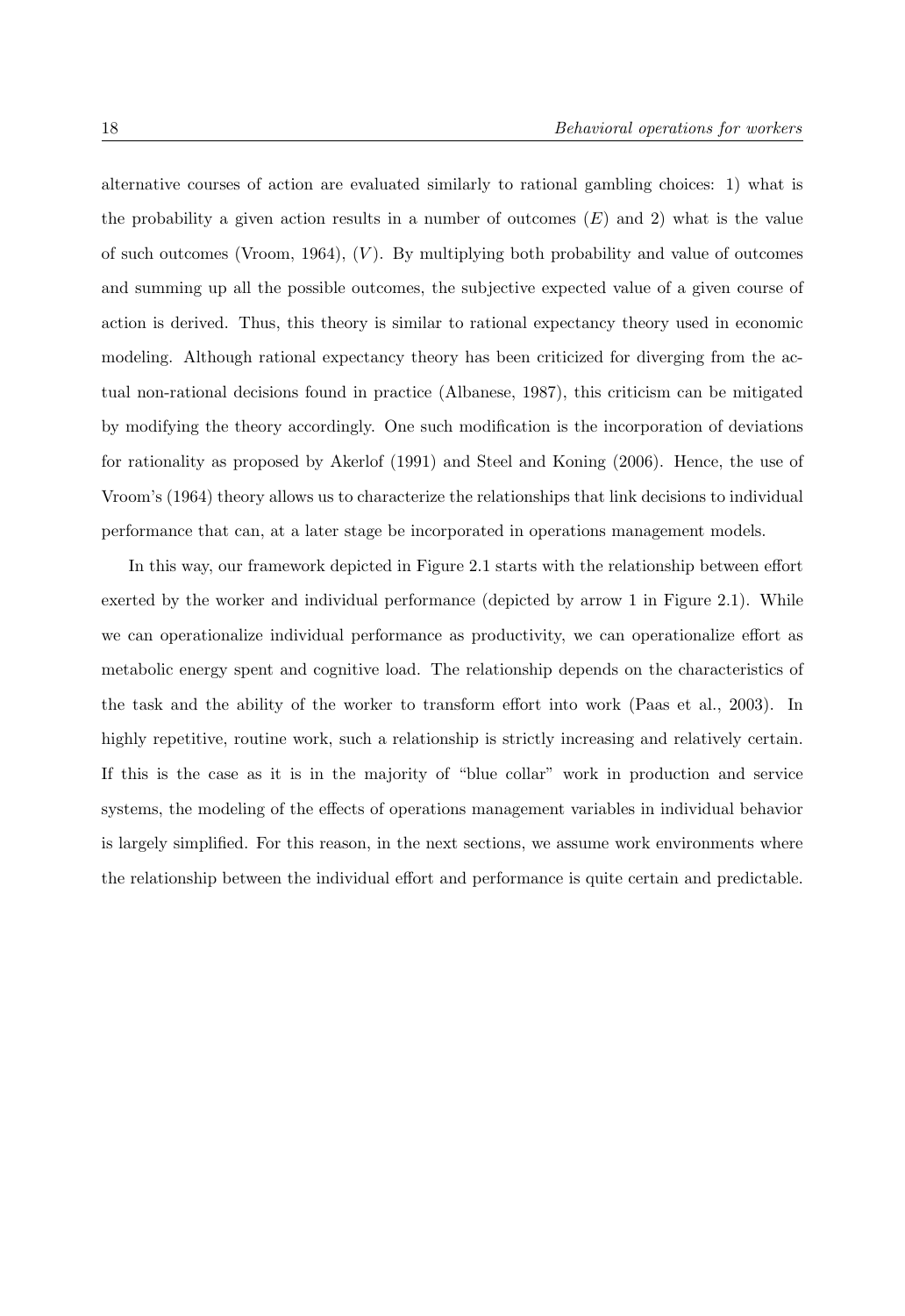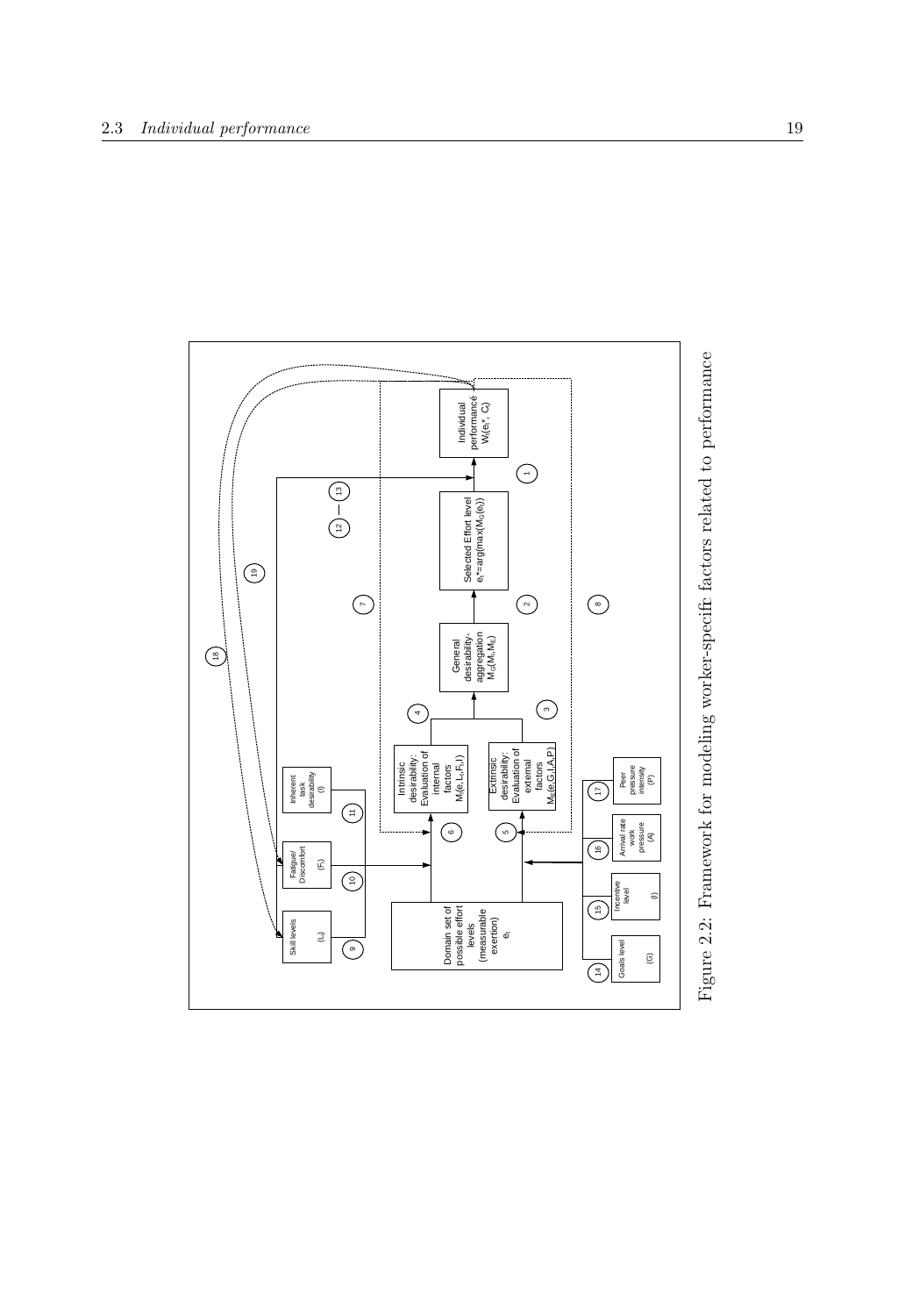However, for cases where the relationship between effort and individual performance is uncertain or even ambiguous (i.e. individual performance is difficult to measure), the evaluations of how perceived uncertainty and ambiguity play a role in the worker's decision to select his level of effort as well as strategies to perform his work. The literature on judgment under uncertainty (see Kahneman et al., 1982) has documented many departures of how uncertainty is evaluated by humans as opposed with the "rational" axiomatic approach found in most economic and operations research models of uncertainty. Moreover, for more complex work, complex cognitive decision making is required and thus falls off the scope of this chapter.

Consistent with expectancy theory, our framework conceptualizes a level of effort as a deliberate choice by the workers. Such a choice is the result of selecting the level of effort that maximizes a desirability measure (depicted by arrow 2 in Figure 2.2) or put in economic terms, the utility derived from working at a given effort level. In this framework, the use of expectancy theory is advantageous as it allows one to describe the desirability for a *range* of possible effort levels rather than just having a simplistic model in which more motivation equals more performance. Such utility is in turn derived from two different types of motivational sources, namely intrinsic and extrinsic sources (depicted in Figure 2.2 by arrows 4 and 5 respectively). This distinction of motivational sources is used widely in motivation theory (Ryan and Deci, 2000) and was first made by Vroom (1964).

Intrinsic motivation factors are factors inherent to the task itself while extrinsic motivation factors lead to separable, instrumental consequences in achieving the task at hand such as incentives or goals (Vroom, 1964). Following the expectancy theory approach, we conceptualize that for intrinsic and extrinsic motivation factors, functions exist that relate a set of alternative levels of effort and a desirability measure (depicted in Figure 2.2 by arrows 5 and 6 respectively).

In Sections 2.3.1 and 2.3.2 we discuss intrinsic and extrinsic motivational factors that can be influenced by operations management variables and that moderate the relationships between possible effort levels and their desirability. For modeling purposes, we note that these factors may be modeled directly by linking them to individual performance without establishing an internal decision making process indicating which effort level to select. However, as will be described in detail, when these factors interact with each other, a utilitarian approach may be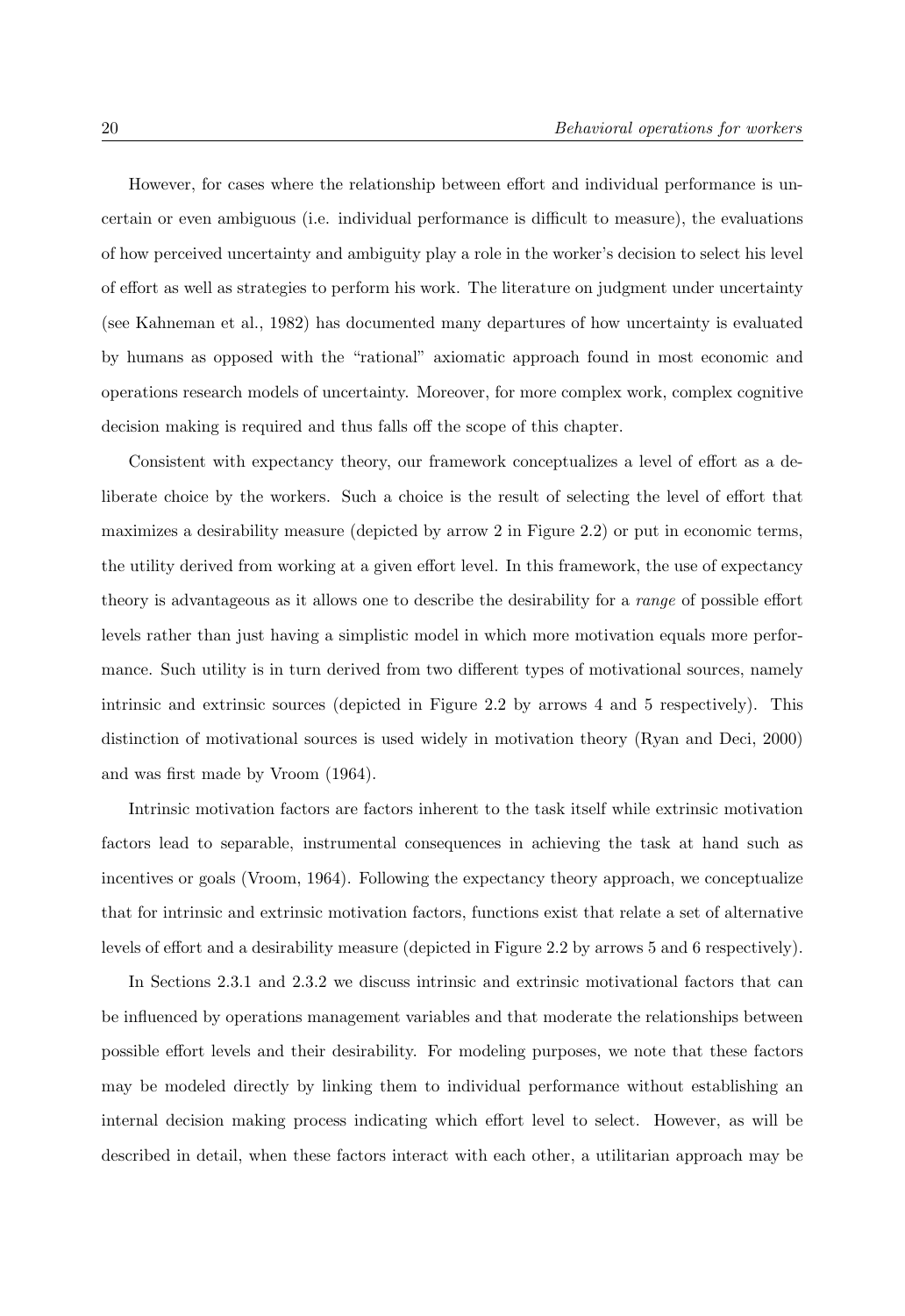

Figure 2.3: Inverted U relationship between effort and utility

the best for making predictions. We also consider, in our framework for modeling individual performance, the role of feedback regarding past performance. This feedback is likely to change the existing relationships between possible effort levels and desirability levels as depicted by arrows 7 and 8 in Figure 2.2.

## **2.3.1 Intrinsic motivational factors**

The evaluation of intrinsic motivational factors relates a level of effort (e.g. work pace) with a utility measure (or effort desirability) indicating the intrinsic preference for such a level. To characterize this function, we may use a non-monotonic function where a most desirable level of effort exists forming an inverted U relationship (see Figure 2.3). The inverted U shape is justified by the combination of two effects. The first effect is the stimulation that a higher effort level provides — avoiding boredom and monotony. The second effect is the cost of a higher level of effort — including discomfort and fatigue. These costs dramatically increase as the worker exerts effort to the limit of his capacity. The combination of positive and negative effects associated with increasing the effort in a task allows for the identification of a most desirable level of effort as depicted in Figure 2.3.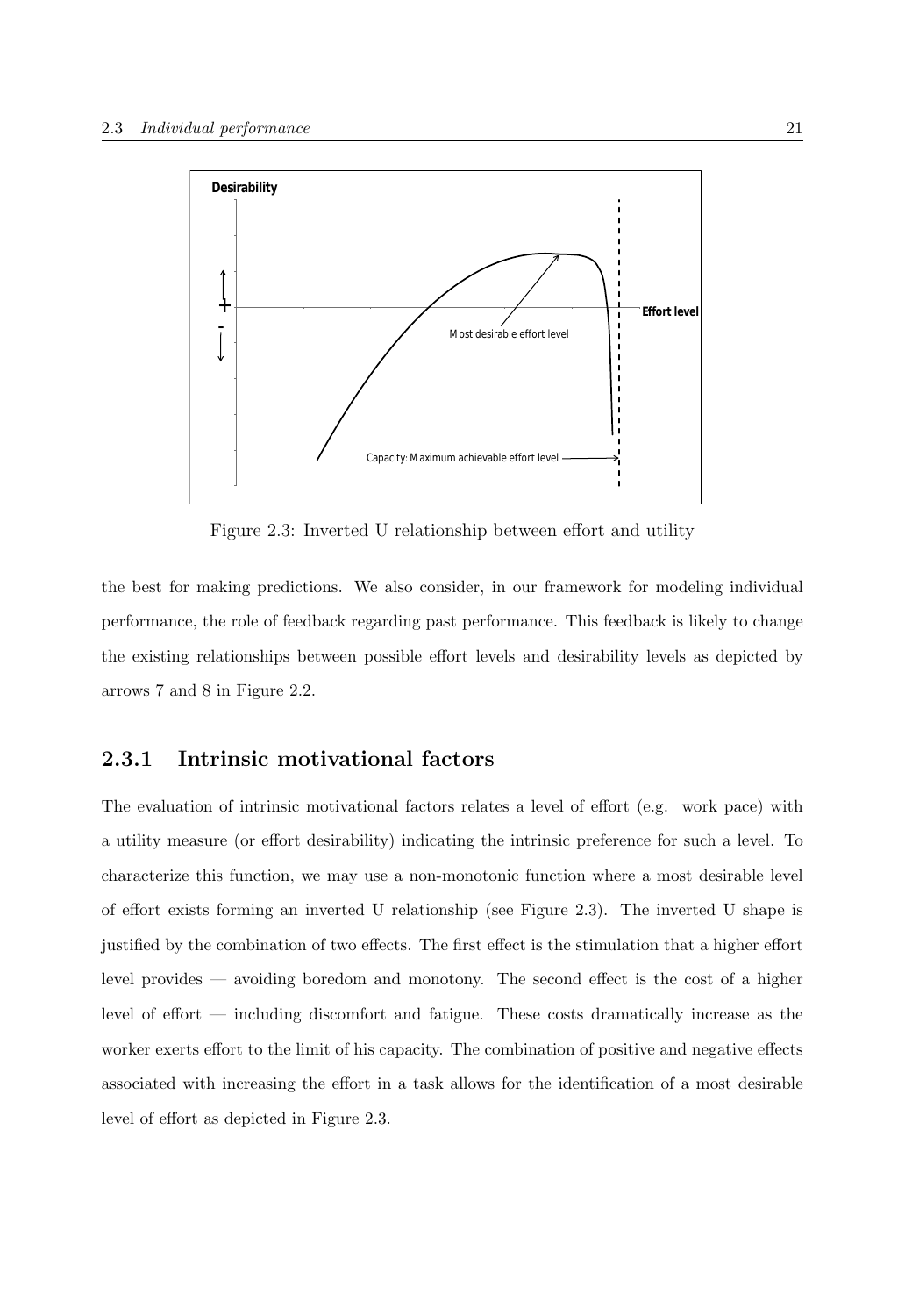The inverted U relationship can be found in the literature, beginning with a similar proposal known as the Yerkes and Dodson Law (1908) where a given level of a stressor is related to a performance level. Note the similarity between both concepts. The stressor level is similar to the effort exerted, whereas motivation is closely linked to performance, being the antecedent of performance itself. The inverted U relationship between stressor and performance has also been reported in the literature of ergonomics (Hancock, 1986), operations management (Bendoly and Prietula, 2008) and marketing (Singh, 1998).

Next, we identify skill levels (depicted in Figure 2.2 by arrow 9), fatigue and discomfort (depicted in Figure 2.2 by arrow 10) as contributing factors to intrinsic motivation that a manager can influence. Actions such as selection of personnel, training and task rotation may influence the skill level of a worker. Other actions, like resting or changing the layout may impact fatigue and discomfort. Task variety as well as task significance (as perceived by the worker and/or others) may also influence the inherent desirability of a task and thus the intrinsic motivation of the task (depicted in Figure 2.2 by arrow 11). These task and contextual factors also influence the workers' satisfaction with the job and thus will be described in Section 2.4.

## **Skill level**

Although the term skill level or ability level may have different meanings, for the purpose of this chapter and thesis, we define skill level as the maximum productive capacity of an individual for a given task that can be sustained for a given period. Thus, by definition as in the case of motivation, skill level has the potential to affect worker productivity as it has been documented by Locke at al. (1978). Given this definition, the skill level is task dependent and is a reflection of the mental and physiological capabilities of a worker as applied in executing a task. Different jobs put different demands on the mental and physiological capabilities of the worker. Thus, skill level is defined as a composite maximum capacity to perform the job. For productive systems this capacity can be operationalized as the maximum attainable number of jobs processed per hour assuming a constant and sufficient quality level.

Nonetheless, a higher skill level may not necessarily translate into a higher productivity level (Bendoly and Prietula, 2008). Workers may be not be motivated enough to exert effort to the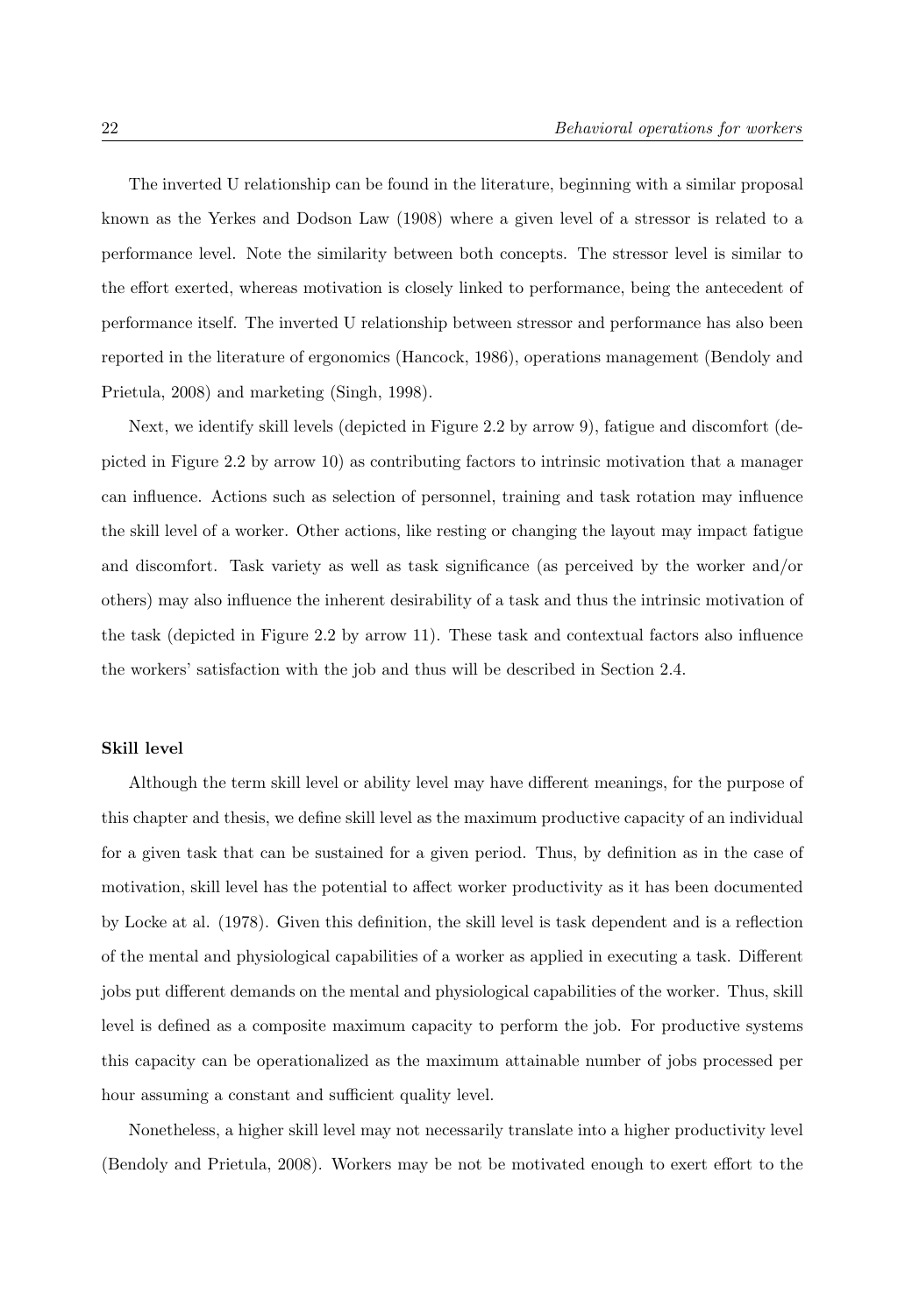limits of their ability. This motivation is needed as working close to the skill level may be not be desirable in the absence of external motivators. Skill level does however, affect productivity in two ways: one by defining a boundary condition on the maximum performance possible, thus moderating the relationship between effort levels and actual performance (depicted in Figure 2 by arrow 12) and two by moderating the relationship between intrinsic motivation factors and effort level (depicted in Figure 2.2 by arrow 9). Using the inverted U relationship, skill levels may be modeled as moderating this relationship by shifting the most desirable effort level to higher effort levels as documented by Bendoly and Prietula (2008). In other words, if the skill level is increased (decreased) the most desirable effort level increases (decreases). Hence, we recommend:

**Modeling research recommendation 3** *In modeling conditions where varying skill levels and external motivational forces (e.g. work pressure, assigned goals) exist, skill levels should not be assumed to automatically result in increased performance, but rather to moderate the inverted U shape relationship between the level of effort and effort desirability (i.e. the intrinsic motivation relationship). In addition, the skill level sets the maximum performance attainable as a boundary condition.*

The main levers that an operations manager has at his disposable to directly influence the skill level of its workforce are learning and forgetting processes (Nembhard and Uzumeri, 2000). These are arguably (particularly the former) the most studied and modeled humanfactor processes in operations management. While Yelle (1979) and Belkaoui (1989) provide an overview of different alternatives in modeling learning processes, Argote (1996) provides an overview on modeling forgetting processes. Given the wealth of alternative learning curves, Nembhard and Uzumeri (2000) recommend the use of a hyperbolic model of learning because it performs best under two criteria. First, it fits individual empirical data best. Second, it contains interpretable parameters. While the traditional log-linear model also provided reasonable fits, it only fits a more narrow range of empirical learners. In Shafer et al. (2001), the hyperbolic model was extended to accommodate forgetting processes as well, fitting empirical data adequately.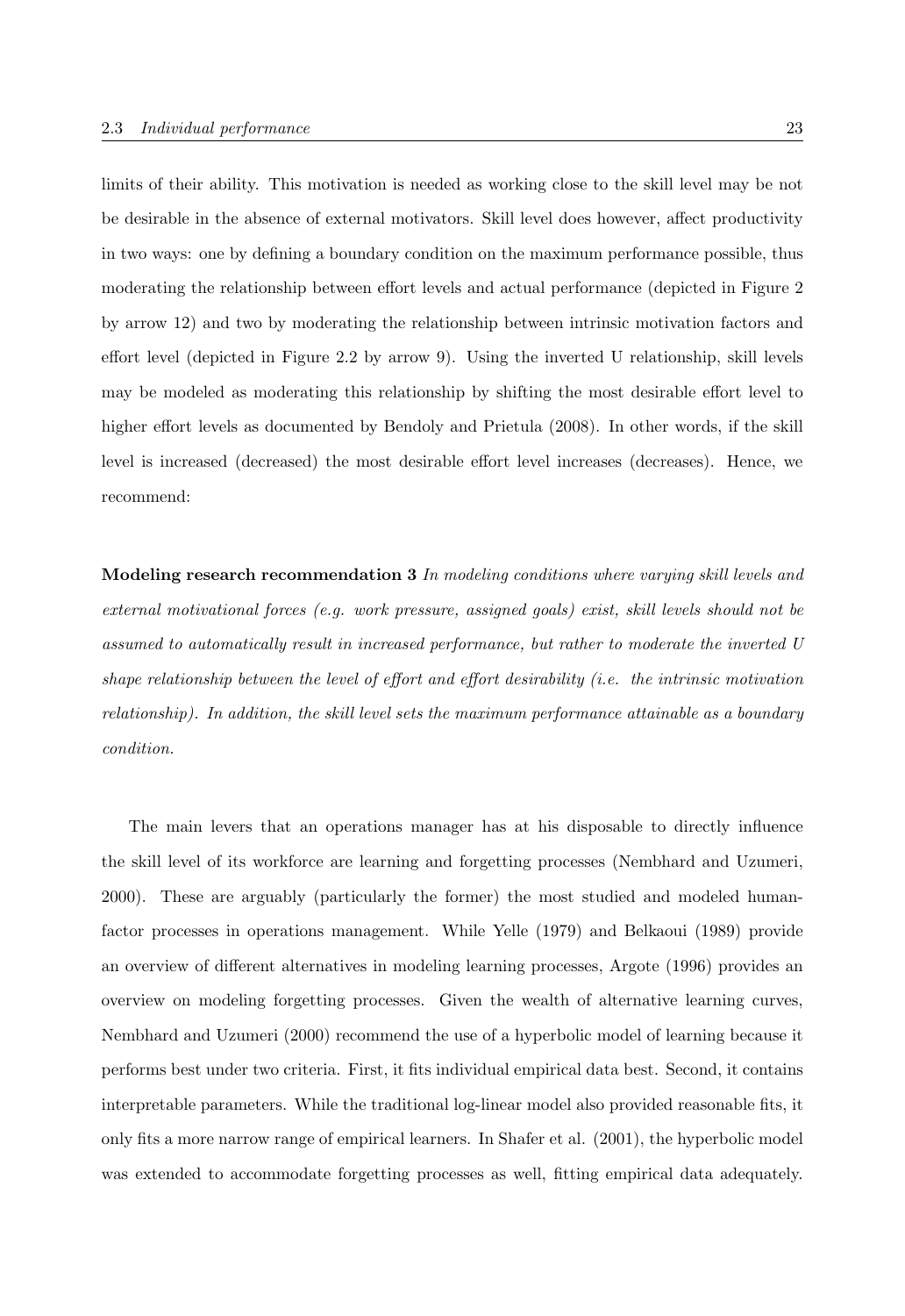In all of the learning models the key variable that may be influenced by different operations management policies is cumulative output (or time spent at the task), i.e. "learning by doing", whereas for forgetting models it is the time elapsed since the last item was produced. This dynamic dependency is depicted in our framework by arrow 18 in Figure 2.2.

In addition to operations management variables influencing the time available for learning and forgetting processes, operations management variables may also influence learning and forgetting rates. While Adler and Clark (1991) have studied the effects of training programs and engineering interventions (e.g. technological, equipment and process interventions) in learning rates, Nembhard (2000) studied the effect of task complexity as a determinant of learning and forgetting rates. These are examples of drivers of learning and forgetting rates that may be influenced by operations management decision variables, however the current list is not exhaustive and the study of other factors of learning and forgetting rates (e.g. learning from the experience of others, available feedback, use of learning goals) is an opportunity for further research.

Another aspect that needs to be acknowledged in modeling the effects of workers' skill levels is the heterogeneity of skill levels. In the operations management literature, it has been recognized that individual variation in work rates can have an important impact on the productivity of a productive system (see Juran and Shruben (2004) and Doerr and Arreola-Risa (2000)). Furthermore, Shafer et al. (2001) also provide evidence that heterogeneity in learning rates can have an important impact on system productivity. In particular, the average production with learning heterogeneity is greater than the production of an average learner, given that the production rate is increasing and concave. Operations managers may influence heterogeneity of skills and learning rates indirectly by the selection of personnel.

Summarizing, we recommend the following in modeling skill levels in operations management decision models:

**Modeling research recommendation 4** *The following aspects need to be considered when incorporating skill level in operations management decision models: 1) Learning and forgetting processes that are mathematically described in the literature; 2) Factors that affect learning and skill rates (besides experience) that can be influenced by operational variables such as task*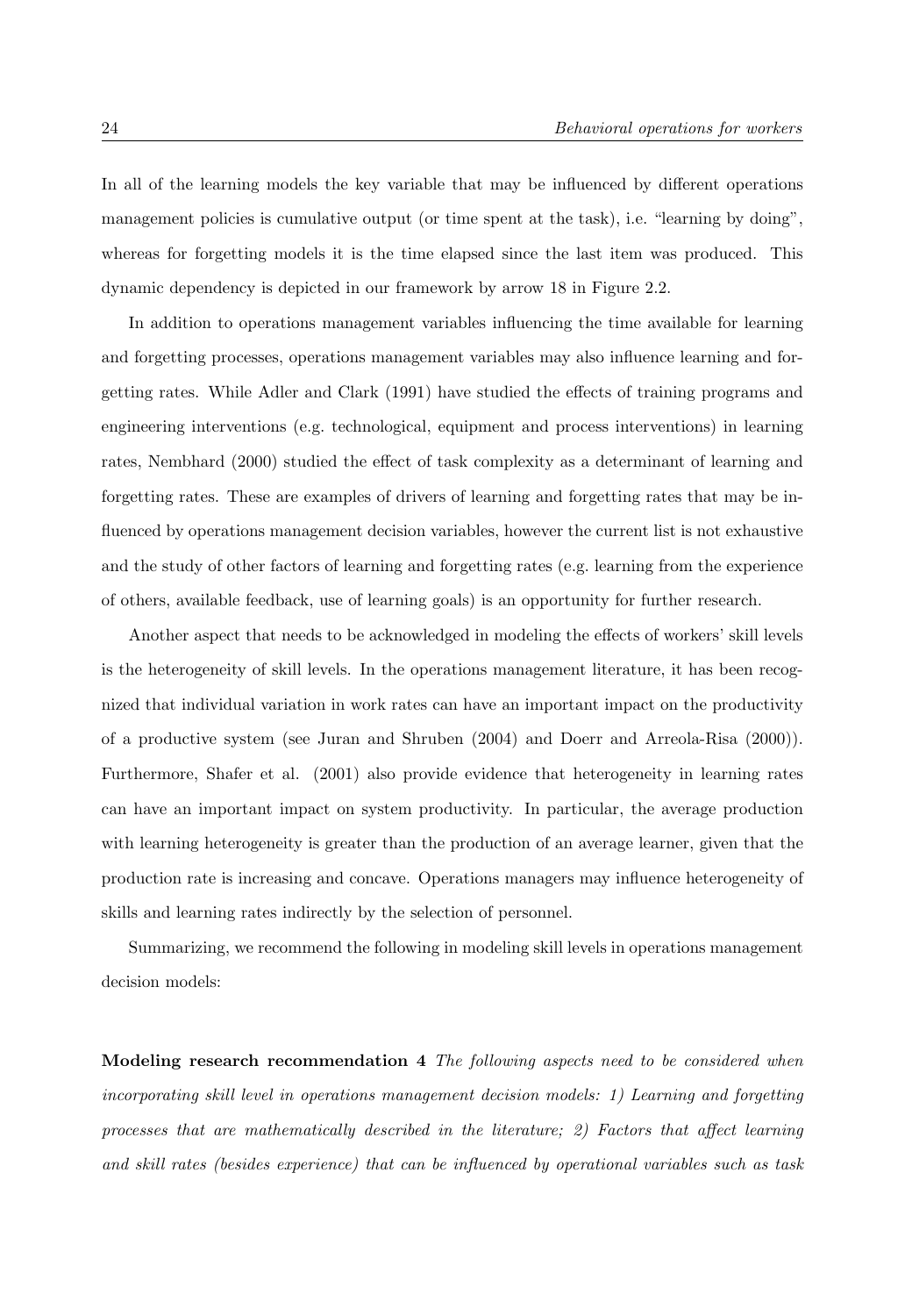*complexity and periods of training; 3) Variability of skill levels as well as learning and forgetting rates due to heterogeneity in the population.*

Further empirical research may also enrich current models of learning and forgetting in operations management. Thus, we recommend the following:

**Empirical research recommendation 1** *The study of other OM controllable factors of learning and forgetting processes is an opportunity for further research. In particular, learning from others, learning given different types of feedback and the use of setting goals for learning require still further exploration and description to be included in existing OM models.*

## **Fatigue and discomfort**

"Fatigue" is generally defined as a "reduction of the functional capacity of an organ or an organism as a result of an action", Rohmert (1973). Hence, by definition, fatigue further limits, albeit temporarily, the maximum productive capacity of individuals in a manner similar to forgetting processes by reducing the skill level. As with skill levels, this moderates the relationships of effort levels and performance (depicted in Figure 2.2 by arrow 13). Nonetheless, fatigue also has a second effect on performance via motivation (depicted in Figure 2.2 by arrow 10) as it has been found to lessen the "will to work" (Das, 1990, Taris and Schreurs, 2009 and Van Yperen and Hagedoorn, 2003). Simultaneously, fatigue is built up over time due to past exposure to effort (Bechtold and Sumners, 1998). Our framework captures this dynamic dependency with arrow 19 in Figure 2.2.

Empirically, the relationship between fatigue and productivity is complex. Fatigue has been modeled in operations management by assuming a linear decay throughout the day (Bechtold et al., 1984). Such an assumption based on the empirical work by Janaro (1982) where subjects are asked to accomplish an exhausting ergometer task and the working rate is shown to decrease linearly. In a similar vein, Paarsch and Sheaer (1997) find a linear decay in performance in a physically exhausting tree-planting task, however we note that this linear decay is only observed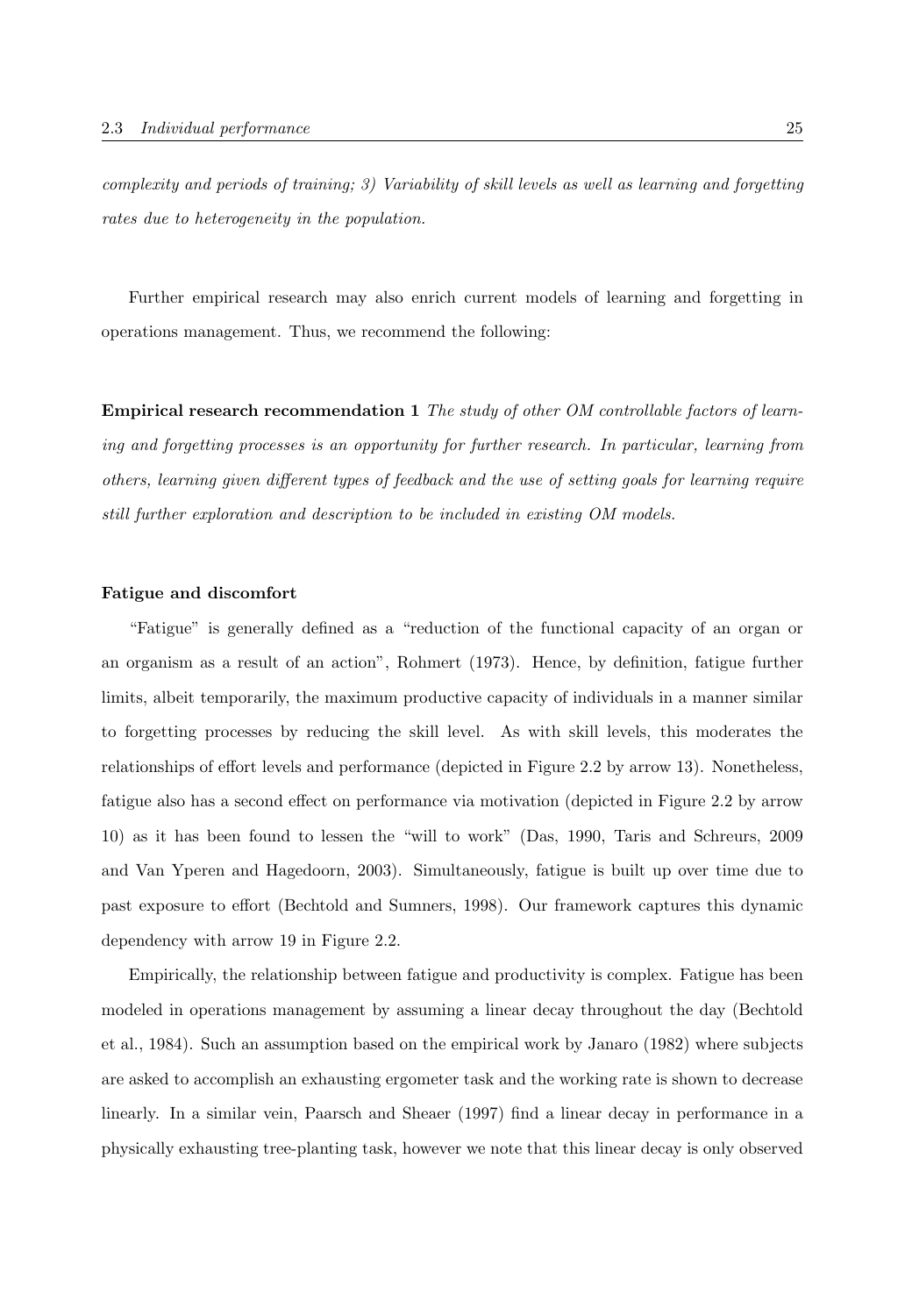*across* working days at a rate of 3-5% productivity per day, but not within days. However, in Okogbaa (1983), an exponential decay in productivity was found. Furthermore, interventions, such as changing work-rest schedule, show that fatigue may be reduced with simultaneous improvements in productivity as found in visual-display work (Kopardekar and Mital, 1994) and typing work (Balci and Aghazadeh, 2003).

Also important to modeling the effects of fatigue in productivity is a task-specific approach in order to identify the limiting factor affecting performance or exposing workers to unacceptable health risks. Fatigue can take several forms as detailed in Price (1990) where the following categories are suggested: general metabolic fatigue, muscular fatigue and mental fatigue. General metabolic fatigue refers to a reduced capacity of the body's aerobic system, producing tiredness (Murrell, 1965). Muscular fatigue, on the other hand is when a group of muscles has been excessively exerted with loads and experiences a reduction in functional capacity (Rohmert, 1973). Mental fatigue can take many forms; but, in general, it is translated into a decrease in the operational performance of the mind, including attention and problem-solving capacity (Schmidtke, 1976). Any of these dimensions of fatigue may affect fatigue in general; that is, a reduction in the "functional capacity of an organ or an organism" and thus a temporal reduction of "skill level".

The works of Konz (1998), Mital et al. (1991) and Price (1990) all provide mathematical descriptions of how to determine rest allowances by modeling the accumulation of fatigue while taking into account the avoidance of health problems and significant decrements in performance. Interestingly, whereas metabolic fatigue is modeled to accumulate linearly, local muscle and mental fatigue are assumed to grow exponentially (Mital et al., 1998). Although these models of fatigue build-up are available, a clear description of the determinants of fatigue rates depending of the type of fatigue (mental, localized for an specific muscle group) is still incomplete, including work intensity, the influence of durations of resting periods and types of rests (e.g. sitting, standing), the addition of micro-rests and thus we recommend the following:

**Empirical research recommendation 2** *For including fatigue in operational models more explicitly, it is important to have a more clear understanding of how fatigue builds up for spe-*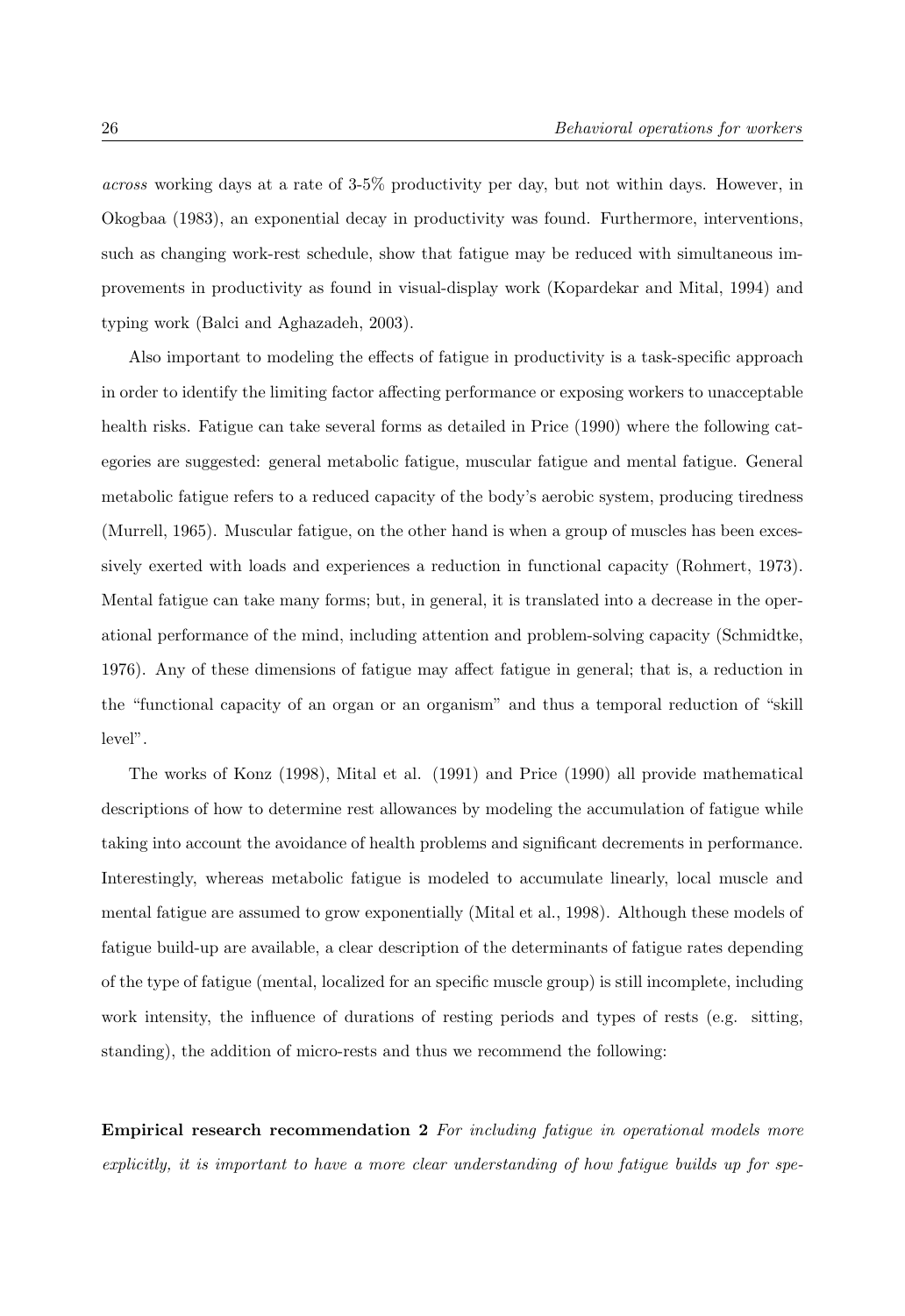*cific types of fatigue and how other factors may influence such build-up process (including work intensity, the duration of resting periods, type of rests and micro-rests).*

Across days, circadian rhythms (i.e. the fluctuation of physiological conditions governed by the Earth's day-night cycle, Wickens et al., 2004) become important. In particular, empirical studies have linked common shift-work decision variables with several physiological measures related to fatigue (Czeisler et al., 1982; Knauth, 1996; Kostreva at al., 2002; Hsie et al., 2009). Among the shift/work decision variables studied, shift duration, starting time, direction of shift rotation, days/night shift and distribution of days-off appear to be most important in influencing fatigue and circadian disruption. Moreover, a meta-analysis exists (Spencer et al., 2006) in which fatigue and related risk indexes are derived comparing the incidence of accidents and fatigue measures (measured as micro-sleep periods) given a number of shift scheduling variables.

Summarizing, when considering fatigue as a factor in a decision making model, it is important to take a context-specific approach to determine which aspects of worker well-being are affected by fatigue.

**Modeling research recommendation 5** *In incorporating fatigue effects in operations management models the following effects may be incorporated*: *1) Performance deterioration modeled through a temporary decrease of "skill levels"; 2) Fatigue accumulation (measure of well-being); 3) Risk of accidents.*

In addition to fatigue, a related, but distinct concept that can potentially affect the costs of performing a job at a given effort level is discomfort. Discomfort is in fact a physiological measure of how an individual perceives their exertion and was first introduced by Borg (1982). Similar to fatigue, discomfort may increase over time. The advantage of such a measure is that instead of providing an objective physiological measurement such as the "maximum voluntary contraction" of a muscle, the subjective discomfort measurement already incorporates an integrated judgment of all such objective conditions and thus indicates the individual's evaluation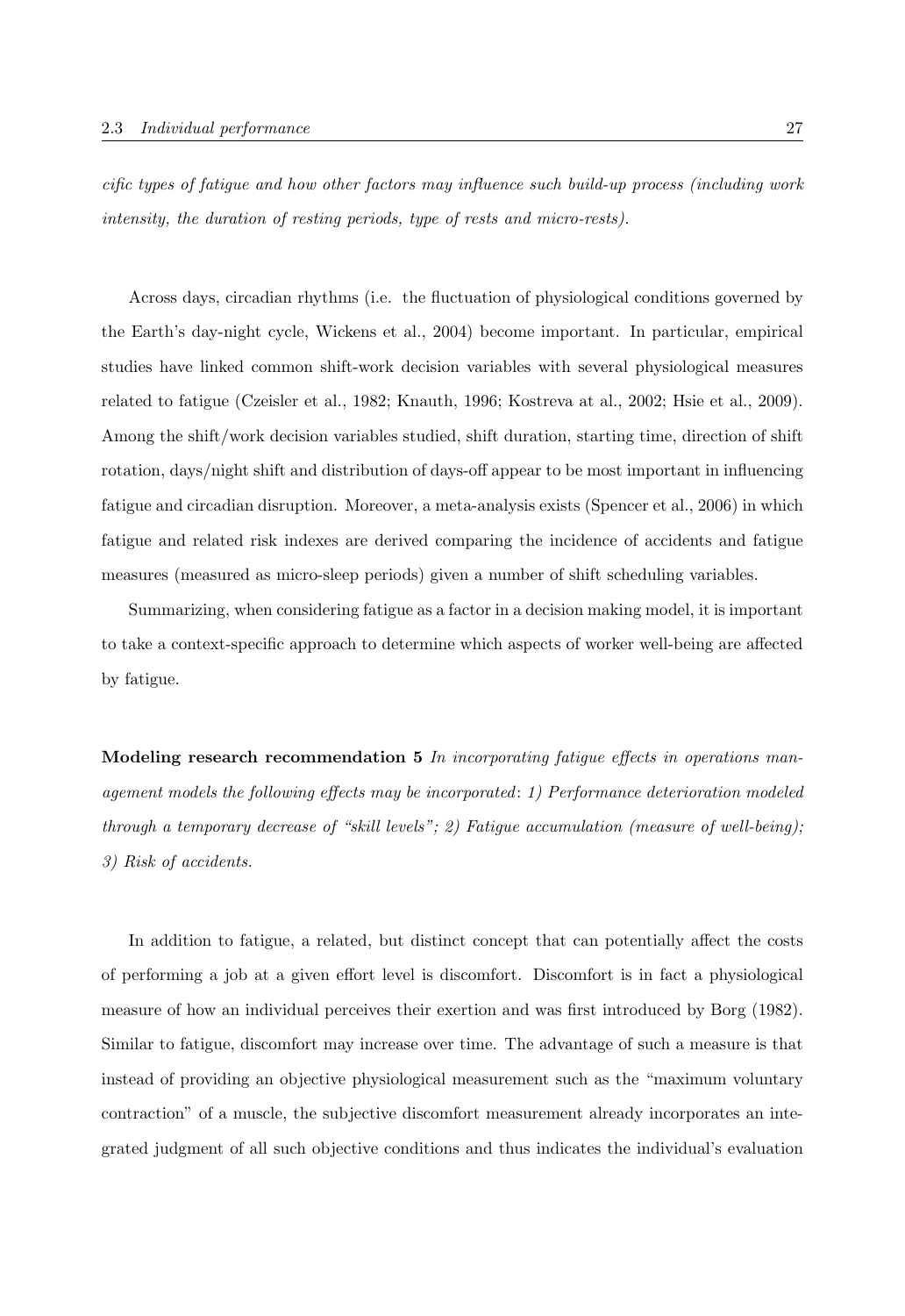of the adequacy of a current physical situation (Dul et al., 1994). Hence, as with the case of fatigue, discomfort influences the perceived desirability of a given effort level and thus possibly individual performance. Nonetheless, the nature of such a relationship is not yet well understood. What is known however, is that discomfort is a predictor for future long-term muscular pain (van Reenen et al., 2008) as well as occupational disorders, such as the so-called Low Back Disorders (LBDs). Thus, discomfort is valuable in itself by being a current physical situation and because its associated benefits for health. However, the link with performance remains to be clearly established and thus we recommend the following:

**Empirical research recommendation 3** *For including discomfort in operational models more explicitly, it is important to study the role of discomfort as a factor that affects motivation and, in turn, performance. A clear description of such a mechanism is not available and needs to be revised for different types of tasks, work intensity and work-rest periods.*

## **2.3.2 Extrinsic motivational factors**

Unlike intrinsic motivational factors, the evaluation of extrinsic motivational factors may take different forms given the wide range of factors at play. Hence, the approach to model them may not be unique. Nonetheless, all of these extrinsic motivators have in common that they increase the perceived benefits (i.e. rewards) or lack of benefits (i.e. punishments) associated with performing a job by altering the consequences of performing that job. In the literature relevant for operations management, there is evidence for both, motivational interventions and de-motivational interventions with significant effects of up to 50% as noted by Bendoly and Prietula (2008). In this sub-section, we review a few of the motivators that may be used directly by operational managers to enhance individual performance. In particular, we review assigned goals, incentives, job arrival rate and peers' influence (depicted in Figure 2.2 by arrows 14, 15, 16 and 17 respectively).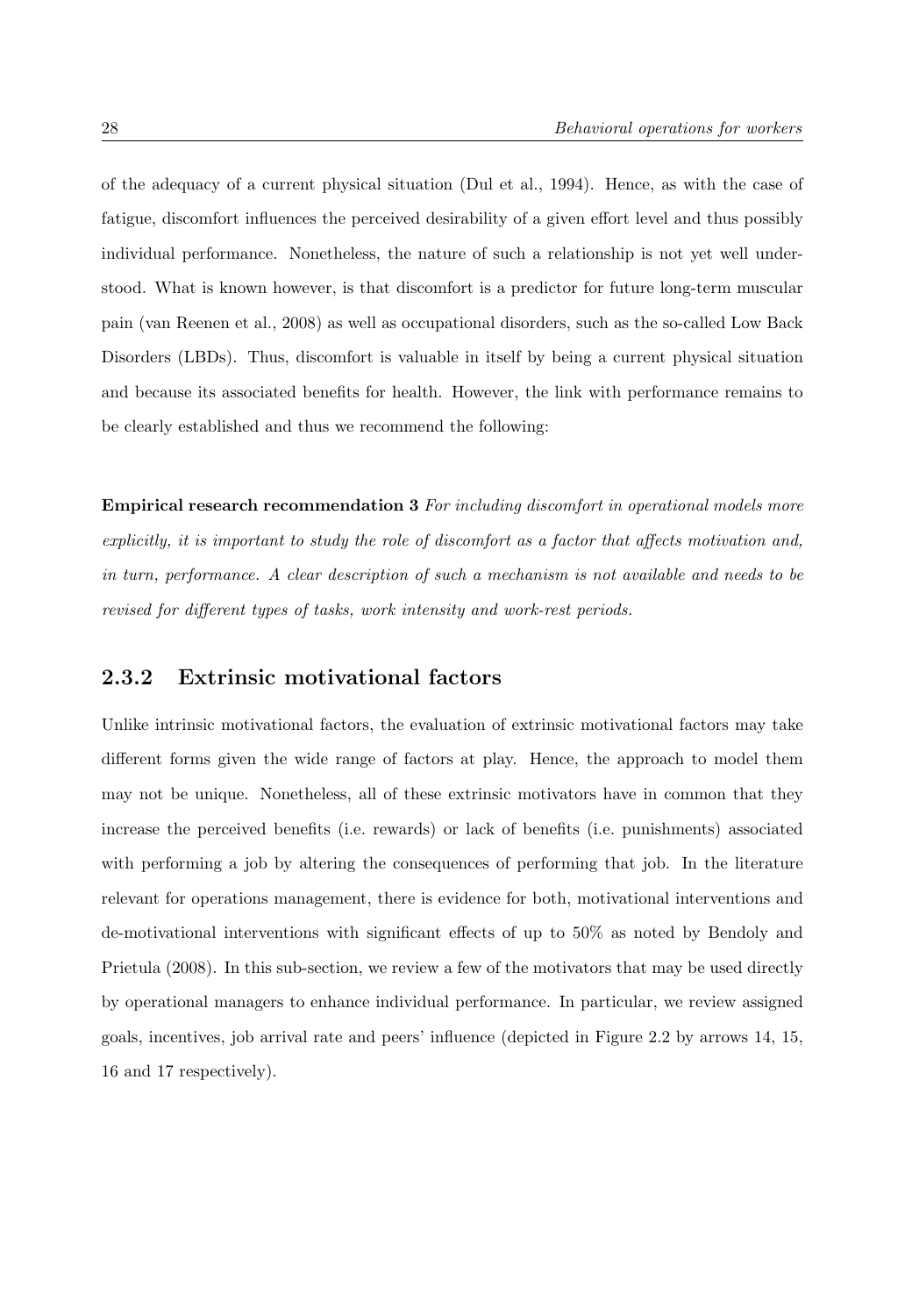#### **Assigned goals**

The assignment of specific, usually quantitative goals has been the prime subject of goal setting theory (Locke and Latham, 2002a) which has been widely studied and validated in the field and in laboratory studies. The type of goals studied include productivity, quality and learning goals (Locke and Latham, 1990). The basic tenant of goal-setting theory is that challenging goals improve performance thereby proving to be an effective contributor to extrinsic motivation (depicted by arrow 14 in Figure 2.2). A meta-analysis shows strong effects compared to telling individuals to "do their best" (Locke and Latham, 1990). The reported effect sizes, i.e. the ratio between the mean increase of performance (i.e.  $\Delta \bar{x}$ ) and standard deviation (i.e. s) of the data in the study (i.e.  $d = \Delta \bar{x}/s$ ) ranged from  $d = .42$  to .80.

The four mechanisms by which goals have been found to affect performance (Locke and Latham, 1990) are: 1) Goals direct attention and effort toward goal-relevant activities and away from goal-irrelevant activities; 2) Higher goals lead to greater effort than low goals; 3) Goals affect persistence; 4) Goals affect action indirectly by leading to the arousal, discovery, and/or use of task-relevant knowledge and strategies.

As long as there is commitment towards the goal (i.e. "one's attachment to or determination to reach a goal, regardless of the goal's origin", Locke et al., 1988), the relationship between goal difficulty, measured as percentage of the population that are not able to attain the goal, and performance is non-decreasing, leveling-off at the limits of ability (i.e. skill level) (Locke and Latham, 1990). When commitment to the goal fails due to unrealistic goals, performance drops with greater goal difficulty (Erez and Zidon, 1984).

In production system contexts, goals have been translated in terms of "number of jobs to be completed per unit of time" (Doerr et al., 1996) or "number of jobs to be completed before a deadline" (Chapters 3 and 4 of this thesis). Doerr's (1996) study analyzed a production line and found that in such a line, group goals enhanced performance more than individual goals. The empirical study presented in Chapter 4 of this thesis confirms that performance increases with an increasing goal, leveling-off when the skill level of an individual is achieved. Furthermore, the study in Chapter 4, finds that challenging goals induce workers to perform at steady speeds at the best of their ability.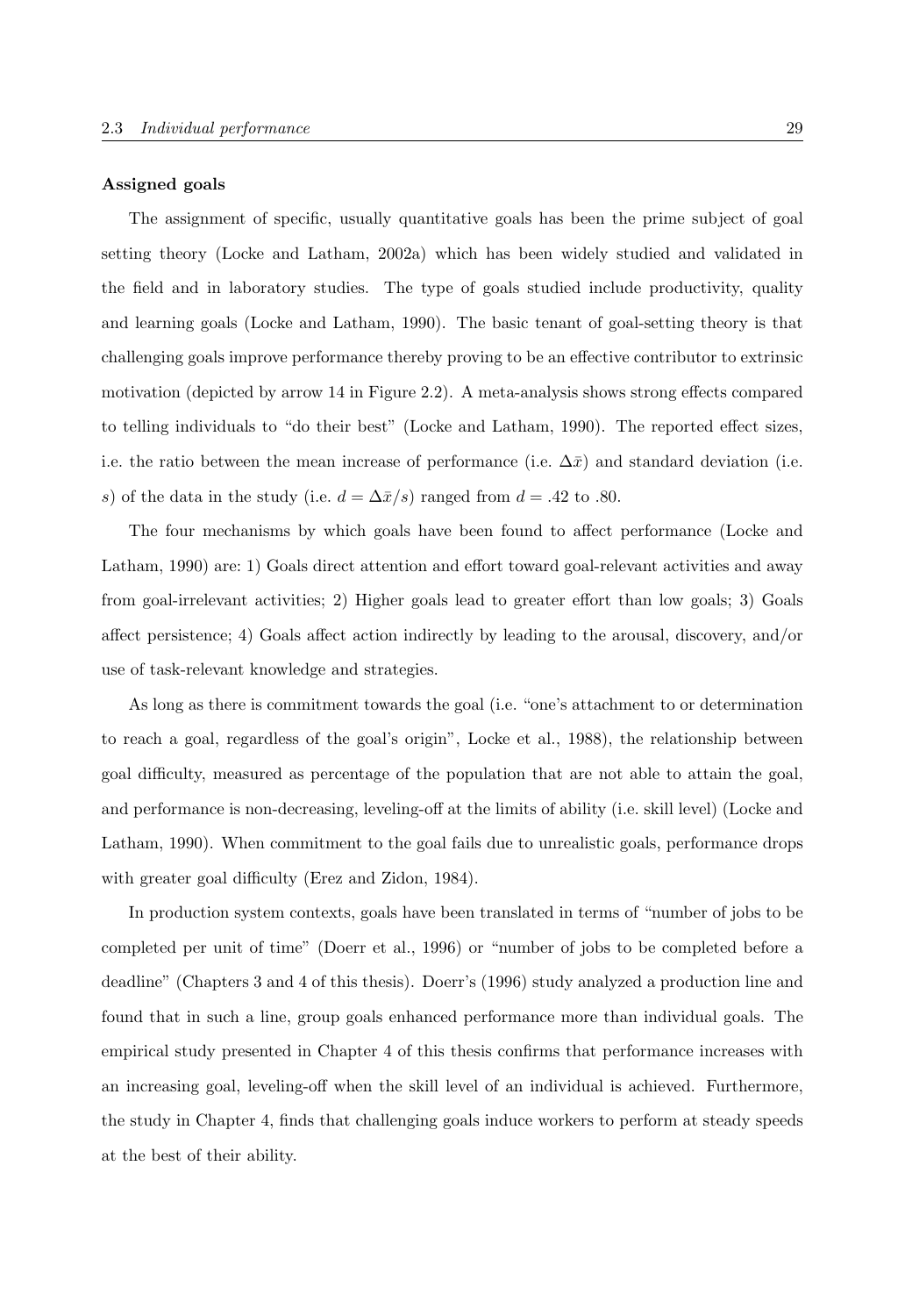**Modeling research recommendation 6** *When varying goal levels are used as a decision variable in an operations management model and when it is assumed that workers are committed towards the goal, then a strictly non-decreasing function, where performance levels-off at the limit of ability should be used to model individual performance.*

Further investigation of a mathematical description for goal setting has shown that goals may be taken as a reference point to evaluate other levels of performance. In particular, a study by Heath et al. (1999) and another described in Chapter 4 of this thesis shows that the evaluation of goals can be modeled using the "S"–shaped evaluation function of Kahneman & Tversky's Prospect Theory (1979). This function exhibits the following properties (see Figure 2.4): 1) Goals are used as reference points to evaluate personal performance; 2) Evaluation of performance is most sensitive around the goal; 3) Underachieving the goal (a "loss" in Prospect Theory language) looms larger than over-achieving the goal (a "gain" in Prospect Theory language).



Figure 2.4: Evaluation of performance under the influence of goals function

It is also important to remark here that the effect of productivity goals on quality remains to be investigated in operational contexts. This is particularly important when considering reports that productivity goals tend to attract attention at the expense of achievements along other lines and in contexts where no goals have been set (Locke and Bryan, 1969). In this respect, a study in the operations management literature (Philipoom and Fry, 1999) illustrates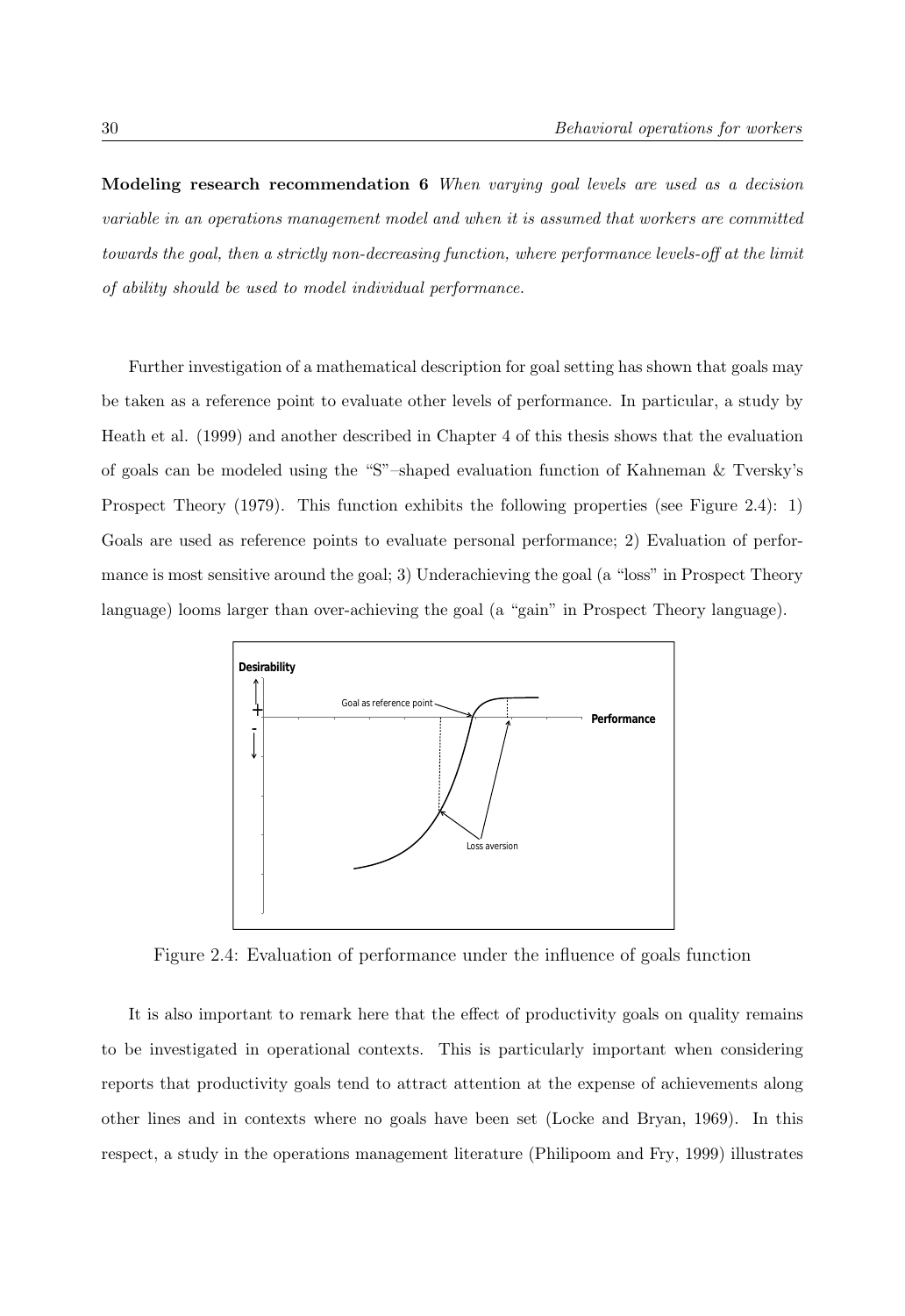that goals on selective performance criteria may be affected by a "cherry picking" phenomenon where workers select the orders that maximize their individual performance at the expense of system-wide performance.

In addition, the interaction of assigning goals specific attributes that are pervasive to operational contexts should be studied. One of the main attributes of work in operational contexts is whether the work is performed in an individual setting or, most commonly in a group setting. The studies of individual versus group goals in Doerr (1996) require further exploration, beyond the result that group goals are more effective in task-dependent production lines than individual goals. Research is needed to address the issues of feedback from other individuals at the production line for achieving the goal and convenience of setting goals given constrained resources. Already, a study by Vijfeijken et al. (2002) emphasizes the need of designing multiple goals and rewards that mimic the interdependence found in productive environments so as to boost system performance by providing incentives for individual performance and group performance.

Another important attribute of operational contexts is the fact that people tend to work for weeks, months even years at similar jobs. If different goals are repeatedly set over time, accounting for variability in the demand, it is important to be able to characterize goal adaptation processes. In these contexts, experience of previous performance with goals may affect future performance under goals. It is already known that self-set goals are adjusted by previous performance (see Lant, 1992 and Mezias et al., 2002), however it remains unknown as to how performance is affected if the goals are assigned by managers and vary over time. Hence, for empirical researchers, we recommend the following:

**Empirical research recommendation 4** *A research agenda on goal setting already exists (see Latham and Locke (2007)), however such a research agenda should be adapted to the needs of operations management contexts, where interdependencies between workers and the repetition of goals are important.*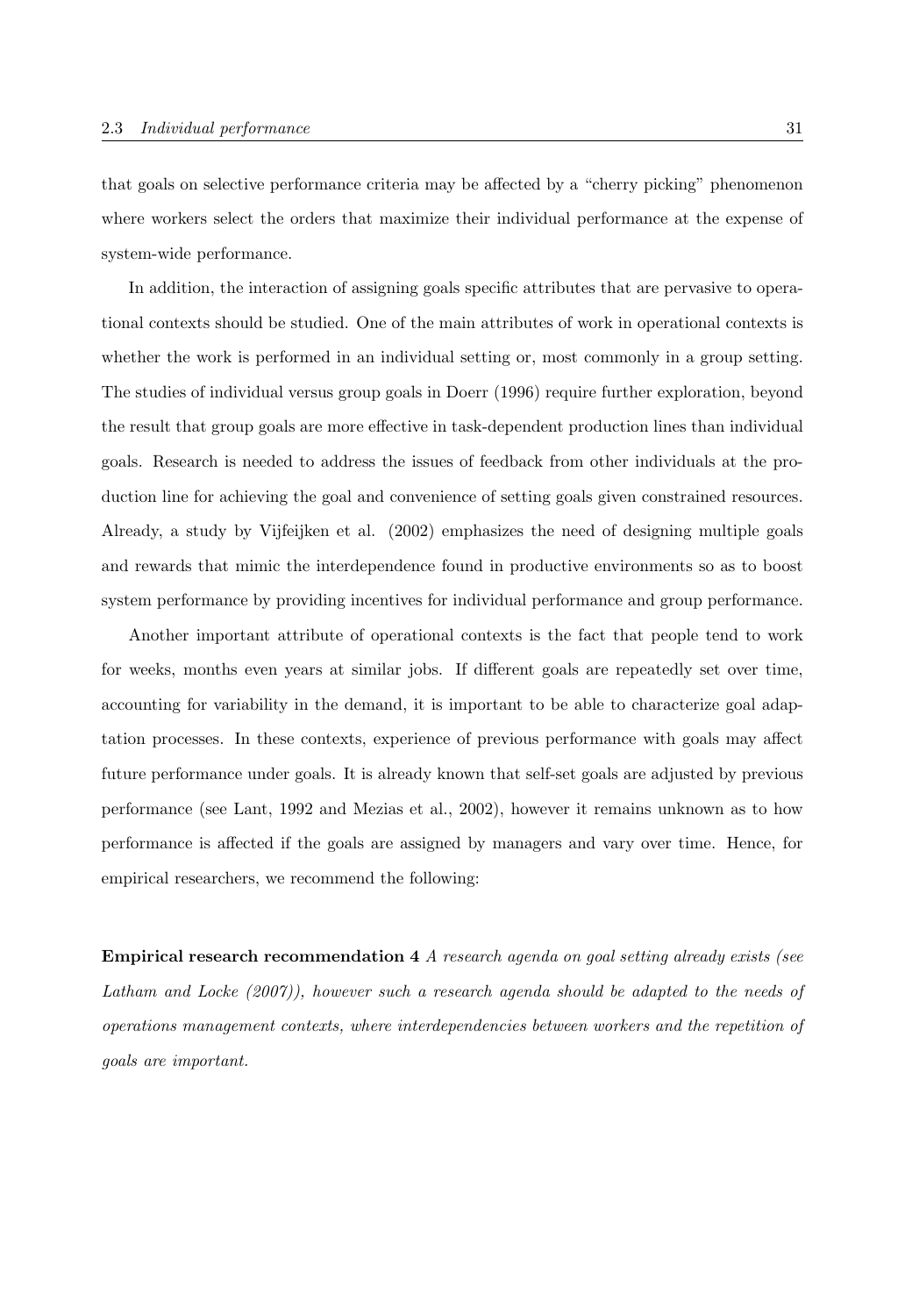## **Incentives**

The literature on the effects of performance with both monetary and non-monetary incentives (in the form of prizes, public recognition) for motivating performance is extensive, however their effects on performance are disputed. For this reason, it is useful to make use of meta-analysis studies. We refer the reader to two of them, that of Jenkins et al. (1998) and that of Condly et al. (2003) which find an overall average effect of a 22% increase in performance over control groups. Further, the latter meta-analysis study finds a number of factors that may enhance the positive effect of incentives. In particular, Condly et al. (2003) find that: 1) Monetary incentives have a significantly larger effect than non-monetary ones; 2) Team rewards seem to yield higher results than individual rewards; 3) Incentives for manual work have a larger impact on performance than incentives for cognitive work; 4) Incentives have a larger effect on inducing increased cognitive and physical effort than on encouraging people to start a new job.

Despite the fact that there is a positive (and differentiated) effect of the aforementioned factors, the functional relationship between incentives and performance remains unknown and proves to be complex. Although there are econometric studies of field data that show a positive impact on performance with piece-rate incentives (see Paarsch and Shaerer (1999) and Lazear (2000)) as well as experimental evidence for this (see Campbell (1984) and Huber (1985)), it is first necessary to verify how much the monetary incentives are really worth for the participants involved. This question arises as the result of a few studies reporting that monetary incentive schemes have no-effect, presumably because such rewards were considered as insufficient or even unfair (Condly et al., 2003).

Another complexity of the use of incentives are the interaction effects obtained when used with goals. In this way, there is evidence that monetary incentives can increase goal commitment, but at the same time inhibit the attainment of complementary goals which are not compensated, such as helping their peers at the workplace (Wright et al., 1993). Note that goal commitment implies a decision of whether or not to attempt goal attainment, thereby influencing performance, but not the goal set. This clearly contrasts with the piece-rate reward system that is independent of the goal set and which rewards a partial accomplishment of the goal (Locke et al., 1988).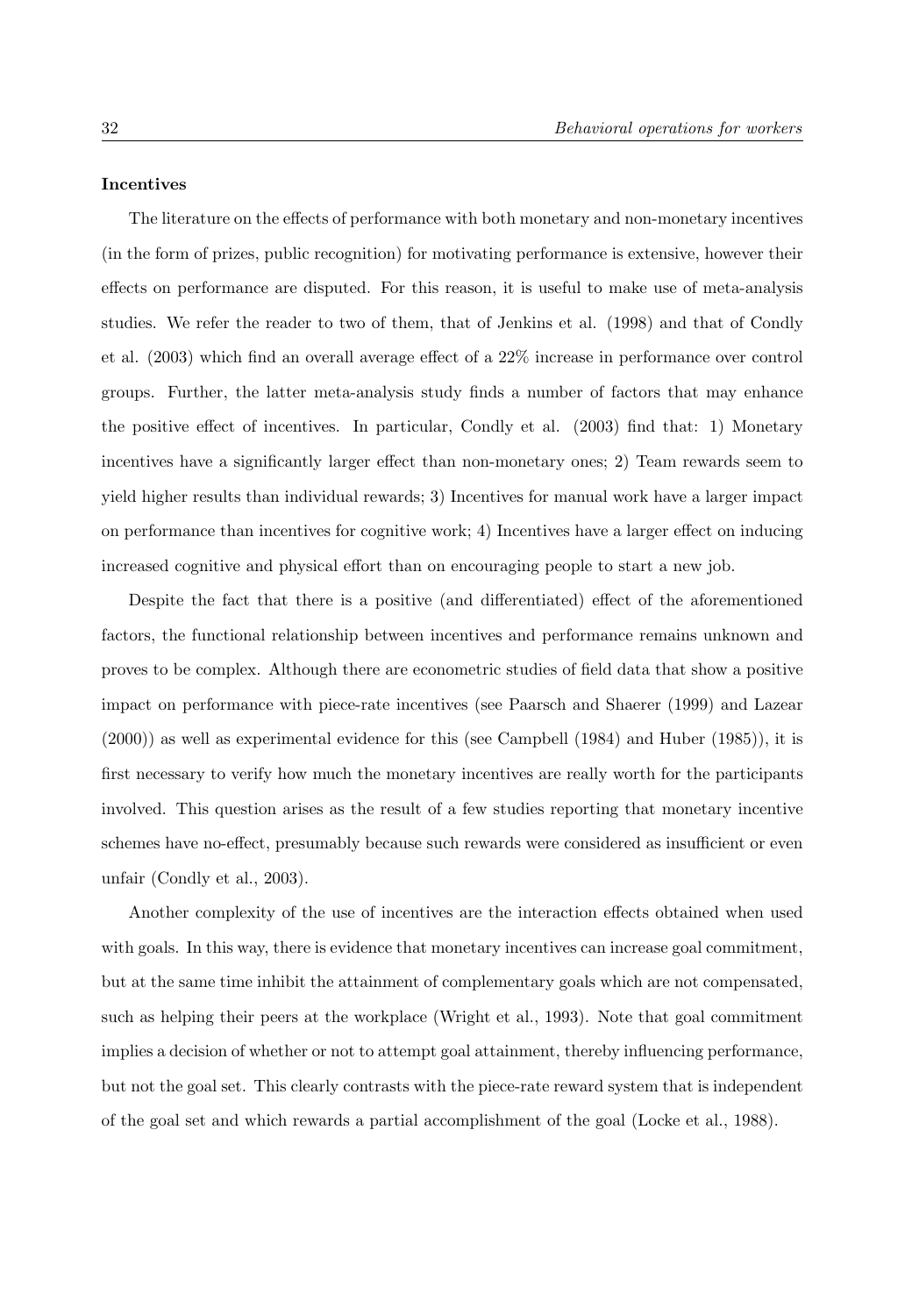The complexities described of the effects of monetary incentives imply that given the current knowledge, it is easier to incorporate the effects of goal assignment into a model than it is to incorporate (non-) monetary incentives. Thus, we observe the following:

**Empirical research recommendation 5** *Incentives, as extrinsic motivation factors, have complex relationships with motivation and performance. Moreover, such relationships may be context dependent and thus prior empirical work may be required before modeling the effect on performance of specific incentives in specific contexts.*

#### **Job arrival rate**

The job arrival rate is an operationalization of work pressure; workers are expected to cope with the job arrival rate. In a sense, setting higher quantitative production goals can also be operationalized as work pressure. However, production goals are distinct in nature because they are meant for "challenging workers" rather than a metric for the workload assigned to workers. In this respect, Bendoly and Prietula (2008) find an increasing and then decreasing relationship between work pressure and performance. Moreover, Bendoly and Prietula (2008) find also an increasing and then decreasing relationship between work pressure and motivation. Their empirical results support previous studies that also find an increasing and then decreasing relationship between work pressure and performance (Leibenstein, 1984 and Suri and De Treville, 1986). Hence, the following recommendation may be made for modeling the effect of different job arrival rates on performance:

**Modeling research recommendation 7***In OM models, the arrival rate–performance relationship should be modeled as increasing and then decreasing given the empirical evidence available.*

However, such relationships are in the end a composite effect of two forces as explained by Bendoly and Prietula (2008). The first one is the evaluation of the intrinsic benefits of the task and the second one is the evaluation of the extrinsic benefits of the job. While for the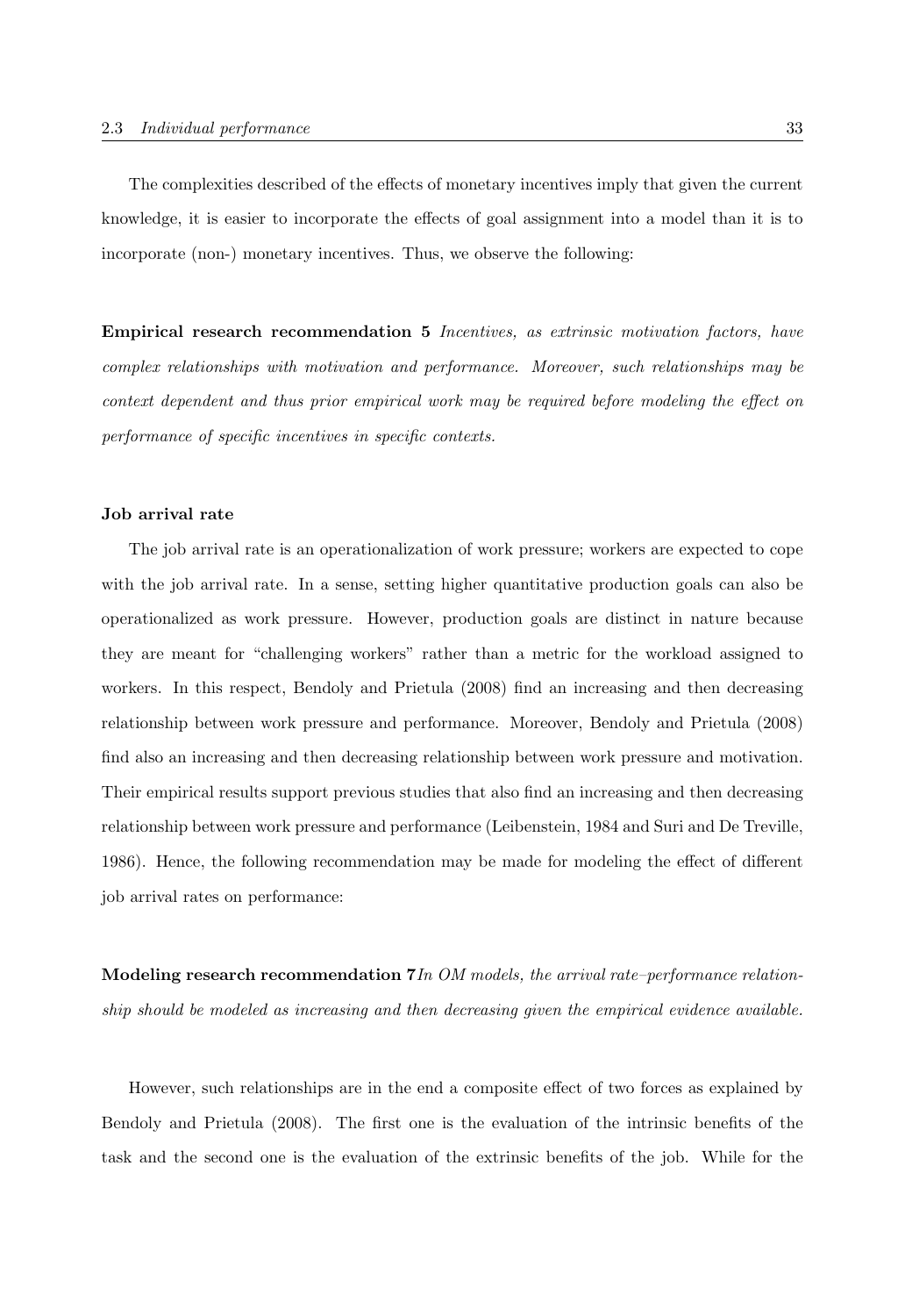first one we may apply the inverted U relationship of Yerkes' and Dobnson's Law (1908), as previously discussed, the second one is more unclear. For sure, the maximum attainable result is a matching of the job arrival rate with the job processing rate, meaning that a non-decreasing function linking effort level and (extrinsic) desirability is in order for this kind of work pressure. What remains unknown, is if such a job arrival rate acts as a reference point in the same manner as with goal setting. One may hypothesize that it does and that hence, the desirability (and motivational) gain of closely matching the job arrival rate is greater the closer the job arrival rate is to the current job processing rate.

It should be noted that unlike goals for which performance is evaluated at the end of an assigned period, the objective linked with varying job arrival rates is the clearance of the queue — thus performance is continuously monitored. If, for example, a worker can not match the job arrival rate within a small margin, the queue will increase indefinitely. Even temporary, mismatches in the job arrival rate may increase the variability of queue lengths which accumulate over time (Kleinrock, 1975). As a result of large queues, workers may be less committed to match the job arrival rate and settle for lower job processing rates. This hypothesis should be verified empirically. Hence, opportunities for future research exist in comparing the effects on individual performance with work pressure and with specific goals and deadlines in comparable conditions.

**Empirical research recommendation 6** *The comparison of performance and satisfaction of workers under work pressure and goal setting provides an opportunity for research that could be incorporated into models for selecting an appropriate extrinsic motivation strategy under a number of conditions (e.g. dependency between workers, acceptable makespan times).*

#### **Peer pressure**

The effects of peers were a main concern in early modern work regarding the interface of operations management decisions and individual performance (Boudreau et al., 2003). The work of Schultz et al. (1998) found, for example, how workers in a flow line attempted to avoid their upstream colleagues becoming idle due to blockage in the production line by accelerating their work pace. This implied a new advantage of low inventory systems (i.e. Just In Time systems)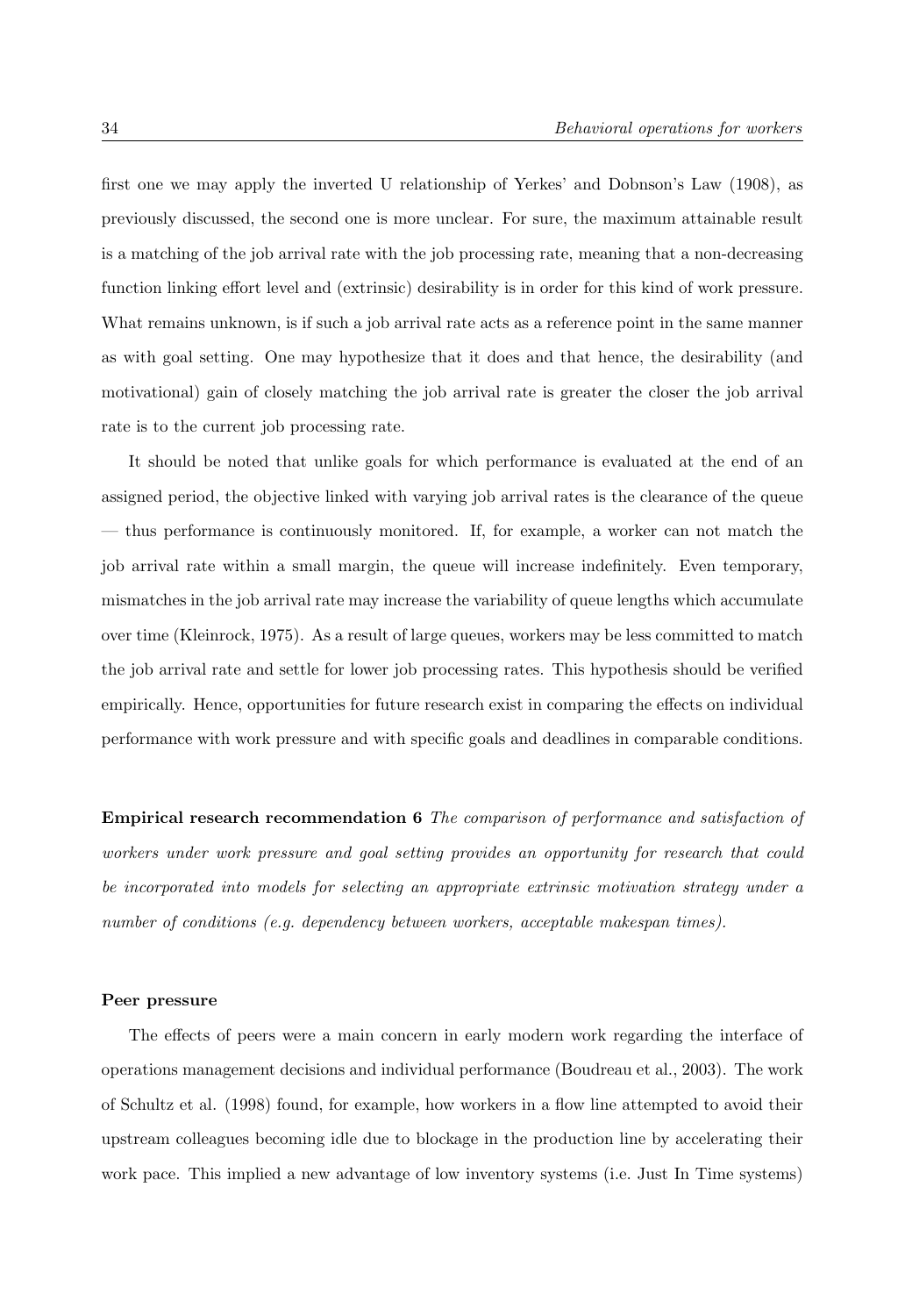over high inventory systems, as in the former, blockage occurs more often, and thus, workers may tend to produce at higher production rates.

Further investigation has been made regarding how "fast workers" tend to slow down in the presence of "slow workers" and vice-versa. Schultz et al. (2010) argue that this is consistent with equity theory which predicts a regression toward the mean of performance as workers attempt to match their peers' performance (Adams, 1965). Also disparity in personalities has been found to have an effect in work sharing environments such that more dominant personalities tend to use shared resources more often than their dominated counterpart (Juran, 1997). Hence, difference of personalities may moderate the peer induced motivational drive. Given the current knowledge, the following recommendation may be useful in accounting for peer induced motivation:

**Modeling research recommendation 8** *Equity theory, modeled as a regression towards the mean of performance by workers, can be used to model serial productive systems by taking pairs of upstream–downstream workers.*

In addition, when teams are to be formed, it appears that perceived similarity among workers is desirable for enhancing team cohesion and also performance (Knippenberg et al., 2004). This is significant for operational contexts where the interdependency among workers is high and constantly changing over time, as is the case, for example, in cell manufacturing environments. In fact, Schultz et al. (1999) found that in low inventory systems where the interdependence of individuals is greater, cohesiveness is more significant. Thus, in the assignment of workers to available working teams, social aspects ought to be considered. However, these social interaction aspects need to be considered for specific production contexts, where design aspects of such production contexts (e.g. layout, work sharing rules, worker-station assignments) may affect how the interaction between individuals occurs. Hence, we recommend the following for modeloriented empirical research on the influence of peers' in the workplace: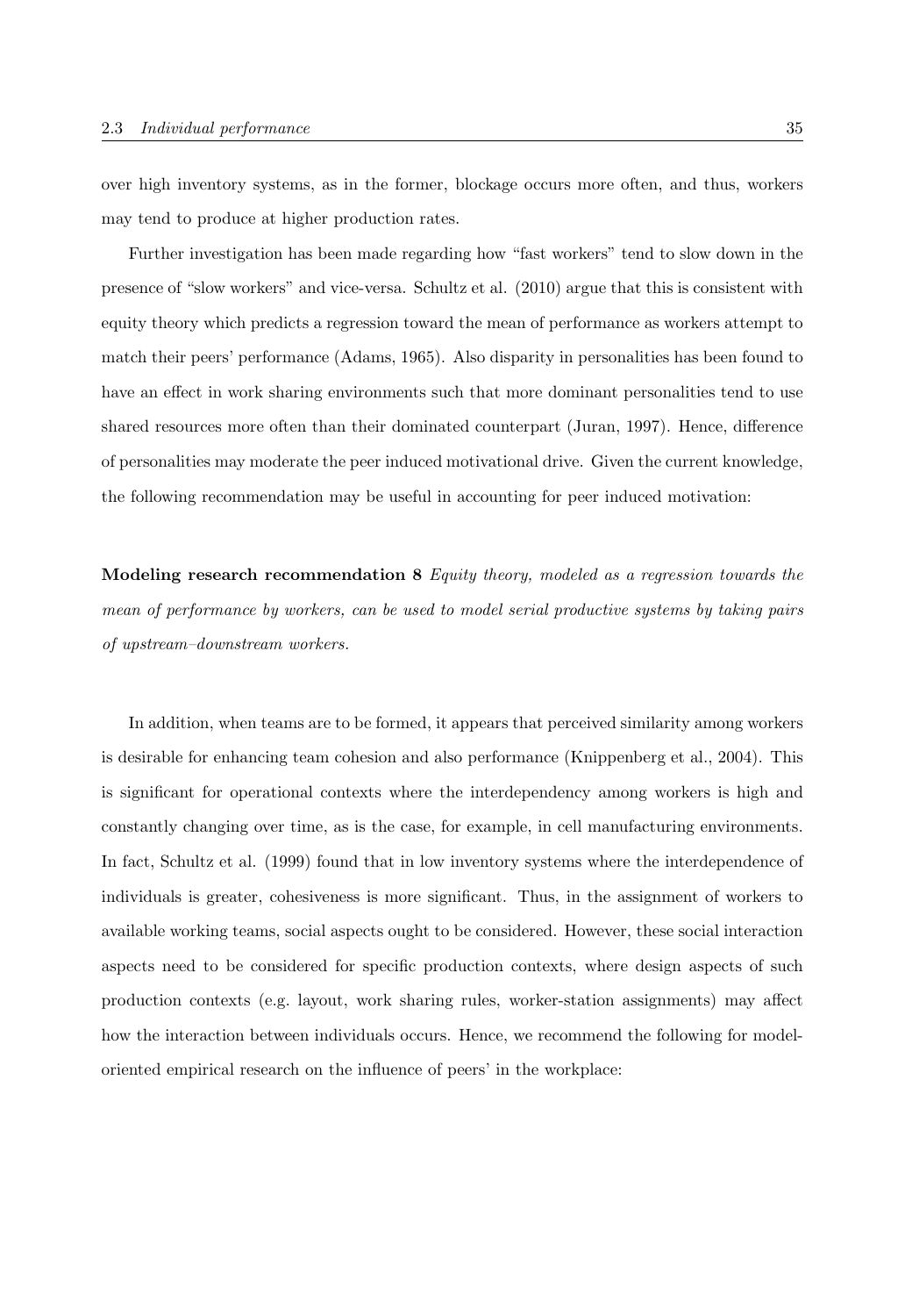**Empirical research recommendation 7** *More research is required regarding complex social interactions between workers for specific production system contexts. Helping among workers, learning from others, and work sharing are all subjects that need further research for incorporation into existing operations management models.*

## **2.3.3 Feedback**

Individual performance feedback in production systems may take several forms. It may be given as an accurate measurement of the performance metric used for the worker's job appraisal or as a proxy of such (e.g. queue length in front of the individual server). The feedback provides information of past individual performance, this is depicted in our framework with arrow 11 in Figure 2.2. Feedback is essential for informing both, the evaluation of intrinsic and extrinsic motivation factors (depicted in Figure 2.2 by arrows 7 and 8). In addition, feedback is important for devising a strategy of work to reach the personal desired performance.

The importance of feedback design is highlighted as it has been recognized as a necessary condition for goals to affect performance (Erez, 1977). In fact, in Schultz et al.'s (1998) study of low inventory serial lines and Bendoly and Prietula's study of work load (2008), feedback in terms of job arrival rate and queue length provided the experiment participants with the necessary information to adjust their workload accordingly. Moreover, Schultz et al. (2003) find a positive effect on performance when enhancing feedback in work sharing environments: workers tend to be more motivated by their peers when they perceive that their own performance is more visible.

Feedback design has been analyzed in the ergonomic literature (see Karwowsky (2006) for a compilation of articles in the subject). For production system contexts however, questions remain as to how to design feedback in terms of frequency, metrics (a proxy of a real operational performance measure) and framing (e.g.  $20\%$  of time remaining to deadline vs.  $80\%$  of time has elapsed), particularly in conjunction with other operations management variables already addressed (i.e. goal, job arrival rate). Of interest is the study of Amir and Ariely (2008) which finds that it is not necessarily the case that continuous feedback and the addition of progress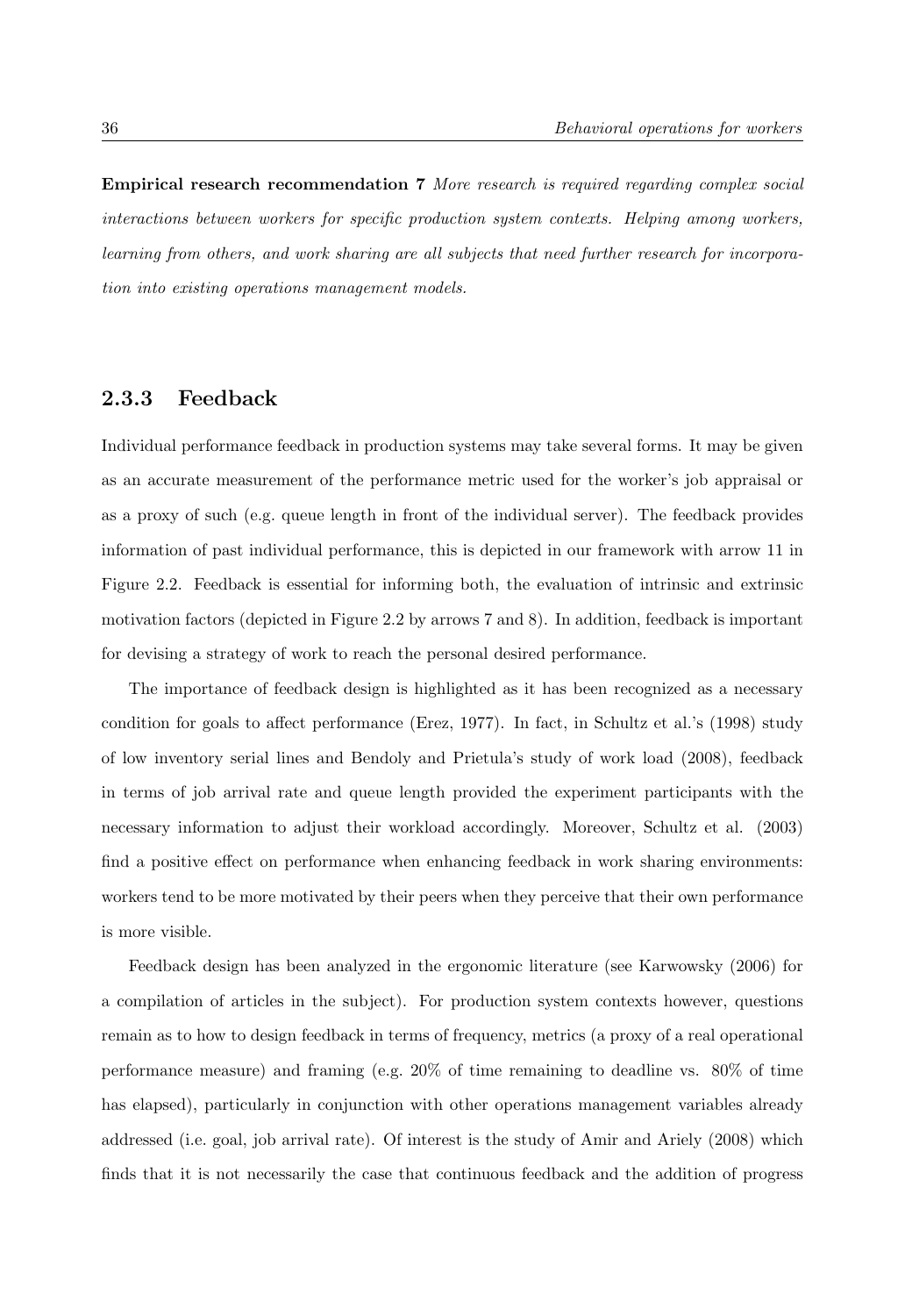indicators (i.e. milestones in the form: "you reached x% of the goal") enhance performance. Amir and Ariely (2008) argue that a possible reason for this is the deceleration that often occurs after a milestone is achieved. Hence, given the scarce information on how to design feedback for productive systems, we find it a relevant to topic to be researched for the advancement of operations management theory.

**Empirical research recommendation 8** *More empirical studies are required on incorporating feedback design variables (e.g. information presented, frequency, framing) in operations management decision models.*

Having surveyed worker specific factors that operations managers may influence to enhance performance, we know consider in the next section those factors that the manager has influence to enhance the job satisfaction of a worker.

## **2.4 Job satisfaction**

In this section, we use Weiss' (2002) definition of job satisfaction as a "positive (or negative) evaluative judgment one makes about one's job or job situation". In the literature on job satisfaction measurement, a debate exists as to whether job satisfaction should be measured as a single measurement or as an aggregation of several aspects of the job called facets of job satisfaction (see Weiss, 2002 and Scarpello and Campbell, 1983). It remains unknown whether all the facets of satisfaction have been identified in the literature and how to integrate them. In fact, the integration of job satisfaction facets may be context dependent. A physical job such as lifting boxes may have different facets that are considered important as compared to a job that stresses fine coordination like an assembly job. Therefore, the state of the art in job satisfaction is limited to measuring the impact of job satisfaction aspects as an overall measure of job satisfaction. At the same time, operational decisions, usually only have an impact on a limited number of job satisfaction aspects. Hence, we recommend the following in formulating the objectives of operations management: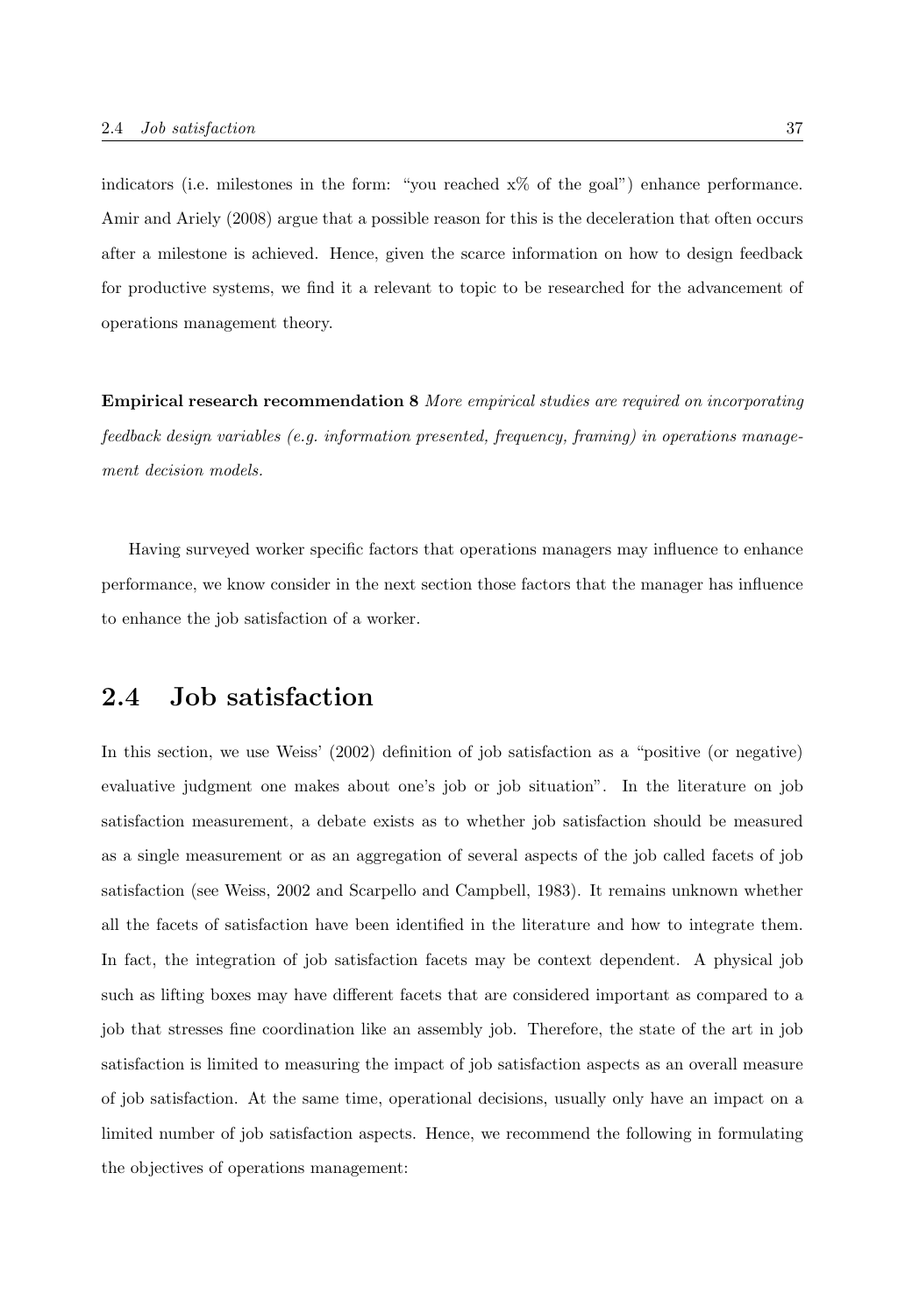**Modeling research recommendation 9** *In incorporating job satisfaction related objectives, only a single (or very few) relevant facets of job satisfaction should be explicitly modeled as an objective(s).*

## **2.4.1 Conditions for selecting job satisfaction facets**

For empirical researchers, a call exists to provide a clearer picture on how workers develop positive and negative attitudes towards their job and how different facets of job satisfaction are integrated. For our purposes, however, the concern is how to select the relevant job satisfaction facets for operations decision models. To achieve this, we first identify relevant job satisfaction facets that have been proven to be linked to overall job satisfaction and that can be influenced by operations management decisions.

This definition of relevant job satisfaction facets implies, first, that the facet of job satisfaction needs to be operationalized in a meaningful way. For example, a facet of job satisfaction may be safety at work. This may then be operationalized as the probability of an accident weighed by its probable severity (i.e. accidentability). The objective may be then to minimize the accidentability of a job. Second, the definition implies that the model's objective needs to be linked to the decision variables of the model at hand. Differences in the levels of the decision variables must be reflected in differences in the levels of the objective function.

Although this is an obvious point, and is valid for any model in operations management, the implications are not trivial as it means that a relation must be established between both. Take for example the case of the need for autonomy at the job. Certainly, subjective scales exist for measuring autonomy at the job in terms of methods, schedule and decision making. The difficulty is to link particular job satisfaction facets with operational variables. If, for example, the decision variable is the assignment of workers to blocks of schedules with each block of schedules containing schedule options that the workers can choose from. As a result, there is the need for a linking operational variable to serve as a proxy for a job satisfaction facet. One such linking variable for the case of worker's autonomy with schedules may be the number of options available within a block of schedules for the worker to select his working schedule. The challenge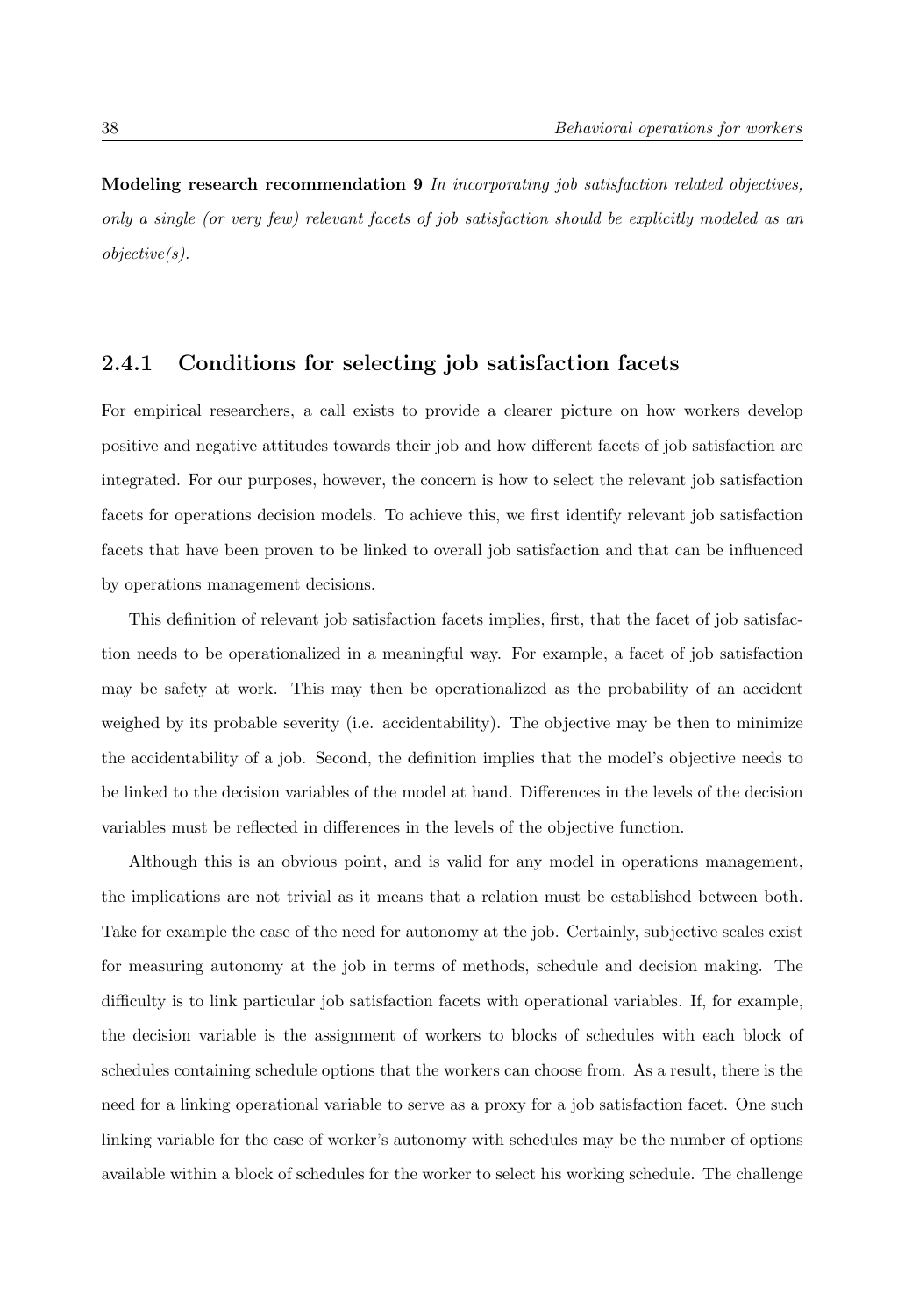still remains in relating such linking variables with the job satisfaction facet. This linking process is a challenge as the effects of a particular operational policy may only be possible to observe in the long term. This challenge can be addressed by either using existing documented empirical relationships or quite likely new empirical studies are required.

Summarizing, we conclude that the following are necessary conditions for including job satisfaction related objectives in operations management decision models:

**Modeling research recommendation 10** *To include a facet of job satisfaction as an objective in operational models two conditions must be met: the facet needs to be operationalizable and different levels of the operations management decisions must induce different levels of the operationalized objective. To meet the latter condition, linking variables that serve as proxies for job satisfaction facets may be needed. It may also be necessary to conduct further empirical studies to link the proxy variable to the desired facet of job satisfaction.*

Although we acknowledge that such conditions must hold for any operations management objective in general, this recommendation is of particular significance for operations management models which are often criticized for not incorporating several worker–specific factors, ignoring the fact of whether it is feasible or relevant to incorporate them.

## **2.4.2 Identifying facets of job satisfaction**

In addition to defining the conditions for including a job satisfaction facet as an objective in an operations management decision model, it is important to identify properly documented job satisfaction facets. A key question that then arises is which sources to use to identify a list of relevant facets of job satisfaction. Our approach is to draw from the contributing factors of job satisfaction identified by four representative and widely used models of job satisfaction.

In particular, we draw form the Job Characteristics Model (Hackman and Oldham, 1980), the Theory of Work Adjustment (Dawis et al., 1968), the Work Compatibility Model (Genaidy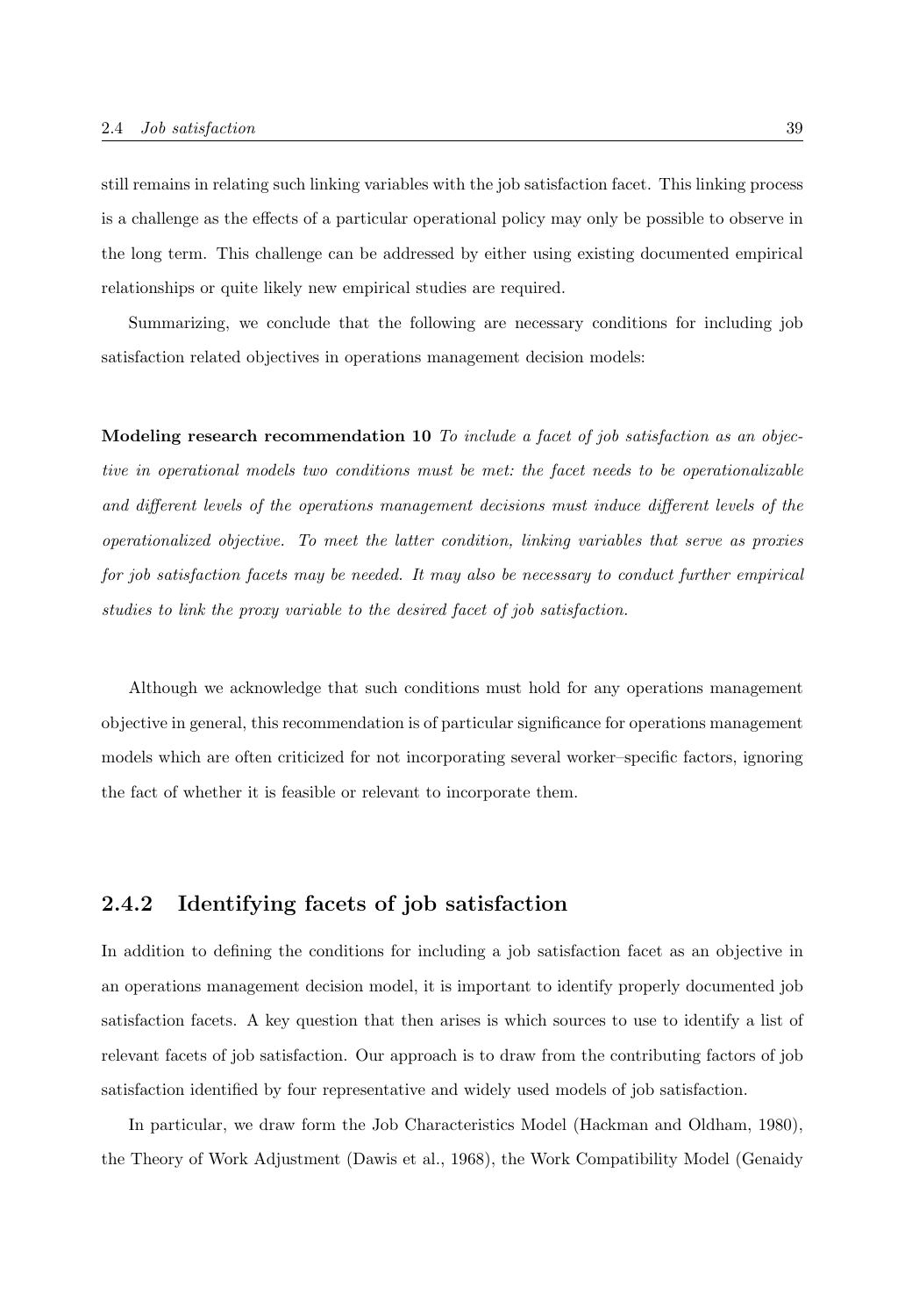and Karwowski, 2003) and Work Design Questionnaire (Morgeson and Humphrey, 2006) to identify candidate facets of job satisfaction that are relevant for operations management. A comprehensive list of the factors included in these models can be found in Tables 2.1 and 2.2. As it can be observed from both tables, there are certain commonalities among the factors used, but also differences. In all of these facets, the operationalization can be achieved by linking likert scale responses to the statement: "I am satisfied with (e.g. the task variety) of my job" with actual measurable levels of the facets (e.g. number of different tasks that a given job requires). We proceed to briefly describe the main characteristics of these three models of job satisfaction before integrating them into one for operations management modeling purposes.

## **Job Characteristics Model**

The Job Characteristics Model focuses mainly on psychological facets of job satisfaction (these are referred to as job characteristics), because these are derived from identifying three psychological states that are considered key for job satisfaction. These psychological states are: 1) The extent to which the job is meaningful for the worker; 2) The extent to which the worker feels responsible for his work; 3) The extent to which the worker is knowledgeable of his work performance (i.e. feedback is provided). The model is supported by more than 200 studies relating the psychological facets of job satisfaction and job satisfaction itself (Ambrose and Kulik, 1999). The model is then operationalized and measured using the Job Diagnostic Survey (Hackman and Oldham, 1975). The advantage of this model is the recognition of job satisfaction as a psychological state influenced by three other psychological states. However, the Job Characteristics Model has been found to consider only a narrow set of motivational job characteristics (Morgeson and Humphrey, 2006), ignoring numerous other work characteristics (Parker et al., 2001).

## **Theory of Work Adjustment**

Next, the Theory of Work Adjustment is based on the basic tenant that the worker "seeks to achieve and maintain correspondence with the (work) environment" where correspondence means a "harmonious relationship between the individual and the environment" such that the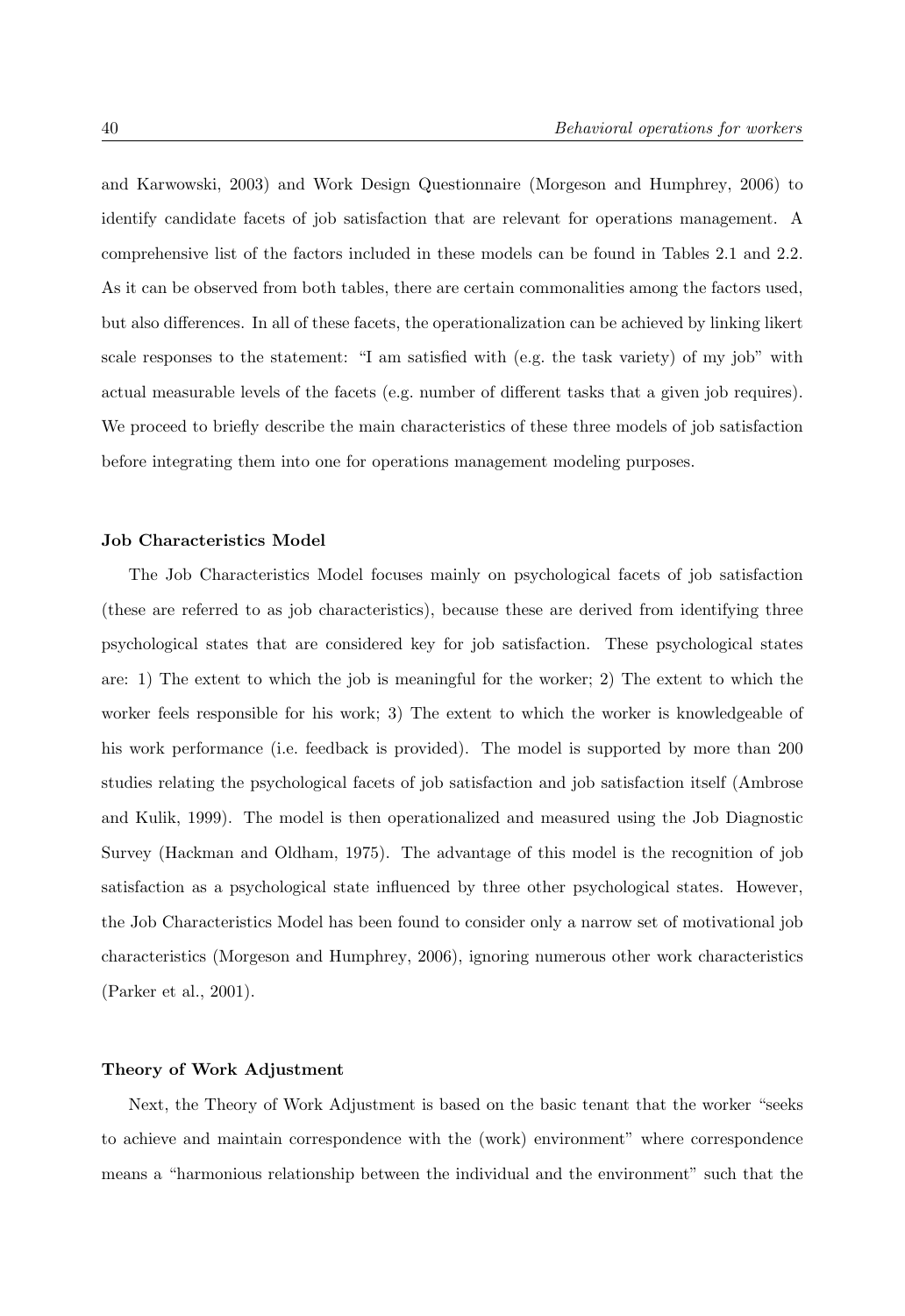"environment is suitable for the worker and the worker is suitable for the environment" (Dawis et al., 1968). The theory includes 20 dimensions that were found to be related to an overall assessment of job satisfaction. For evaluating the 20 facets of job satisfaction, the Minnesota Satisfaction Questionnaire (MSQ) was proposed (Weiss et al., 1967). The MSQ is widely used in industry, however, as some categories are rather broad (e.g. "working conditions"), these become for our purposes difficult to operationalize due to a lack of detail in the categories' specification. Furthermore, the completeness of the 20 facets of job satisfaction has also been questioned (Scarpello and Campbell, 1983).

#### **Work Compatibility Model**

A more precise and possibly more comprehensive list of job satisfaction facets is given in the Work Compatibility Model (WCM) by Genaidy and Karwowsky (2003). As the model comes from the ergonomic literature, it contains both physical and psychological factors. Although, the WCM is not specifically designed as a model of job satisfaction, Genaidy et al. (2007) have linked the model to individual well-fare (a more inclusive concept than job satisfaction) as well as long-term worker productivity. Central to the WCM, is the concept of fit where workers are set to match job *demands* and job *energizers* that are said to simultaneously decrease (increase) the capacity and will to do the job. In this way, task variety for example, exerts demands due to the number of skills required, while training energizes such demands by providing the means to properly execute the variety of tasks to be performed. This framework also implies that the most desirable level of a job satisfaction facet, such as task variety, may be contingent on other factors, such as the training available to perform such a variety of tasks.

#### **Work Design Questionnaire**

The Work Design Questionnaire (WDQ) (Morgeson and Humphrey, 2006) is a tool that measures job satisfaction facets with the specific purpose of aiding managers in the redesign of their employees' work. This objective is similar to our objective, with the difference that our objective is more limited by a focus on operational decisions that can be included in decision models. The WDQ was also specifically designed to address the lack of comprehensiveness in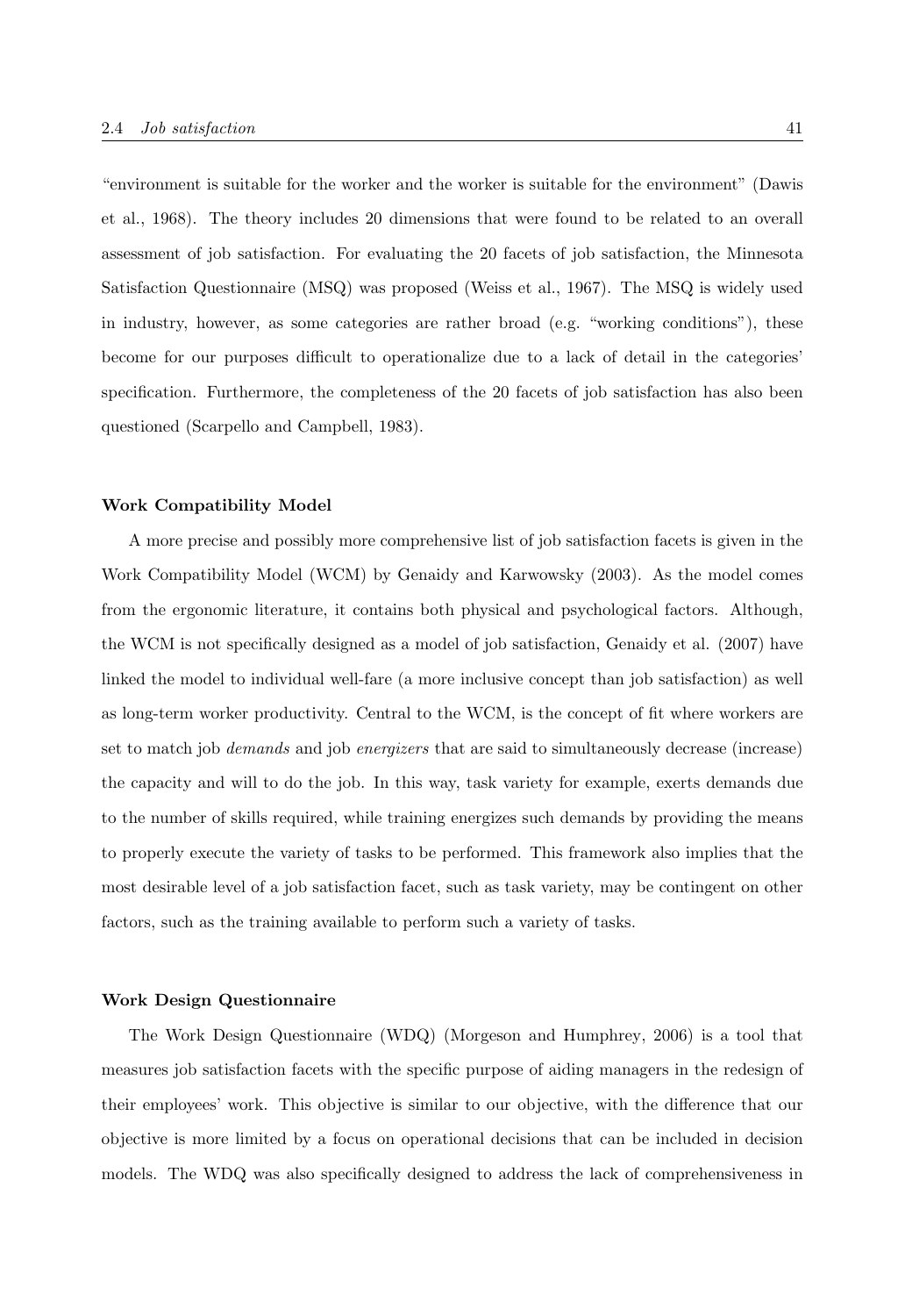| Job Characteristics Model (A)<br>(Hackman and Oldman, 1980) |                |                          | MSQ Factors (B)<br>(Dawis et al., 1968) |                |
|-------------------------------------------------------------|----------------|--------------------------|-----------------------------------------|----------------|
| Experienced meaningfulness of the work                      |                |                          | Ability utilization                     | B1             |
| Skill variety                                               | A1             |                          | Achievement                             | B <sub>2</sub> |
| Task identity                                               | A <sub>2</sub> |                          | Activity                                | B <sub>3</sub> |
| Task significance                                           | A3             |                          | Advancement                             | B4             |
| Experienced responsibility of the work                      |                | $\overline{\phantom{0}}$ | Authority                               | B <sub>5</sub> |
| Autonomy                                                    | A4             |                          | Company policies & practices            | B <sub>6</sub> |
| Production feedback                                         |                |                          | Compensation                            | B7             |
| Feedback from coworkers & supervisors                       | A5             |                          | Co-workers                              | <b>B8</b>      |
| Work interdependence                                        | A <sub>6</sub> |                          | Creativity                              | <b>B</b> 9     |
|                                                             |                |                          | Independence                            | <b>B10</b>     |
|                                                             |                |                          | Moral values                            | <b>B11</b>     |
|                                                             |                |                          | Recognition                             | <b>B12</b>     |
|                                                             |                |                          | Responsibility                          | <b>B13</b>     |
|                                                             |                |                          | Security                                | <b>B14</b>     |
|                                                             |                |                          | Social Service                          | <b>B15</b>     |
|                                                             |                |                          | Social status                           | <b>B16</b>     |
|                                                             |                |                          | Supervision: Human relations            | <b>B17</b>     |
|                                                             |                | ۰                        | Supervision: technical                  | <b>B18</b>     |
|                                                             |                |                          | Variety                                 | <b>B</b> 19    |
|                                                             |                |                          | Working conditions                      | <b>B20</b>     |

Table 2.1: Facets of job satisfaction according to different models (Part I)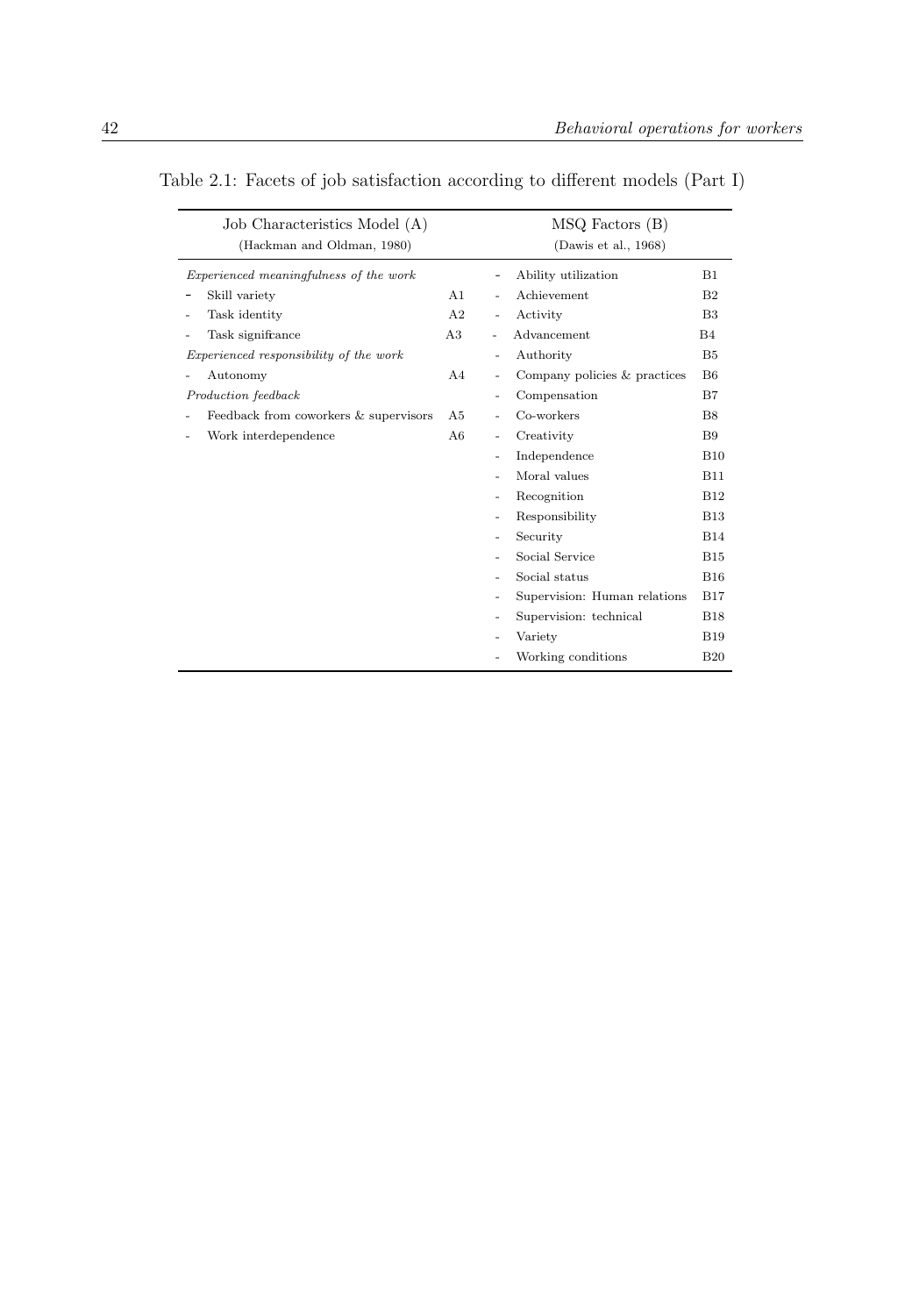| Work Compatibility Framework (C)<br>(Genaidy and Karwowsky, 2003) |                 | Work Design Questionnaire (D)<br>(Morgeson and Humprey, 2006) |                 |  |  |  |
|-------------------------------------------------------------------|-----------------|---------------------------------------------------------------|-----------------|--|--|--|
| Organizational environment                                        |                 | Task characteristics                                          |                 |  |  |  |
| Time organization                                                 | $_{\rm C1}$     | Work scheduling autonomy<br>D1                                |                 |  |  |  |
| Work responsibility                                               | C <sub>2</sub>  | Decision-making autonomy<br>$\overline{a}$                    | D2              |  |  |  |
| Policies-procedures                                               | C3              | Work methods autonomy                                         | D <sub>3</sub>  |  |  |  |
| Task meaningfulness                                               | C <sub>4</sub>  | Task variety<br>$\overline{a}$                                | D <sub>4</sub>  |  |  |  |
| Autonomy                                                          | C5              | Significance                                                  | D5              |  |  |  |
| Technological environment                                         | C6              | Task identity<br>$\overline{a}$                               | D <sub>6</sub>  |  |  |  |
| Physical environment                                              |                 | Feedback from job<br>$\overline{a}$                           | D7              |  |  |  |
| Tools-Equipment                                                   | $_{\rm C7}$     | Knowledge characteristics                                     |                 |  |  |  |
| Immediate hazards                                                 | C8              | Job complexity<br>$\overline{a}$                              | D8              |  |  |  |
| Workplace layout                                                  | C9              | Information processing<br>$\overline{a}$                      | D9              |  |  |  |
| Architectural design                                              | C10             | Problem solving<br>÷.                                         | D10             |  |  |  |
| Chemical environment.                                             | C11             | Skill variety<br>$\overline{a}$                               | D11             |  |  |  |
| Biological environment                                            | C12             | Specialization<br>÷.                                          | D12             |  |  |  |
| Economic growth environment                                       | C13             | Social characteristics                                        |                 |  |  |  |
| Individual growth environment                                     | C14             | Social support<br>$\overline{a}$                              | D13             |  |  |  |
| Social & communication environment                                |                 | Initiated interdependence<br>$\overline{\phantom{0}}$         | D14             |  |  |  |
| Conflict                                                          | C15             | Received interdependence<br>÷.                                | D15             |  |  |  |
| Support                                                           | C16             | Interaction outside organization<br>÷,                        | D <sub>16</sub> |  |  |  |
| Openness                                                          | C17             | Feedback from others<br>$\overline{a}$                        | D17             |  |  |  |
| Praise                                                            | C18             | Work context                                                  |                 |  |  |  |
| Feedback                                                          | C19             | Ergonomics<br>L,                                              | D18             |  |  |  |
| Knowledge of goals                                                | $C_{20}$        | Physical demands<br>$\overline{\phantom{0}}$                  | D19             |  |  |  |
| Mental task content                                               |                 | Work conditions<br>÷,                                         | D20             |  |  |  |
| Information processing                                            | C21             | Equipment use                                                 | D21             |  |  |  |
| Memory                                                            | C22             |                                                               |                 |  |  |  |
| Cognitive                                                         | C23             |                                                               |                 |  |  |  |
| Physical task content                                             |                 |                                                               |                 |  |  |  |
| Sensory                                                           | C <sub>24</sub> |                                                               |                 |  |  |  |
| Strength                                                          | C <sub>25</sub> |                                                               |                 |  |  |  |
| Endurance                                                         | C <sub>26</sub> |                                                               |                 |  |  |  |
| Sudden handling                                                   | C27             |                                                               |                 |  |  |  |
| Upper body posture                                                | C28             |                                                               |                 |  |  |  |
| Lower body posture                                                | C29             |                                                               |                 |  |  |  |
| Experienced domains                                               | C30             |                                                               |                 |  |  |  |

|  |  |  | Table 2.2: Facets of job satisfaction according to different models (Part II) |  |  |  |  |  |  |  |
|--|--|--|-------------------------------------------------------------------------------|--|--|--|--|--|--|--|
|--|--|--|-------------------------------------------------------------------------------|--|--|--|--|--|--|--|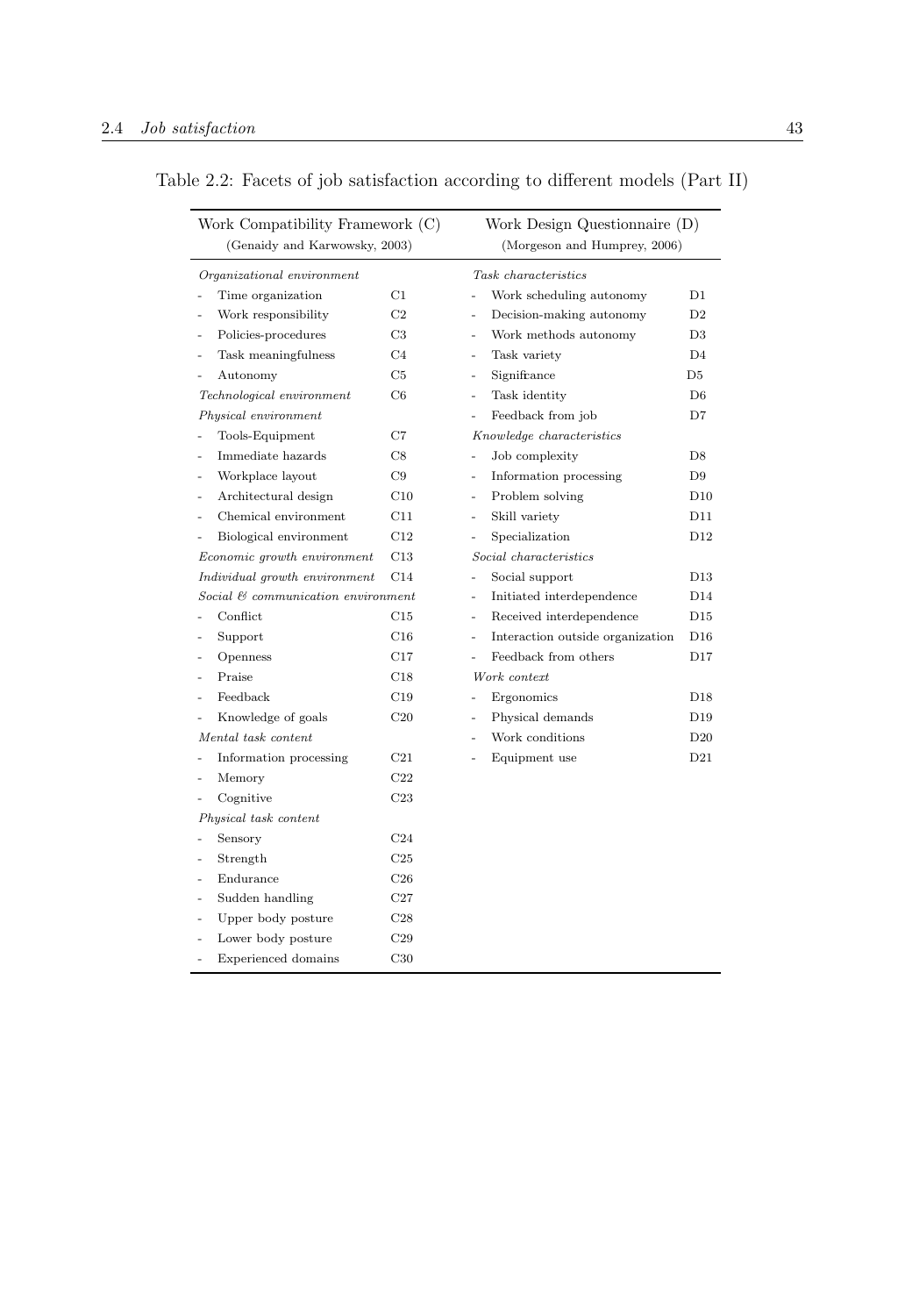previous job satisfaction measurement tools, and to update and integrate new findings related to facets influencing job satisfaction (Morgeson and Humphrey, 2006). The WDQ categorizes facets under four categories: 1) Task characteristics; 2) Knowledge characteristics; 3) Social characteristics; and 4) Contextual characteristics. This characterization is suitable for operations management contexts, as it acknowledges the domain of influence of operations management decisions.

It must be noted however, that despite an increasing awareness of the WDQ in the literature (e.g. Morgeson and Humphrey (2006) have been cited more than 50 times as of July, 2010), the WDQ is still not widely used nor widely accepted in the job satisfaction literature.

## **Job Satisfaction Framework for Operations Management**

We propose a job satisfaction facets framework for operations management that is based mainly on the WDQ. However, we differ from previous frameworks of job satisfaction by selecting only facets that are likely to be linked to existing or potential operations management decision variables. For example, we exclude facets like whether the tasks provide opportunities for problem solving (see facet D10 in Table 2.2) or the amount of interaction with individuals outside the organization, as these are factors that do not pertain to the design of the task itself (see facet D16 in Table 2.2), but are more often a "given" in operational settings irrespective of operational decisions.

We classify job satisfaction facets according to the domain of operations management decisions that may be affected (see Table 2.3). In this way, we derive three categories of job satisfaction facets: 1) Facets related to the *task(s) content* of the job itself (including tasks to be performed and skills required); 2) Facets related to the *interactions* between the worker with his/her peers and supervisors; 3) Facets related to the organizational and physical *environment* in which the task needs to be performed.

Table 2.3 provides an overview of the framework, with the facets classified per category alongside their definitions. To operationalize each of the facets, Table 2.3 provides a list of related job satisfaction facets as noted in Tables 2.1 and 2.2 where operationalizations of these facets may be found. At times, the facets included in the proposed framework are more general,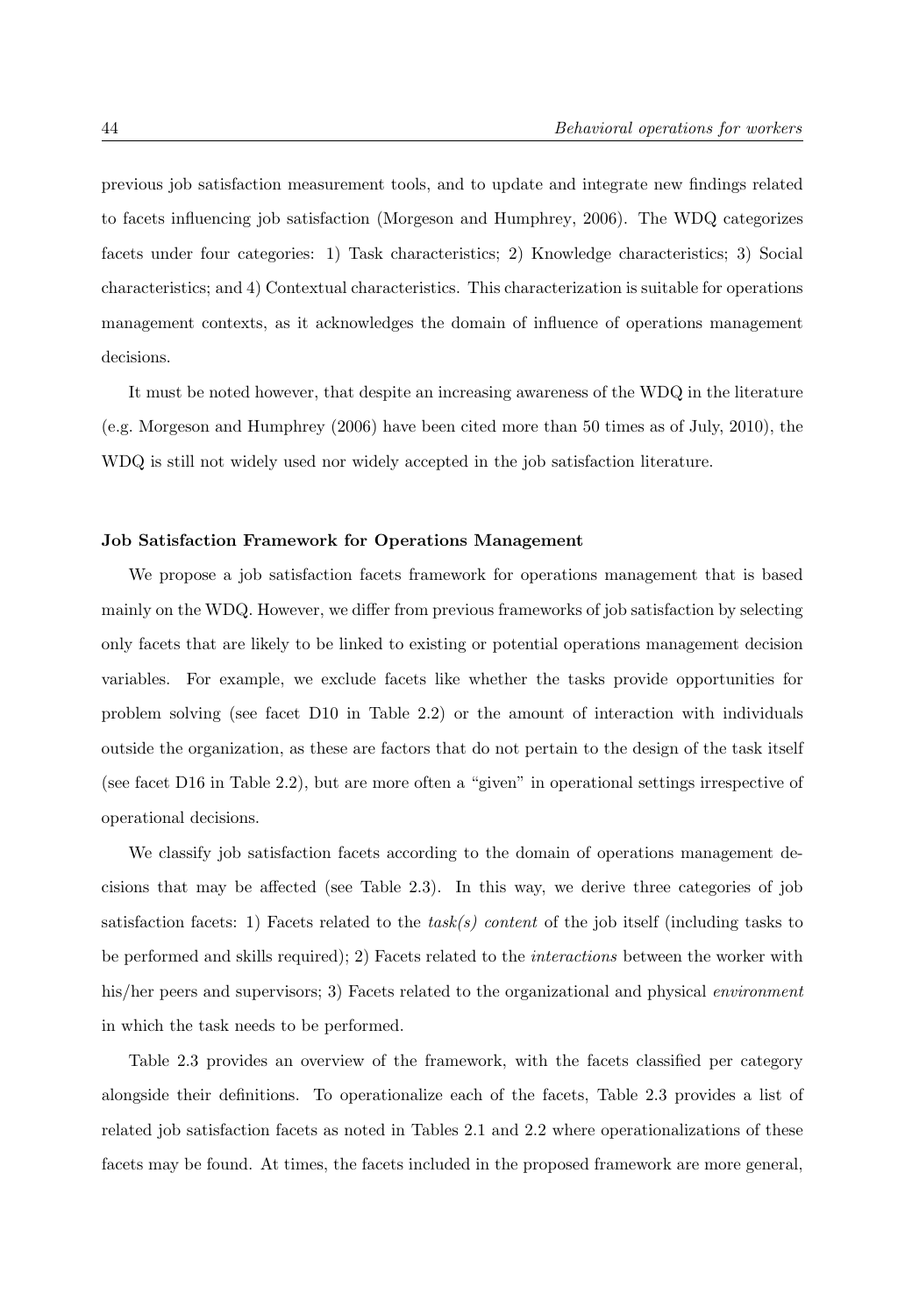| Facet of job<br>satisfaction                                                                             | Definition                                                                                                                                                                                                 | Operationalization Linking OM<br>sources                                                                                                                                                                                                                                                 | operationalization variable                                                                                                                    |
|----------------------------------------------------------------------------------------------------------|------------------------------------------------------------------------------------------------------------------------------------------------------------------------------------------------------------|------------------------------------------------------------------------------------------------------------------------------------------------------------------------------------------------------------------------------------------------------------------------------------------|------------------------------------------------------------------------------------------------------------------------------------------------|
| 1. Task content related                                                                                  |                                                                                                                                                                                                            |                                                                                                                                                                                                                                                                                          |                                                                                                                                                |
| 1.1 Task variety                                                                                         | The extent to which the job<br>requires workers to perform<br>a range of tasks on a job                                                                                                                    | Self-reported<br>likert<br>scales, A2, B19, D4                                                                                                                                                                                                                                           | Number of dissimilar tasks                                                                                                                     |
| 1.2 Task identity                                                                                        | The extent to which a job in-<br>volves a whole piece of work<br>that can be easily identified                                                                                                             | Self-reported<br>likert<br>scales, A2, D6                                                                                                                                                                                                                                                | Proportion of occasions in which<br>order pickers are allowed to com-<br>plete a pick in a bucket brigade or<br>any other work sharing schemes |
| 1.3 Autonomy                                                                                             | The extent to which a job al-<br>lows freedom to workers on<br>how to execute their job -<br>method-, when to perform<br>each task -schedule- and re-<br>act to unexpected circum-<br>stances -decisions-) | Self-reported<br>likert<br>scales, A4, B10, C5,<br>D <sub>1</sub> , D <sub>2</sub> , D <sub>3</sub>                                                                                                                                                                                      | Number of options a worker can<br>choose from in a schedule                                                                                    |
| 1.4 Feedback from the<br>job                                                                             | The worker is provided with<br>feedback related to his per-<br>formance at the job by auto-<br>matic means                                                                                                 | Self-reported<br>likert<br>scales, D7                                                                                                                                                                                                                                                    | Frequency of feedback provided<br>by automatic systems Variability<br>of upstream/downstream queues                                            |
| 1.5 Task meaningfulness<br>in relation to others                                                         | The perceived impact the<br>task has on their peer's work<br>and customers                                                                                                                                 | Self-reported<br>likert.<br>scales, A3, C4                                                                                                                                                                                                                                               | Probability<br>that<br>downstream<br>worker colleague is starved of<br>work                                                                    |
| 2. Social interactions related                                                                           |                                                                                                                                                                                                            |                                                                                                                                                                                                                                                                                          |                                                                                                                                                |
| 2.1 Opportunity for so-<br>cial interactions                                                             | The degree to which the<br>job offers opportunities for<br>workers to interact                                                                                                                             | Self-reported<br>likert<br>scales, A6, C19, D17                                                                                                                                                                                                                                          | Average percentage of time al-<br>lowed to interact with peers                                                                                 |
| 2.2 Fairness in compen-<br>sation and<br>work-load<br>distribution<br>among<br>workers                   | The degree to which the<br>workers feel compensated for<br>their work and have equal<br>treatment                                                                                                          | Self-reported<br>likert<br>scales, B7, C13, D20                                                                                                                                                                                                                                          | Standard deviation in work load<br>distribution among workers                                                                                  |
| 2.3 Job appraisal and<br>feedback provided                                                               | The degree to which feed-<br>back is provided by the<br>workers' peers and supervi-<br>sor                                                                                                                 | Self-reported<br>likert<br>scales, A5, B8, B12,<br>B17, B18, C18, C19,<br>$C_{20}$                                                                                                                                                                                                       | Frequency of feedback provided<br>by super                                                                                                     |
|                                                                                                          | 3. Physical and organizational environment related                                                                                                                                                         |                                                                                                                                                                                                                                                                                          |                                                                                                                                                |
| 3.1 Exposure to fatigue,<br>discomfort and health<br>risks caused by the phys-<br>ical environment       | The extent to which individ-<br>uals are subject to fatigue,<br>health risks due to plant and<br>work station layout                                                                                       | Fatigue measured by<br>oxygen volume intake<br>or maximum holding<br>time<br>Discomfort measured<br>in Borg's (1981) scale                                                                                                                                                               | Percentage of time workers are<br>in awkward/stressful positions,<br>weighed by severity                                                       |
| 3.2 Exposure to fatigue,<br>discomfort and health<br>risks caused by the orga-<br>nizational environment | The extent to which individ-<br>uals are subject to fatigue,<br>health risks due to schedules<br>and work intensity                                                                                        | Health<br>risks<br>mea-<br>sured as<br>expected<br>number<br>οf<br>$_{\rm days}$<br>$_{\rm due}$<br>temporal<br>to<br>incapacitation<br>per<br>man-year<br>Self-reported likert<br>scales, B6, B20, C1,<br>C9, C24, C25, C26,<br>C28, C29, D8, D18,<br>D <sub>19</sub> , D <sub>20</sub> | Time spent working continuously<br>Percentage of time allowed for<br>rest Number of cycles completed<br>per unit of time                       |
| 3.3 Work/leisure balance                                                                                 | The extent to which the job<br>provides free time, oppor-<br>tunities for leisure, beyond<br>the minimum requirements<br>by law                                                                            | Self-reported<br>likert<br>scales, B6, C1, C14                                                                                                                                                                                                                                           | Quality weighed number of con-<br>tinuously hours/days available<br>for leisure                                                                |

Table 2.3: Facets of job satisfaction framework for Operations Management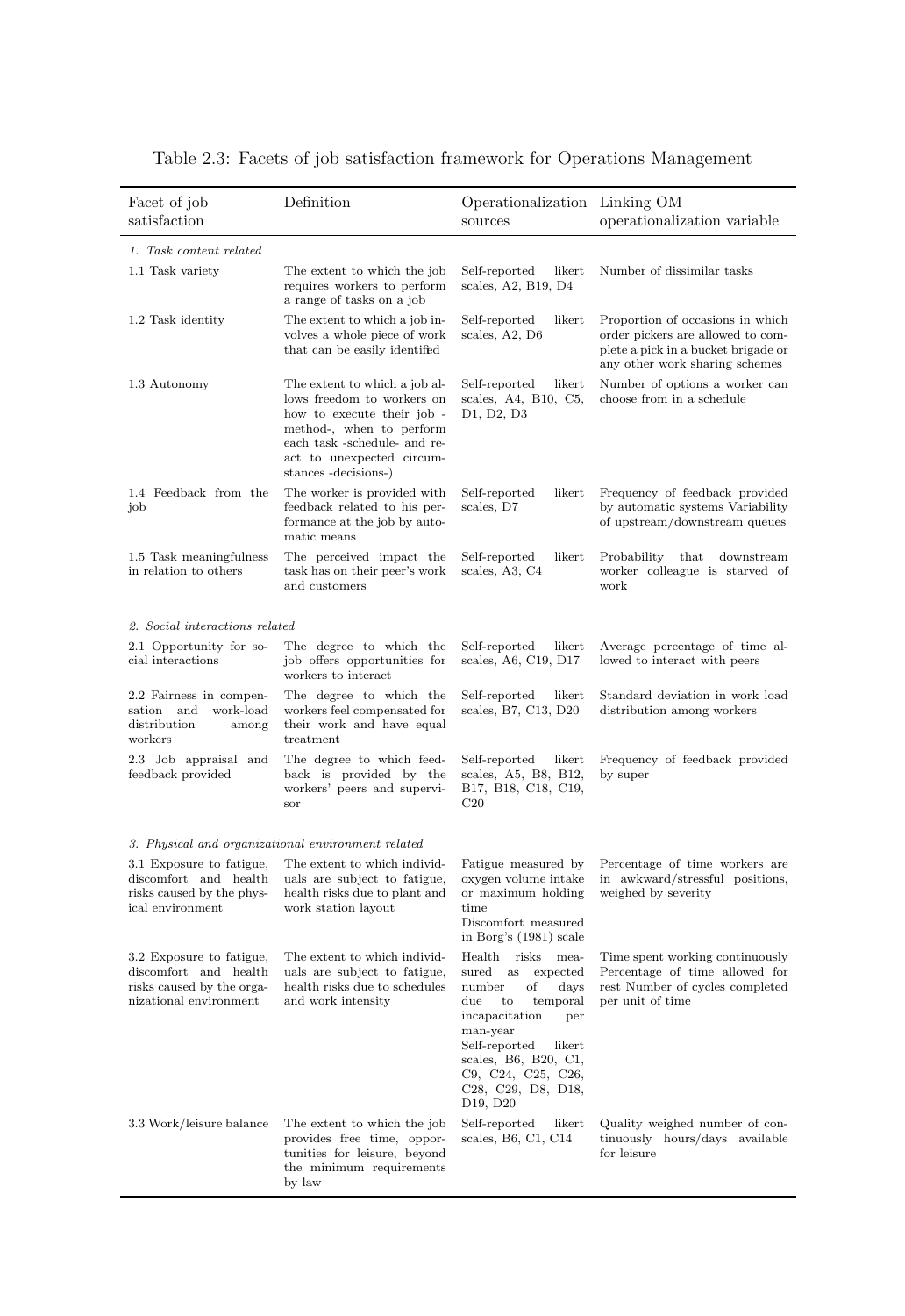than the facets included in previous frameworks. This is the case, for example, with "Exposure to fatigue, discomfort and health risks (organizational factors)" where all organizational factors with an effect on fatigue, discomfort and health risks are included (see Table 2.3). In this way, specific physical facets from the Work Compatibility Model are included (i.e. adequacy of sensory design (C24), strength (C25), endurance (C26), upper and lower body posture(C28- C29)). At the same time, given the need for a link with operations management variables, Table 2.3 also provides an example of a linking variable for each job satisfaction facet to operations management decision variables. These linking variables are equivalent to the individual exposure variables defined in our framework (see Figure 2.1).

Once a relevant facet of job satisfaction and an operations management linking variable are identified, the modeler must consider how to include such linking variables in the objective of a decision model. Take for example, the case of task variety as a facet of job satisfaction. It is not necessarily true that designing a job with a large number of tasks will result in a higher level of job satisfaction. Indeed, given the skill capacity of the worker and his own preferences, it is possible that instead there is a specific and desired number of different tasks to aim for; implying that there is a concave relationship between the linking variable and the worker's job satisfaction as observed within a particular facet. Hence, we recommend the following approach to formulate the objective of an operations management decision model including job satisfaction facets:

**Modeling recommendation 11** *To include a linking variable as a proxy for a job satisfaction facet in an operational model, one should first consider whether the desired objective is a maximization of the facet or a minimization of the discrepancy between the job satisfaction facet level and a desired level.*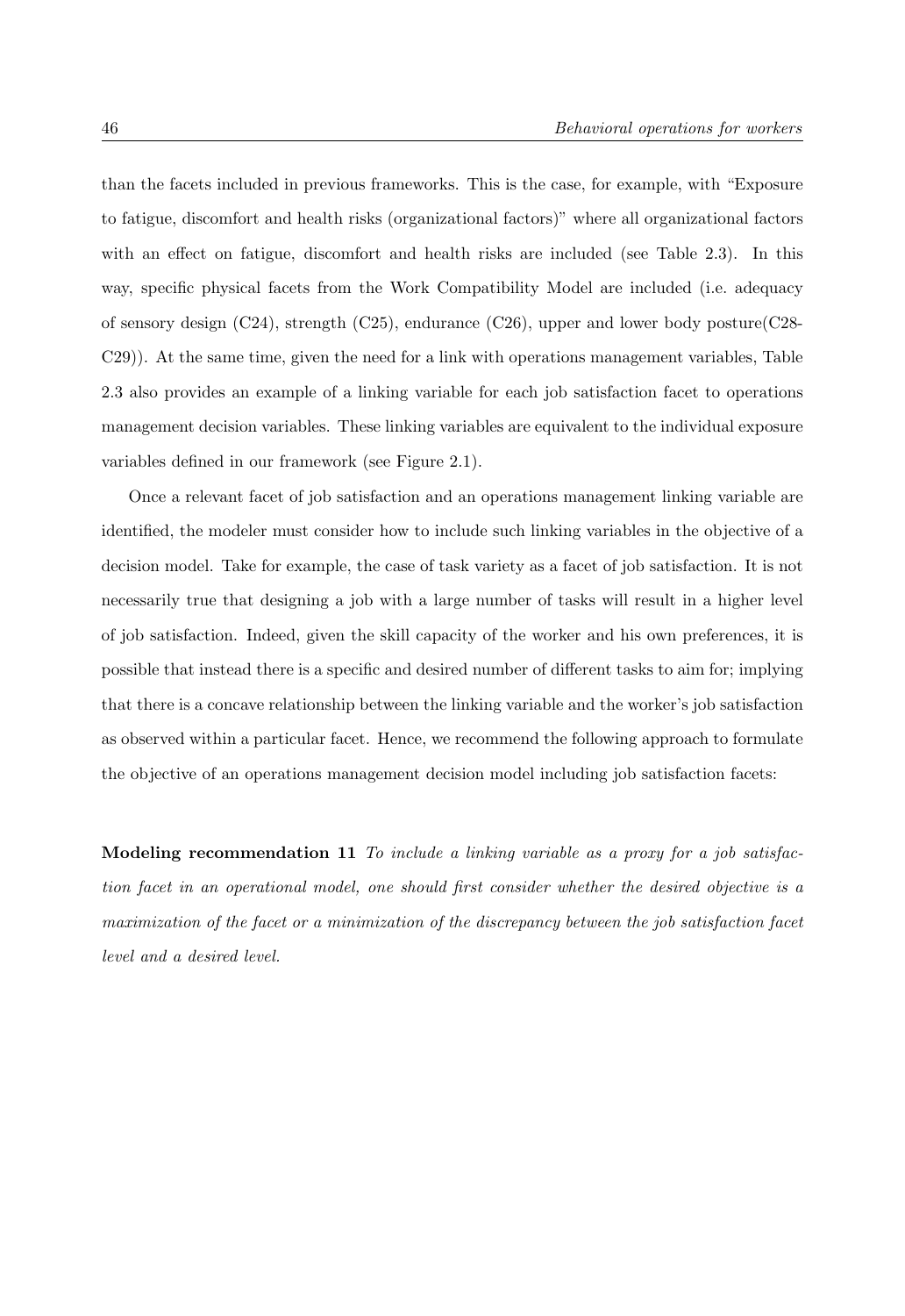# **2.5 Modeling human factors in operations management**

This section does not intend to provide a comprehensive overview of all operations management decision models that may have an impact on either a workers' individual performance or a particular facet of their job satisfaction. This section, instead, has the purpose of the applicability of our performance and job satisfaction frameworks for modeling; providing directions on how knowledge of worker behavior can be incorporated into operations management decision models. We identify four categories of operations management decision models whose decisions are the most likely to affect worker performance or job satisfaction: 1) Scheduling and timetabling; 2) Workflow design models; 3) Job appraisal and incentive design models; 4) Layout design models. Note that the third area is not a traditional operations management decision model area. This area is more commonly associated with labor economics. However, in view of the important operational impact and distinct influence of these decisions in specific operational settings, we argue for its inclusion in our review of operations management models. Furthermore, note that the first three decision models concern the organizational environment of a productive system, whereas the last concerns the physical environment.

In Tables 2.4, 2.5, 2.6 and 2.7 we illustrate how relevant operations management variables in existing operations management decision models affect factors either driving individual performance or contributing to job satisfaction. Moreover, we use these tables to identify research opportunities stemming from existing work. Such research opportunities may include the need for further modeling to incorporate human related aspects into existing models or for more empirical work that can be used as a foundation for future operations models where worker–specific factors are important.

## **2.5.1 Scheduling and timetabling**

The literature on scheduling and timetabling is extensive (see (Pinedo, 2008) and Ernst et al. (2004) for a comprehensive review on workforce scheduling). Scheduling and timetabling are arguably the operations management decision processes with the most direct influence on worker'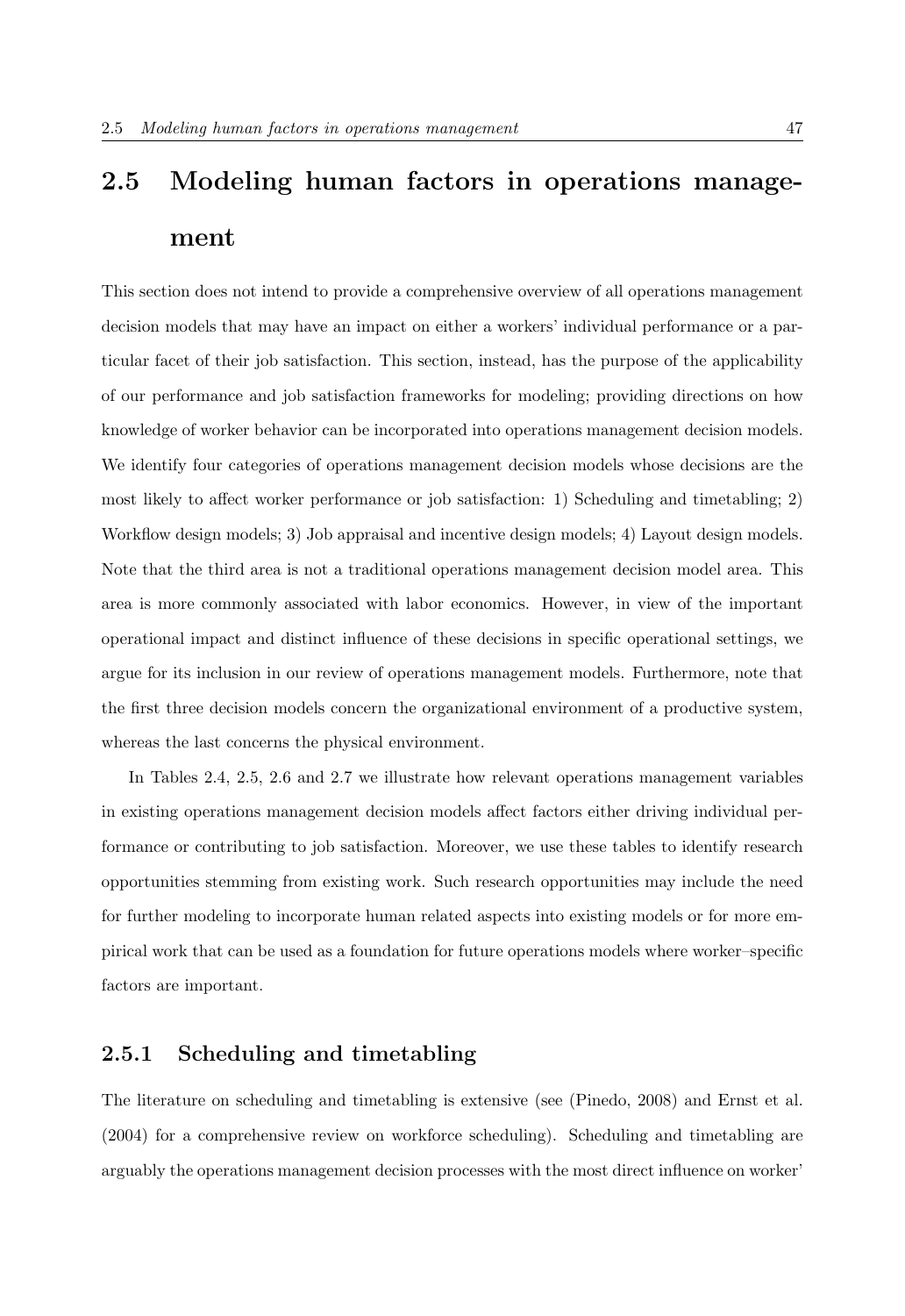well-being and performance because the assignment of workers to shifts, tasks, work/rest and vacation periods are explicit decision variables.

At the tactical planning level, the assignment of vacation periods and shifts to workers, dependent on worker demands, are typically driven by minimum staffing levels, legal constraints and firm policies. A few cases exist where worker related well-being measures have been explicitly included in shift models. One such model is that of Kostreva et al. (2002) in which the quality of a schedule in terms of endurance was measured as the deviance from naturally occurring circadian rhythms. However, the drawback of such a model is that it considers circadian rhythms as the only fatigue related factor. Broader approaches are also available, including that of Chen and Yeung (1992). They developed a goal programming model for nurse scheduling that includes, as objectives, the minimization of the number of rotations directed backwards (known to disrupt circadian rhythms) and the minimization of the maximum consecutive work periods. These additional objective terms serve as proxies for minimizing fatigue and impaired performance. Similarly, Malladi and Min (2004) used Analytic Hierarchy Process (AHP) to assign weights in balancing economic and ergonomic cost objectives. However, all of these approaches rely on integrating methods that are not based on actual empirical data and thus reflect the fragmented literature on incorporating scheduling factors that relate to fatigue and risk for accidents.

Another approach for vacation assignment, attempted by Chong and Stervell (1985) has been to allow workers the autonomy to bid on their vacation periods thus revealing their preferences. However, this approach is cumbersome to implement, may not necessarily reveal the workers' true preferences and may result in gaming behavior that leads to a misalignment with safety goals or long term job satisfaction (e.g. some workers may be willing to temporarily experience burn-out). Still, an opportunity exists for a more integrated approach by using meta-analytic studies, such as the one by Spenser et al. (2006) that do quantify the relative impact on fatigue and accidentability; these studies are described in Section 2.3.1.

It is important to note that more empirical work is required for quantifying the fatigue and accidentability effects of shift scheduling. In particular, quantifying the differentiated value of free days may be interesting as it is plausible to assume that days-off in summer periods or school vacation periods may be socially more valuable for workers and thus should be weighted as more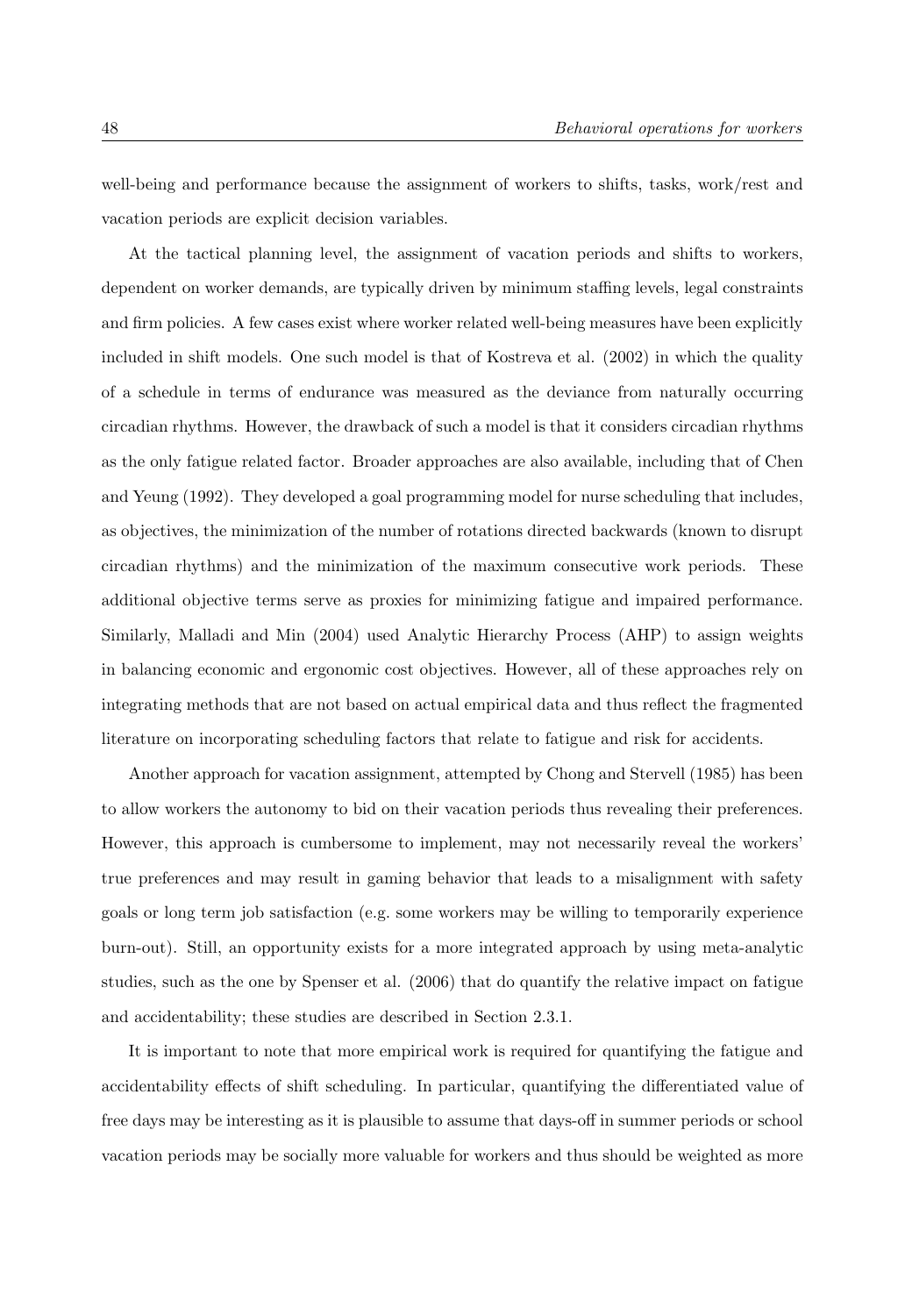important in an objective to create value. Furthermore, it is important to note that effects of different schedules on work performance still need to be addressed empirically. Specifically, the fact that worker related effects occur over longer horizons of time implies challenges in data collection and analysis of such empirical notes. Hence, we make the following recommendation for empirical researchers:

**Empirical recommendation 8** *For empirical research, long-term (i.e. weeks and months) longitudinal studies are required to establish long-term links between scheduling practices and operational performance along with job satisfaction measures.*

At the operational level, where workers may be assigned to multiple tasks (i.e. job rotation models) or breaks are assigned, research opportunities also exist. An overview of such opportunities is given in Lodree et al. (2009) along with a framework to incorporate them. In particular, Lodree et al. (2009) propose the use of existing sequence-dependent task processing time models that also allow for the modeling of improving processes, due to increased learning and motivation, and degrading processes, due to increased levels of fatigue and discomfort. Moreover, they propose the use of rate modifying activities (i.e. activities that if introduced may enhance the productivity of later activities) to model the effect of resting periods or periods in which a different task is performed (work rotation models) allowing the physical recovery of specific body parts. The advantage of this approach is that the structure of the model is independent of the exact functional form of performance improvement and deterioration. This certainly provides a useful strategy for dealing with unconfirmed functional forms that relate fatigue, discomfort and learning to individual performance:

**Modeling recommendation 12** *In modeling unconfirmed functional forms from the behavioral/ergonomics literature, we recommend decoupling the structure of the model from specific empirical functional forms so that new discoveries of these forms may be easily adopted.*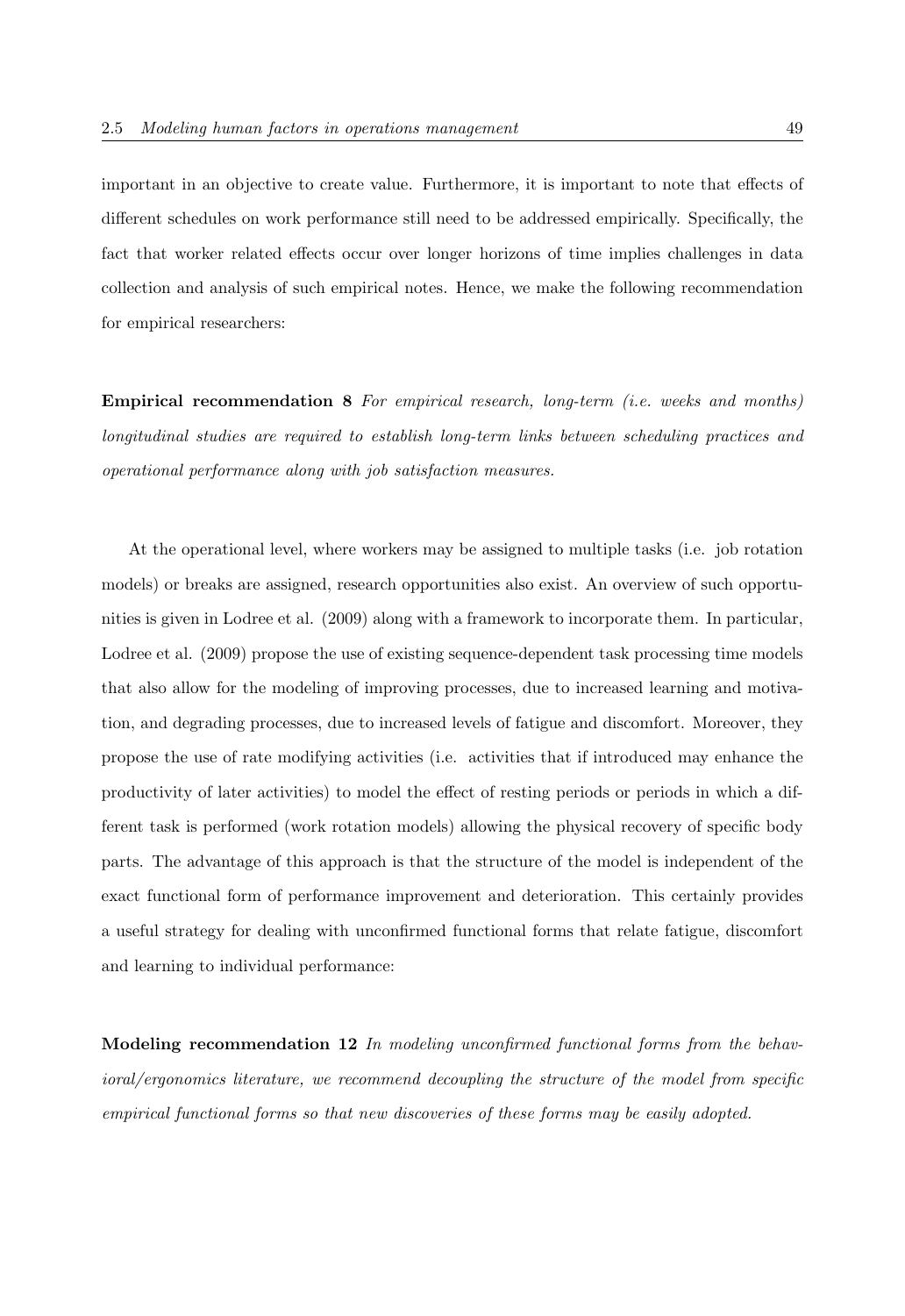In addition, work-rest models may also make use of Bechtold et al.'s (1984) modeling approach. However, as noted earlier, the empirical basis needs to be further validated because increased fatigue does not necessarily result in a decrease in performance. An alternative approach for work-rest models will be to use Konz's (1998) guidelines where the emphasis is on safety and avoidance of unduly fatigue instead of the effects on individual performance.

Table 2.4 provides an overview for of the opportunities due to the incorporation of workerspecific factors in scheduling models.

## **2.5.2 Workflow design**

Workflow design refers to operations management models that address the flow of work between individual work places and may include queuing and simulation models. These models also present an important opportunity for incorporating worker-related human factors. Given the advances in empirical work describing the motivational effects on performance of productive systems, including the role of peer pressure, work pressure and goal setting in operational contexts (as seen in Section 2.3.1), workflow design is a promising area for modeling operational decisions that affect individual performance and productive system performance.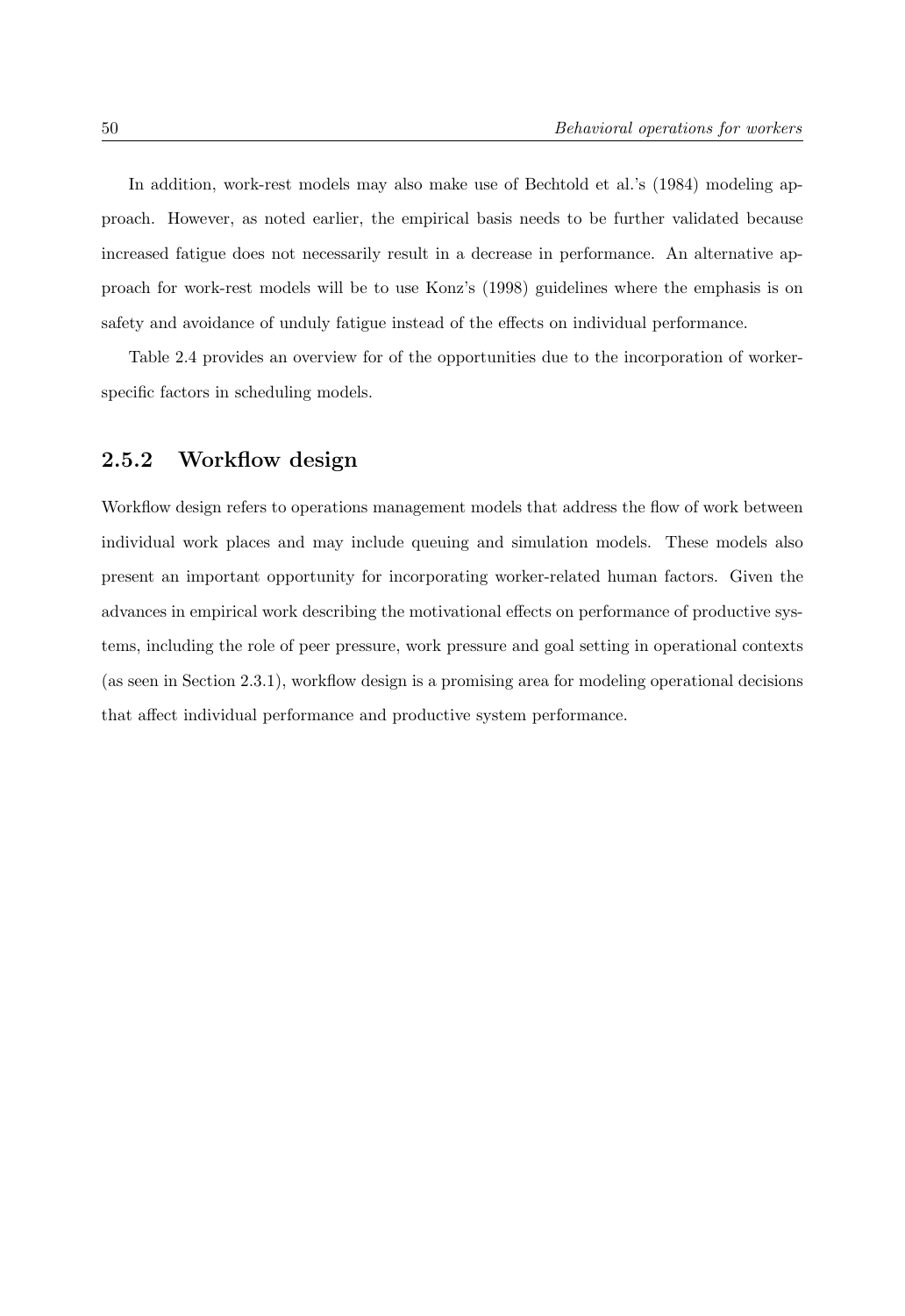|                                                                        |                               | Work done & work remaining           | Bidding scheduling systems have<br>Schedule models that consider the<br>value of different vacation periods<br>been proposed and implemented<br>based on empirical studies are still<br>by Chong and Strevell (1985)<br>needed. | ist that consider different factors<br>required that weighs these factors<br>that affect accidentability and fa-<br>A more integrated approach is still<br>Multi-criteria decision models ex-<br>igue (e.g. Chen and Yeung, 1992)<br>based on empirical evidence. | Lodree et al. (2009) suggests the<br>use of sequence dependent task and<br>porating learning and forgetting<br>rate modifying activities for incor-<br>Models incorporating the ade-<br>quacy of task variety are still re-<br>processes<br>quired. | and rest periods. Models may also<br>rest models that assume linear and<br>to determine real deterioration and<br>recovery of production due to work<br>Bechtold (1994) proposes work-<br>More empirical work is required<br>include intensity of work as a fac-<br>exponential deterioration and re-<br>tor affecting resting length.<br>covery of productivity. |
|------------------------------------------------------------------------|-------------------------------|--------------------------------------|---------------------------------------------------------------------------------------------------------------------------------------------------------------------------------------------------------------------------------|-------------------------------------------------------------------------------------------------------------------------------------------------------------------------------------------------------------------------------------------------------------------|-----------------------------------------------------------------------------------------------------------------------------------------------------------------------------------------------------------------------------------------------------|-------------------------------------------------------------------------------------------------------------------------------------------------------------------------------------------------------------------------------------------------------------------------------------------------------------------------------------------------------------------|
|                                                                        |                               | Job satisfaction                     | with family and friends<br>balance<br>being able to interact<br>vacation<br>treat-<br>assignment (2.2)<br>$\Xi$<br>Equitable<br>Work/life<br>$\mathop{\rm ment}\nolimits$<br>(3.3)                                              | and<br>risk<br>the<br>Endurance (physical<br>treat-<br>work-comparison (2.2)<br>and mental)<br>accidentability<br>요.<br>Equitable<br>ment<br>(3.1)                                                                                                                | Task variety according<br>to assignments (1.1)                                                                                                                                                                                                      | and<br>(physical<br>accidentability risk<br>and mental)<br>Endurance<br>(3.1)                                                                                                                                                                                                                                                                                     |
|                                                                        |                               | Perceived cost of<br>work            | Is leisure time enough<br>for recovering?<br>Fatigue:                                                                                                                                                                           | circadian<br>Sleepiness,<br>Fatigue:<br>rhythm                                                                                                                                                                                                                    | forgetting<br>$\mathrm{Learning}/$<br>processes<br>Skill:                                                                                                                                                                                           | Deterioration of max-<br>imum productive ca-<br>Fatigue:<br>pacity                                                                                                                                                                                                                                                                                                |
| Table 2.4: Research opportunities for worker-related scheduling models | Individual performance factor | Perceived benefit of<br>work         | performing the job may<br>Intrinsic desirability of<br>be affected                                                                                                                                                              | Intrinsic desirability of<br>performing the job may<br>be affected                                                                                                                                                                                                | Intrinsic desirability of<br>performing the job may<br>be affected                                                                                                                                                                                  | Increase in maximum<br>productive capacity<br>Rest:                                                                                                                                                                                                                                                                                                               |
|                                                                        |                               | exposure variable<br>Decision and/or | Duration of vacation<br>between<br>Variation of duration<br>of vacation periods and<br>workers involved in<br>Starting/finishing date<br>of vacation period<br>preference<br>poriod<br>model                                    | (morn-<br>ing/evening/night)<br>type<br>Shift duration<br>Shift rotation<br>Starting time<br>Shift                                                                                                                                                                | Task sequence                                                                                                                                                                                                                                       | Work period/rest pe-<br>riod assignment<br>Shift duration                                                                                                                                                                                                                                                                                                         |
|                                                                        |                               | Operational Model<br>Category        | ð<br>related<br>coverage<br>Minimize workforce<br>1. Vacation planning<br>workforce demands<br>Classic objectives:<br>Maximize<br>costs                                                                                         | ð<br>related<br>coverage<br>Minimize workforce<br>workforce demands<br>2. Shift scheduling<br>Classic objectives:<br>Maximize<br>costs                                                                                                                            | work-<br>Minimize lateness/tardiness<br>3. Job rotation scheduling<br>ð<br>Maximize coverage<br>Classic objectives:<br>force demands                                                                                                                | (break)<br>Maximize production output<br>$Work-rest$<br>Classic objectives:<br>scheduling                                                                                                                                                                                                                                                                         |

Table 2.4: Research opportunities for worker-related scheduling models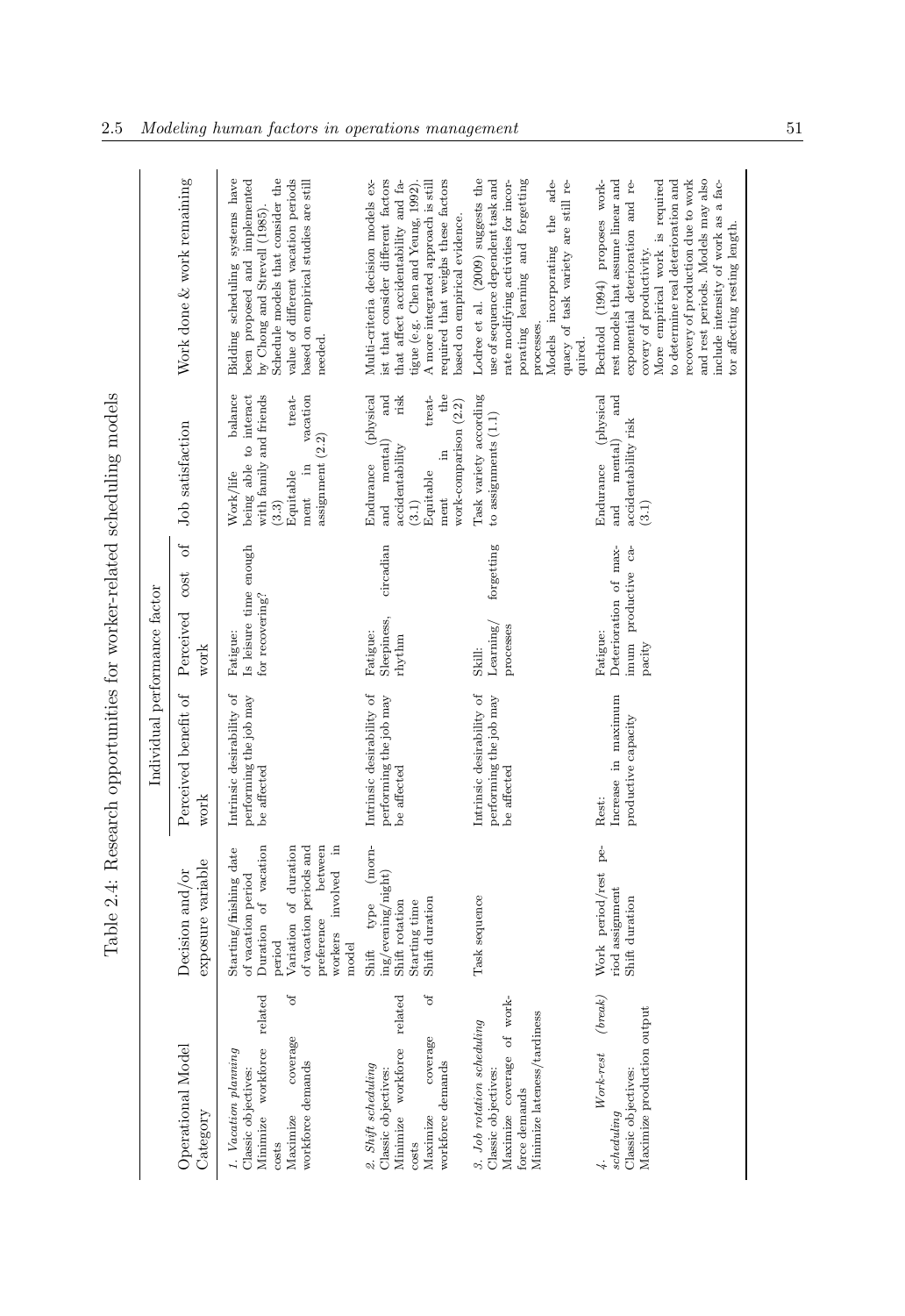Suri and Treville (1986) already made an attempt by modeling a simplified Just-In-Time production line with two servers. They used a queuing model to incorporate acceleration effects of a worker in order to avoid starvation and/or blockage of a server; thus, obtaining an optimal level of Kanban cards or work-in-progress in the system. Based on empirical data from previous experiments in Schultz et al. (1998) and Schultz et al. (1999), Powell and Schultz (2004) propose Markov simulation models of a production system to show that workers who tend to speed up or slow down may increase the overall efficiency of a production system in which feedback is enhanced due to fixed buffer sizes. Moreover, contrary to state-independent worker behavior where larger line lengths (i.e. a larger number of stations) decrease performance (Conway et al., 1988), larger state-dependent production lines may actually increase efficiency. In this way, it is shown that by incorporating realistic human behavior into production performance can actually alter decisions to be made (in this case, line length). Finally, Schultz et al. (2010) provide a quadratic programming model for assigning workers in a serial-line given the skill level of a worker and his sensitivity to the work pace of his peers based on findings of a previous empirical study with archived data.

Potential research questions remain, including how to set the batch sizes that maximize throughput given that workers may be assigned goals to perform quickly while learning effects may also be at play (Schultz et al., 2003). Other workflow design parameters may include job rotation strategies within production lines for trading-off task variety (a facet of job satisfaction) and flexibility with line throughput. Shared work stations can also be studied in specific application areas such as in the case of "pick and pass" order picking systems in distribution centers (Tompkins et al., 2003), where there may be more workers than stations and protocols need to be devised to assign workers to work stations depending on their availability and warehouse demand. In addition, self-organizing schemes, such as the one proposed by Bartholdi and Eisenstein (1996), that are proven to balance themselves in the presence of disturbances, may be analyzed in conjunction with regression towards the mean dynamics, in which workers attempt to match the work pace of their peers (Schultz et al., 2010), to test if the rate of convergence to balancing states increases.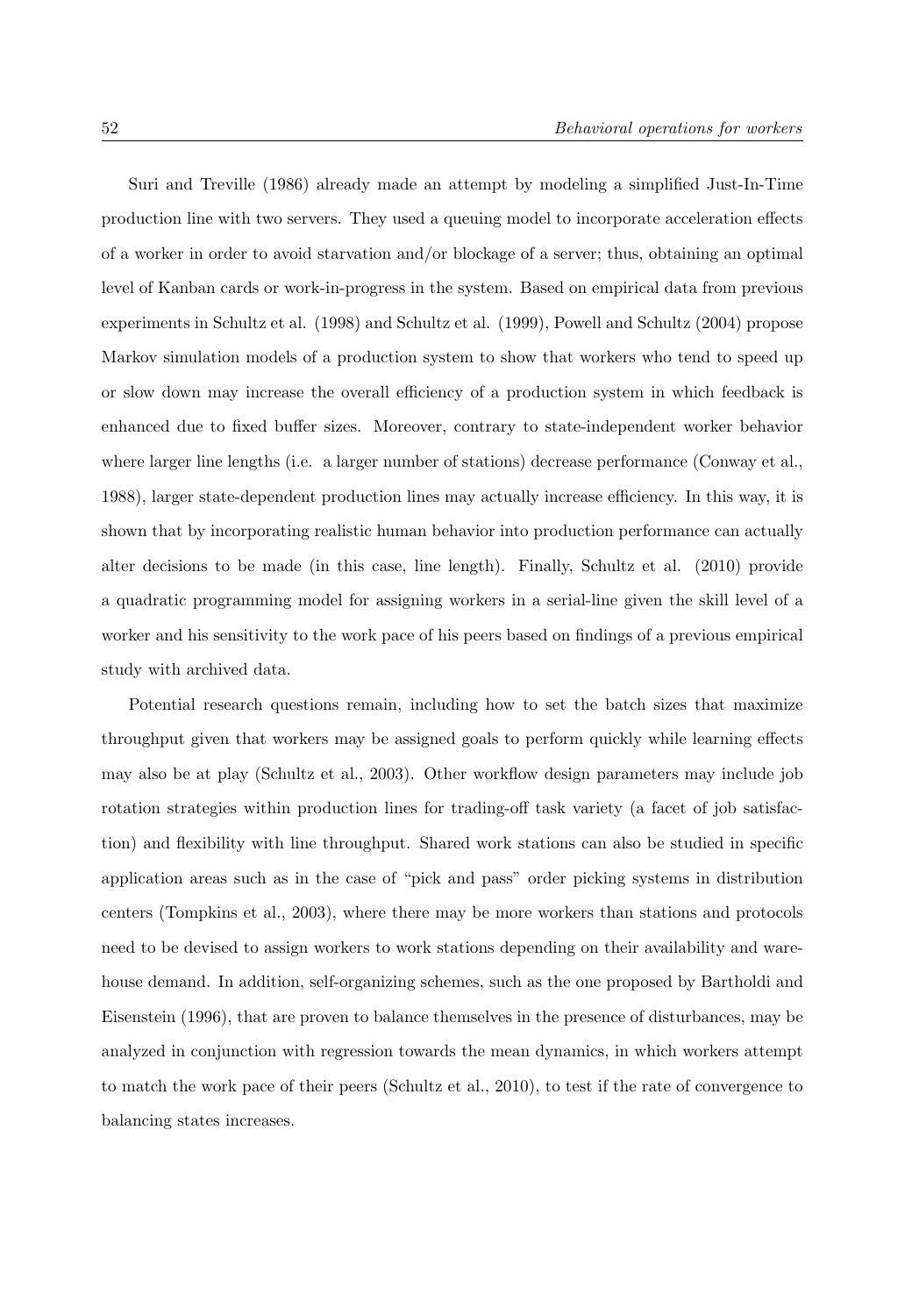Moreover, we emphasize the need for more empirical investigations of long term effects of social cohesiveness, work pressure (chronic fatigue) and job satisfaction effects in relation to operational variables (e.g., low inventory, work-line assignment, manufacturing cell assignment among others). This also prompts us to remark on possible research approaches in dealing with these long term effects:

**Modeling recommendation 13** *In modeling long-term job satisfaction related effects, observable proxies in the short-term such as discomfort ratings or social interaction frequency may be included as objectives while a link between the short-term proxies, and the long-term desired effects (facets) of job satisfaction and the overall impact on job satisfaction) may be found in existing literature and are subject to further empirical work.*

Perhaps a new dimension to be explored in human workflow design is the derivation of dynamic control protocols of workflow. For instance, instead of constraining buffer sizes to fixed values, allowing them to vary according to the individual responsiveness of a worker, may provide the possibility of reaping additional motivation form the worker when it necessary to accelerate production. It is important to note here that part of the research required to implement this involves devising procedures for obtaining on-line characteristics for individual workers including responsiveness to peers, learning rates and forgetting rates. Hence, for empirical researchers, the following recommendation is made:

**Empirical recommendation 9** *Empirical research can be combined with modeling research to test on-line, dynamic models of performance where operational variables that affect responsiveness to peers, learning and forgetting may be adjusted over time.*

A promising tool for modeling all these complex interrelationships in work flow models is that of systems dynamic models. Already, (Oliva and Sterman, 2001) has used this technique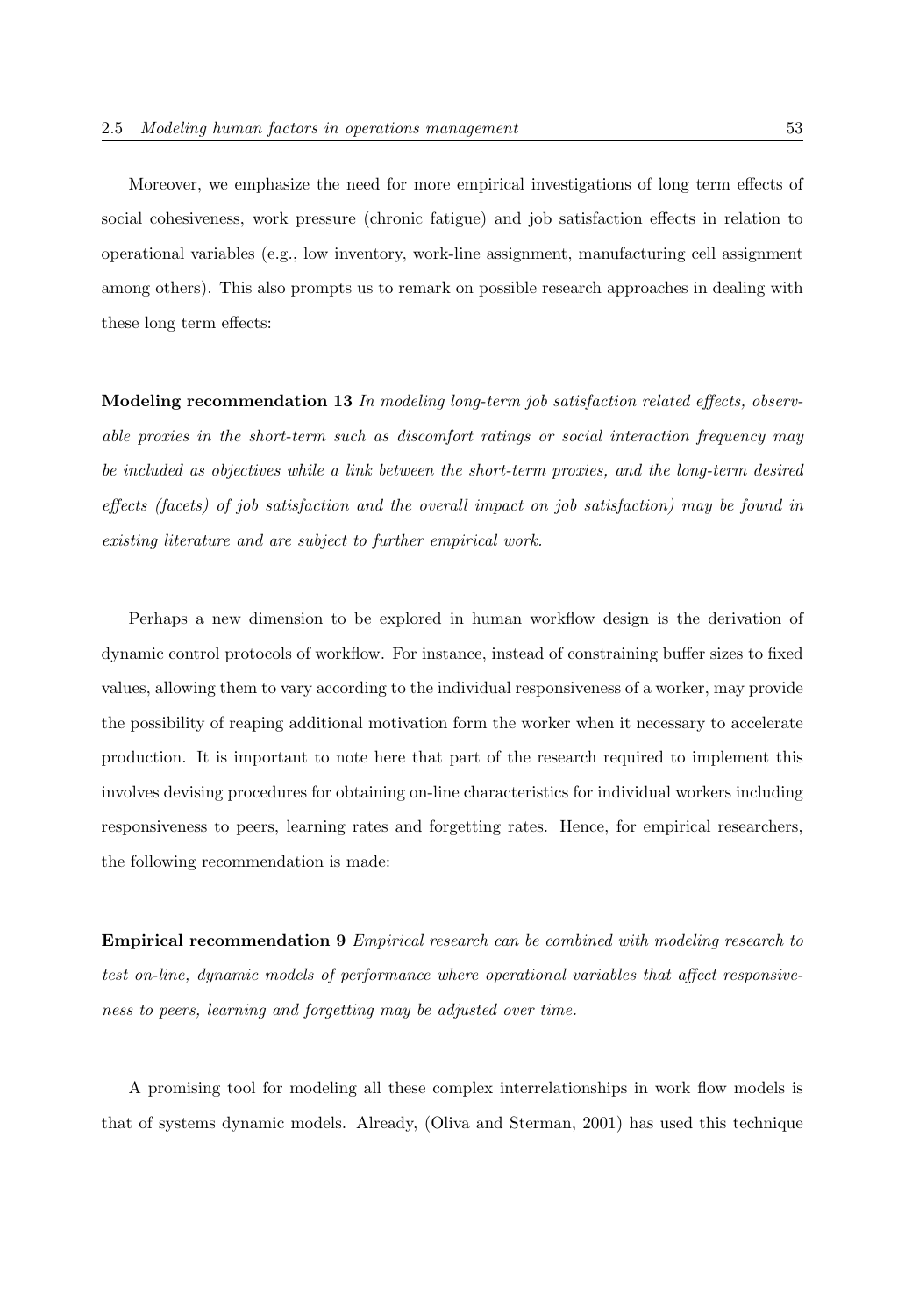for illustrating trade-offs between work performance pressure and quality, validating this with the use of field-data.

Table 2.5 provides an overview for opportunities to incorporate worker-specific factors in work-flow models.

## **2.5.3 Goals, incentives and job appraisal design**

Although not a classic area of operations management modeling, incentive and job appraisal design are promising areas for future decision modeling. Although incentive design for workers has usually been studied in the field of economics, incorporating the particular characteristics of operational contexts may be useful. For example, Siemsen et al. (2007) develop a game theoretical two-agent, two-task model, with supporting empirical evidence, that shows the added value of distinguishing between different operations management (work-related) links when devising optimal incentive schemes rewarding/penalizing individual or group performance. Specifically, Siemsen et al. (2007) distinguish between 1) the production of one worker affecting that of another worker, 2) the worker spending effort to help another worker and 3) workers sharing job-related knowledge.

Research questions like whether to have rewards for group or individual outcomes, how to set goals (individually and in a group), how frequent feedback should be given and how to combine incentives and goals, still remain unresolved despite all the available interest in this area from economics and the behavioral sciences. All of these research questions also involve detecting behavioral patterns of workers to optimize individual goal levels, monetary incentives and frequency of feedback. However, this personalized approach requires a balance with goal alignment considerations (economic design) as well as long-term effects due to fairness considerations and social cohesiveness (important facets of job satisfaction).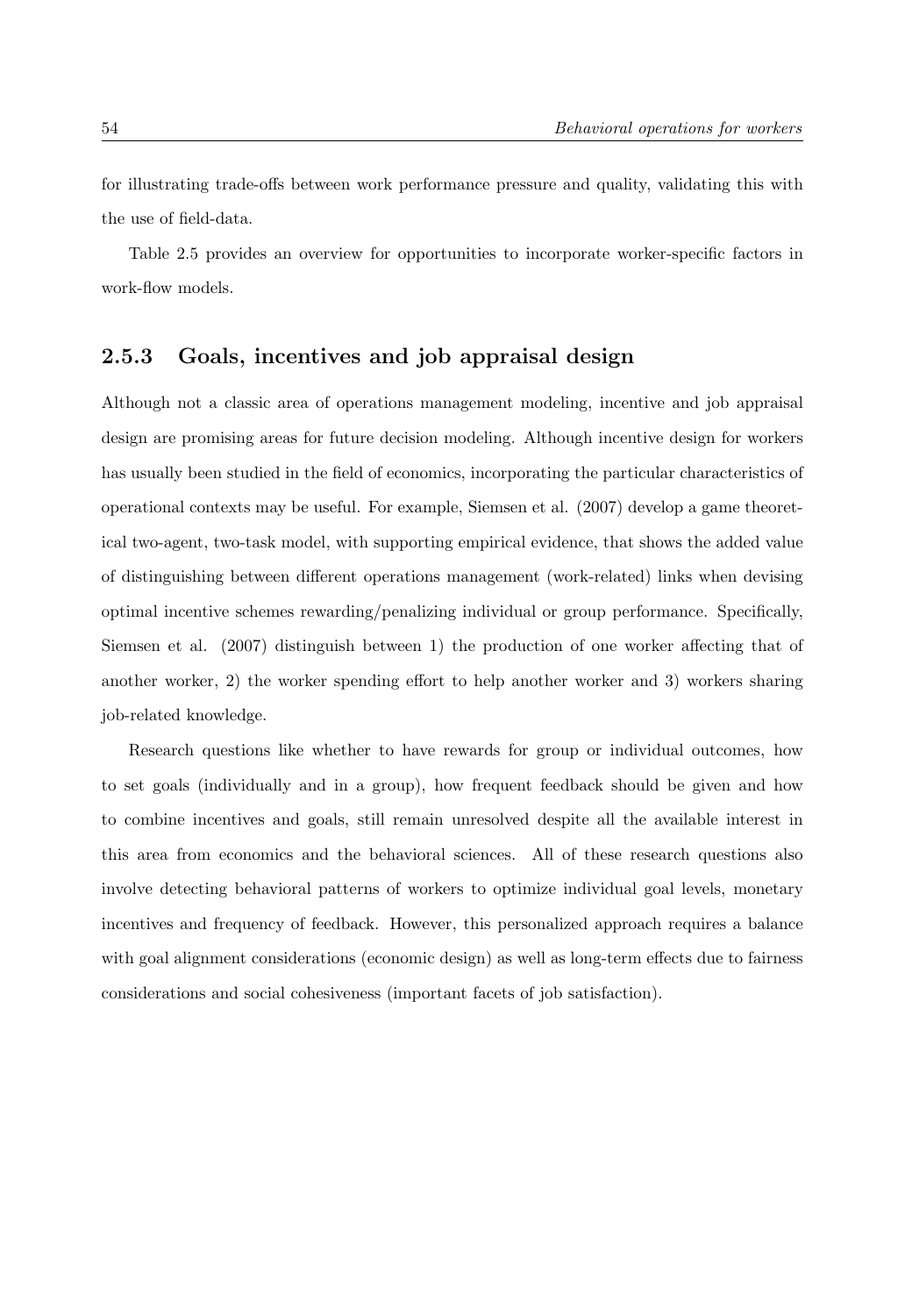|                                                                       |                               | Work done & work remaining                                      | celerating when feedback is more<br>Powell and Schultz (2004) tested<br>blocking rules and propose a model<br>ity of such policies from a job sat-<br>that takes into account workers ac-<br>salient. More empirical work is re-<br>quired for evaluating the desirabil-<br>isfaction point of view. | Shultz et al. (2010) propose a<br>objective could be a potential line<br>of research. Other contexts such as<br>model to assign workers in an<br>assembly line based on empirical<br>cell manufacturing could be stud-<br>Inclusion of task variety fit as an<br>data. | There is work regarding personal-<br>ity differences and the effect on<br>work sharing environments (Juran,<br>empirically the satisfaction of<br>However, it is important to study<br>workers with these policies.<br>1997). | and job satisfaction objectives are<br>mand into batches and assign goals<br>in the shop floor for operational<br>How to breakdown production de-<br>research questions yet to be an-<br>swered. |
|-----------------------------------------------------------------------|-------------------------------|-----------------------------------------------------------------|------------------------------------------------------------------------------------------------------------------------------------------------------------------------------------------------------------------------------------------------------------------------------------------------------|------------------------------------------------------------------------------------------------------------------------------------------------------------------------------------------------------------------------------------------------------------------------|-------------------------------------------------------------------------------------------------------------------------------------------------------------------------------------------------------------------------------|--------------------------------------------------------------------------------------------------------------------------------------------------------------------------------------------------|
|                                                                       |                               |                                                                 | ingfulness in relation to<br>Perceived task mean-<br>others $(1.5)$                                                                                                                                                                                                                                  | Task variety according<br>to assignments (1.1)                                                                                                                                                                                                                         | $\sigma$<br>Has the worker the op-<br>portunity to finish<br>recognizable piece<br>Task identity:<br>work? (1.2)                                                                                                              | recognizable piece of<br>Has the worker the op-<br>portunity to finish<br>Task identity:<br>work? (1.2)                                                                                          |
|                                                                       |                               |                                                                 |                                                                                                                                                                                                                                                                                                      |                                                                                                                                                                                                                                                                        |                                                                                                                                                                                                                               | forgetting<br>attention                                                                                                                                                                          |
|                                                                       |                               | work                                                            |                                                                                                                                                                                                                                                                                                      | Arrival rate of jobs.<br>Work pressure:                                                                                                                                                                                                                                |                                                                                                                                                                                                                               | and goal-focus<br>Learning/<br>processes,<br>Skill:                                                                                                                                              |
| Table 2.5: Research opportunities for worker-related work-flow models | Individual performance factor | Perceived benefit of Perceived cost of Job satisfaction<br>work | Avoiding peers being<br>Peer incentive:<br>idle                                                                                                                                                                                                                                                      | Avoiding peers being<br>Peer incentive:<br>idle                                                                                                                                                                                                                        | work<br>equity,<br>Peer incentive:<br>Worker<br>pressure                                                                                                                                                                      |                                                                                                                                                                                                  |
|                                                                       |                               | exposure variable<br>Decision and/or                            | deviation of queue<br>Average and standard<br>length                                                                                                                                                                                                                                                 | Worker position in a<br>production line                                                                                                                                                                                                                                | Protocols for sharing<br>Decision<br>$\rm{allocation}$<br>shared<br>$\overline{c}$<br>workstations)<br>rules for<br>work (i.e.<br>workers                                                                                     | Goals & deadlines for<br>executing batch<br>Batch size                                                                                                                                           |
|                                                                       |                               | Operational Model<br>Category                                   | 1. Blocking rules in production<br>control of work in progress in<br>Maximizing throughput<br>Minimizing makespan<br>Classic objectives:<br>production lines<br>lines -                                                                                                                              | 2. Assignment of worker to<br>Maximize line efficiency<br>Minimize staffing costs<br>Classic objectives:<br>$\\where$                                                                                                                                                  | in pro-<br>3. Work sharing policies<br>Maximize throughput<br>Classic objectives:<br>duction lines                                                                                                                            | Minimize makespan<br>Classic objectives:<br>Minimize backlog<br>4. Batch sizes                                                                                                                   |

Table 2.5: Research opportunities for worker-related work-flow models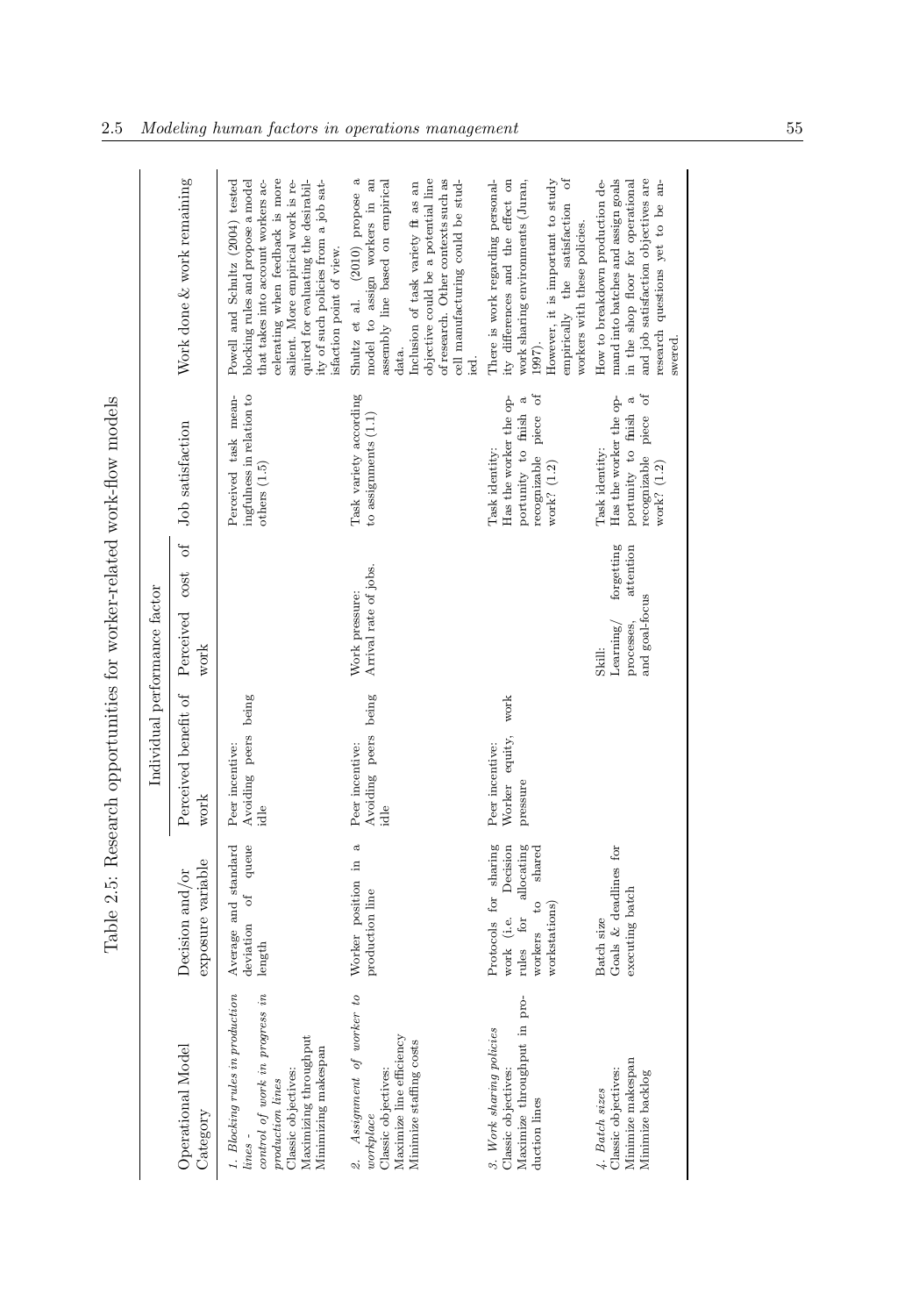Furthermore, all of these questions may be asked in combination with other decisions including scheduling decisions and workflow decisions. For example, in scheduling with variable demand, goals and incentives may aid as a temporary source of extra capacity without requiring extra hours or extra personnel. Moreover, in production lines temporary motivational leverages, in terms of goal setting or additional monetary incentives, may be used to solve issues with bottleneck resources.

Table 2.6 provides an overview of the opportunities to incorporate worker-specific factors in terms of incentives, goal-setting and job appraisal within operations management models.

## **2.5.4 Layout design**

The literature on layout design for facilities is extensive, Meller and Gau (1996), and more recently, Singh and Sharna (2006) provide an overview of the field. Although it is true that layout models already incorporate human factors by considering area requirements for workers to perform their work with a reasonable degree of comfort, there is space for more explicit workerrelated aspects in layout design. In designing the shape of a production line, feedback effects may be a relevant factor. For example, U-shaped designs allow workers to have an overall view of the operations and thus may anticipate high or low periods of workload. Furthermore, learning rates may be enhanced by designing layouts that enable workers to observe their colleagues and in particular "role" models (i.e. exemplary and experienced workers) that may act as "teachers".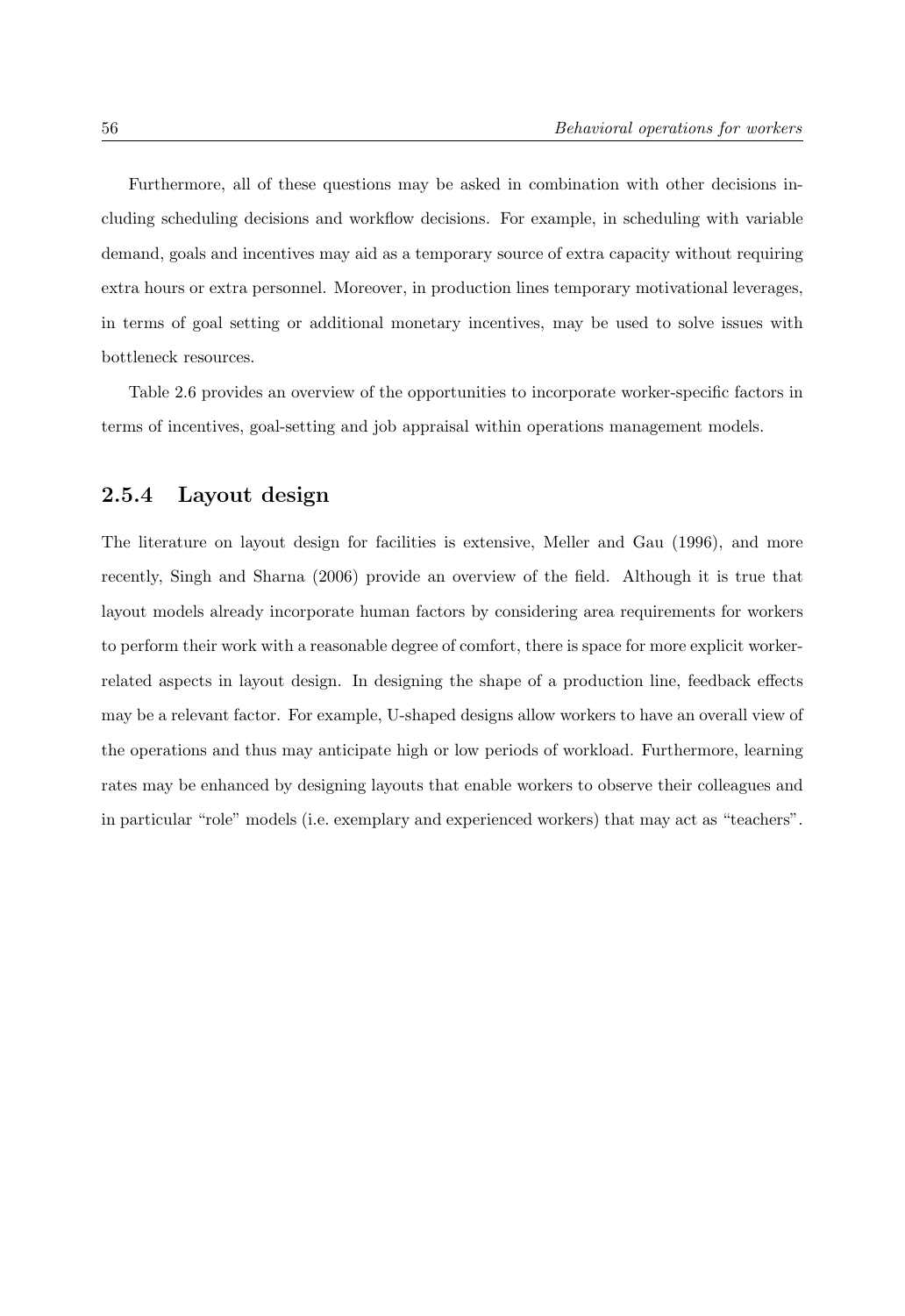|                                                                           |                               | Work done & work remaining                                      | results exists about the properties<br>(see Siemsen et al., 2007) may be<br>of supervisor - worker goals when<br>made for modeling the alignment<br>more research on the operational<br>goals, incentives and feedback is<br>required in this area. Empirical<br>(Olvia and Sterman, 2001) may<br>Further principal-agent models<br>given. System-dynamic models<br>enhances (goals, incentives) but<br>dimensions may interact over<br>context is needed to develop<br>of each type of motivational<br>shed light on how feedback,<br>incentives and performance<br>An integrated approach is<br>further models.<br>time. |                                                                                                         |                                                                                                                                                                                        |
|---------------------------------------------------------------------------|-------------------------------|-----------------------------------------------------------------|----------------------------------------------------------------------------------------------------------------------------------------------------------------------------------------------------------------------------------------------------------------------------------------------------------------------------------------------------------------------------------------------------------------------------------------------------------------------------------------------------------------------------------------------------------------------------------------------------------------------------|---------------------------------------------------------------------------------------------------------|----------------------------------------------------------------------------------------------------------------------------------------------------------------------------------------|
| Table 2.6: Research opportunities for job appraisal and incentives design |                               |                                                                 |                                                                                                                                                                                                                                                                                                                                                                                                                                                                                                                                                                                                                            | compensation may be<br>affected (2.2)<br>Fairness in                                                    | Feedback in itself is a<br>satisfaction, a lack of<br>feedback may affect<br>undesirable (2.3)<br>Highly frequent<br>autonomy $(1.3)$<br>it is considered<br>facet of job<br>perceived |
|                                                                           |                               | Perceived benefit of Perceived cost of Job satisfaction<br>work | fected depending if the<br>Autonomy may be af-<br>goal is assigned rather<br>than self-assigned (1.3)                                                                                                                                                                                                                                                                                                                                                                                                                                                                                                                      | awareness on the effort<br>required to perform<br>Possible enhanced<br>the job                          | enhanced<br>to perform<br>awareness on the effort<br>required<br>Possible<br>the job                                                                                                   |
|                                                                           | Individual performance factor | work                                                            | Higher work intensity<br>in goals are perceived<br>mensions not included<br>Other performance di-<br>may increase fatigue<br>as less valuable<br>Distraction:<br>Fatigue:                                                                                                                                                                                                                                                                                                                                                                                                                                                  | Direct incentives for<br>enhancing motivation                                                           | and thus and incentive<br>Awareness of progress<br>for reaching the goal                                                                                                               |
|                                                                           |                               | exposure variable<br>Decision and/or                            | Type of goal: Produc-<br>Goal level and deadline<br>for motivation and fo-<br>Individual/group goal<br>tivity, quality or both<br>Goal based incentive<br>Goal scope:                                                                                                                                                                                                                                                                                                                                                                                                                                                      | Bonus contingent on<br>goal accomplishment<br>Piece-rate (level)                                        | hier-<br>Frequency of feedback<br>archy of multiple goals<br>(productivity, quality)<br>Salience $\&$                                                                                  |
|                                                                           |                               | Operational Model<br>Category                                   | Minimize variability of perfor-<br>Minimize response times<br>Maximize performance<br>mance across workers<br>Classic objectives:<br>1. Goal assigned                                                                                                                                                                                                                                                                                                                                                                                                                                                                      | Minimize variability of perfor-<br>Maximize performance<br>2. Incentive schemes<br>mance across workers | Minimize variability of perfor-<br>Minimize response times<br>Maximize performance<br>mance across workers<br>3. Feedback                                                              |

Table 2.6: Research opportunities for job appraisal and incentives design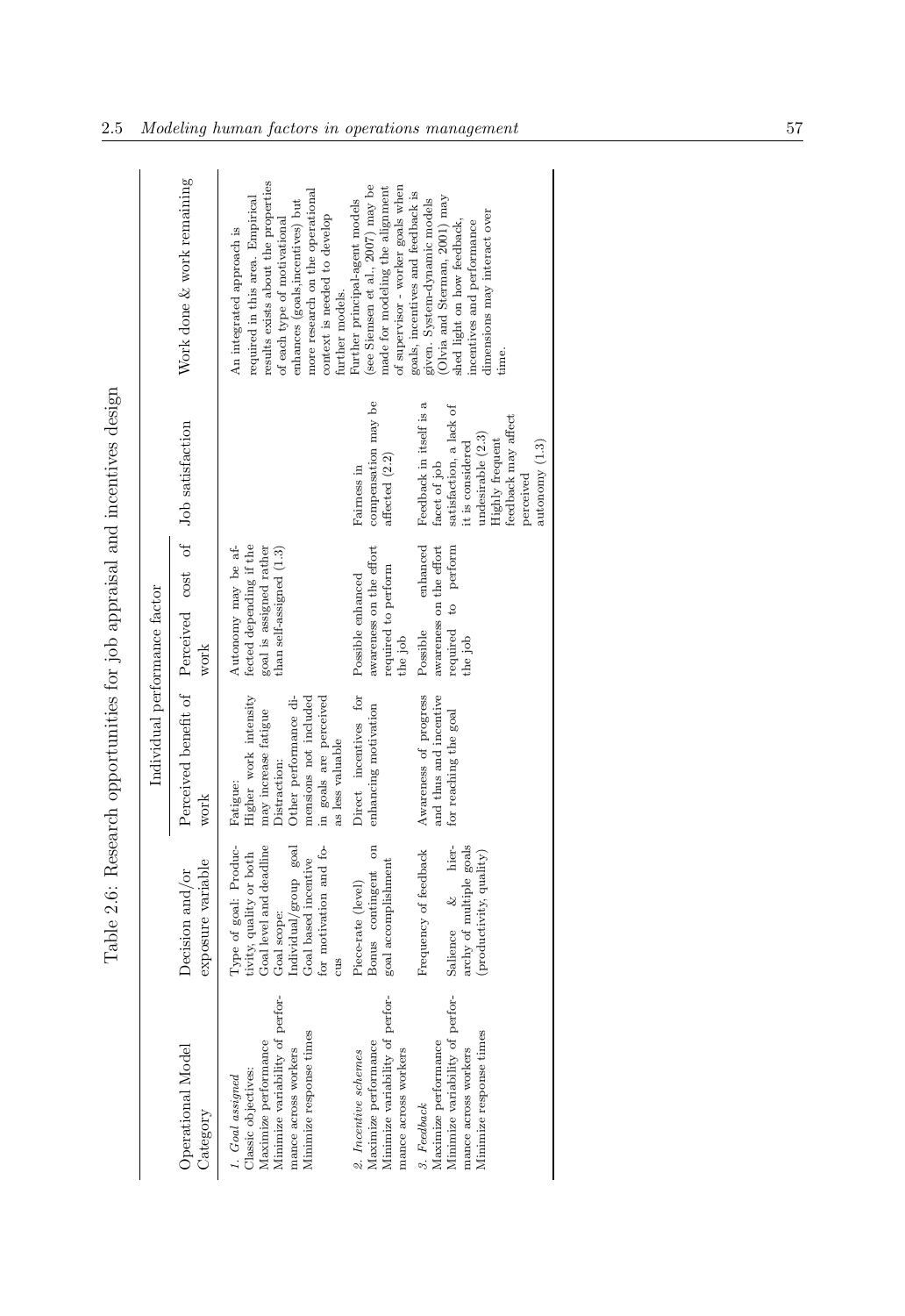Further, in warehouse layouts the arrangement of picking areas may also affect aspects of job satisfaction. Although models exist for estimating congestion probabilities (two pickers meeting in an aisle), which can lower picking throughput due to blockage, a low degree of congestion may be beneficial as they may enhance a facet of job satisfaction: adequate interaction with co-workers. Picking on large floor spaces with very few encounters may be undesirable from a job satisfaction point of view as well as motivational point of view of performance (i.e. the element of peer pressure is non-existent).

At a more detailed level, slotting decisions regarding where to locate products in warehouses have received attention due to their impact on discomfort in scenario based studies (Saccomano, 1996 and Jones and Battieste, 2004 and Petersen et al., 2005). In Chapter 5, we use field data that is able to trade-off an economic objective (i.e. throughput of a picking system) with a proxy for a facet of job satisfaction (i.e. discomfort).

Table 2.7 provides an overview for opportunities to incorporate in operations management models worker-specific factors related to layout design.

# **2.6 Conclusions**

In this paper we showed that classical operations management objectives should be expanded to include facets of job satisfaction as perceived by the workers involved in the operations. By taking a decision driven perspective, we have shown that existing knowledge regarding the behavior of workers may be useful when incorporated in operations management decision models. The usefulness is specifically shown in cases where the influence of operational variables would either affect operational performance or job satisfaction.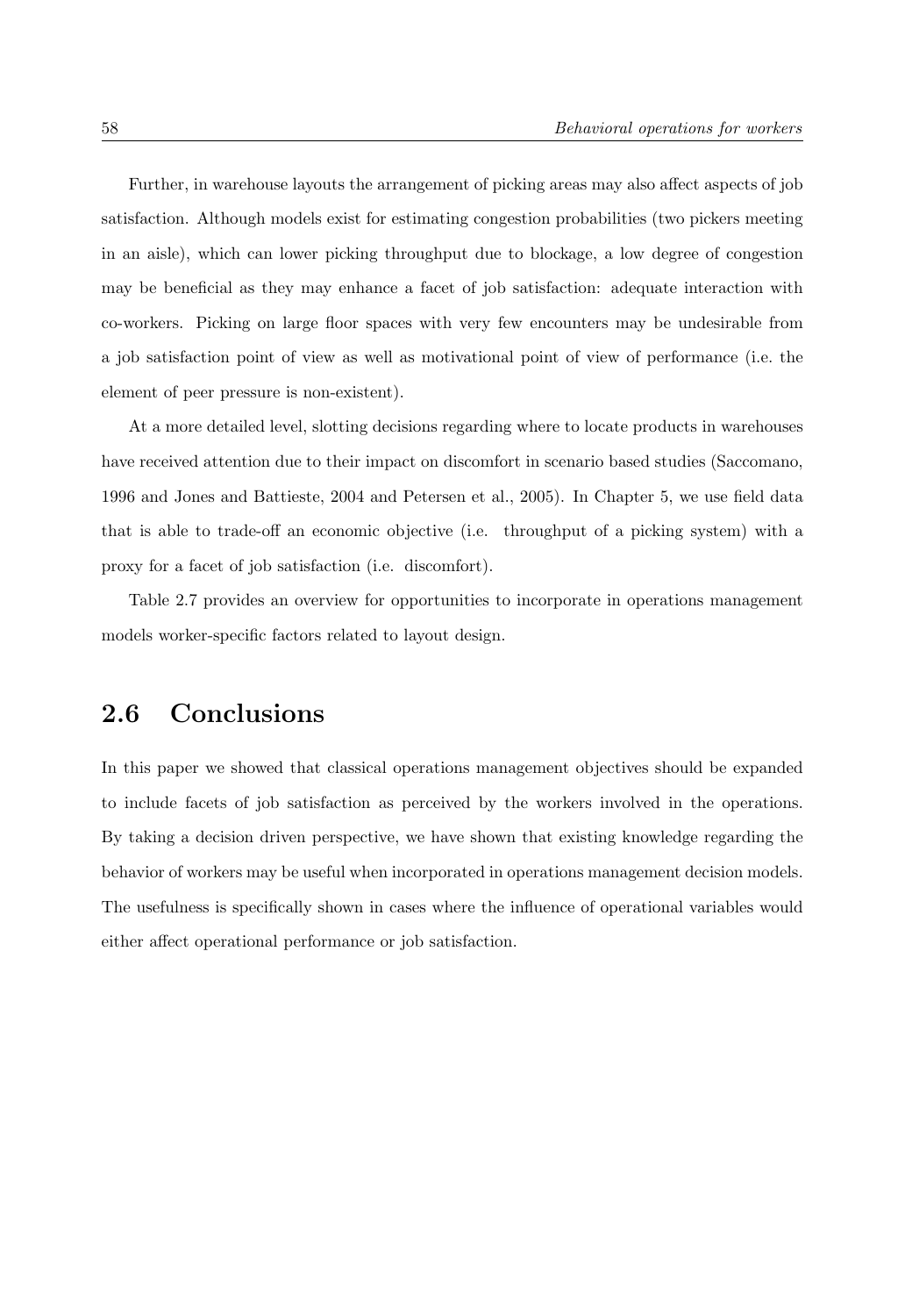|                                                     |                               | Work done & work remaining                                      | garding the effects of learning form<br>faction. Layout models could in-<br>More empirical work is required re-<br>others and the impact of job satis-<br>corporate such insights. | Existing models for estimating<br>be used to estimate the probabil-<br>faction facet criterion to be maxi-<br>congestion (Gue et al., 2006) may<br>ity of social encounter as job satis-<br>mized. | Initial empirical work exist (see<br>partial alignment of operational<br>and job satisfaction related objec-<br>Chapter 5 of this thesis) and find<br>tives. |
|-----------------------------------------------------|-------------------------------|-----------------------------------------------------------------|------------------------------------------------------------------------------------------------------------------------------------------------------------------------------------|----------------------------------------------------------------------------------------------------------------------------------------------------------------------------------------------------|--------------------------------------------------------------------------------------------------------------------------------------------------------------|
| Table 2.7: Research opportunities for layout models |                               |                                                                 | Perceived degree of<br>team interdependency<br>Task meaningfulness:<br>at work (1.5)                                                                                               | The opportunity for so-<br>cial interactions may<br>be affected (2.1)                                                                                                                              | per and lower body<br>Discomfort due to up-<br>posture $(3.1)$                                                                                               |
|                                                     |                               | Perceived benefit of Perceived cost of Job satisfaction<br>work | faster learning based<br>Ĵä<br>on peers example<br>Opportunities<br>Skill:                                                                                                         |                                                                                                                                                                                                    | Higher work intensity<br>may increase fatigue<br>Fatigue:                                                                                                    |
|                                                     | Individual performance factor | work                                                            | Adjustment of work<br>pace to the perfor-<br>Anticipation to "heavy<br>workload" may affect<br>mance of others<br>Peer incentive:<br>work rates                                    | Intrinsic desirability of<br>performing the job may<br>be affected                                                                                                                                 |                                                                                                                                                              |
|                                                     |                               | exposure variable<br>Decision and/or                            | Layout shape type<br>$(\mathbf{e}, \mathbf{g}, \ \mathbf{I}, \ \mathbf{L}, \ \mathbf{S}, \ \mathbf{U})$<br>Workstation $\ \ \text{location}$<br>pair                               | design Probability of meeting<br>/congestion                                                                                                                                                       | SKU-location pair                                                                                                                                            |
|                                                     |                               | Operational Model<br>Category                                   | travel<br>1. Production line shape<br>Minimization of expect<br>Classic objectives:<br>distances                                                                                   | cycles<br>travel<br>distances and/or picking<br>Minimization of expect<br>2. Warehouse layout<br>Classic objectives:<br>$(and$ $routing)$                                                          | 3. Storage assignment models<br>cycles<br>travel<br>distances and/or picking<br>Minimization of expect<br>Classic objectives:                                |

Table 2.7: Research opportunities for layout models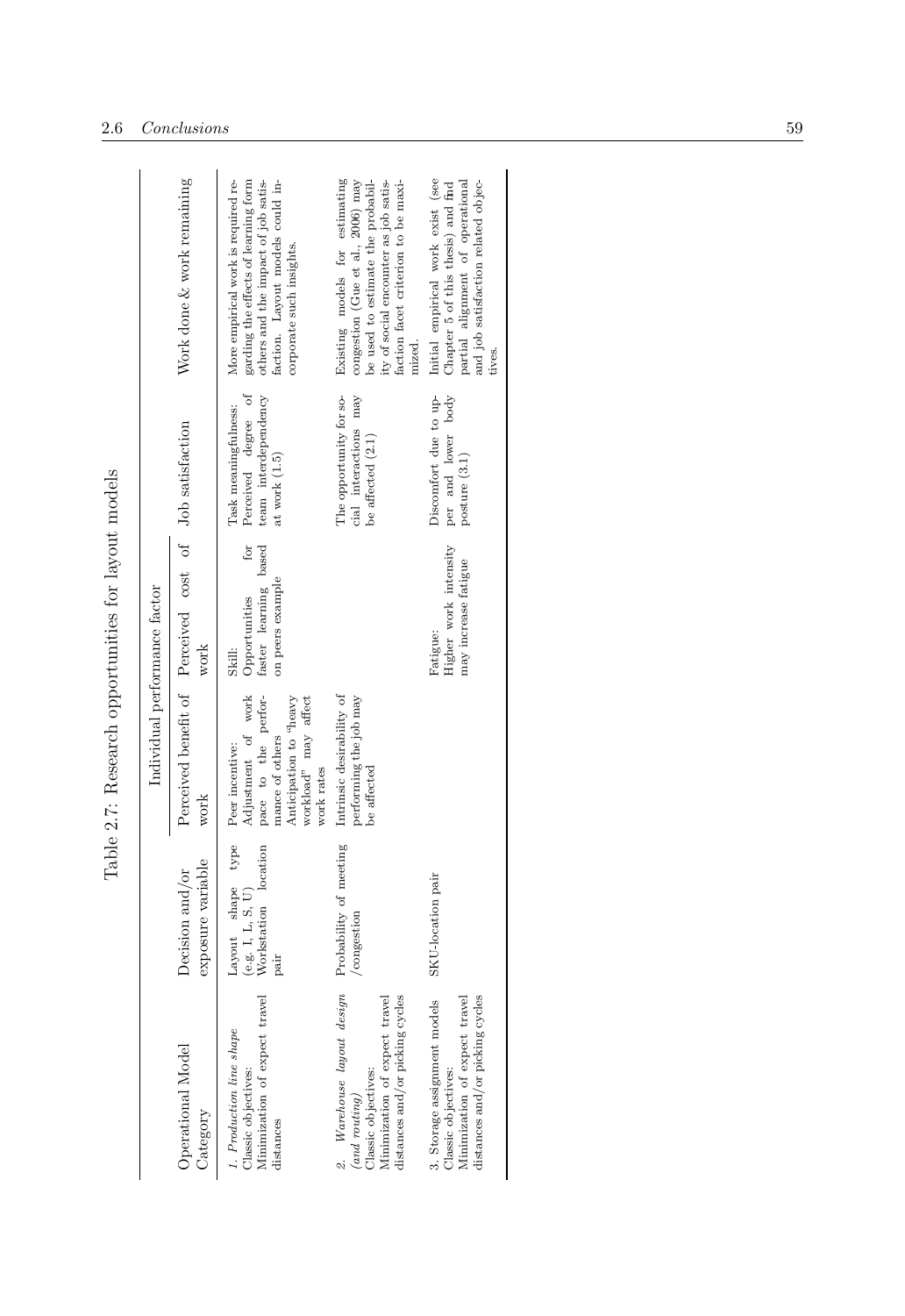Our objective was to integrate the diverse bodies of knowledge of worker related factors to gain insights for operations management models that involve worker-specific factors. To achieve this objective we first proposed the general framework depicted in Figure 2.1, then a framework for linking worker related factors and individual performance in Figure 2.2, and finally a framework detailing the relevant facets of job satisfaction for operations management as shown in Table 2.3. Tables 2.4, 2.5, 2.6 and 2.7 then illustrated the application of these frameworks to current or potential operations management models.

Our decision-making approach provided a focus to our literature review of worker related factors by limiting it to cases where operations management variables may induce an observable change in human factors that affect individual performance or job satisfaction. This approach was also useful for identifying the limitations of current knowledge. Based on the opportunities and limitations, we provided recommendations for the operations modeler on how to include specific worker relation factors in operations models. These limitations were also indicated as opportunities for further empirical research to increase the understanding of how worker related factors are linked to performance and job satisfaction.

In particular, we showed that certain worker–specific factors that affect performance, including, learning, forgetting, goal setting and peer pressure have currently a thorough theoretical underpinning and their link with performance can be described mathematically (albeit in a limited way) for operations management modeling. Other worker-specific factors that affect performance, including incentives, fatigue, feedback and effort evaluations by workers, have relationships with performance that are less understood and that are not described to a sufficient level of detail that grants a proper mathematical characterization of the relationships. In addition, we found that there is variety in the recognized facets of job satisfaction by different models of job satisfaction. We found that the links of job satisfaction facets to operational variables require more exploration. We also proposed the use of established short-term proxies for long-term effects as a means to address limitations in linking specific job satisfaction facets with performance. Importantly, we proposed work incentive and appraisal design as a new area of research that not only belongs to the labour economic field, but should also be studied by operations management scientists.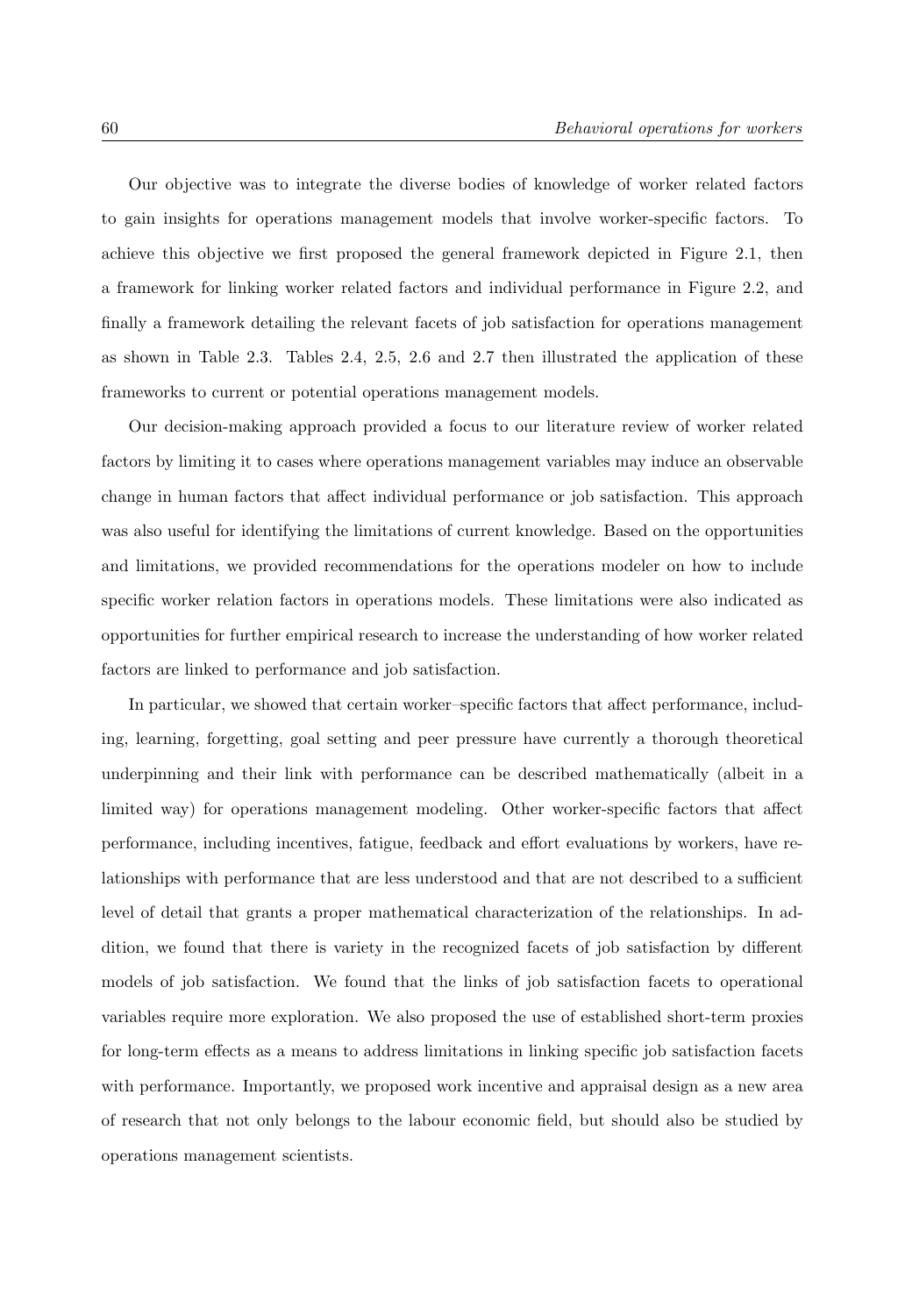In summary, for a future research agenda,we propose a two-fold approach: 1) Conduct empirical work that may establish key links required for decision-making modeling purposes; 2) Develop models that are premised on solid empirical evidence. Performing both research activities in parallel will enable the study of Behavioral Operations for Workers to grow within the general area of Behavioral Operations and the larger field of Operations Management.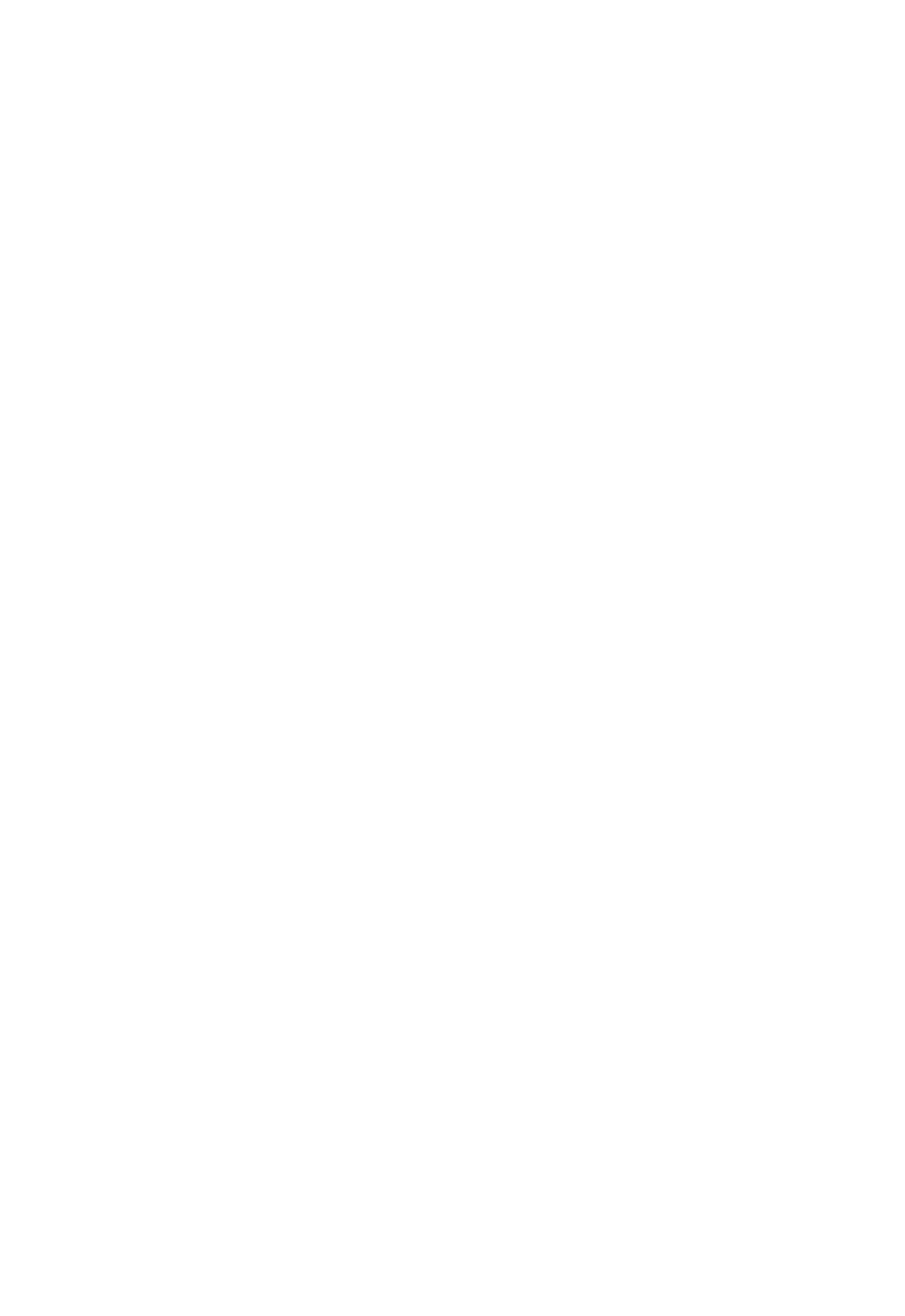# **Chapter 3**

# **Behavioral goal setting models for operations management: A theoretical approach**

# **3.1 Introduction**

Operations management models often assume implicitly that people are predictable, stationary and emotionless, unaffected by external factors (Boudreau et al., 2003). These are assumptions are justified if no interaction exists between the decision variables of the model and factors that pertain to the workers' performance. If goals are assigned in production contexts, and an operations management model attempts to model the assignment of goals, then assuming that workers are predictable, stationary and emotionless, unaffected by external factors may be unjustified. Instead, an operations management model that attempts to model the assignment of goals should draw from the theory that identifies and explains the effect of setting concrete, specific goals on individuals and groups (Locke and Latham, 1990): Goal Setting Theory. The main result of Goal Setting Theory is that setting sufficiently challenging and specific goals boosts performance. In fact, a meta-analysis of 239 laboratory and 156 field studies demonstrates that setting challenging and specific goals results in a significantly increased performance when compared to "do your best strategies" with an increase of mean to standard deviation ratio ranging between  $d = 0.48$  and  $d = 0.80$ .

These findings imply that an external factor (i.e. the goal) *has* an effect on work performance and work processing rates. Despite the potentially significant impact of these findings on operations management, to the best of our knowledge, there are only few studies on goal setting from the operations management point of view. This is study is done by Doerr (1996) where the convenience of individual and group goals are studied in a production line setting. Similarly, van Mierlo and Kleingeld (2010) analyzed the convenience of setting individual and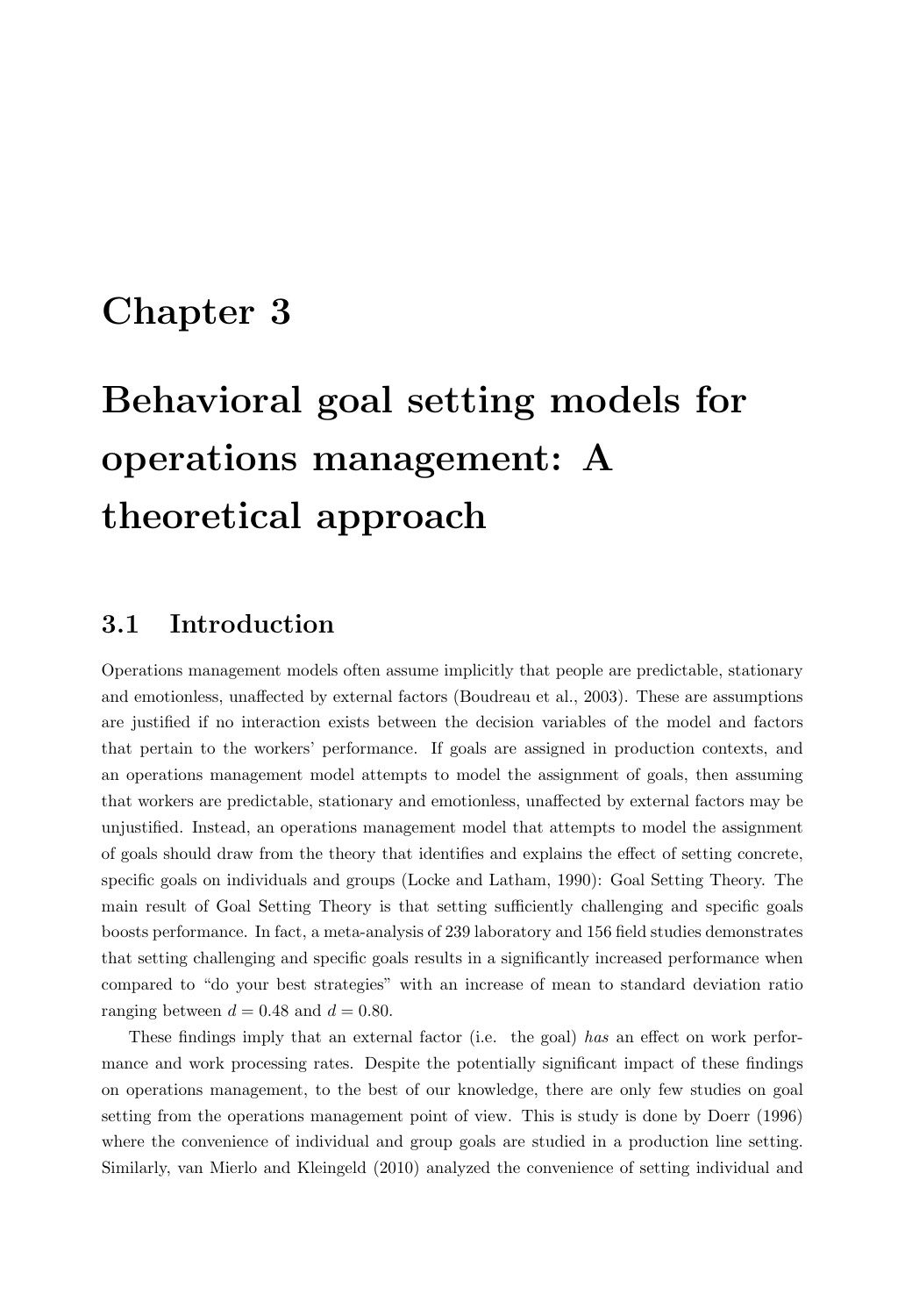cooperative goals in settings where interdependence among workers exist. Also in an operations management context, a thesis by Vijfeijken (2004) looked at the problem of designing a goal and reward system for work that is interdependent, however his work did not consider actual workflow considerations. Furthermore, indirect references to goal setting theory appear in OM studies that address the influence of workload on performance (Schultz et al.(1998), Gutierrez and Kouvelis (1991) and Bendoly and Prietula (2008)). A study by Schultz et al. (2010) also linked goal setting theory with the goal of avoiding starvation of co-workers in a production line.

Operations management, on the other hand, has a strong focus on the analysis of the time dimension. Models concerned with throughput, response time and makespan are evidence of this. In the field of OM not only is performance important but performance over time as work requirements themselves vary over time. Quantitative production goals in operational settings also include deadlines and variations in performance over time. This contrasts with Goal Setting Theory, which has been criticized for being static (Latham, 2007). In Goal Setting Theory, total performance at the end of a period is the main variable to be explained. Hence, for adapting Goal Setting Theory to operations management, the time dimension remains to be explicitly incorporated.

In this chapter, we review Goal Setting Theory's main finding and extend it for use in operational contexts such as manufacturing and distribution, where workers are assigned a quantitative goal in terms of items or orders to be accomplished within a given time period. The knowledge from goal setting articles is typically not available in a format that is sufficiently mathematical to be used in quantitative OM models. This is actually a problem that arises for many more situations in which one would like to include worker specific factors in OM models (see Chapter 2) of this thesis and Boudreau, 2003).

Our study therefore starts by specifying the goal difficulty–performance relationship in mathematical language. However, our main contribution is to study the process that leads to such performance that has not previously been studied. In particular, we ask: How do workers regulate their work pace under the influence of goals? Answering this question could be informative for re-developing OM work flow models that typically assume stationary behavior and do not include varying goals as an external variable. Additional insights may provide additional information for OM models of productive systems such as queuing and simulation models. Moreover, the identification of common patterns regarding how workers regulate their work pace can also be used as a reference when monitoring the process followed by workers to achieve production goals. Finally, if patterns are identified in work regulation given varying difficulty of goals assigned, such patterns may be helpful in assessing whether an assigned goal effectively increases individual performance to the maximum.

This chapter takes the implementation of incorporating worker specific factors in OM models further than Chapter 2 by formally characterizing the relationships involved in decision making models. From the models, we derive alternative propositions and contrast these with the existing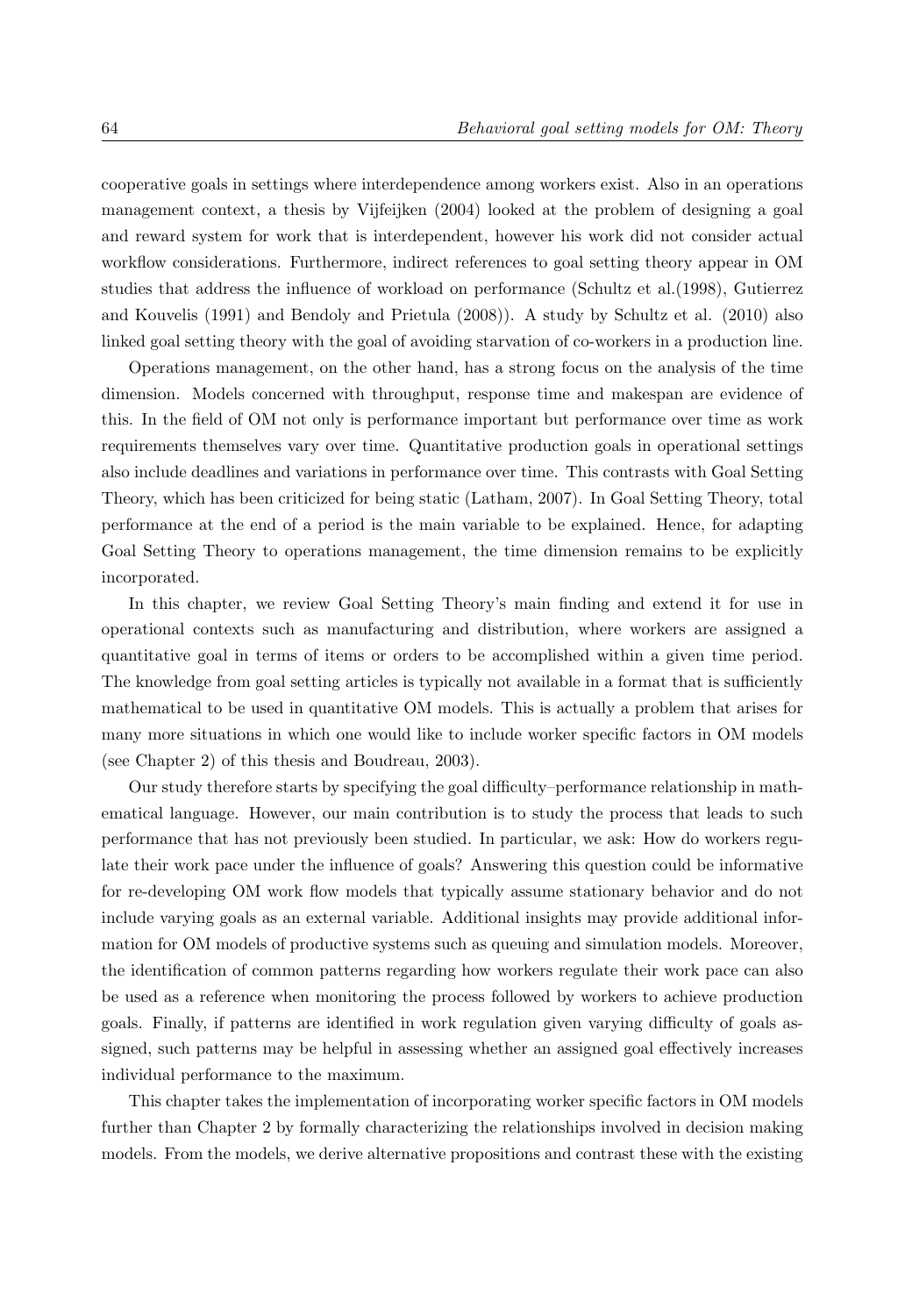literature. This allows us to subsequently test these propositions empirically at a later stage in an experimental study reported in Chapter 4. By doing so, we are then able to obtain insights for operations management that are grounded in theory and buttressed by empirical evidence.

We model the worker as a decision maker who attempts to maximize his desirability (translated in economic terms to utility) for working at a certain work pace, acknowledging that motivation is the antecedent of action. This approach is in-line with the tradition of Behavioral Economics and more recently, Behavioral Operations (Gino and Pisano, 2008) where utility models that are based on empirical findings are used for predicting actual choices. Note that utility functions can be modified to reflect particular characteristics of the way individuals make decisions (Tversky and Kahneman, 1992). We propose two alternative models, based on alternative views from the industrial psychology literature, that conjecture two different ways by which workers maximize their satisfaction. In the first model we assume that the worker is myopic considering only his satisfaction on the "spot", while in the second model we assume the worker is a planner who considers his satisfaction for the whole time period. These models are all based on basic assumptions that are grounded in the literature.

Wu et al. (2004) also present a decision model that attempts to describe the effect of goals on work pace. However, our work differs fundamentally from their model in our application to OM contexts. Wu et al. (2004) consider individuals with the different decision problem of persisting or not towards the goal. This is common in contexts like sports where sportsmen may decide to continue or not executing an exercise such as push-ups. However, for regular routine work where workers do their tasks for a pre-specified period (e.g. shifts or time blocks)the situation is different. Instead of deciding whether to persist or not in executing the job, workers decide on the amount of effort put in executing the job and thus the work pace at which they execute it. That is, if the goal is production related. Our models then contribute by taking into account time as a critical dimension in OM contexts, allowing the work pace to vary over time in dynamic decision models. Moreover, we introduce the concept of combining intrinsic (normal work pace rhythm driven) and extrinsic (goal oriented) motivational sources.

The rest of this chapter is structured as follows. In Section 3.2 we provide a short literature review on the goal difficulty-performance relation and what is known about work pace regulation while identifying specific research questions that remain to be unanswered. Next, in Section 3.3, we specify the scope and operational contexts where these research questions are applicable. Section 3.4 presents the underlying assumptions of our models supported by findings in the literature and proposes utility functions for modeling sources of motivation. In Section 3.5, we develop a decision making model from a myopic model and from it derive testable hypotheses for Chapter 4. Similarly, in Section 3.6, we develop a decision making model from a planner model and from it derive testable hypotheses for Chapter 4. Finally, in Section 3.7, we provide a general discussion of the hypotheses generated and some concluding remarks.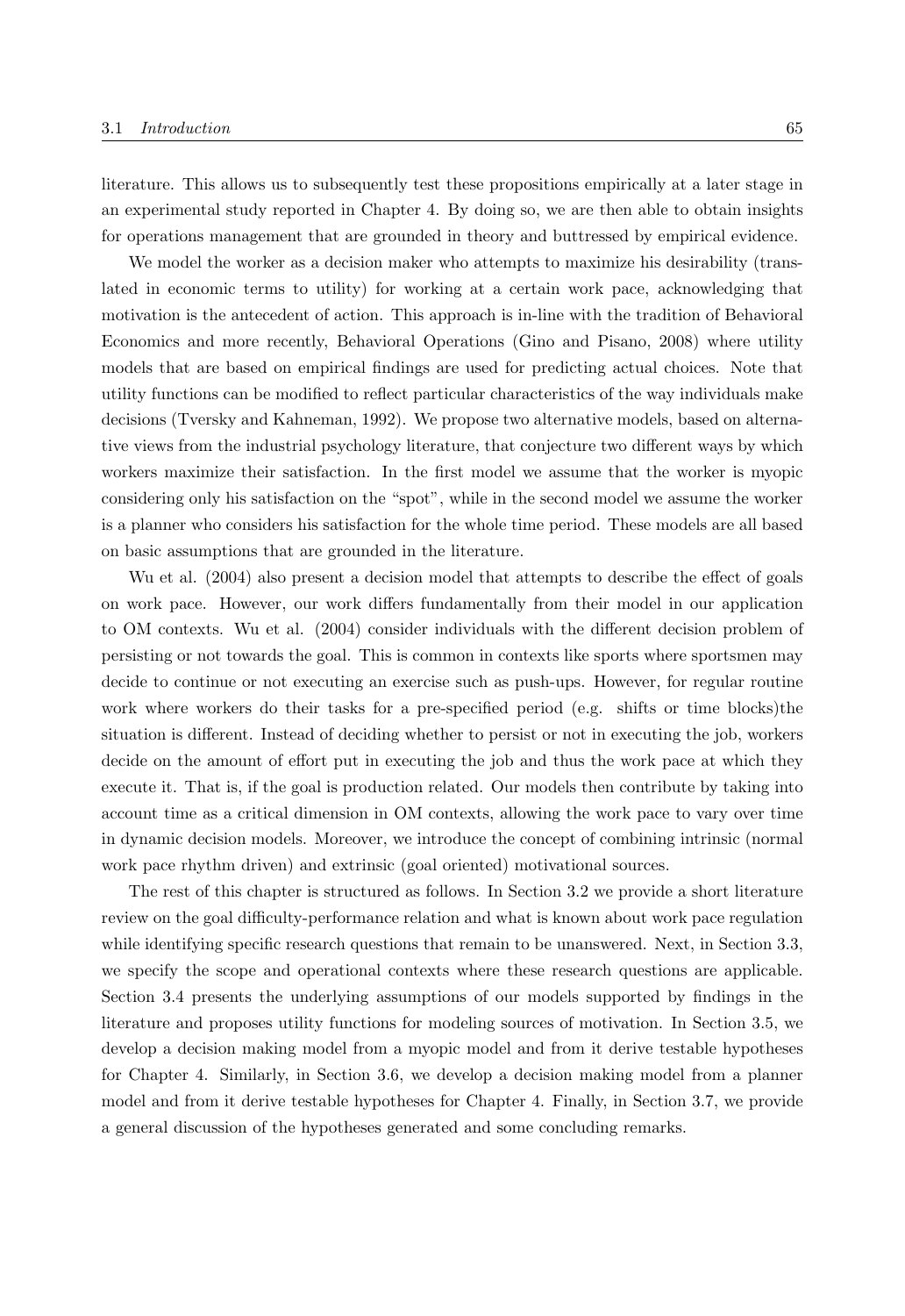# **3.2 Literature review and research questions**

Originally, Goal Setting Theory posited a linear relationship between goal difficulty (or goal level) and performance (Locke, 1968). However, this initial proposition has eveolved in time. First, Locke and Latham (1982) report that the linear relationship tends to level off when workers reach the limit of their ability. Second, Erez and Zidon (1984) report an increase in performance followed by a drop in performance. The inflection point shown in their experiment is at the point where approximately only 10% of the subjects are able to achieve the goal. Erez and Zidon (1984) argue that this occurs because of a lack of goal commitment. An argument made by observing a correlation between the lack of commitment and drop in performance. Nonetheless, See et al. (2006), argue that even in the presence of goal commitment, performance may deteriorate because exceedingly challenging goals are perceived as distant.

Besides differences in reports in the precise description of the difficulty–performance relationship, it must also be noted that most of these studies were applied in contexts different than the operational contexts under analysis here (for a review see Locke and Latham (1990)). Goal setting studies that analyzed the goal difficulty–performance relationship typically required subjects to stop working once they reached the goal, not allowing for exceeding the goal (Locke and Latham, 1990; See et al., 2006). However, in factories, service centers and distribution centers, workers usually work for *fixed* time periods instead of variable periods depending on when an assigned quantity of jobs has been processed. For this reason, it is still worth confirming the existence of the linear goal difficulty-performance relationship for OM contexts. Hence, in this chapter we ask:

**Question 1** *What are the effects on individual performance (i.e. cumulative performance of an individual measured at the end of the assigned period) if the goal difficulty (level) increases?*

Furthermore, Locke (1965) reports an interaction between ability and goal sensitivity, where performance tends to level–off earlier for less skilled individuals and thus low-level individuals tend to be less sensitive to goal difficulty. However, Crawford et al. (1983) find the opposite result, where low performers improved more in their performance than high performers. Locke and Latham (1990) argue that this apparent contradiction may be solved with the possibility of a ceiling effect where high performers are already working to the best of their ability. At the same time, in productive systems, workers with different skill levels (i.e. maximum level of performance) exist, workers are not homogeneous in their skill levels. This means that for contexts in operations management, it is important to study the effect of varying skills on total performance, in conjunction with goals. Thus, we ask for main and interaction effects with goal difficulty and varying skill levels on performance: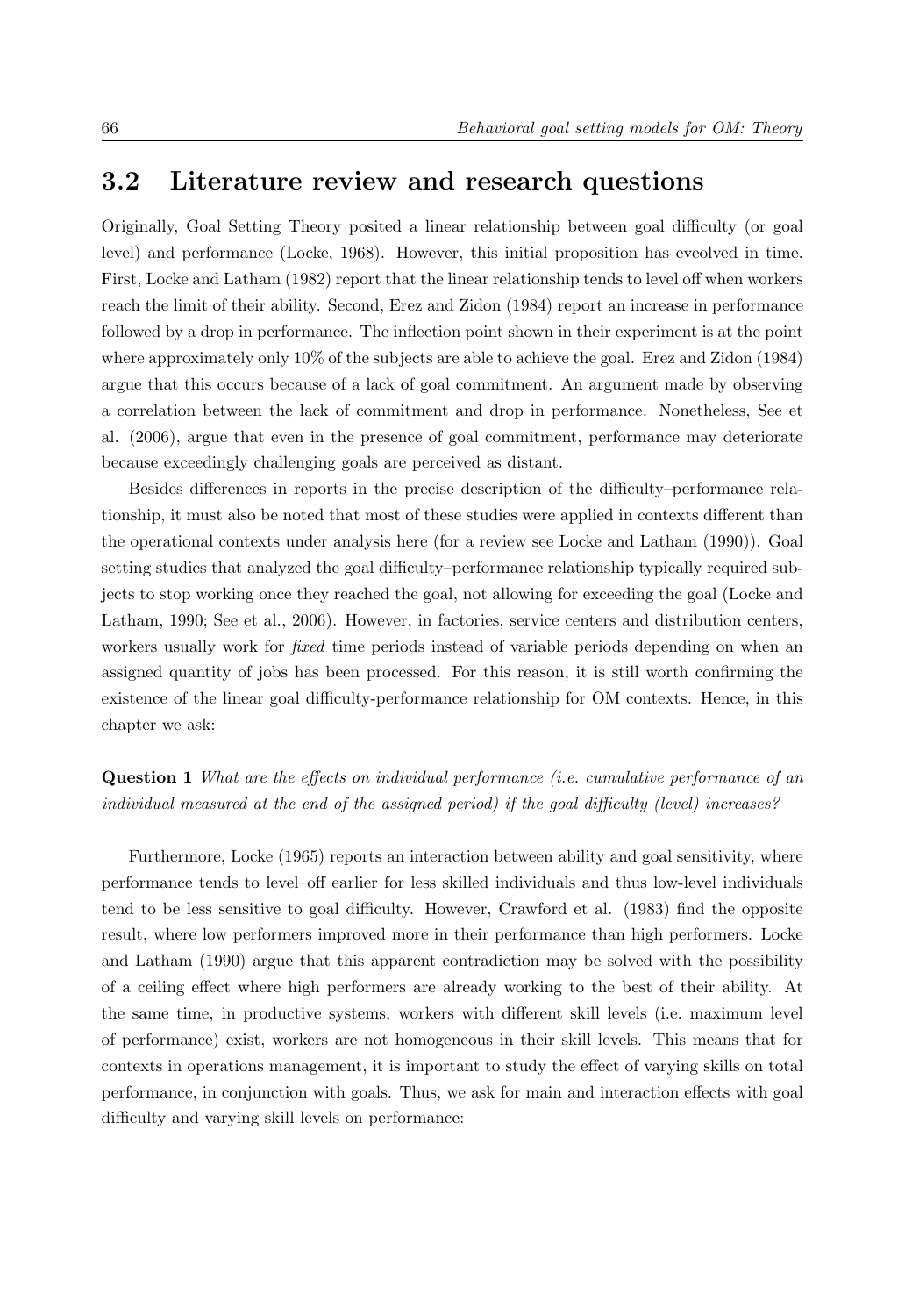**Question 2** *What are the effects on individual performance of increasing skill level under the influence of a goal?*

**Question 3** *What are the interaction effects of increasing goal difficulty (level) and skill level on individual performance?*

By contrast, in the literature, the effect of goals at the work pace regulation level has received significantly less attention than the goal difficulty-performance relationship. In this respect, the goal–gradient hypothesis (Hull, 1965) is one of the earliest propositions on how individuals regulate their progress towards the goal. The goal–gradient hypothesis posits that individuals tend to accelerate their progress the closer they are to attaining the goal. Recently, the hypothesis has been replicated in the sports context with a running task (See et al., 2006) and in the marketing context (Kivetz et al., 2006) where customers are observed to purchase more frequently when they get closer to a certain consumption goal with a certain reward such as a free cup of coffee.

The goal–gradient hypothesis appears to be related to the phenomenon of procrastination that consists of individuals exerting more effort towards the deadline (Ariely and Weertenbroch, 2002). Several explanations have been given for this phenomenon including the discounting of future benefits such as a narrow focus on the present (Buehler et al., 1994) and an underestimation of past experiences in terms of task durations (Roy et al., 2005). However, in all of these studies no distinction was made between the goal and the deadline as the goal was supposed to be achieved at the deadline. This is unlike the operational context that we analyze here where the goal can be achieved *before* the deadline and not later. Hence, it is not clear from all these studies whether the acceleration was towards the *assigned goal* or towards the *deadline*, when this distinction is relevant.

#### **Question 4** *How is the work pace regulated under the influence of a given goal and deadline?*

In addition, there is a report from the literature that goals and deadlines (Bryan and Locke, 1967) affect an individual's regulation of work pace such that they actively adjust their work pace (by accelerating or decelerating) to achieve the assigned goal by the deadline. Bryan and Locke (1967) argue that their observation is a generalization of Parkinson's Law (1962) which states that work tends to expand to fill the time available for its completion. The generalization considers that work not only expands, but also contracts if it needed to fulfill the goal within the assigned deadline. A similar idea is posited by Carver and Shreier (1998) who view the goal and the deadline as inputs to set a reference value for work pace in a closed feedback loop system whose purpose is to minimize the discrepancy between the *actual* work pace and the *reference* work pace. Thus, for the case of work pace regulation, we study the effect of varying goals on work pace regulation as follows: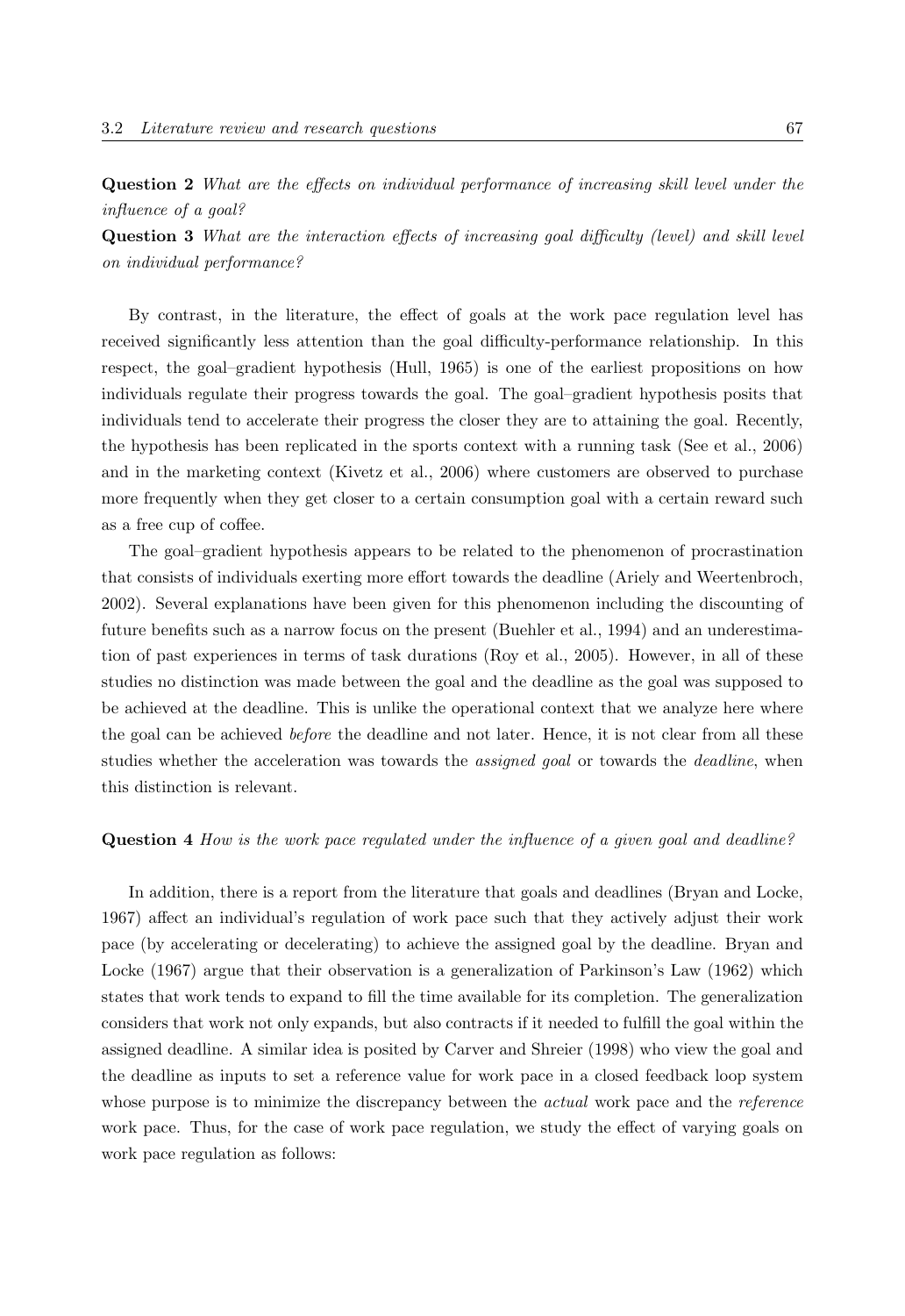**Question 5** *What are the effects on work pace regulation if the goal difficulty (level) is increased?*

Finally, just as skill levels may affect the goal difficulty–performance relationship, we also study how it affects the work pace regulation of workers in conjunction with the influence of goals. Therefore, we ask the following questions regarding main and interaction effects of skill levels on work pace regulation:

**Question 6** *What are the effects on work pace regulation if the skill level is increased under the influence of an assigned goal and deadline?*

**Question 7** *What are the effects on work pace regulation when the skill level and assigned goal interact?*

# **3.3 Scope and approach**

The goal-setting case which we address in this chapter involves an externally set deadline  $D \in \mathbb{R}^+$ (fixed time horizon), as well as an externally set goal  $G \in \mathbb{R}^+$  stated in terms of the number of units processed in a production environment or the number of picks in a distribution environment. We assume that it is understood in the firm, that the worker ought to achieve and, if possible, over-achieve the goal set by the management. Despite the fact that we consider no monetary rewards or punishments for over-achieving or underachieving the goal, the goal serves as a way to evaluate the workers' performance by the managers and by the workers themselves. Furthermore, it is also implicitly assumed that work-related benefits may be obtained by repeatedly achieving or over-achieving the goals including promotions and salary increases. In practice, it is important to note here that in the US, goals are often linked to increased pay within piece-rate schemes; in the European Union, piece-rate schemes are not allowed and thus, goals are more often related to long-term benefits.

We assume that the deadlines are short-term (e.g. within a 4 hour block of a working shift), that the work is uninterrupted and that the cycle time for producing or processing each item is short (say under 10 minutes). The job should be such that the worker can perceive a clear deterministic-like relationship between his exerted effort and his work performance. Hence, we limit the scope of this chapter to cases where variations in the cycle time are highly dependent on the worker's work pace and not on other factors such as equipment speed variability. This typically implies a setting with highly repetitive, standardized jobs so that the worker is able to accurately estimate how his effort and performance are positively related. Furthermore, we consider only cases where the worker can perform his or her tasks without being "starved" by assuming an infinite buffer of raw materials or picking orders waiting to be processed at the worker's station. Lastly, we assume that workers have experience with the tasks and receive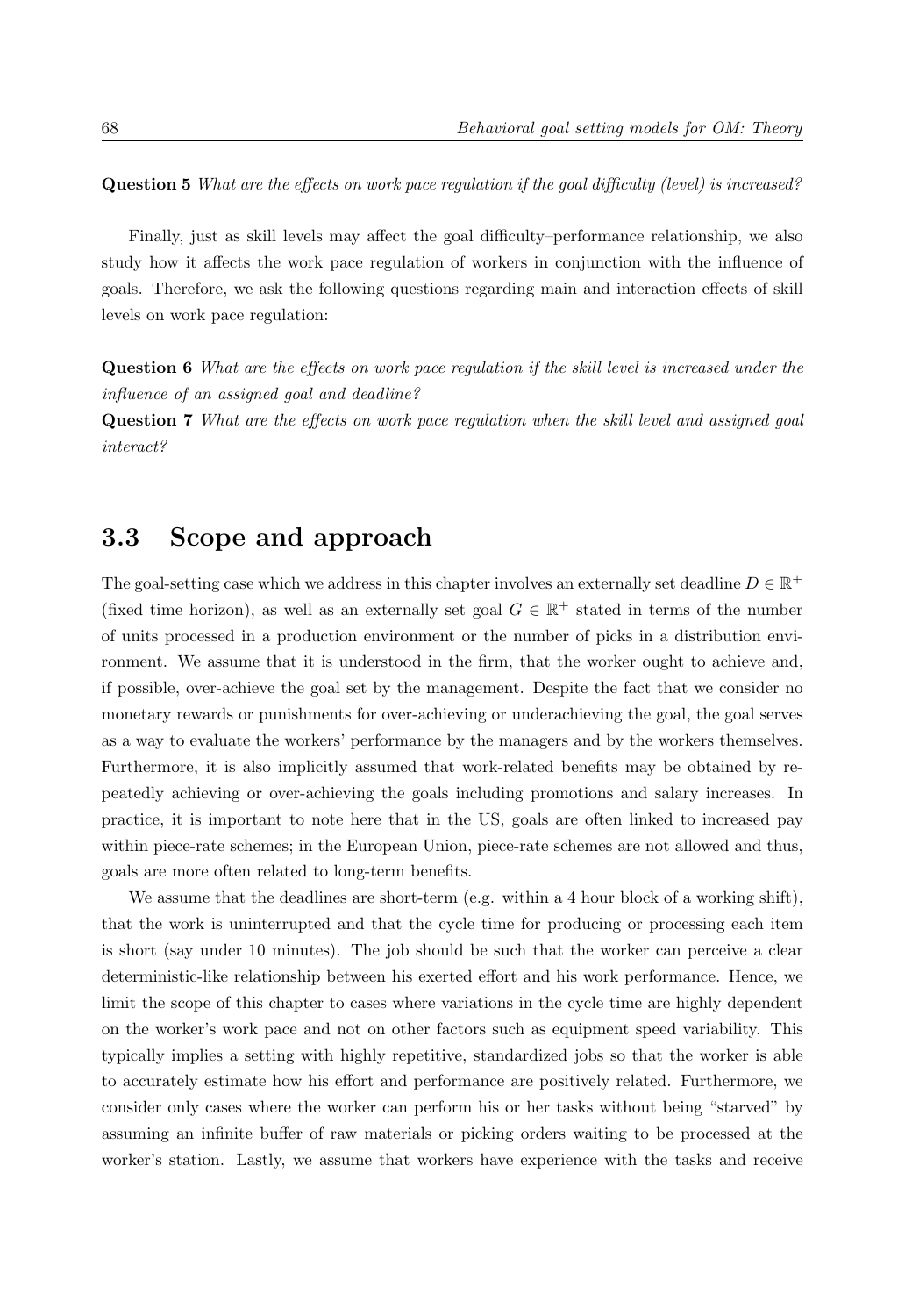continuous feedback regarding their progress towards the goal and the time deadline so that they can continuously adjust their work pace to suit their needs. These assumptions can be realistic for a large number of productive environments including order picking in warehouses, assembly work and call centers for advertisements, among others.

Throughout the rest of this chapter we will use the following notation:  $s(t)$  and  $\dot{s}(t) = ds/dt$ are the cumulative work and work pace respectively, evaluated at time t such that  $t \in [0, D]$ . On occasion, we omit the time arguments when referring to the cumulative work and work pace functions for enhanced readability.

# **3.4 Utility functions and assumptions**

In formulating the decision making problem that the worker faces when selecting his work pace, we need to review the sources of motivation a worker can have under the influence of goals. Following Vroom's (1964) widely used distinction (see Chapter 2) on sources of motivation, we consider intrinsic and extrinsic sources of motivation. An intrinsic source of motivation is inherent to the operational task itself and thus a given effort level has a certain intrinsic desirability measure given. An extrinsic source of motivation is derived by using the goal assigned externally as a reference point for comparing the individual's own performance. In Sections 3.4.1 and 3.4.2 we show how to mathematically describe both types of motivation, providing stylized utility (i.e. preference) functions for given levels of work pace and performance respectively. We base our analysis on the desirable properties for such functions as found in the psychological and ergonomics literature. To keep the mathematical descriptions of utility functions as general as possible we also avoid any specific formulation of the utility functions making use of only desirable properties formulated as assumptions. These assumptions are summarized in Table 3.1 at the end of the section.

In this chapter, we will not propose hypotheses for the questions referring to interaction effects between different skill and goal levels (i.e. Questions 3 and 7) as these would require additional formulations that would render the conclusions too specific. We will also address these questions empirically in a laboratory study described in Chapter 4.

#### **3.4.1 Utility rate - work pace function**

Working at a certain speed involves physiological and psychological stress (Landy et al., 1994). To our knowledge, there are few studies where the desirability of a given work pace by individuals has been studied. However, general theories are available that can help shed light on this. The person-environment fit theory (Pervin, 1968) posits that individuals who match the environment on particular characteristics such as an assigned work pace will be the most satisfied. This implies that individual preferences exist for a given work pace.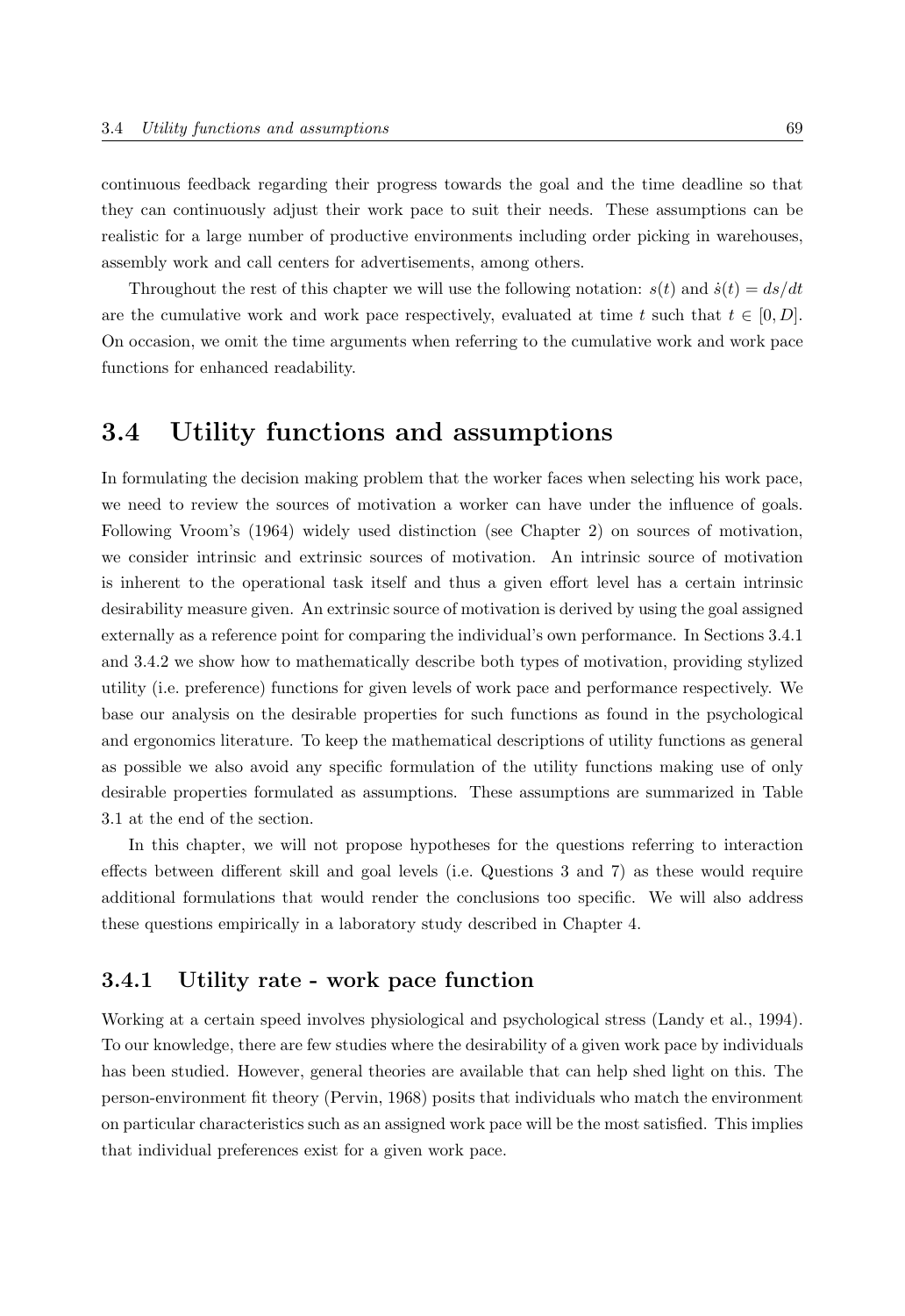To model these preferences, we define a function that assigns a given work pace with a given level of desirability which we refer to as the utility rate:

**Definition 1**  $R(\dot{s}): \mathbb{R}^+ \longrightarrow \mathbb{R}$  *is a continuous function that relates the possible work pace levels*  $s \in [0, L)$ , where  $L \in \mathbb{R}^+$  is the minimum unattainable work pace of an individual in a given *working context with a utility rate measure*  $R(s) \in \mathbb{R}$ .

We note that  $R(s)$  is defined as a utility rate measure, and not as a utility measure for unit consistency when comparing the utility derived from a given amount of work accomplished,  $s(t)$ . We then consider that a worker derives utility (positive or negative) from working at given work pace by working continuously for a given period. Thus, working for a period twice as long at the same work pace yields twice the utility. The utility rate measure is still of a cardinal type such that for any two work pace levels  $\dot{s}_1, \dot{s}_2 \in [0, L), R(\dot{s}_2) \leq R(\dot{s}_1)$ , if and only if  $\dot{s}_1$  is preferred over  $\dot{s}_2$  (i.e.  $\dot{s}_2 \preceq \dot{s}_1$ ).

To characterize the basic properties of a utility rate function of work pace, we draw from a number of studies on job stressors noting that working at a given work pace is a job stressor because the individual exerts demands on his own body by working at a certain work pace. We draw first from Yerkes' and Dobson's Law (1908) where a given level of stressor is related to a performance level in an inverted U-shape manner. Similarly, the inverted U relationship between stressor and performance has also been reported in the literature on ergonomics (Hancock, 1986), operations management (Bendoly and Prietula, 2008) and marketing (Singh, 1998). The inverted U shape stems from the combination of two effects: the stimulation that a higher performance provides (i.e. non-boring work referred to as hypostress by Hancock and Warm (1989)) and the costs associated with higher levels of effort (and work pace), including discomfort and fatigue.

The inverted U shape is further supported by reports from the literature that workers complain of a work pace being too slow or too fast when the work pace is externally controlled (Gunnarsson and O. Ostberg, 1977) as in belt conveyor production environments. The fact ¨ that workers complain of a work pace being "too slow" or "too fast" suggests that there may be an intermediate most preferred work pace. Furthermore, a study of Jansen and Kristof-Brown (2005) shows that when the tendency of an individual is to work at a pace matching his coworkers' average pace, then the individual's satisfaction is maximum, implying that the worker is most satisfied and thus, a work pace with a maximum level of desirability (satisfaction) exists. Following the above evidence, we formulate the following properties (assumptions) that an intrinsically desired work pace function,  $R(s)$ , should have:

**Assumption 1**  $R(s)$  *is concave.* 

**Assumption 2**  $R(s)$  *reaches a maximum at the natural work pace denoted by*  $n \in \mathbb{R}^+$ *. This means that*  $\arg(\max_{\dot{s} \in S} R(\dot{s})) = n$  *with*  $R(\dot{s}) > 0$  *if*  $\dot{s} < n$  *and*  $R'(\dot{s}) < 0$  *if*  $\dot{s} > n$ *.*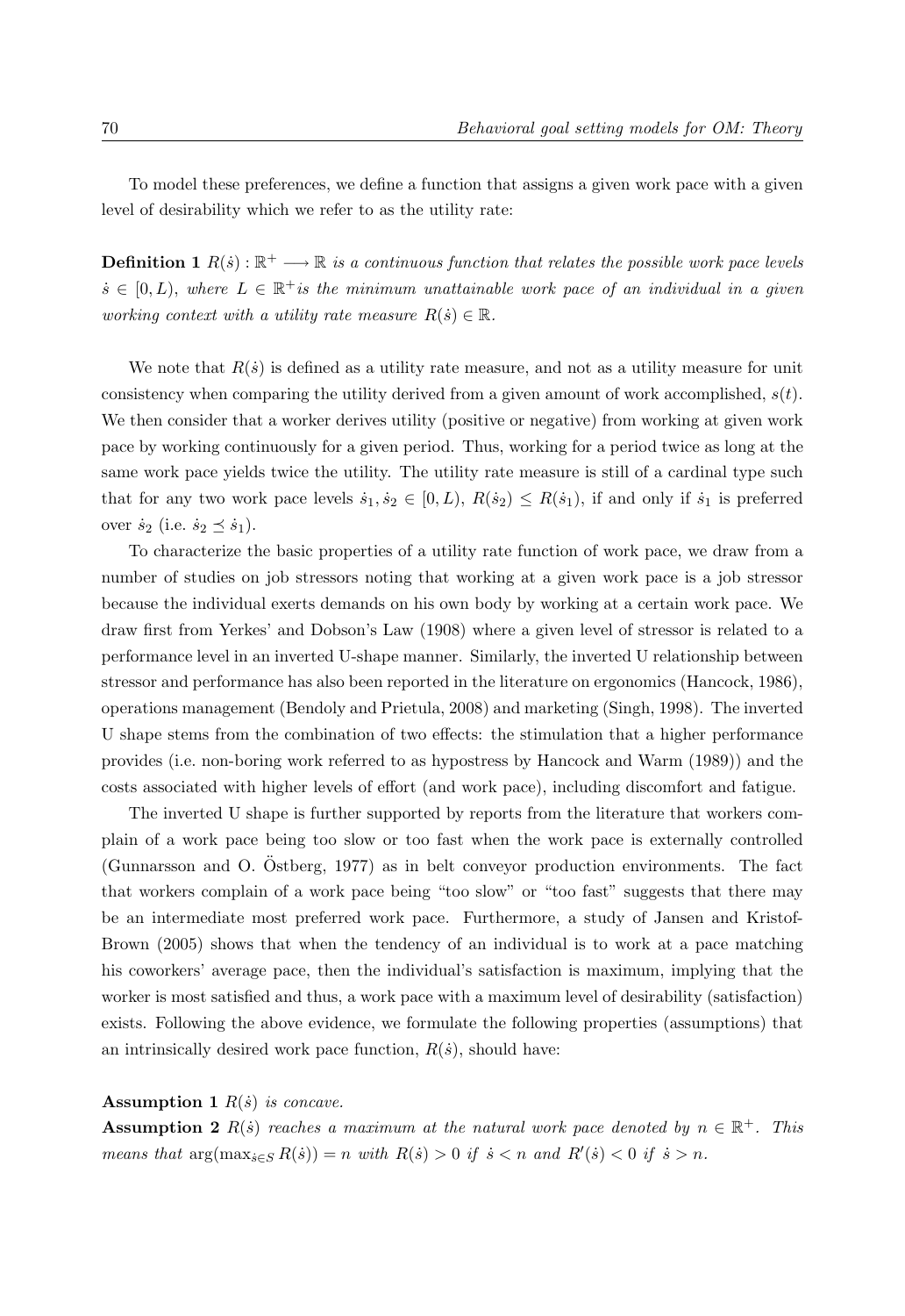Nonetheless, to complete the description of an intrinsic desirability work pace function,  $R(\dot{s})$ , it is important to take into account the limits of ability or skill. In this respect, Hancock and Warm (1989) define zones of instability where it is infeasible to sustain a certain stressor level for long periods and the stressor level itself is highly undesirable. In the context of work, the zones of instability define the zone adjacent to an absolute upper limit work pace L. This implies that working close to the upper limit work pace  $L$  is extremely undesirable because of the discomfort, fatigue and even pain that might be felt when working very close to the absolute maximum capacity as evidenced by studies in fatigue (Konz, 1998) and discomfort (Dul et al., 1994). Close to the natural work pace, however, the level of satisfaction is also close to the maximum level of desirability. This would be referred by Hancock and Warm (1989) as the stable region where  $R'(s) \approx 0$ . Thus, we make a third assumption for  $R(s)$  and restrict the domain of the function to  $[0, L)$ :

**Assumption 3** *There is an*  $L \in \mathbb{R}^+$  *such that a one sided limit exists when an increasing s*  $approaches L: \lim_{\dot{s} \uparrow L^-} R(\dot{s}) = -\infty.$ 

This third assumption assures that no matter what measure of extrinsic motivation there is, the work pace may not equal that of the limit of his ability, L. Although Hancock and Warm (1989) also propose a lower limit of stressor level, this is not applicable for work pace as a stressor. Instead, this is applicable to cases where low stressors are critical such as in the case of low temperature or low humidity. A work pace lower than the natural work pace is bound to cause boredom and is thus undesirable. The only lower limit of work pace is the one physically possible: a null work pace. In any case, as in this paper we deal with goal setting for enhancing performance, we do not force workers to work at a work pace lower than their natural work pace and thus any further characterization of the  $R(s)$  for  $\dot{s} \in [0, n)$  is not needed. In Figure 3.1 we show a sketch of a characteristic  $R(s)$  function that incorporates all the formal assumptions made.

For simplicity we assume that if the skill level L is increased by  $\phi \geq 0$ , a shift in the function  $R(s)$  occurs such that the most comfortable work pace is now at  $n + \phi$ . This assumption is not only convenient but is supported in a recent study by Bendoly and Prietula (2008) where a non-monotonic relationship between effort exerted (stressor) and motivation (desirability) levels is shifted with an increase in skill level. We formalize this assumption as follows:

**Assumption 4** *Given two skill levels*  $L_2$  *and*  $L_1$  *such that*  $L_2 = L_1 + \phi$  *and*  $\phi > 0$ *, for any*  $s \in [\phi, L_2]$  the corresponding utility rate–work pace functions for each skill level,  $R_{L_2}(s)$  and  $R_{L_1}(\dot{s})$ , are related as follows:  $R_{L_2}(\dot{s}) = R_{L_1}(\dot{s} - \phi)$ .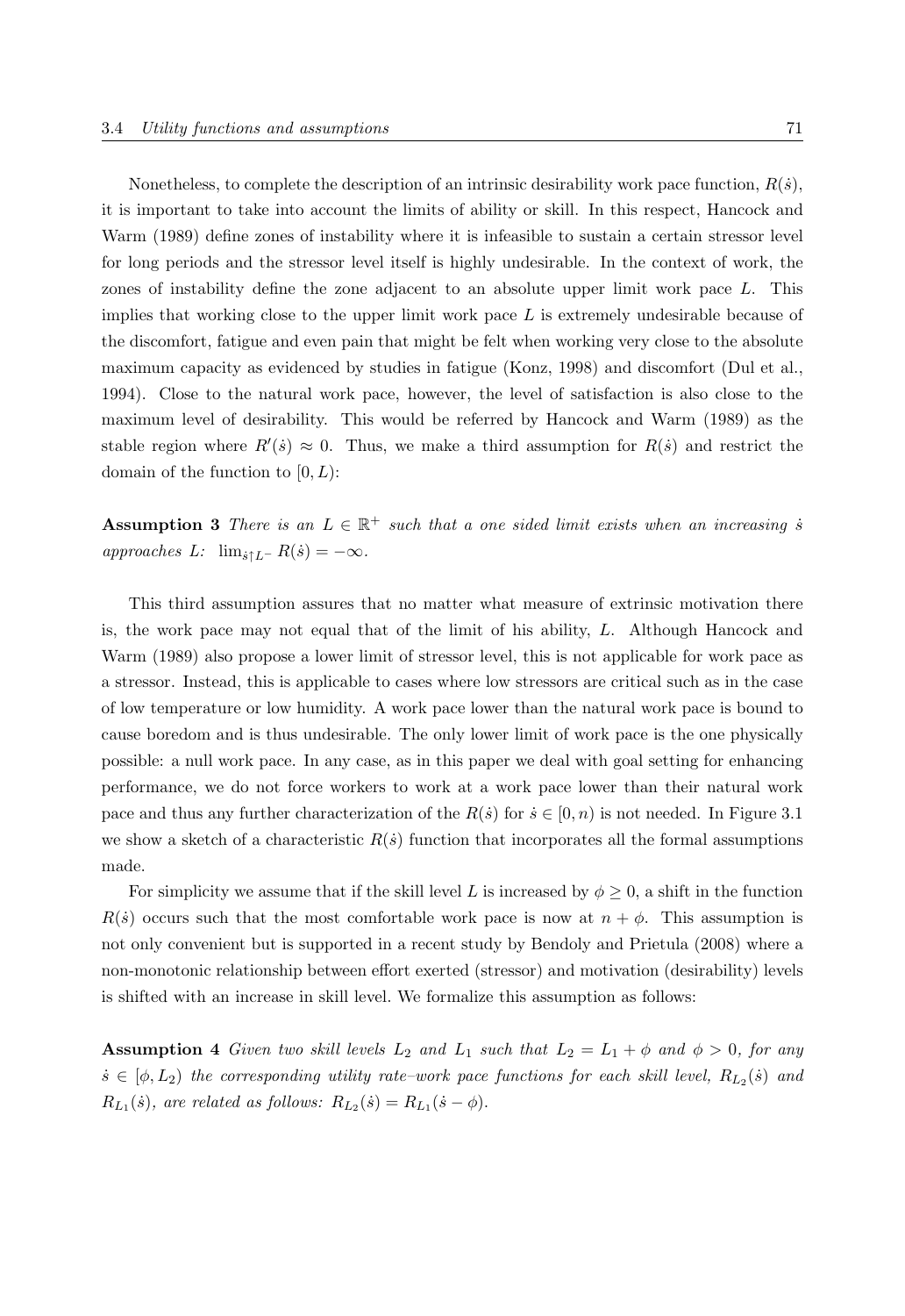

Figure 3.1: Utility rate - work pace function

## **3.4.2 Utility - performance evaluation function**

When an external goal is assigned, a sense of direction is given (Locke and Latham, 1990); workers are *induced* to strive for that goal. In Heath et al. (1999), it is shown through a questionnaire of hypothetical scenarios that external goals serve as reference values that separate positive and negative evaluations of performance with respect to the goal. This means that when workers are committed to the goal, they will evaluate their performance with respect to the goals assigned. Thus, it is reasonable to assume that workers are committed to their goal when it is realistic, assigned by a recognized authority and they believe positive outcomes can be derived from achieving the goal (Locke and Latham, 1990).

**Definition 2** We define a performance preference function,  $P(s) : \mathbb{R}^+ \longrightarrow \mathbb{R}$  as a strictly *increasing continuous function that assigns to cumulative work*  $s(t) \geq 0$  *at time*  $t \in [0, D]$  *a utility level such that given two work levels*  $s_2$  *and*  $s_2$ ,  $s_2$  *is preferred over*  $s_1$  *if*  $P(s_2) > P(s_1)$ *.* 

We then consider that a worker derives utility by comparing his actual performance  $s(t)$  at time  $t \in [0, D]$  with the assigned goal G. The utility measure is of a cardinal type such that for any two possible performance levels  $s_1, s_2 \in [0, +\infty)$ ,  $P(s_2) \leq P(s_1, +\infty)$ , if and only if  $s_1$  is preferred over  $s_2$  (i.e.  $s_2 \leq s_1$ ). Borrowing from Kahneman & Tversky's prospect theory (see Kahneman and Tversky, 1979; Tversky and Kahneman, 1981 and Tversky and Kahneman, 1992), we posit basic properties that a typical progress S-shaped evaluation function  $P(s)$  should have if the goal  $G$  is assigned: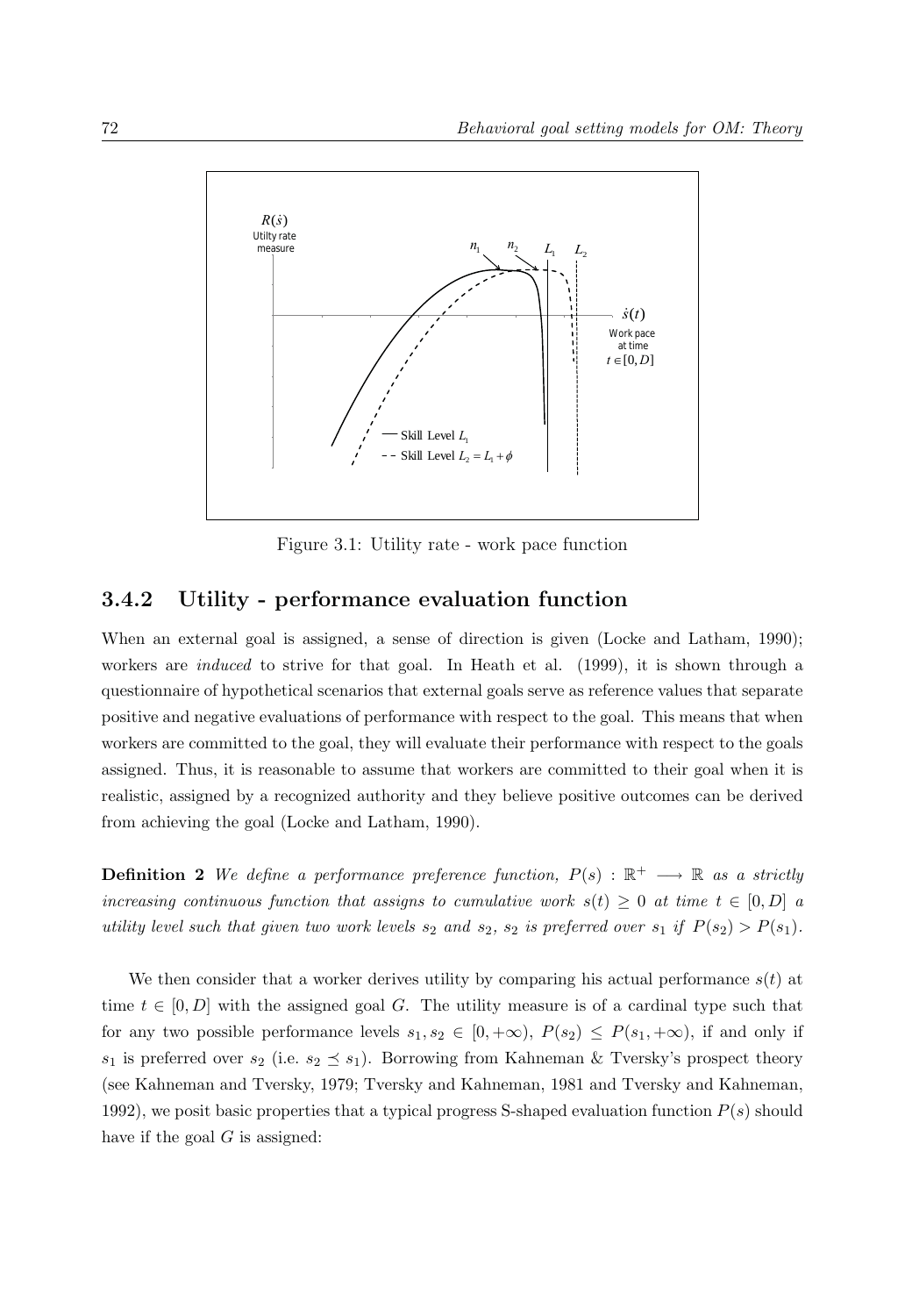**Assumption 5** *The assigned goal*  $G > 0$ *, behaves as a reference point such that*  $P(G) = 0$ *, dividing the set of possible performance into successes and failures. This means that if for*  $t \in [0, D]$ ,  $s(t) > G$ , then the progress of the work is evaluated positively  $P(s) > 0$ . Likewise, *if the cumulative work achieved at a certain time*  $t \in [0, D]$  *is smaller than the goal*  $s(t) < G$ , *then the progress of the work is evaluated negatively*  $P(s) < 0$ *.* 

**Assumption 6**  $P(s)$  *exhibits the loss aversion property such that*  $P(G + \delta) \leq -P(G - \delta)$  *for*  $\delta \geq 0$ . Further,  $P(s)$  exhibits the strong loss aversion property:  $P'(G+h) < -P'(G-h)$  for  $h > 0$ . In goal setting terms this implies that workers evaluate at a certain time  $t \in [0, D]$  that *underachieving a goal is so undesirable, that over-achieving a goal by a similar magnitude* δ *will not offset such undesirability.*

**Assumption 7**  $P(s)$  *exhibits diminishing sensitivity of returns such that*  $P''(s) \geq 0$  *for*  $s \leq G$ and  $P''(s) < 0$  for  $s > G$ . The increased desirability (undesirability) of producing more (less) *than the goal is reduced the more distant the cumulative performance is from the goal.*

In Behavioral Economics, the validity of the basic properties of the value function has been extensively examined through experiments that evaluate the decisions of people (see Tversky and Kahneman, 1992). The application to the domain of goals has not been entirely validated. Nonetheless, Heath (1999) and See et al. (2006) provide evidence for the applicability of the use of the prospect theory value curve in describing the way how people evaluate their performance with respect to a goal. Heath et al. (1999) present individuals with hypothetical scenarios of performance and goals which they need to compare in terms of their desirability. See et al. (2006) provide indirect evidence of the S–shaped curve as they show that running extra meters or persisting longer in a wall-sit study is more valuable the closer the subjects are to the goal. In Figure 3.2, we show how a typical evaluation curve  $P(s)$  may look if Assumptions 5, 6 and 7 hold.

In addition, we include an assumption concerning extreme values of performance, where the goal meaningfulness is lost and thus we assume that no further utility can be derived from increasing performances that are "far beyond" what the goal requires:

# **Assumption 8** *For a finite goal G*,  $\lim_{s\to\infty} P'(s) = 0$

Finally, to characterize the effect of changing goals in extrinsic motivation we require an additional assumption. Since the goal serves as the reference point, if the goal shifts, we may assume that the reference point also shifts. If in addition, for the sake of parsimony we assume that the characteristic extrinsic motivation utility curve remains unchanged, we can then formulate the following assumption which has also been used in See et al. (2006) and Heath et al. (1999); note that we introduce the sub-index to denote the membership of the extrinsic motivation function at a given goal level: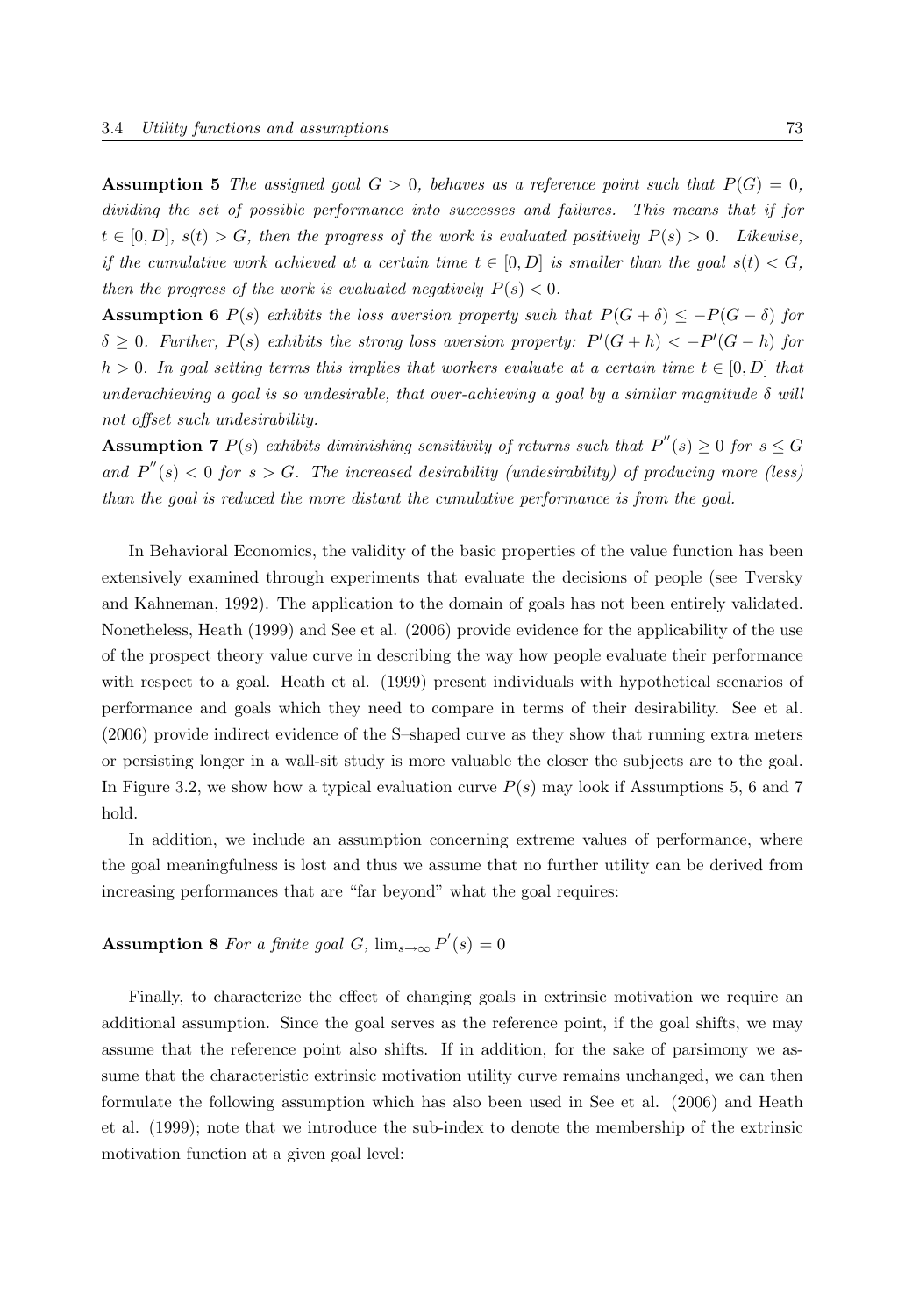

Figure 3.2: Utility - performance evaluation function

**Assumption 9** *Given two goals*  $G_1$  *and*  $G_2$  *such that,*  $G_2 = G_1 + \delta$  *where*  $\delta \geq 0$ *, then the corresponding utility - performance functions,*  $P_{G_1}(s)$  *and*  $P_{G_2}(s)$ *, are related as follows:*  $P_{G_2}(s) = P_{G_1}(s - \delta).$ 

# **3.5 Myopic model**

We propose two modeling approaches, based on two alternative assumptions, to select the work pace. In the first approach, the worker is assumed to be myopic and only considers the utility he can derive on the spot to select his work pace and therefore continuously re-evaluates his decision until the deadline  $D$ . In the second approach, the worker is assumed to be a timeconsistent planner (Pollak, 1968) and hence selects how he is going to regulate his work pace until the deadline D at the start of the working period at time  $t = 0$ . We note that although both assumptions are simplistic and extreme, this has been done to derive stylized patterns of behavior and later compare them to actual ones given the results reported in Chapter 4.

To engender logical flow, we first derive those hypotheses that pertain to myopic work pace regulation and individual performance in this section and then in Section 3.6 derive those that pertain to planned work pace regulation and individual performance. The derived hypotheses of both models (i.e. myopic and planning models) are then organized per stated research question in Section 3.2.

When we assume that the worker is myopic, basing his decision of work pace on the instantaneous utility derived at time  $t \in [0, D]$ , we also assume that his decision needs to be revised continuously for the whole period  $[0, D]$ . The worker considers dynamically both the intrinsic utility rate that a given work pace provides  $R(s)$  and the *instantaneous* change in utility derived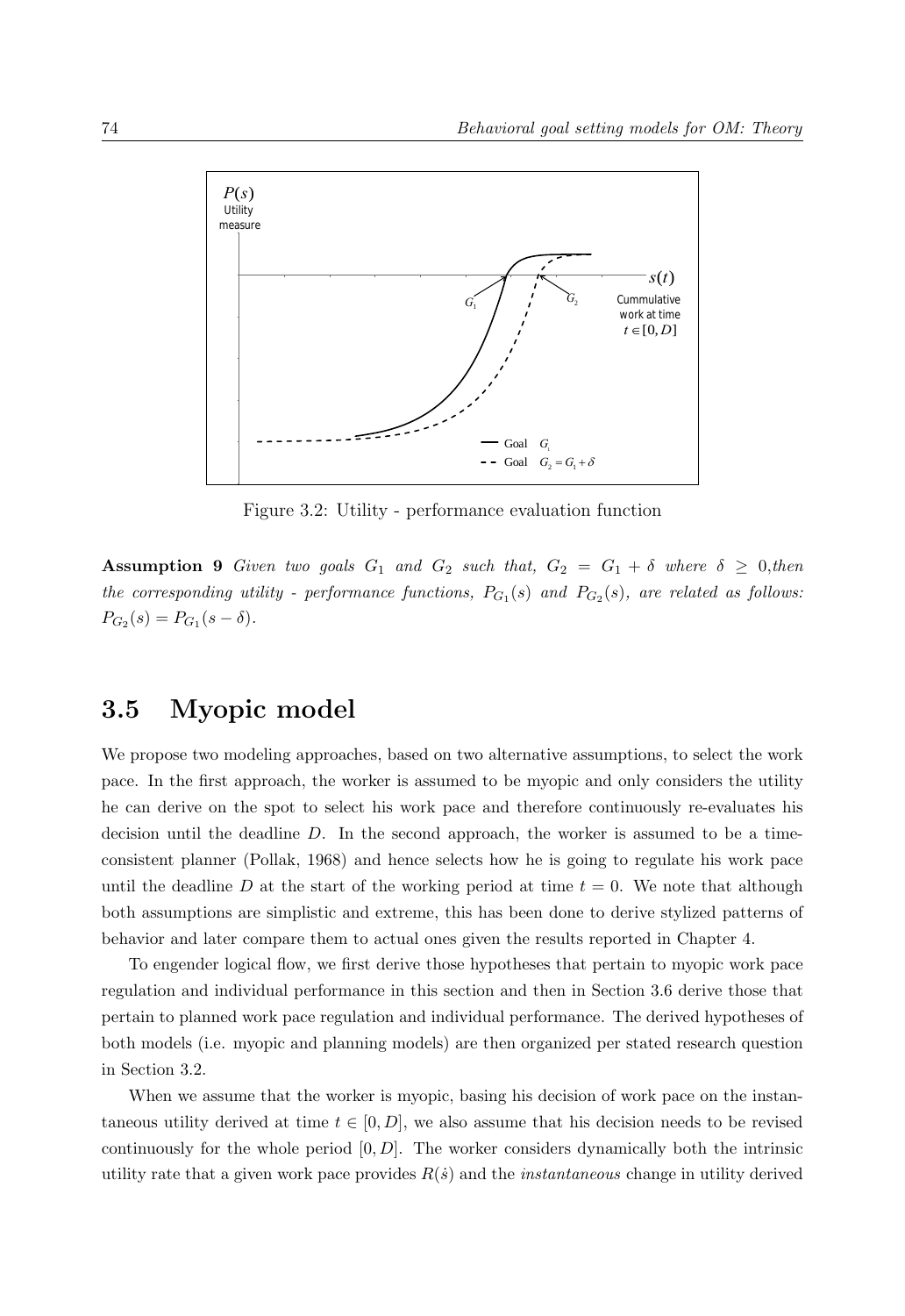|    | Assumptions                                                                                                                                                                                                                                                                                                                                            | Supporting literature                                                                         |
|----|--------------------------------------------------------------------------------------------------------------------------------------------------------------------------------------------------------------------------------------------------------------------------------------------------------------------------------------------------------|-----------------------------------------------------------------------------------------------|
|    | Intrinsic motivation function $R(s)$                                                                                                                                                                                                                                                                                                                   |                                                                                               |
| A1 | $R(s)$ is concave.                                                                                                                                                                                                                                                                                                                                     | Yerkes's and Dobson's Law (1908)                                                              |
| A2 | $R(s)$ reaches a maximum at the natural work pace of the worker de-<br>noted by $\dot{s} = n$ ; i.e. $R'(s) > 0$ if $s < n$ and $R'(s) < 0$ if $\dot{s} > n$ .                                                                                                                                                                                         | Gunnarsson and Osberg (1977);<br>Yerkes's and Dobson's Law (1908)                             |
| A3 | $\lim_{s_L} R(\dot{s}) = -\infty.$                                                                                                                                                                                                                                                                                                                     | Dul, (1994); Hancock and Warm<br>(1989).                                                      |
| A4 | Given two skill levels $L_2$ and $L_1$ such that $L_2 = L_1 + \phi$ and $\phi > 0$ , the<br>corresponding work pace functions result in $R_{L_2}(s) = R_{L_2}(s + \phi)$ .                                                                                                                                                                             | Bendoly and Prietula (2008)                                                                   |
|    | Extrinsic motivation function $P(s)$                                                                                                                                                                                                                                                                                                                   |                                                                                               |
| A5 | Reference point $P(G) = 0$ : If the workers achieve the goal they achieve<br>their expectations. If the cumulative work achieved at a certain time<br>$t\in[0,D]$ is less than the goal $s(t) < G$ , then the progress of the work is<br>evaluated negatively $P(s) < 0$ otherwise is evaluated non-negatively.                                        | Heath (1999); See et al. (2006);<br>Kahneman & Tversky's prospect<br>theory $(1979)$          |
| A6 | Loss aversion $P(G+\delta) = -P(G-\delta)$ for $\delta = 0$ and strong loss aversion<br>$P'(G+\delta) = P'(G-\delta)$ : Workers evaluate at a certain time $t \in [0, D]$<br>that underachieving a goal as being so undesirable, that overachieving<br>a goal by a similar magnitude d will not offset the undesirability of<br>the underachievement.  | Heath (1999); See et al. (2006);<br>Kahneman & Tversky's prospect<br>theory $(1979)$          |
| A7 | Diminishing sensitivity $P''(s) = 0$ for $s = G$ and $P''(s) < 0$ for<br>$s > G$ : The increased desirability (undesirability) of producing further<br>more (less) than the goal is reduced the more distant the cumulative<br>performance is from the goal. It is because of this property that utility<br>functions of prospect theory are S-shaped. | Heath $(1999)$ ; See et al.<br>$(2006)$ ;<br>Kahneman & Tversky's prospect<br>theory $(1979)$ |
| A8 | For a finite goal G, $\lim_{s\to\infty} P'(s) = 0$ .                                                                                                                                                                                                                                                                                                   | Original assumption                                                                           |
| A9 | Given two goals $G_1$ and $G_2$ such that, $G_2 = G_1 + \delta$ where $\delta = 0$ , then<br>$P_{G_2}(s) = P_{G_1}(s - \delta).$                                                                                                                                                                                                                       | See et al. (2008) and Heath et al.<br>(1999)                                                  |

Table 3.1: Overview of assumptions for models and support from literature

from making progress evaluated with the function  $P(s)$ . If we assume that the total utility rate derived at time instant  $t \in [0, D]$  is additive separable in the utility derived from achieving a given level of performance and at a given work pace, we define the dynamic problem of selecting the most preferred work pace  $\dot{s}(t)$  by a myopic worker as follows:

$$
\max_{\dot{s}(t)} [P'(s(t))\dot{s}(t) + R(\dot{s}(t))] \quad \forall t \in [0, D] \tag{3.1}
$$

with initial conditions:

$$
s(0) = 0 \tag{3.2}
$$

Note that  $P(s(t))$  is in utility units whereas  $R(s(t))$  is in utility *rate* units, so to combine both sources of motivation, the unit consistency is maintained by applying the chain rule as follows:

$$
\frac{dP(s)}{dt} = \frac{dP(s)}{ds}\frac{ds}{dt} = P'(s)\dot{s}
$$
\n(3.3)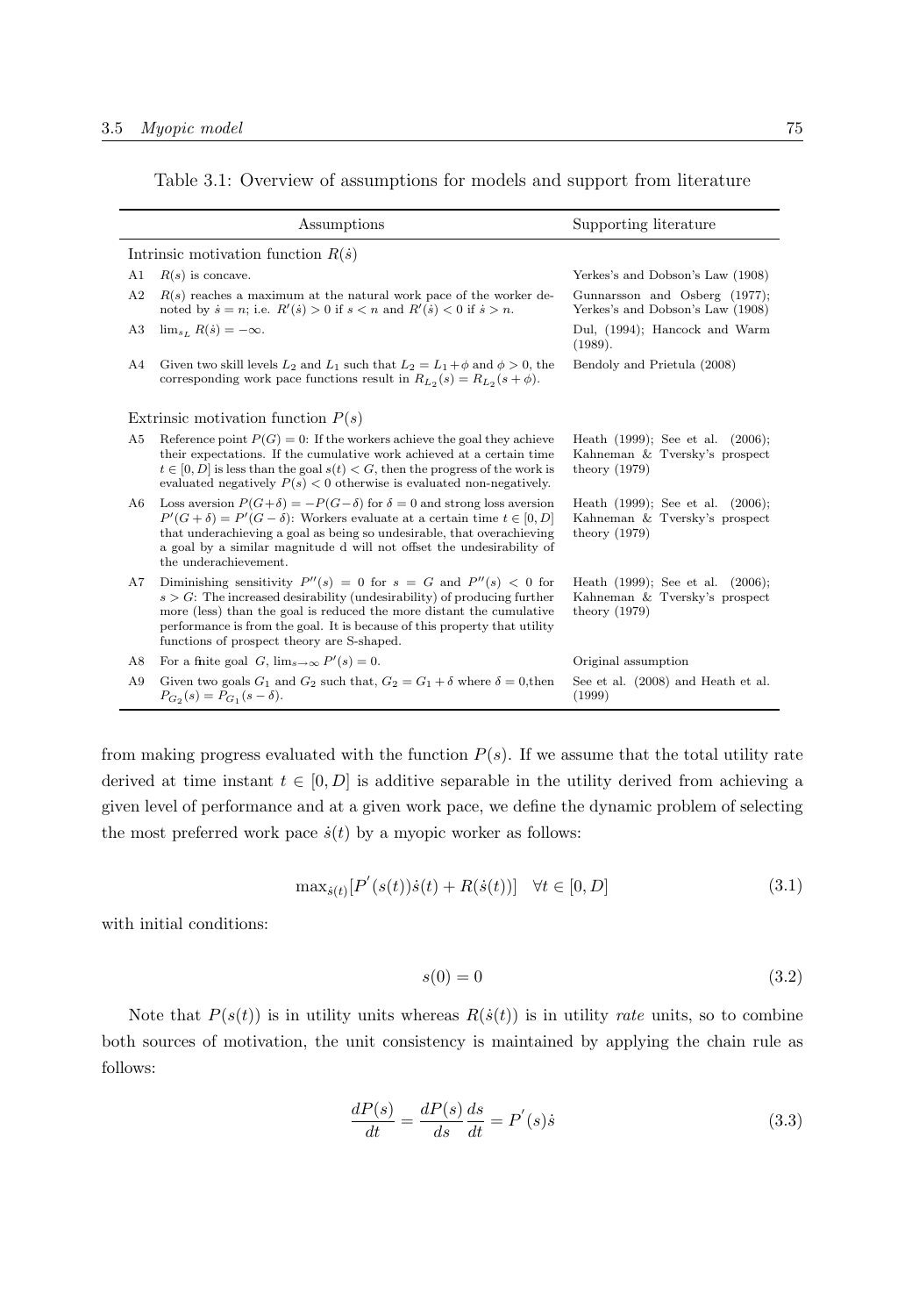

Figure 3.3: Work pace regulation myopic model hypothesis

With the decision problem given with Equations 3.1 and 3.2, we now derive hypotheses for myopic workers.

## **3.5.1 Myopic model work pace regulation**

In this sub-section we start our analysis by addressing the question *"How is the work pace regulated under the influence of a given goal and deadline?"* (Question 4)**.** For this, we characterize the work pace of a worker regulated by a myopic assumption with the following hypothesis.

**Hypothesis 1** *Given a myopic worker under influence of an assigned goal and deadline, we hypothesize that a worker will accelerate towards the assigned goal, reaching its maximum work pace when he reaches the goal and then decelerate converging to the natural work pace if enough time is allowed (see Figure 3.3)*.

The intuitive reason for this acceleration towards the goal is that as the goal becomes closer, the worker derives more excitement from making progress — as the utility performance function suggests. This hypothesis is then consistent with that of Hull's (1932) goal gradient hypothesis.

For a myopic worker we denote  $\dot{s}^*(t)$ ,  $\forall t \in [0, D]$  as the optimal work pace control policy such that  $\dot{s}^*(t) = \arg(\max_{\dot{s}(t)} [P'(s(t))\dot{s}(t) + R(\dot{s}(t))])$ . Consequently, we define  $\ddot{s}^*(t)$  such that  $\ddot{s}^*(t) = \frac{ds^*(t)}{dt}$  and  $s^*(t)$ , such that  $s^*(t) = \lim_{x \to t^-} \int_0^x \dot{s}^*(u) du$ . Moreover, if we denote the time where the maximum work pace is achieved as  $t^*$  such that  $t^* = \arg(\max_{t \in [0, D]} \dot{s}^*(t))$ , Hypothesis 1 is equivalent to the following theorem: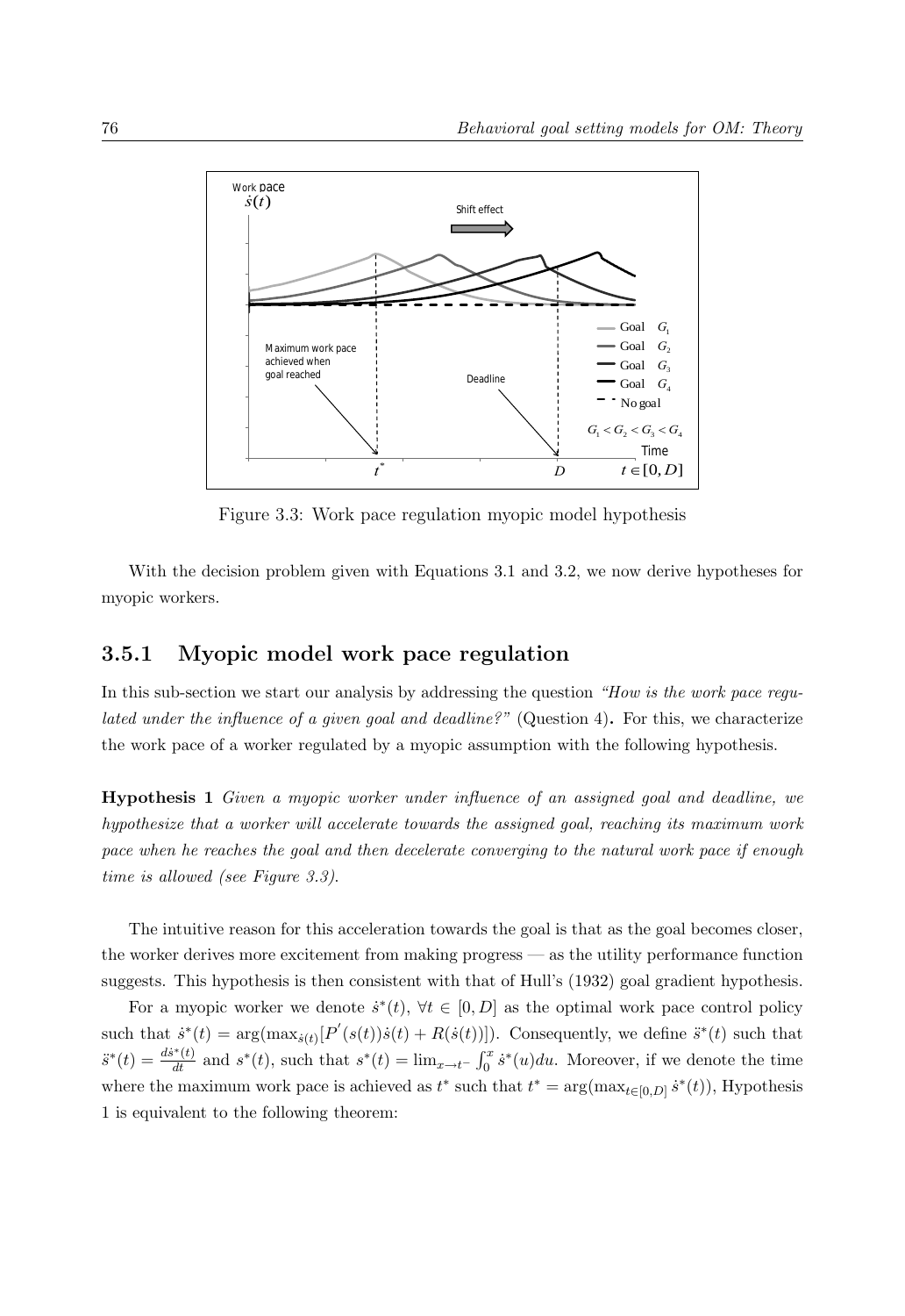

Figure 3.4: Work pace selection in the myopic model

**Theorem 1** For a myopic worker,  $s^*(t^*) = G$  iff  $t^* < D$ , otherwise  $t^* = D$ . Further,  $\ddot{s}^*(t) > 0$ *iff*  $s^*(t) < G$  and  $\ddot{s}^*(t) < 0$  *iff*  $s^*(t) > G$ . Finally, in the absence of a deadline  $\lim_{t\to\infty} s^*(t) = n$ .

**Proof** To prove this theorem we first solve the satisfaction maximization problem faced by a myopic worker described in Equations 3.1 and 3.2. Next, we verify that feasible unique solutions of  $\dot{s}^*(t)$  can be obtained for  $t \in [0, D]$ . Knowing how  $\dot{s}^*(t)$  evolves for  $t \in [0, D]$ , we then analyze when  $\dot{s}^*(t)$  reaches a maximum. Finally, we prove the limiting behavior of work pace.

*Step 1* To solve the decision-making problem, it is key to observe that at a given time  $t \in [0, D]$ , the cumulative work  $s(t)$  is independent of the instantaneous work pace  $\dot{s}(t)$ , and thus  $\frac{ds}{ds} = 0$ . Hence, applying first order conditions the following result is obtained:

$$
P'(s(t)) = -R'(s(t)) \quad \forall t \in [0, D]
$$
\n(3.4)

Second order conditions confirm that a local minimum exists, because  $R^{''}(s) < 0$ . There is also only one possible solution to Equation 3.4 as  $P'(s) > 0$  (see Definition 2) and  $-R'(s) < 0$ iff  $\dot{s} > n$ . The result in Equation 3.4 implies that the optimum work pace at any time  $t \in [0, D]$ is obtained when the marginal utility of the goal induced preference function is equal to the marginal disutility rate of the work pace preference function. This result is, in fact, the dynamic equivalent to the result obtained in Wu et al. (2004) where an extra task is to be executed until the marginal cost exceeds the marginal benefits of executing the extra task. We do remark here that for a given  $t = \tilde{t} \in [0, D]$ ,  $P'(s^*(t))$  is constant, remaining to define  $\dot{s}^*(t)$  for Equation 3.4 to hold as shown in Figure 3.4.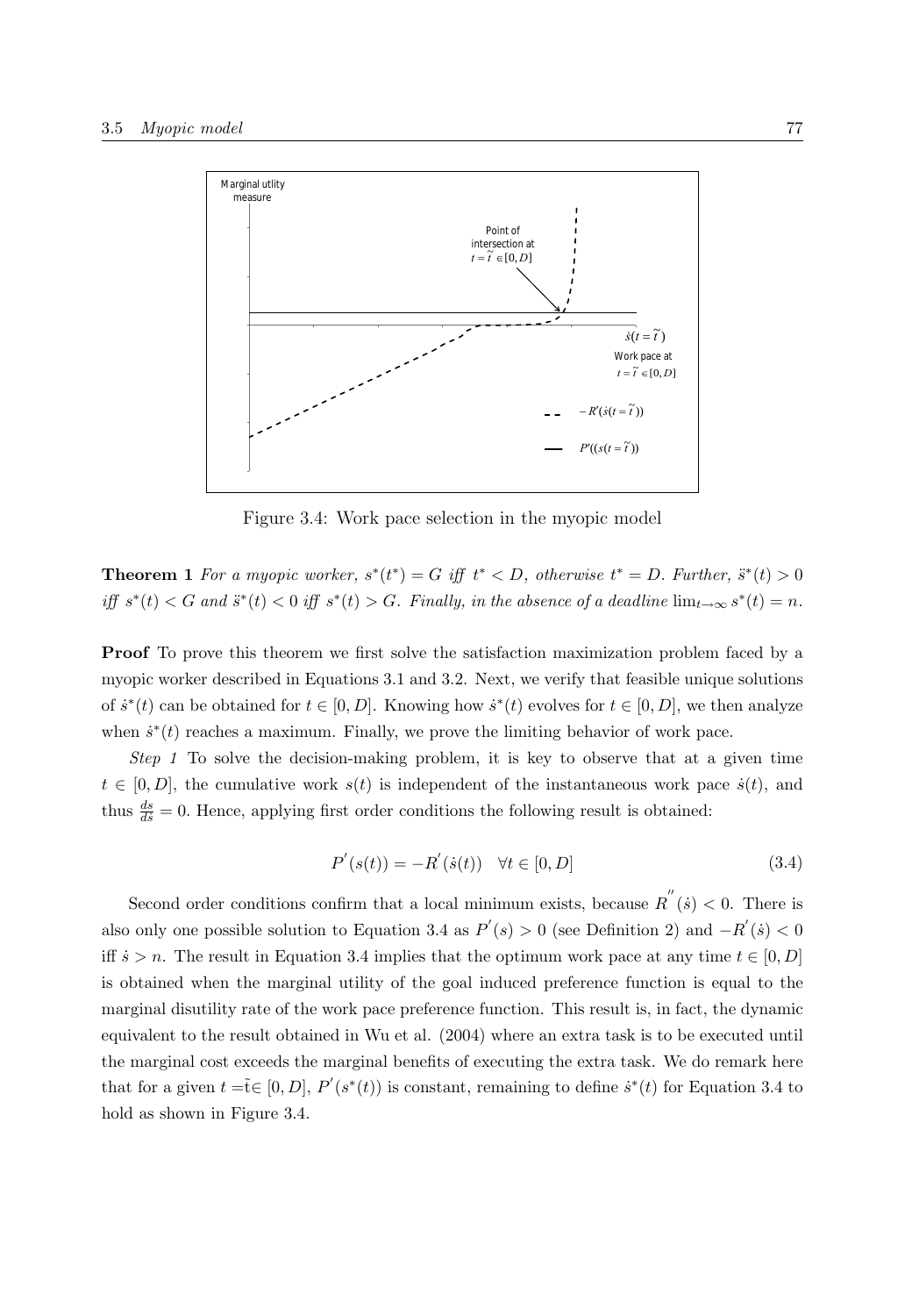*Step 2* To verify that the myopic model indeed provides feasible solutions we need to show that s<sup>\*</sup> is an increasing function of  $t \in [0, D]$ . If we show that  $\dot{s}^*(t) \geq n$  for  $t \in [0, D]$ , we will solutions because  $s^*(0) = 0$ .

We can show that  $\dot{s}^*(t) \geq n$  for  $t \in [0, D]$  as follows. If  $\dot{s}^*(t) < n$  Equation 3.4 will not hold because on one hand, the utility performance function is strictly increasing (i.e.  $P'(s^*) > 0$ ) and on the other, it is known from the concavity of the utility rate work pace function Assumption 1 that  $-R'(s^*) < 0$ , making the equality impossible. If, on the other hand,  $\dot{s}^*(t) \ge n$  for  $t \in [0, D]$ then  $-R'(s^*) > 0$  and thus, Equation 3.4 may hold.

If we further impose that neither  $P'(s) > -R'(s)$  nor  $P'(s) < -R'(s)$  (that follows from Assumptions 1, 2, 6 and 7) holds for *all*  $(s, \dot{s})$  pairs (in other words there is a switching point) such that  $s \geq 0$  and  $\dot{s} > n$ , it is possible to guarantee that Equation 3.4 holds and that a feasible finite work pace exists.

*Step 3* To show that  $s^*(t^*) = G$  iff  $t^* \le D$  we first show that  $P'(s^*)$  attains a maximum at  $s^*(t) = G$  provided  $t \leq D$  and then use this result in Equation 3.4.

*Step 3a* To identify when  $P(s)$  attains a maximum we first must note that because of Assumption 6 a discontinuity of  $P'(s)$  may occur at  $s(t) = G$ . Hence, to prove when  $P'(s)$ achieves a maximum we first identify when  $P'(s)$  achieves a maximum if  $s \leq G$  and if  $s > G$ separately. Finally, we compare both maxima obtained for each distinct segment to establish when  $P'(s)$  a maximum.

From Assumption 7,  $P'(s)$  increases as  $s(t)$  increases (and t increases–verified in Step 2) reaching  $P'(s)$  a maximum value at  $s = G$  as long as  $s \leq G$ . Next, when  $s > G$ , by Assumption 7,  $P'(s)$ , decreases  $s(t)$  increases (and t increases-verified in Step 2). Thus, for  $s > G$ , a maximum will be attained at  $s = \lim_{h \to 0} G + h$  where  $h > 0$ .

To combine the result of both segments of  $P'(s)$  we use the strong loss aversion property (*A6*):  $P'(G+h) < -P'(G-h)$  for  $h > 0$ . This results in  $\max_{s_1} P'(s_1) > \max_{s_2} P'(s_2)$  where  $s_1 \leq G$  and  $s_2 > G$ , as  $G = \arg(\max_{s_1} P'(s_1))$ . Hence,  $P'(s)$  attains a maximum at  $s(t) = G$ .

*Step 3b* For finding the maximum work pace, we first define  $g(.)$  as the inverse function of  $R'(s)$ , valid only for  $s \geq n$ , such that  $s = g(R'(s))$ . Thus, because of Assumption 2 and Equation 3.4 it follows that  $\dot{s}^* = g(-P'(s^*))$  is an increasing function in  $P'(s^*)$ . Combining the facts that  $P(s^*)$  attains a maximum at  $s^*(t) = G$  iff  $t^* < D$  and that  $\dot{s}^* = g(-P'(s^*))$  is an increasing function in  $P'(s^*)$ , the desired result is proven:  $s(t^*) = G$  iff  $t^* < D$ .

Furthermore, we note that because  $\dot{s}^* = g(-P'(s^*))$  is an increasing function in  $P'(s^*)$ and because from Assumption 7,  $P''(s^*) > 0$  for  $s^* < G$ , we can conclude that the work pace, increases until the goal is reached. Similarly, because  $\dot{s}^* = g(-P'(s^*))$  is an increasing function in  $P'(s^*)$  and because from Assumption 7,  $P^{''}(s^*) < 0$  for  $s^* < G$ , we can conclude that the work pace, increases until the goal is reached. Hence, if  $s<sup>*</sup>(D) \leq G$ , the maximum work pace is reached at  $t^* = D$ .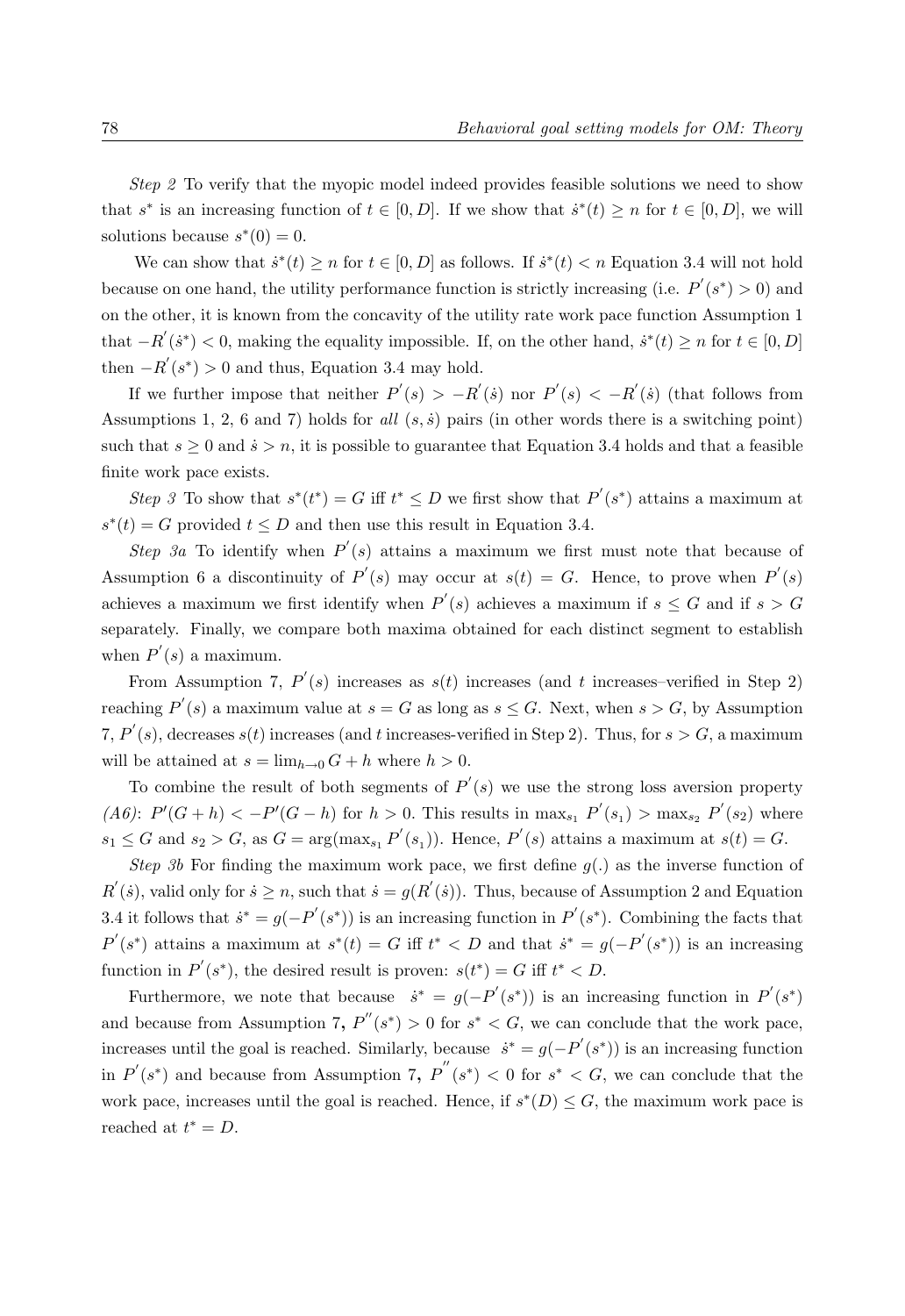*Step 4* In finding limiting work pace we show that  $\lim_{t\to\infty} s^*(t) = n$ , or equivalently that  $\lim_{t\to\infty}(\arg(\max_{s(t)}[P'(s)\dot{s}+R(s)]))=n.$  Given that from Equation 3.4,  $R'(s)=-P'(s)$ , taking the limit at both sides of the equation and using Assumption 8 we obtain,  $\lim_{s\to\infty} R'(s) = 0$ Next, since we know that from Assumption 2,  $R(s)$  reaches a maximum at  $s^* = n$  with  $R(s^*)$  $= 0$ , the desired results follows:  $\lim_{t\to\infty} s^*(t) = n$ .  $\Box$ 

#### **3.5.2 Effects of varying goals on work pace regulation**

Continuing with the analysis of the work pace regulation of a myopic worker, we address the question "*What are the effects on work pace regulation if the goal difficulty (level) is increased?***" (**Question 5**).** The answer to this question is given in two hypotheses (2 and 3) that complement each other by the former indicating a shift effect in work pace regulation and the latter a different initial work pace. We state Hypothesis 2 as follows:

**Hypothesis 2** *For a myopic worker, the effect of increasing the assigned goal is to shift the work pace selected for the whole period by a constant lapse in time (see Figure 3.4).*

This hypothesis assures consistency with acceleration towards the goal effect, first posited by Hull (1932). It does so by acknowledging that when the goal is increased, the maximum work pace will be attained at a later time. The basis for this hypothesis is that we assume that the shape of the utility performance function remains unchanged and is only shifted. This means that when a new goal is assigned, the same utility measure is derived from a level of performance that is equal to the former one plus the difference between the new and old assigned goal.

If  $s_{G_2}^*(t)$  and  $\dot{s}_{G_1}^*(t)$  indicate the selected work pace for each assigned goal at time  $t \in [0, D]$ respectively (with  $s_{G_2}^*(t)$  and  $s_{G_1}^*(t)$  as cumulative work), Hypothesis 2 is equivalent to the following mathematical theorem:

**Theorem 2** *Given a*  $\delta > 0$  *and two assigned goals*  $G_2, G_1 \in \mathbb{R}^+$ *, such that*  $G_2 = G_1 + \delta$ *, the*  $f$ *ollowing will hold for a myopic worker:*  $\dot{s}_{G_2}^*(\tau) = \dot{s}_{G_1}^*(\tau - \theta)$ *, where*  $\theta$  *is a time-invariant shift and*  $\tau$  *is a free parameter of time that is allowed to vary such that*  $0 \leq \tau \leq D - \theta$ *.* 

**Proof** To prove that  $\dot{s}_{G_2}^*(\tau) = \dot{s}_{G_1}^*(\tau - \theta)$ , we first define an equivalent relationship to be proven. Next, we prove the equivalent relationship.

*Step 1* We first provide an equivalent definition of  $\theta$ , such that  $\theta$  is also the fixed time required to achieve a total work of  $\delta$  for an individual assigned to goal  $G_1$  such that  $\delta = \int_0^{\theta} s_{G_2}^*(t) dt$ . Then we also define  $\omega(\tau)$  as a time shift that allows the following relationship to hold such that  $0 \leq \tau \leq D - \theta$ :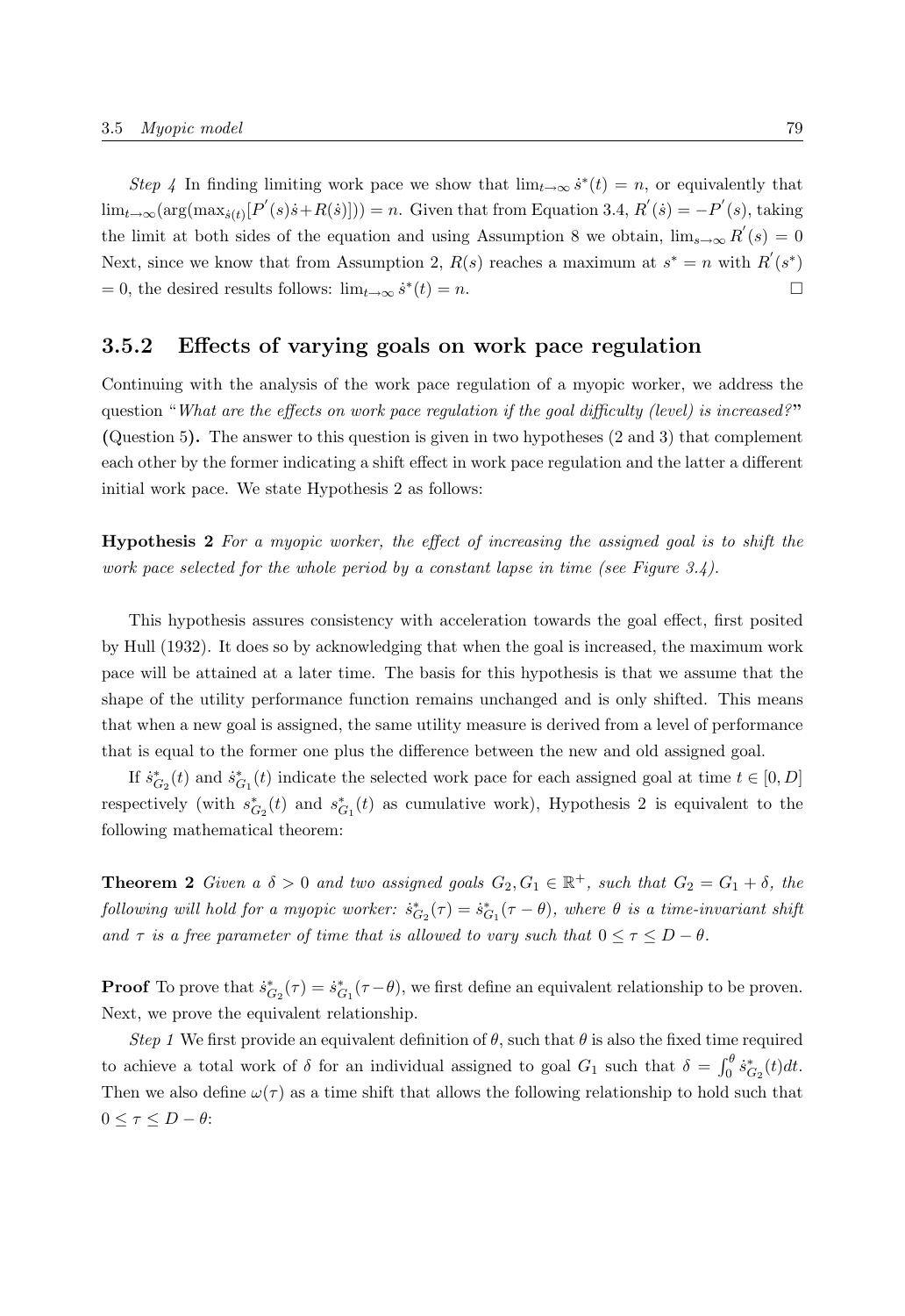$$
\int_0^{\tau+\omega} \dot{s}_{G_2}^*(t)dt = \int_0^{\tau} \dot{s}_{G_2}^*(t)dt + \delta
$$
\n(3.5)

Note then that as  $\dot{s}_{G_2}^*(\tau + \omega(\tau))$  (in the left hand side of the equation) and  $\dot{s}_{G_1}^*(\tau) + \delta$  (the right hand side of the equation) are both increasing functions on  $\tau$ , the equality will hold for some positive  $\omega(\tau)$  as  $\delta > 0$ . As, a priori  $\omega(\tau)$  is a time shift that is not necessarily timeinvariant, if we show that  $\theta = \omega(\tau)$ , it means that  $\omega(\tau)$  is also time-invariant as  $\theta$  is a fixed time independent of  $\tau$ . Thus, we want to then show that  $\theta = \omega(\tau)$ , because this is equivalent to show that  $\dot{s}_{G_2}^*(\tau) = \dot{s}_{G_1}^*(\tau - \theta)$  for a given  $\delta > 0$ .

*Step 2* To show that  $\theta = \omega(\tau)$ , we first take derivatives at both sides of the equation in Assumption 9 and then apply inverse function  $q(-x)$  to both sides for  $t \in [0, D]$  obtaining:

$$
g(-P'_{G_2}(s^*_{G_2}(t+\omega(\tau))) = g(-P'_{G_1}(s^*_{G_2}(t+\omega) - \delta))
$$
\n(3.6)

Noting that in Equation 3.5 it holds that  $s_{G_2}^*(t + \omega) = s_{G_1}^*(t) + \delta$ , from the right hand side of Equation 3.6 we have that for  $t \in [0, D]$ :

$$
g(-P'_{G_1}(s^*_{G_2}(t+\omega(\tau))-\delta)) = g(-P'_{G_1}(s^*_{G_1}(t)))
$$
\n(3.7)

Using the fact that  $\dot{s}^* = g(-P'(s^*))$  we obtain from the right hand side of Equation 3.7 that for  $t \in [0, D]$ :

$$
g(-P'_{G_1}(s^*_{G_1}(t))) = s^*_{G_1}(t)
$$
\n(3.8)

Next, noting that the left hand side of Equation 3.5 is  $g(-P'_{G_2}(s^*_{G_2}(t+\omega)) = \dot{s}^*_{G_2}(t+\omega)$ , and combining it with the result in Equation 3.8, we find that for  $t \in [0, D]$  the following holds:

$$
\dot{s}_{G_1}^*(t) = \dot{s}_{G_2}^*(t + \omega(\tau))\tag{3.9}
$$

Next, we substitute  $\dot{s}_{G_1}^*(t)$  in Equation 3.5 using Equation 3.9 obtaining the following:

$$
\int_0^{\tau + \omega(\tau)} \dot{s}_{G_2}^*(t)dt = \int_0^{\tau} \dot{s}_{G_2}^*(t + \omega(\tau))dt + \delta
$$
\n(3.10)

Integrating we obtain:

$$
s_{G_2}^*(\tau + \omega(\tau)) = s_{G_2}^*(\tau + \omega(\tau)) - s_{G_2}^*(\omega(\tau)) + s_{G_2}^*(\theta)
$$
\n(3.11)

Rearranging we prove the desired result,  $\theta = \omega(\tau)$  such that  $0 \le \tau \le D - \theta$ .  $\Box$ 

Simultaneous to the effect of shifting the work pace over time, increasing the goal difficulty may also have the somewhat counter-intuitive effect of decreasing the starting work pace.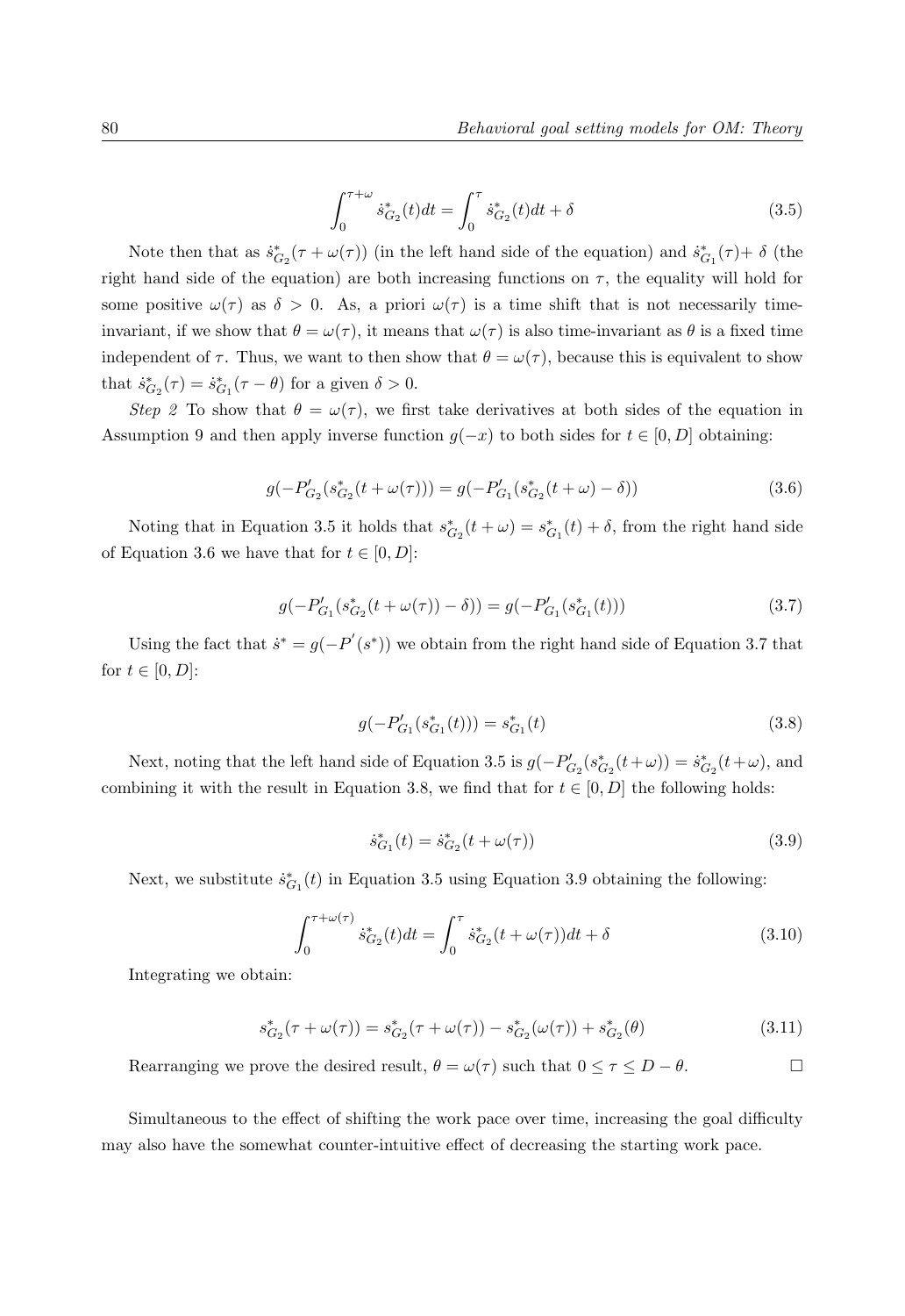**Hypothesis 3** *When a higher goal is assigned, myopic workers will start working at a lower work pace.*

Although this hypothesis may, at first glance, seem counter-intuitive, its underlying justification is that the lower goals are assigned, the closer the worker is to achieving these right from the start of the working period. As we assume in Assumption 7 that the closer the worker is to accomplish goal, the greater the marginal returns on making progress are, it then follows that the worker is more motivated to perform at a higher work pace at the start of work when the assigned goal is lower.

Formally, Hypothesis 3 can be re-written as the following theorem:

**Theorem 3** *Given a*  $\delta > 0$  *and two assigned goals*  $G_2$ ,  $G_1 \in \mathbb{R}^+$ , such that  $G_2 = G_1 + \delta$ , it *holds that at*  $t = 0$ ,  $\dot{s}_{G_2}^*(0) < \dot{s}_{G_1}^*(0)$ .

**Proof** For proving that  $\dot{s}_{G_2}^*(0) < \dot{s}_{G_1}^*(0)$ , we first note the fact that  $P'_{G_2}(s_{G_2}^*(0)) < P'_{G_2}(s_{G_2}^*(0)) +$ δ) for  $\delta > 0$  holds, because of the assumption of diminishing returns, Assumption 7 for  $s*(0) < G$ . Next, we apply assumption Assumption 9, noting that  $P'_{G_2}(s^*_{G_2}(0) + \delta) = P'_{G_1}(s^*_{G_1}(0))$ . From this, it follows that  $P'_{G_2}(s^*_{G_2}(0)) < P'_{G_1}(s^*_{G_1}(0))$ . Using the fact that the function  $\dot{s}^* = g(-P'(s^*))$ is increasing on  $P'(s^*)$ , we can then show the desired result:  $\dot{s}_{G_2}^*(0) < \dot{s}_{G_1}^*(0)$ .

#### **3.5.3 Effects of varying skills on work pace regulation**

In this section we start our analysis by addressing the question "*What are the effects on work pace regulation if the skill level is increased under the influence of an assigned goal and deadline?***" (**Question 6**).** For a worker assumed to be myopic, the possible effects of skill levels on work pace regulation are intuitive in terms of the work pace achieved at a given time and the maximum work pace attainable. For characterizing these effects we propose Hypothesis 4 and Hypothesis 5.

**Hypothesis 4** *Under the influence of an assigned goal and deadline, if a myopic worker has a higher skill level than another myopic worker, the selected work pace of the worker with a higher skill level is higher as long as the goal has not yet been achieved.*

We formalize Hypothesis 4 by introducing the following notation. We denote  $\dot{s}_{L_1}^*(t)$  and  $s_{L_2}^*(t)$  as the work pace (with  $s_{G_2}^*(t)$  and  $s_{G_1}^*(t)$  as cumulative work) obtained by workers of skill level  $L_1$  and  $L_2$  at  $t \in [0, D]$  such that  $L_2 = L_1 + \phi$  and  $\phi > 0$ . Furthermore, we define  $\hat{t}_{L_1}$ and  $\hat{t}_{L_1}$  such that  $s_{L_1}^*(\hat{t}_{L_1}) = G$  and  $s_{L_2}^*(\hat{t}_{L_2}) = G$ . Similarly, we define  $t_{L_1}^*$  and  $t_{L_2}^*$  such that  $t_{L_1}^* = \arg(\max_{t \in [0,D]} s_{L_1}^*(t))$  and  $t_{L_2}^* = \arg(\max_{t \in [0,D]} s_{L_2}^*(t))$ . Given this notation, Hypothesis 4 can be formally re-written as follows.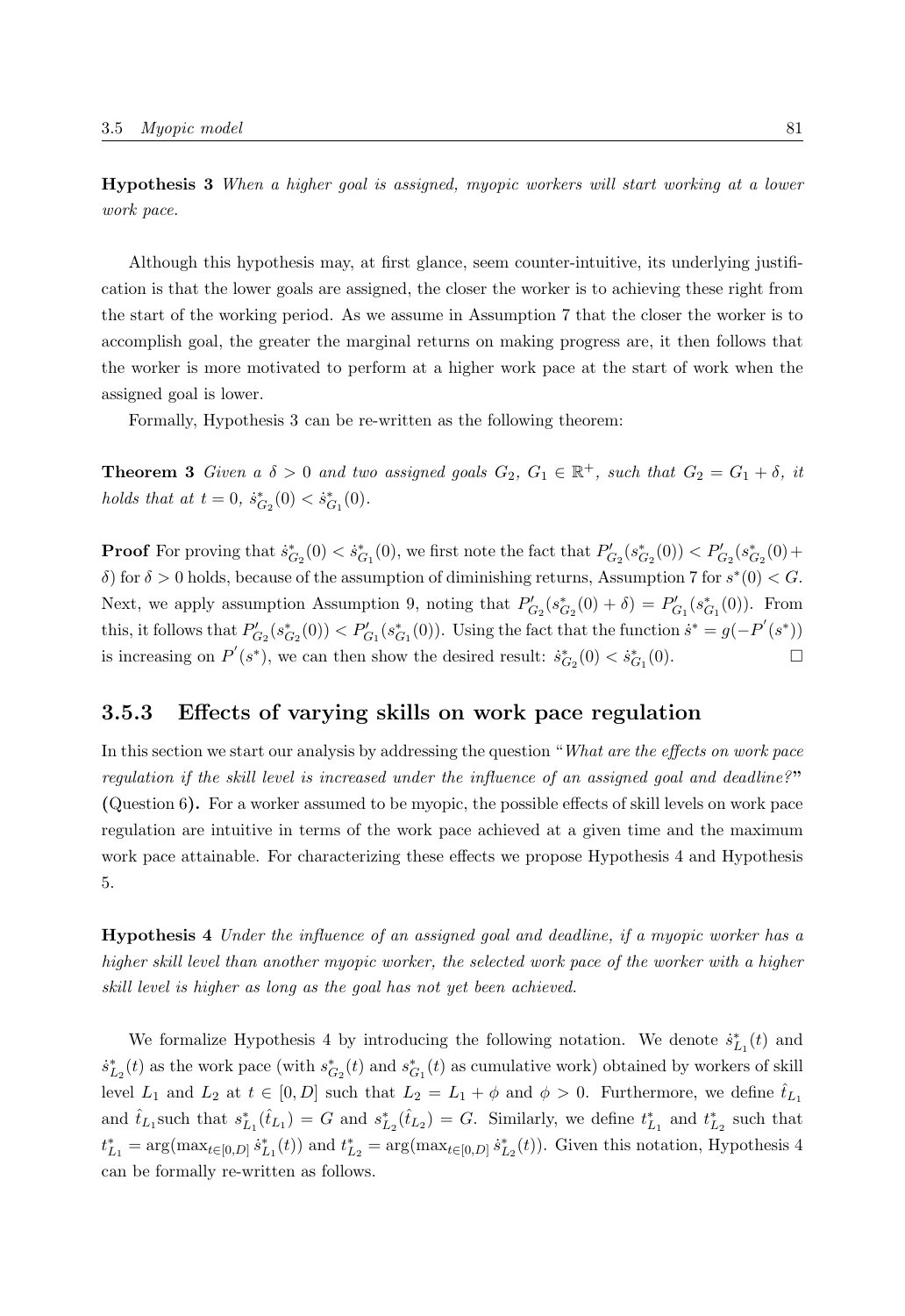**Theorem 4** *Given two myopic workers with skill levels*  $L_1$  *and*  $L_2$  *such that*  $L_2 = L_1 + \phi$  *and*  $\phi > 0$ , it holds that  $\dot{s}_{L_2}^*(t) > \dot{s}_{L_1}^*(t)$  and  $\hat{t}_{L_2} < \hat{t}_{L_1}$ , for  $t \in [0, \hat{t}_{L_2}]$ . It also holds that  $\dot{s}_{L_2}^*(t) >$  $s_{L_1}^*(t)$  for  $t \in [0, D]$ , if  $s_{L_1}^*(t_{L_1}^*) < G$  and  $s_{L_2}^*(t_{L_2}^*) < G$ .

**Proof** The proof is organized as follows, first we show that at  $t = 0$ ,  $\dot{s}_{L_2}^*(0) > \dot{s}_{L_1}^*(0)$ . Next, we show by approximation, that for an arbitrarily small  $h > 0$  it holds that  $\dot{s}_{L_2}^*(h) > \dot{s}_{L_1}^*(h)$ . Finally, we show that for  $r = 1, 2, ...k$  such that  $s^*(kh) \leq G < s^*((k+1)h)$ , it holds that  $\dot{s}_{L_2}^*(rh) > \dot{s}_{L_1}^*(rh).$ 

*Step 1* To prove that  $\dot{s}_{L_2}^*(0) > \dot{s}_{L_1}^*(0)$ , we first note that by Assumption 4  $R'_{L_2}(s)$  =  $R'_{L_1}(s - \phi)$ . Next, because  $R''(s) < 0$  by Assumption 1 it holds that  $R'_{L_1}(s - \phi) < R'_{L_1}(s)$ and thus  $R'_{L_2}(s) < R'_{L_1}(s)$ . This implies that two inverse functions  $g_{L_2}, g_{L_1}$  defined such that  $\dot{s}_{L_1} = g_{L_1}(R'_{L_1}(s))$  and  $\dot{s}_{L_2} = g_{L_2}(R'_{L_2}(s))$  are related as follows:  $g_{L_2}(x) > g_{L_1}(x)$ , where  $x \in \mathbb{R}$ . Thus, we can show that at  $t = 0$ ,  $g_{L_2}(-P'(s^*(0))) > g_{L_1}(-P'(s^*(0)))$  and thus by Equation 3.4,  $\dot{s}_{L_2}^*(0) > \dot{s}_{L_1}^*(0).$ 

*Step 2* To prove that  $\dot{s}_{L_2}^*(h) > \dot{s}_{L_1}^*(h)$ , we first use Euler's approximation, for an arbitrarily small  $h > 0$  for estimating  $s_{L_1}^*(t+h)$  and  $s_{L_2}^*(t+h)$ , obtaining:  $s_{L_1}^*(t+h) \approx$  $s_{L_1}^*(t) + hg(-P'(s_{L_1}^*(t)))$  and  $s_{L_2}^*(t+h) \approx s_{L_2}^*(t) + hg(-P'(s_{L_2}^*(t)))$ . We then note that by initial conditions at  $t = 0$ ,  $s_{L_1}^*(0) = s_{L_2}^*(0) = 0$  and  $P'(s_{L_2}^*(0)) = P'(s_{L_2}^*(0))$ . The initial conditions combined with Euler' approximation imply then that at time  $t = h$ ,  $s_{L_2}^*(h) > s_{L_1}^*(h)$ . From this, it then follows that  $-P'(s_{L_2}^*(h)) < -P'(s_{L_1}^*(h))$ . As  $g_{L_2}(x) > g_{L_1}(x)$  for  $x \in \mathbb{R}$  and both,  $g_{L_1}$  and  $g_{L_2}$ , are decreasing functions on  $x \in \mathbb{R}$ , we may then conclude that  $g_{L_2}(-P'(s_{L_2}^*(h))) <$  $g_{L_1}(-P'(s_{L_1}^*(h)))$ , showing that  $\dot{s}_{L_2}^*(h) > \dot{s}_{L_1}^*(h)$ .

*Step 3* Here we show that  $\dot{s}_{L_2}^*(rh) > \dot{s}_{L_1}^*(rh)$  for  $r = 1, 2, ...k$  such that  $s^*(kh) \leq G$  $s*(k+1)h$ . In a similar way, we can then construct an approximation for an arbitrarily small step h as follows:  $s_{L_1}^*(t+2h) \approx s_{L_1}^*(t+h) + hg(-P'(s_{L_1}^*(t+h)))$  and  $s_{L_2}^*(t+2h) \approx s_{L_2}^*(t+h) +$  $hg(-P'(s_{L_2}^*(t+h)))$ . At time  $t=2h$ , we use the facts established in Step 2 that  $s_{L_2}^*(h) > s_{L_1}^*(h)$ and that  $-P'(s_{L_2}^*(h)) < -P'(s_{L_1}^*(h))$ , implying then that  $s_{L_2}^*(t+h) > s_{L_1}^*(t+2h)$ . Applying again inverse the function  $g(x)$  to the last expression and noting that is decreasing on  $x \in \mathbb{R}$ and that  $-P'(s_{L_2}^*(2h)) < -P'(s_{L_1}^*(2h))$  we obtain that  $\dot{s}_{L_2}^*(h) > \dot{s}_{L_1}^*(h)$ . It is then easy to see that the argument (*Step 3*) can be repeated for  $t = 3h, 4h, ...kh$  where k is a positive integer such that  $s_{L_2}^*(kh) \leq G < s_{L_2}^*((k+1)h)$ , thus proving the desired result. From  $s_{L_2}^*(t) > s_{L_1}^*(t)$ for  $t \in [0, \hat{t}_{L_2}]$ , it also follows directly that  $\hat{t}_{L_2} < \hat{t}_{L_1}$  as both,  $s_{L_1}^*(\hat{t}_{L_1})$  and  $s_{L_2}^*(\hat{t}_{L_2})$  are increasing functions in  $\hat{t}_{L_1}, \hat{t}_{L_1} \in [0, D].$ 

Note also, that in case the goal cannot be achieved within the allowed time  $t \in [0, D]$ , *Step* 3 of the proof may be repeated for  $t = 3h, 4h, \ldots ph$ , where p is a positive integer such that  $ph \leq t < (p+1)$ . This can be done because Assumption 7,  $P''(s) > 0$  holds if  $s < G$ . Thus,  $s_{L_2}^*(t) > s_{L_1}^*(t)$  also follows for  $t \in [0, D]$  if  $s_{L_1}^*(t_{L_1}^*) < G$  and  $s_{L_2}^*(t_{L_2}^*) < G$  (i.e. the goal can not be achieved by a worker of either  $L_1$  and  $L_2$  skill levels).  $\Box$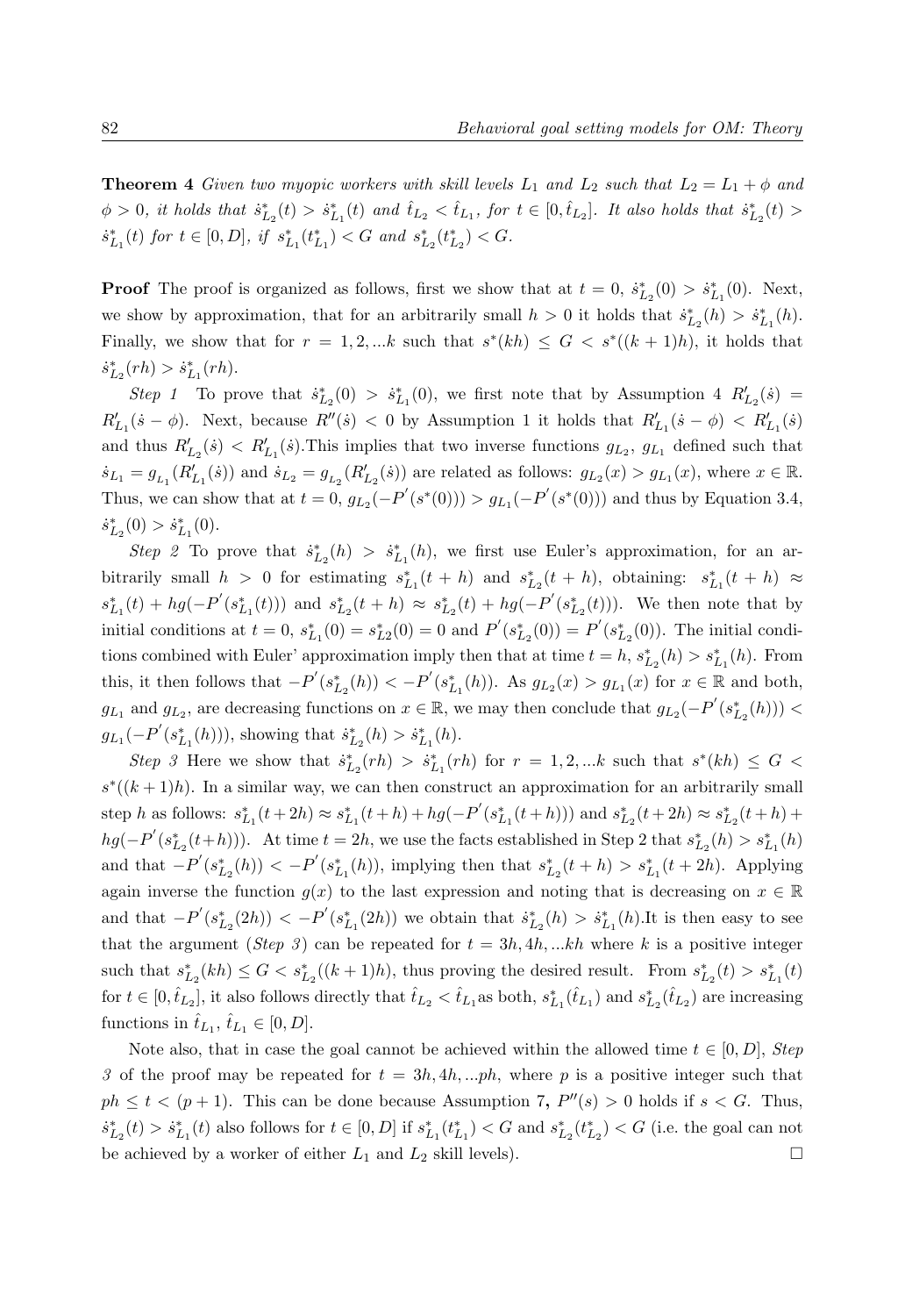Further, as a consequence of Hypothesis 4, we can also hypothesize what will happen with the maximum work pace as follows.

**Hypothesis 5** *Under the influence of an assigned goal and deadline, the maximum observed work pace increases when the skill level is increased.*

**Theorem 5** *Give two myopic workers with skill levels*  $L_1$  *and*  $L_2$  *such that*  $L_2 = L_1 + \phi$ and  $\phi > 0$ , it holds that  $\dot{s}_{L_2}^*(t_{L_2}^*) > \dot{s}_{L_1}^*(t_{L_1}^*)$  where  $t_{L_1}^* = \arg(\max_{t \in [0,D]} \dot{s}_{L_1}(t))$  and  $t_{L_2}^* =$  $\arg(\max_{t \in [0, D]} s_{L_2}(t))$ .

**Proof** To proof  $\dot{s}_{L_2}^*(t_{L_2}^*) > \dot{s}_{L_1}^*(t_{L_1}^*)$  we identify three possible cases.

*Case I:*  $s_{L_2}^*(t_{L_2}^*) = s_{L_1}^*(t_{L_1}^*) = G$ . This means the goal can be achieved by workers at both skill levels within  $t \in [0, D]$ . From the proof of Theorem 4 it holds then for this case that  $g_{L_2}(x) > g_{L_1}(x)$  for  $x \in \mathbb{R}$  and hence it also holds that  $g_{L_2}(-P'(G)) > g_{L_1}(-P'(G))$ . This implies that  $\dot{s}_{L_2}^*(t_{L_2}^*) > \dot{s}_{L_1}^*(t_{L_1}^*)$ .

*Case II*:  $s_{L_1}^*(t_{L_1}^*)$  < G and  $s_{L_2}^*(t_{L_2}^*)$  = G. This means the goal can be achieved by the worker of skill level  $L_2$ , but not by the worker of skill level  $L_1$  within  $t \in [0, D]$ . To proof  $\dot{s}_{L_2}^*(t_{L_2}^*)$  $\dot{s}_{L_1}^*(t_{L_1}^*)$ , we first relax the assigned deadline, D for a worker of skill level  $L_1$  defining a new time at which the maximum work pace is obtained  $t_{L_1}^r = \arg(\max_{t \in [0,\infty)} \dot{s}_{L_1}(t)$ . From this, we obtain that  $\dot{s}_{L_1}(t_{L_1}^*) > \dot{s}_{L_1}(t_{L_1}^*)$ , as a finite goal G will at some time be achieved. However, because  $g_{L_2}(-P'(G)) > g_{L_1}(-P'(G))$ , it holds that  $\dot{s}_{L_2}(t_{L_2}^*) > \dot{s}_{L_1}(t_{L_1}^*) > \dot{s}_{L_1}(t_{L_1}^*)$ .

*Case III:*  $s_{L_1}(t_{L_1}^*) < G$  and  $s_{L_2}(t_{L_2}^*) < G$ . This means the goal cannot be achieved by workers at both skill levels within  $t \in [0, D]$ . The desired result follows directly from applying Theorem 1 at  $t = D$  where it is known that the maximum work pace occurs, giving  $\dot{s}_{L_2}(D)$  $\dot{s}_{L_1}(D)$ .

We also note that because  $g_{L_2}(s(t)) > g_{L_1}(s(t))$  and  $\dot{s}_{L_2}(t) > \dot{s}_{L_1}(t)$ , for  $s_{L_1}(t) < G$ , it is not possible to have a case where  $s_{L_1}(t_{L_1}^*)$   $\lt G$  and  $s_{L_2}(t_{L_2}^*) = G$ . Note also that by Theorem 1 under no circumstance, can the maximum work pace be achieved after achieving the goal. As cases I, II and III, are exhaustive, this proves the desired result.  $\Box$ 

#### **3.5.4 Effects of varying goals on total work**

Once the effect of varying goals in work pace regulation has been identified, the effects on total work can be identified under the myopic assumption. We therefore address the following question, "*What are the effects on individual performance (i.e. cumulative performance of an individual measure at the end of the assigned period) if the goal difficulty (level) increases?*" (Question 1):

**Hypothesis 6** *The goal difficulty-total performance relation for a myopic worker is unimodal, increasing and then decreasing on the assigned goal level.*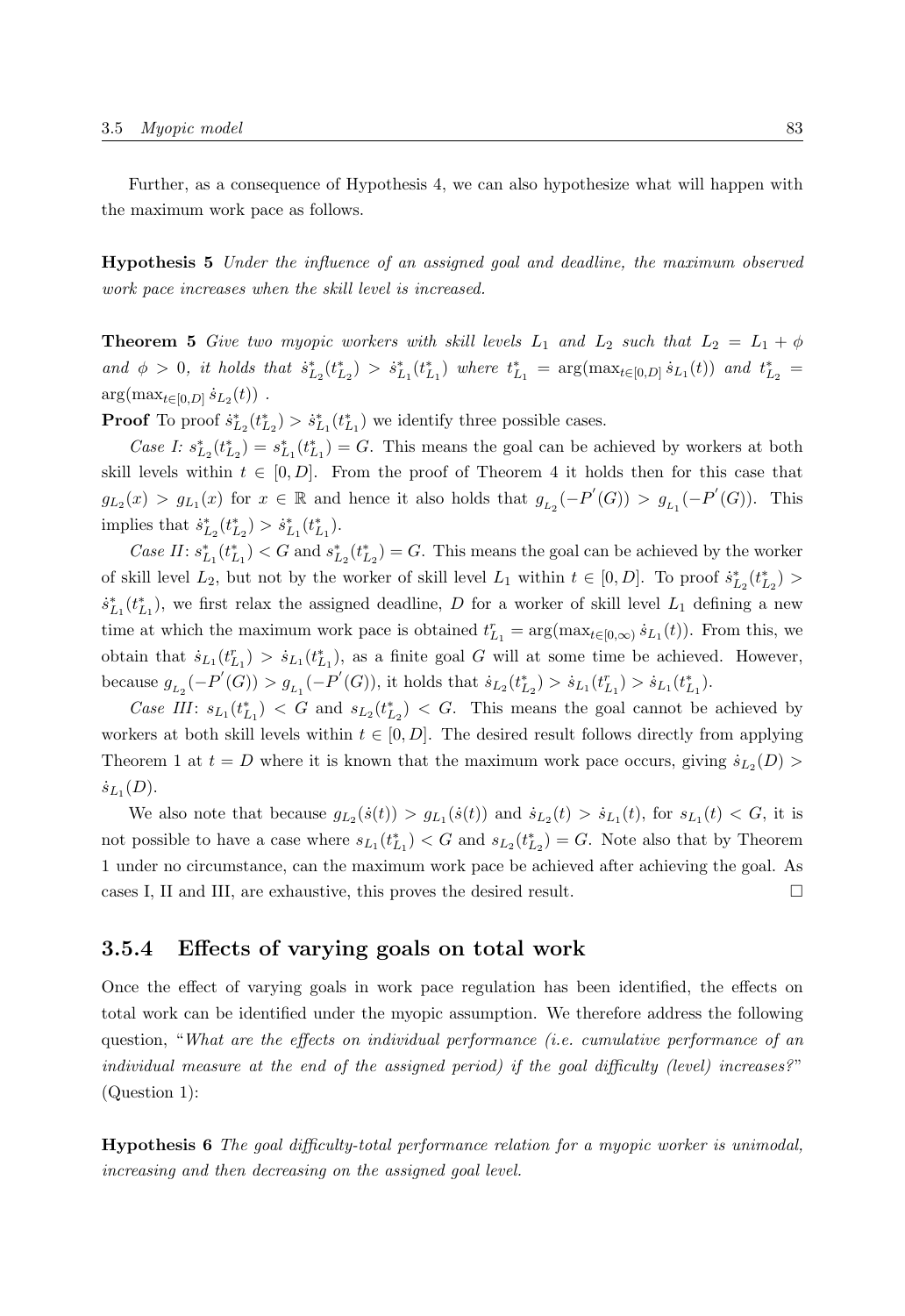This goal difficulty-total performance relationship is consistent with the result of Erez and Zidon (1984). However, unlike Erez and Zidon (1984) it does not require a lack of commitment towards the goal as an explanation for why the total performance decreases if the goal exceeds a certain threshold. In the case of a myopic worker, a possible explanation for a drop in total performance when the goal exceeds a certain threshold is that a work pace regulation shift occurs when a goal is increased. When the goal cannot be attained in the allocated period, increasing the goal further results in a further shift of the work pace regulation curve. As motivation increases the closer the worker is to achieving the goal, if the goal is still far enough away when the deadline has been reached, these motivation gains will be diminished. For this reason, a "clipping effect" exists, where the benefits of enhanced motivation by reaching the goal are simply "clipped" if the goal cannot be attained before the assigned deadline (see Figure 3.3).

The following theorem describes Hypothesis 6 mathematically:

**Theorem 6** *Given an initial goal*  $G_1$ *, increasing such a goal by*  $\delta > 0$  *such that*  $G_1 + \delta$ *, may increase total individual performance such that*  $\frac{ds^*(D)}{d\delta} > 0$  *iff*  $s_{G_1}(D) < G$ *, being the relationship between goal increase and goal increase unimodal, such that*  $\frac{d^2 s^*(D)}{d\delta^2} > 0$ . Otherwise if  $s_{G_1}(D) <$ G an increase in the goal, decreases total individual performance such that  $\frac{ds^*(D)}{d\delta} < 0$ .

**Proof** To show this, we first formulate the problem of setting an optimal increment of a goal for maximizing performance as follows:

$$
\max_{\delta \ge 0} \int_0^D \dot{s}_{G_1 + \delta}(t) dt \tag{3.12}
$$

Next, we use Theorem 2,  $\dot{s}_{G_2}^*(\tau) = \dot{s}_{G_1}^*(\tau + \theta)$  when  $G_2 = G_1 + \delta$ , to re-formulate the problem of setting an optimal increase in the goal as setting an optimal shift  $\theta$  as follows:

$$
\max_{\delta \ge 0} \int_0^D \dot{s}_{G_1 + \delta}^*(t) dt = \max_{\theta \ge 0} \int_0^D \dot{s}_{G_1}^*(t + \theta) dt \tag{3.13}
$$

Evaluating the integrals yields the following problem:

$$
\max_{\theta} (s_{G_1}^*(D + \theta) - s_{G_1}^*(\theta))
$$
\n(3.14)

Applying first order conditions and noting that  $\frac{ds}{d\theta} = \frac{ds}{dt} \cdot \frac{dt}{d\theta}$  and  $\frac{dt}{d\theta} = 1$  we obtain the following relationship:

$$
\dot{s}_{G_1}^*(D+\theta) = \dot{s}_{G_1}^*(\theta) \tag{3.15}
$$

In order to analyze the second order conditions, we identify two cases. In the first case, the initial goal  $G_1$  is achieved before the deadline,  $s_{G_1}^*(D) < G_1$ . If this is the case, then  $\ddot{s}_{G_1}^*(\theta) > 0$  and  $\ddot{s}_{G_1}^*(G + \theta) < 0$ , hence  $\ddot{s}_{G_1}^*(D + \theta) - \ddot{s}_{G_1}^*(\theta) < 0$ , showing the existence of a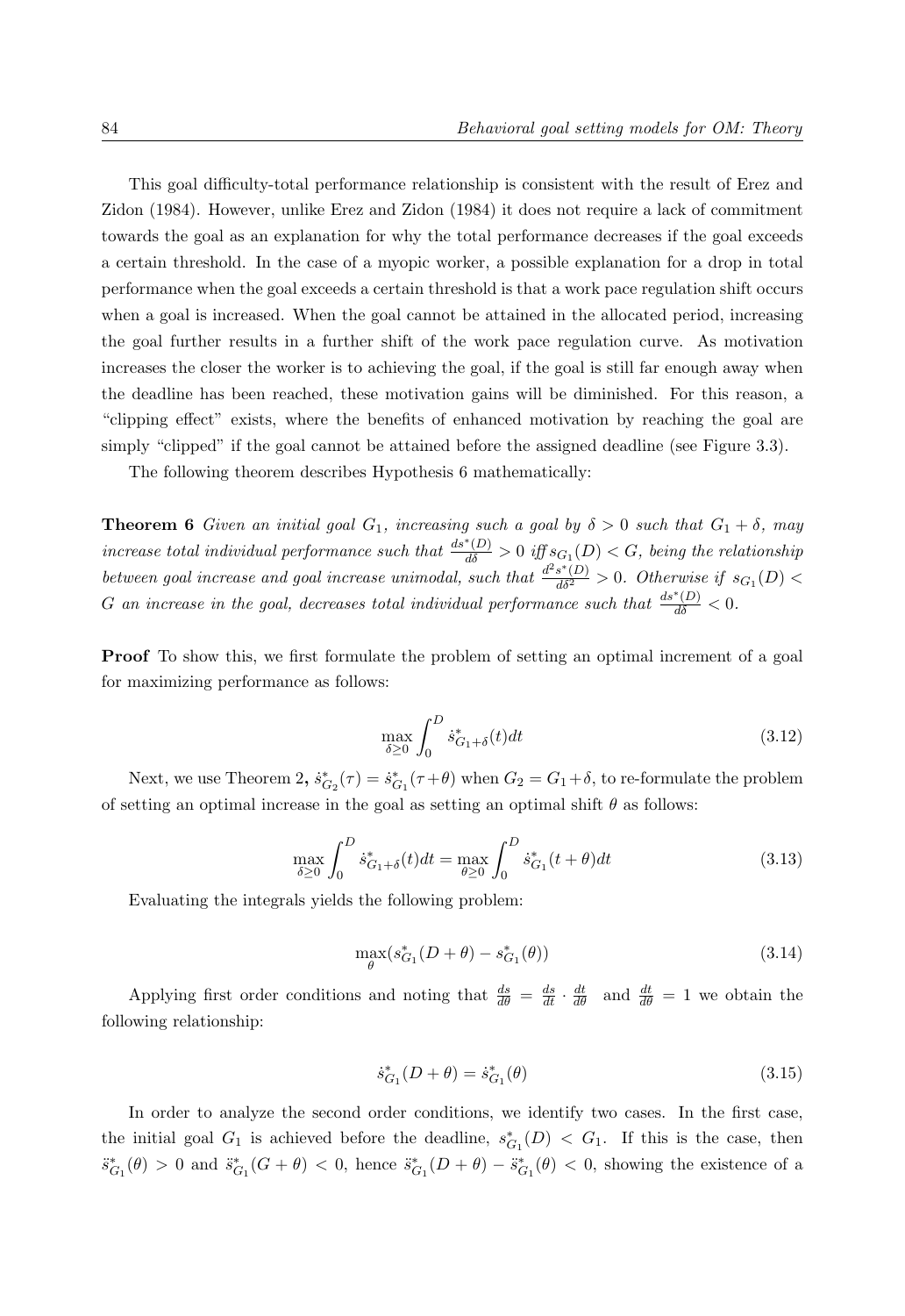single maximum for  $0 < \theta < D$ . However, if  $s_{G_1}^*(D) > G_1$ , then  $\ddot{s}_G^*(D + \theta) > \ddot{s}_G^*(\theta) > 0$ , hence  $\ddot{s}_{G_1}^*(D+\theta) - \ddot{s}_{G_1}^*(\theta) > 0$ , implying that a positive shift with  $\theta > 0$  only decreases performance and the minimum does not exist as the first order conditions will not hold. As  $\theta$  increases,  $\delta$ also increases, thus proving the desired result.  $\Box$ 

#### **3.5.5 Effects of varying skills on total work**

In this sub-section we address the question: "*What are the effects on individual performance if the skill level increases under influence of an assigned goal and deadline*?" (Question 2). For a myopic worker we propose an intuitive hypothesis:

**Hypothesis 7** *Under the influence of an assigned goal and deadline, if the skill of a myopic worker increases, the total work (performance) will increase.*

Although this hypothesis in this respect is intuitive, it's proof is non-trivial. Moreover, it is instructive to formulate a theorem and identify different cases where the gains in total individual performance are obtained when skill levels are increased. We formulate Hypothesis 7 as the following formal theorem:

**Theorem 7** *Given two skill levels*  $L_1$  *and*  $L_2$  *such that*  $L_2 = L_1 + \phi$  *and*  $\phi > 0$ *, the corresponding cumulative work for each skill level at the deadline,*  $s_{L_2}^*(D)$  *and*  $s_{L_1}^*(D)$ *, are related as follows:*  $s_{L_2}^*(D) > s_{L_1}^*(D)$ .

**Proof** For proving Theorem 7, we follow a similar argumentation as in the proof of Theorem 5. The same cases apply as in the proof of Theorem 5 as follows:

Case I:  $s_{L_2}^*(t_{L_2}^*) = s_{L_1}^*(t_{L_1}^*) = G$ . This means the goal can be achieved by workers at both skill levels within  $t \in [0, D]$ . To prove the relationship for this case, we use Euler's approximation to derive the behavior of  $s_{L_2}^*(D)$  and  $s_{L_1}^*(D)$  for  $t \in (\hat{t}_{L_1}, D]$  and  $t \in (\hat{t}_{L_1}, D]$  respectively. Thus, for an arbitrarily small  $h > 0$ , we obtain:  $s_{L_1}^*(t_{L_1} + h) \approx s_{L_1}^*(t) + hg_{L_1}(-P'(G))$  and  $s_{L_2}^*(t_{L_2} + h) \approx$  $s_{L_2}^*(t) + hg_{L_2}(-P'(G))$ . We first make two observations,  $s_{L_1}^*(t_{L_1}) = s_{L_2}^*(t_{L_2}) = G$  and from the proof of Theorem 4 it holds that  $g_{L_2}(x) > g_{L_1}(x)$  for  $x \in \mathbb{R}$ . From these observations it then follows that  $s_{L_2}^*(t_{L_2} + h) > s_{L_1}^*(t_{L_1} + h)$ . The approximation can then be continued for further steps of h such that  $t = \hat{t}_{L_1} + 2h, \hat{t}_{L_1} + 3h...\hat{t}_{L_1} + mh$  and  $t = \hat{t}_{L_2} + 2h, \hat{t}_{L_2} + 3h...\hat{t}_{L_2} + mh$ such that for a positive integer m it holds that  $\hat{t}_{L_1} + mh < D < \hat{t}_{L_1} + (m+1)h$ . As  $\lim_{h\to 0}$  $\hat{t}_{L_1} + mh = D$ , we then proved that  $s_{L_2}^*(\hat{t}_{L_2} + (D - \hat{t}_{L_1}) > s_{L_1}^*(D)$ .

We also note that as  $\hat{t}_{L_2} < \hat{t}_{L_1}$ , it holds  $\hat{t}_{L_2} + (D - \hat{t}_{L_1}) < D$ . Since  $s_{L_2}^*(t)$  is increasing in time  $t \in [0, D]$  (from the proof of Theorem 1), it follows that  $s_{L_2}^*(\hat{t}_{L_2}+(D-\hat{t}_{L_1})>s_{L_2}^*(\hat{t}_{L_2}+(D-\hat{t}_{L_1})>$  $s_{L_1}^*(D)$ , thus proving the desired result.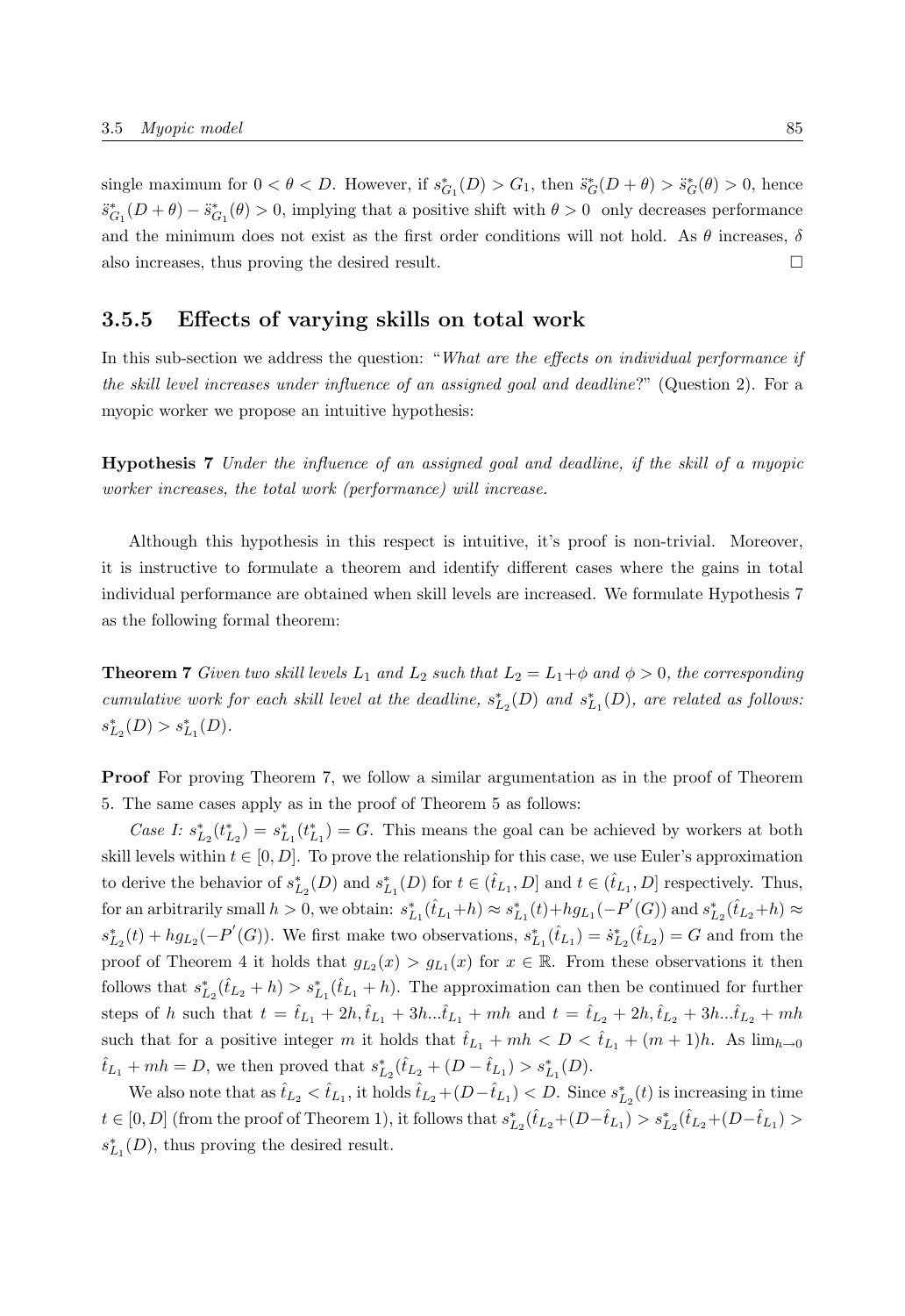*Case II:*  $s_{L_1}^*(t_{L_1}^*) < G$  *and*  $s_{L_2}^*(t_{L_2}^*) = G$ . This means the goal can be achieved by the worker of skill level  $L_2$ , but not by the worker of skill level  $L_1$  within  $t \in [0, D]$ . Hence, by definition  $s_{L_2}^*(D) > s_{L_1}^*(D).$ 

*Case III:*  $s_{L_1}^*(t_{L_1}^*) < G$  *and*  $s_{L_2}^*(t_{L_2}^*) < G$ . This means the goal cannot be achieved by workers at both skill levels within  $t \in [0, D]$ . We then use the fact that  $s_{L_2}^*(t) > s_{L_1}^*(t)$  for  $t \in [0, D]$  if  $s_{L_1}^*(t_{L_1}^*) < G$  and  $s_{L_2}^*(t_{L_2}^*) < G$  from theorem Theorem 4 and integrate, obtaining:  $\int_0^D \dot{s}_{L_2}^*(t)dt > \int_0^D \dot{s}_{L_1}^*(t)dt$ , thus proving the desired result.

# **3.6 Planner model**

When we view workers as perfect planners, workers select their work pace taking into account the utility gain to be accumulated within the time interval  $[0, D]$ . This is opposed to the view of the worker exhibiting myopic behavior, where the selected work pace is based on the utility rate gained at a given instant. We refer to the planners as "perfect" in the sense that they exhibit time consistency in their preferences (Pollak, 1968) and therefore do not require a change in their plan at any later point within the interval  $[0, D]$ . This is of course a simplifying assumption that can later be contrasted with the work pace adjustments observed in subjects in the experiments of Chapter 4. The sources of motivation are the same as the one used in the myopic model: work pace related and goal related. As a result, we formulate the work pace selection (or equivalently, the cumulative work progress) problem faced by a planner during the interval  $[0, D]$  as the following calculus of variation problem:

$$
\max_{s(t)} \int_{0}^{D} [R(\dot{s}(t)) + P'(s(t))\dot{s}(t)]dt
$$
\n(3.16)

s.t.

$$
s(0) = 0 \tag{3.17}
$$

#### **3.6.1 Planner model work pace regulation**

For the planner model, we ask again the first question: "*How is the work pace regulated under the influence of a given goal and deadline?*" (Question 3). As the planner worker problem differs from the myopic worker problem in the way decisions are made in the time horizon it is then expected that the work pace regulation patterns would be different. In particular, we posit the following hypothesis to characterize the work pace regulation of a planner worker:

**Hypothesis 8** *Under the influence of a goal and deadline, a planner worker will regulate his work pace by selecting a time invariant work pace for the whole period that allows him to maximize his total satisfaction for the period.*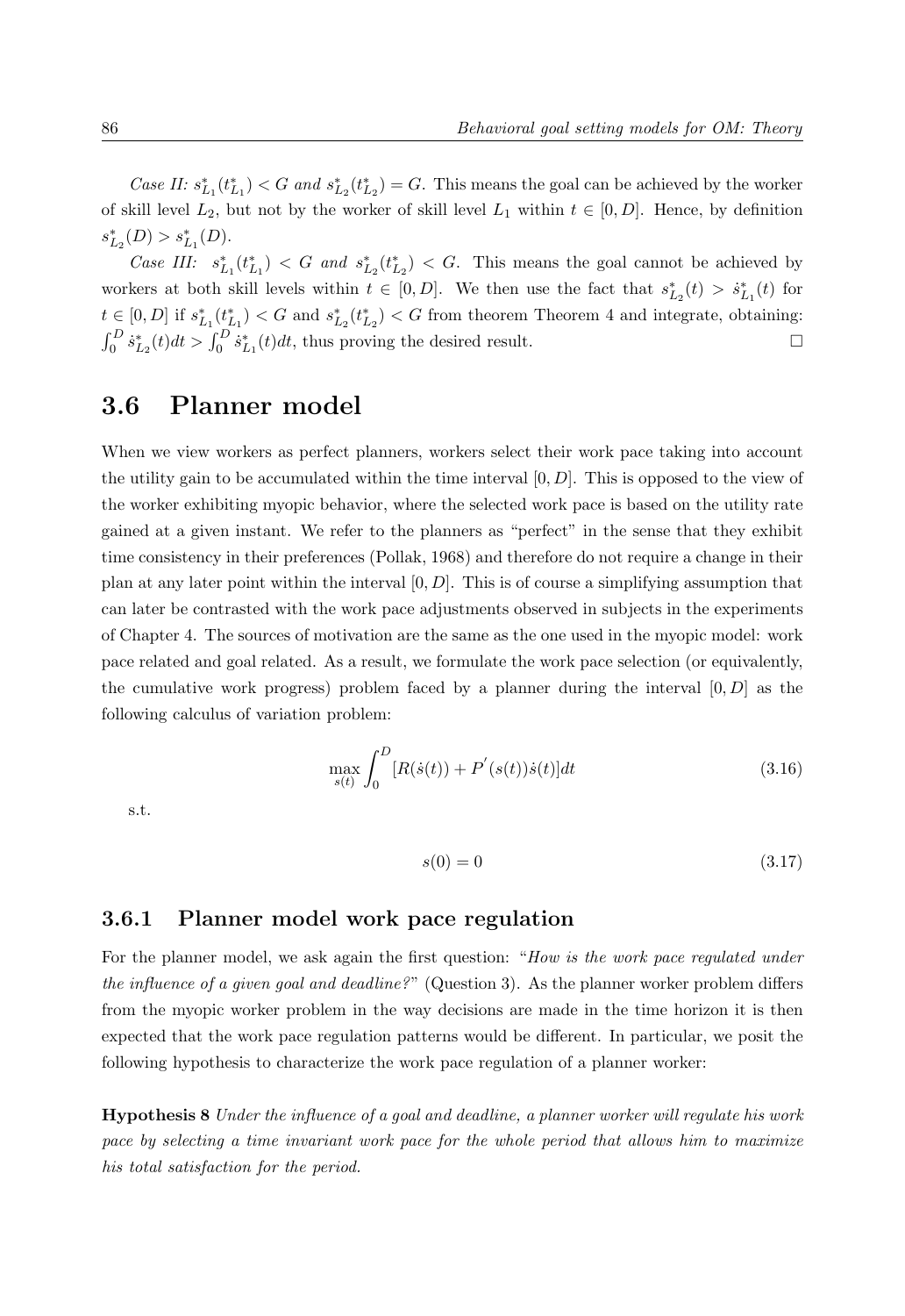This hypothesis may intuitively be interpreted as the scenario in which a worker works at a constant work pace because when they consider the total desirability of performing for the whole time horizon, there is no attractive reason to vary the work pace. Moreover, working at two different work pace rates during the allowed time is undesirable as the derived utility is lower than the total utility derived from working at a single work pace that is in-between those selected. This is true due to the concavity of the utility-rate work pace function,  $R(s)$ .

This hypothesis is consistent with that of Parkinson's Law (1962) and Bryan and Locke (1967) where individuals adjust their work pace to a certain level in order to be able to obtain their goal, evidencing certain planning and anticipation of what work pace regulation policy is preferred for the whole assigned period. Simultaneously, the result does not include the acceleration effect towards the goal as in Hull (1932).

Hypothesis 8 can be re-written as the following theorem:

**Theorem 8** *Under the influence of a goal and deadline, a planner worker will work at a time invariant work pace such that*  $\ddot{s}^*(t) = 0$  *and*  $\dot{s}^*(t) = g(-P'(Ds(D))$  *for*  $t = [0, D]$  *where*  $\dot{s}^*(t) =$  $g(R'(\dot{s}(t)))$ .

**Proof** We prove this theorem by solving the calculus of variation model presented in Equations 3.16 and 3.17. We first remark that in solving this problem, the Euler equation can not be applied because of a possible discontinuity of the function  $P'(s)$  at  $s = G$  given Assumptions 6 and 7 (see Kamien and Schwartz (1991)). For this reason, we take an indirect approach. First, we observe that the second, extrinsic motivation function, related term, can be integrated by substitution, yielding the following:

$$
\int_0^D [P'(s(t))\dot{s}(t)]dt = P(s(t))|_{t=0}^{t=D} = P(s(D)) - P(0)
$$
\n(3.18)

Equation 3.18 implies that the value of the second term in Equation 3.16 is only dependent on the total work done at  $t = D$ . This means also that Equation 3.18 is independent of the specific choice of work pace  $\dot{s}(t)$  at each instant  $t \in [0,T]$  as long as the cumulative work at  $t = D$  remains constant. As a result, the variation of the work pace over the interval  $[0, D]$  is fully determined by the first term in Equation 3.18, namely the work pace preference function term:

$$
\max_{s(t)} \left[ \int_0^D R(\dot{s}(t))dt + P(\int_0^D \dot{s}(t)dt) \right]
$$
\n(3.19)

As  $R(s)$  and its derivative  $R'(s)$  are continuous, Euler's equation may be applied to obtain a maximum as follows.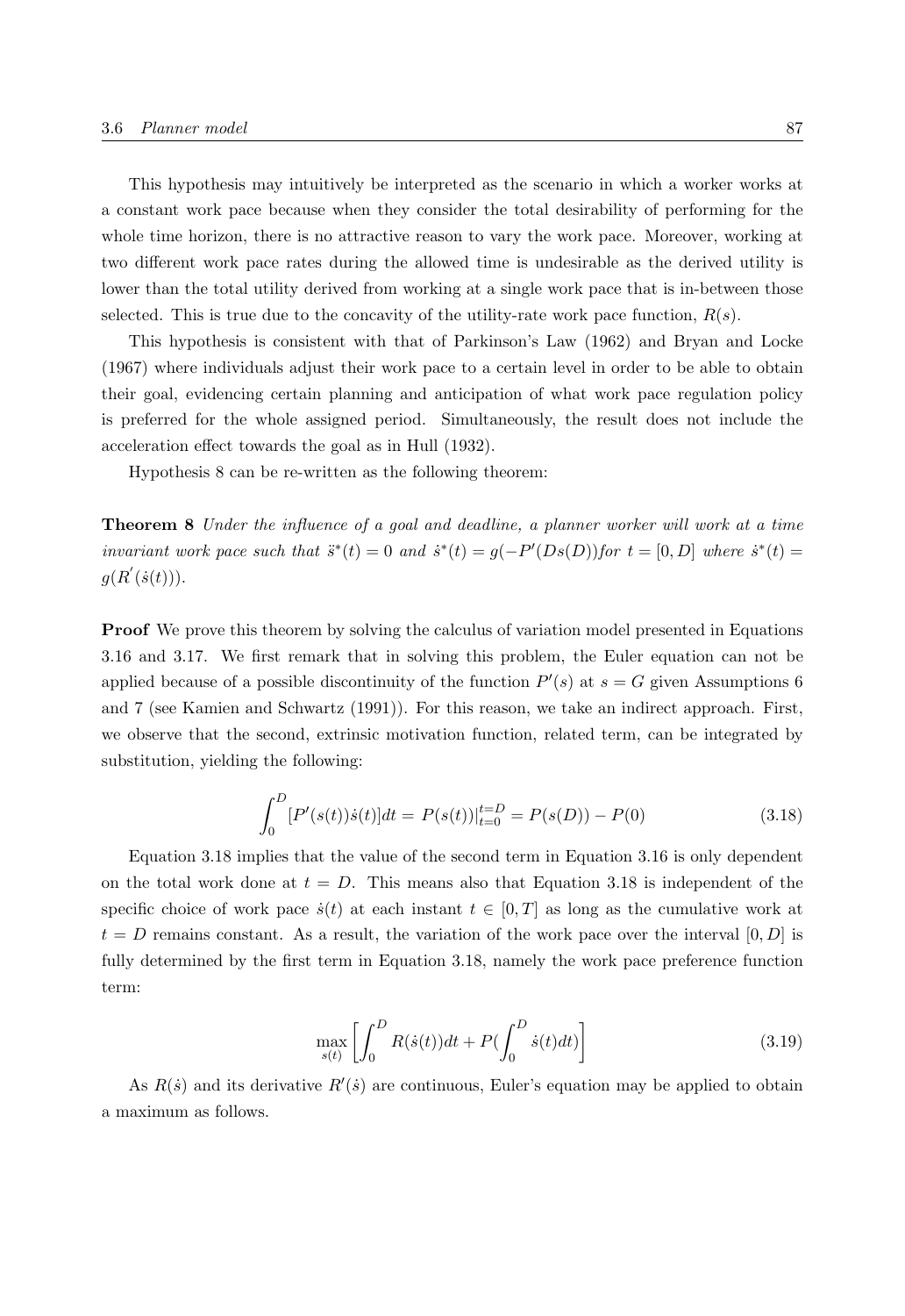$$
\frac{\partial (R(\dot{s}(t)))}{\partial s} = \frac{d \left( \frac{\partial (R(\dot{s}(t)))}{\partial \dot{s}} \right)}{dt} \tag{3.20}
$$

Thus, applying the chain rule, it follows that:

$$
0 = \frac{dR'(\dot{s})}{dt} = R(\dot{s})\ddot{s} \tag{3.21}
$$

From Assumption 1, it is known that  $R(s)$  is concave, hence from Equation 3.21 it follows that

the work pace is constant as  $\ddot{s}^*(t) = 0$ , in the interval  $t \in [0, D]$  in order to maximize total utility.

As the work pace is constant, the intrinsic motivation function  $R(\dot{s})$  is also a constant for the entire interval  $t \in [0, D]$ . Hence, substituting in Equation 3.16 the dynamic optimization problem of the planner model can be reduced into a static one at  $t = D$  (or any other arbitrary time in the interval  $t \in [0, D]$ :

$$
\max_{\dot{s}(D)} R(\dot{s}(D))D + P(D\dot{s}(D)) - P(0)
$$
\n(3.22)

Applying first order conditions we obtain:

$$
R'(s(D)) = -P'(D\dot{s}(D))
$$
\n(3.23)

Note that Equation 3.23 is similar to the marginal expression for the myopic model in Equation 3.4, with the difference that the work pace and the cumulative work are evaluated at the deadline (see Figure 3.5). Furthermore, using the same definition of  $g(.)$  such that  $\dot{s}(t) = g(R'(\dot{s}(t))),$  the desired result, follows:  $\dot{s}^*(t) = g(-P'(Ds(D))$  for  $t = [0, D]$ .

# **3.6.2 Effects of varying goals on work pace regulation and total work**

Acknowledging that the work pace is constant according to the worker planner model, conclusions that apply to effects on work pace regulation also apply to total work. Only the following simple conversion:  $\dot{s}^*(t) = \frac{S^*(D)}{D}$ ,  $\forall t \in [0, D]$  needs to be done. Therefore, in this sub-section we address the effects of varying goals on both, work pace regulation and total performance, via the following questions: "*What are the effects on work pace regulation if the goal difficulty (level) is increased?*" (Question 5) and "*What are the effects on total performance if the goal difficulty (level) is increased?*" (Question 1).

In evaluating the consequence of having a constant work pace when the worker is assumed to plan, we propose two alternative hypotheses (i.e. Hypotheses 9 and 10) to answer Questions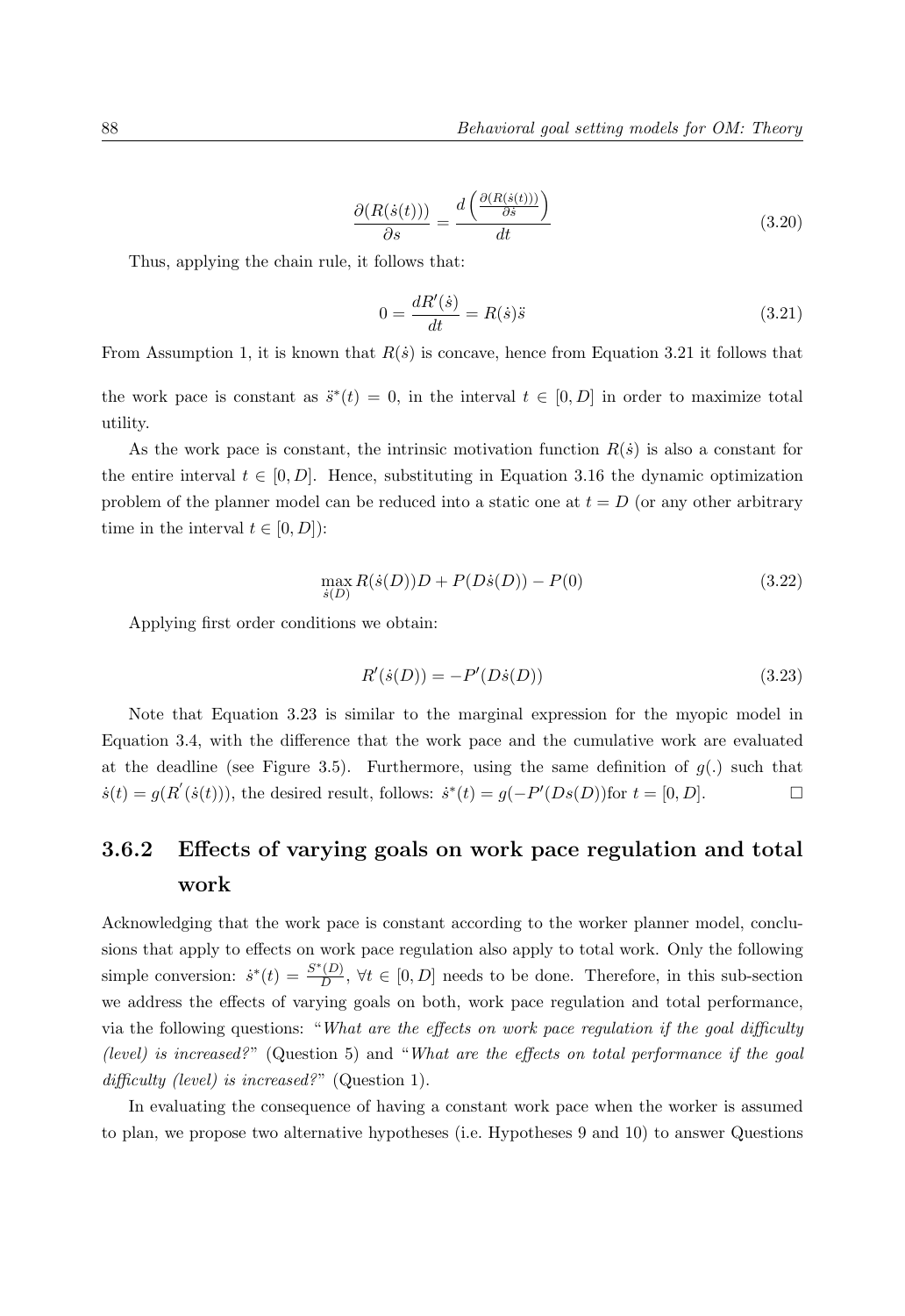

Figure 3.5: Work pace selection in the planner model

1 and 5 assuming planning behavior from the worker. Hypothesis 9 is equivalent to Hypothesis 6 for the myopic model:

**Hypothesis 9** *The goal difficulty–total performance (and constant work pace) relation for a planningworker is unimodal, increasing and then decreasing on the assigned goal level. When an assigned goal can be achieved during the allocated period, increasing the goal may increase total performance (and constant work pace). Otherwise, when an assigned goal can not be achieved, if such a goal is further increased, the goal may decrease total performance (and constant work pace).*

This hypothesis is again consistent with the relationship proposed by Erez and Zidon (1984). The intuition behind Hypothesis 9 is nonetheless different. For sufficiently high work pace levels, there is a decreasing intrinsic motivation for a higher work pace level (i.e. modeled with  $R(s)$ ). This implies that once the maximum performance is achieved, if the goal is further increased, the selected work pace will be reduced to the point where the marginal decrements in the utility rate derived from the work pace match those of the marginal increments in the utility derived from performing with respect to the goal.

To formulate the theorem equivalent to Hypothesis 9**,** we then explicitly make the selected cumulative work at time  $t = D$  dependent on the assigned goal G as follows:  $s*(D, G)$ . We can now formulate the theorem as follows: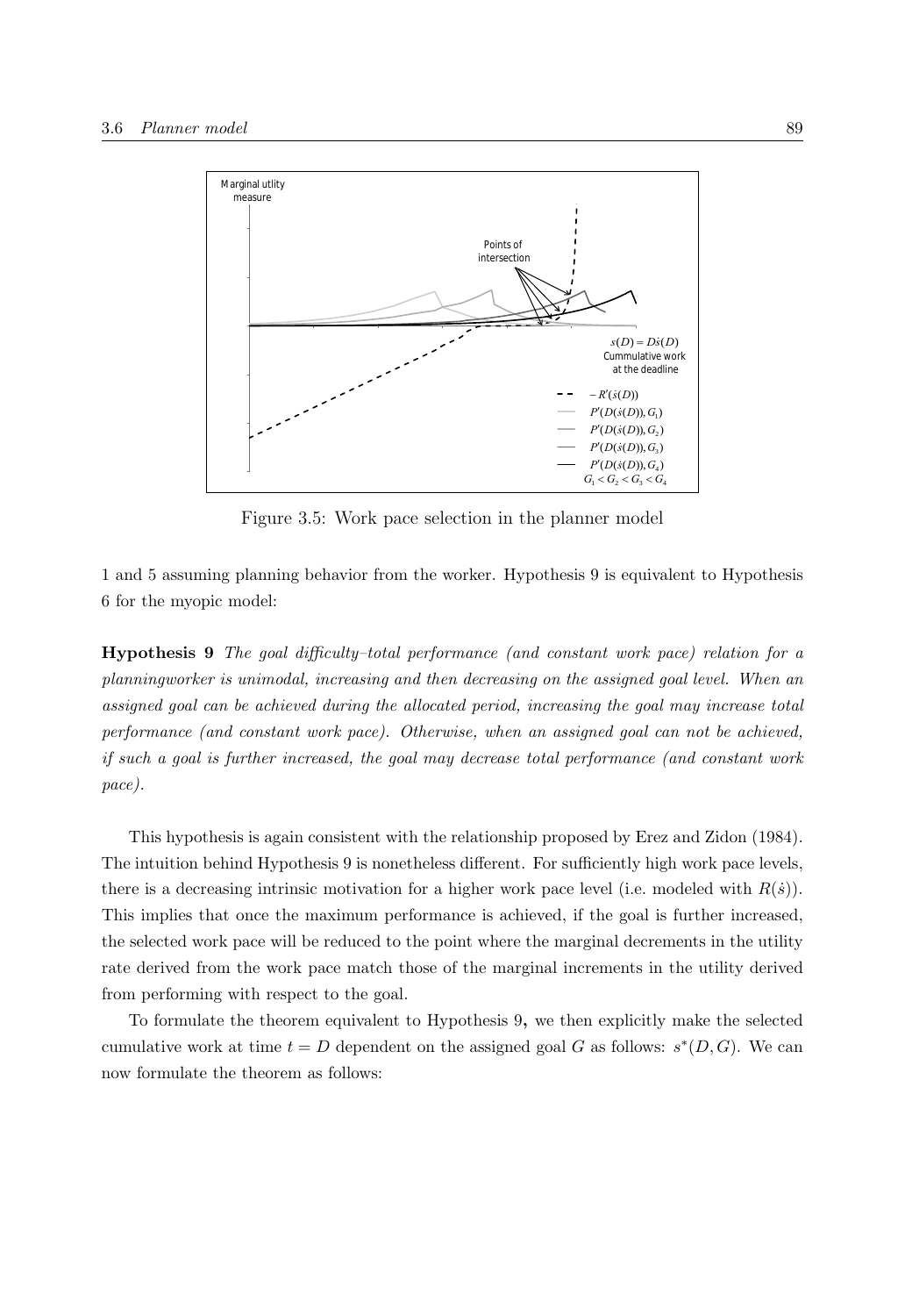**Theorem 9** *The individual total work function that depends on the goal is concave such that if*  $Ds^*(D, G) - G < 0$ ,  $\frac{ds^*(D, G)}{dG} > 0$ ,  $\frac{ds^*(D, G)}{dG} > 0$  and if  $Ds^*(D) - G > 0$ , then  $\frac{ds^*(D, G)}{dG} > 0$  $0, \frac{ds^*(D, G)}{dG} > 0.$ 

**Proof** To prove a non-monotonic goal level-performance relationship, we follow a similar procedure as the one found at Wu et al. (2004). First, we transform the utility performance function so that it is explicitly a function of the assigned goal  $G$ , by defining a function V that makes use of property Assumption 8 as follows:

$$
V(s - G) = P(s) \tag{3.24}
$$

Next, using Equation 3.24 we differentiate Equation 3.23 implicitly with respect to the assigned goal G:

$$
R''(\dot{s}^*(D, G))\frac{d\dot{s}^*(D, G)}{dG} = -V''(D\dot{s}^*(D, G) - G)\left[\frac{Dd\dot{s}^*(D, G)}{dG} - 1\right]
$$
(3.25)

Rearranging, Equation 3.25 yields:

$$
\frac{d\dot{s}^*(D,G)}{dG} = \frac{V''(D\dot{s}^*(D,G) - G)}{R''(\dot{s}^*(D,G)) + DV''(D\dot{s}^*(D,G) - G)}
$$
(3.26)

Replacing Equation 3.24 in Equation 3.23, we have that:

$$
V'(D\dot{s}^*(D, G) - G) = -P'(D\dot{s}^*(D, G))
$$
\n(3.27)

Notice now that if  $\dot{s}^*(D, G)$  is decremented by an arbitrarily small  $h > 0$ , it holds from Equation 3.27 that:

$$
V'(D\dot{s}(D) - G - Dh) > -R'(\dot{s}(D) - h) \tag{3.28}
$$

From Equation 3.28, we note  $DV''(D\dot{s}^*(D) - G) < -R''(\dot{s}^*(D))$  and  $DV''(D\dot{s}^*(D) - G) +$  $R''(s^*(D)) < 0$ . This implies that iff  $V''(Ds^*(D) - G) > 0$  (i.e. which occurs according to Assumption 7 when  $D\dot{s}(D) - G < 0$ , then  $\frac{d\dot{s}^*(D,G)}{dG} > 0$  and  $\frac{d\dot{s}^*(D,G)}{dG} > 0$ . This implies that if a worker is already able to accomplish the goal before the deadline, then increasing the goal will increase total performance (and average work pace). If, however  $V''(Ds^*(D) - G) < 0$  (by Assumption 7 occurs when  $D\dot{s}^*(D) - G > 0$  then  $\frac{d\dot{s}^*(D,G)}{dG} < 0$  and  $\frac{ds^*(D,G)}{dG} > 0$ . In this case, if a worker is not able to accomplish the goal before the deadline, then increasing the goal will result in a decrease of total performance, proving the desired result.  $\Box$ 

It is possible to formulate another hypothesis regarding the goal level–total individual performance relationship which is consistent with the report of Locke and Latham (1982), and indeed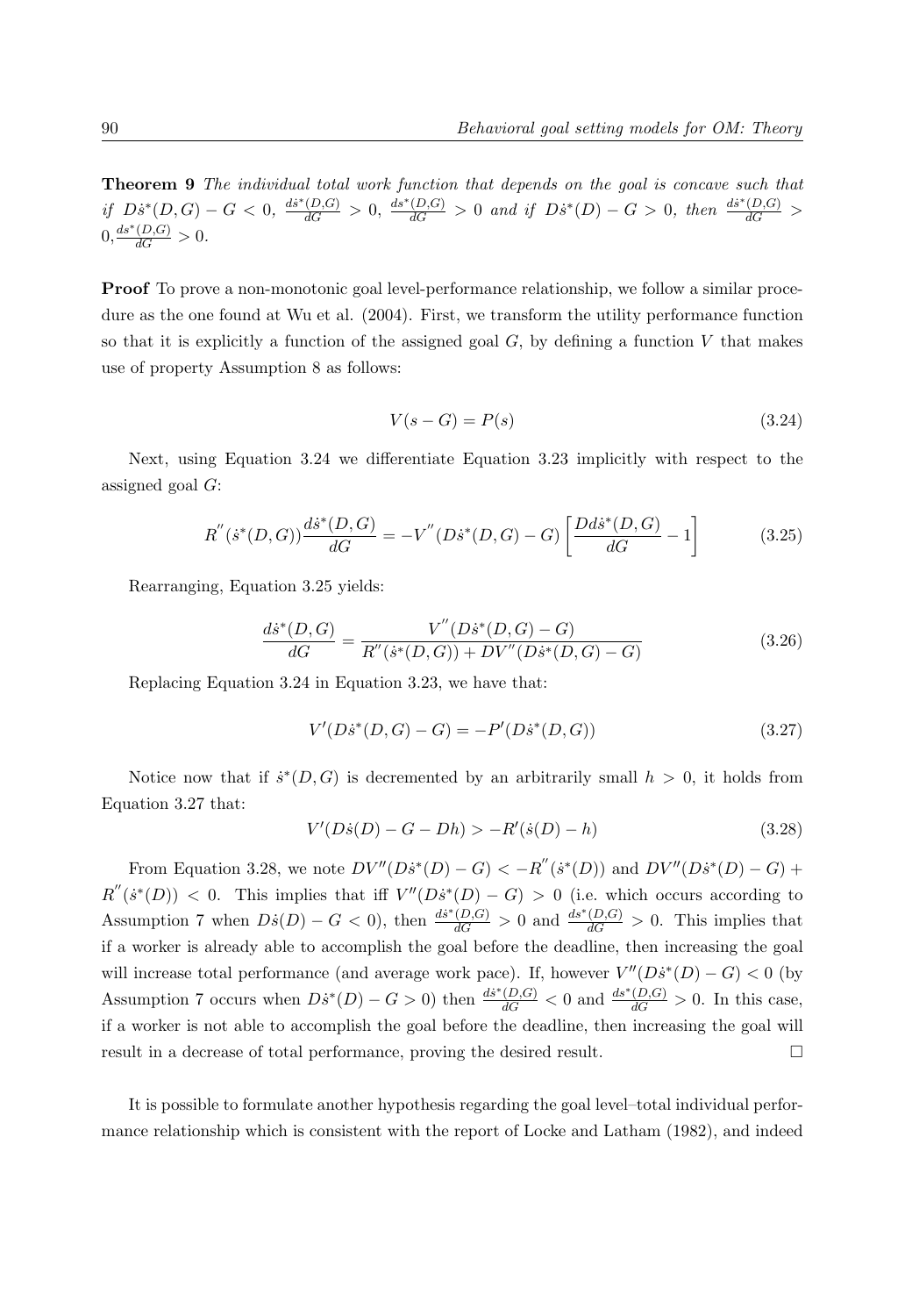

Figure 3.6: Goal level - total performance relationship for different scenarios

represents a majoritarian view on the field (Locke and Latham, 1990)(Locke and Latham, 1990), provided commitment towards the goal exists:

**Hypothesis 10** *The goal difficulty–total performance relation for a planner worker is strictly increasing with diminishing returns until converging to a threshold given by the limits of the worker's ability.*

**Theorem 10** If for a planner worker it also holds that  $\max_G \dot{s}^*(D, G) \approx L$ , then  $\lim_{\delta^*(D, G)} \det_{dG} \dot{s}^*(D, G) = \lim_{\delta^*(D) \to L^+} \frac{ds^*(D, G)}{dG} = 0$  and  $\lim_{\delta^*(D) \to L^-} \frac{ds^*(D, G)}{dG} = \lim_{\delta^*(D) \to L^+} \frac{ds^*(D, G)}{dG} = 0$ .

**Proof** If we assume that  $\max_G s^*(D, G) \approx L$  may hold, then we may apply Assumption 3,  $\lim_{\delta \uparrow} L-R''(\delta) = -\infty$ , and then it follows from Equation 3.26 that  $\lim_{\delta^*(D) \to L^-} \frac{d\delta^*(D, G)}{dG}$  $\lim_{\delta^*(D)\to L^+} \frac{ds^*(D,G)}{dG} = 0.$ 

This proof shows that for cases where workers are relatively insensitive to changes in their work pace, but at the same time it is extremely undesirable to work near the skill level  $L$  (by Assumption 3), varying the goal may exhibit a quasi non-decreasing pattern, stabilizing at a threshold near the maximum skill level  $L$  (see Figure 3.6). It is also important to observe that in this case, the planner model becomes more consistent with that of a constraint model, where performance is simply bounded by the skill level L.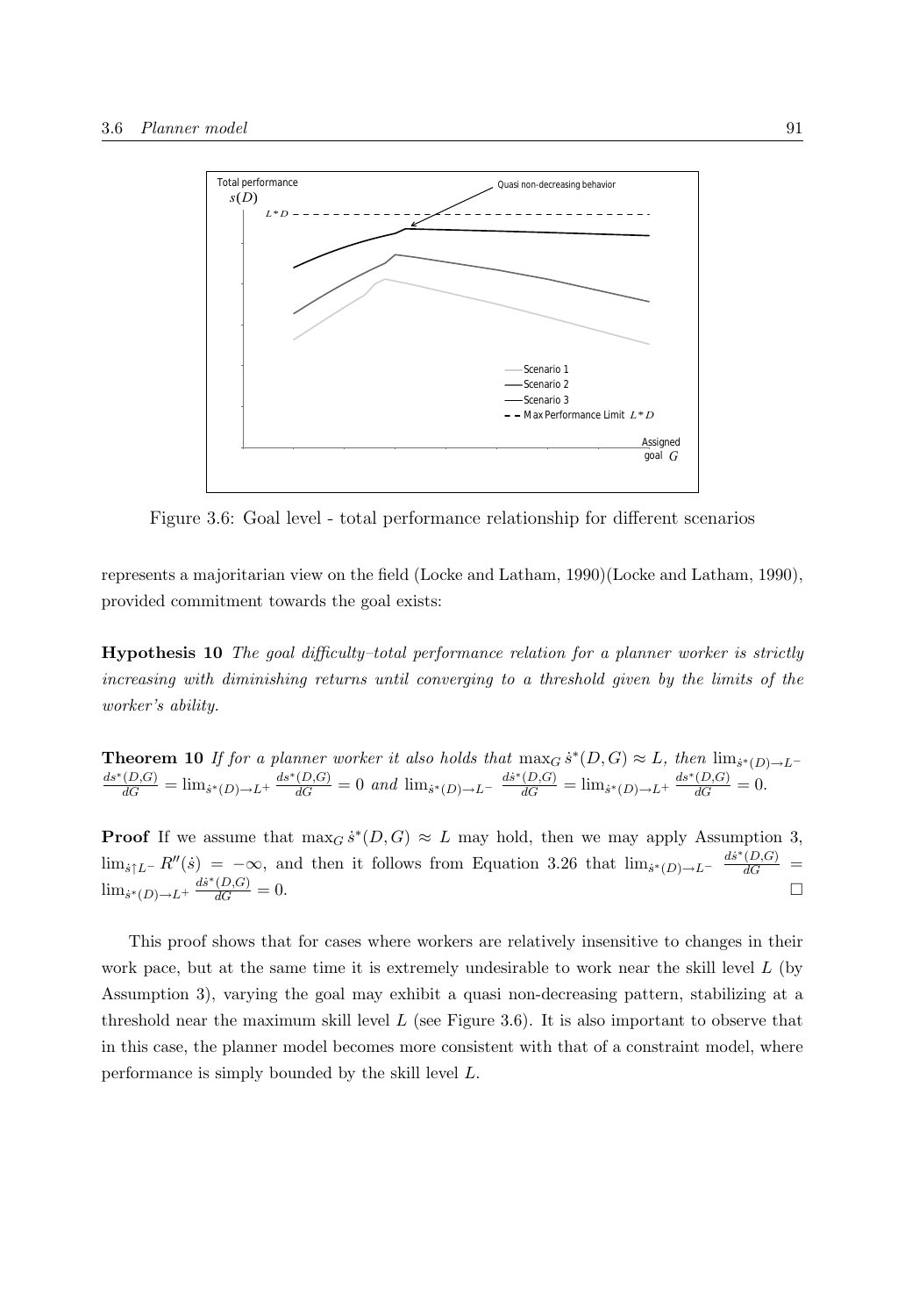### **3.6.3 Effects of varying skills on work pace regulation and total work**

As in the previous sub-section, we simultaneously address the effects of skills on work pace regulation and total work by providing answers to the questions:"*What are the effects on work pace regulation if the skill level is increased under the influence of an assigned goal and deadline?***" (**Question 6**)** and "*What are the effects on individual performance if the skill level increases under the influence of an assigned goal and deadline?***"** (Question 2). For this we formulate the following intuitive hypothesis:

**Hypothesis 11** *If a planner worker has a higher skill level than another one, the time-invariant selected work pace of the worker with a higher skill level is higher than the worker with the lower skill.*

Hypothesis 11 may then be formalized with the following theorem:

**Theorem 11** *Given two myopic workers with skill levels*  $L_1$  *and*  $L_2$  *such that*  $L_2 = L_1 + \phi$  *and*  $\phi > 0$ , it holds that  $\dot{s}_{L_2}^*(t) > \dot{s}_{L_1}^*(t)$  for  $t \in [0, D]$  and  $s_{L_2}^*(D) > s_{L_1}^*(D)$  *. It also holds that*  $\hat{t}_{L_2} < \hat{t}_{L_1}$  if  $\hat{t}_{L_1}, \hat{t}_{L_2} \in [0, D].$ 

**Proof** The proof follows directly by using the same reasoning as in Step 1 of the proof of Theorem 4, where it holds that  $g_{L_2}(x) > g_{L_1}(x)$  for  $x \in \mathbb{R}$ . Thus, it holds at  $t = D$  that at  $t = D$ , that  $g_{L_1}(P'(s(D))) > g_{L_1}(P'(s(D)))$  and thus,  $\dot{s}_{L_2}(D) > \dot{s}_{L_1}(D)$  and  $s_{L_2}(D) > s_{L_1}(D)$ .  $\Box$ 

### **3.7 Overview and discussion**

In this cha pter we have developed propositions regarding the possible effects of varying the goal level (difficulty) and skill level on performance and work pace regulation. Our framework starts by treating the worker as a decision maker himself who, in the tradition of the Behavioral Economics field, wishes to maximize his level of a desirability for a given effort level. The decision models we present here are parsimonious by including only a limited number of assumptions that are documented in the literature regarding work pace as a stressor and evaluation of performance. Table 3.1 summarizes the assumptions made in the building blocks of the models: the intrinsic and extrinsic evaluation and the support from the literature for them.

The propositions are derived under two different views on how the selection of work pace over time is made. In the first point of view, workers are said to be myopic because workers only consider the satisfaction obtained in the present to select their work pace. In the second point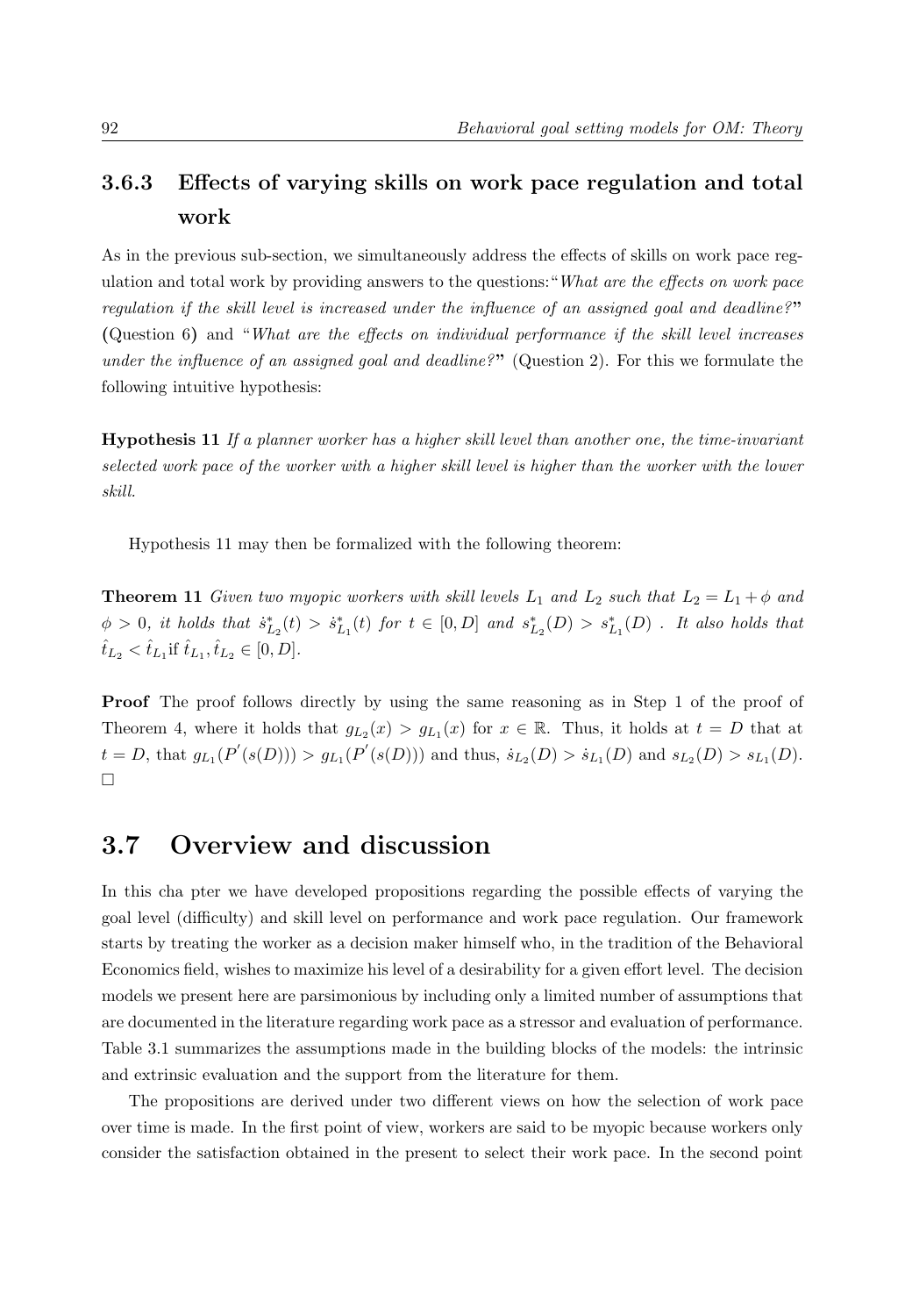of view, workers are said to be planners because they consider the total satisfaction derived over the whole available period to reach the goal given an assigned deadline. Tables 3.2 (for total performance) and 3.3 (for work pace) provide a summary of the propositions presented in this chapter as possible answers to the research questions presented in Section 3.2. The propositions are compared to what is known in the existing literature.

|                                                                                                                                                                                                  | Evidence                                             |                                                                       |  |
|--------------------------------------------------------------------------------------------------------------------------------------------------------------------------------------------------|------------------------------------------------------|-----------------------------------------------------------------------|--|
| Questions and Answers                                                                                                                                                                            | Literature                                           | Decision model                                                        |  |
|                                                                                                                                                                                                  |                                                      |                                                                       |  |
| Question 1 What are the effects on individual performance (i.e. cumulative performance of an individual<br>measured at the end of the assigned period) if the goal difficulty (level) increases? |                                                      |                                                                       |  |
| Possible answer 1                                                                                                                                                                                |                                                      |                                                                       |  |
| The goal difficulty-total performance relation for a myopic<br>worker is unimodal, increasing and then decreasing on the<br>assigned goal level (Hypothesis 6 and Hypothesis 9).                 | Erez and Zidon (1984)                                | Theorem<br>(Myopic<br>6<br>model)<br>Theorem 9<br>(Planner)<br>model) |  |
| Possible answer 2                                                                                                                                                                                |                                                      |                                                                       |  |
| Total performance increases and then remains constant (levels<br>off) with goal difficulty (Hypothesis 10).                                                                                      | Latham<br>Locke<br>and<br>$(1982 \text{ and } 1990)$ | Theorem 10 (Planner<br>model)                                         |  |
| Question 2 What are the effects on individual performance if the skill level increases under the influence of<br>an assigned goal and deadline?                                                  |                                                      |                                                                       |  |
| Possible answer 1                                                                                                                                                                                |                                                      |                                                                       |  |
| Performance (total work) increases given a skill increase<br>(Hypothesis 7 (Myopic model) and Hypothesis 11 (Planner<br>model).                                                                  | Erez and Zidon (1984)                                | Theorem 7<br>Theorem 11                                               |  |
|                                                                                                                                                                                                  |                                                      |                                                                       |  |
| Question 3 What are the interaction effects of increasing goal difficulty (level) and skill level on individual<br>performance?                                                                  |                                                      |                                                                       |  |
| Possible answer 1                                                                                                                                                                                |                                                      |                                                                       |  |
| Possible interactions may exist, although we do not make a-<br>priori hypothesis.                                                                                                                | Erez and Zidon (1984)                                |                                                                       |  |

|  |  | Table 3.2: Goal difficulty-performance investigation overview |  |  |
|--|--|---------------------------------------------------------------|--|--|
|--|--|---------------------------------------------------------------|--|--|

These comparisons highlight the advantage of formulating decision making models for theory building by linking different results on performance and work pace regulation within a single model. When the derived propositions are compared to reports in the literature, it can be observed that a myopic model may account for the reported acceleration towards the goal (Hull, 1932; See et al., 2006). In addition, it is seen that a goal level-performance relationship which levels-off can only be explained in the proposed framework with the additional assumption of an increase in the work pace over the natural work pace thereby resulting in only marginal decrements up to the proximity of the skill level. We also see that other propositions can be derived to which there is no documentation in the literature, in particular what happens if skills are varied in a goal-setting context. Furthermore, the results are organized by type of model, whereas a myopic model links the goal gradient hypothesis with a non-monotonic goal levelperformance relationship, the planner model links a steady-state work pace regulation with a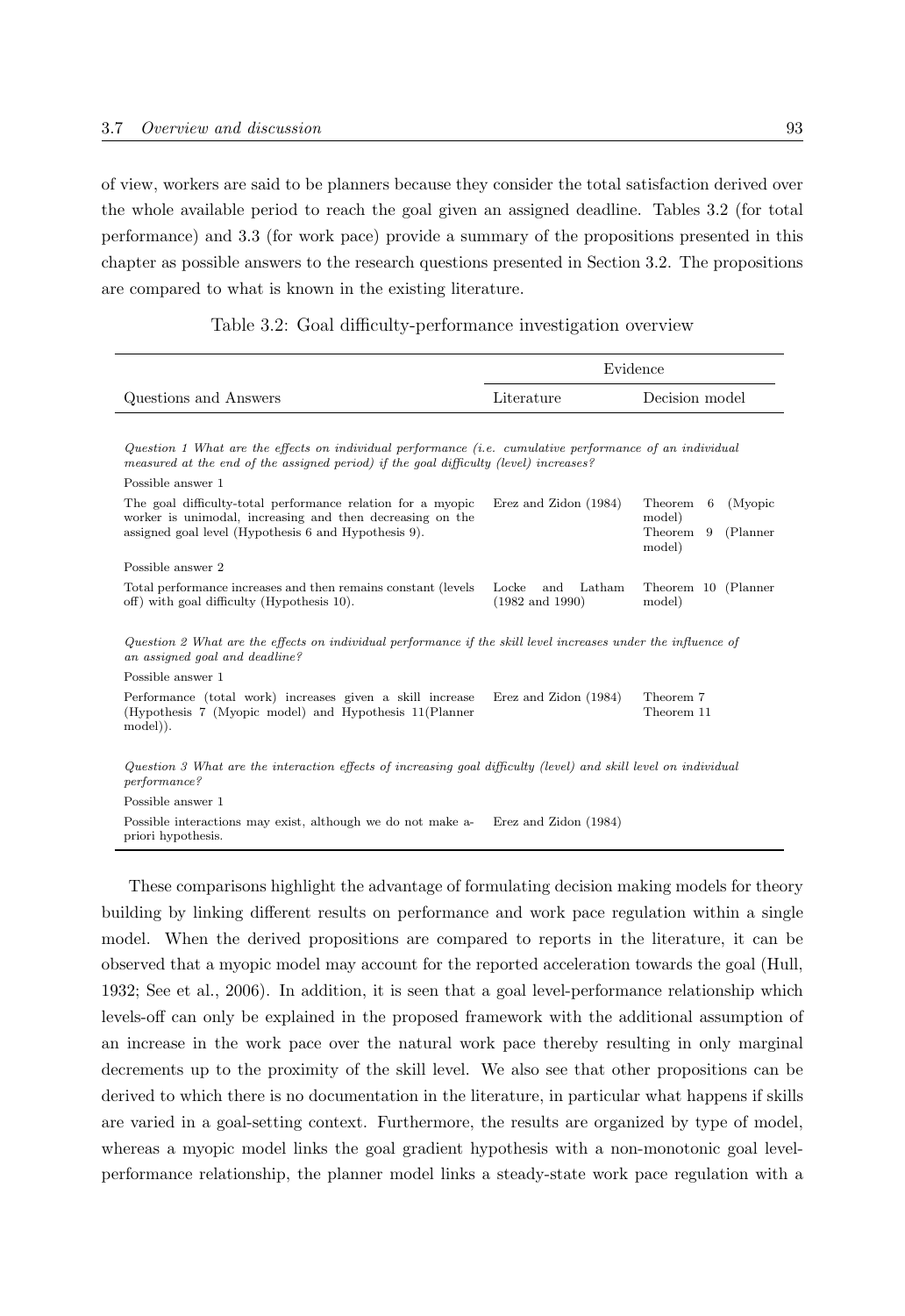|                                                                                                          | Evidence                                                                                                         |  |  |
|----------------------------------------------------------------------------------------------------------|------------------------------------------------------------------------------------------------------------------|--|--|
| Literature                                                                                               | Decision model and<br>justification                                                                              |  |  |
| Question 4 How is the work pace regulated under the influence of a given goal and deadline?              |                                                                                                                  |  |  |
|                                                                                                          |                                                                                                                  |  |  |
| Goal gradient hypoth-<br>esis (Hull, 1932; See et<br>al., 2006 and Kivetz et<br>al., $2006$ )            | Theorem 1<br>(Myopic model)                                                                                      |  |  |
|                                                                                                          |                                                                                                                  |  |  |
| alternative hy-<br>pothesis, if there is no<br>acceleration<br>towards<br>the goal.                      | Theorem 8<br>(Planner model)                                                                                     |  |  |
| Question 5 What are the effects on work pace regulation if the goal difficulty (level) is increased?     |                                                                                                                  |  |  |
|                                                                                                          |                                                                                                                  |  |  |
| Goal gradient hypoth-<br>esis (Hull, 1932; See et<br>al., 2006 and Kivetz et<br>al., 2006).              | Theorem 2<br>(Myopic model)<br>Theorem 3<br>(Myopic model)                                                       |  |  |
|                                                                                                          |                                                                                                                  |  |  |
| Consistent<br>with<br>Parkinson Law (1962)<br>of work pace adjust-<br>ment according to goal<br>demands. | Theorem 9<br>(Planner model)                                                                                     |  |  |
|                                                                                                          | Question 6 What are the effects on work pace regulation if the skill level is increased when a goal is assigned? |  |  |
|                                                                                                          |                                                                                                                  |  |  |
| The literature has not<br>investigated this ques-                                                        | Theorem 4<br>(Myopic model)<br>Theorem 5<br>(Myopic model)                                                       |  |  |
|                                                                                                          |                                                                                                                  |  |  |
| The literature has not<br>investigated this ques-                                                        | Theorem 11<br>Planner model                                                                                      |  |  |
| Question 7 What are the effects on work pace regulation when the skill level assigned goal interact?     |                                                                                                                  |  |  |
|                                                                                                          |                                                                                                                  |  |  |

The literature has not investigated this ques-

tion.

Possible interactions may exist, although we do not make a-priori hypothesis.

#### Table 3.3: Work pace regulation investigation overview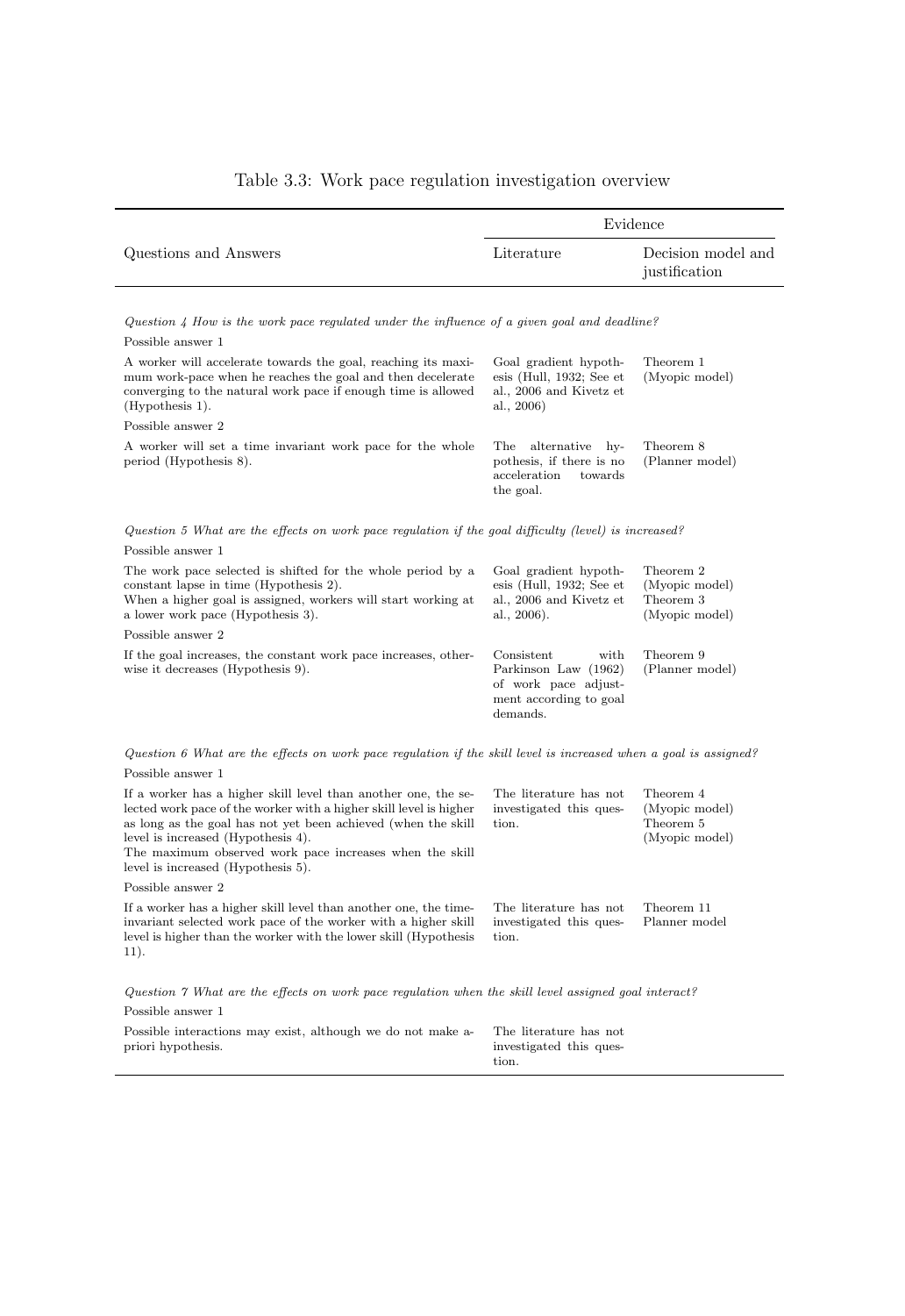non-monotonic relationship that may "appear" as a monotonic one if the maximum work pace chosen converges to that of the skill level limit.

Given that a priori it is not possible to know which of the propositions presented in this chapter are correct, the validity of the propositions and models are tested in Chapter 4. It is expected that more complex behavior is observed in the matter of work pace regulation over time than the one exposed in this chapter. In particular, work pace adjustment behavior may exist (or plan revision), where deviations from the ideal work pace trajectory and the actual work pace trajectory are minimized (Carver and Scheier, 1998). Nonetheless, the fact that the models proposed in this chapter, stylized with simple properties, allows for comparison of the basic features of the goal level-performance relationship and work pace regulation found in the experimental studies of Chapter 4.

Another potential value of the models presented in this chapter is that once one of the alternative views is validated, modelers and practitioners may have an additional tool to forecast possible work pace regulation of workers given different assigned goals, deadlines and skill level scenarios. Furthermore, the results may be aggregated to a number of heterogeneously skilled workers. The proposed models are also easily extended to include learning and fatigue effects as part of the utility rate work pace function, creating temporal shifts of maximum and most comfortable levels of capacity. In sum, all this information may be included in simulation studies of particular production systems or even decision support systems that consider assigned goals as a selection variable.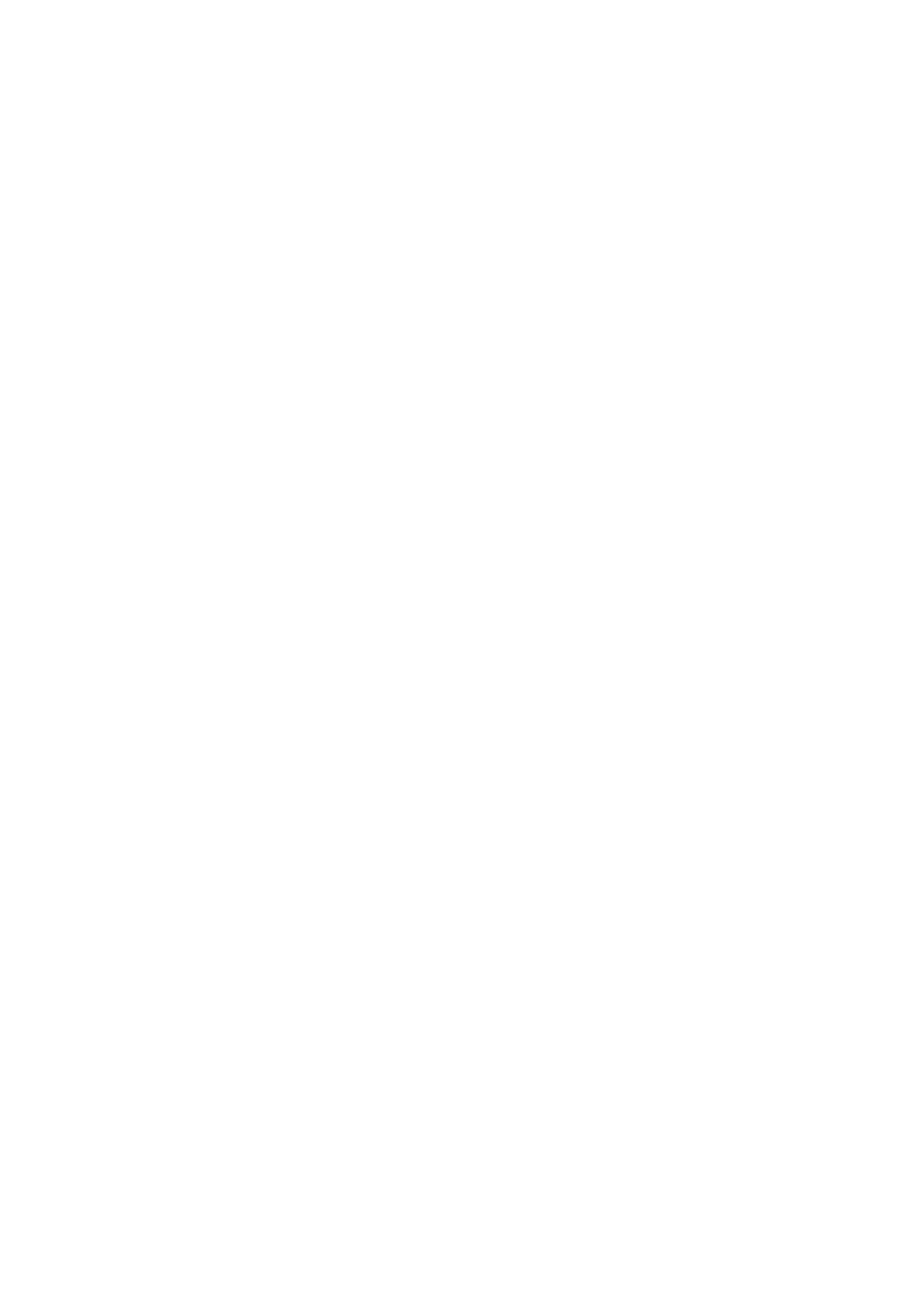## **Chapter 4**

# **Behavioral goal setting models for operations management: An empirical approach**

### **4.1 Introduction**

In Chapter 3, we stressed the need for studying the assignment of performance goals and deadlines from an operations management perspective. The potential productivity benefits associated with goal assignment (Locke and Latham, 1990) and the fact goal assignment is an additional variable at the disposal of production managers that is not considered in most operations management models (Boudreau et al., 2003), were cited as important reasons for studying goals from an operations management perspective.

In fact, questions remain from an operations management perspective that will be studied in this chapter. A primary question is whether the goal-level–performance relationship is nonmonotonic or non-decreasing (converging to a certain threshold). This is a question that needs to be answered to be able to assign optimal goals in operational contexts. It is also necessary to validate previous results from the literature on the goal-level-performance relationship for operational contexts. In particular, we consider the common operational context in which workers are assigned to shifts and block times and thus are given a fixed deadline to achieve their goal, which they can also overachieve.

A second question is how the work pace is regulated while workers aim to achieve a goal. From a modeling perspective, operational models predominantly assume that workers process jobs at a steady state. It is then relevant to verify if this assumption is justified under the influence of goals. A proper characterization of work pace regulation is also important for managers who want to monitor the progress of their workers towards the goal and wish to estimate if these are attainable. This is particularly true given previous reports that workers accelerate towards a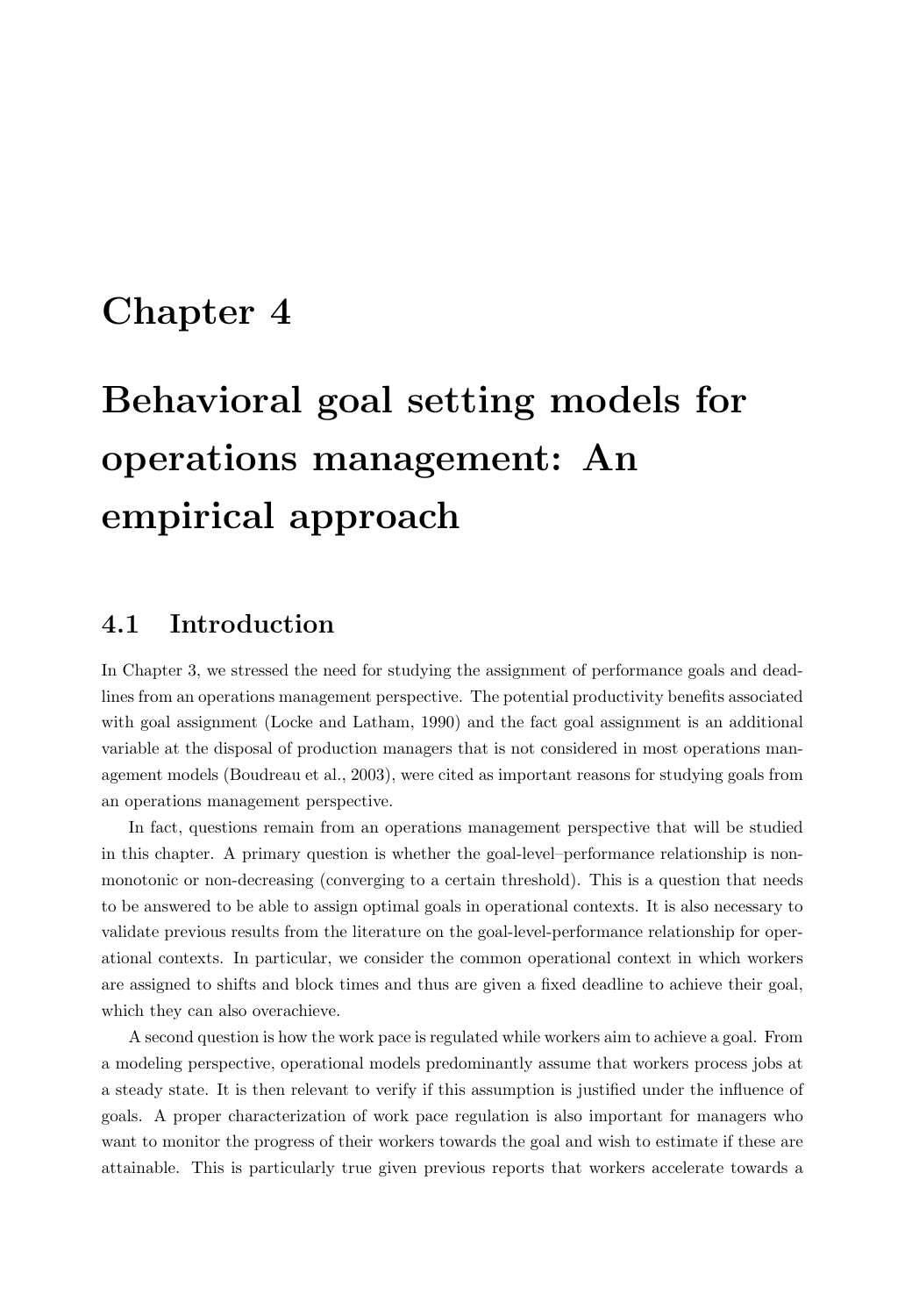goal. This phenomenon, however, occurred in cases where workers could stop when they reached their goal. These contexts are different from the contexts studied in this chapter, where workers work for fixed periods. If workers can produce more than the goal, such extra productivity is desirable for managers and to a certain extent, the workers.

Finally, in studying the goal-level-performance relationship in conjunction with work pace regulation it is important to understand the effects of varying skill levels (i.e. maximum work capacity). In any group of people, individuals have different capabilities, some individuals have a greater capacity to perform than others (Doerr and Arreola-Risa, 2000). Studying the goallevel-performance relationship while discriminating results across skill levels permits us to further characterize the relationship and identify which features are governed by the skill level of an individual. Studying work pace regulation patterns while acknowledging varying skill levels, has the potential to reveal insights to the key question of whether the assigned goal really forces a worker to work to the best of his ability.

In this chapter, we test the hypotheses derived in Chapter 3 regarding the effects of varying goals and skills on performance and work pace regulation over time within an operations management context. These hypotheses are possible answers to the questions posited in Section 3.2 of this thesis and summarized in Tables 3.2 and 3.3. Chapter 3 provided alternative hypotheses by deriving two alternative decision making models. In the first model, the workers where assumed to behave in a myopic manner, selecting their work pace by considering only the instantaneous desirability of a given work pace. In the second model, the workers where assumed to behave as planners, selecting their work pace by considering the total desirability of the selected work pace accumulated until the assigned deadline. Determining which model is most consistent with empirical evidence, has in itself a theoretical value for goal setting theory and can serve as a first step in modeling goal setting behavior in workers.

For testing the hypotheses derived from our alternative decision making models of the worker, we conducted a controlled, repeated-measure lab experiment where difficulty levels were varied while performance as well as work pace regulation were observed. To the best of our knowledge, we are the first to directly test goal setting phenomena from the perspective of work pace regulation. Not only do we register total performance, but also the instants at which each job is completed. In addition, the experimental study allows for studying trade-offs between productivity and quality and assesses how performance is evaluated with respect to the goal (an indirect measure of frustration) with the purpose of evaluating the limitations of assigning goals in an operational context. Statistical tests are then used to accept/refute the hypotheses posited in Chapter 3, analyzing differences across and within individuals.

This chapter is organized as follows. Section 4.2, describes the method used for testing the aforementioned hypotheses in an experimental setting. We start presenting the results of our experiment in Section 4.3 where we attempt to shed light to the internal process that makes goals work; i.e. how goals fix expectations. Next, in Section 4.4, we report the results of the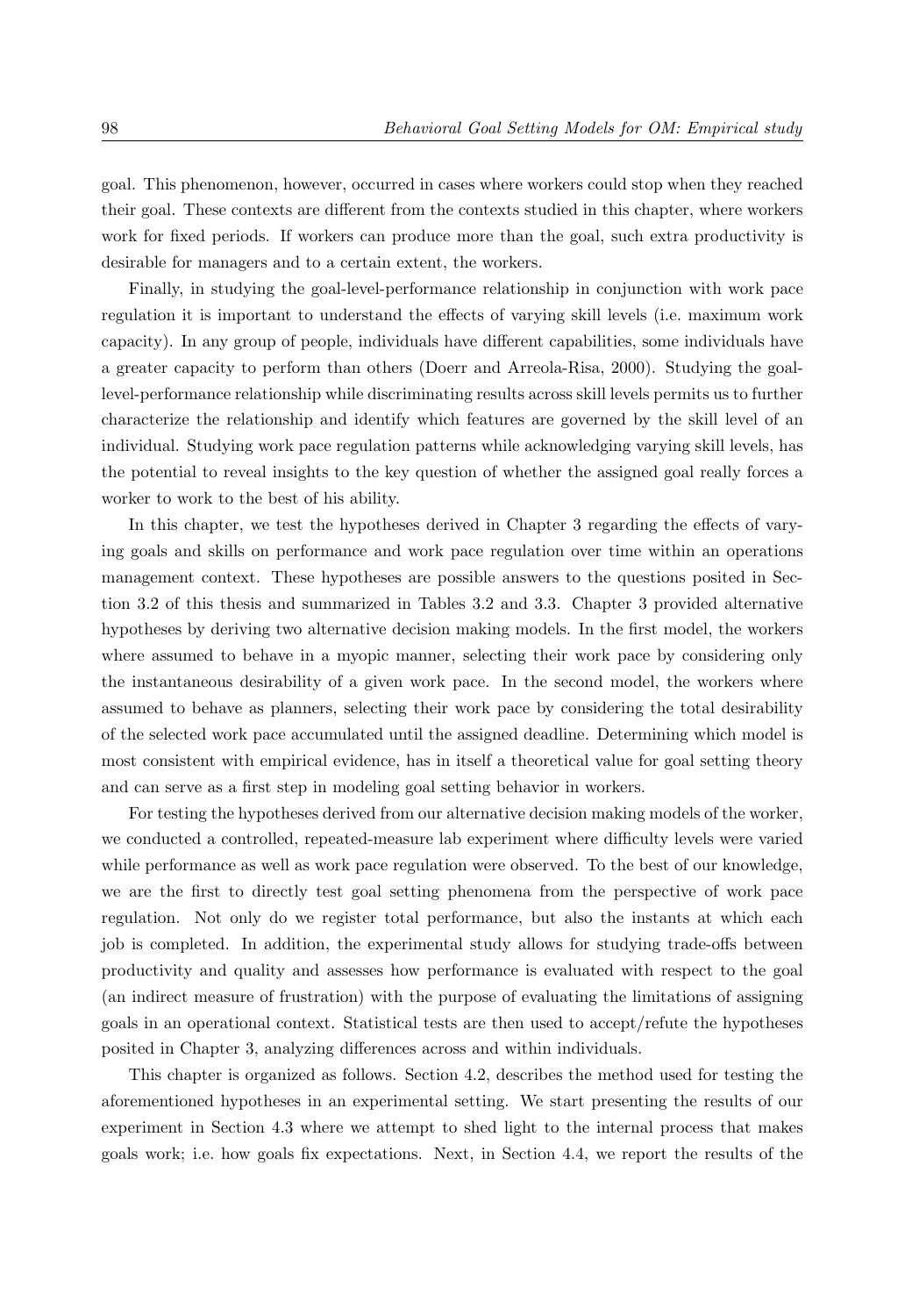experiment on the total performance effects seen when varying goals and skills. Similarly, Section 4.5, reports the results of the experiment on the work pace regulation effects seen when varying goals and skills. In Section 5, we present the results regarding the internal process that makes goals work; i.e. how goals fix expectations. Section 6, presents results on limitations in assigning goals, namely, the trade-offs between performance gains and quality levels. Finally, we conclude this chapter by presenting a discussion of the key findings, limitations and implications for operations management of the study in Sections 7, 8 and 9 respectively.

### **4.2 Method**

In this section we describe the methodology used for testing the hypothesis summarized in Tables 3.3 and 3.4 of Chapter 3 through a laboratory experiment. A laboratory based experiment is advantageous over a field study in that it controls goal difficulty in a precise manner where the influence of unsystematic variation is minimized. Unexpected breakdowns, distractions or interference between workers that are common in operational contexts are avoided.

### **4.2.1 Sample**

The participants for the experiment were recruited from a participantpool of 1st and 2nd year bachelor students of business administration. For a pilot study undertaken to set the conditions of the experiment and check the effectiveness of feedback in the experiment, other,  $n = 36$ students were recruited. A separate set of  $n = 81$  students were recruited for the actual experiment. All participants received two course extra–credits regardless of their performance in the experiment. Although we acknowledge that differences may exist in simulating working conditions using students as compared to real workers, we note that goal setting experiments have in general replicated results from the laboratory in the field (Locke and Latham, 1990). Moreover, the designed experiment remains adequate for the purpose of our study which is to study the theorized effects of varying goal difficulty in performance as well as in work pace and not to arrive to conclusions regarding the size of effects which may vary across operational contexts (Highhouse, 2009).

### **4.2.2 Experiment design**

The experiment conducted has a within-participants design. This means that participants in the experiment were exposed to all experimental conditions as opposed to a between-participants design where participants are assigned randomly to only one condition. The three conditions of the experiment consisted of three varying levels of goal difficulty.

We note here that because repeated measurements were taken to observe work pace regulation patterns, the probability of not observing consistent differences in such patterns across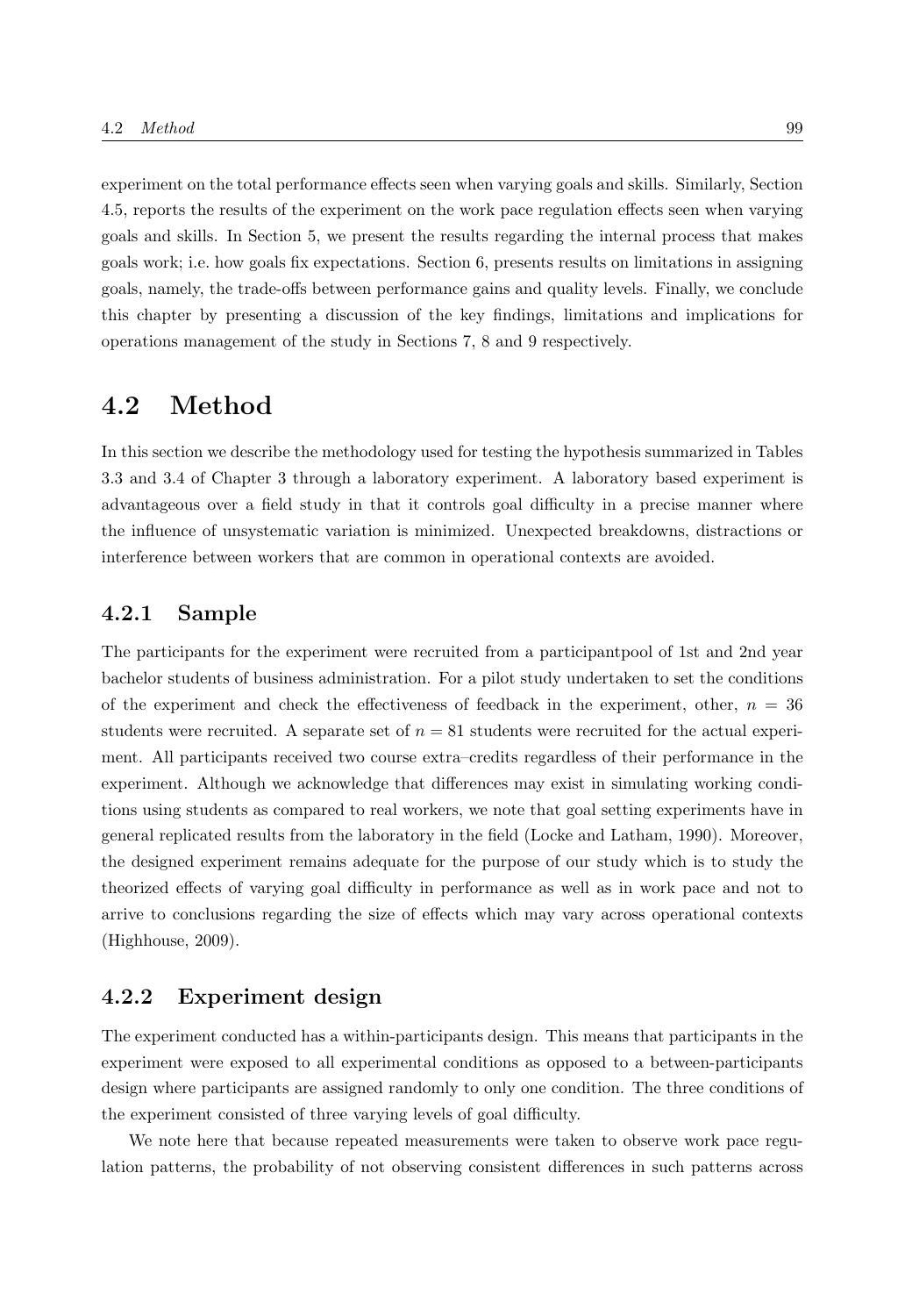different goal conditions increases. For this reason, the experiment had to be designed to ensure the highest statistical power possible, avoiding individual differences to account for observed differences in response. Therefore, we selected a within-participants design that ensures that the source of the response variation is due to the different treatments (i.e. goal levels) and not due to individual differences across treatment groups as occurs with between-participants experiment designs (Kantowitz et al., 2008). In addition, the within-participants approach allows for direct comparisons of performance and work pace regulation for given individuals.

A within-participants design does have the drawback of the possibility of carry-over effects. In our case, those effects may be in the form of fatigue or additional adaptation of the worker's performance evaluation given past goals and performance (Mezias et al., 2002). To mitigate the influence of these effects on the results a number of actions were undertaken.

First, the sequence at which each goal difficulty level was presented was randomized to average out any goal-anchoring and fatigue effects. Importantly, this is an advantage over the Erez and Zidon (1984) goal difficulty–performance study, where participants were presented with increasing goal levels, allowing for the confounding of variables. Next, to minimize fatigue effects participants were allowed to rest and stretch for 1 minute after each picking round of 8 minutes. To avoid learning effects a supervised training round of 4 minutes was conducted first, where the experimenter verified that the exact procedure was followed by the participant. Finally, to ensure that sequence effects were not present, control variables indicating the sequence by which an assigned goal was introduced, were included in the subsequent statistical analysis.

#### **4.2.3 Experimental task**

Participants were asked to conduct a simple simulated order picking task. In the experiment, each participants was told to imagine himself as a worker in a warehouse. The task was simple enough to be learned quickly (in less than 4 minutes) and sufficiently short cycled enough (less than 12 seconds) for an individual to be able to observe progress towards the goal and judge his ability with respect to a goal. The experiment layout is shown in Figure 4.1. The simulated order picking task consisted of the following steps: (1) receiving instructions indicating the bin to pick from (Bin 1, 2 or 3), (2) walking to the corresponding bin, (3) retrieving a packaged stack of 200 post-its (acting as a product, 0.3 cm thick) from the corresponding bin, (4) walking back to the terminal, (5) typing the 4-digit number printed at both sides of the post-it (acting as the product code), (6) dropping the post-it stack in a drop-bin and (7) confirming the pick pressing enter at the terminal's keyboard. The correctness of a pick was evaluated by verifying whether the 4-digit number corresponded to that of the selected bin. The participants were advised that only correct picks were counted towards an assigned goal. Therefore, quality, although not a goal in itself, constrained the work pace as incorrect picks implied unproductive and undesirable time spent towards the goal. To minimize errors, participants were asked to use only the number pad of the key-board. Only keys that corresponded to digits were enabled.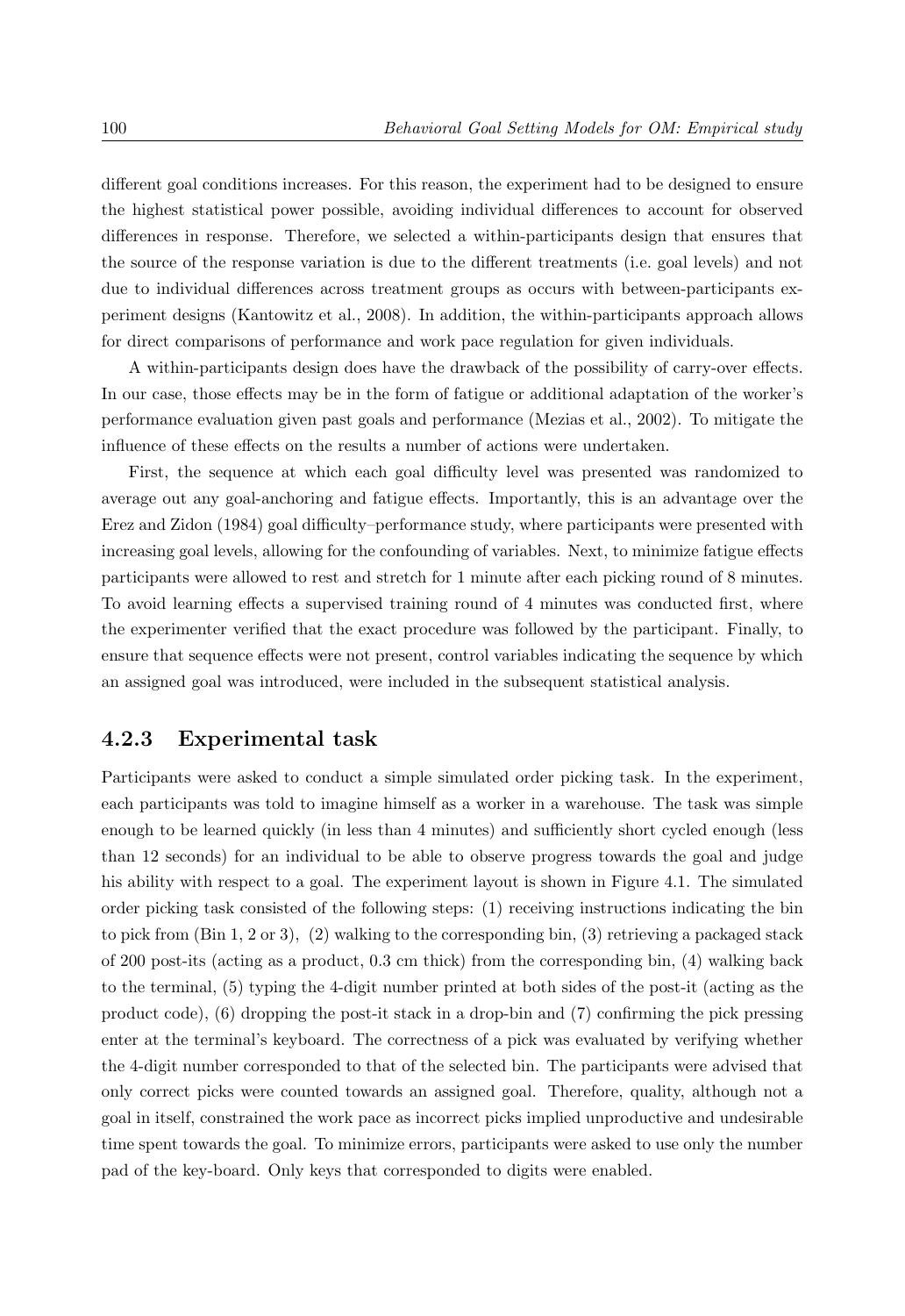

Figure 4.1: Experiment layout and order picking cycle

Feedback was constantly shown on the screen indicating the assigned goal, the time left remaining until the deadline and the number of picks accomplished (see Figure 4.2 for a screenshot of the interface shown to participants). The questions, instructions and interactive screens were all implemented using Macromedia Authoware  $7<sup>TM</sup>$ . In a pilot study it was found that the visual feedback competes in attention with the instructions of which bin to pick as well as the 4-digit number. Hence, to assure that the participants were aware of their progress, computerized voice feedback was also given every 2 minutes indicating the number of picks achieved and the time left. The effectiveness of the auditory feedback was confirmed with a follow-up question regarding the participants' awareness of the feedback. When the goal was achieved, the bold letters on the screen changed color form black to green. In a posterior debriefing 86% of participants reported being aware when they were proximal to the goal. Followup questions in pilot studies showed that participants were aware of when they achieved their goal. Lastly, if the pick was incorrect, a message on the screen indicated this and the participant was asked to pick a new "product" (i.e. another post-it).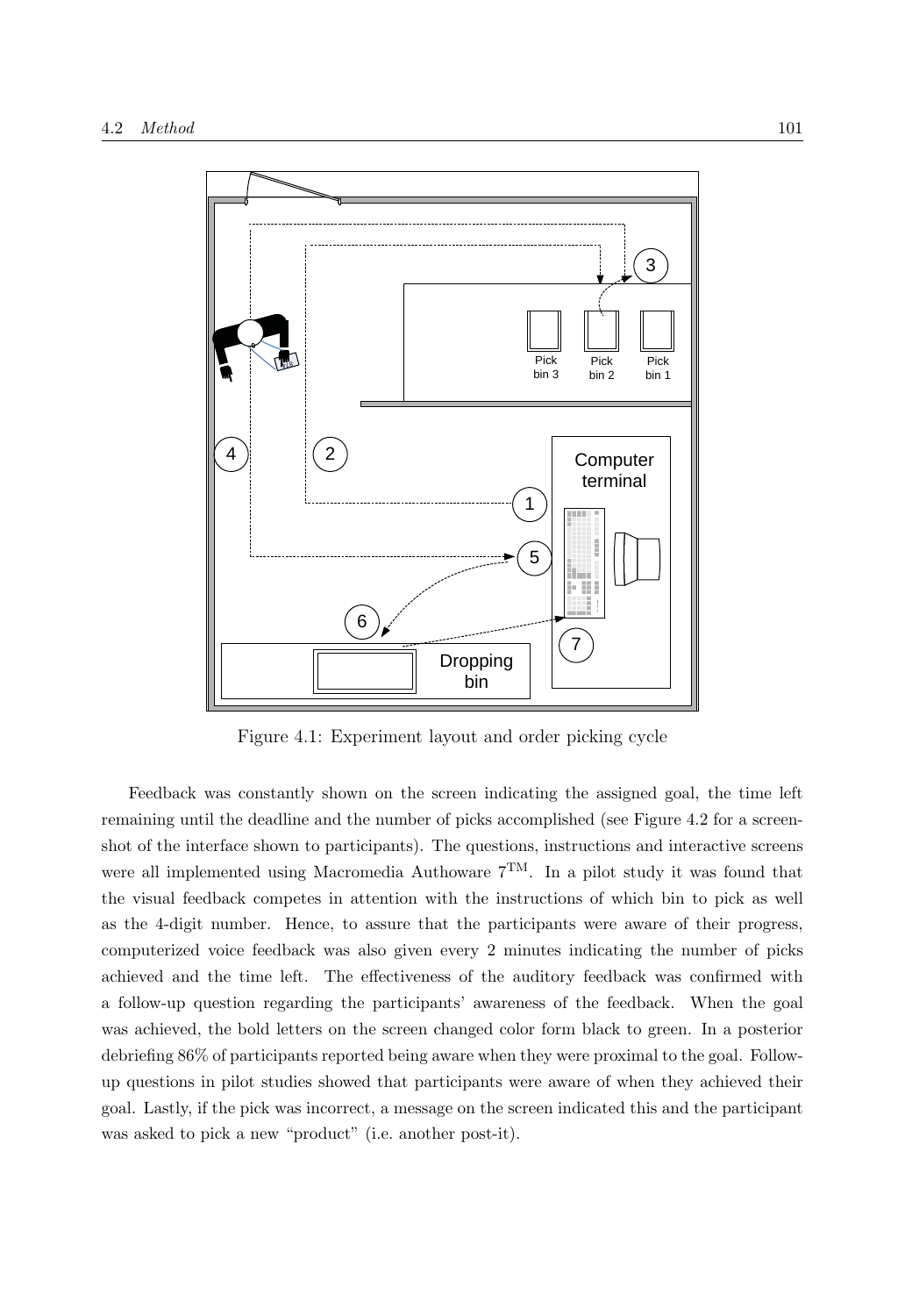

Figure 4.2: Screen-shot during picking rounds

Each participant was presented with three different picking rounds lasting 8 minutes each. The goal was stated as a number of picks that must be achieved within the time span of the round. Participants  $(n = 81)$  were requested to pick either 47, 59 or 66 products in 8 minutes. Each goal corresponds to a fixed percentage of participants in the pre-test that were told to "Do their best"  $(n = 36)$  and were able to achieve the goal. In this way for a goal of 47 picks, 90% of the pre-test participants were able to achieve it, whereas for a goal of 59 picks, 50% were able to achieve it and finally, for a goal of 66 picks, only 10% were able to achieve it. These percentages were fixed following the recommendation of Locke and Latham (1990) to observe significant differences in performance.

As stated in Chapter 3, our study assumes commitment to achieve the goal by assigning a realistic goal. Indeed, Locke and Latham (1990) have observed from several experiments that goal commitment is generally the case as long as goals remain realistic. In Erez and Zidon (1984), participants where committed towards the goal up to the point where only 10% of the population were able to attain it. This corresponds to our most difficult goal, fixed at the 90th percentile of ability.

However, to enhance commitment and realism, at the start of the experiment participants were told that they will be evaluated by comparing their actual performance to the actual goal, by a hypothetical boss. Moreover, they were told that repeatedly over-achieving (underachieving) the goal in a working setting will yield desirable (undesirable) consequences for their job such as paid bonuses, promotions, prizes (penalties, being fired). This ambiguous and long term link between achieving (underachieving) the goal and positive (negative) consequences is in fact quite realistic in jobs that do not apply piece-rate systems. In those jobs, it is consistency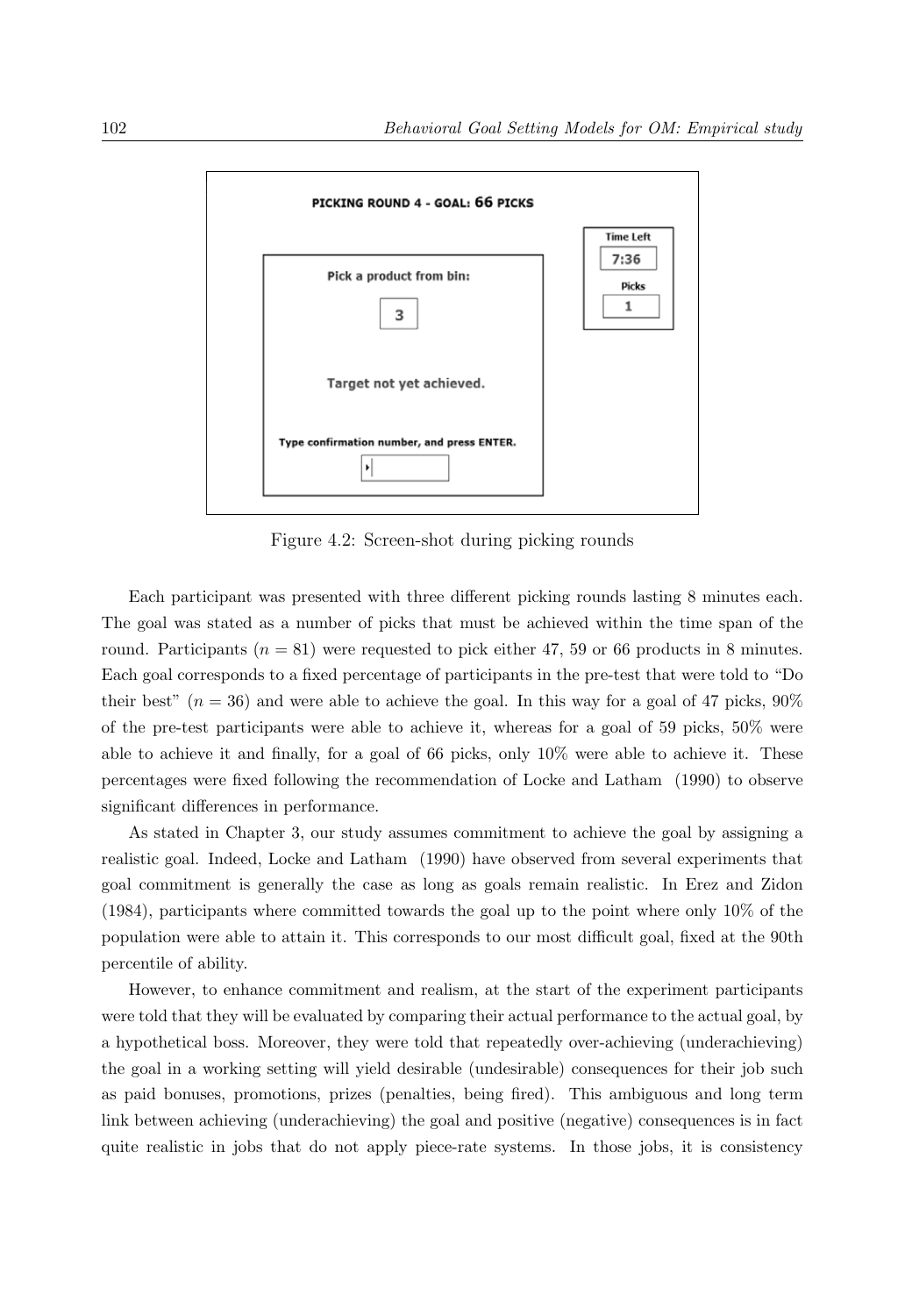in (not-)achieving the goals assigned that is rewarded (punished), this avoids "speculation" of performance.

In addition, to measure the workers' skill level (or maximum capacity to perform, denoted by L in Chapter 3) and most comfortable work pace level (denoted by n in Chapter 3), two additional picking rounds were conducted. These picking rounds correspond to the second and third picking rounds presented to participants (before the three picking rounds with assigned goal difficulty). The second picking round asked participants to work at their most comfortable work pace (i.e.  $n$ ) while the third picking round asked participants to work at their highest work pace possible (i.e.  $L$ ).

#### **4.2.4 Measurements**

#### **Skill measurement**

In Chapter 3, we refer to the skill level  $L$  as the maximum work pace an individual can achieve. We acknowledge that certain participants may not be willing to reach their maximum work pace for a brief period when told to do their best. Therefore, it is difficult to verify such willingness by only observing behavior. As a solution, we propose a proxy for the skill of participants by averaging the corresponding work pace of the 10 fastest cycle times performed in the "do your best" picking round. For the effect of subsequent analysis, we then identified four quartiles of performance, classifying the participants according to their skill level (i.e. Skill Level 1, 2, 3 and 4) such that skill Level 4 corresponds to the top 25 % of performers. The validity of this proxy was checked by the analysis itself, where the skill proxy was able to discriminate between patterns of work pace regulation and results of total performance.

#### **Performance measurement**

To measure production performance, the number of correct picks were tallied for each picking round. Furthermore, the work pace was measured by registering the time stamp at which a pick is confirmed (i.e. when the participant presses enter on the keyboard). The incorrect picks were also registered so as to tally the number of incorrect picks and be able to derive relative quality measures (i.e. number of correct picks over total number of picks).

#### **Performance evaluation measurement**

The extrinsic motivation was studied before every goal picking (47, 59 and 67 picks) round by asking workers to evaluate their level of satisfaction with their own performance for different hypothetical levels of performance by using a 0 to 100 scale rating (with a 10 point increment). The hypothetical levels of performance were 20, 40, 60, 80, 100 and 120% of the assigned goal. However, it must be noted that only absolute values of performance were given as opposed to relative values with respect to the goal to avoid any calculating behavior and repetition in the answers.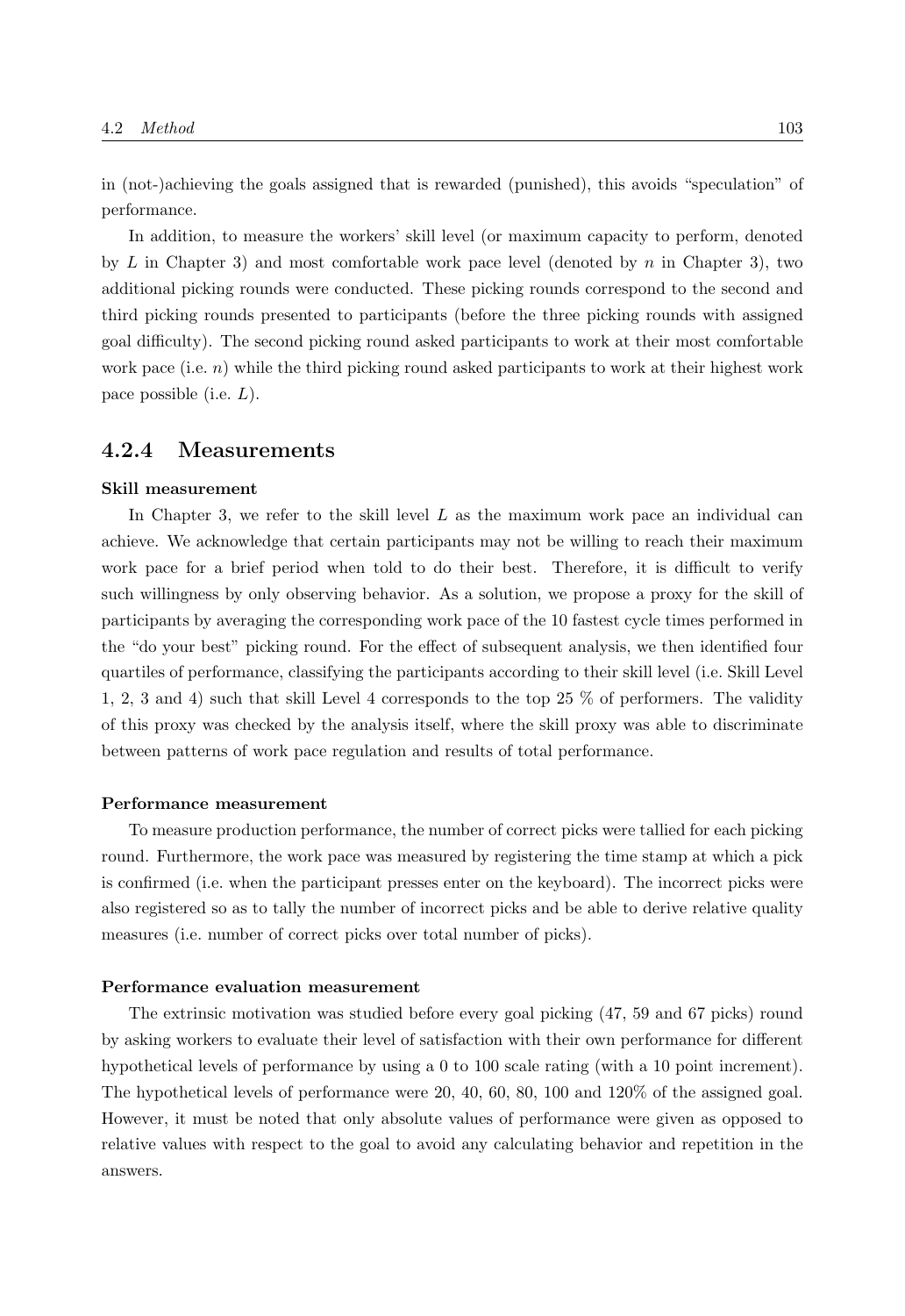The purpose of this performance evaluation measurement is to validate an "S-shaped" utility function of performance as described in Chapter 3. For this reason, positive and negative evaluations were not discriminated when participants were asked to report their levels of satisfaction. If a positive and a negative scale of performance evaluation were offered, this may have resulted in a normalization of reported scores in both scales. For our purposes, a normalization of scores in both scales was undesirable as one of the key characteristics to validate the "S-shaped" utility–performance function (Kahneman and Tversky, 1979) is that of loss aversion, and this would not have been verifiable with a normalization of reported scores.

#### **4.2.5 Statistical methods**

To test the hypotheses provided in Tables 3.2 and 3.3 for answering the corresponding research questions, we conducted a series of statistical procedures. In this sub-section we detail the statistical procedures followed in our analysis of total performance (i.e. Questions 1, 2 and 3) and work pace regulation (i.e. Questions 4, 5, 6 and 7).

#### **Total performance analysis**

In this case, the dependent variable is total cumulative performance for a participant measured at the deadline, denoted in Chapter 3 as  $s(D)$ . To compare total individual performance across experimental conditions (i.e. goal levels) an ANOVA repeated measures test was used because each participant was exposed to all three experimental conditions, making the three samples for each experimental condition related (Field, 2005). Furthermore, to explore the differences between particular experimental conditions, contrasts were preferred as opposed to repeated pairwise t-tests so as to avoid inflation of the total error when repeatedly comparing means (Field, 2005).

#### **Work pace analysis**

As the dependent variable is the work pace over time, we first describe how this measure is derived from the data obtained. First, the cycle-time for each pick was calculated by subtracting the time stamp at which the pick was started from the time stamp at which the pick was completed. Note that the corresponding starting time stamp is either the time stamp of the previous completed pick or the time stamp of the start of the picking round. Each cycle time corresponding to a correct pick was then inverted to calculate the corresponding work pace for each pick. Next, the work pace results of the 8 minute-period picking rounds where divided in 16 intervals of 30 seconds each. The work pace for each completed pick was assigned to the corresponding time interval in which the pick was completed. Finally, all the work paces corresponding to each interval were averaged, obtaining an average for the work pace.

Discretizing time into 16 intervals enabled comparison of work pace regulation across participants and also serves the purpose of smoothing out irregularities in performance, allowing for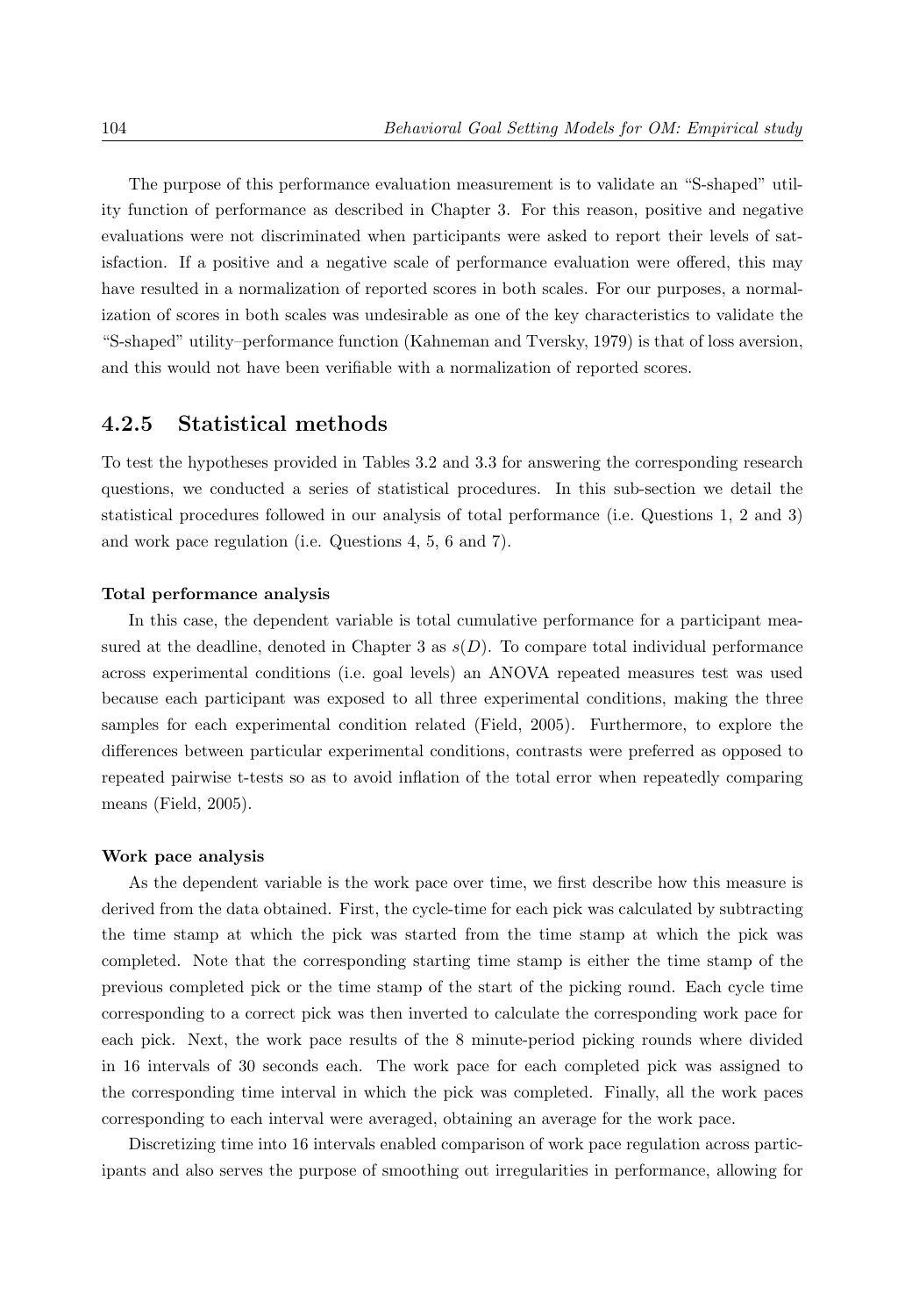an easier identification of trends in work pace regulation. Moreover, by calculating the average work pace of completed picks per interval, the first and last time interval work pace measures were not affected by incomplete picks.

Although only correct picks were considered for evaluating the total performance, for the purpose of work pace analysis, the incorrect picks were also tallied and considered within each interval of analysis. The reason for this procedure is that the intervals contain on average very few picks (i.e. only 2.5 – 5 picks per time interval) and considering the time spent in a wrong pick as unproductive distorts the work pace regulation trends which we are interested in analyzing.

To analyze work pace regulation over time, given certain goals and certain skills, we conducted a linear model analysis. Given the experiment design, the data available has a structure where a pick is embedded within a picking round which in turn is embedded within a participant that executes the picks. This structure implies that the independence of violations is violated by construction of the experiment, where observations in a single picking round for a given participant are more related to each other than observations from different picking rounds and different participants. For this reason, the analysis should not be done using an Ordinary Least Squares (OLS) procedure, as such a procedure assumes independence of observations.

To solve the problem of dependency of observations in a given structure, we conducted a Multilevel Linear Model (MLM) also referred to as Hierarchical Linear Model (HLM), (Gelman and Hill, 2007) where the structure of the data can be modeled explicitly such that the intercept and slope of time are allowed to vary according to the picking round and participant. Moreover, the effect of the goal level assigned and skill level of the participant were modeled at the corresponding level of analysis; the former at the picking round level (Level 2) and the latter at the participant level (Level 3).

We then structure, the nested model as follows, where 15 observations,  $k = 0, 1, ..., 14$ , of the 30-second intervals are nested within a picking round  $j = 1, 2, 3$  and a picking round is nested within a participant  $i = 1, 2, \ldots, 81$ . It is important to note here that observations of the last time interval (i.e. 450 − 480 seconds) are dropped from the analysis as Figure 4.7 suggests a break in trend that we further discuss in analyzing Question 4*.* With this structure, we introduce the following notation for variables and indices: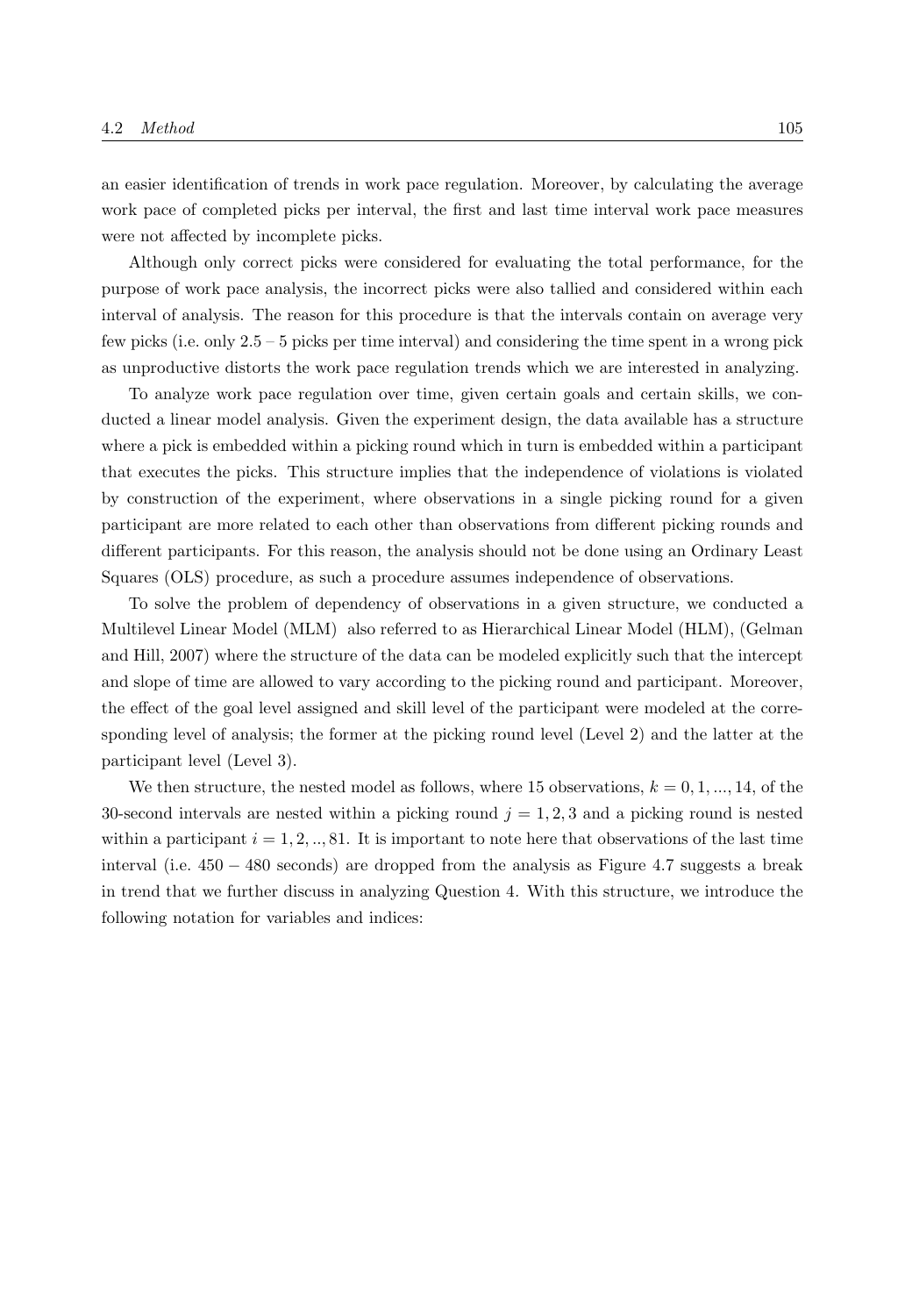Additional indexes

| $m_i$              | $\ddot{\cdot}$ | Index variable indicating goal assigned at picking round $j$ .                               |
|--------------------|----------------|----------------------------------------------------------------------------------------------|
|                    |                | If $m_j = 1$ , the goal is 47 picks, if $m_j = 2$ , the goal is 59 picks, if $m_j = 3$ ,     |
|                    |                | the goal is 66 picks.                                                                        |
| $n_i$              | $\ddot{\cdot}$ | Index variable indicating skill level of participant $i$ .                                   |
|                    |                | The number $n_i = 1, 2, 3, 4$ indicates the skill level where $n_i = 4$ , implies            |
|                    |                | that participant <i>i</i> belongs to                                                         |
|                    |                | the top 25% of performers and $n_i = 1$ , implies that participant <i>i</i> belongs          |
|                    |                | to the bottom 25%.                                                                           |
|                    |                | Dependent variable                                                                           |
| $s_{i,j,k}$        | $\ddot{\cdot}$ | Average work pace in picks/minute at the $k$ <sup>th</sup> interval in the <i>j</i> th round |
|                    |                | executed by participant $i$ .                                                                |
| Control variables  |                |                                                                                              |
| $H_{i,j}$          |                | Dummy variable that equals $1$ if participant $i$ executing a goal in picking                |
|                    |                | round $j$ has executed in a                                                                  |
|                    |                | previous picking round a goal of 66 picks (i.e. $m_{j-1} = 3$ or $m_{j-2} = 3$ ); 0          |
|                    |                | otherwise.                                                                                   |
| $SQ_{i,j}^{(o)}$   |                | Dummy variable indicating the picking round sequence. If the picking                         |
|                    |                | round $j$ of picker $i$ , equals $o$                                                         |
|                    |                | then the variable equals 1; 0 otherwise. Note that $o = 1, 2$ ( $o = 3$ is the               |
|                    |                | default).                                                                                    |
|                    |                | Independent variables                                                                        |
| $t_{i,j,k}$        |                | Time instant in minutes at which the average work pace of participant                        |
|                    |                | <i>i</i> was measured for the                                                                |
|                    |                | <i>j</i> th round at the end of kth measurement interval.                                    |
| $G_{i,j}^{(m)}$    | $\ddot{\cdot}$ | Dummy variable that equals 1 if goal $m$ is assigned to the jth round to                     |
|                    |                | the <i>i</i> th participant and 0                                                            |
|                    |                | otherwise. Note that $m = 1, 2$ ( $m = 3$ is the default).                                   |
| ${\cal L}_i^{(n)}$ | $\ddot{\cdot}$ | Dummy variable that equals 1 if skill level $n$ is assigned to the <i>i</i> th               |
|                    |                | participant and 0                                                                            |
|                    |                | otherwise. Note that $n = 2, 3, 4$ $(n = 1$ is the default).                                 |

The parameters and error terms to be estimated are described as follows: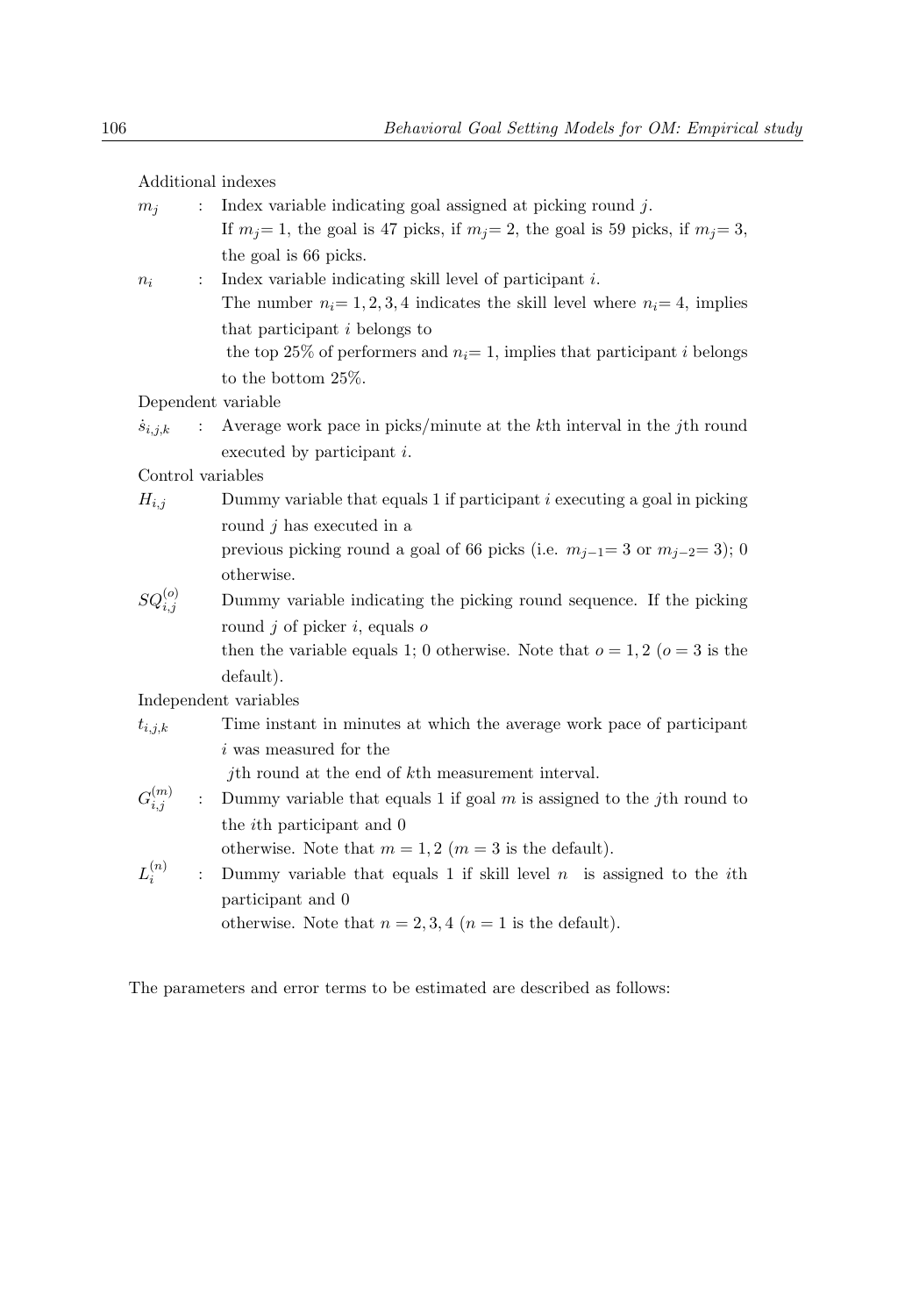Estimation parameters

| $\beta_{a,i,j}$  |                | Parameter to be estimated for the j <sup>th</sup> round picked by the <i>i</i> <sup>th</sup> partici- |
|------------------|----------------|-------------------------------------------------------------------------------------------------------|
|                  |                | pant; $a = 0$ refers to intercept                                                                     |
|                  |                | estimate, $a = 1$ refers to slope intercept.                                                          |
| $\delta_{b,m,i}$ |                | Parameter to be estimated for the <i>i</i> th participant (if applicable) when                        |
|                  |                | goal m is assigned (if $m > 0$ );                                                                     |
|                  |                | $b = 0$ refers to intercept estimate, $b = 1$ refers to slope intercept.                              |
| $\eta_{o}$       | $\ddot{\cdot}$ | Parameter for control variables, $n = 1$ is associated to the first picking                           |
|                  |                | round, $n = 2$ to the second                                                                          |
|                  |                | picking round and $n = 3$ to the dummy variable $H_{i,j}$ .                                           |
| $\gamma_{c,m,n}$ |                | Parameter to be estimated for assigned goal $m$ and participant of skill                              |
|                  |                | level <i>n</i> ; $c = 0$ refers to intercept                                                          |
|                  |                | estimate, $c = 1$ refers to slope intercept.                                                          |
| Error terms      |                |                                                                                                       |
| $e_{i,j,k}$      | $\ddot{\cdot}$ | Random term in the model associated with the $k$ th interval in the $j$ th                            |
|                  |                | round picked by participant $i$ .                                                                     |
| $u_{0,i,j}$      |                | Random term associated with the intercept of the model that depends                                   |
|                  |                | on the j <sup>th</sup> picking round                                                                  |
|                  |                | and the <i>i</i> th participant.                                                                      |
| $u_{1,i,j}$      |                | Random term associated with the slope of the model (time) that depends                                |
|                  |                | on the <i>j</i> th picking                                                                            |
|                  |                | round and the <i>i</i> th participant.                                                                |
| $v_{0,0,j}$      |                | Random term associated with the intercept of the model that depends                                   |
|                  |                | on the <i>j</i> th participant.                                                                       |
| $v_{1,0,j}$      | $\ddot{\cdot}$ | Random term associated with the slope of the model that depends on                                    |
|                  |                | the <i>j</i> th participant when goal                                                                 |
|                  |                | $m = 1$ is assigned.                                                                                  |
| $v_{1,1,j}$      |                | Random term associated with the slope of the model (time) that depends                                |
|                  |                | on the <i>j</i> th participant when                                                                   |
|                  |                | goal $m = 2$ is assigned.                                                                             |
| $v_{1,2,j}$      |                | Random term associated with the slope of the model (time) that depends                                |
|                  |                | on the <i>j</i> th participant when                                                                   |
|                  |                | goal $m = 3$ is assigned.                                                                             |

Hence, we define the hierarchical model as follows: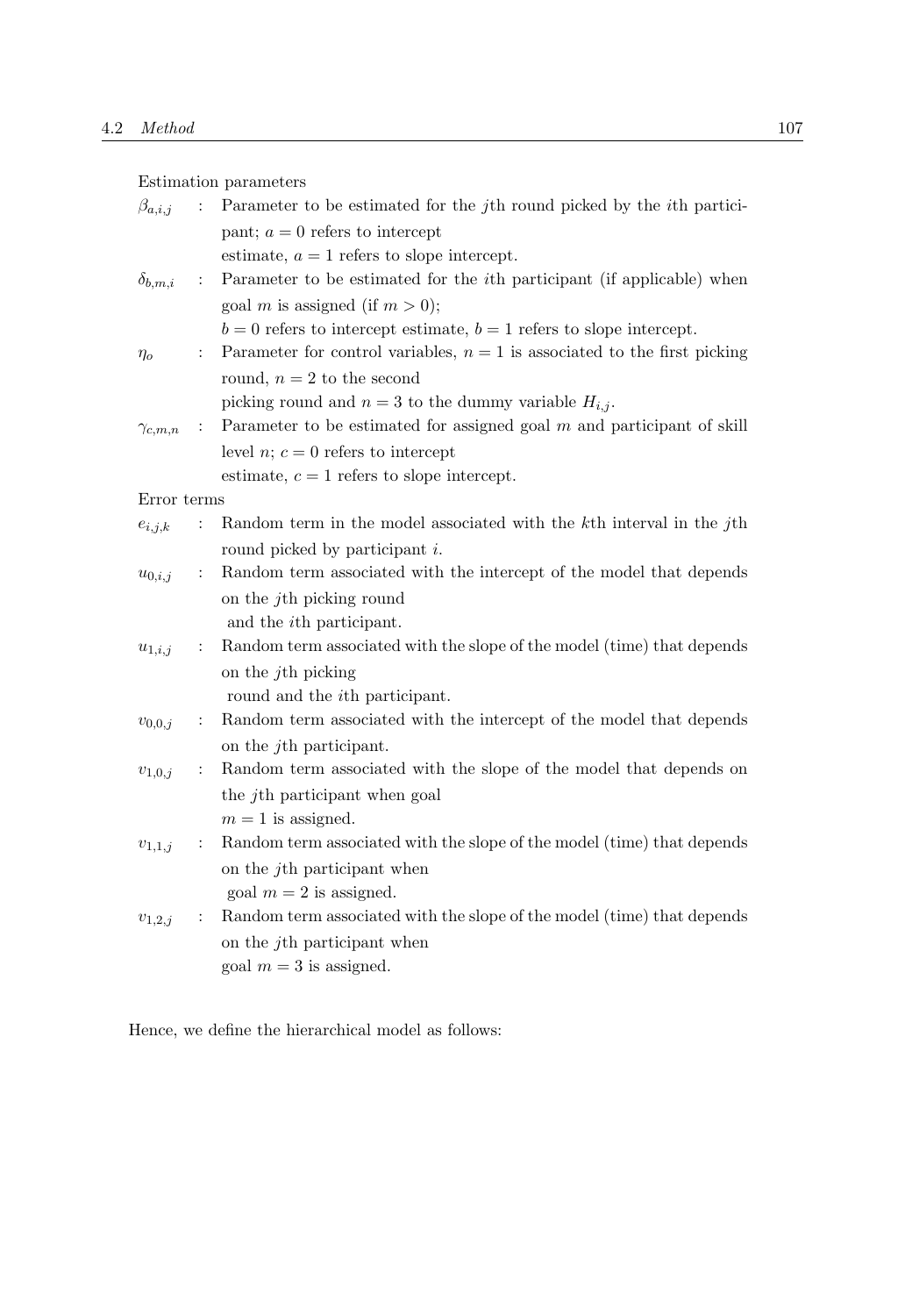Level 0: Picking interval  $k$ 

 $\dot{s}_{i,j,k} = \beta_{0,i,j} + \beta_{1,i,j} t_{i,j,k} + e_{i,j,k}$ Level 1: Picking round  $j$  $\beta_{0,i,j} = \quad \delta_{0,0,i} + \delta_{0,1} G^{(1)}_{i,,j} + \delta_{0,2} G^{(2)}_{i,,j} + \eta_1 S Q^{(1)}_{i,j} + \eta_2 S Q^{(2)}_{i,j} + \eta_3 H_{i,j} + u_{0,i,j}$  $\beta_{1,i,j} = \quad \delta_{1,0,i} + \delta_{1,1,i} G^{(1)}_{i,,j} + \delta_{1,2,i} G^{(2)}_{i,,j} + u_{1,i,j}$ Level 2: Participant i  $\delta_{0,0,i} = \quad \gamma_{0,0,0} + \gamma_{0,0,1} L^{(2)}_i + \gamma_{0,0,2} L^{(3)}_i + \gamma_{0,0,3} L^{(4)}_i + v_{0,0,i}$  $\delta_{1,0,i} = \quad \gamma_{1,0,0} + \gamma_{1,0,1} L^{(2)}_{i} + \gamma_{1,0,2} L^{(3)}_{i} + \gamma_{1,0,3} L^{(4)}_{i} + v_{1,0,i}$  $\delta_{1,1,i} = \gamma_{1,1,0} + \gamma_{1,1,1} L^{(2)}_i + \gamma_{1,1,2} L^{(3)}_i + \gamma_{1,1,3} L^{(4)}_i + v_{1,1,i}$  $\delta_{1,2,i} = \gamma_{1,2,0} + \gamma_{1,2,1} L_i^{(2)} + \gamma_{1,2,2} L_i^{(3)} + \gamma_{1,2,2} L_i^{(4)} + v_{1,2,i}$ 

The model can then be summarized in one level, as follows, showing the fixed intercept and slope effects as well as the random effects of the model:

$$
\begin{array}{ll} \dot{s}_{i,j,k} = & \left( \gamma_{0,0,0} + \sum_{m=1}^{2} \delta_{0,m} G_{i,j}^{(m)} + \sum_{o=1}^{2} \eta_{o} S Q_{i,j}^{(o)} + \eta_{3,j} H_{i,j} + \sum_{n=2}^{4} \gamma_{0,0,(n-1)} L_i^{(n)} \right) \\ & & + \left( \gamma_{1,0,0} + \sum_{m=1}^{2} \gamma_{1,m,0} G_{i,j}^{(m)} + \sum_{n=2}^{4} \gamma_{1,0,(n-1)} L_i^{(n)} \right. \\ & & \left. + \sum_{n=2}^{4} \sum_{m=1}^{2} \gamma_{1,m,(n-1)} L_i^{(n)} G_{i,j}^{(m)} \right) t_{i,j,k} \\ & & + u_{0,i,j} + v_{0,0,i} + (u_{1,i,j} + \sum_{m=1}^{2} v_{1,m,i}) t_{i,j,k} + e_{i,j,k} \end{array}
$$

The model allows us to evaluate the selection of the initial work pace and its determinants (i.e. goal level, skill levels and/or an interaction of both) as well as determinants of a linear tendency in work pace regulation (i.e. goal level, skill levels and/or an interaction of both). In addition, to control for carry-over effects, a number of variables were introduced. First, to account for fatigue, the dummy variables  $SQ_{i,j}^{(1)}$  and  $SQ_{i,j}^{(2)}$  indicated the sequence by which the picking round was presented to the picker ( $o = 3$  was taken as the reference value). The variable  $H_{i,j}$  was used to see the impact of being exposed to the most difficult goal earlier (i.e. 66 picks).

### **4.3 Performance evaluation**

In Chapter 3, an S-shaped utility performance function,  $P(s)$ , was proposed as a way by which workers evaluate their individual performance given an external goal. The proposed function shared characteristics common to prospect theory utility curves (Kahneman and Tversky, 1979). The empirical results shown in Figure 4.3 provides evidence that supports all the main characteristics proposed of a typical prospect theory curve: 1) the goal serves as a reference point, 2) loss aversion and 3) diminishing sensitivity.

The first property can be verified indirectly as it can be seen that a maximum increase in satisfaction with performance occurs for performance levels that are proximate to the assigned goal and also proximate to the point where the concavity of the curve changes. The second property can be verified by comparing the available score ranges above and below the inflection point where the goal is attained that serves as a reference point. The negative ranges (below the satisfaction level obtained at a performance level matching the goal) are 4-times larger than the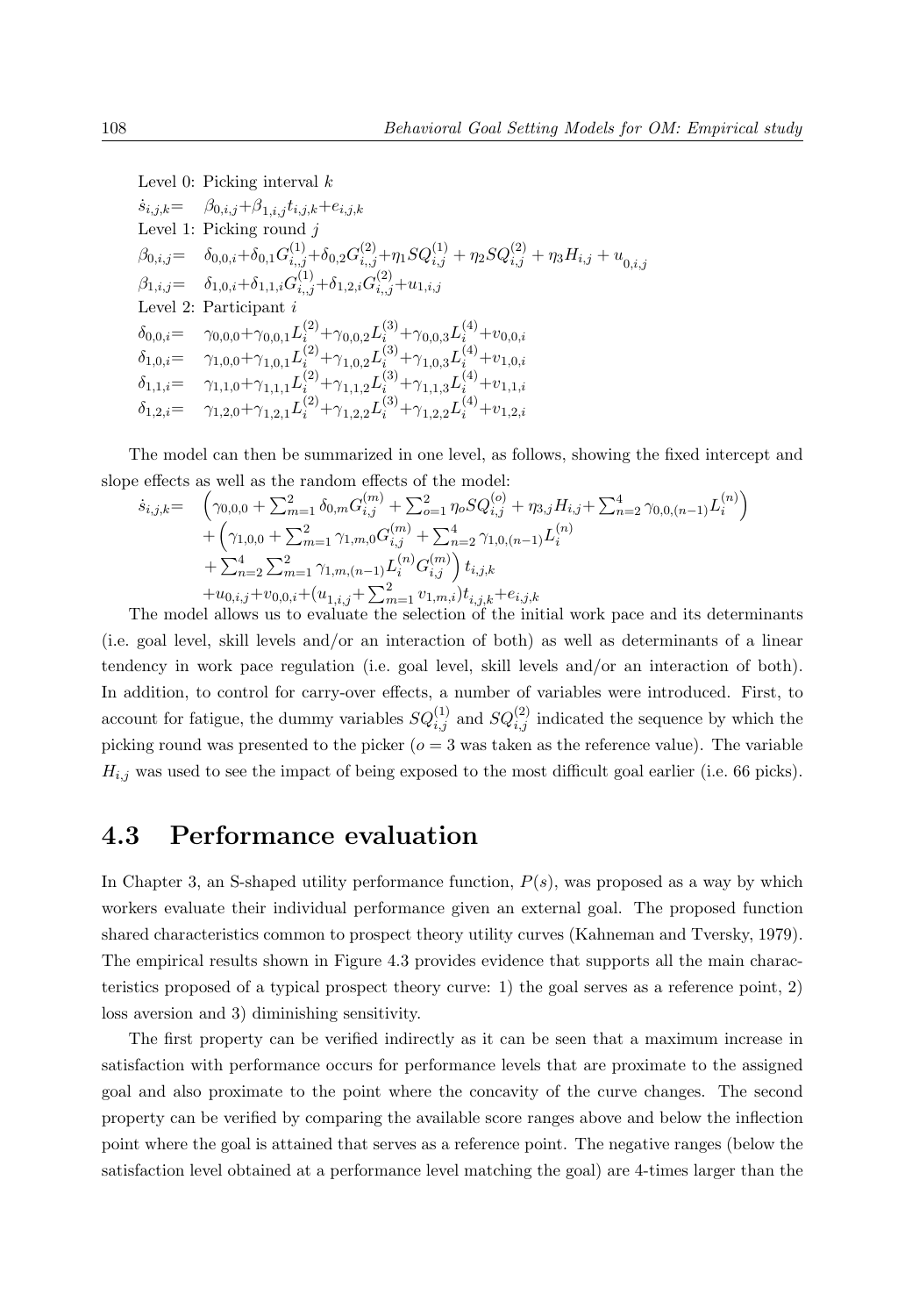

Figure 4.3: Empirical "S-shaped" performance evaluation curve across goals

positive ones (above the satisfaction level obtained at a performance level matching the goal - see Figure 4.3), thus providing evidence for loss aversion. The third property is also easily verified by noting a decrease in the gradient of the curve shown in Figure 4.3 when the performance level is more distant to the assigned goal.

We note, however, that the curve in Figure 4.3 "flattens" only for performance levels larger than the goal assigned, whereas for performance levels lower than the goal assigned the gradient of the curve does not flatten completely. This suggests that if a myopic model is applied, as studied in Chapter 3, an acceleration towards the goal should occur almost from the start of the activity. As the results show that no such acceleration occurs, this is an additional argument to support the planning model over the myopic model where any acceleration effects towards the goal are smoothed out. In addition, this effect, contradicts earlier reports of acceleration towards the goal (e.g. See et al., 2006) where the acceleration is only observed in proximity of the goal, but not from the start of the activity.

Furthermore, we also have support for the assumption of our model that the "S-curve" shifts to the right when the goal is increased. However, the effect is more complex than hypothesized a priori as not only a shift to the right along the horizontal axis exists, but the reference point also varies (i.e. "floats") across goal conditions. Figure 4.3 shows that the desirability obtained at different goals, i.e. reference points, actually increases, from this we may infer what is common wisdom: achieving more challenging goals provides higher levels of motivation. In this way, an effect not reported in the valuation curve of prospect theory (Kahneman and Tversky, 1979) is found: the reference points may vary in predictable ways across different contexts, in this case,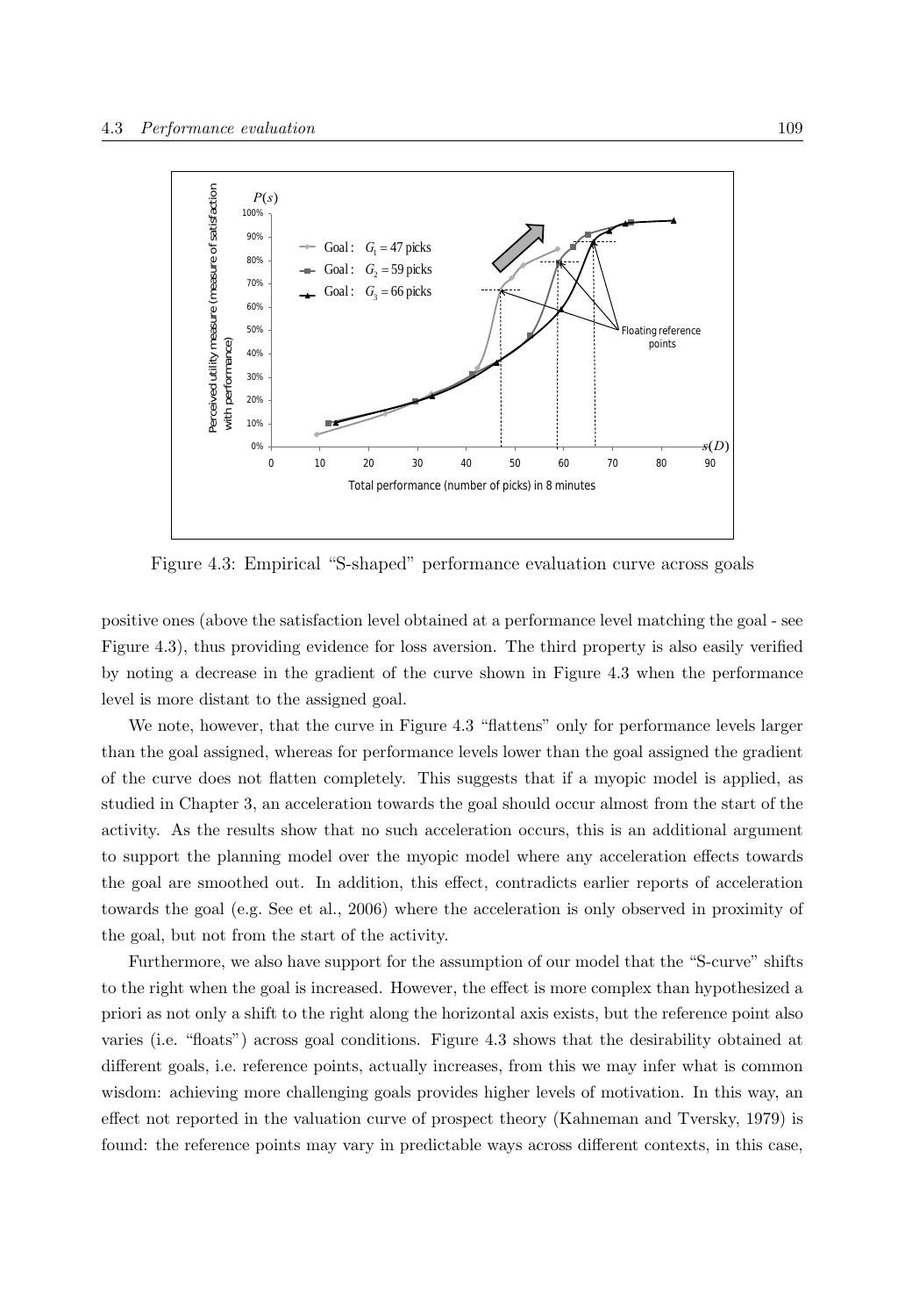

Figure 4.4: Empirical "S-shaped" performance evaluation curve across skill levels

the goals assigned. Thus, although different reference points exist for different contexts (i.e. goals assigned), these may also be compared one against each other *across* contexts.

In addition to this, Figure 4.4 shows how the "S-curve" varies with the skill levels of individuals. The S-shaped function that evaluates performance in the presence of a goal is robust to variations is skill; the main characteristics of the curve are maintained. Interestingly, Figure 4.4 shows a minor effect from increasing the skill levels, similar to that of increasing the goal levels, however the effect is smaller. The "S-curve" shifts slightly to the right, implying that more skilled individuals require higher levels of performance for the same level of satisfaction with their performance.

### **4.4 Total performance results**

The results concerning total performance at the end of a picking round as the dependent variable are presented under the headlines of three research questions as shown in Table 4.5, where the empirical evidence is contrasted with both support from literature as well as the myopic and planning decision making models presented in Chapter 3. We organize the results of Table 4.5 under the headings of each of the posited questions, testing first the effects of varying goals, then skills and finally the interaction of the two.

**Question 1** *What are the effects on individual performance (i.e. cumulative performance of an individual measured at the end of the assigned period) if the goal difficulty (level) increases?*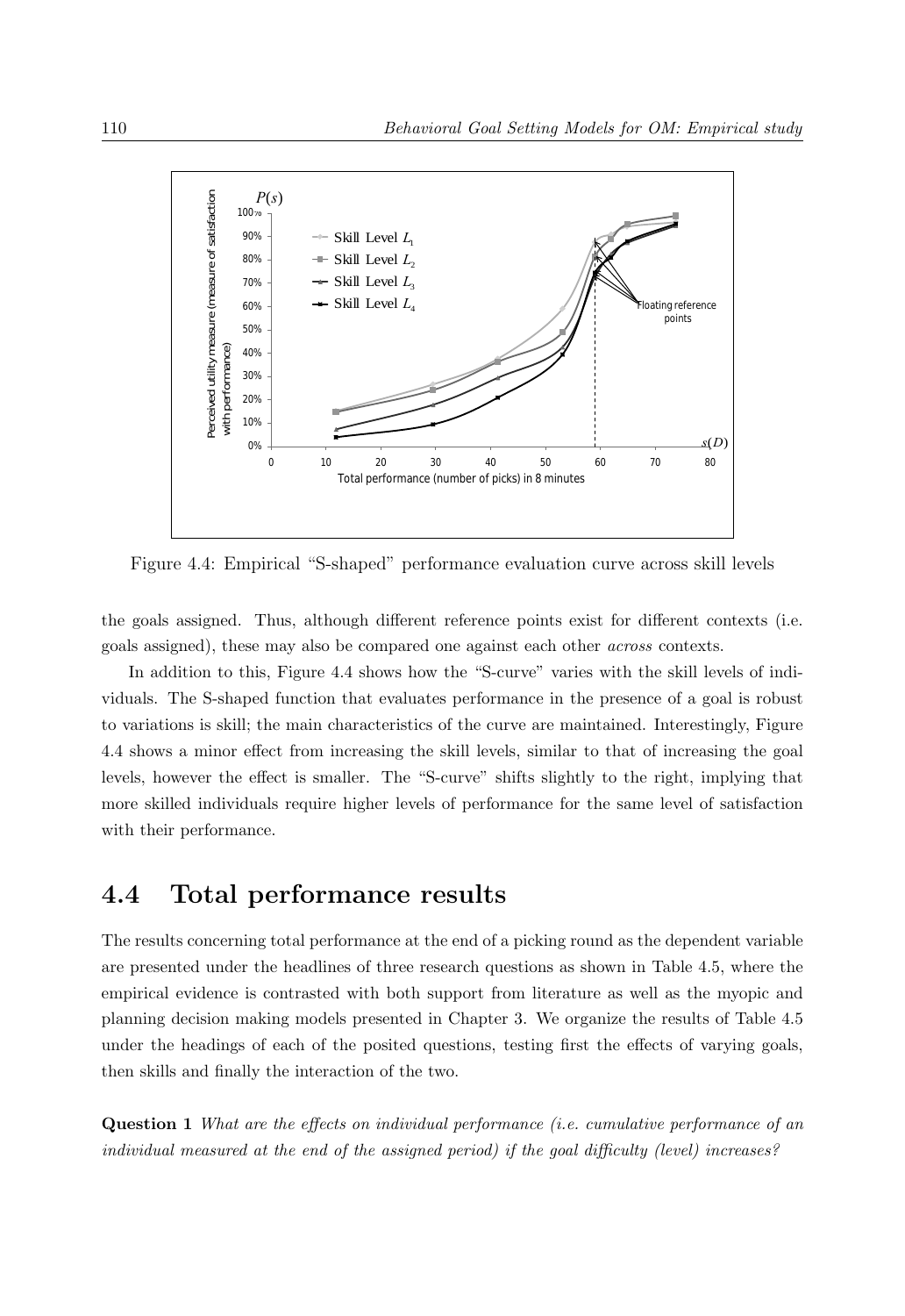Using the entire sample collected, the results show consistency with Locke and Latham (1990) by indicating a linear effect (see Table 2) between goal difficulty and performance using a repeated measures ANOVA contrast test  $(F(1, 80) = 71.44, p < 0.01)$ . Note that this test fits our case where we have repeated measures of the same variable (i.e. total performance) for each participant under each of the three experimental conditions and wish to test if performance increases linearly with the goal level assigned (Field, 2005). Further contrasts of performance between goal levels confirmed that a goal of 66 picks yields higher performance than a goal of 59 picks,  $(F(1, 80) = 12.85, p < 0.01)$  and a goal of 59 picks yields higher performance than a goal of 47 picks  $(F(1, 80) = 53.19, p < 0.01)$  (see Table 4.1).

| Assigned goal<br>No. of picks No. of picks | Performance | Standard Error<br>No. of picks |
|--------------------------------------------|-------------|--------------------------------|
| 47                                         | 59.68       | 0.80                           |
| 59                                         | 64.37       | 0.83                           |
| 66                                         | 66.62       | 0.98                           |

Table 4.1: Total performance results across goal levels

The effectiveness of concrete goals is highlighted by comparing the experiment results, where explicit goals are assigned, to the pre-test results, where participants are urged to "do their best". In the pre-test, only 10% of participants obtained 66 picks or more whereas in the actual experiment when a goal of precisely 66 picks was assigned, 62% were able to obtain the goal (see Figure 4.5). It, therefore, is possible that the highest goal assigned (66 picks) is not challenging enough to observe a leveling-off or deterioration of performance.

To test whether performance is first increasing and then decreasing (as stated by Hypotheses 6 and 9 of the myopic and planner model, respectively) or non-decreasing (as stated Hypothesis 10 of the planner model) a repeated measures ANOVA was applied to the lowest skilled quartile of participants (i.e. Skill level 1), where the higher assigned goals are likely to be challenging. Applying such a procedure it was found that there is no deterioration of performance (in the number of picks) when the goal is raised from 59 picks  $(M = 57.42, SE = 1.262)$  to 66 picks  $(M = 57.86, SE = 1.364), (p > 0.1)$ ; whereas a significant difference does exist when the goal is raised from 47 picks to 59 picks  $(F(1, 77) = 7.438, p < 0.01)$ . Note further in Figure 4.6 that the average performance of pickers of Skill Level 1, was already insufficient for the goal of 59 picks and even more so when the goal is higher at 66 picks. This means that participants were already unable to achieve the goal; thus when the goal is further increased, the performance did not decrease. This provides support for Locke and Latham's (1982) finding of performance leveling off when the limits of ability are reached as well as Hypothesis 10 of the planner model. This result also provides indirect evidence that individuals are relatively insensitive to varying work pace up until close to the limits of skill. In the modeling framework of Chapter 3, this will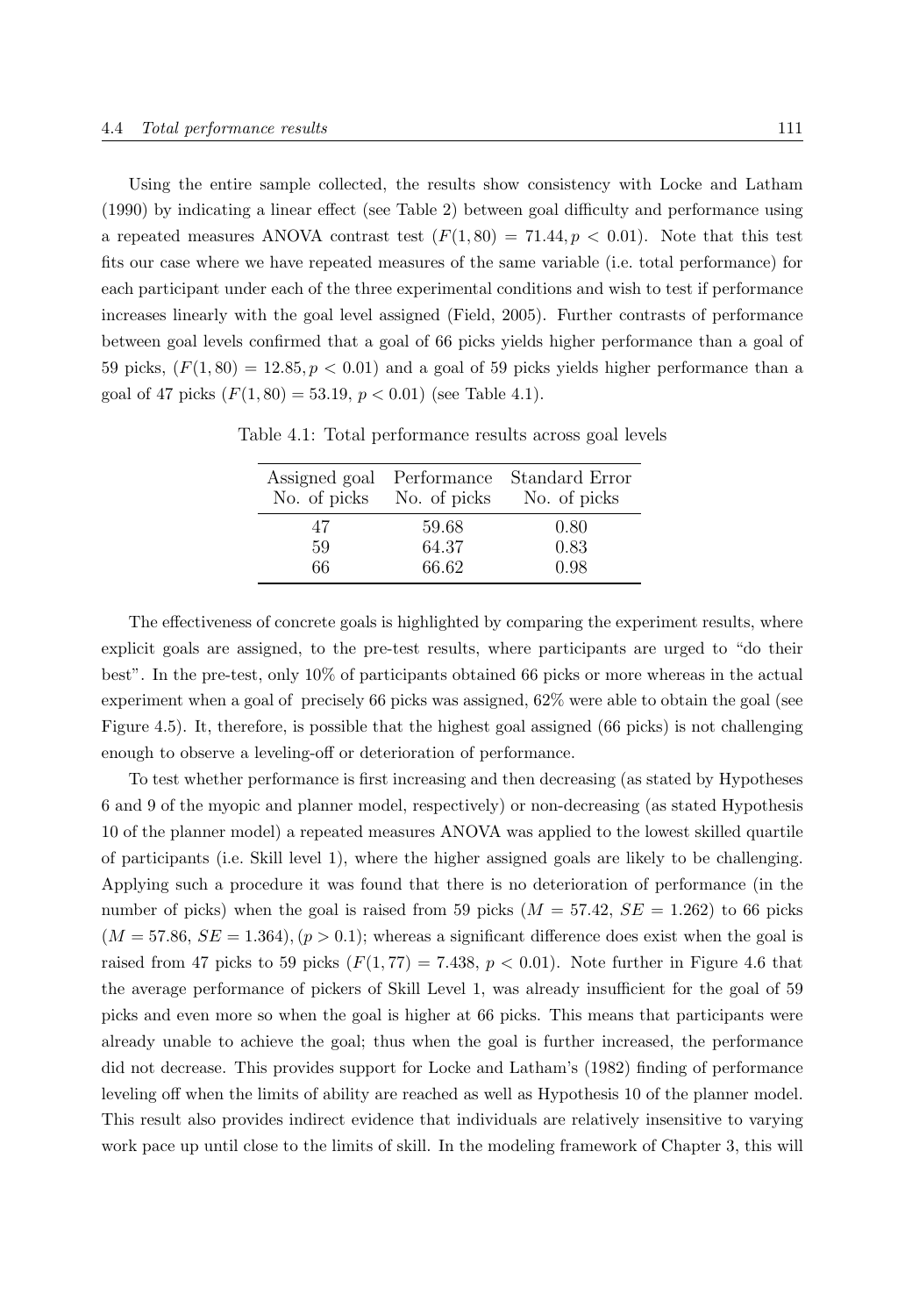

Figure 4.5: Cumulative distribution of participants performance across goals assigned

mean a work pace utility function (i.e.  $R(s)$ ) that is relatively "flat" up until the skill level is reached.

Having established the effects of varying goals on performance, we do the same for varying skill levels as follows:

**Question 2** *What are the effects on individual performance if the skill level increases under the influence of an assigned goal and deadline?*

The answer to this question is almost tautological as skill level is defined by performance itself. However, the main effect is clear, indicating that the proxy for skill, based on a previous round where participants were asked to "do their best", is in fact adequate: Pair-wise comparisons between skill levels confirm that higher skill levels exhibit higher performance (see Figure 4.4) tested with an ANOVA  $(F(1, 80) = 90.43, p < 0.01)$ . All of the pair-wise comparisons are significant except when comparing Skill Level 2 with Skill Level 3,  $t(80) = 0.545$ . This indicates that the performance in the 2nd and 3rd quartiles are similar, implying certain concentration of performance towards the mean.

Finally, we test whether an interaction exists between varying skill levels and goal difficulties:

**Question 3** *What are the interaction effects of increasing goal difficulty (level) and skill level on individual performance?*

Further analyzing the effect of worker and performance across skill levels using a 2-way (required for interactions) repeated measure ANOVA we observe an interaction effect between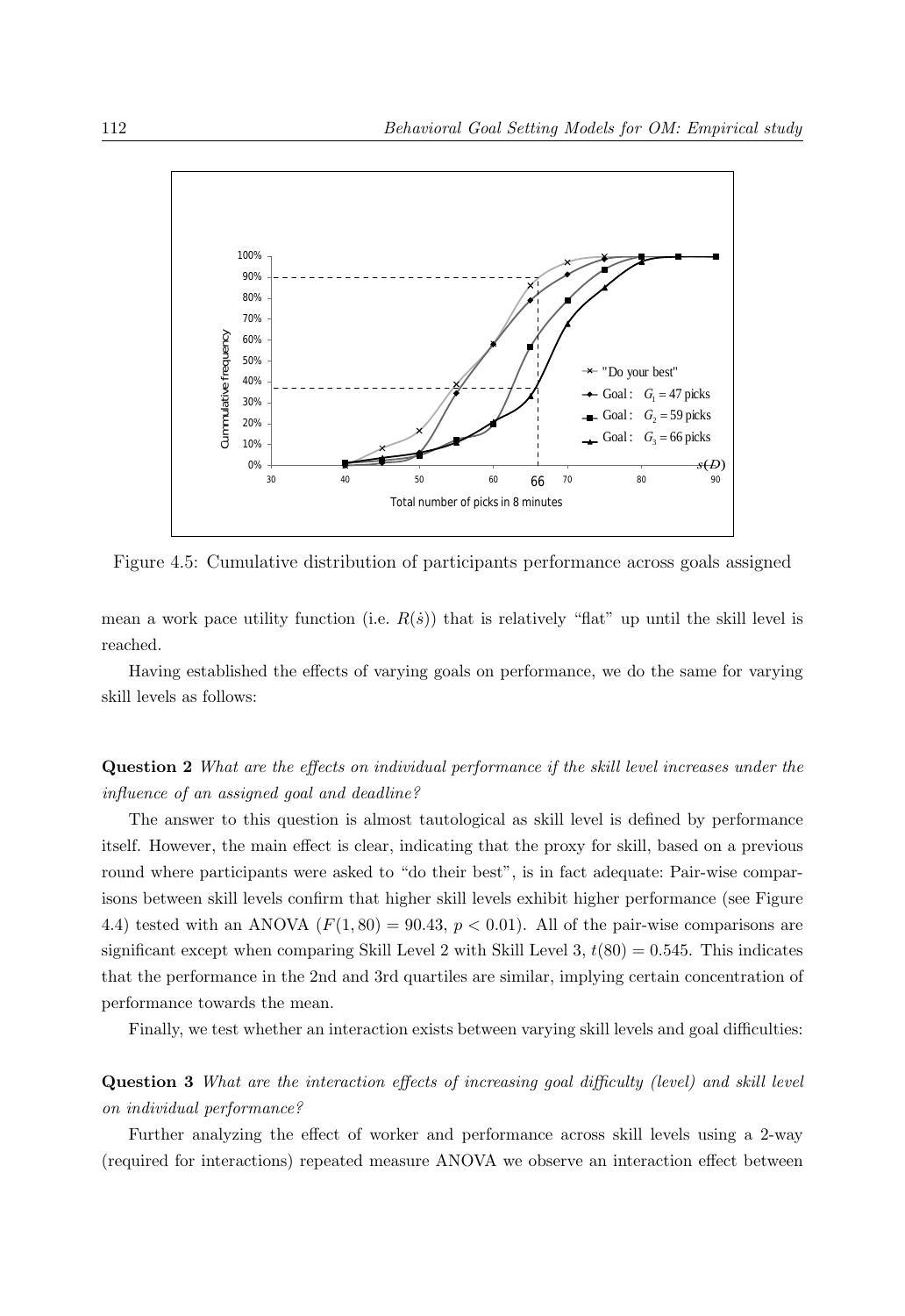| Skill Level   | Mean Performance<br>No. of picks | Standard Error<br>No. of picks |
|---------------|----------------------------------|--------------------------------|
| Skill Level 1 | 56.43                            | 0.97                           |
| Skill Level 2 | 62.90                            | 0.80                           |
| Skill Level 3 | 64.48                            | 0.75                           |
| Skill Level 4 | 70.77                            | 0.84                           |

Table 4.2: Total performance results across skill levels



Figure 4.6: Total performance: goals and skill levels interaction

skill level and performance  $(F(5.33, 136.84) = 2.11, p = 0.064)$  as well as the expected main effect of skill level  $(F(3, 77) = 31.63, p < 0.001)$  as shown in Figure 4.6. This interaction effect is confirmed by observing the following. For the two highest quartiles (i.e. the 50% most skilled participants) there is an increase in performance  $(M = 4.03, SE = 0.780)$  when the goal is raised from 59 to 66 picks that is significant  $(t(80) = 5.167, p < 0.001)$ . However, for the two lowest quartiles (i.e. the 50% least skilled participants), when the goal is raised from 59 to 66 picks, such an increase in performance  $(M = 1.05, SE = 0.790)$  is only moderate  $(t(80) = 5.167,$  $p = 0.091$ . Thus, the increase in performance at the two highest quartiles is significantly higher than that at the two lowest quartiles  $(t(80) = 2.975, p < 0.01)$ . This result provides further confirmation for Hypothesis 10, where increasing the goal yields an increase in performance when the maximum capacity to perform has not yet reached (as shown here for the 50% most skilled participants), but remains approximately constant when the maximum capacity has been achieved (as shown here for the 50% least skilled participants).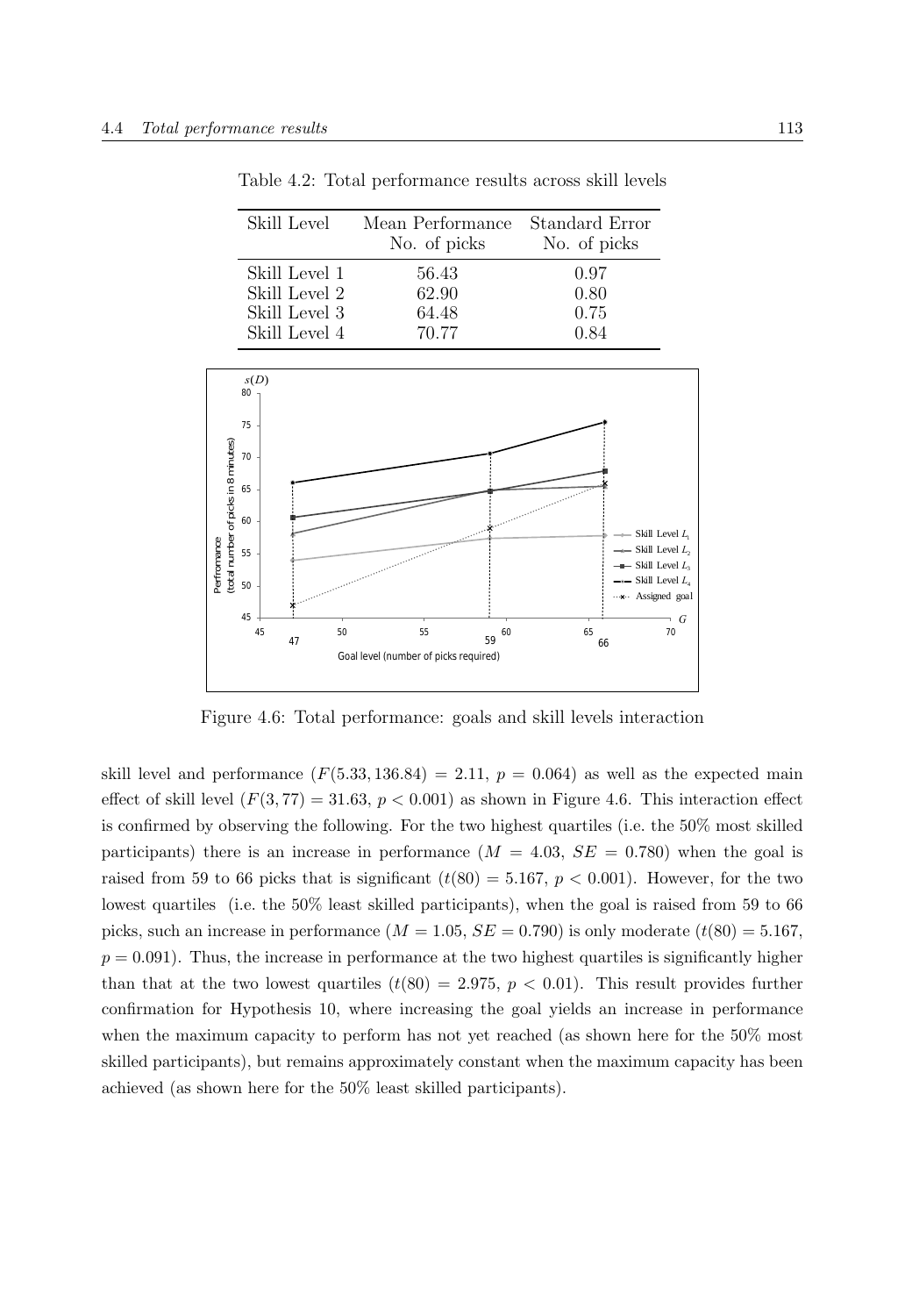

Figure 4.7: Average work pace regulation over time across goals assigned

### **4.5 Work pace results**

Similar to the previous section, the results concerning work pace regulation as the dependent variable are presented under the headlines of the four research questions as shown in Table 4.6. In Table 4.6, the empirical evidence is contrasted with support from the literature and the myopic and planning decision making models presented in Chapter 3.

To answer these research questions, we use the results from the HLM analysis shown in Table 4.3. This analysis was conducted using the lme4 package (Bates and Sarkar, 2006) in the open source statistical software of R. For convenience in interpreting the results, it is important to note that the HLM model takes as reference values when the goal level  $m = 3$  (i.e. 66 picks) is assigned and the Skill Level is  $n = 1$  for convenience in interpreting the results. Note also that the control factors (i.e.  $SQ_{i,j}^{(1)}$ ,  $SQ_{i,j}^{(2)}$  and  $H_{i,j}$ ) shown in Table 4.3 appear to be non-significant  $(p > 0.1)$  implying that there are no significant effects present in the experiment as a result of fatigue or adaptation towards the goal.

For effects of comparisons, we also include the OLS results (including only the fixed effects of the HLM analysis). However, only the HLM results are used for the analysis, as the others are deemed to have unreliable standard errors (Gelman and Hill, 2007). The work pace regulation patterns (across goals) are also illustrated in Figure 4.7, showing the average work pace for the 16 intervals measured for the 81 participants in the study.

Before analyzing the results of the model itself, we first note that the model does explain the variance in the data beyond the variation attributed to picking rounds and participants in the experiment. This is evidenced by contrasting the HLM Complete model with a constrained reference model that only includes an intercept and random effects; the model forces the parameters of all the explanatory variables equal to zero. Comparing both models (Table 4.3),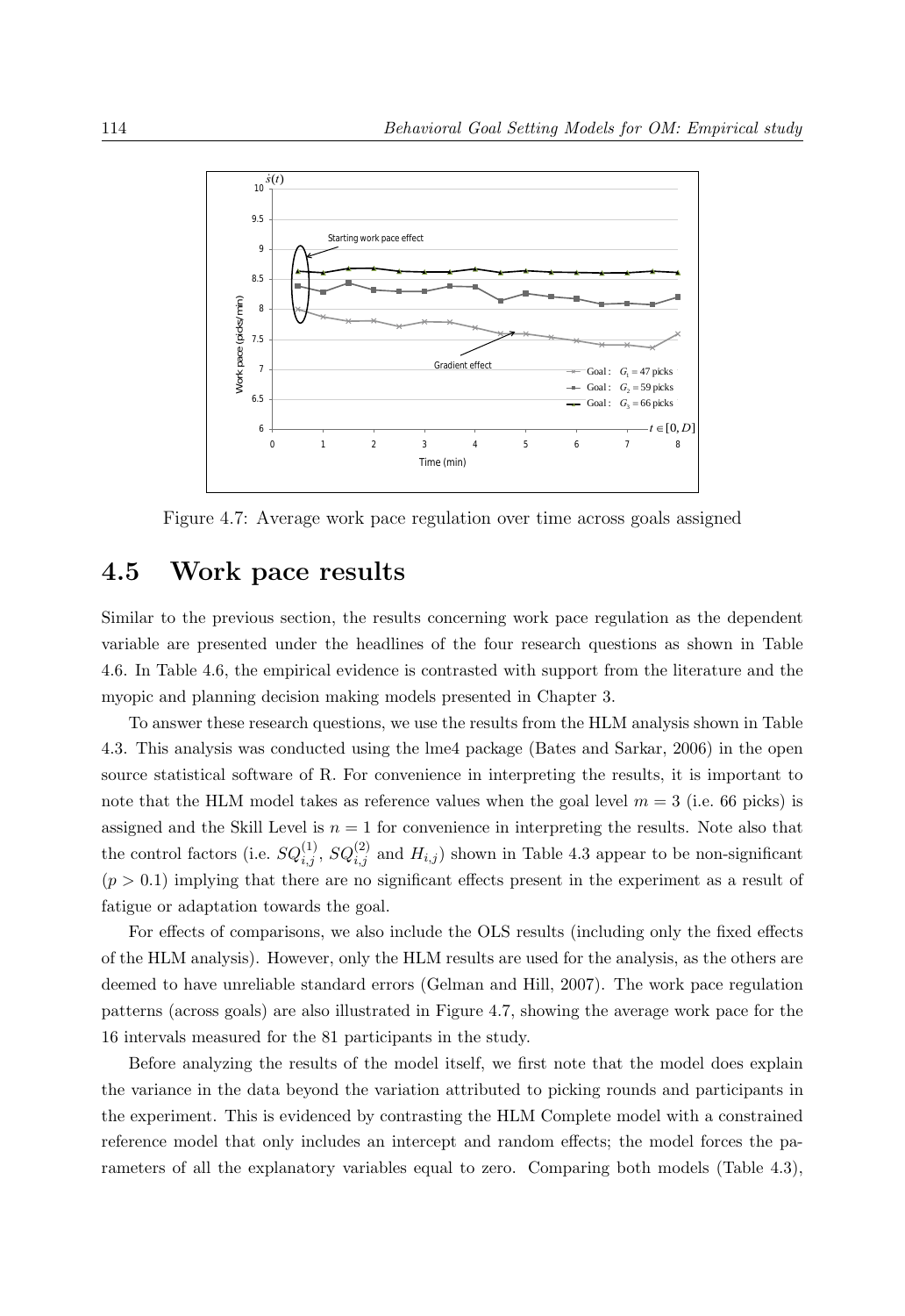### Table 4.3: HLM model estimation and fit analysis

#### *1. Fixed effects estimation*

| $\ldots$ we expect to communicate                                                                                                                                                                                                                                                                                                     |                                                                                                                                                                                                                                | <b>OLS</b><br>Model                                                                                                                                 |                                                                                                                                                          | <b>HLM</b><br>Complete model                                                                                                                           |                                                                                                                                                          |
|---------------------------------------------------------------------------------------------------------------------------------------------------------------------------------------------------------------------------------------------------------------------------------------------------------------------------------------|--------------------------------------------------------------------------------------------------------------------------------------------------------------------------------------------------------------------------------|-----------------------------------------------------------------------------------------------------------------------------------------------------|----------------------------------------------------------------------------------------------------------------------------------------------------------|--------------------------------------------------------------------------------------------------------------------------------------------------------|----------------------------------------------------------------------------------------------------------------------------------------------------------|
| <b>Fixed Effects Factors</b>                                                                                                                                                                                                                                                                                                          |                                                                                                                                                                                                                                | Coeff                                                                                                                                               | S.E.                                                                                                                                                     | Coeff                                                                                                                                                  | S.E.                                                                                                                                                     |
| Intercept<br>Indicator variable - Goal presented 1st<br>Indicator variable - Goal presented 2nd<br>Indicator variable - Goal of 66 picks presented<br>frst.                                                                                                                                                                           | $\gamma_{0,0,0}$<br>$\eta_1$<br>$\eta_2$<br>$\eta_3$                                                                                                                                                                           | 7.7827<br>0.0135<br>$-0.0487$<br>0.1818                                                                                                             | $0.0724***$<br>0.0369<br>0.0362<br>$0.0295***$                                                                                                           | 7.7371<br>0.0145<br>$-0.0440$<br>0.1499                                                                                                                | $0.1647***$<br>0.0836<br>0.0823<br>0.1356                                                                                                                |
| Time<br>Goal Level 47 Picks<br>Goal Level 59 Picks<br>Skill Level 2<br>Skill Level 3<br>Skill Level 4<br>Time x Goal Level 47 Picks<br>Time x Goal Level 59 Picks<br>Time x Skill Level 2<br>Time x Skill Level 3<br>Time x Skill Level 4<br>Time x Goal Level 47 Picks x Skill Level 2<br>Time x Goal Level 47 Picks x Skill Level 3 | $\gamma_{1,0,0}$<br>$\gamma_{1,1,0}$<br>$\gamma_{1,2,0}$<br>70,0,1<br>70,0,2<br>70,0,3<br>$\delta_{1,1}$<br>$\delta_{1,2}$<br>$\gamma_{1,0,1}$<br>$\gamma_{1,0,2}$<br>$\gamma_{1,0,3}$<br>$\gamma_{1,1,1}$<br>$\gamma_{1,1,2}$ | 0.0146<br>$-0.6913$<br>$-0.2346$<br>0.6147<br>0.9799<br>1.6701<br>$-0.0342$<br>$-0.0243$<br>0.0030<br>$-0.0007$<br>0.0377<br>$-0.0438$<br>$-0.0359$ | 0.0185<br>$0.0684***$<br>$0.0680***$<br>$0.0782***$<br>$0.0784***$<br>$0.0781***$<br>0.0222<br>0.0221<br>0.0237<br>0.0237<br>0.0237<br>0.0246†<br>0.0245 | 0.0092<br>$-0.6675$<br>$-0.2257$<br>0.6589<br>1.0068<br>1.7067<br>$-0.0832$<br>$-0.0231$<br>$-0.0083$<br>$-0.0205$<br>$-0.0133$<br>$-0.0080$<br>0.0044 | 0.0202<br>$0.0917***$<br>$0.0899*$<br>$0.1982**$<br>$0.1972***$<br>$0.1969***$<br>$0.0287**$<br>0.0243<br>0.0285<br>0.0284<br>0.0284<br>0.0402<br>0.0402 |
| Time x Goal Level 47 Picks x Skill Level 4<br>Time x Goal Level 59 Picks x Skill Level 2<br>Time x Goal Level 59 Picks x Skill Level 3<br>Time x Goal Level 59 Picks x Skill Level 4                                                                                                                                                  | $\gamma_{1,1,3}$<br>$\gamma_{1,2,1}$<br>$\gamma_{1,2,2}$<br>$\gamma_{1,2,3}$                                                                                                                                                   | $-0.1033$<br>0.0446<br>$-0.0161$<br>$-0.0885$                                                                                                       | $0.0245***$<br>0.0246†<br>0.0246<br>$0.0244***$                                                                                                          | 0.0049<br>0.0156<br>$-0.0202$<br>$-0.0670$                                                                                                             | 0.0402<br>0.0337<br>0.0336<br>$0.0336\dagger$                                                                                                            |

*2. Random effects estimation*

|                                                                   |                                                                                                     | Constrained<br>reference model |         | <b>HLM</b><br>Complete model |          |
|-------------------------------------------------------------------|-----------------------------------------------------------------------------------------------------|--------------------------------|---------|------------------------------|----------|
| Random Effects Factors                                            |                                                                                                     | Est.                           | S.D.    | Est.                         | S.D.     |
| Level 0 Residual                                                  |                                                                                                     | 0.29484                        | 0.54299 | 0.24212                      | 0.49206  |
| Level 1 Pick round $i$ within participant $i$ : In-<br>tercept    | $\sigma^2_{e_{i,j,k}} \\ \sigma^2_{u_{0,i,j}}$                                                      | 0.50130                        | 0.70802 | 0.26711                      | 0.514866 |
| Level 1 Pick round $j$ within participant $i$ :<br>Time (slope)   | $\sigma^2_{u_{1,i,j}}$                                                                              |                                |         | 0.00342                      | 0.05869  |
| Level 2 Participant: Intercept                                    |                                                                                                     | 0.50214                        | 0.70862 | 0.28820                      | 0.53127  |
| Level 2 Participant: Time (slope)                                 |                                                                                                     |                                |         | 0.00227                      | 0.04794  |
| Level 2 Participant: Time x Goal Level 47<br>Picks (slope)        | $\begin{array}{l} \sigma^2_{v_{0,0,i}} \\ \sigma^2_{v_{1,0,i}} \\ \sigma^2_{v_{1,1,i}} \end{array}$ |                                |         | 0.00547                      | 0.00741  |
| Level 2 Participant: Time x Goal Level 59<br>Picks (slope)        | $\sigma^2_{v_{1,2,i}}$                                                                              |                                |         | 0.00055                      | 0.02081  |
| Covariance Level 1 (Intercept-slope)                              | $\sigma_{(u_{0,i,j},u_{1,i,j})}$                                                                    |                                |         | $-0.30100$                   |          |
| Covariance Level 2 (Intercept-slope)                              | $\sigma_{(v_{0,0,i},v_{1,0,i})}$                                                                    |                                |         | $-0.25200$                   |          |
| Covariance Level 2 (Interaction terms)                            | $\sigma_{(v_{1,1,i},v_{1,2,i})}$                                                                    |                                |         | 0.57600                      |          |
| Interclass Correlation Coefficient (ICC) Pick-<br>ing round level |                                                                                                     | 0.3861                         |         | 0.3312                       |          |
| Interclass Correlation Coefficient (ICC) Indi-<br>vidual level    |                                                                                                     | 0.3868                         |         | 0.3510                       |          |

| 3. HLM Complete model fit evaluation                                                                                                                    | Constrained     | HLM                                               |
|---------------------------------------------------------------------------------------------------------------------------------------------------------|-----------------|---------------------------------------------------|
| Criteria.                                                                                                                                               | reference model | Complete model                                    |
| Akaike Information Criterion (AIC)<br>$R^2$ Level 0 Increment<br>$R^2$ Level 1 Increment<br>$R^2$ Level 2 Increment<br>$\Delta\chi^2$ ( $\Delta$ df=27) | 6782            | 6351<br>17.88%<br>49.67%<br>43.13%<br>$579.17***$ |

For HLM and OLS analysis,  $n = 3631$ .<br>In addition, for HLM, the following number of observations were observed per level:<br>time intervals per round=15, rounds=3, participants=81<br>Signifrance levels:  $p \le 0.1(\dagger)$ ,  $p \le 0.01(\$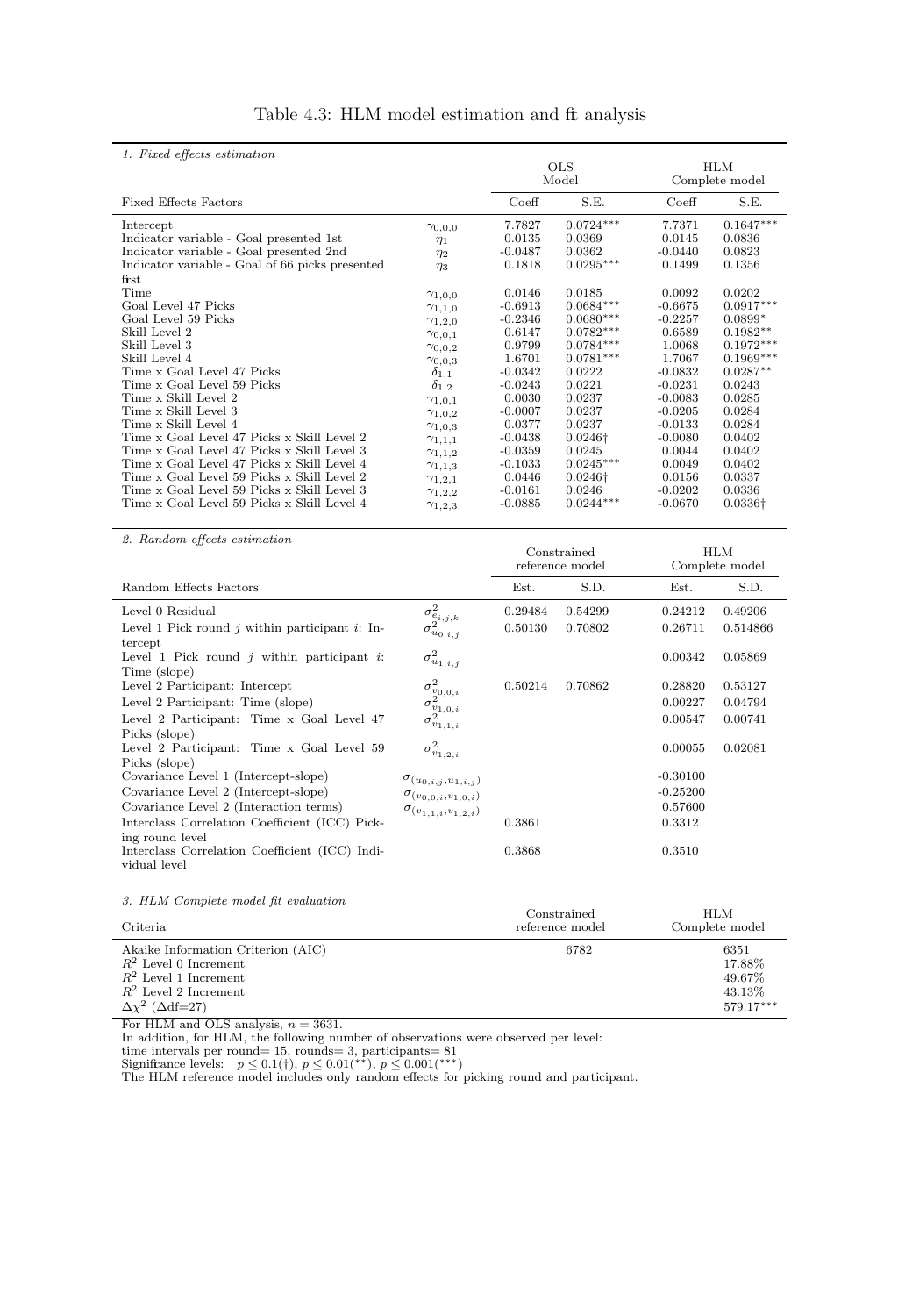the Akaike Information Criteria (AIC) is lower for the HLM Complete model than for the constrained reference model, indicating a better fit of the HLM Complete model. Furthermore, a chi-squared  $(\chi^2)$  test to compare the change in the -2 log likelihood function (i.e. the function to be minimized in both models) relative to the additional degrees of freedom, confirms a better fit of the data by the HLM Complete model than the constrained reference model. Moreover, Table 4.3 shows that for each level analyzed the pseudo- $R^2$  (Kreft and Leuw, 1998), shows an improvement of the fit due to the additional variables of the HLM Complete model.

#### **Question 4** *How is the work pace regulated under the influence of a given goal and deadline?*

A first glance at the results shown in Figure 4.7, suggest that no acceleration towards the goal exists, only towards the deadline and thus does not support Hypothesis 1. However, it is possible that averaging across individuals may mask acceleration effects towards the goal, particularly taking into account that individuals with different skill levels reach their goals at different times. Hence, the data was analyzed from the point of view of progress by constructing intervals based on a constant length of about 5% in terms of progress towards the goal as opposed to time.

To construct these intervals, take for example the case of 59 picks as a goal. Every 2.95 picks, rounded to the nearest integral number of picks, the time lapsed is measured and then the corresponding work pace is calculated for that same interval. The exact time between each unit was measured and then the work pace was calculated knowing the number of picks between intervals. We then compared the average work pace of the 95−100% progress interval with prior progress intervals (i.e.  $75 - 80\%$ ,  $80 - 85\%$ ) and a posterior progress interval  $(100 - 105\%)$  by conducting successive related sample paired t-tests. To avoid confounding acceleration towards the deadline, only participants that reached 105% of progress towards the goal, before the deadline where included in the analysis. None of the t-tests provided evidence for significant acceleration towards the goal or significant deceleration away from the goal  $(p > 0.10)$ . As a result, we may then reject Hypothesis 1 derived from the myopic model.

On the other hand, from Figure 4.7, there does appear to be certain acceleration toward the deadline for the two lowest goals (i.e. 47 and 59 picks) where in the case of a goal of 47 picks, the work pace in the interval  $450 - 480$  seconds is higher in picks/minute ( $M = 7.62$ ,  $SE = 1.17$ ) than that of the work pace in the interval 420-450 seconds  $(M = 7.41, SE = 1.15)$ ,  $(t(80) = 3.17, p < 0.01)$  and in the case of 59 picks, work pace in the interval 450 – 480 seconds is higher  $(M = 8.09, SE = 1.00)$  than that of the work pace in the interval  $420 - 450$  seconds  $(M = 8.21, SE = 1.02), (t(80) = 3.167, p = 0.051).$  Such a difference does not exist however, for the highest goal of 66 picks where the work pace for the interval  $450 - 480$  seconds ( $M = 8.64$ ,  $SE = 1.13$ ) is non-significant with that of the work pace for the interval  $420 - 450$  seconds  $(M = 8.62, SE = 1.09)$ . A probable explanation for such acceleration towards the deadline for the highest goal may be that the participants may already be working at the limit of their ability (skill). More importantly, it is possible that the acceleration previously reported as acceleration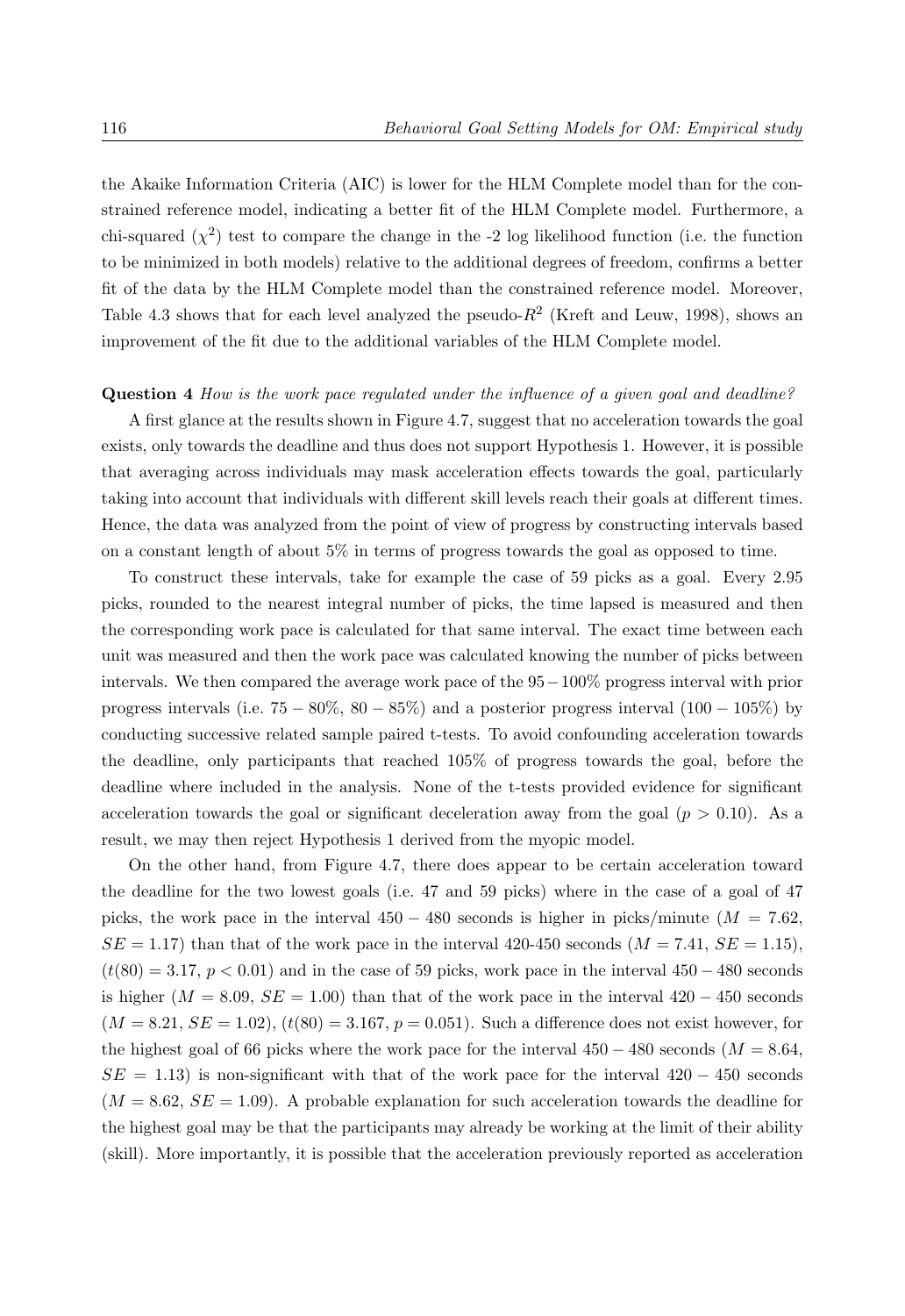

Figure 4.8: Average work pace regulation over progress towards the goal across goals assigned

towards the assigned goal (Kivetz, 2006 and See et al., 2006), may have been confused with acceleration towards the deadline where the end of the task was achieved when the assigned goal was achieved.

To illustrate this, consider Figure 4.8, that shows how the work pace is regulated over progress towards the goal. To avoid biasing the work pace average, the sample for each assigned goal was reduced to the workers achieving at least a certain level of performance (i.e. the maximum point for each series in the figure). Figure 4.8 shows that the acceleration occurs only after the goal is achieved and not before (i.e. after 100% of progress), confirming an acceleration towards the deadline and not towards the assigned goal.

In addition, from the HLM analysis there appears to be no main effects with respect to time  $(p > 0.1)$ . This suggests that workers work at a steady state when a challenging goal is assigned (i.e. 66 picks) and thus provides supporting evidence for Hypothesis 8 derived from the planner model. We note however, that such support appears to be only valid for challenging goals as explained when addressing Question 6.

#### **Question 5** *What are the effects on work pace regulation if the goal difficulty (level) is increased?*

To describe the effects of goals on work pace regulation. We identify two types of effects. First, the effect on the initial work pace and then the effect on deceleration or acceleration as time passes. To identify the first effect, first note that the initial work pace refers to the work pace at  $t = 0$ . Therefore, in Table 4.3, the initial work pace is the intercept of the model affected by skill level and goal factors. In this way, Table 4.3 shows a clear main effect of goal levels in terms of increasing the initial work pace  $(p < 0.001)$  as is also illustrated in Figure 4.7.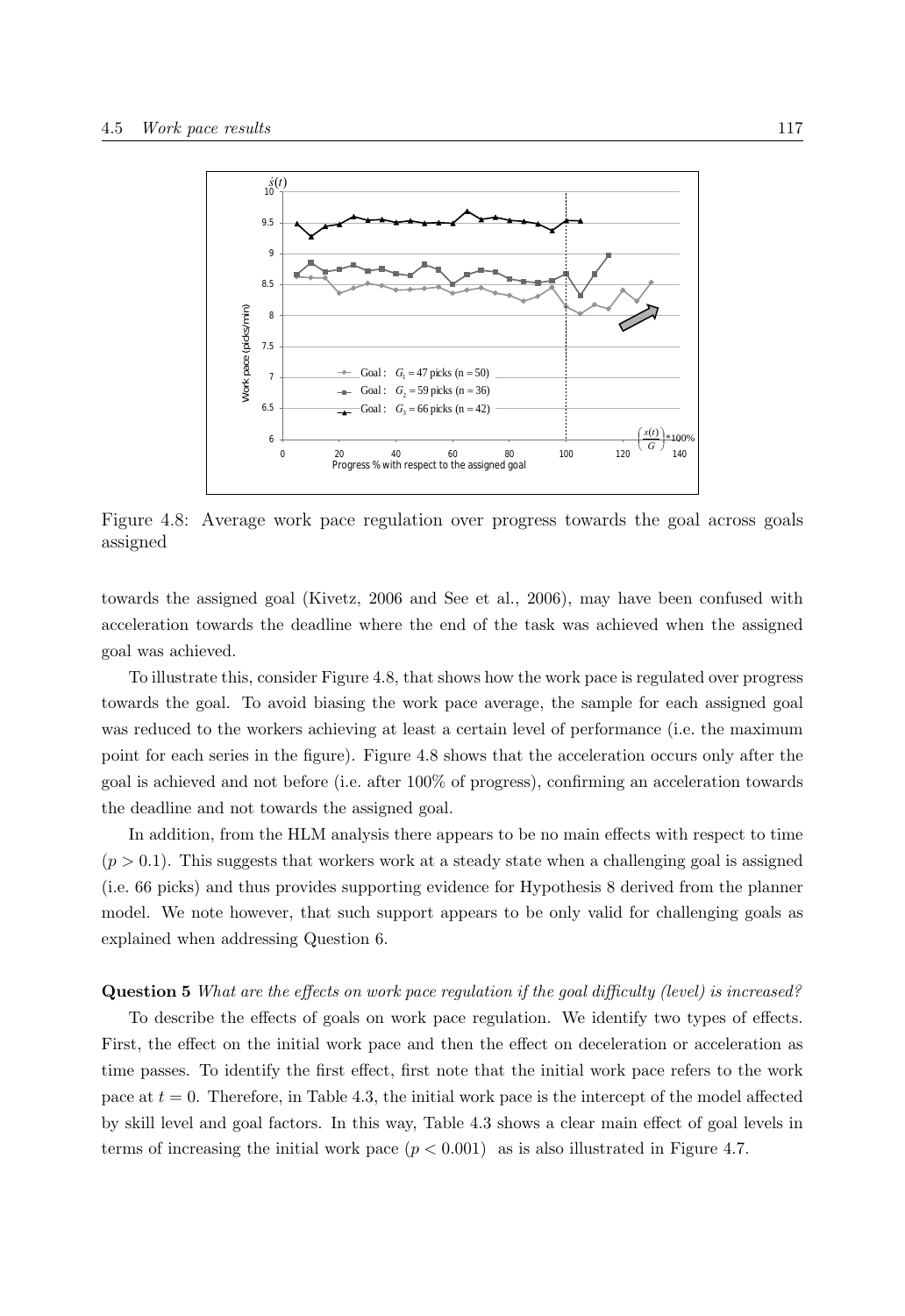Moreover, these results show that when the highest goal was assigned (i.e. 66 picks) there was an increase in the initial work pace of about 9.5% with respect to the lowest goal assigned (i.e. 47 picks). We note that this result is consistent with Hypothesis 9 derived by the planner model. However, these results are, at the same time, not supportive of Hypotheses 2 and 3 derived from the myopic model. These models predicted an increase in the starting work pace and a time shift of when the maximum work pace is achieved.

Furthermore, the fact that there is a main effect in the intercepts (starting work pace) provides evidence that planning does in fact occur, as only in the case of easy goals there is a correction (downwards) of the selected work pace and individuals actively select different initial work paces for different goals. It then appears that the act of balancing the intrinsic motivation derived from working at a certain work pace with the extrinsic motivation derived from performing at a certain level with respect to the assigned goal is done at the start of the work considering the whole working period. This is opposed to the myopic model proposed in Chapter 3, where workers constantly evaluate their motivation towards the goal and accelerate when they are proximal to the goal due to enhanced motivation.

The second effect of goals in work pace regulation is at the level of time. The results shown in Table 4.3 indicate a significant and positive interaction effect of lower goal levels (i.e. 59 and 47 picks) with time  $(p < 0.01)$ . However, such interaction is not present when the highest goal (i.e. 66 picks) is assigned  $(p > 0.1)$ . These results suggest that challenging goals *induce* working at a steady work pace. To our knowledge, the result that challenging goals induce a steady work pace has not been documented before and is an additional advantage of challenging goals for operational settings where steady job processing rates are desirable. These are desirable, because the estimation of the completion of job batches is more reliable and makes it easier to balance servers in a productive system.

The panels in Figure 4.9, also provides indirect evidence for a most comfortable work pace, denoted as n, and introduced in Chapter 3 as the work pace that is naturally most preferred for a worker in the absence of any external influence. In particular, Figures 4.9a and 4.9b show that the average work pace (for individuals of Skill Level 1 and 2) is never lower than 6.25 picks/min (47 picks), suggesting the existence of a most comfortable work pace that acts as a lower threshold.

### **Question 6** *What are the effects on work pace regulation if the skill level is increased under the influence of an assigned goal and deadline?*

As expected, from Table 4.3, there is a positive main effect associated with increasing skill levels, where higher skill levels increase the initial work pace  $(p < 0.01)$ , which is consistent with Hypotheses 4 and 11 of the myopic and planner models. Nonetheless, there does not appear to be an interaction effect between skill levels and time  $(p > 0.1)$ , meaning that the skill level affects the initial work pace, but not any work pace tendencies over time.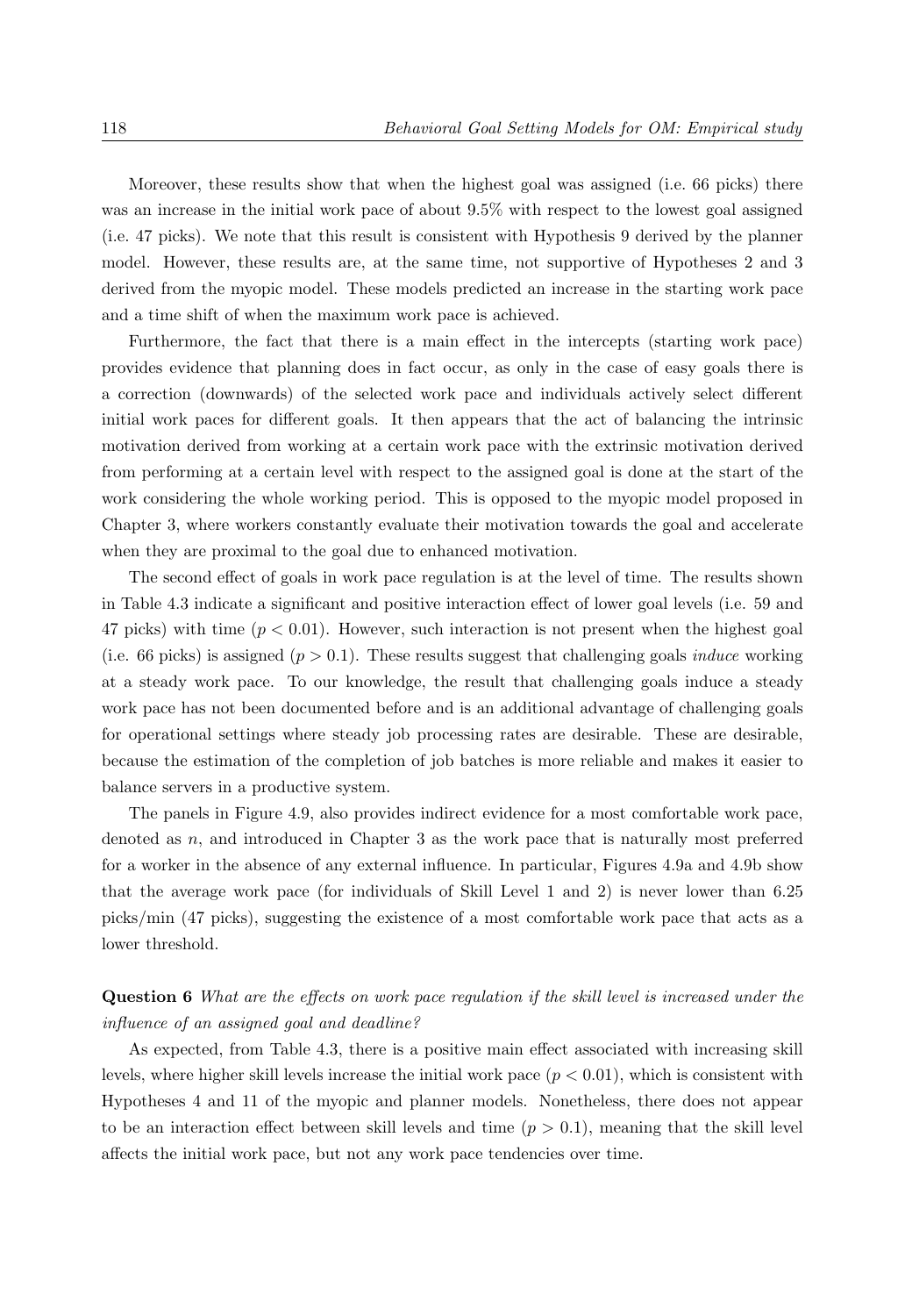

Figure 4.9: Work pace regulation across different skill levels and goals assigned

#### **Question 7** *What are the effects on work pace regulation when the skill level and assigned goal interact?*

Further investigation appears to reaffirm the idea that when the goal is challenging with respect to the individual's skill level, a stationary, constant work pace is induced. This idea is supported by the moderately significant interaction effect found with the time factor when an easy goal (i.e. 47 picks) is assigned to a top skilled individual (i.e. Skill Level 4),  $(p = 0.0558)$ . Furthermore, the panels of Figure 4.9 illustrate this interaction.

Moreover, Figure 4.9b shows how the work pace regulation of the two higher assigned goals are very similar in level and in pattern, suggesting that the assigned goal of 66 picks exceeds the limits of ability of individuals with Skill Level 2. This result provides additional evidence for the existence of a skill level (i.e. denoted in Chapter 3 by  $L$ ) that acts as an upper threshold (i.e. a concept introduced in Chapter 3). At the same time, the fact that the work pace is non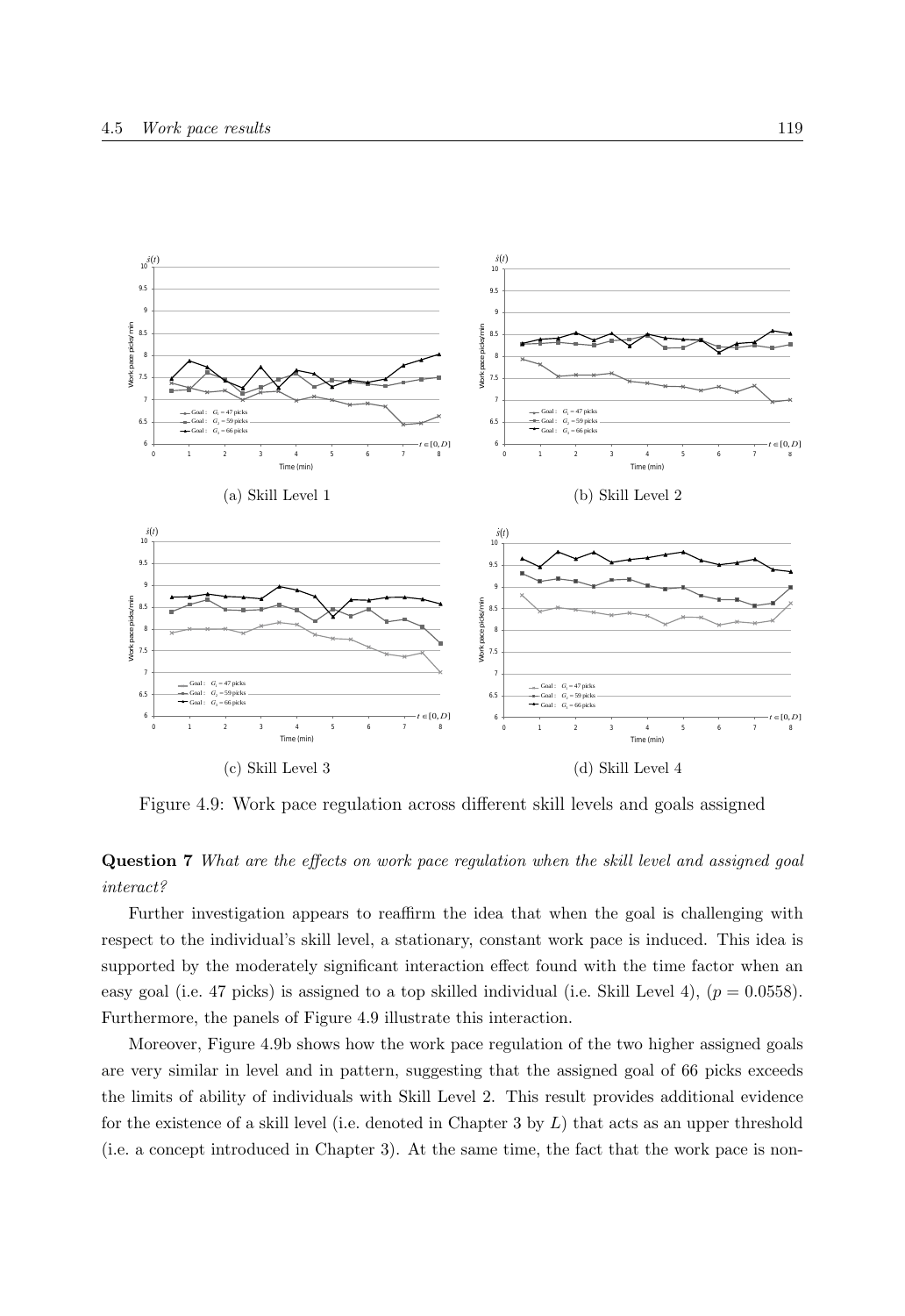decreasing on goal difficulty, provides indirect evidence that workers are relatively insensitive to increases in the work pace (effort) up until such work pace reaches the limits of their ability. In other words, there is evidence for a relatively flat utility work pace function as depicted in Figure 3.2 of Chapter 3.

#### **Heterogeneity of work pace results**

One of the advantages of using HLM as a method of analysis is that it allows us to asses the variation of the estimated parameters across participants. Here, again a new advantage of goal setting for operations can be found: Challenging goals make work pace regulation significantly more predictable; the variance of the time-slope estimate for a goal of 47 picks shown in Table 4.3 is  $\sigma_{v\{1,1,i\}}^2 = 0.00547$ , almost ten times larger than the variance of the time-slope estimate for a goal of 59 picks,  $\sigma_{v\{1,2,i\}}^2 = 0.00055$ . A possible explanation for this is that challenging goals force individuals to work at a consistently high speed whereas a not-so challenging goal provides more freedom as to the strategy used to achieve the goal (certain individuals may opt for a steady state, others for speeding up later, but the majority may opt for a gradual decrease in the work-pace as shown in Figure 4.7).

The results also show that considerable residual variance exists at the level of a picking round and the individual picker. For this, we look at the interclass correlation coefficient (ICC) that measures the proportion of residual variance at a given level of the model with respect to the total model (Kreft and Leuw, 1998). The ICC values of 0.3343 and 0.3664 at the picking round level and at the individual level respectively, highlight the fact that most of the random effects are accounted by different picking rounds and different participants in the experiment, thus further justifying the use of HLM in the analysis of the data.

### **4.6 Quality results**

Setting challenging goals may also have its limitations. Hence, we also attempted to confirm a result from goal setting (Bavelas and Lee, 1978) that states that goals may enhance performance in the dimensions measured at the expense of other dimensions that are not observed. Table 4.4 weakly confirms this by showing a marginal significant decrease in quality measured in percentage of errors when comparing errors across increasing goal levels. A repeated measures ANOVA test does not confirm differences in quality  $(F(2, 160) = 1.755, p = 0.176)$ . However, a contrast between the lowest and the highest goal does yield marginal differences ( $p = 0.067$ ).

The marginal significance may be due to the low power of the test. Even though the withinparticipants design of the experiment allows for a direct comparison of individual quality levels, the fact that errors are seldom observed, decreases the statistical power of the test. Nonetheless, there is weak evidence that suggests that even though a pick with errors has a negative effect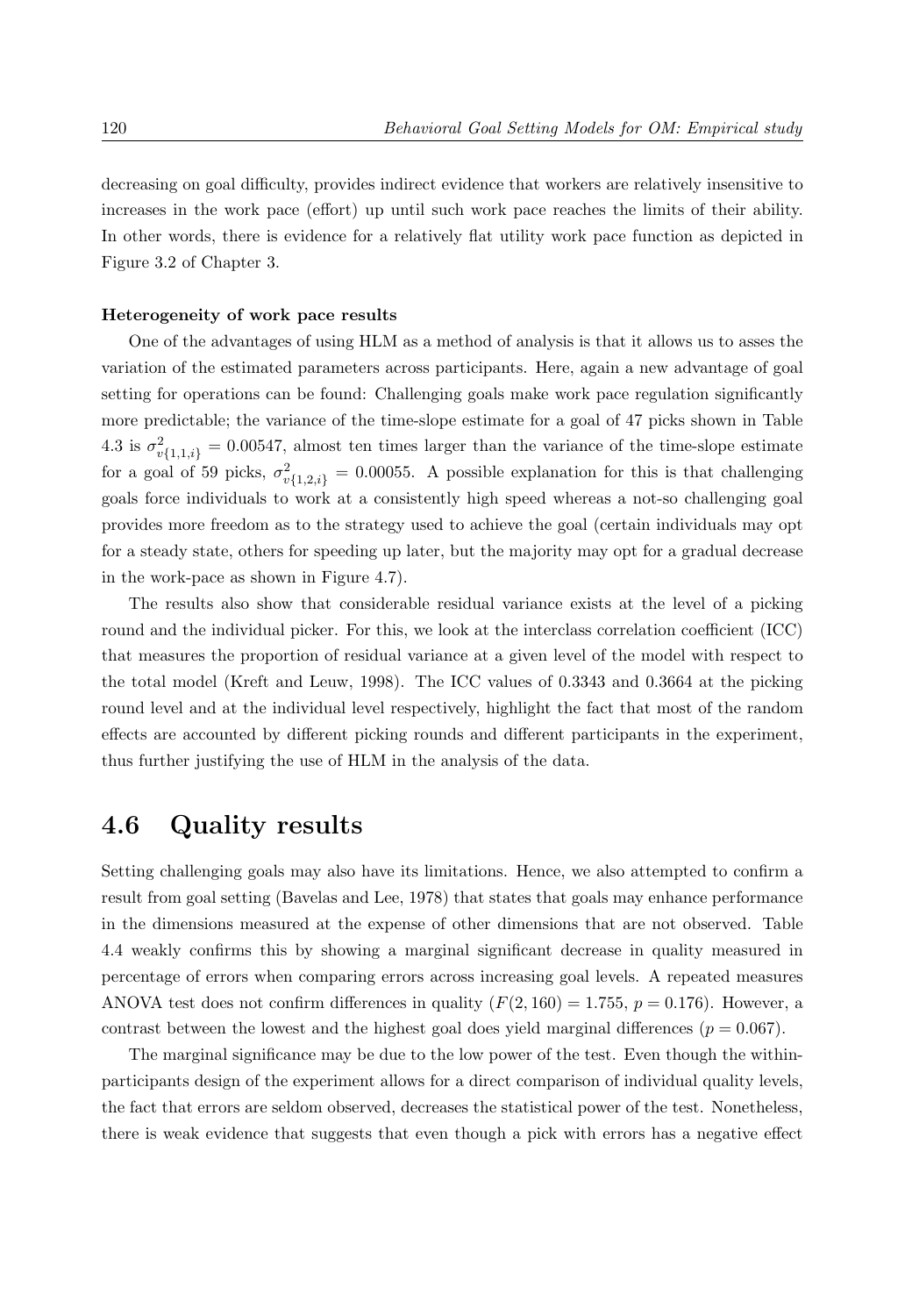| Assigned goal<br>No. of picks | Performance<br>No. of picks | Standard Error<br>No. of picks |
|-------------------------------|-----------------------------|--------------------------------|
| 47                            | 1.844                       | 0.199                          |
| 59                            | 1.945                       | 0.241                          |
| 66                            | 2.333                       | 0.257                          |

Table 4.4: Quality results across goal levels

on productivity as time lost, it appears that still, maximizing productivity alone is not perfectly aligned with minimizing quality errors.

### **4.7 Discussion**

This chapter addressed two research objectives by first validating from an operations management perspective previous reports on the goal level-performance relationship and then by studying how workers regulate their work pace under the influence of a goal and a deadline. This chapter builds on the theory developed in Chapter 3 where specific hypotheses are proposed regarding the goal level-performance relationship and work pace regulation. These hypotheses were derived from two alternative decision making models; one that assumed myopic pacing decisions and another that assumed planned pacing decisions.

The results verified that as long as realistic goals are assigned, the goal level-performance relationship is increasing and then levels off when individuals reach the limits of their ability. What distinguishes these results from previous ones is that these were obtained in a context where a deadline was assigned and where participants were requested to work until the assigned deadline even if they had already achieved the goal. This then confirms the majoritarian view in goal-setting for an operational context where deadlines are set. Moreover, the results provided additional information by distinguishing how performance increases with goal levels across different skill levels. In this way, it was possible to observe how higher goals increased performance even if increasing performance was not necessary to obtain the goal.

What distinguishes this study from previous studies is that it is the first study, to our knowledge, that focuses on work pace regulation over time, under the influence of goals. In this respect, our main finding is that challenging goals induce workers to not only work at a higher work pace, but at a constant one inducing stationary job processing rates. At the same time, when workers are assigned to goals that are not challenging enough, the initial work pace tends to decrease.

Furthermore, when goals and deadlines are both present and assigned goals are not challenging, we found no evidence to support an acceleration towards the assigned goal, but instead found evidence supporting an acceleration towards the deadline. Interestingly, an analysis of variation across individuals, showed that assigning challenging goals, not only induces a steady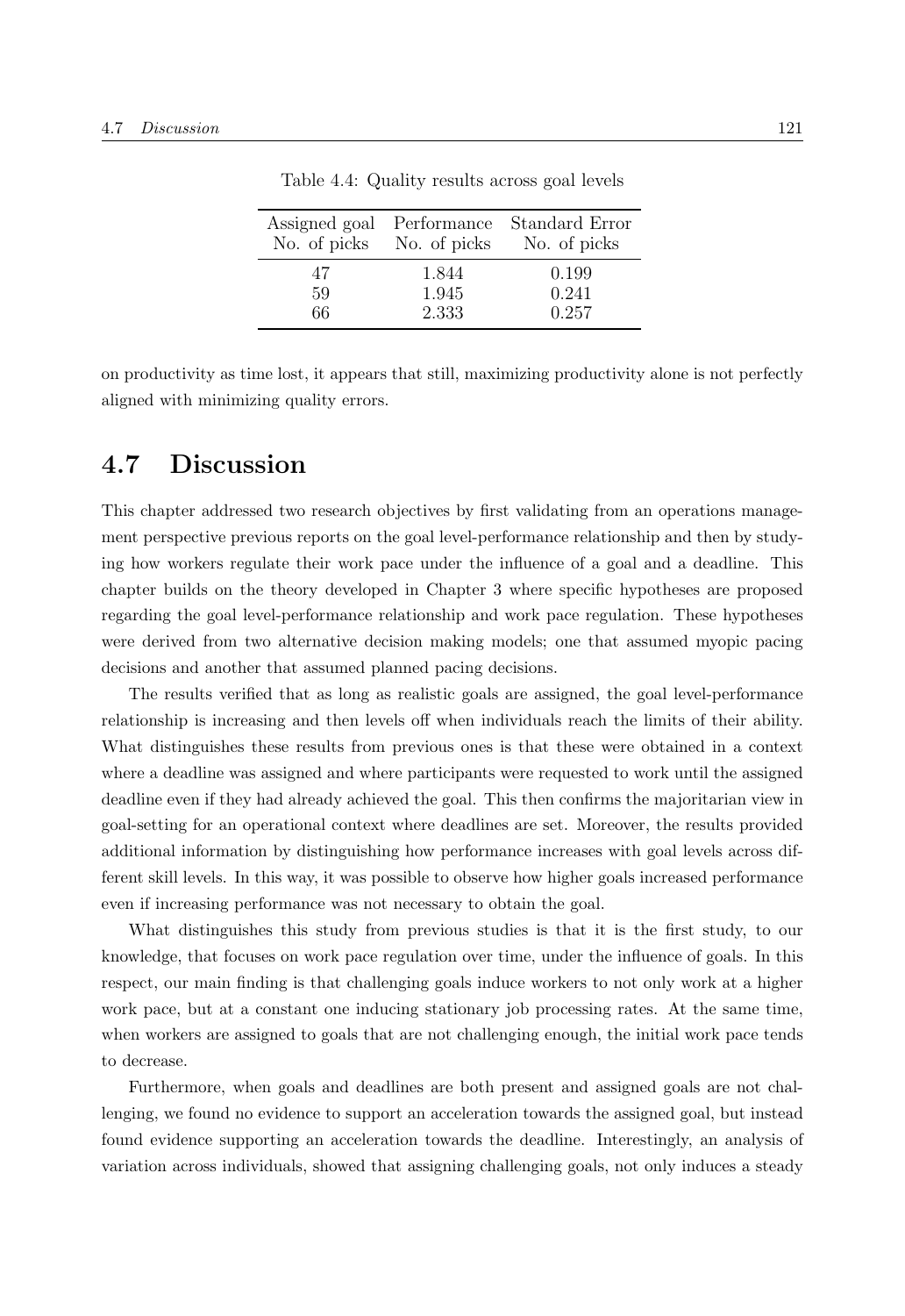|                                                                                                                                                                                                          | Evidence                                       |                                                                      |                           |  |
|----------------------------------------------------------------------------------------------------------------------------------------------------------------------------------------------------------|------------------------------------------------|----------------------------------------------------------------------|---------------------------|--|
| Questions and Answers                                                                                                                                                                                    | Literature                                     | Decision model                                                       | Empirical<br>sup-<br>port |  |
| Question 1 What are the effects on individual performance ( <i>i.e.</i> cumulative performance of an individual<br>measured at the end of the assigned period) if the goal difficulty (level) increases? |                                                |                                                                      |                           |  |
| Possible answer 1                                                                                                                                                                                        |                                                |                                                                      |                           |  |
| The goal difficulty-total performance relation for a my-<br>opic worker is unimodal, increasing and then decreas-<br>ing on the assigned goal level (Hypothesis 6 and Hy-<br>pothesis 9).                | Zidon<br>Erez<br>and<br>(1984)                 | Theorem 6<br>$(Mv-$<br>opic model)<br>Theorem 9 (Plan-<br>ner model) | Unsupported               |  |
| Possible answer 2                                                                                                                                                                                        |                                                |                                                                      |                           |  |
| Total performance increases and then remains con-<br>stant (levels off) with goal difficulty (Hypothesis 10).                                                                                            | Locke and Latham<br>$(1982 \text{ and } 1990)$ | Theorem 10 (Plan-<br>ner model)                                      | Supported                 |  |
| Question 2 What are the effects on individual performance if the skill level increases under the influence of an<br>assigned goal and deadline?                                                          |                                                |                                                                      |                           |  |
| Possible answer 1                                                                                                                                                                                        |                                                |                                                                      |                           |  |
| Performance (total work) increases given a skill in-<br>crease (Hypothesis 7 (Myopic model) and Hypothesis<br>11 (Planner model)).                                                                       | Zidon<br>Erez<br>and<br>(1984)                 | Theorem 7<br>Theorem 11                                              | Supported                 |  |
| Question 3 What are the interaction effects of increasing goal difficulty (level) and skill level on individual<br>performance?                                                                          |                                                |                                                                      |                           |  |
| Possible answer 1                                                                                                                                                                                        |                                                |                                                                      |                           |  |
| Interactions exist. Difference in performance increases<br>between workers of different skill levels as the lower<br>skill workers reach their maximum performance.                                      | Zidon<br>Erez<br>and<br>(1984)                 |                                                                      | Supported                 |  |

### Table 4.5: Goal difficulty-performance hypothesis testing overview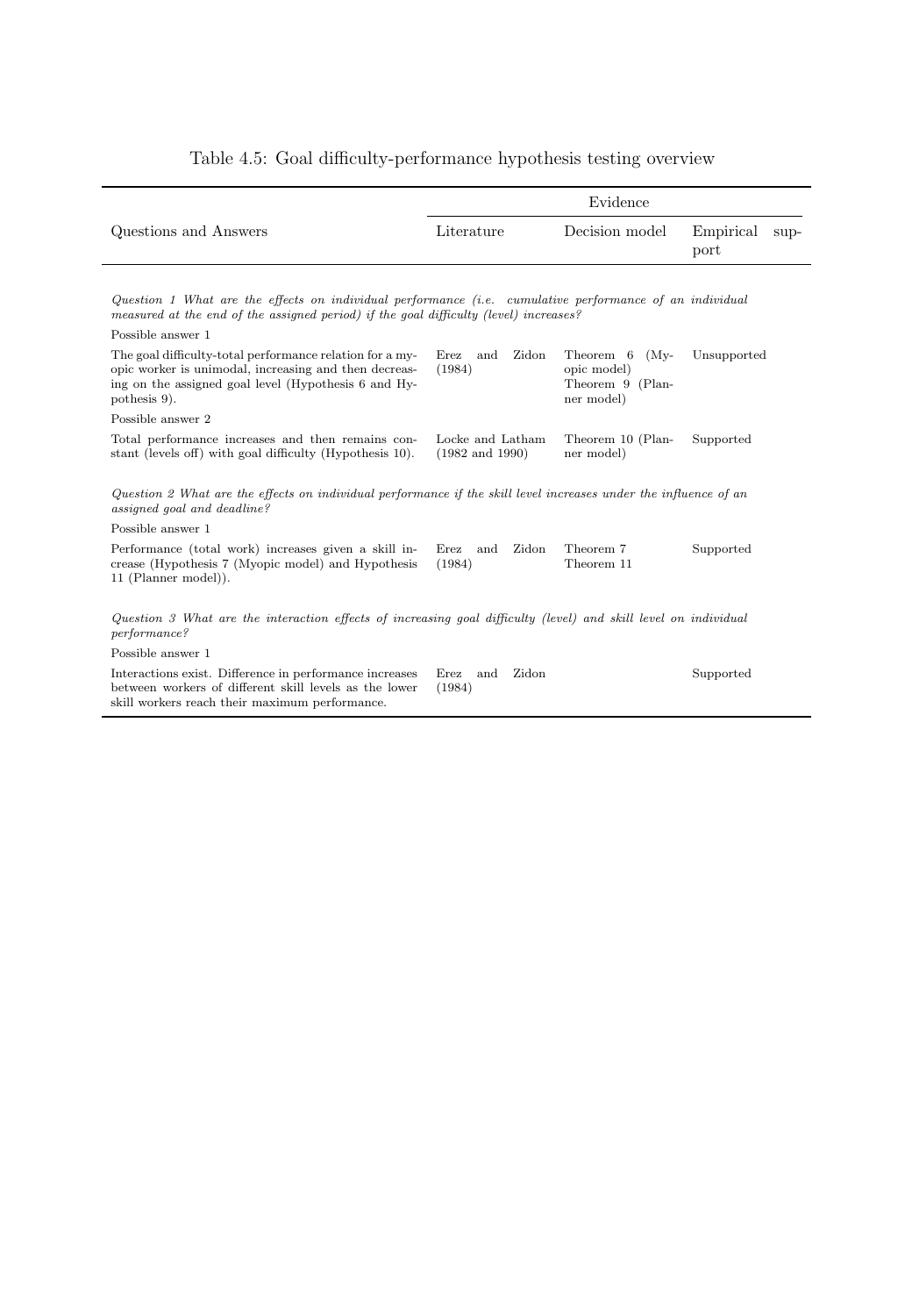|                                                                                                                                                                                                                                                                                                                                               | Evidence                                                                                                              |                                                            |                                                                                               |
|-----------------------------------------------------------------------------------------------------------------------------------------------------------------------------------------------------------------------------------------------------------------------------------------------------------------------------------------------|-----------------------------------------------------------------------------------------------------------------------|------------------------------------------------------------|-----------------------------------------------------------------------------------------------|
| Questions and Answers                                                                                                                                                                                                                                                                                                                         | Literature                                                                                                            | Decision model<br>and justification                        | Empirical<br>sup-<br>port                                                                     |
|                                                                                                                                                                                                                                                                                                                                               |                                                                                                                       |                                                            |                                                                                               |
| Question 4 How is the work pace regulated under the influence of a given goal and deadline?<br>Possible answer 1                                                                                                                                                                                                                              |                                                                                                                       |                                                            |                                                                                               |
| A worker will accelerate towards the goal, reaching<br>its maximum work-pace when he reaches the goal and<br>then decelerate converging to the natural work pace if<br>enough time is allowed (Hypothesis 1).                                                                                                                                 | Goal<br>gradient<br>hypothesis<br>(Hull,<br>1932; See et al.,<br>2006 and Kivetz et<br>al., 2006)                     | Theorem 1<br>(Myopic model)                                | Unsupported<br>Acceleration<br>towards<br>deadline<br>instead                                 |
| Possible answer 2                                                                                                                                                                                                                                                                                                                             |                                                                                                                       |                                                            |                                                                                               |
| A worker will set a time invariant work pace for the<br>whole period (Hypothesis 8).                                                                                                                                                                                                                                                          | The alternative hy-<br>pothesis, if there is<br>no acceleration to-<br>wards the goal.                                | Theorem 8<br>(Planner model)                               | Supported for chal-<br>lenging goals.                                                         |
| Question 5 What are the effects on work pace regulation if the goal difficulty (level) is increased?                                                                                                                                                                                                                                          |                                                                                                                       |                                                            |                                                                                               |
| Possible answer 1                                                                                                                                                                                                                                                                                                                             |                                                                                                                       |                                                            |                                                                                               |
| The work pace selected is shifted for the whole period<br>by a constant lapse in time (Hypothesis 2).<br>When a higher goal is assigned, workers will start<br>working at a lower work pace (Hypothesis 3).                                                                                                                                   | Goal<br>gradient<br>hypothesis<br>(Hull,<br>1932; See et al.,<br>2006 and Kivetz et<br>al., 2006).                    | Theorem 2<br>(Myopic model)<br>Theorem 3<br>(Myopic model) | Unsupported                                                                                   |
| Possible answer 2                                                                                                                                                                                                                                                                                                                             |                                                                                                                       |                                                            |                                                                                               |
| If the goal increases, the constant work pace increases,<br>otherwise it decreases (Hypothesis 9).                                                                                                                                                                                                                                            | Consistent<br>with<br>Parkinson<br>Law<br>(1962)<br>of<br>work<br>pace<br>adjustment<br>according to goal<br>demands. | Theorem 9<br>(Planner model)                               | Supported                                                                                     |
| Question 6 What are the effects on work pace regulation if the skill level is increased?                                                                                                                                                                                                                                                      |                                                                                                                       |                                                            |                                                                                               |
| Possible answer 1                                                                                                                                                                                                                                                                                                                             |                                                                                                                       |                                                            |                                                                                               |
| If a worker has a higher skill level than another one,<br>the selected work pace of the worker with a higher skill<br>level is higher as long as the goal has not yet been<br>achieved (when the skill level is increased (Hypothesis<br>4).<br>The maximum observed work pace increases when the<br>skill level is increased (Hypothesis 5). | The literature has<br>not<br>investigated<br>this question.                                                           | Theorem 4<br>(Myopic model)<br>Theorem 5<br>(Myopic model) | Supported,<br>but<br>more<br>parsimo-<br>nious<br>hypothesis<br>supported<br>(see<br>bellow). |
| Possible answer 2                                                                                                                                                                                                                                                                                                                             |                                                                                                                       |                                                            |                                                                                               |
| If a worker has a higher skill level than another one,<br>the time-invariant selected work pace of the worker<br>with a higher skill level is higher than the worker with<br>the lower skill (Hypothesis 11).                                                                                                                                 | The literature has<br>investigated<br>not<br>this question.                                                           | Theorem 11<br>Planner model                                | Supported                                                                                     |
| Question 7 What are the effects on work pace regulation when the skill level assigned goal interact?                                                                                                                                                                                                                                          |                                                                                                                       |                                                            |                                                                                               |
| Possible answer 1                                                                                                                                                                                                                                                                                                                             |                                                                                                                       |                                                            |                                                                                               |
| Interactions exist, challenging goals induce steady<br>work pace and eliminate any acceleration towards the<br>deadline.                                                                                                                                                                                                                      | The literature has<br>investigated<br>not<br>this question.                                                           |                                                            | Supported.                                                                                    |

### Table 4.6: Work pace regulation investigation overview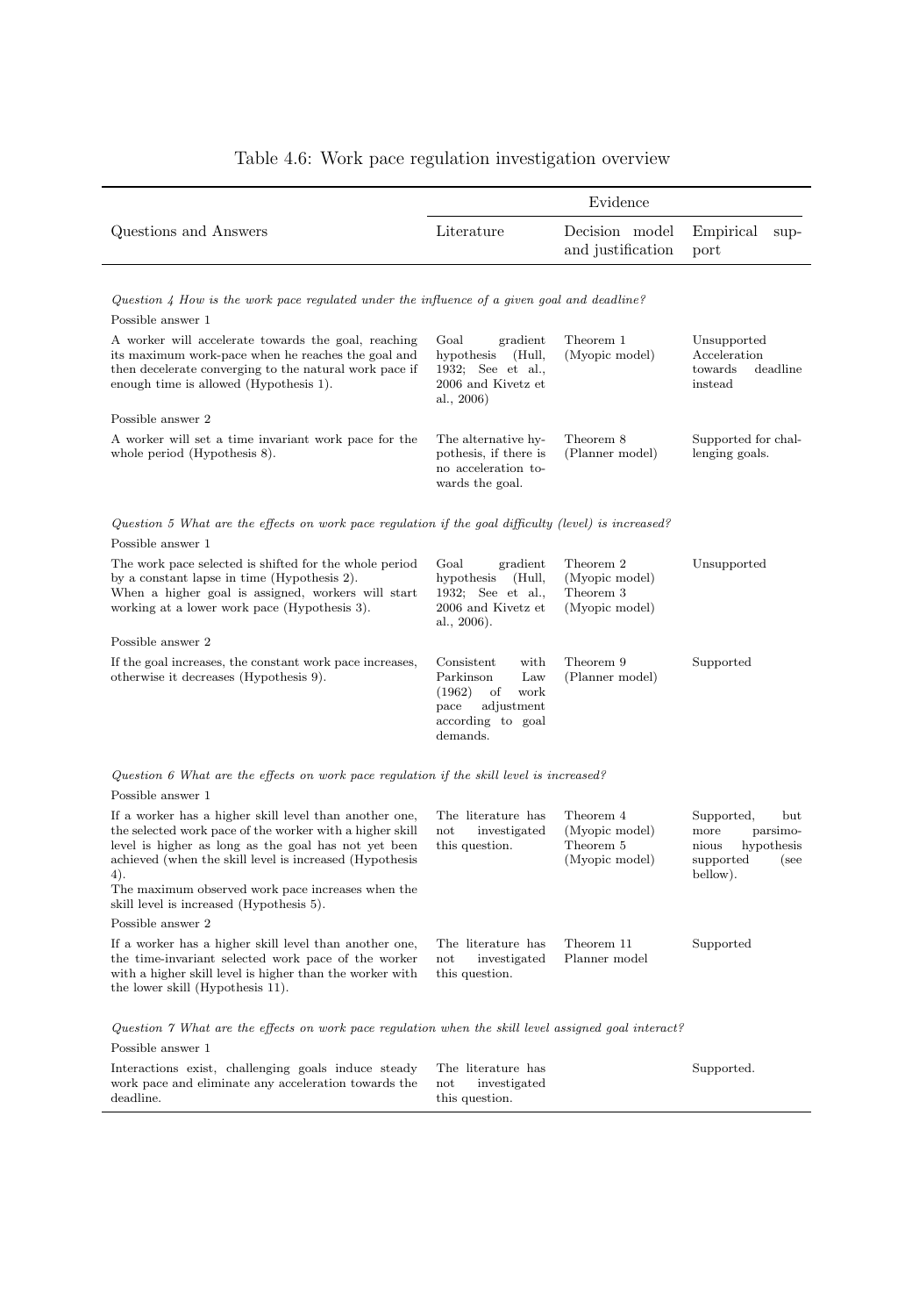work pace, but also more predictable work pace regulation patterns. In this way, we found larger deviations from the average deceleration pattern observed for non-challenging goals than from the average steady work pace pattern observed for challenging goals. Hence, operations work flow models, including queuing models and simulation models, should consider this behavior when modeling work flow under the influence of goals.

Taken together, the results show a general consistency with the planner model introduced in Chapter 3, as workers select a higher initial work pace when a higher goal is assigned and challenging goals induce a steady work pace. Both facts suggest that an initial plan is devised for the whole working period.

The results do, however, suggest that the initial plan may be subject to a control mechanism. The fact that only challenging goals induce a planning behavior may be explained by the fact that challenging goals may require workers working consistently to the best of their ability, close to their highest work pace. In agreement with Carver and Shreier (1998), when a goal is difficult to attain, the only possible strategy is to stay on course and frequently (or continuously) control that the work pace is adequate to achieve the goal on time. If a goal is then deemed, by an individual, not to be too challenging, it is possible that the individual makes the decision to not control his actual effort with respect to his planned effort and thus drifts towards his most comfortable work pace. This explanation is also consistent with the findings reported by Deci et al. (1999) stating that goals enhance attention, and thus activate mechanisms of control. This explanation, however, is a hypothesis that needs further confirmation.

Moreover, the results show evidence that suggests the existence of an internal evaluation of the work pace itself and performance with respect to a goal as described by the utility functions proposed in Chapter 3. In particular, the results support the existence of a work pace-utility rate function as described in Chapter 3 with a most comfortable work pace  $(n)$  and a maximum work pace  $(L)$  as well as the existence of a performance utility function as described in Chapter 3 with a characteristic "S" shape and goals acting as reference points.

Interestingly, the empirically obtained utility performance function valuation, suggest a desirable effect of goal setting: Goals normalize expectations on the desirability of attaining certain performance levels, even in the presence of differently skilled individuals. This normalization effect provides an explanation for the robustness of goal effects in total performance, in spite of individuals with different skill levels and personality traits. This fact can be used later to the advantage of operations managers by assigning different goals according to different production requirements over time.

The results also note the limitations of goal setting, where there is weak evidence for an increase in quality errors when participants are urged to increase their work pace. Although, a goal in productivity performance may distract the worker from, at the same time, striving towards quality. If, indeed, these two dimensions are related, as was the case in this experiment, such a trade-off may be moderated. The trade-off may be further moderated by the work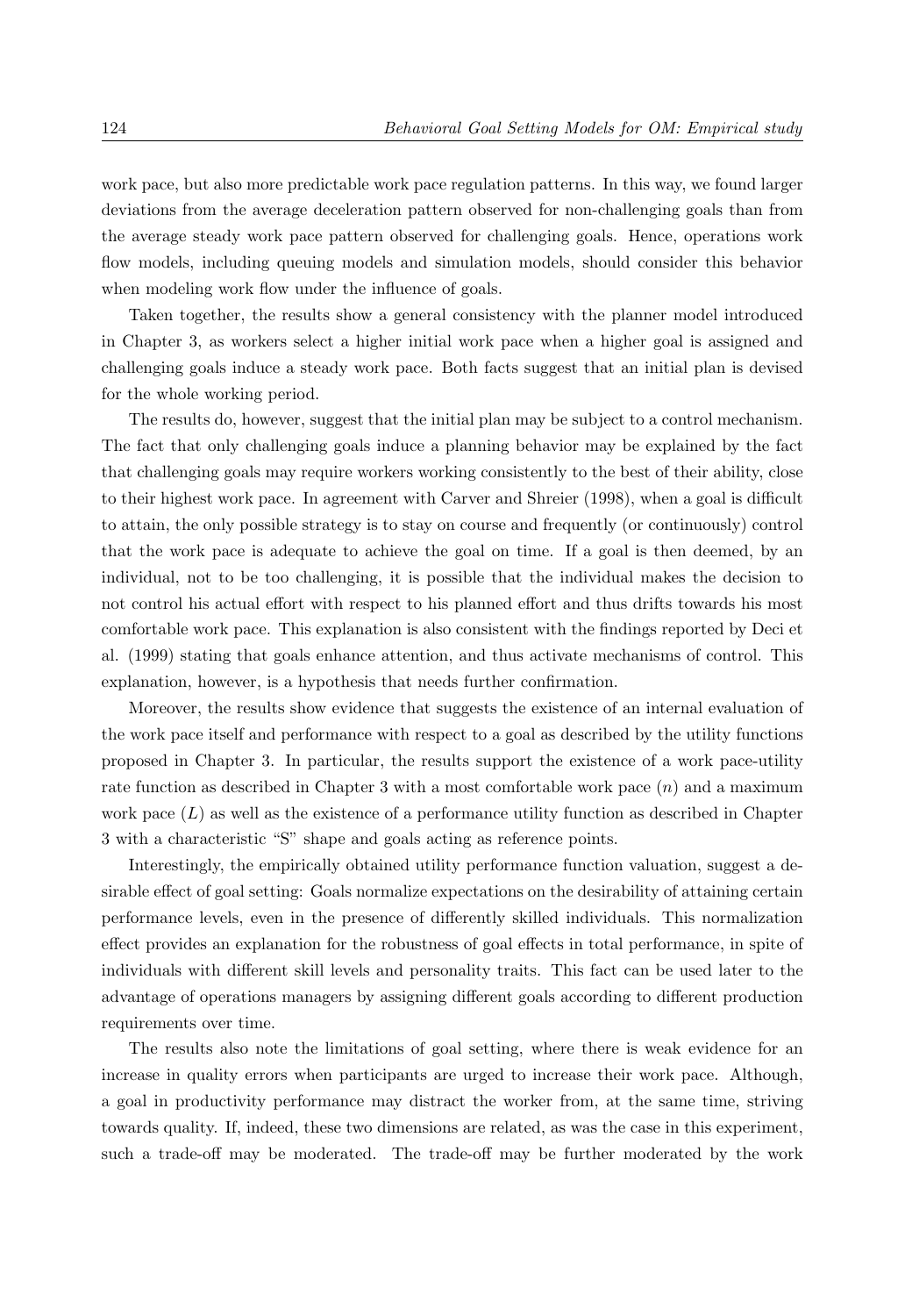station layout design as well as other mechanisms for error reduction such as enabling/disabling the relevant/non-relevant keys on a keyboard (as was done in this experiment).

### **4.8 Limitations**

The study conducted here has a number of limitations. The first limitation is the time frame of a picking round which was fixed to 8 minutes. Longer times may make it more difficult for workers to sustain a steady work pace even in the presence of a challenging goal. For sufficiently long periods the incidence of fatigue may start to influence work pace regulation patterns as well. A second limitation is that feedback frequency remained constant across experimental conditions. Feedback frequency may also play a role in sustaining a steady work pace. Hence, the roles of period length and feedback frequency in work pace regulation are worth studying in future research.

Another limitation of this study is that it did not address the phenomenon in the literature known as adaptation towards the goal (Lant, 1992). Although we have found that goals robustly fix reference points for performance, it is possible that previous performance and observed performance of other co-workers may influence the performance at which reference points are fixed. Repeatedly failing to achieve a goal may affect the self-efficacy of individuals (i.e. the individual belief that a goal is attainable) and hence affect commitment towards the goal (Locke et al., 1988). Likewise, Schultz et al. (1998) have shown that in social contexts, workers adjust the work pace to match those of their peers. Hence, it would be interesting to investigate the interaction between assigned goals and peer performance in how workers evaluate their own performance.

### **4.9 Conclusions**

In this chapter we tested hypotheses derived from the decision models of Chapter 3. We confirmed that performance increases with goal difficulty and then levels-off for operational contexts were a deadline is present. More importantly, we identified that challenging goals induce steady work pace regulation as opposed to non-challenging goals were the work pace decreases from an initial higher work pace.

From a managerial perspective, the results on the goal level-performance relationship validates the advice of Locke and Latham (2006) of setting challenging and realistic goals for operational contexts where deadlines exist. As long as there is commitment to achieve the goal, an increase in the goal will not reduce total individual performance. In deciding which goal to assign to a group of heterogeneously skilled individuals a manager should try to balance maximum production while minimizing frustration for failing to achieve the goal. The performance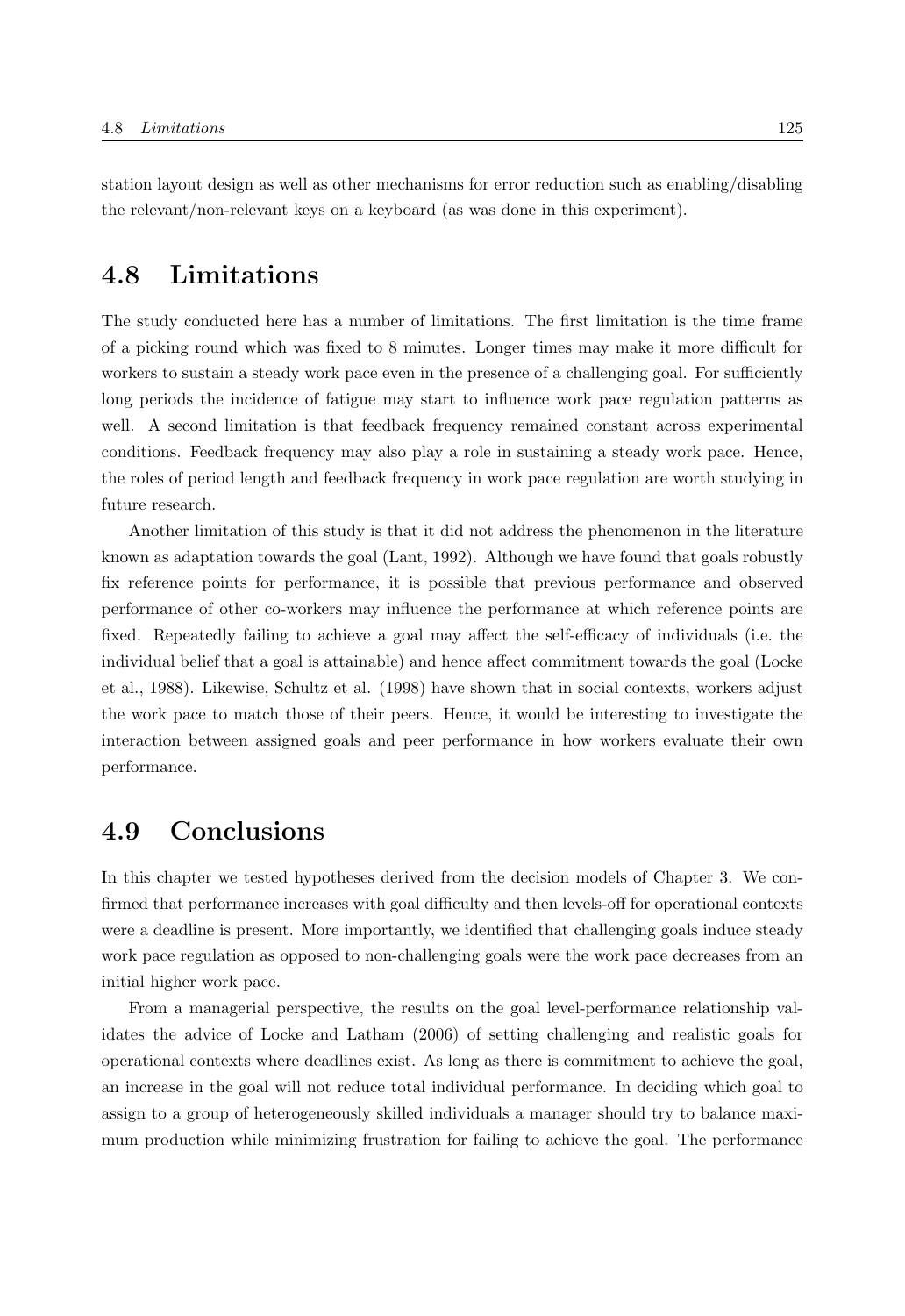evaluation "S" curve introduced in Chapter 3 and validated in this chapter may be used to quantify the impact in terms of dissatisfaction in failing to achieve the goal.

The work pace regulation study has specific implications for operations management. Specifically, challenging goals induce a steady work pace with lower variation in work pace regulation patterns. This is a previously unreported advantage for challenging goals in operations management contexts where stationary job processing rates and predictability are desirable. More stationary and predictable job processing rates make planning easier in operational management contexts and make service times more reliable. Furthermore, reducing variability in work pace and steady job processing rates, increase effective capacity when several work stations are interconnected.

In addition, the results in work pace regulation have implications for operations management practices. In particular, consider the question of a manager that wants to verify if a goal is demanding workers to work at the best of their ability. Based on our results of work pace regulation, a manager may verify whether the worker is working at steady state and from that infer if the worker is working to the best of his ability. Moreover, if the goal is increased and the same steady work pace is observed it can be confirmed that the worker is indeed working to the best of his ability. In the case a manager wants to verify in real time whether a worker would be able to meet the deadline on time the insights from this study show that he should extrapolate the current work pace and not expect an acceleration towards the goal.

Finally, the study presented in this chapter provides additional information for work flow models as identifiable work pace regulation patterns exist for different skill level assigned goal combinations. Moreover, the heterogeneity of work pace regulation patterns can also be modeled and predicted where there is lower heterogeneity when challenging goals are assigned. Queuing and simulation models may also be enriched by the insights of this study, especially when specific goals and deadlines are set. Already, queuing and simulation models assume stationary job processing rates, these models may be model the effects of goals by incorporating nonstationary if the goal is not perceived as challenging and stationary behavior otherwise.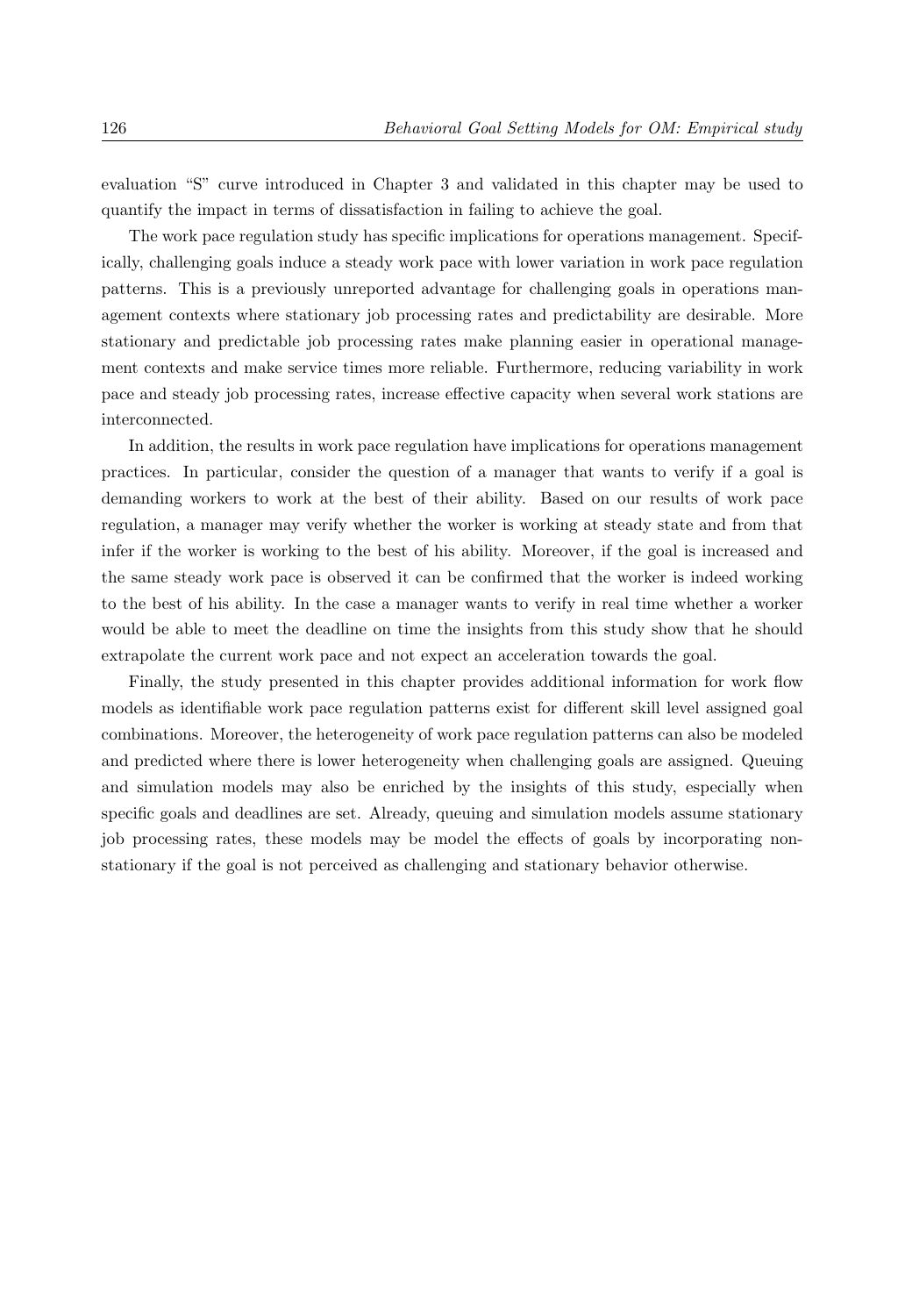## **Chapter 5**

# **Managing Warehouse Efficiency and Worker Discomfort Through Enhanced Storage Assignment Decisions**

#### **5.1 Introduction**

In the context of supply chain optimization, the optimization of material handling operations within a warehouse has received considerable attention in the literature with a particular focus on order picking operations (for a review, see De Koster et al., (2007))). Such a focus is hardly surprising as it has been reported that in a typical warehouse 55% of the operational costs (Frazelle, 1996) and 12% of the total supplier-retailer logistics costs (Van der Vlist, 2007) are due to order picking activities. To maximize the efficiency of order picking operations, five approaches have been proposed. The first approach consists of assigning items to different storage locations based on their popularity (Heskett, 1963). The second approach considers the batching of orderlines in a single picking route (Gademann and Van de Velde, 2005), while the third approach concerns devising order picking routes within the storage area (Roodbergen and de Koster, 2001). The fourth approach consists of organizing picking activities into zones (Yu and De Koster 2008). Lastly, the fifth approach is the redesign of layout structure in terms of the number of pick aisles, number of blocks and length of the pick aisle (Roodbergen et al., 2008). All five approaches maximize efficiency by minimizing travel distance.

The reason why most order picking optimization models focus on minimizing walking distances is that travel is estimated to be responsible for about 55% of the total picking time per order (Frazelle, 1996). Warehouse designs such as sequential zone picking and forward-reserve storage are examples of design efforts to reduce walking distances. In a sequential zone picking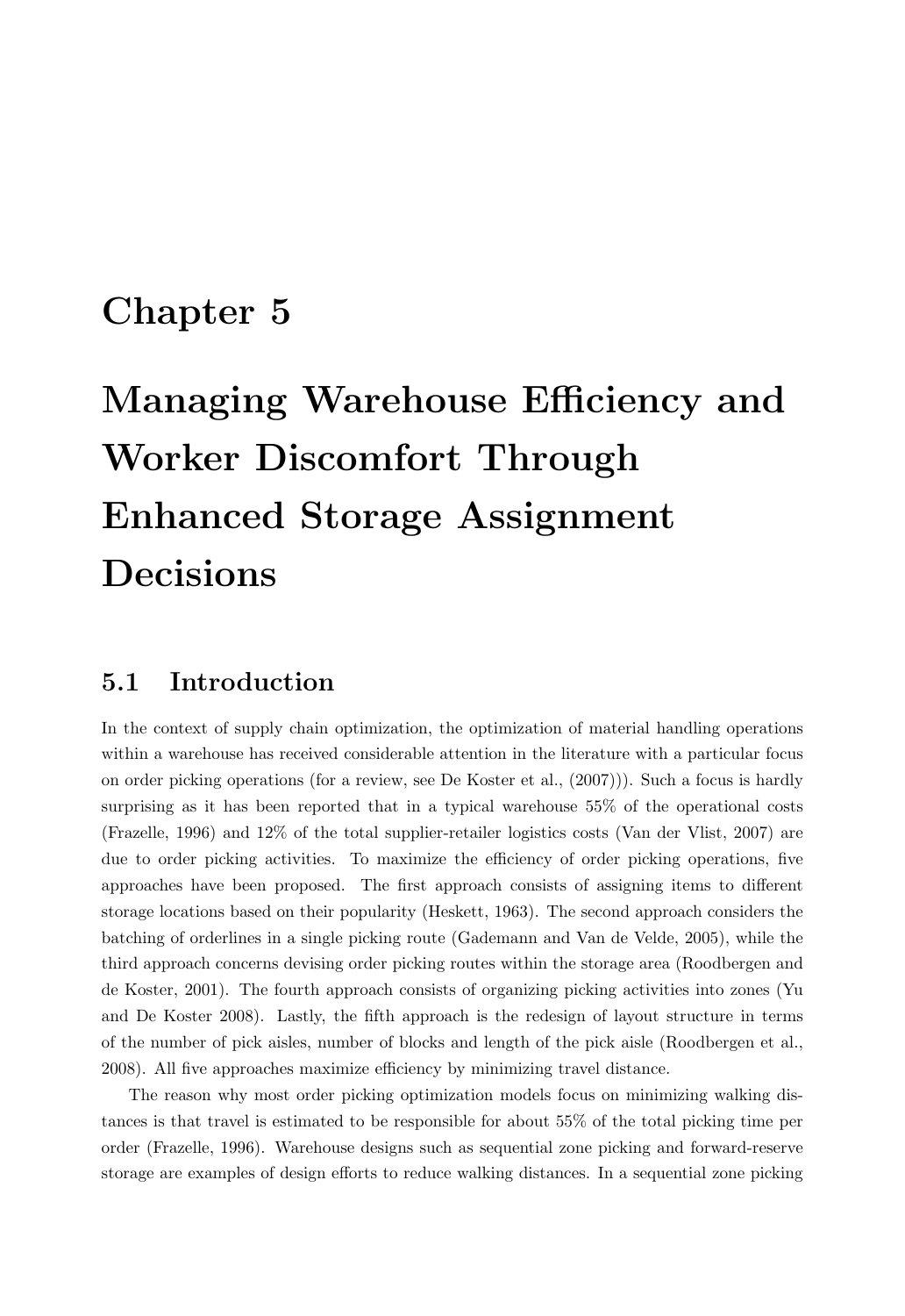system, the walking distances are reduced by transferring partial orders between zones using mechanical devices such as conveyors. In the case of forward-reserve configurations, walking distances are reduced by concentrating most of the picking activities in a small "forward" area that is replenished from a larger "reserve" storage area (Bartholdi and Hackman, 2008).

As walking distances decrease by various means, the relative importance of other activities increases. Specifically, in the literature, most of the storage location assignment models disregard the time spent on retrieving and searching for items, although Tompkins et al.'s (2003) report that these activities account for 35% of total picking time. Most papers explicitly or implicitly assume that a pick always requires the same amount of time, regardless of the level (height) at which it is picked, the quantity picked and the size and weight of the item to be picked.

Only a few papers have recognized the importance of retrieving and searching actions, by acknowledging the influence of a third dimension (height) on order picking times present in shelf picking contexts (Saccomano, 1996; Jones and Battieste, 2004; Petersen et al., 2005). These articles define a strategy where items that are picked more often should be located in picking locations that lie within the so-called "Golden Zone", the area between the waist and the shoulders of "average" pickers (Jones and Battieste, 2004).

The economic justification for this allocation strategy is that items within the "Golden Zone" are expected to take less time to identify and retrieve than items outside this zone. Nonetheless, the precise effect of height on searching and retrieving times is unknown, let alone any interaction effects between heights and product characteristics (e.g., weight of the product or volume). Moreover, the extent to which the "golden zone" allocation strategy actually minimizes cycle time remains to be determined. After all, time savings due to picking at "Golden Zone" positions must be weighted against time savings from picking at positions closer (in the 2D sense) to the starting point of the route.

The "Golden Zone" allocation strategy also has a social justification when considering the well-being of order pickers. Working in the "Golden Zone" may prevent working in extreme postures (Jones and Battieste, 2004). These extreme postures occur when picking at locations outside the "Golden Zone" and may be uncomfortable for the picker even if he deals with light products (Kruizinga et al., 1998). Discomfort felt by employees is a pervasive problem in warehouses and has been found to be a predictor for future long-term muscular pain (Hambergvan Reenen et al., 2008) as well as occupational disorders such as the so-called Low Back Disorders (LBDs). The importance of LBD's is highlighted by reports of an American insurer that LBD-related claims account for 16% of the total worker claims and 33% of total worker claim costs (Snook, 1982 and Webster and Snook, 1994).

Reducing discomfort is then directly related to the well-being of workers and may also yield long-term economic benefits through higher productivity (Kuijt-Evers et al., 2007), reduced worker health-related costs, absenteeism and drop-out rates, which are particularly important in countries with a deficit of blue-collar employees. Nonetheless, it is worth noting that discomfort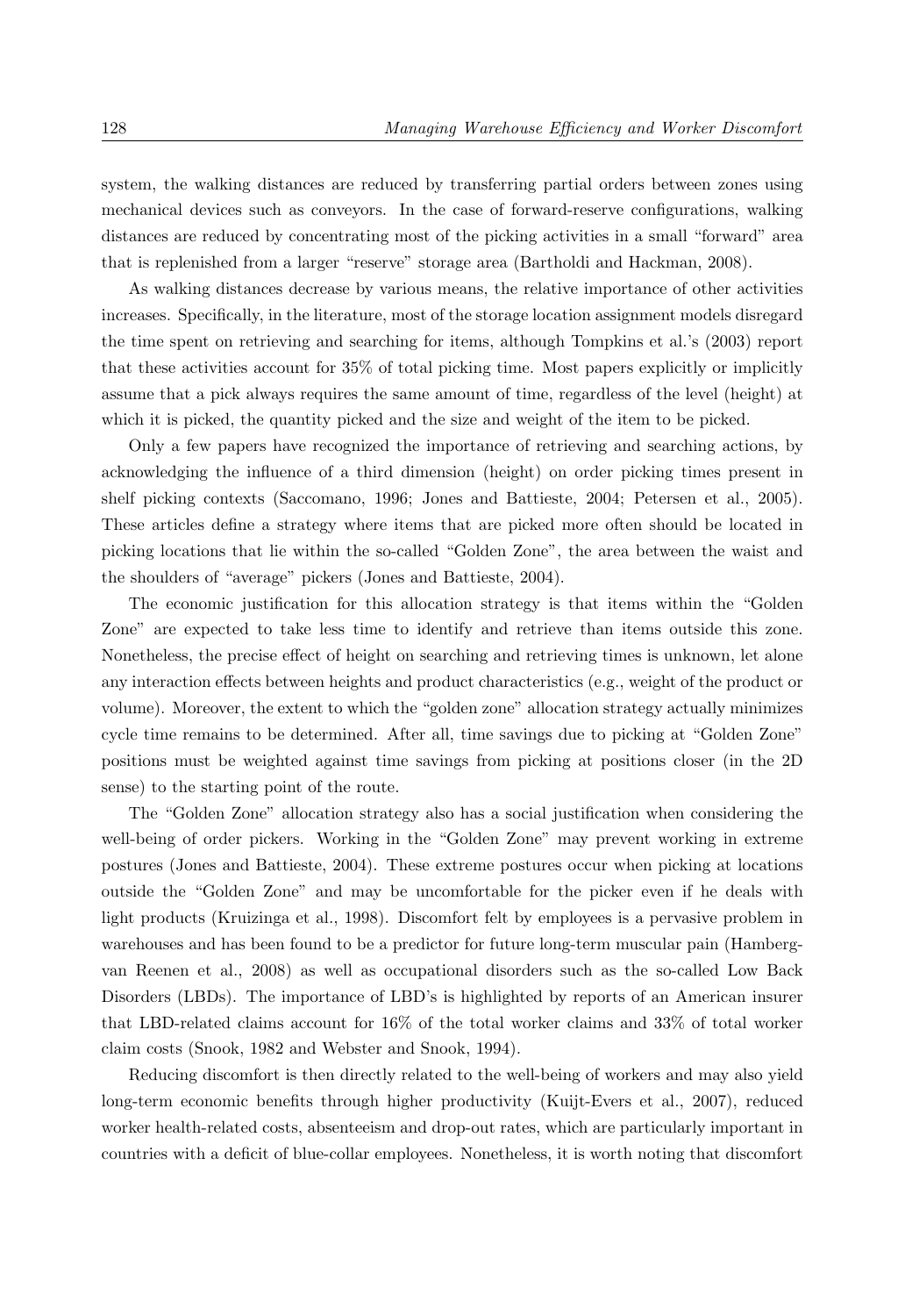itself has been recognized by the European Union Machinery Directive as a condition that should be minimized along with other factors that affect worker well-being, including fatigue and psychological stress, by taking ergonomic principles into account (ECD 2006).

The efforts to reduce discomfort are in-line with Corporate Social Responsibility practices. Corporate Social Responsibility (CSR) is an umbrella term used to address the concern with the well-being of the stakeholders of the firm, including its employees as one of the main stakeholders (Maignan and Ralston, 2008). In a context where CSR is perceived as relevant for the sustainability of the firm, any efforts for increasing the well-being of employees in the workplace at reasonable financial costs are well received. Already, Maignan & Raltson (2002) report that 53% of American firms explicitly mention CSR on their website.

Hence, we define the social goal of product location assignment for order picking activities as that of minimizing discomfort. The well being of an employee depends on other factors as well, but we focus on the human factor that is directly affected by storage allocation decisions.

In this chapter we seek to make better tactical storage location decisions with respect to two criteria: 1) a short-term economic criterion (i.e. minimizing total order picking time, but excluding long-term health savings that are more difficult to quantify) and 2) a social criterion (i.e. minimizing average discomfort). We propose a methodology to combine both economic and social goals in tactical storage location decisions; by proposing a methodology that considers both types of goals we provide an interface between insights of operations management and insights from human sciences. In a sense, this chapter can be considered a response to the challenge posited by Boudreau et al. (2003) and Gino and Pisano (2008) to include human aspects in conventional operations decisions. Further, our research as presented in this chapter goes beyond conceptual papers on the application of CSR in operations, such as the one by McAdam (2003), by providing empirical evidence for possible improvements of the well-being of employees via enhanced operational decisions.

It must be noted that the proposed combination of goals may be non-trivial as has been often claimed in practice and in the scientific literature. Peacock (2002) suggests that a tension between human centered criteria and operational performance criteria exists, in particular if the operational performance is only short-termed. On the other hand, Dul et al. (2004) show that social goals expressed in ergonomic standards may yield economic benefits, which suggests a certain degree of alignment between social and economic goals. This chapter aims to illustrate the debate between the existence of conflict or alignment in social and economic goals by considering the specific context of storage location decisions for order picking activities and quantifying the extent to which there is a trade-off between both goals.

Although we acknowledge that practitioners and industrial engineers often combine both economic and social criteria in their design criteria, this is typically done in an ad-hoc manner. Our results will inform practitioners and industrial engineers by quantifying the "economic" and "ergonomic" costs involved in pursuing an ergonomic or an economic-friendly solution. Further,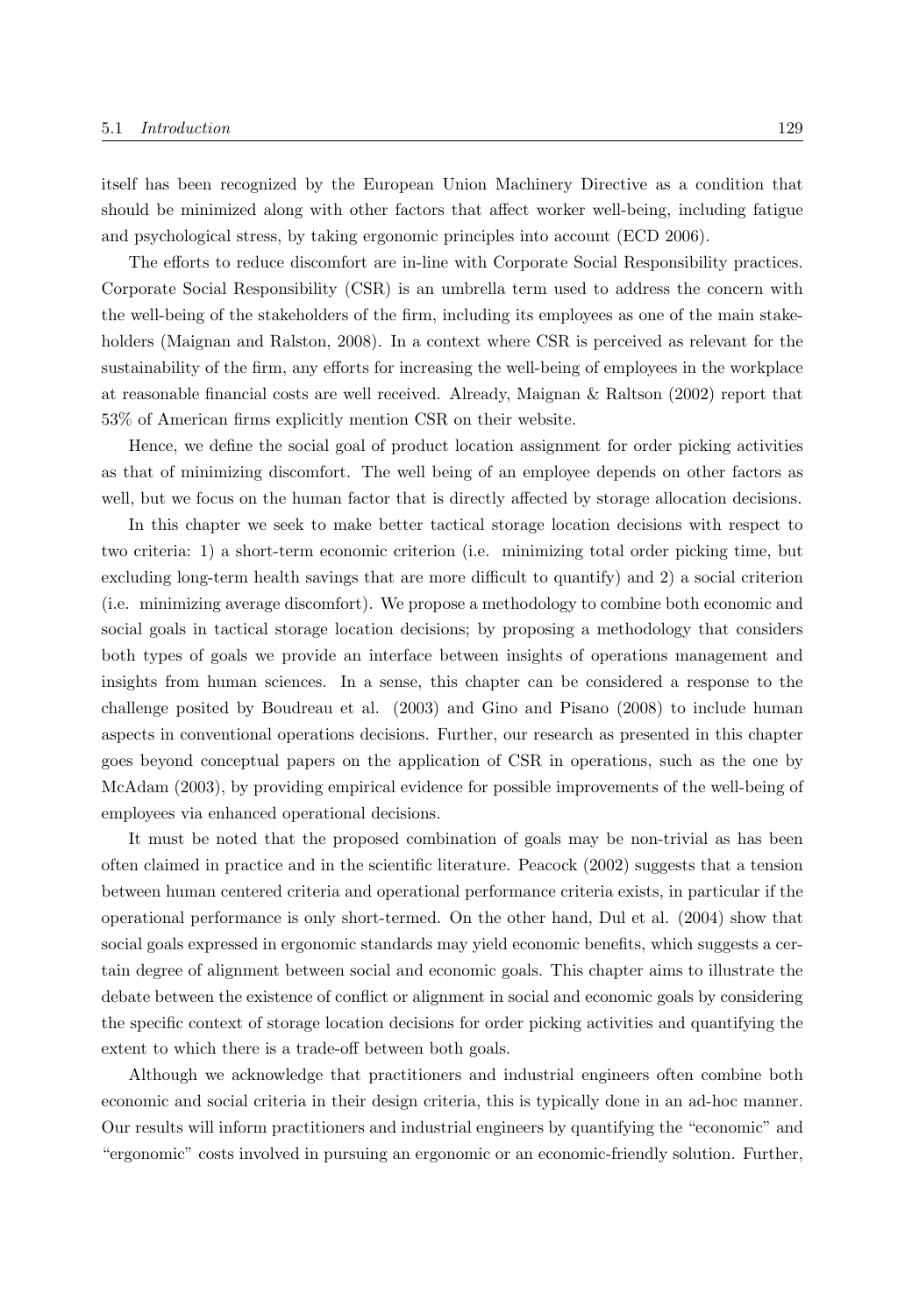based on the trade-off results, we will give recommendations on how to obtain near-efficient solutions that balance both economic and social goals with the use of simple decision rules (i.e. heuristics).

We restrict our study to a particular setting of order picking, where retrieval activities are likely to contribute significantly to the total cycle time, and thus influence the efficiency of order picking systems and increase the exposure of workers to discomfort. The particular setting that we consider is picker-to-part order picking systems (for an overview of order picking systems see Tompkins et al., 2003) where workers walk and retrieve items from shelves. These systems are usually organized into zones, where orders are partially picked in one zone and then transferred, via conveyors, to be completed in other zones; these are typically referred to as "pick and pass" configurations. These systems are used by the majority of warehouses in the Western world (De Koster et al., 2007) and are characterized by typically many picks per time unit with a relatively limited amount of walking. Furthermore, each picker only picks one or a few items per order from multi-leveled shelves, since the remainder of the order is picked by other people in other zones. It is also worth noting that there is only one picker assigned per zone, thus avoiding congestion issues (Gue et al., 2006).

Our approach differs from storage location models in the literature (such as that of Petersen et al. (2005)), in that we formulate expressions using empirical data collected at two warehouses, thus providing empirical evidence for considering differences in picking heights. We then use these empirical expressions in a bi-objective assignment model that takes both the cycle time and the picker's discomfort into account.

This chapter is organized as follows. In Section 5.2 we conduct an empirical study to investigate the effects of different heights on retrieving times and on discomfort levels. Next, in Section 5.3, we propose a multi-objective model (with an economic and a social goal) to identify non-dominated solutions and possible trade-offs between economic and social goals. Finally, in Section 5.4, we give conclusions and insights for further research.

#### **5.2 Empirical study of order picking activities**

We conducted our empirical studies in two distinct warehouses that share two common characteristics in line with the scope of this chapter. When selecting the warehouses for our empirical study we required that these had certain similarities and dissimilarities. On one hand, the warehouses must be similar in that the order picking activities must be organized in zones sequentially so that the walking distances are limited, and the retrieving times must be an important component of the total picking cycle times. Furthermore, to enable analysis of the influence of the picking height, the items of both warehouses should be stored in totes at multiple levels. In addition, we require that both warehouses have a significant proportion of picking tours that only visit one location, which makes the results easier to compare between warehouses. On the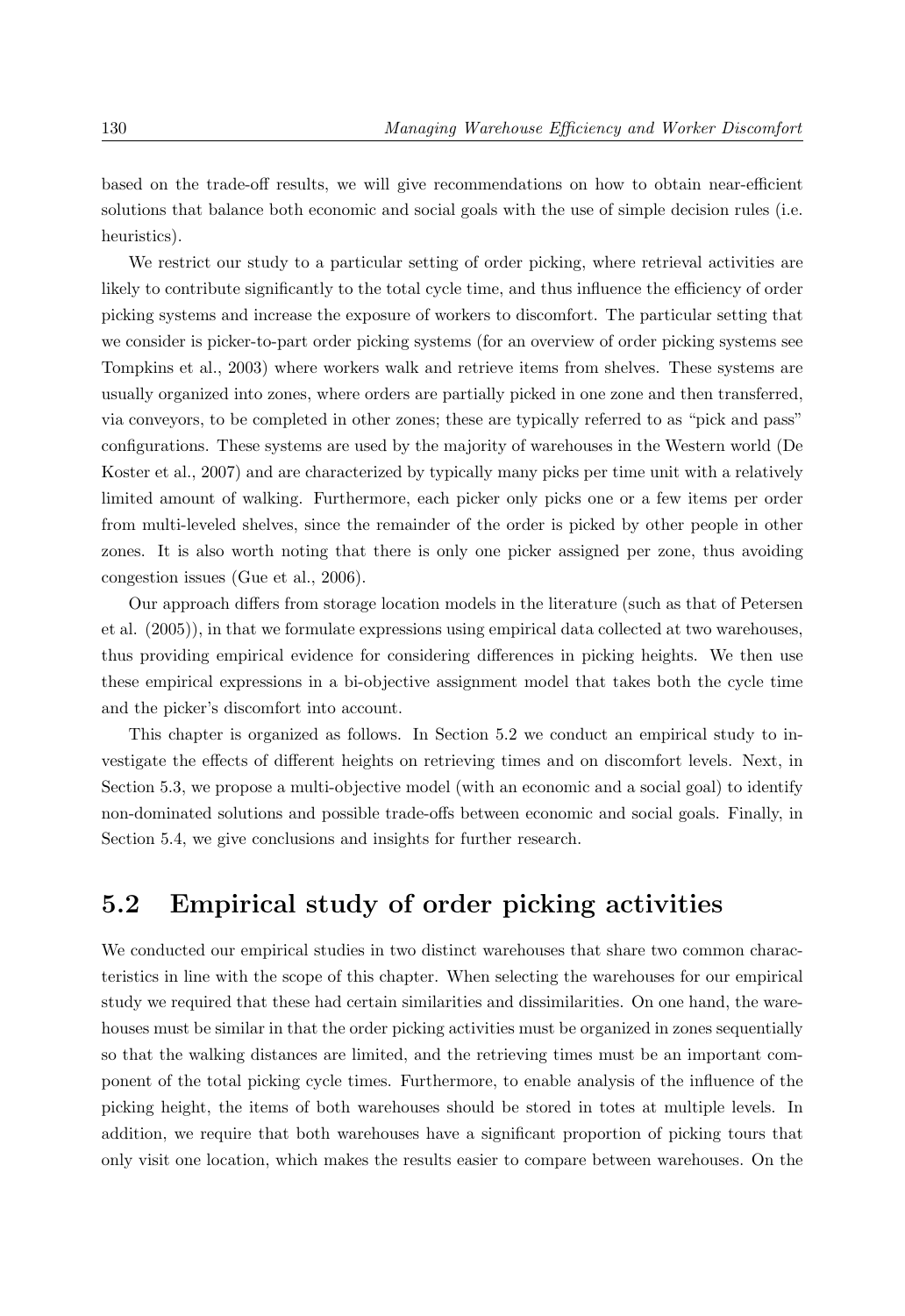other hand, we also allowed for differences in order profiles, particularly in product characteristics (see Section 5.3.4) and differences in layouts for selecting the warehouses to obtain insights in the potential generalizability of the empirical findings.

The first warehouse is the main distribution center of Yamaha Motor for motorized vehicles' spare parts in Europe. The warehouse has a large assortment of over 150,000 Stock Keeping Units (SKUs). The order picking activities are organized in areas and zones. We conducted a study in the main area for fast moving items of small and medium size that is sub-divided into 32 zones. Within this area, in each pick route, exactly one location is visited. Each zone has a computer terminal next to the depot, where the picker scans the item picked, confirms the pick, and views the next orderline to pick. In addition, a pick-to-light system with a red blinking display is used to indicate the location from which an item must be retrieved.

The second warehouse is that of Sorbo Distribution Center (DC), a main importer and distributor in The Netherlands of non-food products for supermarkets. Given that the Sorbo DC deals with fast-moving items with a relatively low unitary value, the primary concern for Sorbo DC is cost efficiency in order picking operations. Similar to the Yamaha Distribution Center (DC), Sorbo's warehouse is organized in 24 zones where one picker is responsible for picking items per zone. Sorbo also works with a pick-to-light system, however, picked products need not be scanned at the depot. Confirmation of the picks is achieved by indicating the number of units picked at the picking locations themselves. Another important feature is that the stored products are re-arranged before the start of every shift using a dynamic picking system concept where the picking positions constitute a forward area and storage positions behind the picking positions constitute a reserve area. This system allows for the handling of a large assortment in a small area at high picking rates (De Koster et al. 2007, Yu and De Koster, 2008). Most of the routes, about 85%, visit only a single location.

In both warehouses there are three equally spaced picking levels at heights ranging from 0.25 m to 1.90 m in the case of Yamaha DC and 0.20 m to 1.40 m in the case of Sorbo DC. See Figure 5.1 for a simplified layout of a typical zone for the Yamaha DC and Sorbo DC. While the Yamaha DC has 145 product locations available per zone, the Sorbo DC has 120 locations available per zone and a simpler layout. The Yamaha DC has typically heavier and less voluminous items than the Sorbo DC as the items of the Yamaha DC are mostly made of metal while the Sorbo DC items are usually made of plastic.

#### **5.2.1 Empirical study of picking cycle time**

We define the picking cycle time as the time lapse from the receipt of an orderline at the picker's terminal until dropping the products in a bin at the depot. The picking cycle can be broken down into the following activities: receipt of a new orderline, walking to the picking location, searching the specific location and retrieving the units of a product from such a location, walking back with the units to the depot, dropping off the picked products at the depot, and finally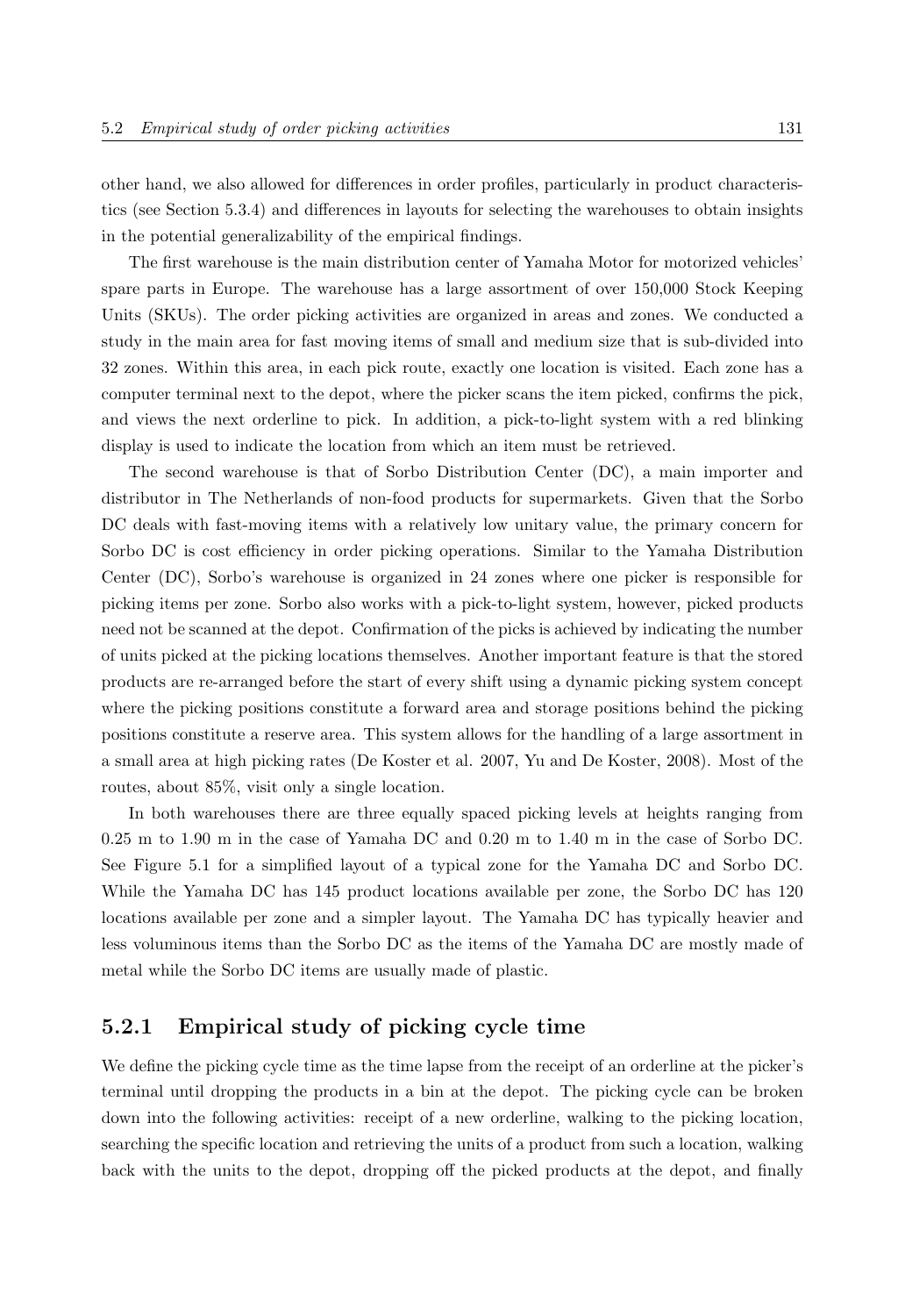

Figure 5.1: Simplified layout of a typical Yamaha DC and Sorbo DC picking zone.

confirming the pick at the depot. A number of drivers can influence each of the order picking activities. We classify these drivers as either location factors, or product factors. Our choice for selecting explanatory variables for cycle time is driven by our goal of enhancing tactical storage location decisions. Hence, we include location factors as well as interaction effects of location with product factors, but we do not include other factors (such as salaries or motivational incentives) that are out of the scope of storage location decisions, even though such factors may still influence cycle time indirectly. Further, for the cases studied there was not any variation in these factors in order to estimate their influence. Salaries and incentive schemes are the same for all the personnel within the order picking area of a warehouse. Individual differences are also irrelevant for the analysis due to the tactical nature of storage decisions: storage decisions can not be changed too frequently to adapt specifically for a given individual. Thus, storage decisions need to be designed for a given population.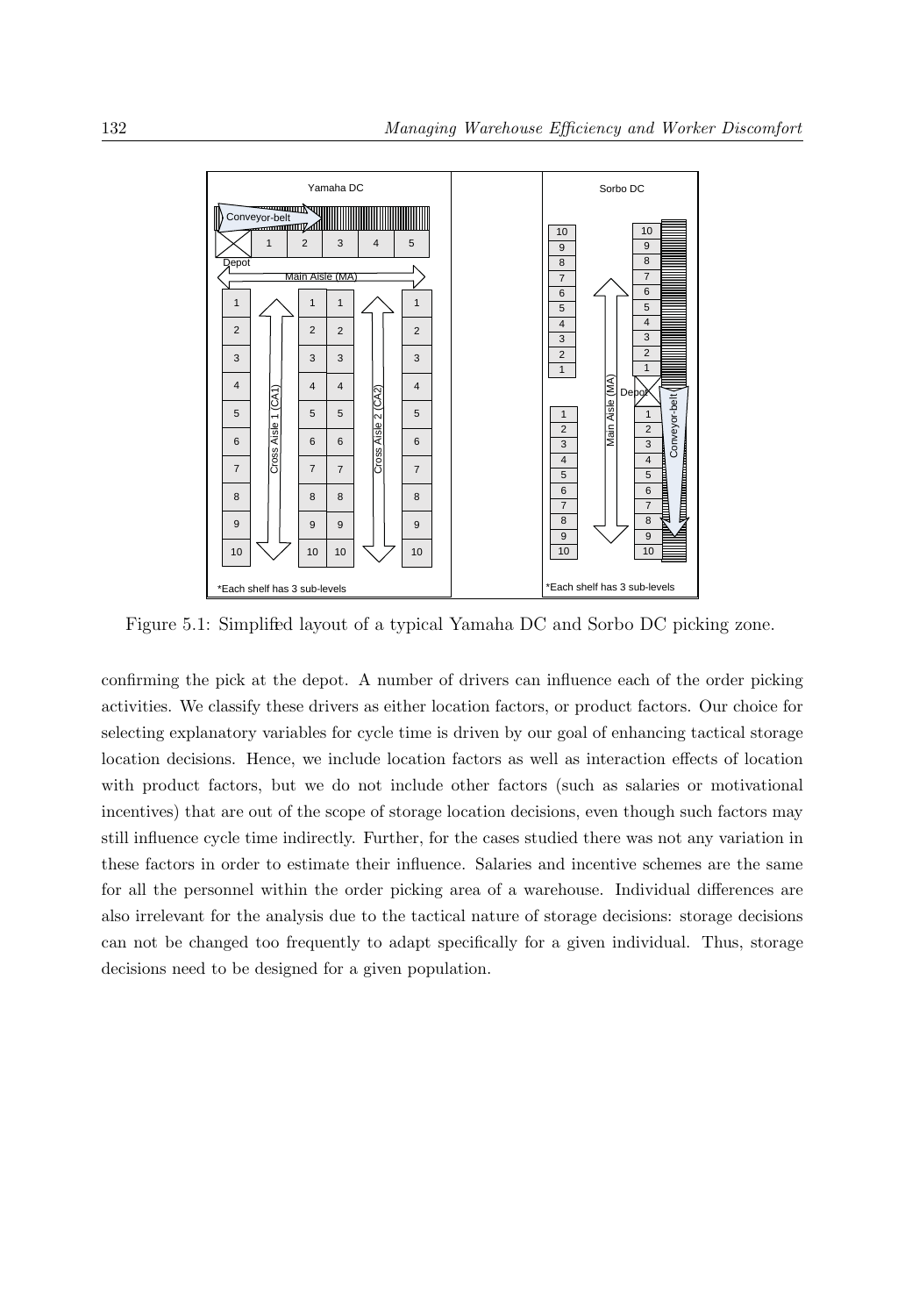|                        |                  | Main effects |     |                 |     |     |     | Interaction effects |               |             |             |
|------------------------|------------------|--------------|-----|-----------------|-----|-----|-----|---------------------|---------------|-------------|-------------|
| Picking sub-activities | Location factors |              |     | Product factors |     |     |     |                     |               |             |             |
|                        |                  |              |     | $L^{(k)}$       |     |     |     |                     | $M * L^{(k)}$ | $* L^{(k)}$ | $* L^{(k)}$ |
| New orderline receipt  | n/a              | n/a          | n/a | n/a             | n/a | n/a | n/a | n/a                 | n/a           | n/a         | n/a         |
| Walk from depot        |                  |              |     |                 |     | n/a | n/a | n/a                 | n/a           | n/a         | n/a         |
| Retrieve & search item | n/a              | n/a          | n/a |                 |     |     |     |                     |               |             |             |
| Return to depot        |                  |              |     | n/a             |     |     |     |                     | n/a           | n/a         | n/a         |
| Drop picked item $(s)$ | n/a              | n/a          | n/a | n/a             | n/a |     |     |                     | n/a           | n/a         | n/a         |
| Confirm orderline      | n/a              | n/a          | n/a | n/a             | n/a |     |     |                     | n/a           | n/a         | n/a         |

Table 5.1: Picking time breakdown analysis.

| Location factors |                |                                                                       |
|------------------|----------------|-----------------------------------------------------------------------|
| M A              | $\mathbf{r}$   | Section number in the main aisle.                                     |
| CA               | $\cdot$ :      | Section number in the cross aisle (valid only for Yamaha DC).         |
| CN               | $\sim$ :       | Cross aisle number (valid only for Yamaha DC).                        |
| K<br>$\sim$ 1.   |                | Picking levels set $K = \{1, 2, 3\}$ where 1 is the lowest level      |
|                  |                | and 3 the highest.                                                    |
| $L^{(k)}$        | $\cdot$        | 1 if picked at level $k \in K$ ; 0 otherwise.                         |
| LB               | $\sim$         | 1 if picked from a large bin; 0 otherwise (valid only for Yamaha DC). |
| Product factors  |                |                                                                       |
| Q                | $\ddot{\cdot}$ | Quantity picked.                                                      |
| М                | $\cdot$ :      | Unit mass of the product.                                             |
| V                | $\ddot{\cdot}$ | Unit volume of the product.                                           |

It is logical to assume that while 2D location factors (i.e.  $MA$ ,  $CA$  and  $CN$ ) positively influence walking times, the different picking levels only influence retrieving and searching times. In the case of the Yamaha DC, we also include picking from locations with large bins  $(LB)$ . This may influence the retrieving times because large bins require the arms to be stretched slightly further to reach the products.

Intuitively, the product factors mainly influence retrieving times and possibly walking times due to greater difficulty in carrying items. It may be possible, though, that product factors also influence the time it takes to drop off products, the time to return to the depot or even the time to confirm an order. In particular, the quantity picked may influence the time to confirm an order as items are counted in this activity.

Finally, in the case of retrieving times there are possible interaction effects between the pick level and the product factors. For example, it may well be that it is additionally difficult to manipulate heavy and/or voluminous items at a top storage level than at an intermediate, "Golden Zone" level, however this is to be verified empirically. We summarize our hypotheses in Table 5.1 marking almost certain effects with an "+" or a "+/-" (all of which are positive effects, except for the case of height which we hypothesize has a curvilinear effect " $+/-$ "), potential effects with a "?" and no effects with a "n/a" (i.e. not applicable).

Using the table, we can formulate the picking cycle time  $CT<sup>Y</sup>$  at the Yamaha DC in terms of the hypothesized effects. We detail how our model is built as follows. As the 2D location factors directly influence the walking distances, it is logical to assume that these factors  $(MA,$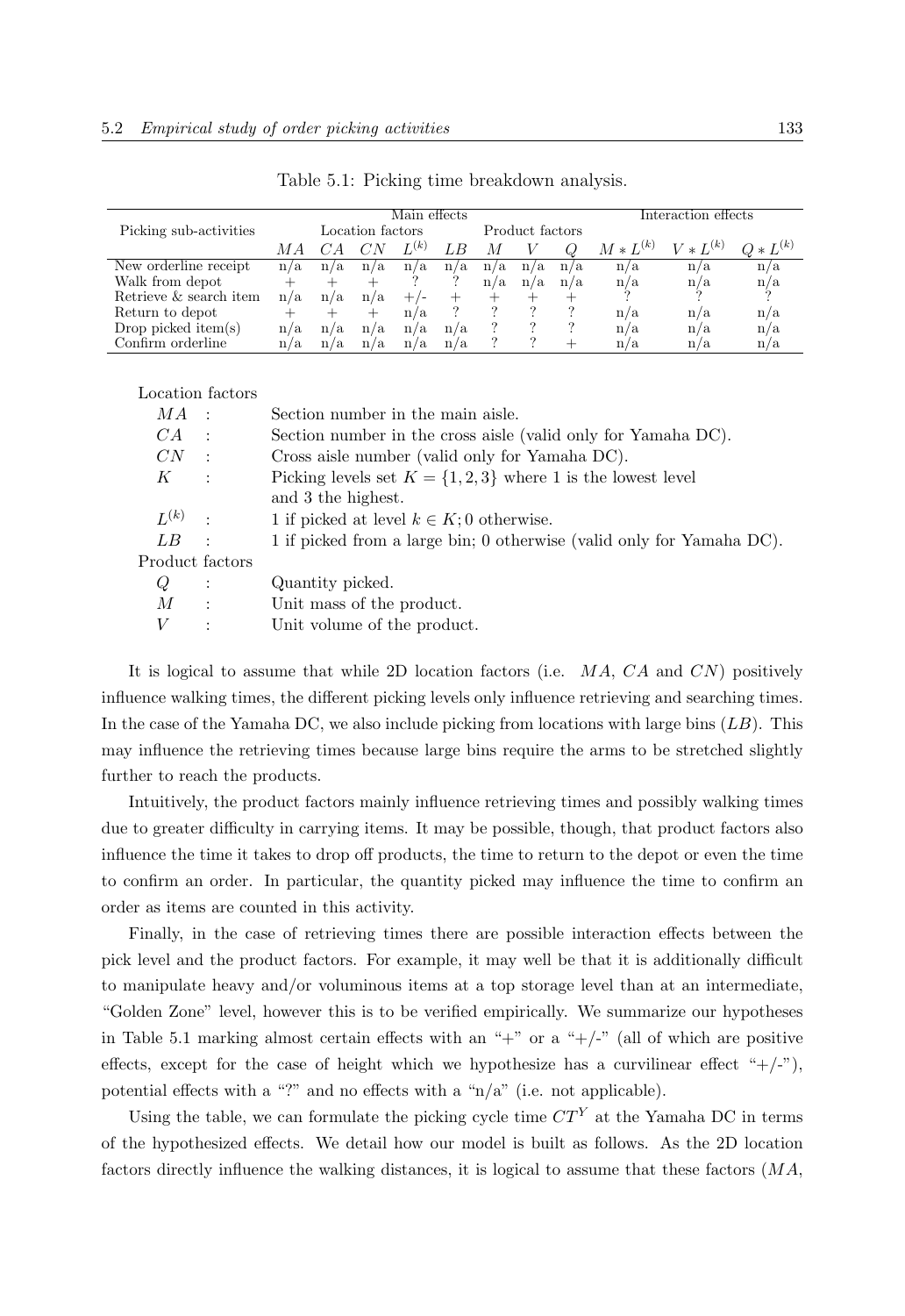CA and CN) linearly influence cycle times considering a constant walking speed, where  $b_1$ ,  $b_2$  and  $b_3$  are the corresponding linear coefficients to be estimated. The different levels  $L^{(k)}$ are modeled as dummy variables with the medium level  $k^* = 2$  as the reference level to avoid perfect multicollinearity with  $\alpha^{(k)}$  corresponding to the additional time required to retrieve an item at  $k$ . For simplicity, the quantity to be picked is also assumed to influence the retrieving times and dropping-off activities linearly. This is actually an approximation of a more complex relationship as certain items may be grabbed in batches. Note that the incremental pick quantity (incremental over 1) is used in the model and not the quantity picked itself. This is done because most often one piece of each product is needed. We can interpret coefficient  $b_4$  as the additional time required to pick one additional item. The main effects are completed by not making a priori assumptions on the effects of volume and mass, using general functions  $f(M)$  and  $g(V)$  as these are unknown and several functional forms must be tested. Further, to account for possible interaction effects of quantity, mass and volume effects with heights  $k \in K$ , we introduce  $\beta^{(k)}$ ,  $\gamma^{(k)}$  and  $\lambda^{(k)}$  linear coefficients respectively. The formulation of cycle time for the Yamaha DC where  $k^* = 2$  is thus:

$$
CT^{Y} = b_{0} + b_{1}MA + b_{2}CA + b_{3}CN + \sum_{k \in K, k \neq k^{*}} \alpha^{(k)} L^{(k)}
$$
  
= +b<sub>4</sub>(Q - 1) + b<sub>5</sub>f(M) + b<sub>6</sub>g(V) + b<sub>7</sub>LB + IN +  $\varepsilon$ , (5.1)

where  $IN$  contains the interaction effects given by the following relationship:

$$
IN = (Q-1) \sum_{k \in K, k \neq k^*} \beta^{(k)} L^{(k)} + f(M) \sum_{k \in K, k \neq k^*} \gamma^{(k)} L^{(k)} + g(V) \sum_{k \in K, k \neq k^*} \lambda^{(k)} L^{(k)} \tag{5.2}
$$

For the Sorbo DC, the factors  $CA$ ,  $CN$  and  $LB$  do not apply and therefore the predicted relationship for its cycle time  $CT^S$  simplifies to:

$$
CT^{S} = b_0 + b_1 MA + \sum_{k \in K, k \neq k^*} \alpha^{(k)} L^{(k)} + b_4 (Q - 1) + b_5 f(M) + b_6 g(V) + IN + \varepsilon.
$$
 (5.3)

#### **Data collection**

To analyze the effects of location and product characteristics on cycle times, we obtained real operational data at both warehouses from their warehouse management systems. The warehouse management systems provided detailed information about the location of each pick (i.e. level, aisle number, section number) and characteristics of the product to be picked (i.e. mass, volume, length, width and height). The use of the warehouse management systems' data provides several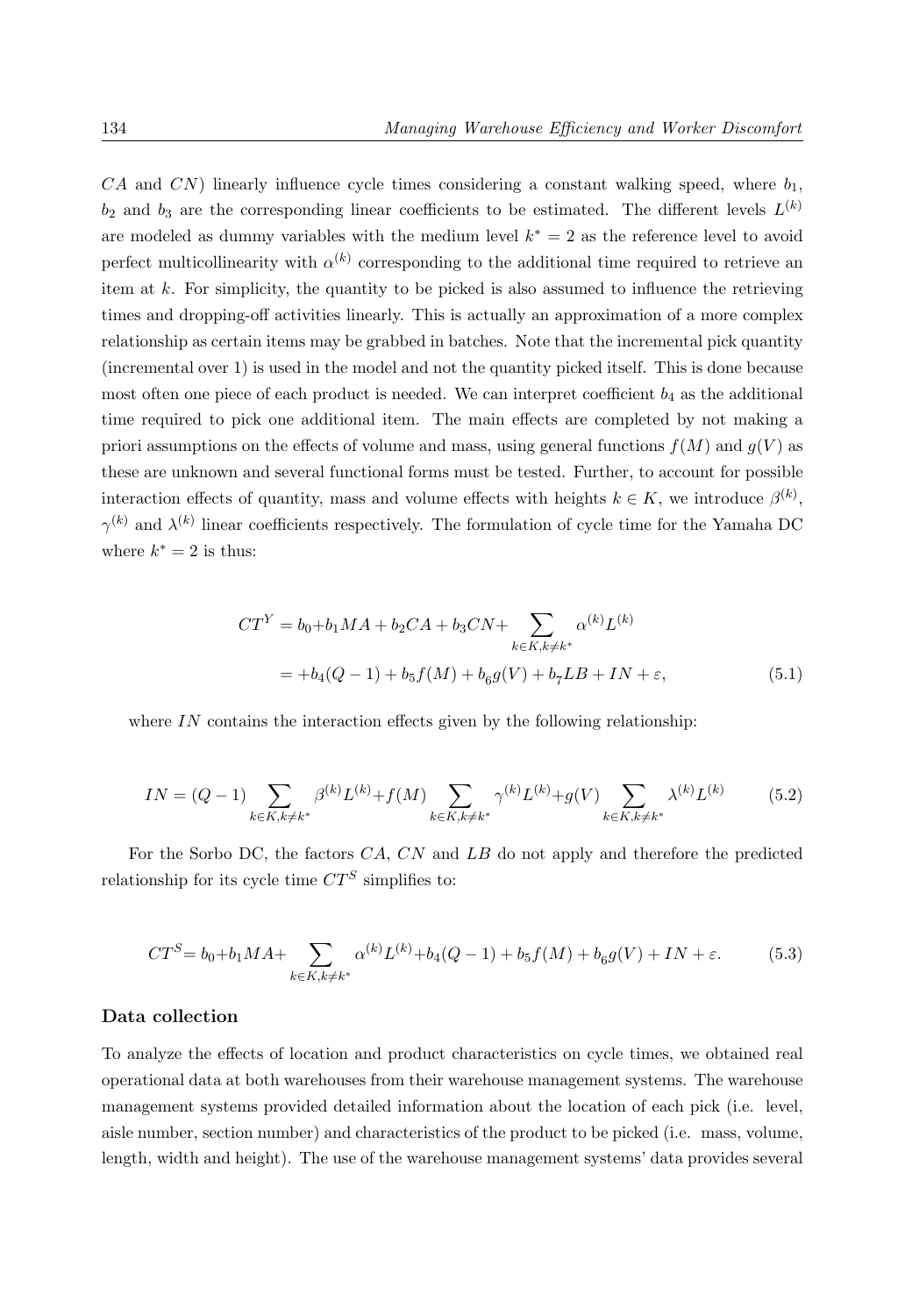advantages over traditional time studies (Barnes, 1968) for estimating cycle times given different location and product related products. The main advantage is the possibility to obtain a large set of observations with little effort as the day to day operational data is automatically stored in the system and the impact of several cycle time drivers can be quantified simultaneously. For traditional time studies, separate measurements would be required for every combination of factors: height, 2D location, product weight and volume, rendering it a very time-consuming and impractical method for most applications in which a large number of combinations exist. Further, unlike typical assembly tasks with pre-defined and standardized micro-movements, order picking operations involve a large array of distinct micro-movements depending on the product and location characteristics.

Another advantage of using data directly from warehouse management systems is that observations are taken under normal operating conditions without any interference of a video camera or a researcher, hence possible distortions on the data set are minimized. Finally, as information about the regressors are obtained electronically, the possibility of measurement errors is very low compared to time studies.

However, using data directly from a warehouse management system also has certain limitations. One of the limitations of field data is the inability to control variables. However, the significant variability in the picks (different product sizes, masses, pick locations) over several days of operation mitigates this potential limitation. In the case of the Yamaha DC, we obtained 19,380 observations from a period of three picking days with two shifts per day and 20 order pickers working simultaneously. In the case of the Sorbo DC, we obtained 24,260 observations in a period of two days with 24 pickers working simultaneously in a single shift.

Another limitation is the fact that cycle times are not measured directly in the warehouses; only the instants at which the orderlines are confirmed and registered. Thus, only the time lapse between two consecutive picks is known, but not the *actual* time required for each pick. It is important to note that the practice of only registering confirmation times is a common practice in warehouse management systems. In that sense, the warehouses in our study are quite representative of what can be found in other warehouses. In the next section we show how to minimize the effect of this limitation.

#### **Dealing with multiple outliers**

As mentioned, the main challenge in analyzing the data sets of both warehouses is that there is a difference between the data we can get and the data we need. The warehouse management systems at the Yamaha DC and Sorbo DC provide the times at which picks are confirmed (that is, finished), but not the times at which a pick was started by an employee. When subtracting consecutive confirmation times, we obtain in most cases the desired cycle time. However, sometimes the difference between two confirmation times may also include an unobservable waiting time that is the time between the completion of one pick and the start of the next. A preliminary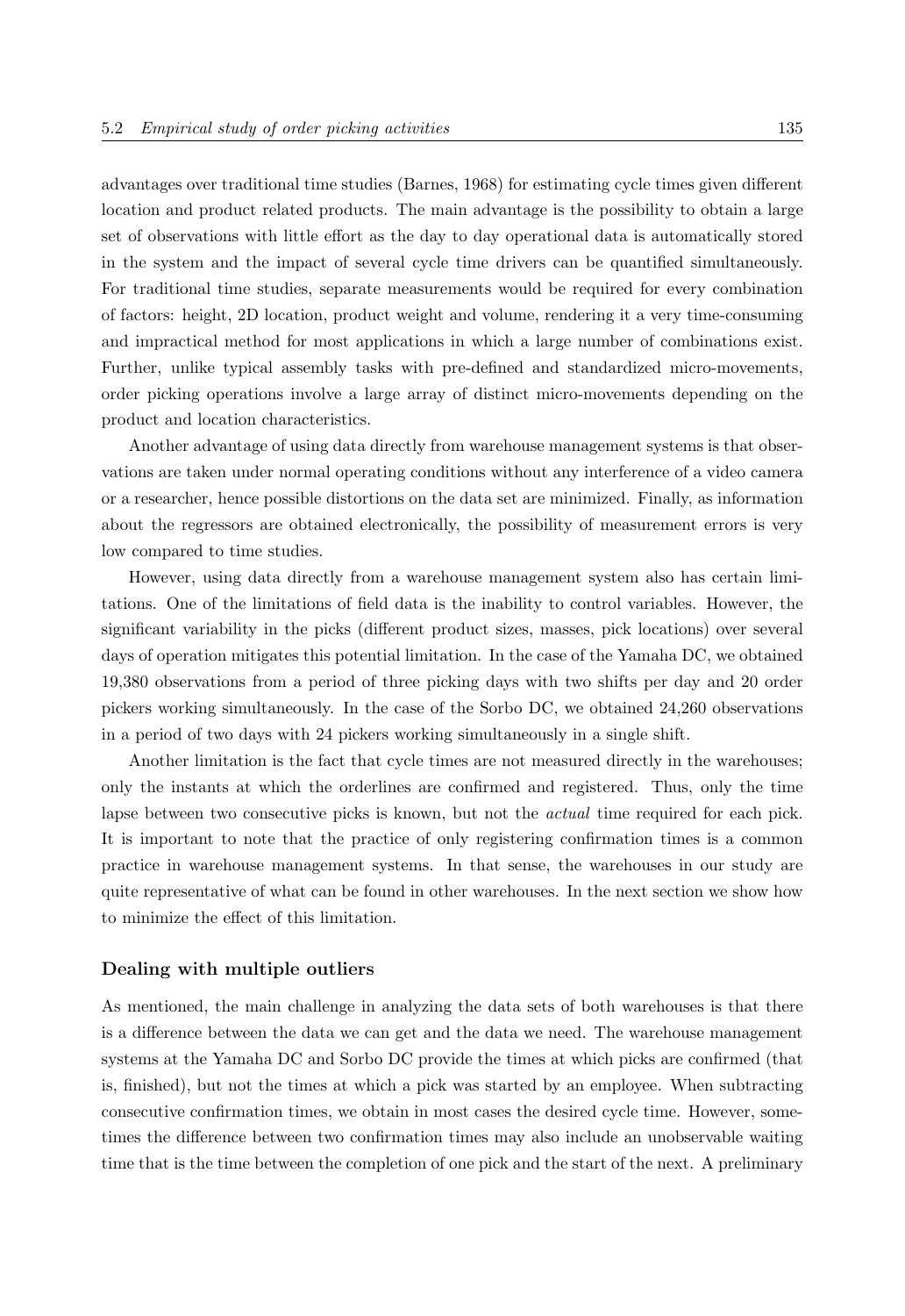time study with 150 observations in each warehouse showed that about 25% (20%) of the picks at the Yamaha DC (Sorbo DC) have waiting times.

The picks with waiting times are of two types. The first type relates to picks interrupted by disruption events such as system breakdowns and breaks (including workers going to the restrooms or that take time to talk with their colleagues or supervisor) and makes up  $10\%$  (8%) of the total picks at the Yamaha DC (Sorbo DC). The second type relates to idle time due to the excess capacity of the picking system and involves 15% (12%) of the total picks at the Yamaha DC (Sorbo DC).

As a result, the data sets have multiple outliers that are dealt with in two stages. In a first stage, cut-off times are set to eliminate "obvious" outliers from the preliminary study. These cut-off times are based on the maximum observed cycle times in the preliminary study that did not have any waiting times. For the Yamaha DC it was determined that main aisle picks do not exceed 52 seconds and that cross aisle picks do not exceed 55 seconds. In the case of the Sorbo DC, the cutoff time was established at 26 seconds. With this procedure 13% (9%) of the observations obtained at Yamaha DC (Sorbo DC) where deleted from the sample. This meant that most of the picks with waiting times caused by disruptions where deleted from the sample given that 80% of these exceeded twice the cut-off time established. Once the more "obvious" outliers were removed from the sample, the number of observations remaining for the Yamaha DC and Sorbo DC are  $13, 216$  and  $19, 898$ , respectively.

For the second stage, a statistical treatment to deal with outliers is performed on both samples. Classical identification techniques for outliers that use common distance measures such as Mahalanobis or Cook's fail in our study because the computed distance measures are based on the covariance matrix of the observations which may be already biased towards the outliers (Wisnowsky, 1999). As a result, these techniques suffer from a phenomenon called "masking" where outliers are falsely classified as inliers. In addition, these techniques may also suffer from "swamping" errors where inliers are classified falsely as outliers.

To reduce the influence of multiple outliers, several techniques to classify outliers have been proposed. Wisnowsky (1999) gives a comprehensive review. However, each technique has its advantages and drawbacks and no specific multiple-outlier analysis technique has been deemed superior under all circumstances. For our analysis, we first explore the data using quantile regression which has been suggested in the literature for cases where relevant unobserved variables exist (Koenker and Bassett, 1978) as in the case of unobserved waiting times. The technique involves calculating an unbiased estimator of the quantile  $\tau$  of dependent variable **y** conditioning on n regressors:  $Q_Y(\tau | \mathbf{X})$ , where **X** is the  $|T| \times n$  observed variables matrix. As a result, the array of coefficients **b** is the solution to the following minimization problem where  $T$  is the set of observations:

$$
\min_{b \in \mathbb{R}^n} \left[ \sum_{t \in \{T: y_t \ge \mathbf{x_t}^t \mathbf{b}\}} \tau \left| y_t - \mathbf{x_t}^t \mathbf{b} \right| + \sum_{t \in \{T: y_t < \mathbf{x_t}^t \mathbf{b}\}} (1 - \tau) \left| y_t - \mathbf{x_t}^t \mathbf{b} \right| \right]. \tag{5.4}
$$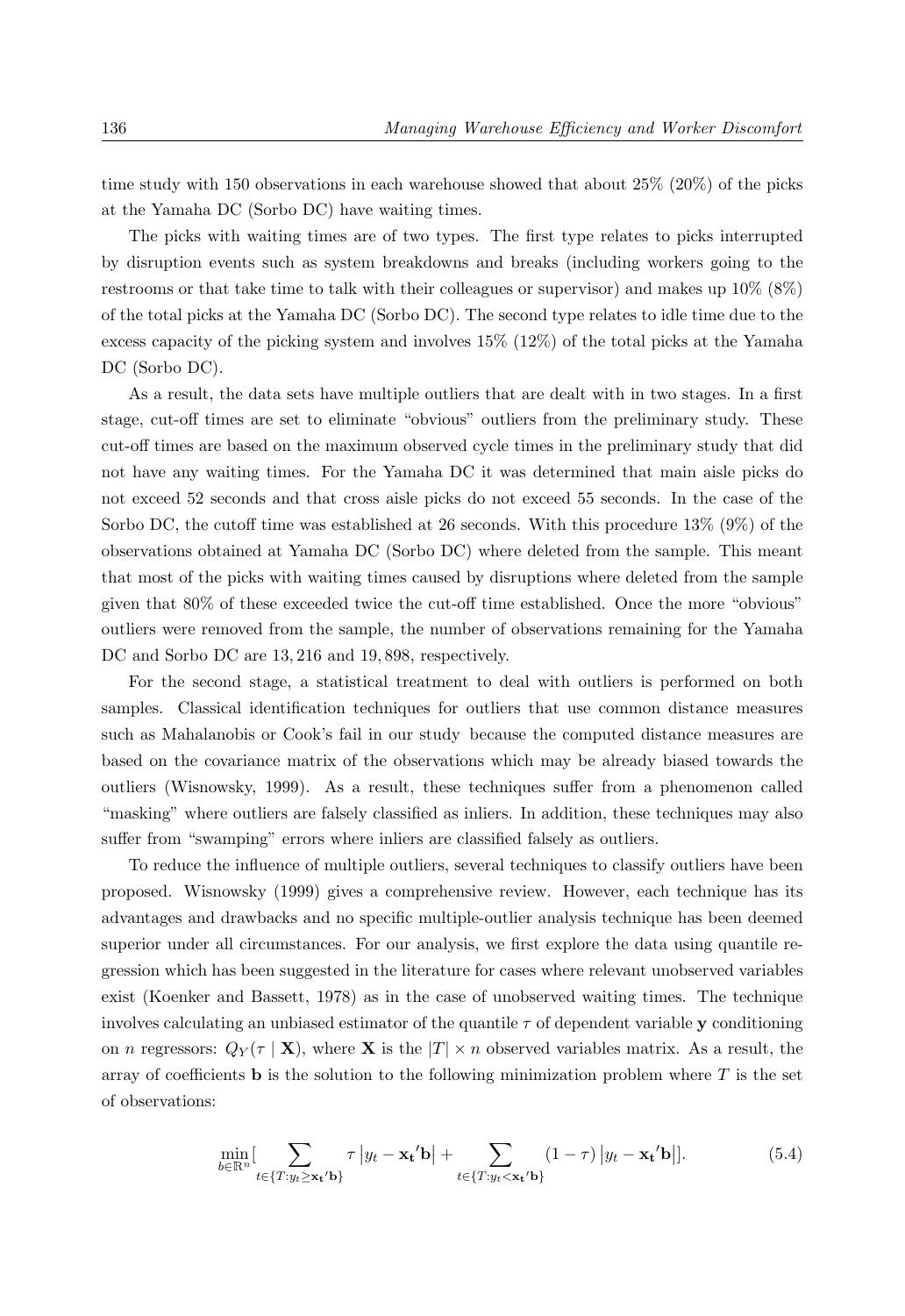When using quantile regression we can, for example, perform a regression on the median by using a value of  $\tau = 0.5$ . Such a regression has the advantage that it is typically less sensitive to extreme values than the average used in Ordinary Least Squares (OLS) because data is ranked instead of averaged out. Moreover, quantile regression provides additional information as it allows us to explore the behavior of the sample by showing how different segments (quantiles) of the observed data are influenced by the regressors. The technique has been used successfully in ecology where differences in the population are acknowledged. In the case of the data sets available, we expect that a quantile  $\tau < 0.5$  will have the best model fit. This is due to the fact that most of the outliers lie in the upper quantiles since additional waiting times will only increase the values of the observations.

Once we are able to explore the data using different quantiles and compare the resulting model fits we are then able to explore which empirical relationships are more representative of the data. As the relationships obtained are only explorative in nature, we then apply an M-robust regression to confirm the exploratory findings. M-robust regression (Huber, 1964) is a technique recommended for dealing with multiple outliers and addresses the problem by assigning less weight to probable outliers in an iterative procedure. The algorithm starts by running a simple OLS regression and then reduces the weight of the observations with greater residuals. Thus, the weighted standard errors are minimized as shown in equation (5.5). The procedure is repeated until the change in the regression coefficients is negligible.

$$
\min_{\mathbf{b}\in\mathbb{R}^n} \sum_{t\in T} w_t(y_t - \mathbf{x_t}'\mathbf{b}).\tag{5.5}
$$

There are several functions available to determine the weights  $w_t$ . In particular we use the method of (Huber, 1964). In this case, the weights are given by the following relationship where c is a constant set to  $c = 1.345\sigma$  and  $e_t$  is the residual of the t-th observation obtained from the previously applied weighted regression.

$$
w_t = \begin{cases} 1 & \text{if } |e_t| \le c, \\ c/|e_t| & \text{if } |e_t| > c. \end{cases} \tag{5.6}
$$

#### **Statistical analysis**

Using relationships (5.1) and (5.3) corresponding to the Yamaha DC and Sorbo DC, we tested for main location effects, main product effects, as well as interaction effects. We used piecewise linear regression to explore possible non-linearities of mass and volume, i.e. for  $f(M)$  and  $g(V)$ . However, interaction effects with different segments of the piecewise relations appeared not to add significantly to the quality of the fit, while increasing the complexity of the model to a large extent. The most parsimonious solution for both data sets was to include only volume as a potential factor, thus excluding mass. Apparently, volume is a better proxy than mass to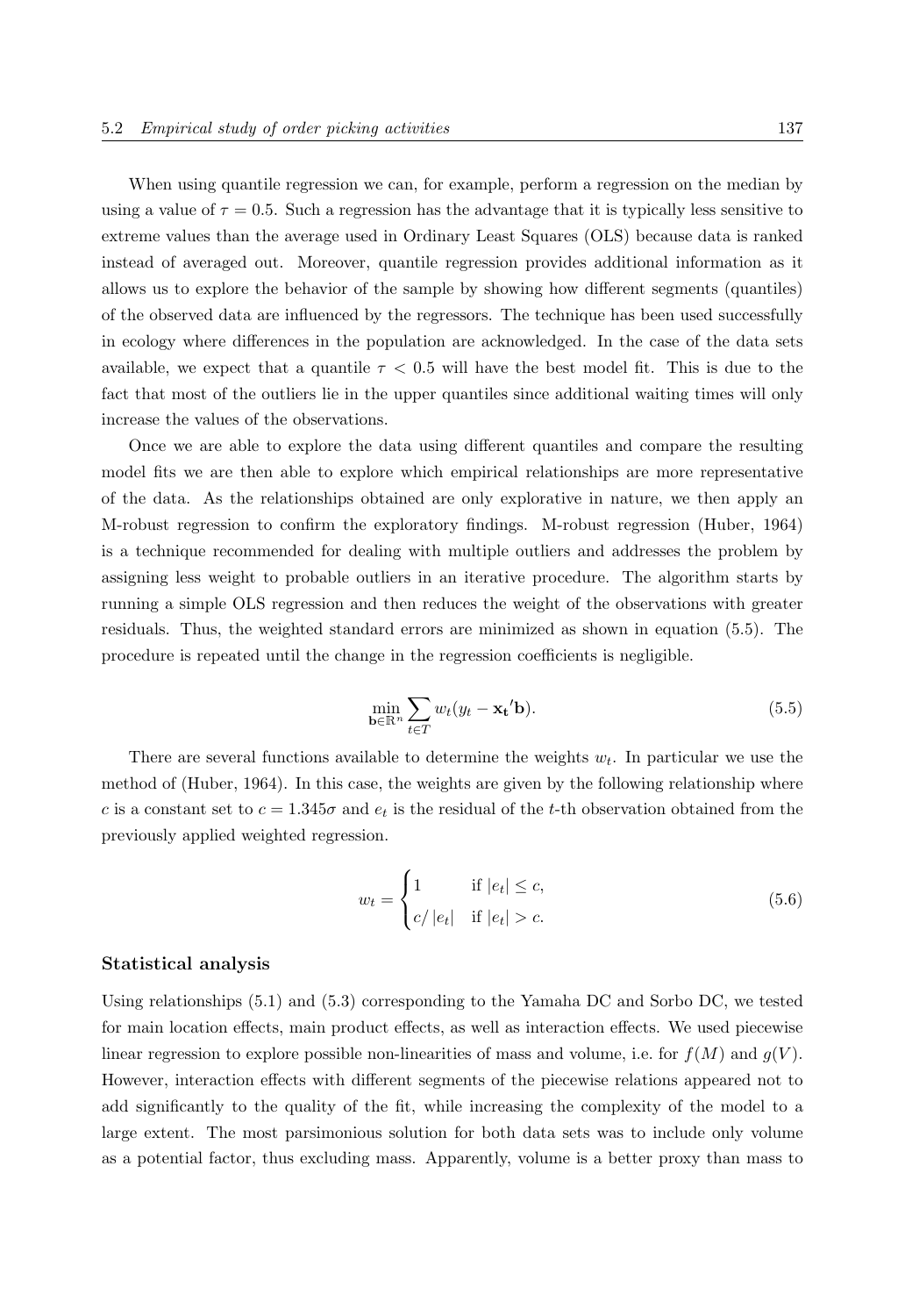handle complexities such as easiness to grab a product or easiness to retrieve a product from its location. This is confirmed by the fact that we did not find significant results when mass categories were included, not even at a 0.1 significance level. As a result, the final relationship tested for both data sets is given as follows:

$$
CT^{Y} = b_0 + b_1 MA + b_2 CA + b_3 CN + \sum_{k \in K, k \neq k^{*}} \alpha^{(k)} L^{(k)}
$$

$$
+ b_4 (Q - 1) + b_5 LV + b_6 HV + IN + \varepsilon,
$$
(5.7)

where:<br> $\frac{L}{L}$ 

 $L^2$  : Low volume item (1 if  $V \le 0.05$  dm<sup>3</sup>; 0 otherwise)<br> $HV$  : High volume item (1 if  $V > 5$  dm<sup>3</sup>; 0 otherwise)

: High volume item  $(1 \text{ if } V > 5 \text{ dm}^3; 0 \text{ otherwise})$ 

$$
IN = (Q-1)\sum_{k \in K, k \neq k^*} \beta^{(k)} L^{(k)} + LV \sum_{k \in K, k \neq k^*} \gamma^{(k)} L^{(K)} + HV \sum_{k \in K, k \neq k^*} \lambda^{(k)} L^{(k)} \tag{5.8}
$$

Note that for the Sorbo DC, the relationship is similar to the one shown in (5.7) with the difference that two 2D location factors are excluded  $(CA \text{ and } CN)$ .

Table 5.2 and Table 5.3 show the results of the empirical cycle time model for the Yamaha and Sorbo DC respectively. Results have been obtained using the open-source statistical analysis software "R" with the "Quantreg" (Koenker, 2008) add-on package for quantile regression analysis. For comparison purposes, the empirical model is built using three distinct procedures: that of ordinary least squares regression, quantile regression (Q) for different  $\tau$  quantiles and the built-in MASS package for M-robust regression (M-R.R.) analysis.

The results of both data sets show that the different methods agree in the direction of the main effects, and to a certain extent in the magnitude. This implies that the results are moderately robust, which in turn suggests that the impact of the outliers is limited. In addition, it is also interesting to compare across the quantile regression models using the  $R<sup>1</sup>$  parameters. This parameter is a measure of fit analogous but not comparable to  $R<sup>2</sup>$ . See (Koenker and Basset, 1999) for details. It appears that lower quantiles provide better fits although this effect reduces as the quantiles get lower. The variation in the  $R<sup>1</sup>$  seems to confirm that the model suffers from some "inflated" observations located mainly at the upper quantiles ( $\tau > 0.9$ ).

The application of the M-robust regression method does appear to increase the overall fit of the model by yielding a 30.6%  $R^2$  for the Yamaha DC and 40.4%  $R^2$  for the Sorbo DC (using the OLS procedure 20.2% and 22.4% of model fit was obtained for each warehouse, respectively). The coefficients estimated with the M-robust procedure are used as input in the next section for a trade-off analysis between economic and cycle time objectives.

We note that because the data came from normal operational conditions it was influenced by several unobserved effects, such as employees taking micro-pauses to talk to colleagues, em-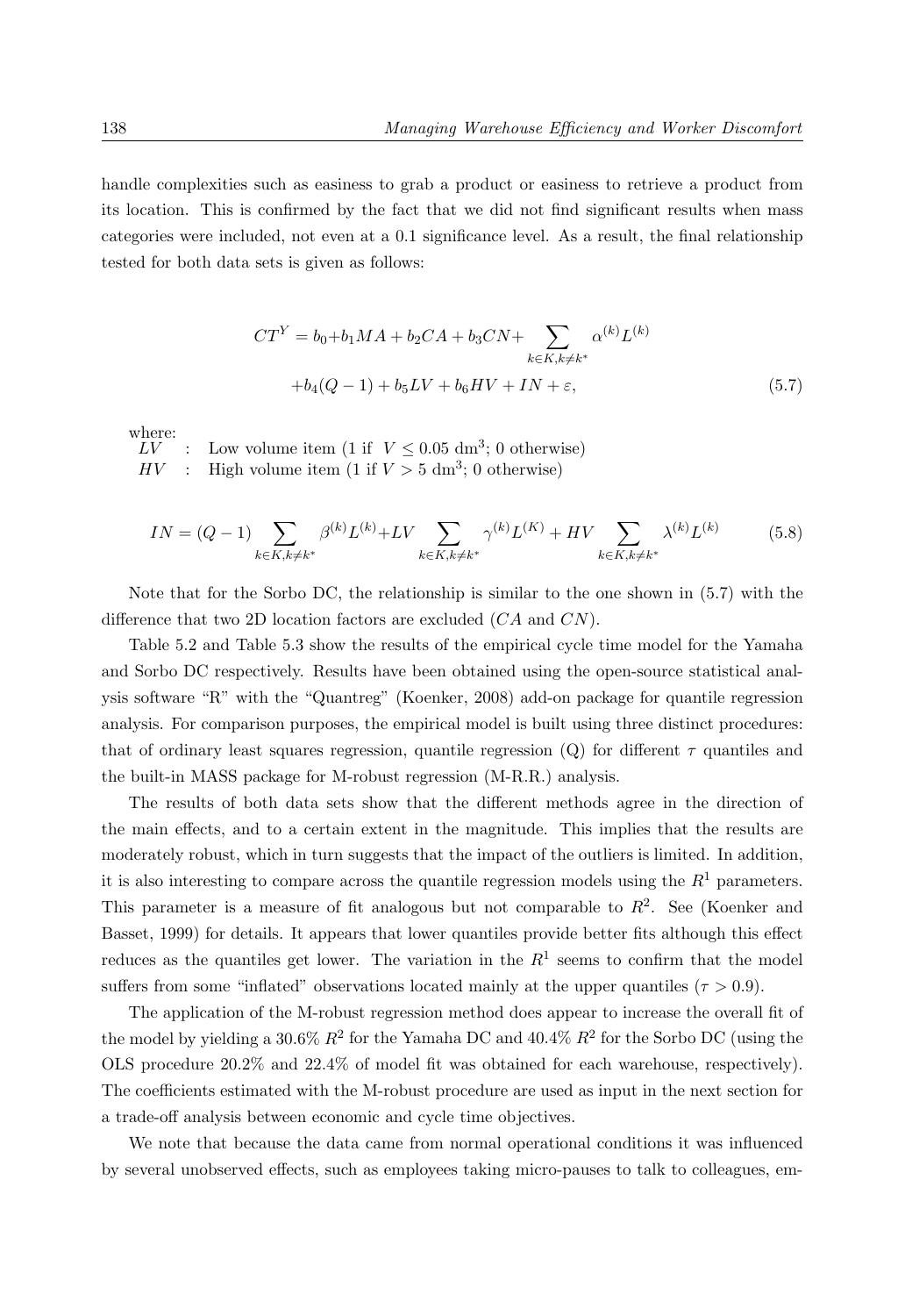| Variables         | $_{\rm OLS}$ | $Q \tau = 0.2$ | $Q \tau = 0.4$ | Q $\tau = 0.5$ | $Q \tau = 0.6$ | $Q \tau = 0.8$ | $M-R.R.$    |
|-------------------|--------------|----------------|----------------|----------------|----------------|----------------|-------------|
| (Intercept)       | $18.105***$  | $11.873***$    | $15.123***$    | $16.706***$    | 18.564         | $24.095***$    | $17.378***$ |
| MA                | $0.762***$   | $0.820***$     | $0.652***$     | $0.558***$     | $0.528***$     | $0.419***$     | $0.621***$  |
| CA                | $1.257***$   | $1.583***$     | 1.541          | $1.478***$     | $1.393***$     | $1.013***$     | $1.381***$  |
| CN                | $1.401***$   | $1.823***$     | 1.778***       | $1.665***$     | $1.520***$     | $1.000***$     | $1.551***$  |
| $L^{(1)}$         | $1.084***$   | $1.117***$     | $1.286***$     | $1.091***$     | $1.285***$     | $1.199***$     | $1.203***$  |
| $L^{(3)}$         | 0.272        | 0.207          | $0.392*$       | 0.403          | 0.354          | 0.323          | $0.303*$    |
| $Q-1$             | $0.748***$   | $0.573***$     | $0.955***$     | $1.080***$     | $1.238***$     | $1.359***$     | $0.963***$  |
| LV                | $-0.391*$    | $-0.259$       | $-0.568***$    | $-0.542**$     | $-0.696**$     | $-0.753*$      | $-0.537***$ |
| HV                | 0.182        | 0.380          | $0.880*$       | 0.627          | 0.761          | 0.444          | 0.522       |
| LВ                | $0.860***$   | $1.007***$     | $0.839***$     | $0.947***$     | $0.885***$     | $1.008***$     | $0.894***$  |
| $(Q-1) * L^{(1)}$ | $0.623**$    | $0.761**$      | $0.412**$      | 0.339          | 0.215          | $0.566***$     | $0.524***$  |
| $(Q-1) * L^{(3)}$ | 0.045        | 0.094          | 0.106          | 0.128          | $-0.003$       | 0.134          | 0.036       |
| $LV*L^{(1)}$      | 0.169        | 0.083          | 0.481          | 0.602          | 0.471          | $-0.004$       | 0.265       |
| $LV*L^{(3)}$      | $1.368***$   | $0.839**$      | $1.018***$     | $1.090***$     | $1.384***$     | $1.773***$     | $1.335***$  |
| $HV * L^{(1)}$    | 1.299        | 0.593          | 0.169          | 0.684          | 0.798          | $1.308*$       | 0.824       |
| $HV * L^{(3)}$    | $-0.016$     | $-0.044$       | $-0.753$       | $-0.023$       | $-0.061$       | $-0.047$       | $-0.105$    |
| $R^1$             | $-1 -$       | 0.182          | 0.188          | 0.179          | 0.162          | 0.097          | $- -$       |
| $R^2$             | 0.202        | $-1 -$         | $-1 -$         | $-1 -$         | $-1 -$         | $-1 -$         | 0.306       |

Table 5.2: Yamaha DC, empirical cycle time model.

OLS: Ordinary Least Squares, Q  $\tau$  quantile regression at quantile  $\tau$ 

M-R.R.: M-Robust regression method.

Significance levels:  $p \le 0.05$ <sup>(\*)</sup>,  $p \le 0.01$ <sup>(\*\*)</sup>,  $p \le 0.001$ <sup>(\*\*\*</sup>). Time given in seconds.  $n^{CTY} = 13,316$ 

Table 5.3: Sorbo DC, empirical cycle time model.

| Variables                                                                                  | $_{\rm OLS}$             | Q $\tau = 0.2$     | $Q \tau = 0.4$                        | $Q \tau = 0.5$ | $Q \tau = 0.6$                | $Q \tau = 0.8$ | $M-R.R.$              |
|--------------------------------------------------------------------------------------------|--------------------------|--------------------|---------------------------------------|----------------|-------------------------------|----------------|-----------------------|
| (Intercept)                                                                                | $8.\overline{310^{***}}$ | $5.333***$         | $6.\overline{333^{***}}$              | $7.000***$     | $7.818***$                    | $10.400***$    | $7.\overline{556***}$ |
| MА                                                                                         | $0.590***$               | $0.667***$         | $0.667***$                            | $0.667***$     | $0.636***$                    | $0.600***$     | $0.629***$            |
| $L^{(1)}$                                                                                  | $-0.131$                 | 0.000              | 0.000                                 | 0.094          | 0.000                         | 0.000          | 0.055                 |
| $L^{(3)}$                                                                                  | 0.068                    | $0.333***$         | $0.333***$                            | $0.333***$     | $0.182*$                      | $-0.200$       | $0.172*$              |
| $Q-1$                                                                                      | $1.083***$               | $1.000***$         | $1.250***$                            | $1.250***$     | $1.364***$                    | $1.429***$     | $1.222***$            |
| LV                                                                                         | $-0.094$                 | $-0.333***$        | $-0.333***$                           | $-0.500***$    | $-0.545**$                    | 0.000          | $-0.368**$            |
| HV                                                                                         | $1.031***$               | 0.237              | $0.667***$                            | $1.000***$     | $1.182***$                    | $2.000***$     | $0.880***$            |
| $(Q-1) * L^{(1)}$                                                                          | 0.007                    | $-0.111$           | $-0.117$                              | $-0.028$       | $-0.091$                      | $-0.079$       | $-0.103*$             |
| $(Q-1) * L^{(3)}$                                                                          | 0.121                    | 0.000              | $-0.028$                              | $-0.012$       | $-0.023$                      | 0.171          | 0.033                 |
| $LV*L^{(1)}$                                                                               | $-0.501*$                | 0.000              | 0.000                                 | $-0.167$       | $-0.090$                      | $-1.000*$      | $-0.217$              |
| $LV * L^{(3)}$                                                                             | 0.347                    | 0.000              | 0.000                                 | 0.167          | 0.273                         | 0.800          | 0.315                 |
| $HV * L^{(1)}$                                                                             | $0.820***$               | 0.667              | $0.333*$                              | 0.333          | $0.818*$                      | $1.600***$     | $0.581***$            |
| $HV * L^{(3)}$                                                                             | $1.305***$               | 0.667              | $0.667**$                             | 0.333          | 0.909                         | $3.000***$     | $0.993***$            |
| $R^1$                                                                                      | $-1 -$                   | 0.214              | 0.198                                 | 0.181          | 0.157                         | 0.102          | $-1 -$                |
| $\,R^2$<br>$\overline{\wedge}$ $\overline{\wedge}$ $\overline{\wedge}$ $\overline{\cdots}$ | 0.224                    | $-1$<br>$\sqrt{2}$ | $-1 -$<br>$\cdot$ . $\cdot$ . $\cdot$ | $-1$           | $-1 -$<br>$\overline{\cdots}$ | $-1 -$         | 0.404                 |

OLS: Ordinary Least Squares,  $Q \tau$  quantile regression at quantile  $\tau$ 

M-R.R.: M-Robust regression method.

Significance levels:  $p \le 0.05$ <sup>(\*)</sup>,  $p \le 0.01$ <sup>(\*\*)</sup>,  $p \le 0.001$ <sup>(\*\*\*</sup>). Time given in seconds.  $n^{CTS} = 19,898$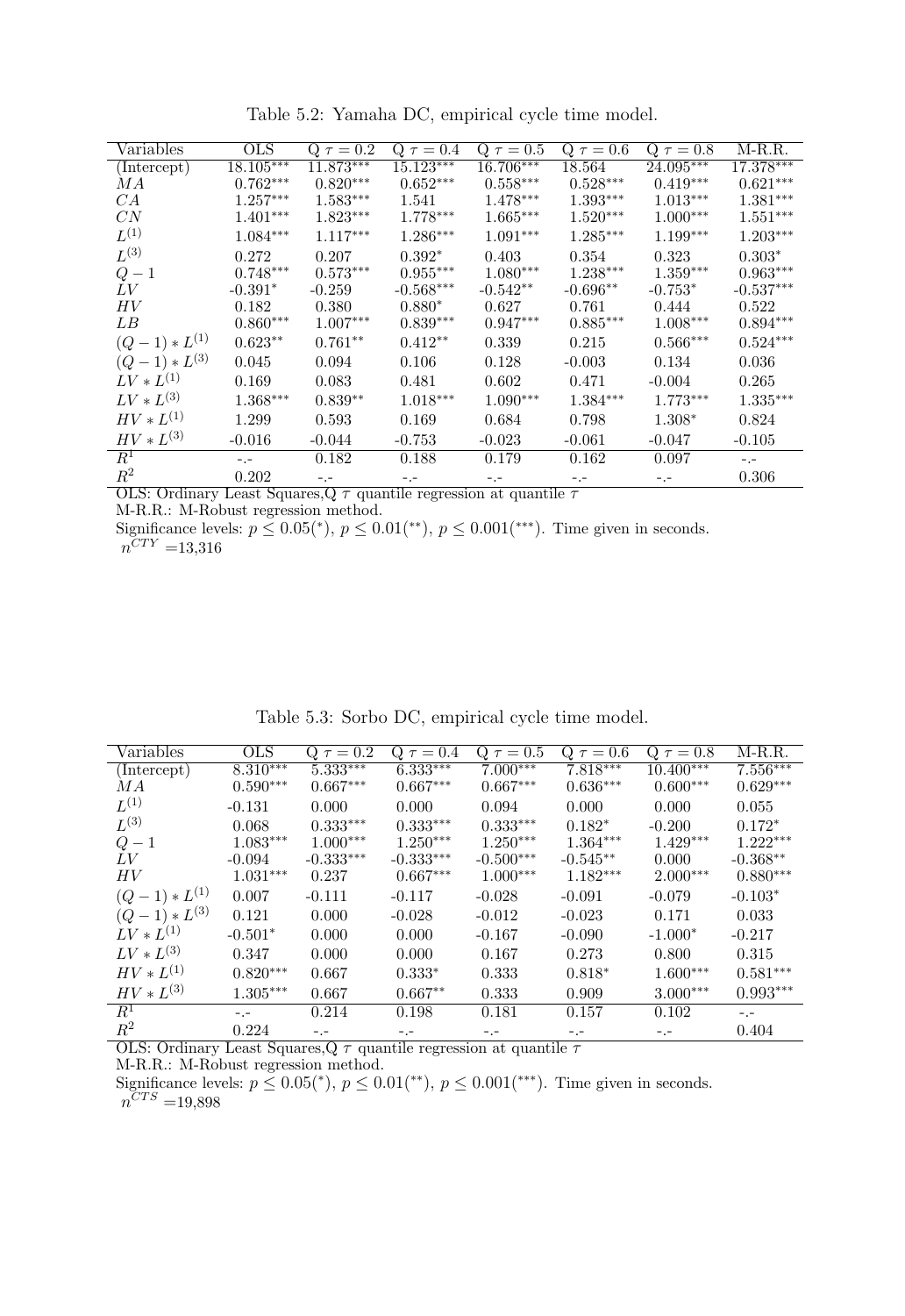ployees correcting small mistakes in the confirmation of picks, or very brief delays in information processing at the terminals. We verified if fatigue may influence the results by incorporating dummy variables representing the shift intervals. However, no significant effects were found. To account for hetereoskedasticity, the errors shown in the table are White, hetereoskedasticityconsistent errors.

Besides comparing the different techniques, a more noteworthy comparison is that across the data sets of the two companies. The main location and product factors have significant effects on cycle times that point in the same direction for both warehouses. Furthermore, standardizing the coefficients of the results shown in Table 5.2 and Table 5.3, there is a clear ranking of the strength and relevance of the factors. We mention them in descending order: (1) 2D location factors (i.e. MA,  $CA, CN$ ), (2) quantity to be picked, (3) height level of location. The main effects found for pick height confirm our hypothesis that different heights do require different retrieving and searching times. However, the effects are more evident in the Yamaha DC than the Sorbo DC because the Yamaha DC has a larger range of heights than the Sorbo DC.

In fourth place in the rankings are the interaction effects found in the picking levels. As for the interaction effects, these generally point in the same direction for all methods tried. However, in the Yamaha DC small items located at upper levels take more picking time, while in the Sorbo DC large items take more time when located at the lowest and highest levels. It is possible that the effect of large items in the Yamaha DC was not confirmed due to a lack of observations of large items. In addition, it is possible that in the Yamaha DC, the higher level of the racks may have accounted for pickers taking more time in retrieving small items which need to be searched for before grabbing. Finally, it is worth noting that although the quantity is important in estimating cycle time, it is not very relevant for location decisions as only a moderate interaction effect was found in the case of the Sorbo DC.

#### **5.2.2 Discomfort rating prediction model**

#### **Data collection**

In this section we provide a measure for overall discomfort based on Borg's CR-10 scale (Borg, 1982; Dul et al., 1994). The scale combines desirable ratio and categorical properties by assigning labels for values from 0 to 10. In this way, 0 stands for no discomfort at all, 2 for weak discomfort, 3 for moderate discomfort, 5 for strong discomfort and 10 for the maximum discomfort, which requires the person to immediately stop the work activity. Values can be obtained from direct feedback of the workers on the job.

Data were collected during two days in each warehouse, observing each employee for only one day. In the case of the Yamaha DC, data for 5 employees were collected. In the case of the Sorbo DC, data for 7 employees were collected. For each employee a minimum of 40 observations were obtained. The randomly selected pickers were asked to rate their discomfort for each pick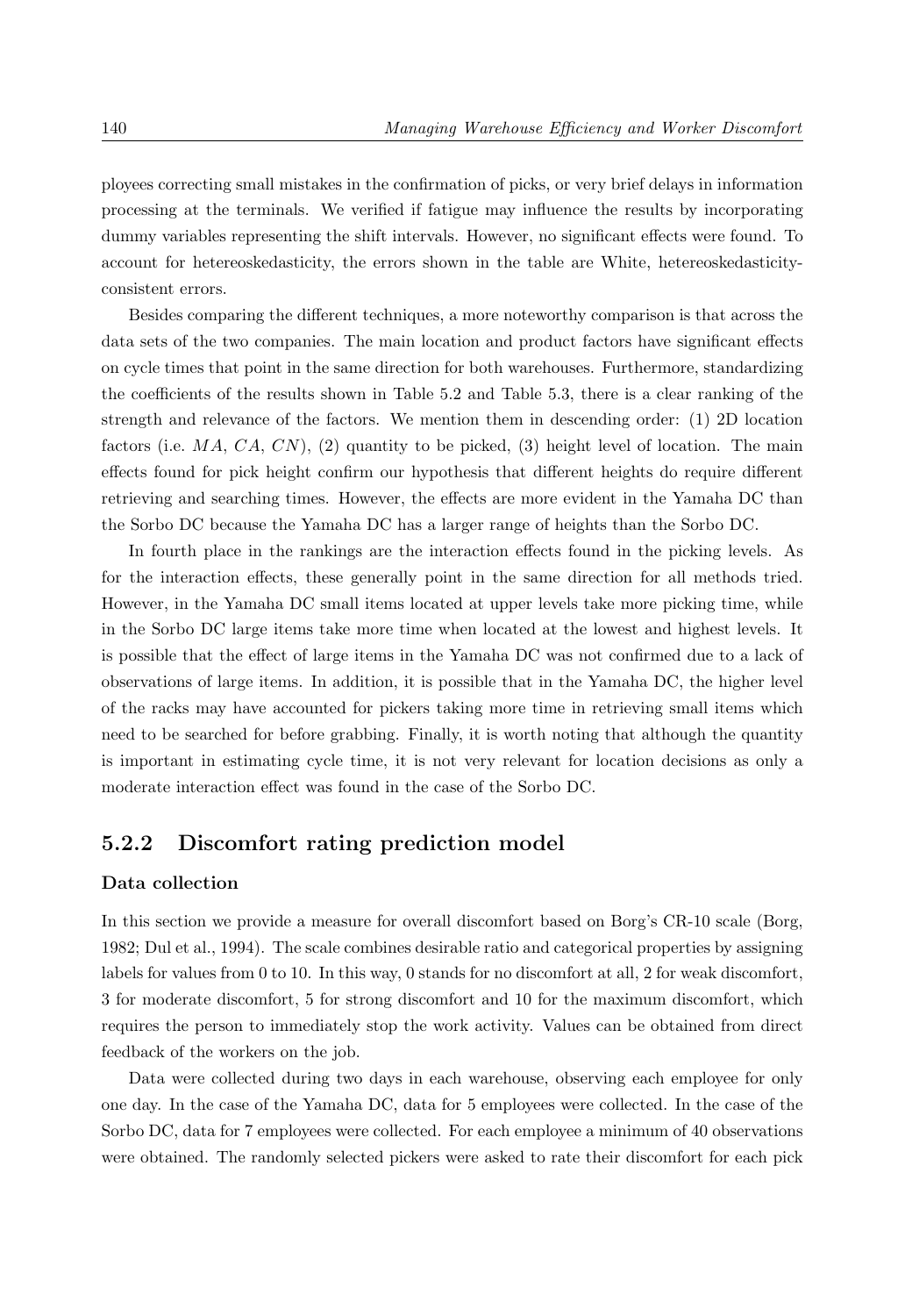by telling their Borg scale rating directly to an evaluator who records the rating. This procedure has several advantages. First, the picker can concentrate fully on his task without having to write down the ratings himself which would interfere with a normal workflow. Second, the picker is urged to state his rating immediately, thus avoiding any ex-post rationalizations of his rating and enhancing the recall his physical picking experience.

The evaluator recording the ratings also recorded a number of other aspects. First, he recorded the level at which the item was picked. Second, the evaluator estimated if the item was of moderately high-volume  $(MV)$  or high-volume  $(HV)$ . Products are considered of moderately high-volume if the volume is between 1 dm<sup>3</sup> and 5 dm<sup>3</sup> and of high-volume if the volume is greater than 5 dm<sup>3</sup>. Thirdly, it was recorded whether more than 3 units  $(MQ)$  or 7 units  $(HQ)$ were picked in a single orderline. Heavy products  $(HM)$ , having a mass over 3 kg, were identified by the pickers themselves and communicated to the evaluator who checks the actual weight of the pick. The reason why only ordinal data is collected, is because of the lack of time between picks to allow registration of precise characteristics of the items.

To control for differences in evaluating ratings, due to personal traits (including mood, sensitivity to discomfort), we also controlled for individual differences. We included a number of dummy variables (the number of participants minus one) to account for individual differences. These dummy variables are denoted by  $E^{(r)}$  where r is the identifier of the employee such that  $r \in R$ , and  $r^*$  is the individual employee taken as reference.

To predict the discomfort rating for a product picked at a certain location, we use a similar formulation as was used for predicting the cycle time, assuming parsimony, we estimate a linear relationship with main effects where  $b_1$ ,  $b_2$ ,  $b_3$ ,  $b_4$ ,  $b_5$  and  $b_6$  are the linear coefficients to be estimated. This information is the same for both warehouses.

$$
D^{Y} = b_{0} + \sum_{k \in K, k \neq k^{*}} \alpha^{(k)} L^{(k)} + b_{1} HM + b_{2} MV + b_{3} HV + b_{4} MQ + b_{5} HQ + \sum_{r \in R, r \neq R^{*}} b_{6} E^{(r)} + IND + \varepsilon
$$
\n(5.9)

The term IND allows for possible interaction effects with picking at different levels and assumes that the nature of such interactions is linear with coefficients  $\beta^{(k)}$ ,  $\gamma^{(k)}$ ,  $\lambda^{(k)}$ ,  $\eta^{(k)}$  and  $\zeta^{(k)}$  to be estimated. The term IND is given by:

$$
IND = HM \sum_{k \in K, k \neq k^*} \beta^{(k)} L^{(k)} + MV \sum_{k \in K, k \neq k^*} \gamma^{(k)} L^{(k)} + HV \sum_{k \in K, k \neq k^*} \lambda^{(k)} L^{(k)} +MQ \sum_{k \in K, k \neq k^*} \eta^{(k)} L^{(k)} + HQ \sum_{k \in K, k \neq k^*} \zeta^{(k)} L^{(k)}
$$
(5.10)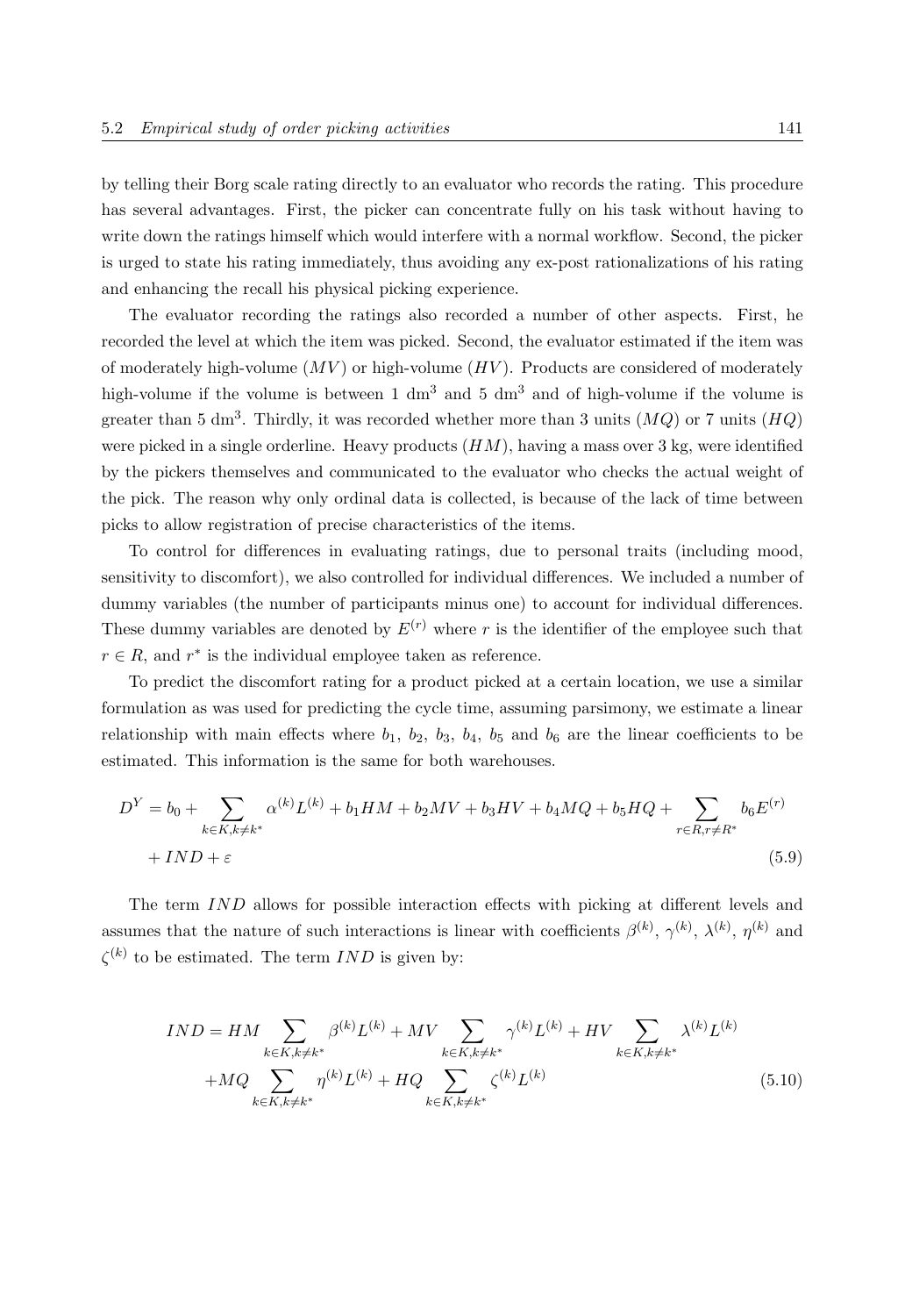|                                      |                             | Yamaha DC                                 |                        | Sorbo DC      |
|--------------------------------------|-----------------------------|-------------------------------------------|------------------------|---------------|
| Variables                            | h                           | Std. error.                               | b                      | Std. error.   |
| (Intercept)                          | $1.595***$                  | 0.167                                     | $1.880***$             | $0.150\,$     |
| $L^{(1)}$                            | $1.274^{\ast\ast\ast}$      | 0.338                                     | $0.722***$             | 0.169         |
| $L^{(3)}$                            | $1.176**$                   | 0.336                                     | $0.842***$             | 0.176         |
| HМ                                   | $2.965*$                    | 1.427                                     | $1.171**$              | 0.390         |
| MV                                   | 0.335                       | 0.348                                     | $1.046***$             | 0.365         |
| НV                                   | $-0.175$                    | 0.802                                     | $3.286***$             | 0.390         |
| МQ                                   | $2.008***$                  | 0.533                                     | $1.161***$             | 0.189         |
| НQ                                   | $1.773**$                   | 0.550                                     | $2.143***$             | 0.333         |
| $HM * L^{(1)}$                       | 2.059                       | 2.332                                     | $1.075*$               | 0.476         |
| $HM * L^{(3)}$                       | $-0.974$                    | 1.758                                     | 0.395                  | 0.443         |
| $\boldsymbol{n}$                     | 235                         | -.-                                       | 749                    | -.-           |
| $\,R^2$<br>$\sim$<br>$\cdot$ $\circ$ | 0.279<br>$\mathbf{r}$<br>п. | $\sim$ $\sim$ $\sim$ $\sim$ $\sim$ $\sim$ | 0.311<br>$2001$ $(x*)$ | $2001$ $(***$ |

Table 5.4: Empirical discomfort model for Yamaha DC and Sorbo DC.

Significance levels:  $p \leq 0.05$ <sup>\*</sup>),  $p \leq 0.01$ <sup>\*\*</sup>),  $p \leq 0.001$ <sup>\*\*\*</sup>). Time given in seconds.

**Statistical analysis**

The analysis of discomfort ratings using ordinary least squares is given in Table 5.4. Picking from different levels, picking heavy items and picking several units of the same item have a significant effect on discomfort levels. The magnitude of the effect is different though for both warehouses. Only for the Sorbo DC do the data confirm that the size of the product has an effect on discomfort. One possible reason why we do not find this for the Yamaha DC may be that we only have relatively few observations (49) in which we observe picks of medium or high volume. Similarly, for the interaction effects, we only find significant effects between picking levels and heavy masses and only in the case of the Sorbo DC.

The dummy variables we introduced for controlling individual differences do not influence the results significantly. For this reason and for the sake of conciseness, we report the results omitting the dummy variables of individuals even though these variables were included in the model. Besides, there appears to be a certain consistency among pickers concerning discomfort as evidenced by the high significance of the effects. All these facts suggest that pickers recognize differences in discomfort given different picking levels and masses, and are conscious of uncomfortable positions if asked directly.

In addition, it is interesting to note that the main effects point in the same direction for the estimation of discomfort ratings and cycle times. This suggests that improvements in one of the objectives may coincide with improvements in the other objective. However, given the different magnitude of the results a trade-off between objectives may also be possible. This will be investigated through the use of a multi-objective optimization model presented in the next section.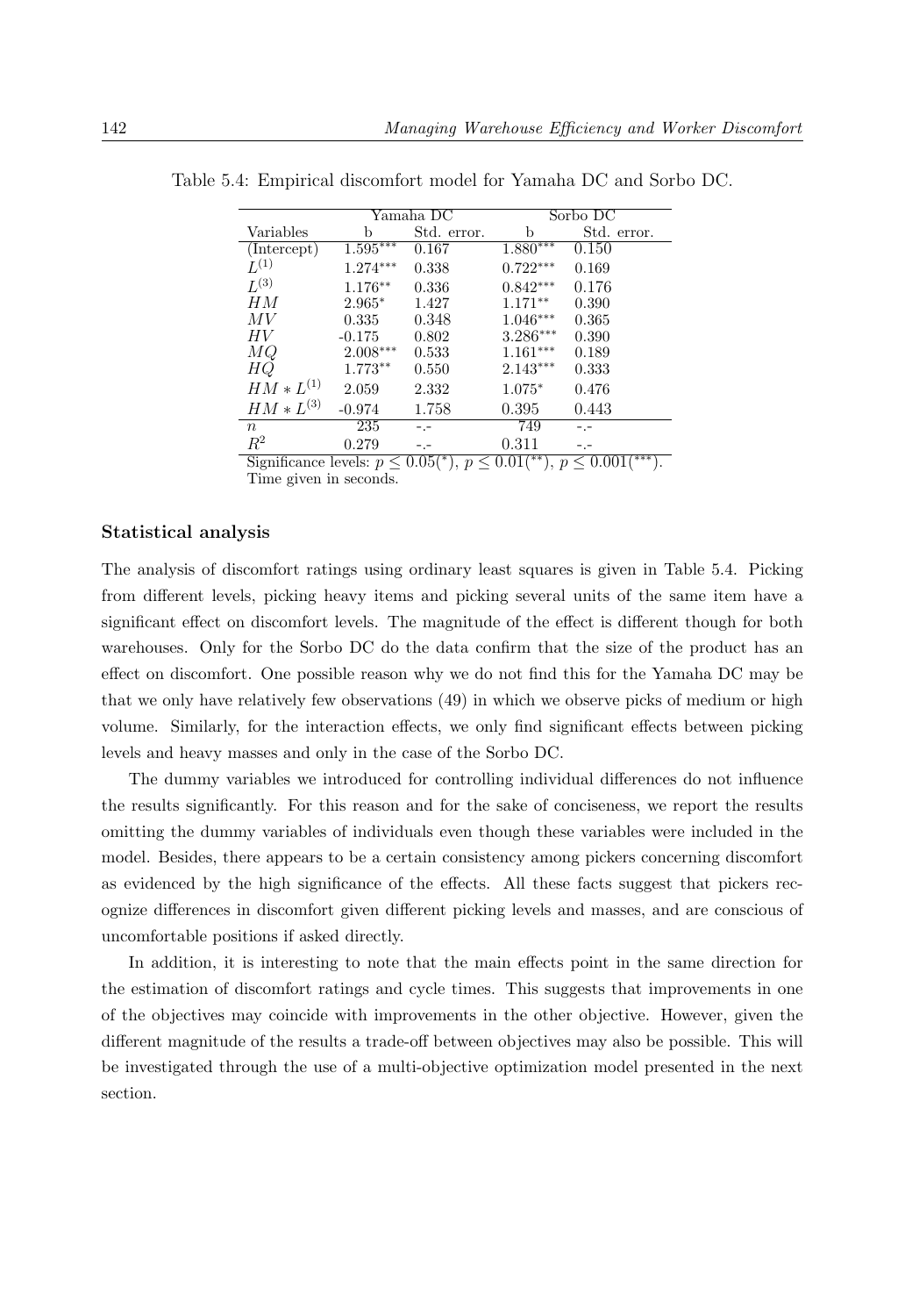#### **5.3 Storage assignment multi-objective model**

#### **5.3.1 Model formulation**

The proposed model is a multi-objective optimization model with two objectives. The first objective is economical and concerns the minimization of the expected cycle time of picking operations. The second objective is social and entails the minimization of the expected average discomfort rating for retrieving actions. We are interested in obtaining a set of non-dominated solutions that can provide an idea about the trade-offs that a decision maker faces when determining storage locations for items within a particular zone in a warehouse.

To formulate the model we first define the following:

Sets

| I                | : the set of all items to be stored.                          |
|------------------|---------------------------------------------------------------|
|                  | $J$ : the set of all possible storage locations.              |
| Variables        |                                                               |
|                  | $x_{ii}$ : 1, if item i is stored at location j; 0 otherwise. |
| Model parameters |                                                               |

 $D_{ij}$  : is a function that assigns for each possible combination of items and storage locations  $(i, j) \in I \times J$ , an expected discomfort measure such that  $D_{ij} \in [0, 10]$ .

 $CT_{ii}$ : is a function that assigns for each possible combination of items and

locations  $(i, j) \in I \times J$  an expected cycle time.

 $p_i$  : probability that whenever there is a pick, the item picked is  $i \in I$ .

We can now formulate the problem as follows:

$$
z_1 = \min \sum_{j \in J} \sum_{i \in I} CT_{ij} x_{ij} p_i \tag{5.11}
$$

$$
z_2 = \min \sum_{j \in J} \sum_{i \in I} D_{ij} x_{ij} p_i \tag{5.12}
$$

s.t.

$$
\sum_{i \in I} x_{ij} \le 1 \qquad \qquad \forall j \in J \tag{5.13}
$$

$$
\sum_{j \in J} x_{ij} = 1 \qquad \qquad \forall i \in I \tag{5.14}
$$

$$
x_{ij} \in \{0, 1\} \qquad \qquad \forall i \in I, \forall j \in J \tag{5.15}
$$

The economic objective (5.11) minimizes the expected cycle time by multiplying the respective cycle times of a given item in a given location by the probability that such item is picked. To obtain the cycle time  $CT_{ij}$  for the specific cases of the Yamaha DC and the Sorbo DC we used equations (5.7) and (5.9) with the corresponding coefficients estimated using the M-robust estimation method found in Tables 5.2 and 5.3 for the Yamaha DC and the Sorbo DC respectively.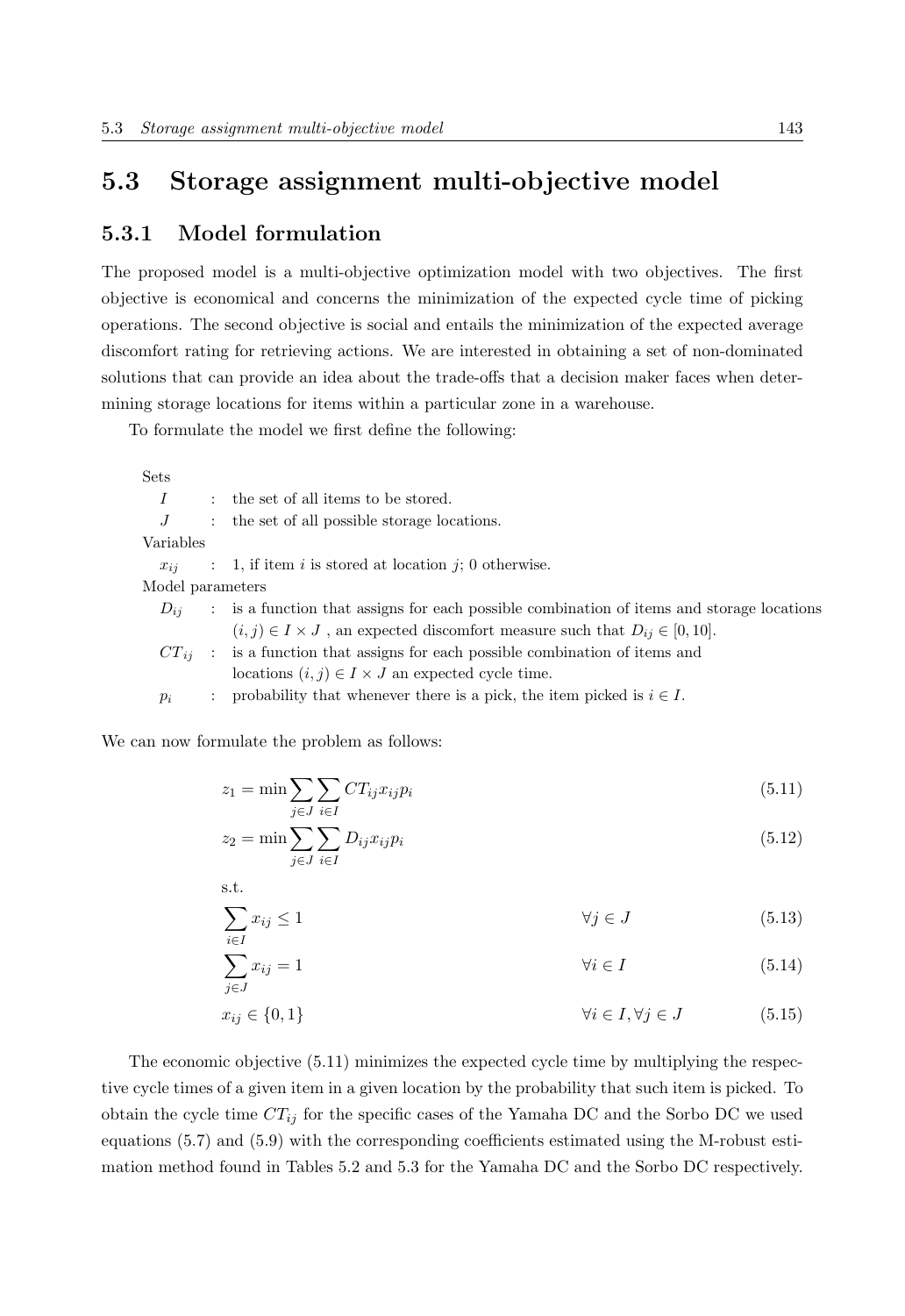Analogously, the social objective (5.12) minimizes the expected average discomfort rating by multiplying the respective discomfort rating of a given location-item combination by the probability that such an item is picked. To obtain the discomfort rating  $D_{ij}$  for each product-location combination we used expression (5.9) with the coefficients found via the ordinary least-squares regression method displayed in Table 5.4.

Constraints (5.13) require that at most one type of item can be stored in a single storage position. Constraints (5.14) require that every item be assigned to only one location. From both constraints it can be inferred that we implicitly assume that there must be at least as many locations as items to be located,  $|I| = \sum_{j \in J}$ Σ  $\sum_{i\in I} x_{ij} \leq |J|$ , otherwise the model would be infeasible.

#### **5.3.2 Model solution approach**

The bi-objective assignment problem is known to be  $\mathcal{NP}$ -complete (Ehrgott 2000). However, when considering only one objective, the problem reduces to a classical assignment problem which can be solved in polynomial time using the well-known Kuhn-Munkres algorithm (Munkres 1957). We are interested in the existence of any trade-offs between both objectives. We therefore use several convex combinations of both objectives to obtain supported non-dominated solutions (Ehrgott 2000), which are representative of the efficient frontier. We summarize our approach in the following steps.

- 1. Obtain an estimate for the cycle time and discomfort rating for every location-product pair by means of the formulas presented in Section 5.2.
- 2. Standardize the cycle times and discomfort ratings obtained in step 1 by subtracting the average of the estimated cycle times and discomfort rating from each estimated value and dividing this result by the standard deviation of the estimated values.
- 3. Choose a value of  $\alpha$  in the range  $\alpha \in [0,1]$  to combine both goals  $z = \alpha z_1 + (1 \alpha)z_2$  and assign a single penalty for every location-product pair as a result of the combination of both objectives.
- 4. Avoid negative assignment cost values by adding the minimum of the standardized cycle times and discomfort ratings obtained to all standardized values.
- 5. Solve the resulting single-assignment problem.
- 6. Track back the selected assignments to obtain the actual average cycle time and average discomfort time of the non-dominated result obtained in Step 5.

Note that we apply, in step 2, a standardization procedure to bring the scales for the two goals to the same order of magnitude. This step is just to facilitate the selection of values for  $\alpha$  while exploring the efficient frontier. We also apply step 4 to avoid negative assignment cost values not allowed when solving the Kuhn-Murkes algorithm.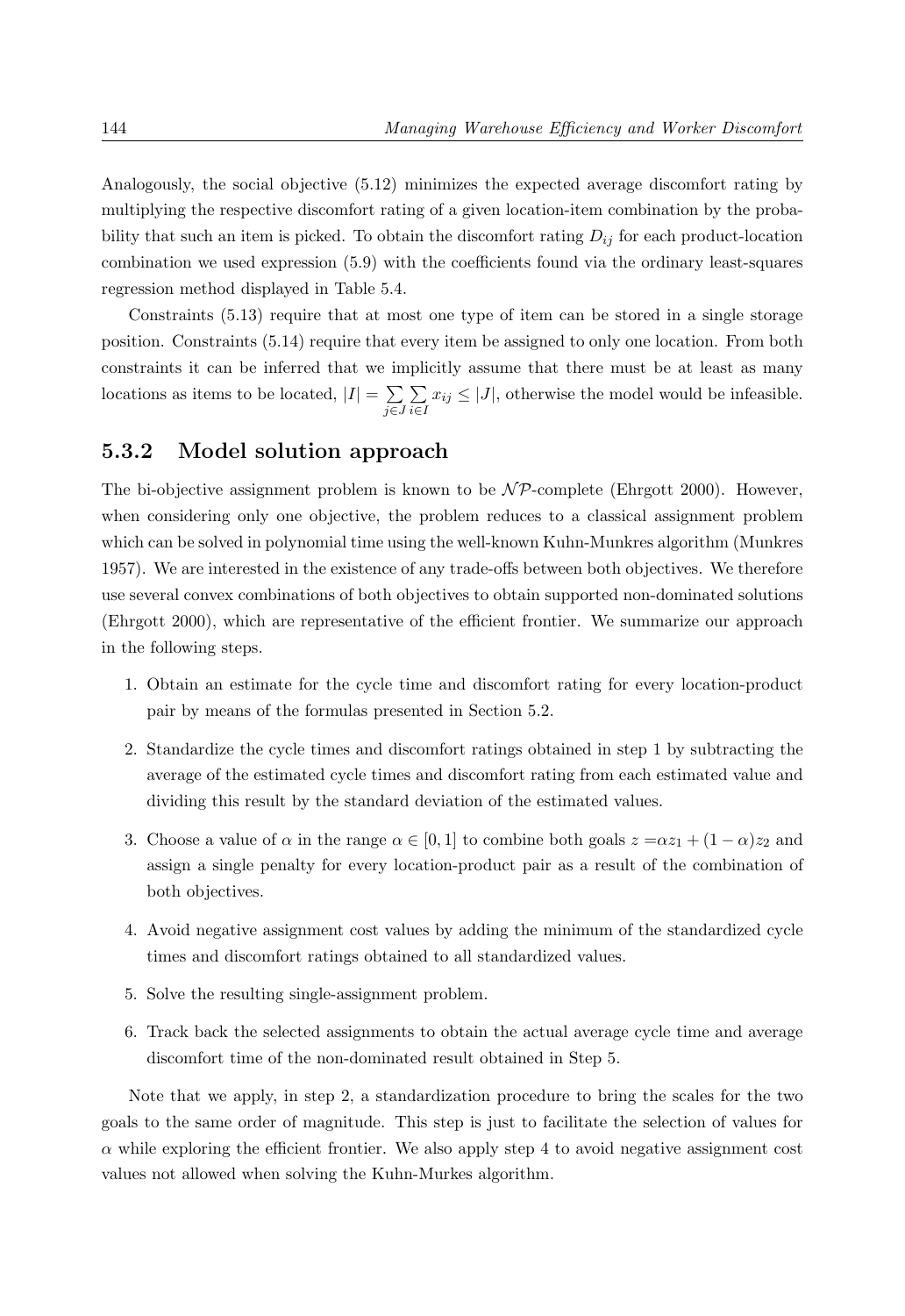

Figure 5.2: Efficient frontier of economic and social goals at Yamaha DC.

#### **5.3.3 Model results**

Figures 5.2 and 5.3 show the efficient frontier for zones at the Yamaha DC and Sorbo DC in the bi-objective assignment problem. As the total number of SKUs is larger than the number of locations in one zone, we preselected the SKUs randomly from the assortment list of each warehouse. The random selection was repeated six times for each warehouse, each time we solved the resulting bi-objective problem. Note that also in practice, when determining which SKUs should be allocated to each zone, random assignments are used to balance the stations' workload. Six trade-off curves were constructed for each warehouse and then these were summarized by averaging the six non-dominated solutions obtained for each selected  $\alpha$  value. Figures 5.2 and 5.3 show the average efficient curve for each typical zone of a warehouse. It must be noted that the shape of each of the six curves was similar, displaying only shifting effects between them.

Each figure shows two dominated solutions indicated by a "W" that correspond to the worst case of solving a single objective assignment problem by considering only the economic or the social criterion. In addition, we also included a hierarchical solution approach marked with an "H" in which we first optimize for one criterion and then we choose, among the obtained optimal solutions, the one yielding the best performance for the other criterion.

The first important observation is that significant improvements can be made by optimizing hierarchically. Using this approach, between 2 to 5% in picking time can be saved for both warehouses by choosing the solution that yields the minimum cycle time from among the solutions that yield the lowest possible average discomfort. When we use the hierarchical approach, but optimize for cycle time first, we obtain a 4% improvement in terms of discomfort for the Sorbo DC, while for the Yamaha DC only a less than 0.5% improvement can be obtained.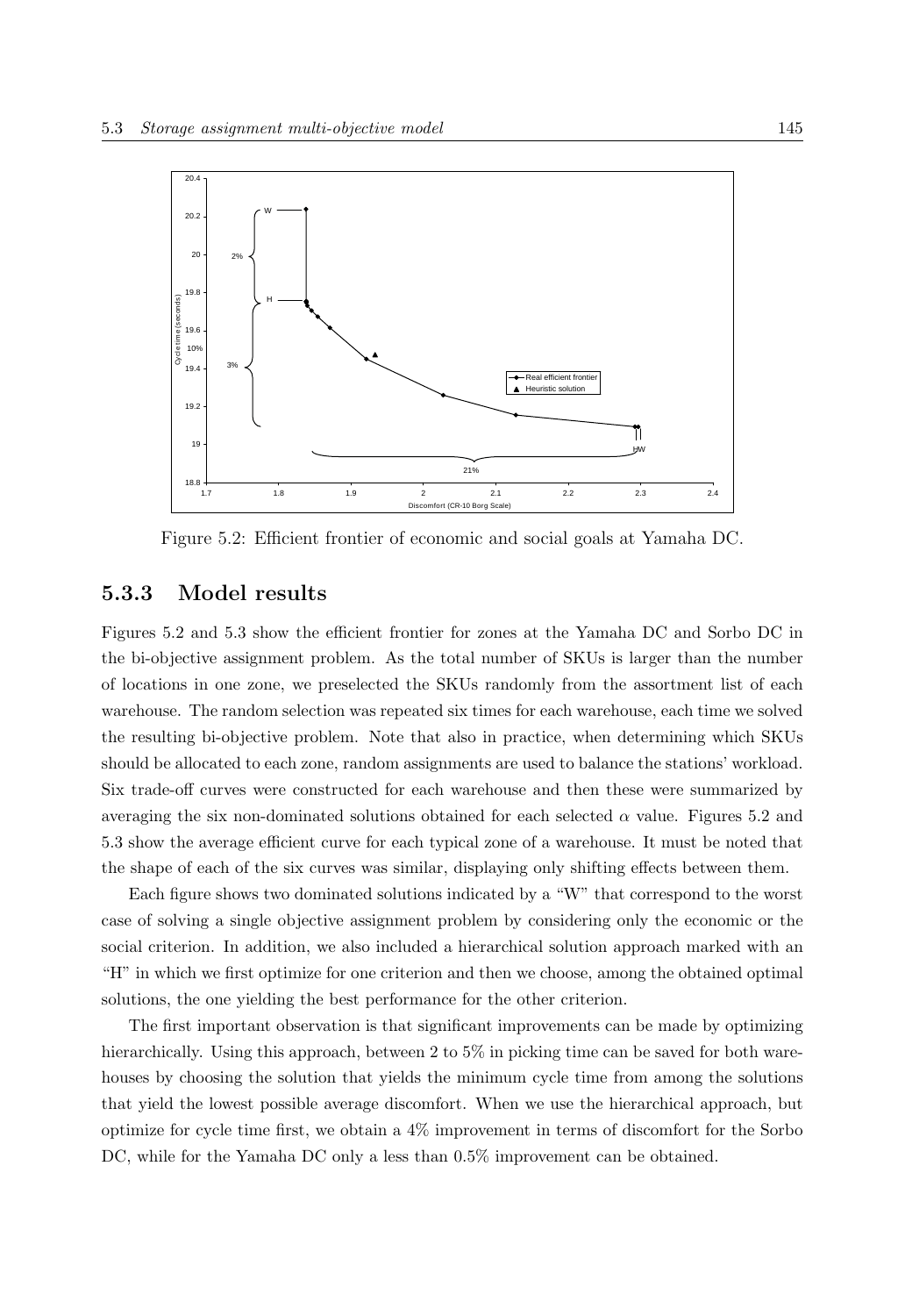

Figure 5.3: Efficient frontier of economic and social goals at Sorbo DC.

This shows to some extent that improvements in the second criterion can be obtained while keeping the first criterion at its optimal value. This implies that discomfort improvements are possible at no economic cost. Conversely, when giving priority to employees' well-being, efficiency improvements are possible while maintaining a maximum quality of working conditions. This also implies that optimizing *only* for the discomfort of employees is not advisable as the worst case scenario can yield results with significantly higher economical costs.

A decision maker may also decide to select an intermediate non-dominated solution. As can be easily seen in Figure 2, for the case of the Yamaha DC the trade-offs between discomfort and cycle time are only slight; 21% of improvement in discomfort costs only 3% of cycle time. This means that better values for discomfort can be obtained at fairly low costs with regard to cycle time. At the Sorbo DC a potential improvement of 5% in picking cycle time has to be traded off against an improvement of 16% in terms of discomfort ratings. It must be noted that these numbers reflect the shape of the efficient frontier. In many cases a warehouse may actually be operating at a point above and to the right of the curve. Starting from such a situation, initially large savings are possible for both goals simultaneously. Only once the efficient frontier has been reached, will trade-offs between cycle time and discomfort arise. Our model can aid in reaching the efficient frontier in the first place. Then after identifying the frontier, the model can be used to give insights about the trade-offs, which can be minor, as we found for the Yamaha DC, or moderately significant, as we found for the Sorbo DC. Without the model, a warehouse may be able to measure the current status of discomfort and cycle times, but it would not be possible to predict the effects of a reconfiguration on both aspects simultaneously.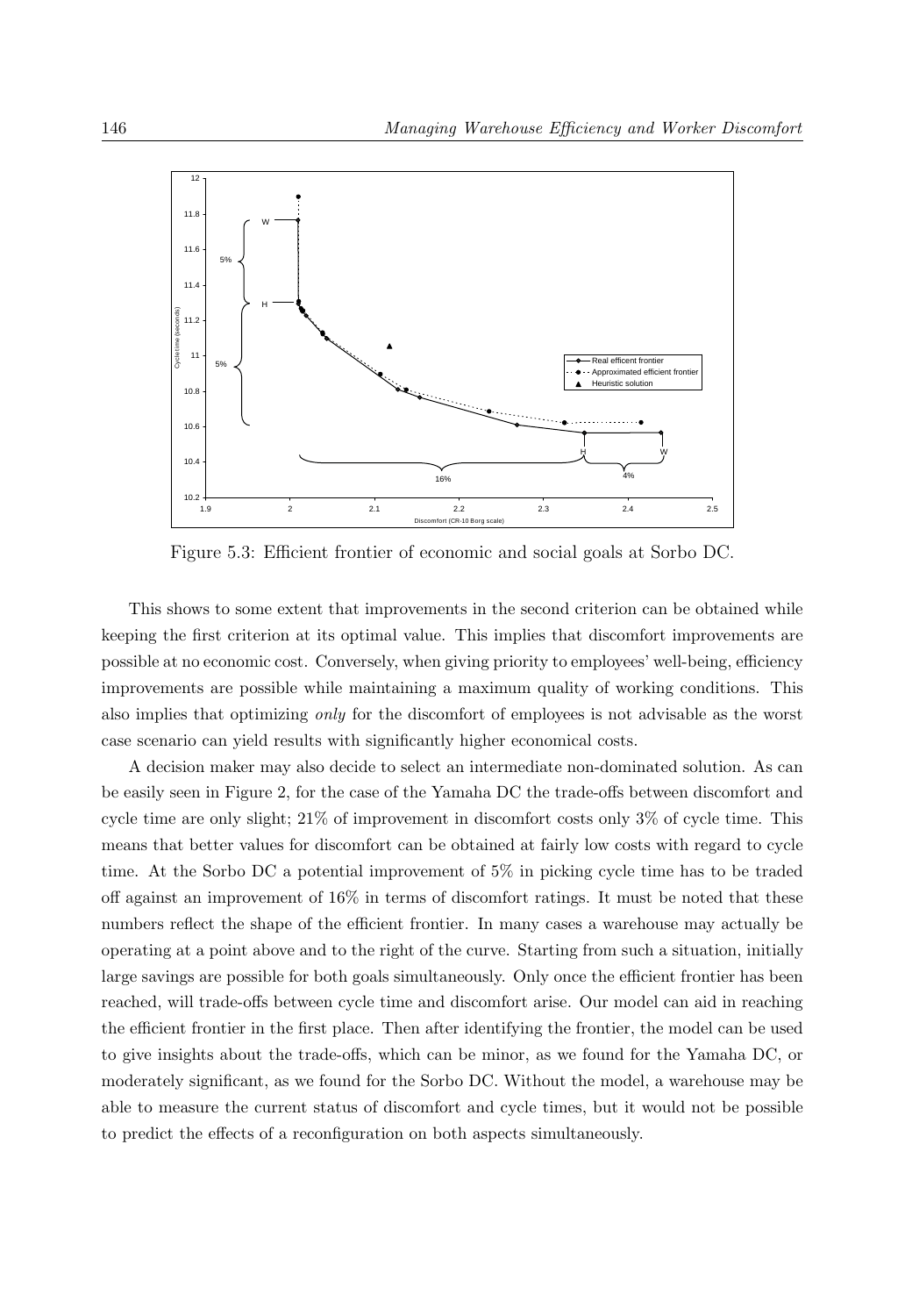|             |                                                                                | Yamaha DC  |      |            |      | Sorbo DC   |      |            |      |
|-------------|--------------------------------------------------------------------------------|------------|------|------------|------|------------|------|------------|------|
| Factor      | Factor                                                                         | Cycle Time |      | Discomfort |      | Cycle Time |      | Discomfort |      |
| Category    |                                                                                | Std. Coef. | Imp. | Std. Coef. | Imp. | Std. Coef. | Imp. | Std. Coef. | Imp. |
| 2D location | MА                                                                             | $0.134***$ | Ρ    | $-1$       | n.a. | $0.423***$ | P    | $-1$       | n.a. |
| 2D location | CА                                                                             | $0.435***$ | Ρ    | $-1$       | n.a. | $-1$       | n.a. | $-1$       | n.a. |
| 2D location | CN                                                                             | $0.198***$ | Ρ    | $-1$       | n.a. | -.-        | n.a. | $-1$       | n.a. |
| Level       | $L^{(1)}$                                                                      | $0.058***$ | S    | $0.225***$ | P    | 0.006      | n.s. | $0.176***$ | P    |
| Level       | $L^{(3)}$                                                                      | $0.019***$ | S    | $0.211**$  | P    | $0.008*$   | S    | $0.197***$ | P    |
| Interaction | $LV*L^{(1)}$                                                                   | 0.007      | n.s. | -.-        | n.s. | $-0.008$   | n.s. | $-1$       | n.s. |
| Interaction | $LV*L^{(3)}$                                                                   | $0.072***$ | S    | -.-        | n.s. | 0.013      | n.s. | $-1$       | n.s. |
| Interaction | $HV * L^{(1)}$                                                                 | 0.012      | n.s. | $-1 -$     | n.s. | $0.029***$ | S    | $-1$       | n.s. |
| Interaction | $HV * L^{(3)}$                                                                 | $-0.016$   | n.s. | $-1 -$     | n.s. | $0.028***$ | S    | $-1$       | n.s. |
| Interaction | $(Q-1) * L^{(1)}$                                                              | $0.022***$ |      | -.-        | n.s. | $-0.019*$  | S    | $-1$       | n.s. |
| Interaction | $(Q-1) * L^{(3)}$                                                              | 0.005      | n.s. | $-1 -$     | n.s. | 0.004      | n.s. | $-1$       | n.s. |
| Interaction | $HM * L^{(1)}$                                                                 | $-1 -$     | n.s. | 0.061      | n.s. | $-1$       | n.s. | $0.123*$   | P    |
| Interaction | $HM * L^{(3)}$                                                                 | $-1$       | n.s. | $-0.064$   | n.s. | $-1$       | n.s. | 0.037      | n.s. |
|             | Importance. D. Drimowy C. Cocondowy n.o., not epplicable n.c., not gignificant |            |      |            |      |            |      |            |      |

Table 5.5: Empirical studies summary: a comparison of relative importance of location factors.

Importance: P: Primary, S: Secondary, n.a.: not applicable. n.s.: not significant<br>Significance levels:  $p \le 0.05$ <sup>\*</sup>,  $p \le 0.01$ <sup>\*\*</sup>),  $p \le 0.001$ <sup>\*\*\*</sup>). Time given in seconds.

### **5.3.4 Model validation**

The empirical results of Section 5.2 show that many factors work similarly for cycle time and discomfort at both Yamaha DC and the Sorbo DC. In Table 5.5 we summarize the findings of Section 2 classifying the relative importance of each location factor category by using the standardized coefficients obtained in the empirical investigations (the robust regressions for cycle time estimation models) and comparing their order of magnitude. The standardized coefficients are obtained by estimating the same model as in Tables 5.2, 5.3, 5.4 over the standardized values of the observations from the data sets. Note that for the cycle time, we again use the robust regression estimation method. The relative importance of the location and product factors for explaining cycle time and discomfort is consistent across the warehouses studied. This is surprising as these cases were selected for differences in product characteristics (see Section 5.2). Hence, we hypothesize that the location factors' relative importance hierarchy may hold more generally.

To test the robustness of the empirical relationships we used the Yamaha DC empirical Equation (5.7) and (5.9) to estimate cycle times and discomfort for the Sorbo DC for each itemlocation combination. We then plugged these values into the bi-objective function and solved the corresponding assignment problem. The resulting non-dominated solutions are presented in Figure 5.3 with a dotted line. It is apparent that the result is very close to the actual efficient frontier. This similarity strongly suggests that the relative importance of the cycle time and discomfort determinants is similar for both warehouses. We then hypothesize that for conventional warehouses with picker-to-part systems, our results may be generalizable as we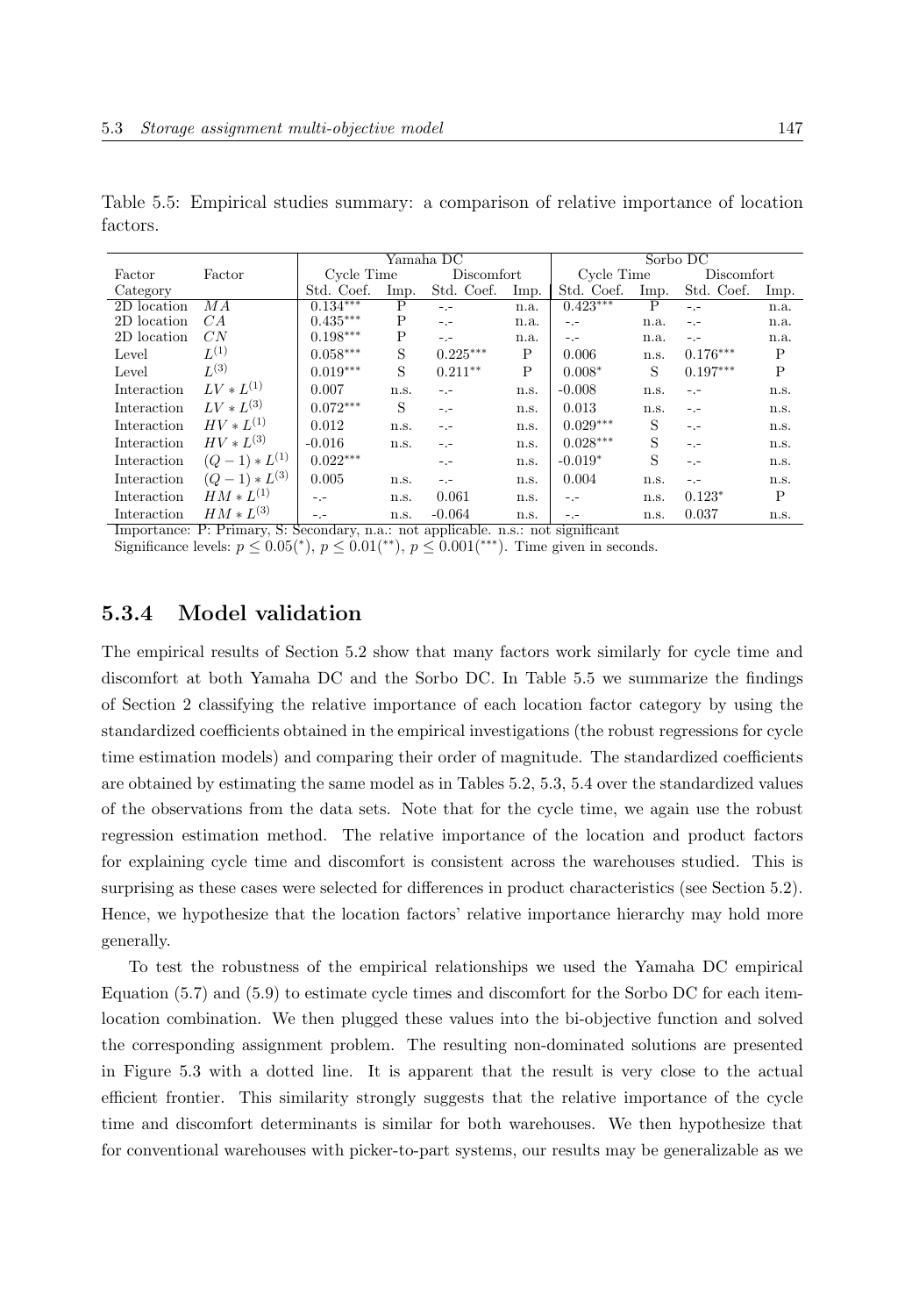expect a similar relative importance between walking and retrieving activities (in terms of cycle time). We note that we applied the Yamaha DC empirical relationships for analyzing the Sorbo DC and not the reverse as the Yamaha DC has a more general layout than the Sorbo DC.

One of the possible drawbacks of the proposed methodology is that it is a data intensive approach. Given that there is a potential for generalization, we propose a simpler heuristic procedure based on the empirical relationships obtained and the trade-off analysis results. The procedure only requires basic knowledge about the items and locations at hand. To construct such a procedure we use the ranking of the relative importance of the location factors obtained as given in Table 5.5. For simplicity and generalizability, we select only those factors that have been rated of primary importance either for cycle time or discomfort for both warehouses. Interaction factors were found to be of only secondary importance. As a result we propose the following simple heuristic that combines the two criteria and the popularity of a SKU:

- 1. Rank every location according to its 2D distance. Allow for ties in the case of locations in the same section (i.e. a whole column of locations).
- 2. Assign locations in the "Golden Zone" a rank of 1 and locations outside the "Golden Zone" a rank of 2.
- 3. For every rank at steps 1 and 2, divide the rank by the maximum rank obtained for each step. Next, sum both ratios (for steps 1 and 2) to obtain a location score.
- 4. Sort the location scores in ascending order. Then, sort items in descending order popularity and then assign the most popular items to the locations with the lowest scores.

The heuristic is constructed on the rationale that locationfactors are the most important and that relative walking distance and height should have equal weight in order to balance economic and discomfort considerations. This is because for reducing cycle time purposes, walking distance is the dominant factor, while for reducing discomfort, picking heights is the dominant factor.

Figure 5.2 and 5.3 show the dominated solution that this proposed heuristic yields, indicated by the label "Heuristic Solution". Although the heuristic solutions are dominated, these are close to the set of non-dominated solutions for practical purposes. Hence, for the cases studied we find that the proposed method resulted in "adequate" cycle time and discomfort levels. We caution that this method is designed based on the cases studied and therefore is particularly tailored to picking from shelves in environments where most of the picks involve only one orderline. We expect that for multiple orderlines per pick the trade-off between minimizing cycle times and discomfort would be less significant as pickers are forced to travel to further picking locations and hence there are more "Golden Zone" positions available at still relatively good 2D locations. It is clear that the trade-off analysis and the proposed allocation procedure should be further tested in similar and different order picking contexts.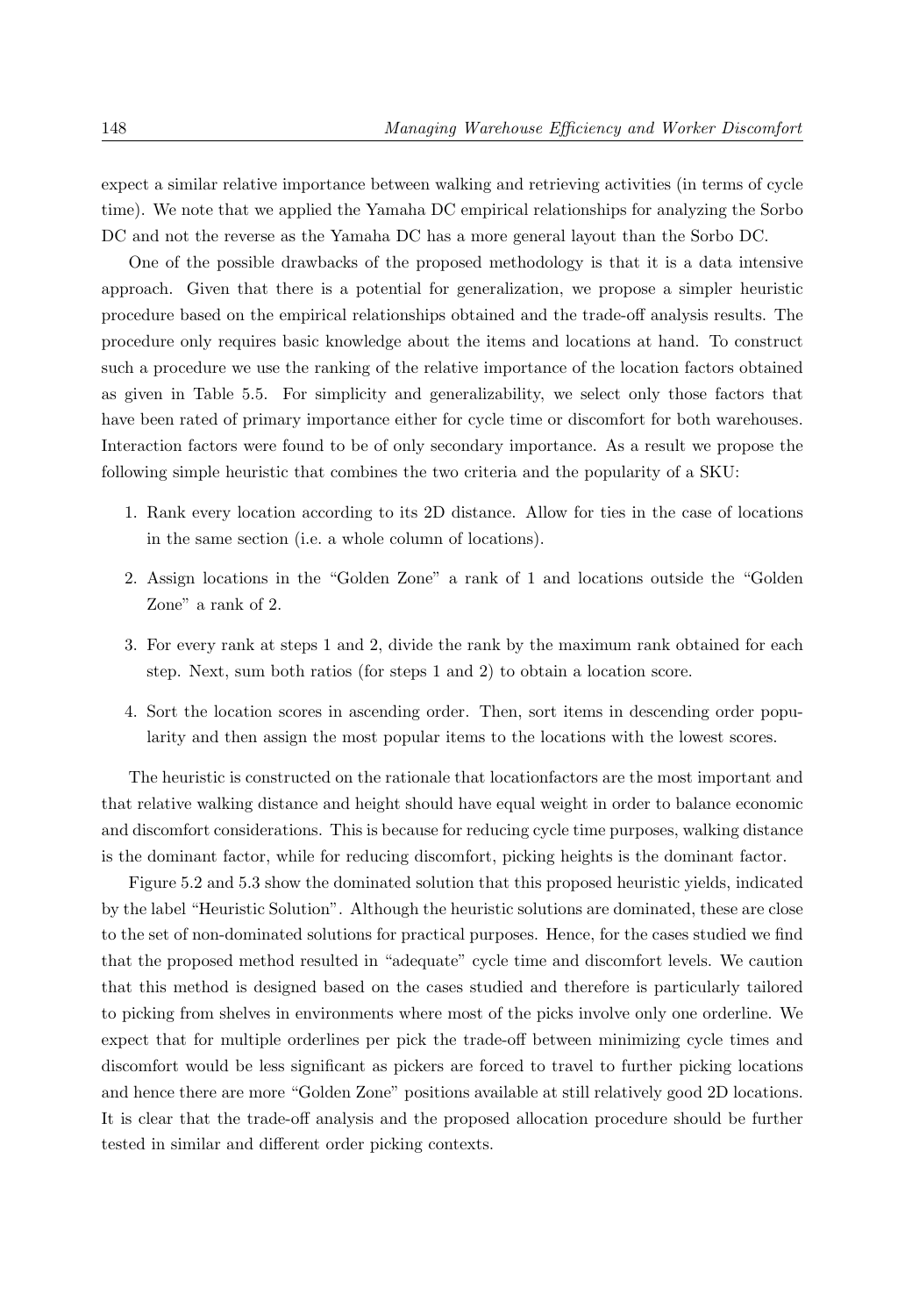#### **5.4 Conclusions**

This chapter presents a method for storage allocation decisions in the context of order picking from shelves. In particular, this method goes further than current storage allocation decision models in two main respects. First, we explicitly model the effect of location factors on cycle time using actual data. Second, we introduce the new criterion of improving the workers' well-being by minimizing their discomfort. Our method highlights the value of data stored in warehouse management systems. Furthermore, it shows that direct inquiry to pickers about their level of discomfort is an effective way of determining their preferences.

From the empirical studies, we find that the empirical relations obtained in both warehouses are similar in terms of the relative importance of each factor in predicting cycle times and discomfort. Such similarity, suggests that the relationships for predicting cycle time and discomfort are robust. Moreover, we find a certain degree of commonality between the determinants of cycle time and discomfort. As a result, only moderate trade-offs between the economic goal of minimizing cycle time and the well-being goal of minimizing discomfort were found.

From the trade-off analysis we conclude that optimizing only for discomfort may be a costly option in terms of increased cycle time and is thus not advisable. We also observe that the decision maker can improve both goals simultaneously until the solution reaches the efficient frontier where he is forced to make a decision whether or not to sacrifice some cycle time for the sake of decreasing discomfort. Hence, it is quite possible that a majority of firms that are not in the efficient frontier may gain economic benefits and be able at the same time to care more for the well-being of their employees when making storage assignment decisions.

Finally, based on the robustness of the empirical results we propose a heuristic procedure which has the advantage that it does not require knowledge of the specific empirical relationships to estimate cycle time and discomfort in a picking area. The procedure proved to be competitive in the cases studied by identifying points in the efficient frontier. However, more testing is recommended in similar and other contexts.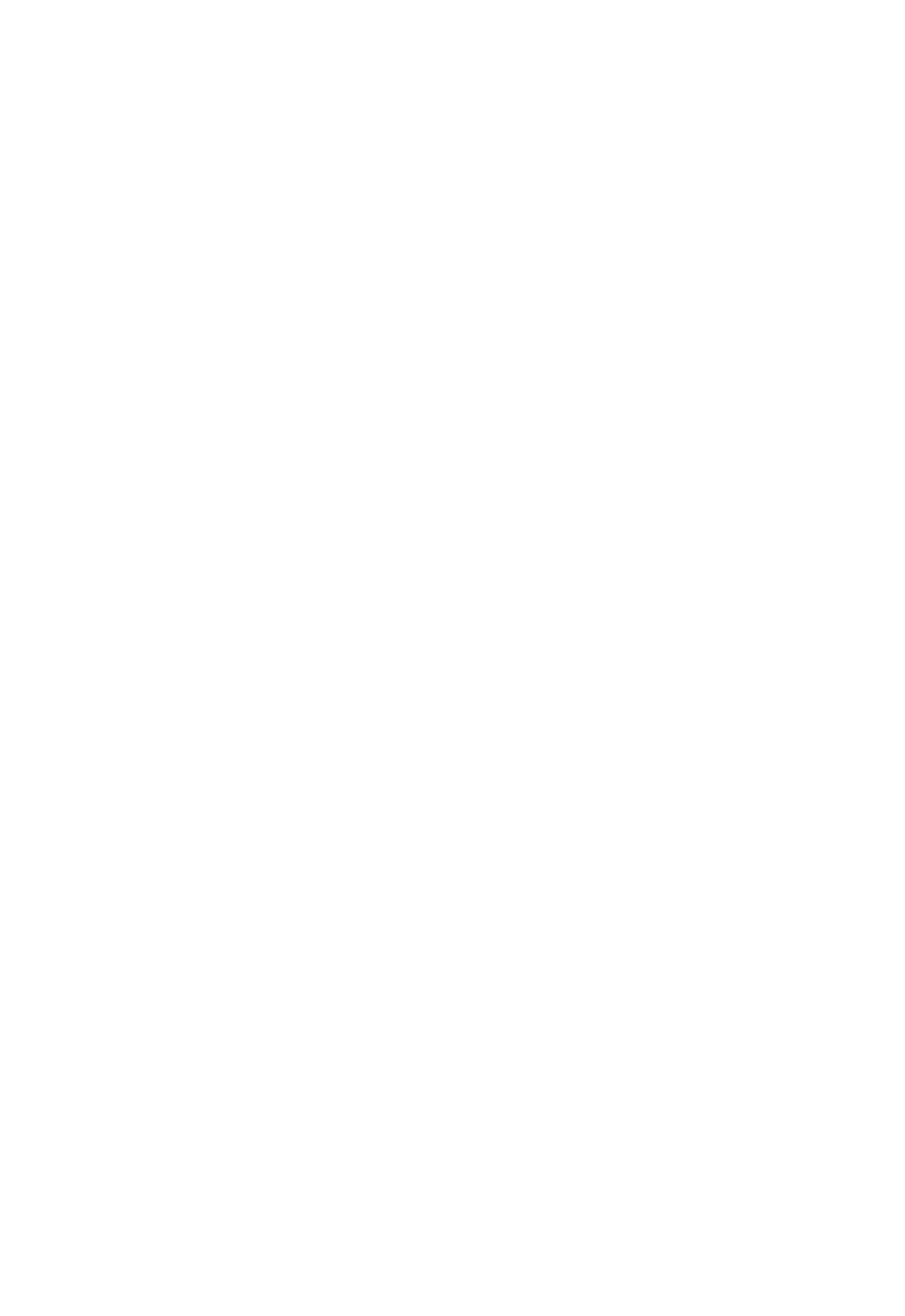## **Chapter 6**

## **Conclusions**

#### **6.1 Introduction**

In an article celebrating five decades of operations management, it was noted that "no good manager would ignore the social dimension of the operating system" (Chopra et al, 2004). By extension, the field of operations management requires to continuously study relevant behavior of the people within an operating system. Acknowledging that fact, this thesis has addressed the problem of how to incorporate insights from the behavioral and ergonomic sciences in operational management models whenever workers are involved. Although, the scope of this thesis was restricted to routine, repetitive work, this scope alone proved to be more than ample for one thesis. Nevertheless, this thesis has served to initiate a systematic treatment of this subject, acknowledging previous work and exploring new ways in which operations management models may account for relevant human factors.

#### **6.2 Key findings**

To address the incorporation of relevant knowledge about workers in operations management models, this thesis has taken both a general and a specific perspective. Both perspectives have been necessary to the study of workers' involvement in operations management models. The general perspective served the purpose of providing an overview of the current state of the art, limitations and opportunities at the interface of human factors and operations management. The specific perspective on the other hand, allowed an in-depth study of specific human factors that can be influenced by operations management variables and that can simultaneously impact individual performance and job satisfaction.

This thesis started with the general perspective of Chapter 2, we found that there is value in integrating dispersed knowledge from the behavioral and ergonomic sciences within a framework for the purpose of making better informed operations management decisions regarding workers.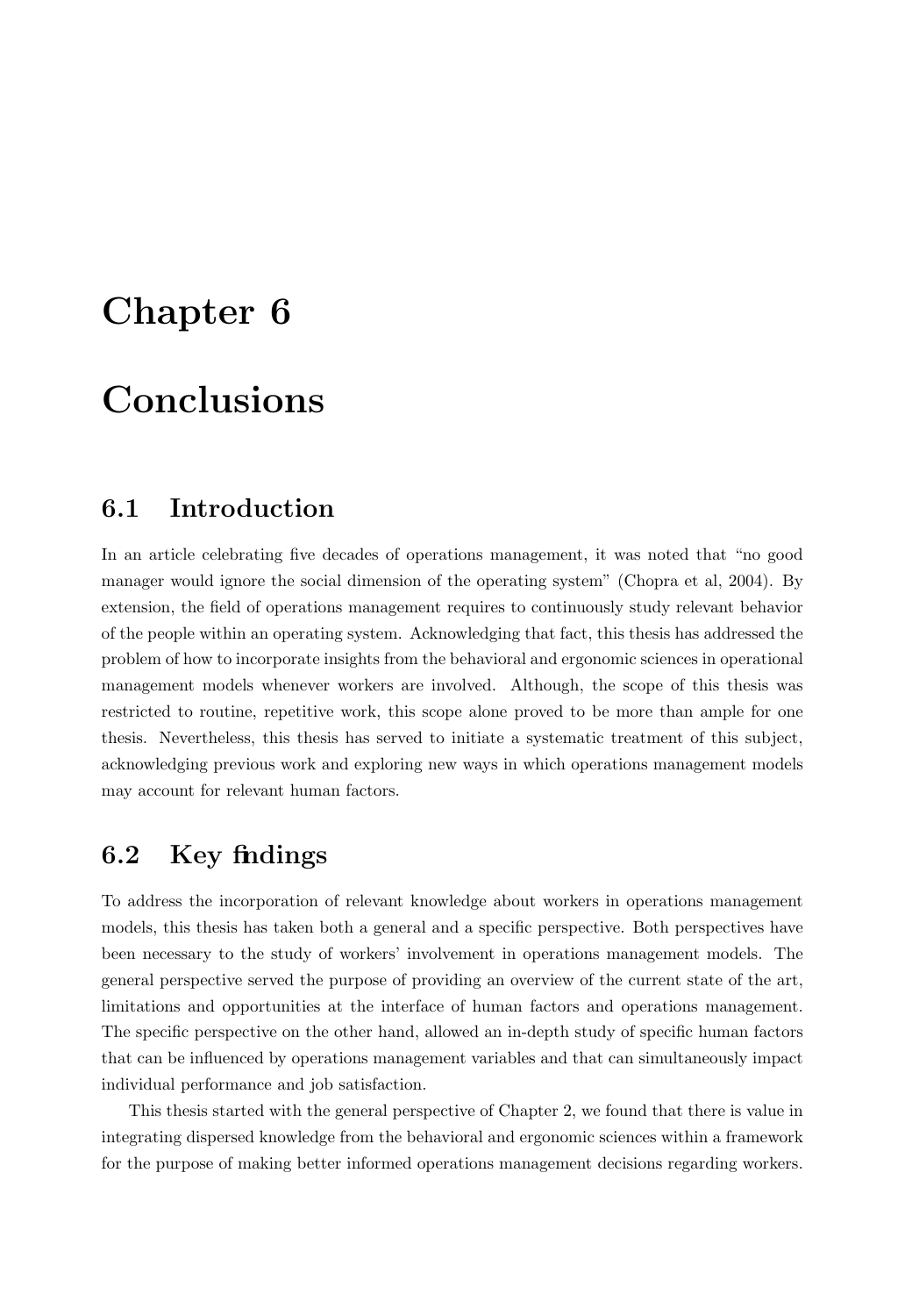In this way, Chapter 2 identified and documented relationships between human factors and individual performance as well as job satisfaction. These relationships were evaluated in terms of how specific these are characterized and how much consensus there is among them. In particular, we found that relationships linking skill learning, skill forgetting, goal setting and fatigue with individual performance can be described in a mathematical way, albeit, with certain limitations. However, other factors including the use of incentives, peer pressure and feedback, are linked to individual performance, but are not characterized in sufficient detail to be able to transfer it into mathematical descriptions. Moreover, although contributing factors to job satisfaction have been identified, their relationships and interactions remain unclear. The need for more long-term longitudinal studies on contributing factors of job satisfaction is evident. Chapter 2, however, shows that only a sub-set of these contributing factors are important for operations management (see Figure 2.3).

Chapters 3 and 4, dealt, in-depth, with the subject of assigning production goals as an operations management tool to boost performance. We sought answers to two main questions in operations management contexts where workers are assigned a quantitative production goal to accomplish within a given period. First, we verified how performance varies with goal difficulty in operations management contexts. Second, we asked how do workers regulate their work pace under the influence of goals. In addition, in contrast to most studies of goal setting, workers are expected to work for the full assigned period with the desirable possibility of overreaching the goal. Furthermore, we review both questions considering the heterogeneity of results in work pace regulation and performance, such that individuals have different skill levels (i.e. a maximum capacity to perform the task).

In Chapter 3, we show that modeling work pace as a decision process is feasible and useful for generating testable hypotheses to answer the two questions presented above. Moreover, a framework of hypotheses, organized by assumptions, is created. In this way, we deduce that workers assumed to act myopically (i.e. considering only instantaneous desirability) behave differently than workers assumed to act after planning their work pace (i.e. considering the cumulative desirability for the whole period).

The laboratory study presented in Chapter 4, revealed evidence to support the assumption that individuals plan their effort. The laboratory study also verified one of the main results from the theory of goal setting by which performance increases with goal difficulty (level), but then levels-off constrained by the skill level. More importantly, a new result was obtained in work pace regulation. Challenging goals relative to the individual's ability induce steady-state work pace whereas non-challenging goals result in a decrease of the starting work pace with a slight acceleration towards the deadline and not the goal. In the cases of a non-challenging goal an acceleration towards the deadline was found instead of towards the goal as it has been previously reported in the literature. Furthermore, it was found that challenging goals also make work pace regulation patterns more predictable.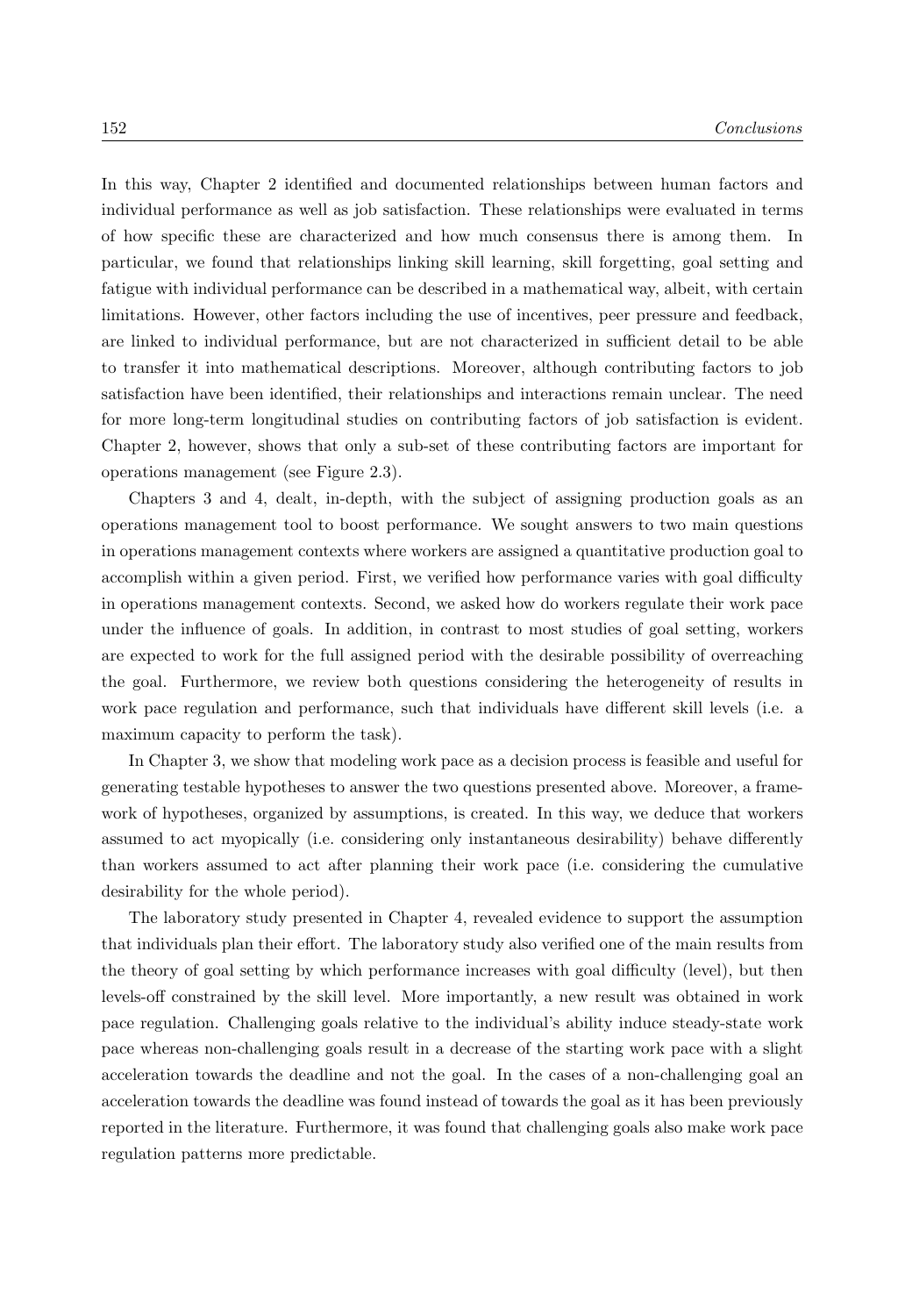Finally, in Chapter 5 we conducted an empirical field study for the estimation of order picking cycle times and discomfort related to a given product and retrieval location. The empirical investigation was then followed up with a bi-objective assignment model where it is possible to estimate trade-off curves depicting non-dominated assignments for real warehouse cases. The empirical investigation showed a general agreement in both warehouses as to which location and product factors are important for estimating cycle times and discomfort. We also highlight the fact that the vertical position of the retrieval location was important for both, cycle time estimation and discomfort. As a result of such commonality, the analytical results showed a moderate trade-off between improving discomfort and improving cycle times. The results were also found to be robust and generalizable in similar order picking settings.

#### **6.3 Contributions and implications for science**

The studies presented in this thesis have direct implications at the interface of human factors and operations management. Although the vantage point of this thesis is from the field of operations management, the results of the studies in this thesis also have implications on the human factors fields. Overall, however, it is worth noting the diversity of research methodologies that this thesis makes use of in advancing knowledge at the interface of human factors and operations management: literature reviews studies, theoretical decision-making studies, laboratory studies, field studies and analytical trade-off studies. Such diversity in methodologies becomes a necessity to study complex of phenomena on the boundary of two fields. In the following lines we discuss the main implications for both academic fields of study.

Chapter 2's main contribution lies in integrating dispersed knowledge of worker specific factors and showing how such knowledge can be incorporated in operations management models. By centering the discussion on relationships that link operation management models with human factors, individual performance and job satisfaction, real progress can be made towards the inclusion of such considerations in operations management models. We do, however, limit our study to the inclusion of human factors that can be operationalized and that have an impact either on the feasibility or the optimality of operations management models. Applying such a relevance criterion is significant as it reduces the number of human factors that should be modeled.

In addition, Chapter 2 suggests that it is essential to advance empirical research on human factors relationships to incorporate worker specific relationships in operations management models. As empirical research defines relationships between human factors and operations, care should be taken that the operations management models are formulated in ways that are robust in changes of the relationships. For example, general functions that can be adapted for subsequent robustness analysis may be appropriate in handling uncertainties within the human factors relationships. An example of this strategy is given in Chapter 3 where a general assign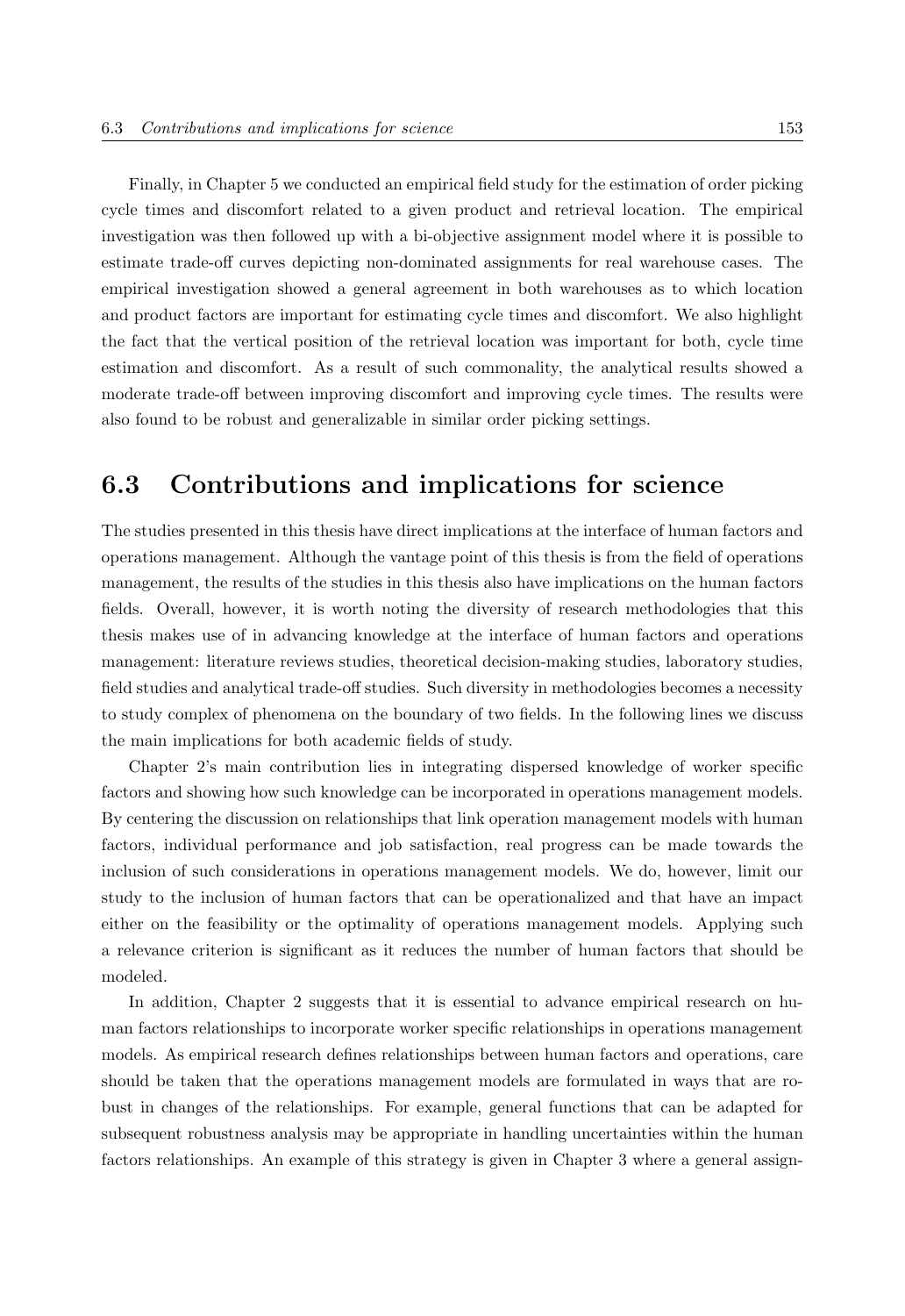ment matrix assigning discomfort ratings to different product-locations pairs has the advantage that it can be adjusted with different estimation models.

From the results of goal setting studies in Chapter 3 and Chapter 4, our contribution is to challenge the assumption of operations management models that individual performance is independent of external factors (Boudreau, 2003)(Boudreau et al., 2003). For operations management models, our contribution is also to recognize that the assumption that workers work at stationary rates is only valid under the influence of goals if these are challenging enough. The findings described in the previous section regarding work pace regulation can be included within simulation models or even queuing models that commonly assume stationary work rates, reflecting more realistic dynamics under the influence of goals. Using these and other studies, goals may be included as new decision variables in operations models.

Another important contribution of the studies in Chapter 3 and 4 is that these are, to our knowledge, among the first studies that explicitly address the time dimension in goal setting. Most studies of industrial psychology in goal setting (Locke and Latham, 2005) test moderators together with goals, but have as the outcome total performance or overall satisfaction, ignoring any variation over time in terms of effort levels. The patterns of work pace regulation found in Chapter 3 and 4 show the value of longitudinal studies in discovering what the processes are involved when goals and deadlines are assigned. Time has indeed been recognized as one of the main dimensions in the field of motivation that still needs to be explored (Latham, 2006). The results of the studies in Chapter 3 and 4 should encourage further work on the dimension of time to gain a complete understanding of the dynamics of work regulation under an array of different circumstances (e.g. incentive pay, deadlines, feedback given).

Moreover, methodologically, the theoretical models in Chapter 3 show that developing decision making models have an unconventional value for theory building. The derivation of the properties of these models can provide testable hypotheses for further empirical work. Moreover, as decision models provide an internal logic with a set of assumptions, falsifying any of the hypotheses implies falsifying the entire decision model.

The study of storage location assignments presented in Chapter 5 contribute to a wider debate in the operations management field: Is the objective of well-being aligned with that of operational performance in operations management decisions? The methodology used in Chapter 5 to build an empirical model to serves as input for a trade-off model may be replicated to other operations management decisions where considerations of well-being and operational performance are important. An example of the application of this methodology may be in shift scheduling where the goal of cost effective schedules may not be completely aligned with that of cost-efficient schedules. An empirical investigation may identify the commonality of contributing factors related to work efficiency (performance measure) and fatigue (well-being measure). Such commonality is the basis for any alignment or conflict in both objectives. Next, an analytical model that uses the empirical study information can asses the commonality between both factors.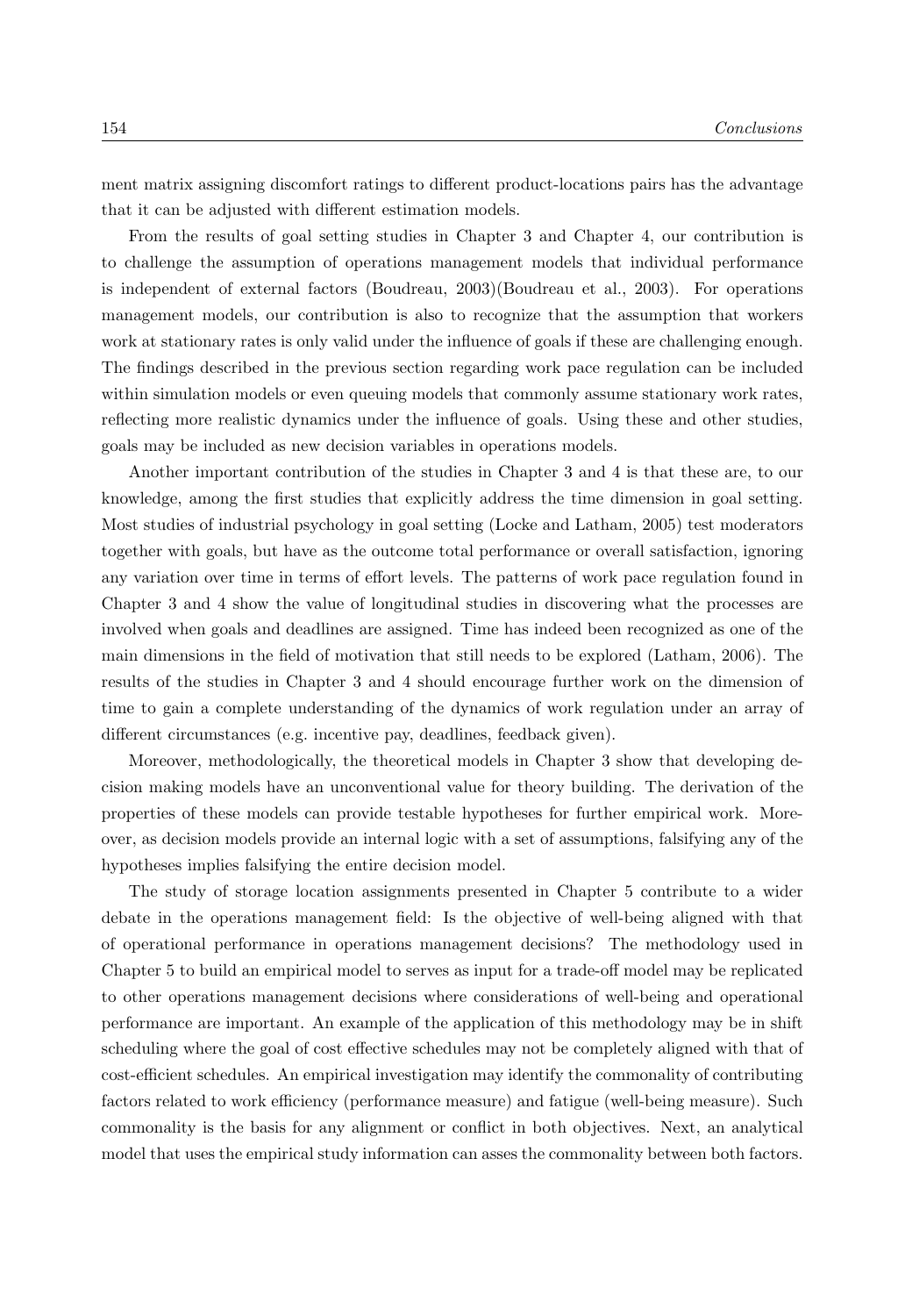#### **6.4 Implications for practice**

Certain results of the studies of this thesis also have implications for operations management practitioners. While Chapter 2, is chiefly theoretical, it addresses a very pressing practical issue. Several operations management decision models have been dismissed by operations managers and planners on the basis that they are too unrealistic, dismissing important human factors. Such criticism can be unfounded. It is only when an interaction exists between the decision variables of a model and a worker-specific factor that the concern may be justified as shown in Chapter 2. Thus, the frameworks provided to interface the two distinct fields (i.e. human factors and operations management) helps to make operations management more applicable in real settings where the participation of workers is fundamental.

The results of the goal setting studies from Chapter 3 and 4 provide managers with confirmation that assigning goals are useful for boosting performance. Furthermore, for managers it makes sense to set challenging goals, even if these are beyond the skill level of a part of the population given that performance tends to level–off (but not decrease) when the skill level (capacity limit) is reached. In fact, managers have two extra reasons to assign challenging goals with deadlines as these induce steady state work rates and more reliable, predictable work rates. Furthermore, if managers want to identify if a goal is challenging enough to make workers work to the limits of their skill level, managers can verify the presence of a steady work pace. Additionally, in monitoring the progress towards the goal, managers may compare actual progress with previous patterns to predict if the goal can be attained or not within the deadline. Finally, in measuring the workers' satisfaction with their performance in terms of the goal, non-linear dynamics according to the "S–shape" function should be used, noting the increased sensitivity of "just missing the goal" by a narrow margin and the weak marginal gain in overreaching the goal.

For tactical storage location decisions, Chapter 5 provides a simple heuristic that can be used by warehouse managers and planners to obtain manual order picking systems that balance efficiency and comfort of their workers. The simple heuristic tested in Chapter 5 provided satisfactory solutions for economic and ergonomic objectives in the real warehouse cases studied. In addition, Chapter 5 also proved the value of using data commonly stored in warehouse management systems to have accurate and realistic (i.e. under normal operating conditions rather than artificial settings) of cycle time given retrieval locations and product characteristics. Despite the noisy data that may stem from this approach, the large number of varied observations and the use of appropriate outlier detection techniques makes such data a reliable source for cycle time estimation.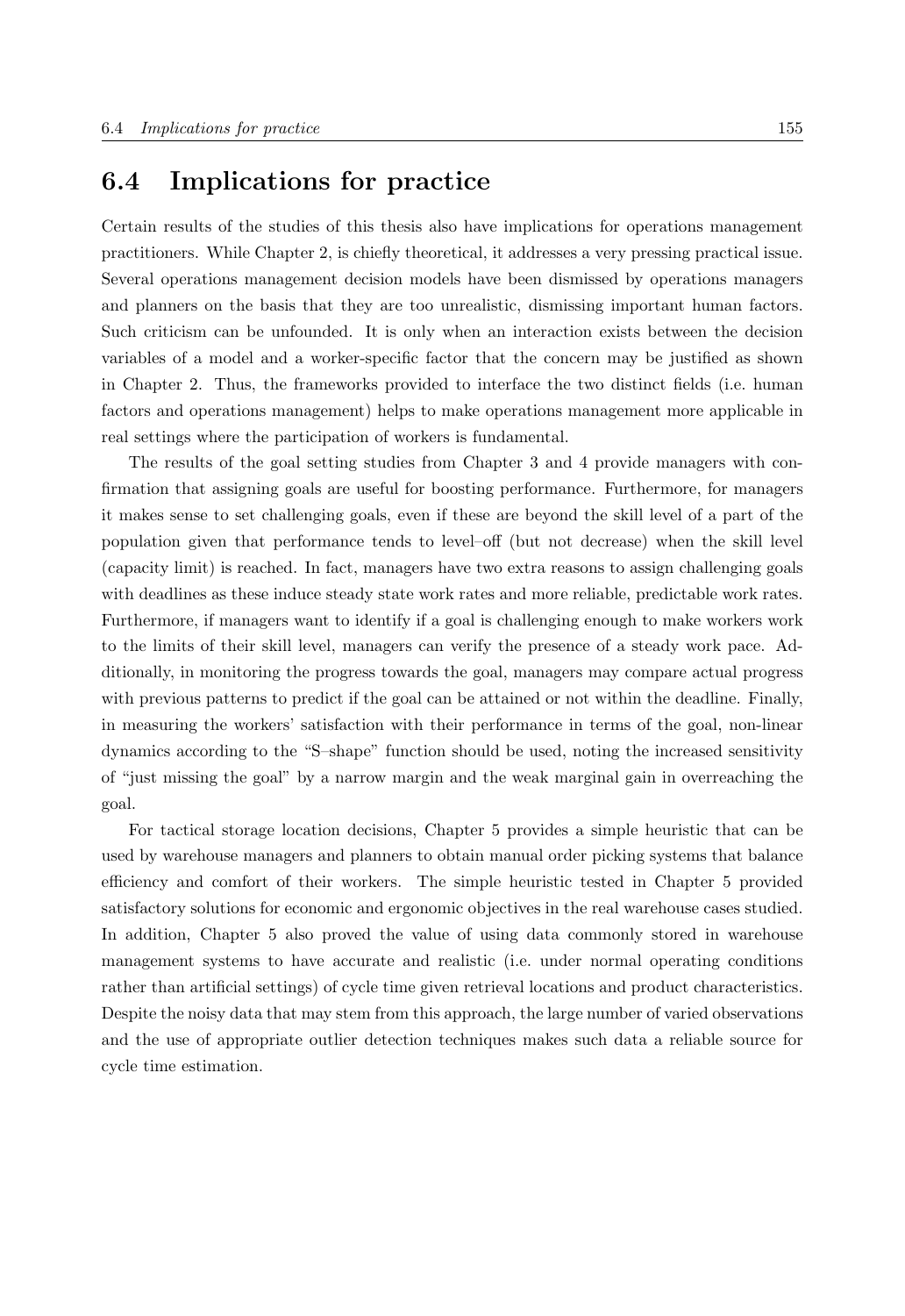#### **6.5 Future outlook**

It is clear that research at the interface of operations management and worker-specific factors is still incipient. From the limitations and also the results of the studies presented in this thesis several questions arise. We highlight a few of these questions and end with a brief vision of what may be the future of operations management models for workers.

The review of worker related relationships present in Chapter 2 is limited to considering repetitive jobs. An account of the factors that are relevant for performance of more complex jobs with a lower degree of repetitiveness and more decision latitude of workers is still needed. Complex productive environments, such as in cell manufacturing or job shop manufacturing as well as planning and supervisory work, call for a review of other cognitive and social factors involved. These types of work not only involve simple decision making tasks which have been reviewed in a number of studies (see Gino and Pisano, 2008), but a broader set of tasks that need to be addressed. Already, for the example in Johnson et al. (2004) it was noted that production planning tasks have, in addition to decision making tasks, other types of sub–tasks (e.g. information gathering, relationship management) that have an important impact on the productivity of the planners.

The goal settings studies of Chapter 3 and 4 raise several questions in the context of operations management. One of the important questions is how goal assignments may function in more complex environments of operations management such as production lines. In production lines, Schultz et al. (2009) already document dependencies between workers and queue length. The question of how these dependencies interact with the effects of the individual (probably at the bottleneck level) and group goals assigned provides interesting research opportunities. For example, it may be interesting to investigate how the assignment of goals may interact with peer pressure in production lines. Furthermore, in production contexts where effort to produce is loosely linked to actual performance other questions emerge. Questions such as what would be the effectiveness of goals and how would work be regulated if the relationship between effort and performance is more stochastic or more ambiguous in nature as is the probable case with a broader set of more complex jobs. In addition, the issue of repeatedly assigning goals for coping with fluctuations in demand needs to be investigated from an empirical and operations management modeling perspective.

In addition, a study that explicitly addresses limitations of assigning goals in operations management contexts is still needed. Goals may induce higher immediate performance and steady work rates but this may come at the expense of decreasing quality, higher fatigue rates and possibly frustration for not achieving goals. These limitations of goals have not yet been explicitly studied in long term operations management contexts. Models may be constructed to identify what are the trade-offs between positive and negative effects of goals over a time horizon.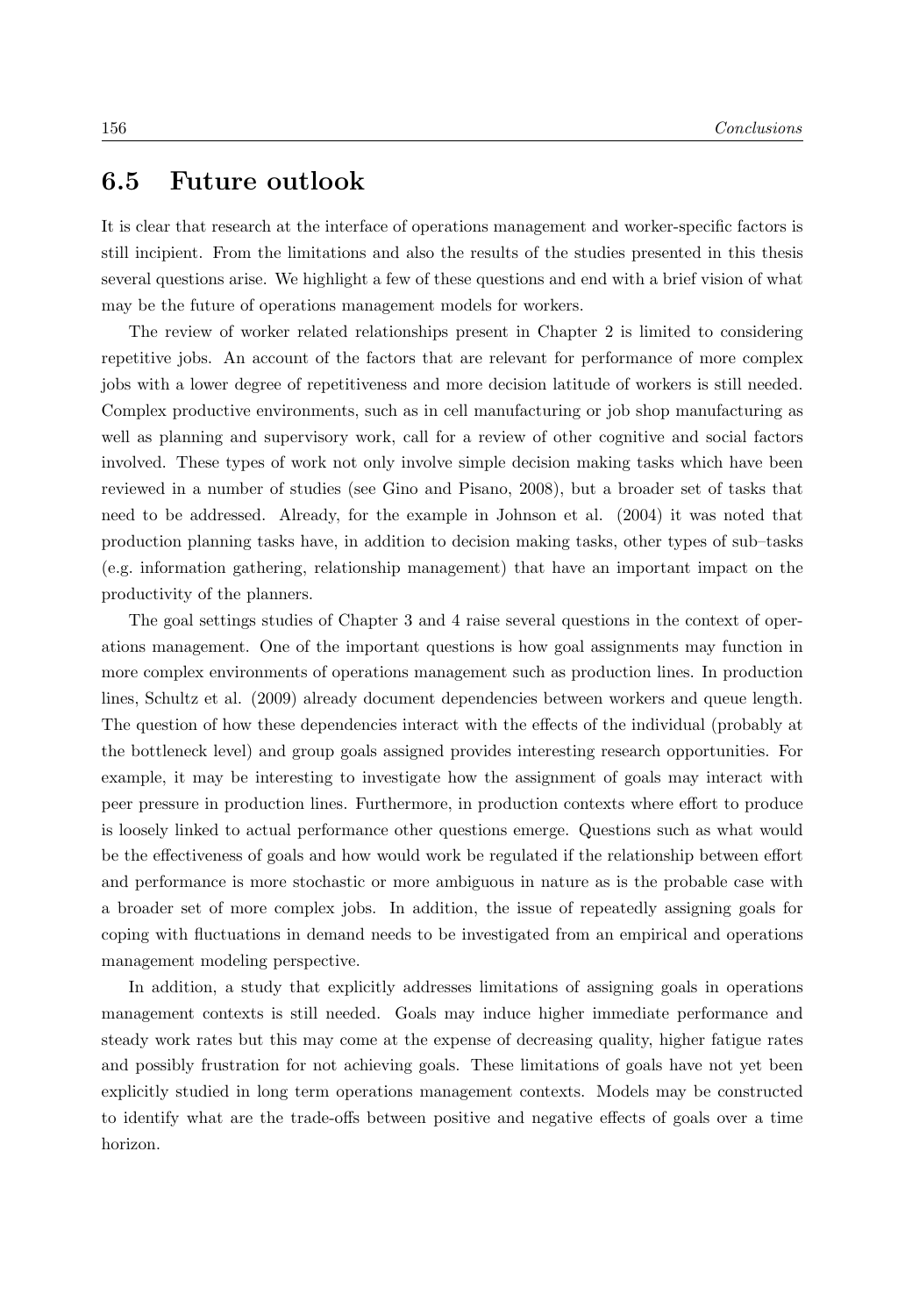On the theoretical front, studies of goal setting raise other questions. For example, it is important to ask which stylized planning and controlling decision making model can parsimoniously explain all the work regulation patterns found in the empirical studies of Chapter 4 (i.e. steady work rate when challenging goals are assigned, selection of different initial work rates for different goals assigned, acceleration towards the deadline). Such a model will be suggestive of the mechanisms at play in work pace regulation and may be validated with further empirical tests, or even be used to predict performance of individuals.

In Chapter 5, the study is limited to specific order picking contexts with one retrieval per pick cycle. The extension of the study to other picking contexts such as contexts where more retrievals per cycle time exist as well as other contexts where for example, family grouping restrictions may apply to storage allocations (i.e. products that belong to certain families need to be allocated together). Moreover, as mentioned before, similar studies in other contexts where the aim is to identify the extent of trade-offs between classic operational performance objectives and well-being/job satisfaction related objectives are needed.

Finally, its is evident from this thesis that there exists several areas of future study at the interface of operations management and worker-specific factors and that these are important for a better understanding of the key actors in operations: the workers. However, these investigations should always consider the limitations of the study. From a theoretical point of view, not all effects of worker specific factors on performance and job satisfaction can, with the available knowledge, be sufficiently described for incorporation in operations management decision models. From a practical point of view, the effort of identifying or measuring the effects of worker specific factors may at times outweigh the benefits of doing so. Thus, the search for efficient ways of measuring such effects is a research subject of definite practical relevance.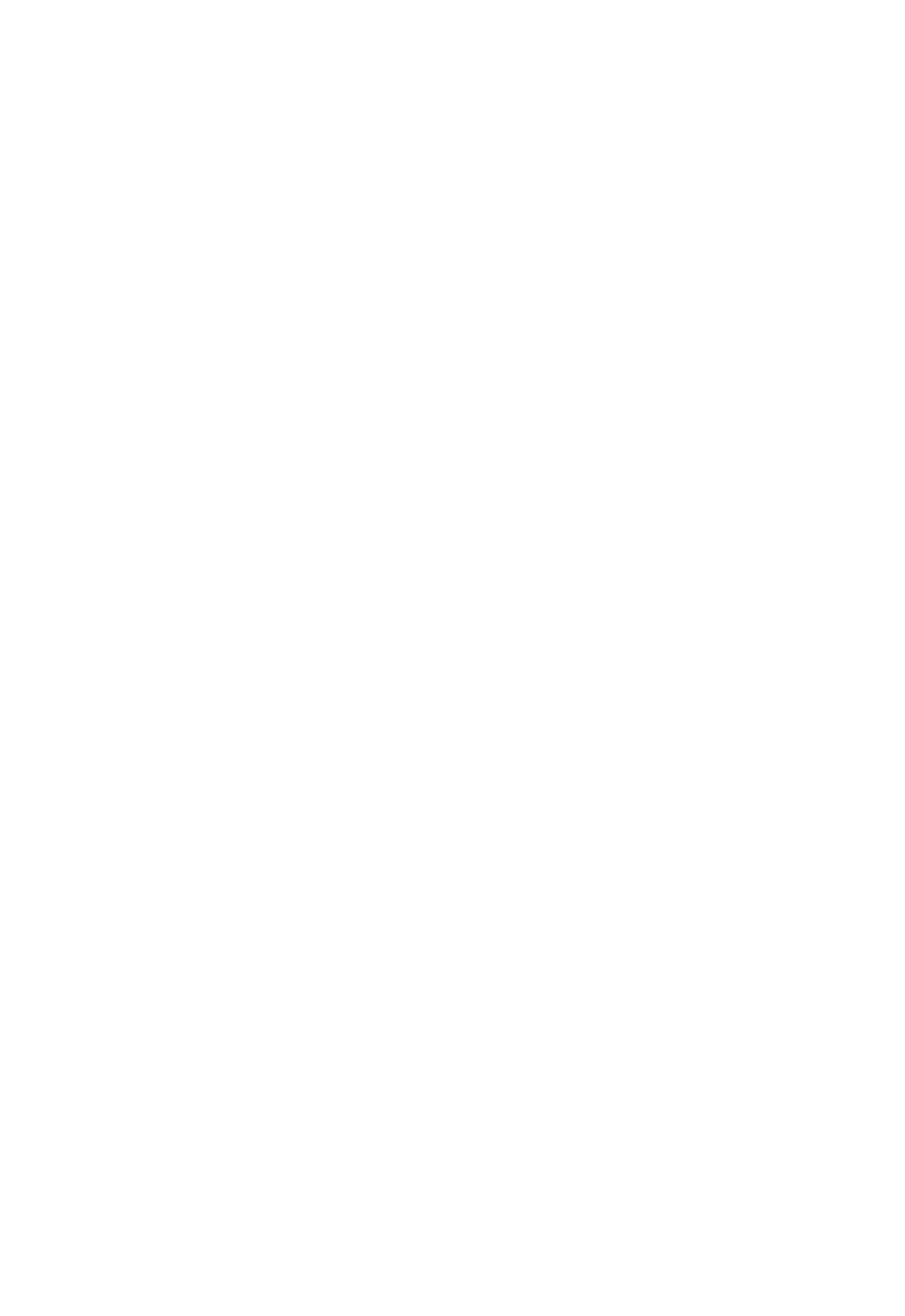### **Summary**

Within any added-value operations, for value adding activities to occur, people are required. Even in the case of automated systems, people act as operators and maintenance personnel. Operations research serves as support to the operations management field by developing decisionmaking models that assist in the choice of variables to optimize operations management performance. However, the emphasis of decision making models has traditionally been on the modeling of material and information flows. These models often consider people as indistinguishable from other types of resources such as equipment. By doing so, these models often disregard existing knowledge from behavioral and ergonomic sciences with the consequence that the feasibility and the objectives of these models may become compromised.

This disregard of results from the behavioral and ergonomic sciences has already been acknowledged in the operations management literature. Hence, the emergence of the field of behavioral operations; defined by Gino and Pisano (2008) as "the study of human behavior and cognition and their impacts on operating systems and processes". Nonetheless, even within such field there is a greater emphasis on bounded rationality and cognitive biases aspects that affect managers and planners in operations management functions, rather than on how decisions affect operational workers that in turn impact operating systems and processes.

In this thesis, we study the impact of operations management decisions on workers and subsequently on system performance. We refer to this subject as a sub-field in behavioral operations management: Behavioral Operations for Workers. Given the infancy of the field, this thesis has a two-fold approach. We first take a general approach where we propose a holistic framework for articulating both existing and possible future research on the field. Next, we take a case-specific approach where we investigate particular decisions of operations management that concern workers.

In Chapter 2, we take a general approach to the field of Behavioral Operations for Workers. Our goal is to review the existing knowledge that links operations management decisions with worker performance and worker job satisfaction with the objective of incorporating this in existing and potential operations management decision models. We propose a framework to identify relevant relationships between operations management variables and worker performance and job satisfaction variables. A review of the existing knowledge of worker specific factors that are prone to be influenced by operations management decisions clearly shows that knowledge is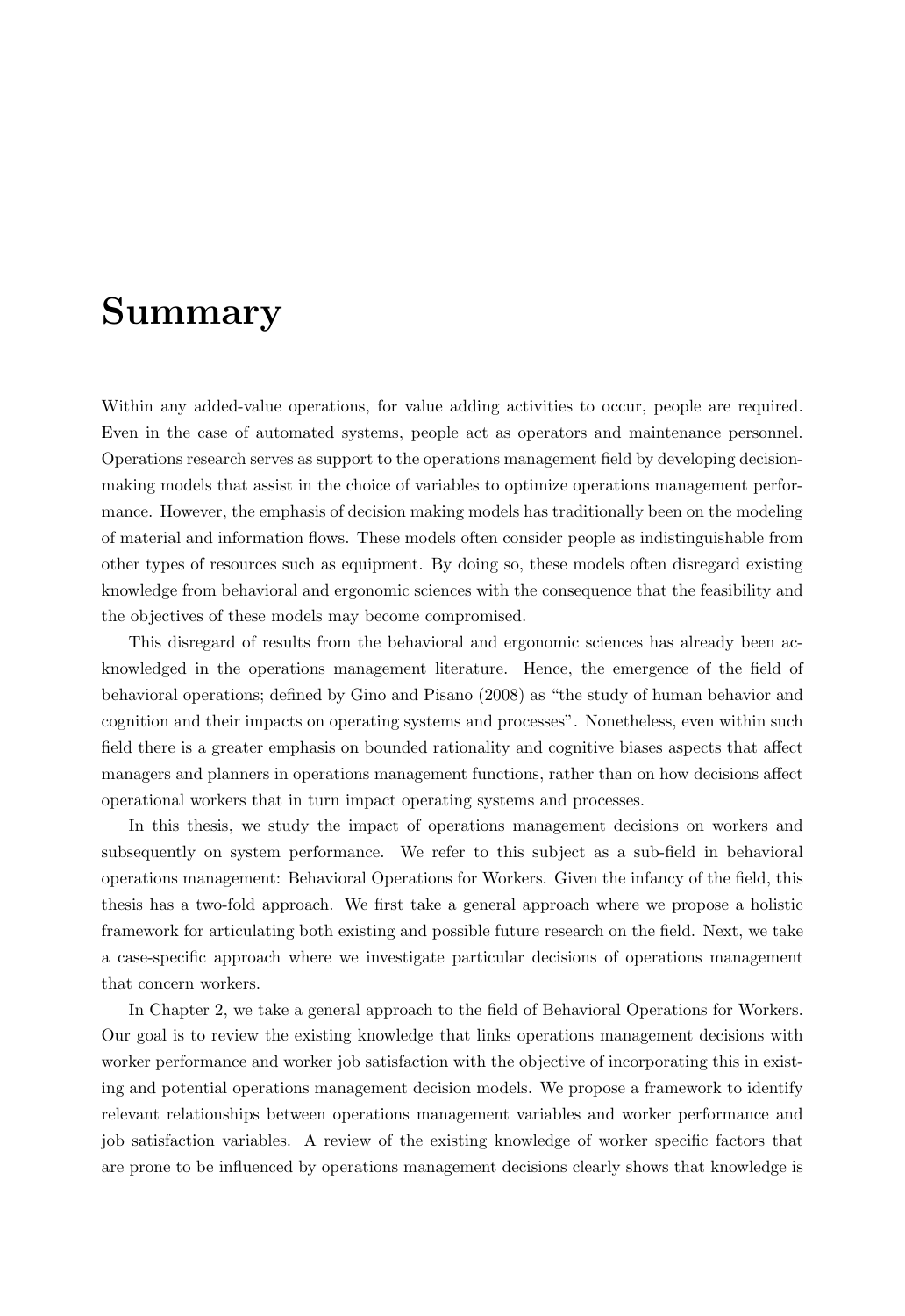available to be incorporated in current operations management models. However, it also shows that such knowledge is limited in the characterization of certain relationships between operations management variables with individual performance and job satisfaction. The limitations are particularly evident when the relationships deal with long-term effects. Thus, we show existing opportunities for modeling and empirical research in the field of Behavioral Operations for Workers. Moreover, we provide recommendations about how to incorporate state of the art knowledge of worker specific factors in operations management decision models, acknowledging at the same time current limitations of such knowledge.

Using the general modeling framework of Chapter 2, we focus our study in Chapters 3 and 4 on the use of setting specific quantitative production goals with a deadline for enhanced productivity. Both chapters attempt to answer two key questions for operations management: 1) What is the relationship between performance and goal level in operational contexts? 2) How do workers regulate their work-pace over time?

Chapter 3 focuses on generating hypotheses regarding possible answers for the aforementioned questions. The hypotheses are formulated by reviewing existing literature on the matter and proposing two alternative mathematical models that view workers as decision makers that select their work pace over time. Using a similar approach than the one used by behavioral economic models, two models are proposed. One model assumes that the worker is myopic and maximizes the instantaneous utility derived from a given work pace. The other model assumes that the worker plans and maximizes the total utility derived from the whole working period. In both cases, the utility is derived from the intrinsic desirability of a given work pace and by the extrinsic desirability of attaining a given level of performance with respect to an externally assigned goal.

The generated hypotheses from these models are then tested in Chapter 4 using a laboratory study. In the experiment, subjects have to perform a simple order picking task and the time between pick is recorded. We find from the experiments that a planning model with online revision of the plan is most consistent with our results. Further, in response to our original question we find that 1) performance tends to increase and level-off with and 2) challenging goals relative to the skill of the worker induce steady state work pace and more predictable work pace patterns. Moreover, only if the goal is perceived as relatively "easy" there exists acceleration towards the deadline and not towards the completion of the goal. We also show implications of these findings to the theory and practice of operations management.

Finally, in Chapter 5 we re-visit a classic operations management decision making problem: that of deciding on the location of items in a warehouse by including the perspective of the worker's well-being. The relevant aspect of well-being studied in this chapter is discomfort, a facet of job satisfaction identified in Chapter 2. In this study, we first perform an empirical field study in two existing warehouses to identify and quantify the location and product factors that impact the cycle time of order picking and also the discomfort felt by workers. The results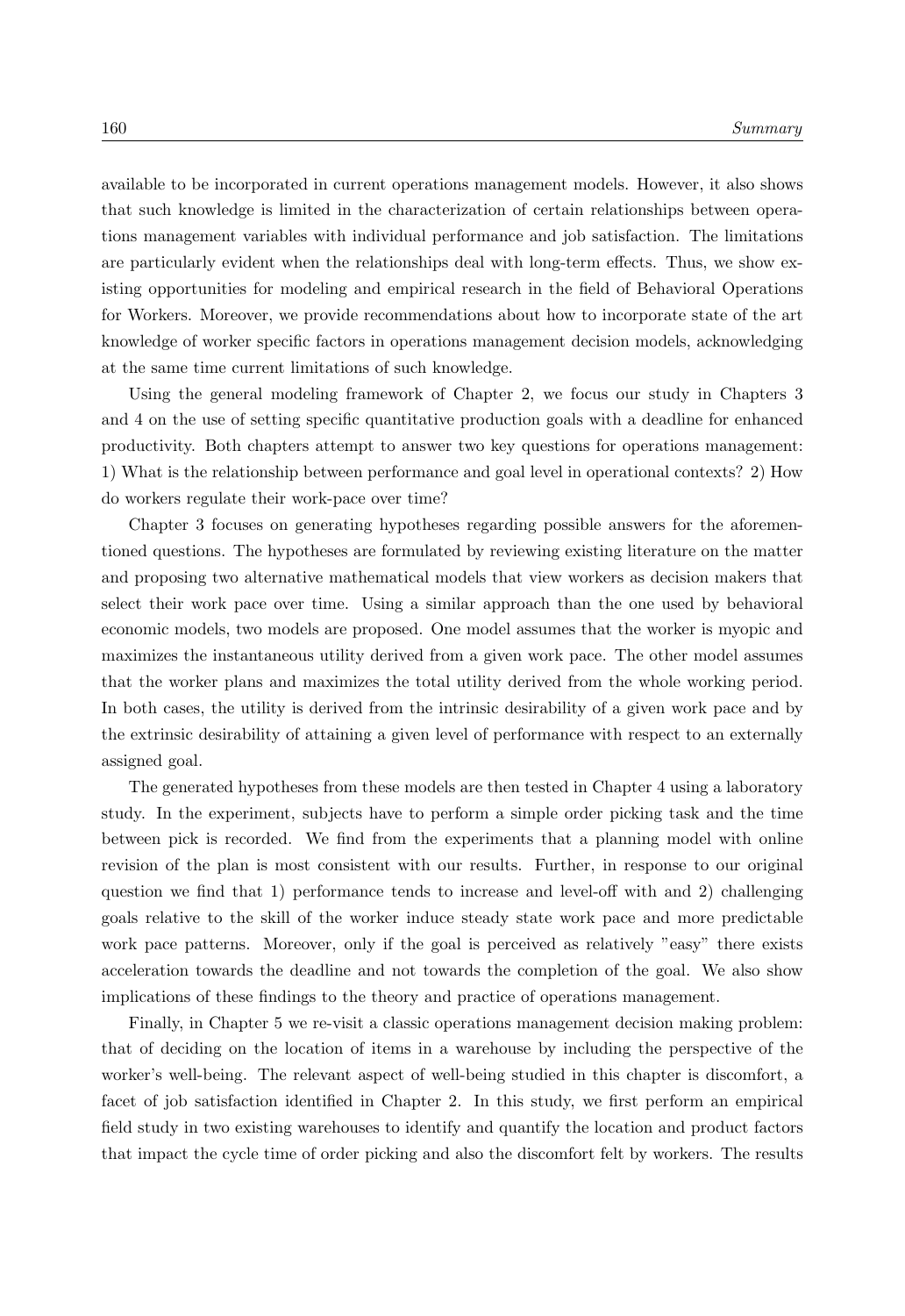of the empirical studies are then used as inputs for a bi-objective assignment problem that identifies the trade-off between storage location decisions that shorten cycle time and storage location decisions that diminish average discomfort of workers in picking. We find moderate trade-offs between both goals given commonalities in the factors that explain cycle-time and discomfort. The results imply that simultaneous improvements of both goals are possible in real-world situations before reaching the efficient frontier.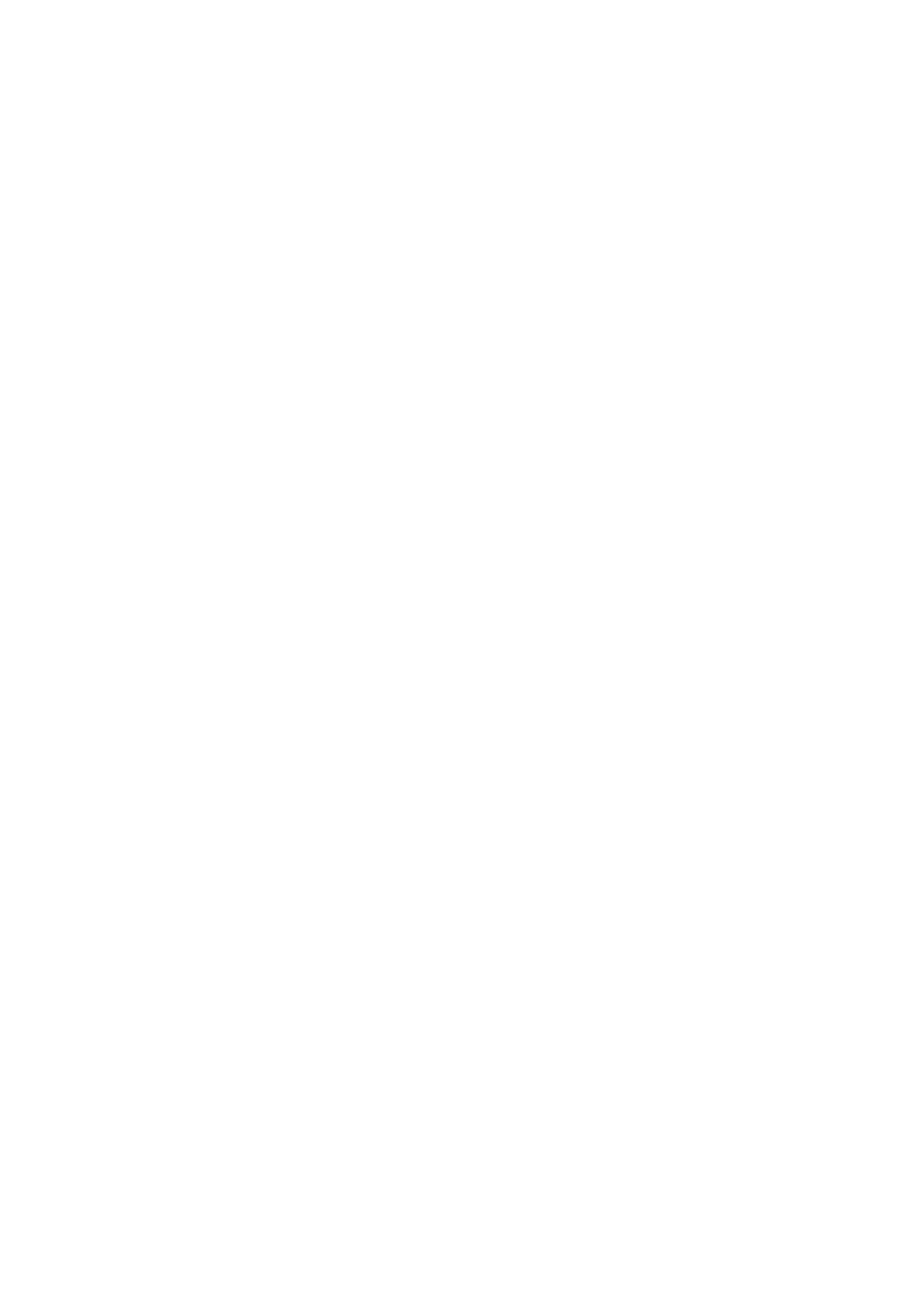# **Nederlandse Samenvatting (Summary in Dutch)**

Mensen zijn altijd noodzakelijk voor de voortbrenging van goederen en diensten. Zelfs in het geval dat automatische systemen worden gebruikt, spelen mensen nog een onmisbare rol bij de bediening en als onderhoudsmonteurs. Het vakgebied Operations Management richt zich op het efficiënt en effectief maken van het voortbrengingsproces van goederen en diensten door gebruik te maken van onder andere technieken uit de Operations Research voor het maken van beslissingsmodellen. De nadruk van deze beslissingsmodellen is echter traditioneel gericht op het modelleren van problemen met relatief eenvoudig kwantificeerbare prestatiematen, zoals materiaalen informatiestromen, machinecapaciteiten en machineplanning, locatie- en allocatieproblemen. Deze modellen beschouwen de mens vaak als ononderscheidenlijk van andere typen productiemiddelen zoals machines. Door deze aanpak wordt bestaande kennis uit de gedragswetenschappen en ergonomie vaak ter zijde gelegd met als gevolg dat de kwaliteit, oplosbaarheid of de doelstellingsfuncties van de modellen wordt aangetast, of dat soms belangrijke aspecten volledig buiten beschouwing worden gelaten.

Het feit dat resultaten uit de gedragswetenschappen en ergonomie niet worden gebruikt, is al eerder geconstateerd in de operations management literatuur. Daarom is het vakgebied "behavioral operations¨ontstaan, welke gedefinieerd wordt door Gino and Pisano (2008) als het bestuderen van menselijk gedrag en cognitie en de invloed daarvan op operationele systemen en processen. Desalniettemin ligt zelfs in dit vakgebied de nadruk op aspecten van begrensde rationaliteit en cognitieve afwijkingen die van invloed zijn op managers en planners. Veel minder aandacht is er besteed aan de vraag hoe plannings- en ontwerpbeslissingen van invloed zijn op arbeiders en hoe dat vervolgens van invloed is op de prestaties van de operationele systemen en processen.

In dit proefschrift bestuderen we de invloed van karakteristieken van arbeiders op operations management beslissingen. We evalueren de invloed van operations management beslissingen op de arbeiders en de daarop volgende prestaties, we tonen aan hoe de karakteristieken van arbeiders opgenomen kunnen worden in operations management modellen, en laten zien hoe deze kennis benut kan worden om managementbeslissingen te verbeteren. Wij refereren aan dit onderwerp, zijnde een deelgebied van behavioral operations management, als Behavioral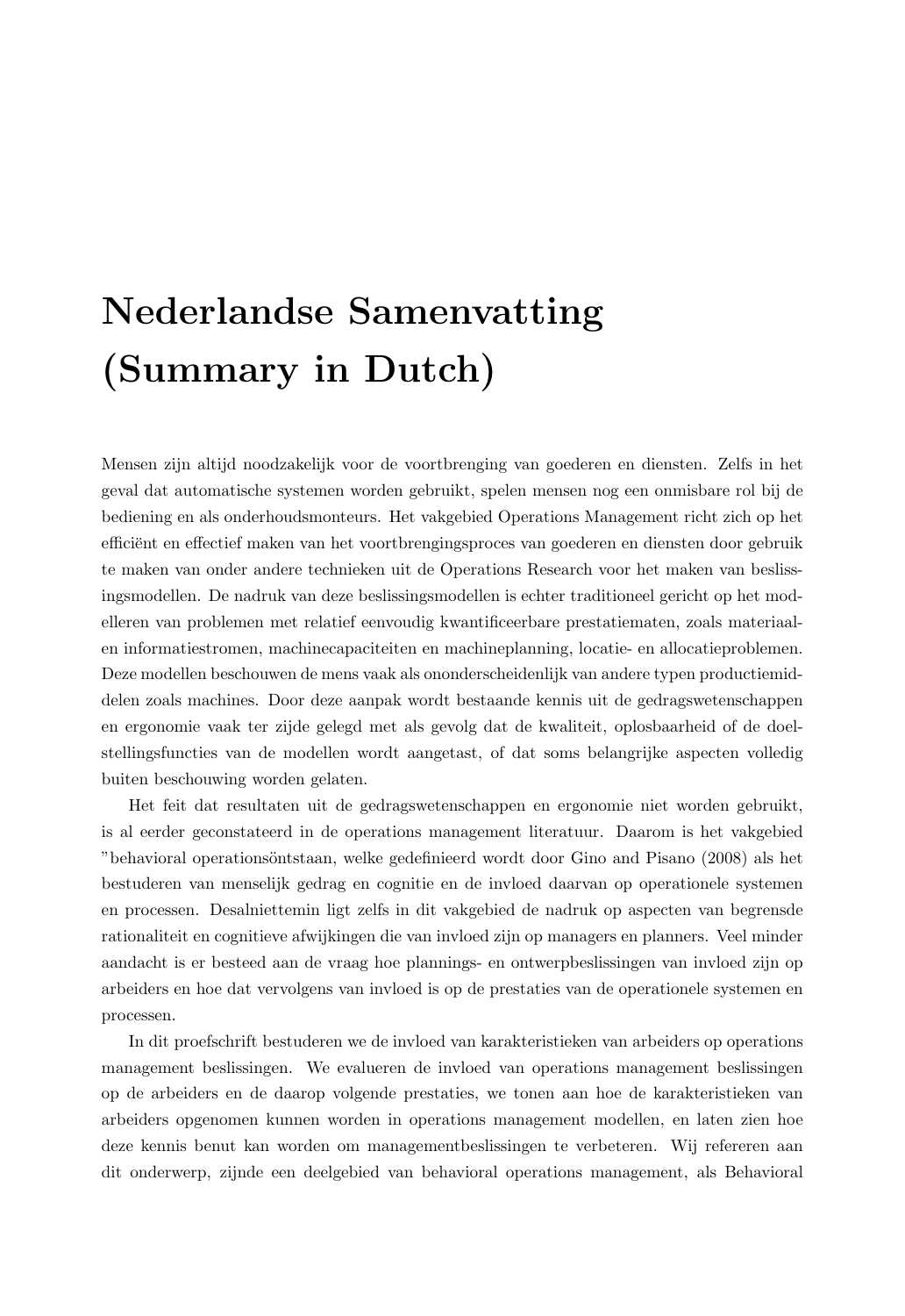Operations for Workers. Gegeven dat dit vakgebied nog in de kinderschoenen staat, kiezen we in dit proefschrift voor een tweeledige aanpak. Ten eerste kiezen we een brede aanpak waarin we een holistisch raamwerk voorstellen waarin zowel bestaand als mogelijk toekomstig onderzoek wordt benadrukt. Vervolgens volgen we een casus-specifieke aanpak waarin we bepaalde beslissingen van operations managers onderzoeken die invloed hebben op de arbeiders.

In Hoofdstuk 2 geven we een holistische benadering van het vakgebied Behavioral Operations for Workers. We geven een overzicht van de bestaande kennis die de operations management beslissingen verbindt met de prestaties van arbeiders en met de werktevredenheid van de arbeiders. Het doel is om veelbelovende mogelijkheden te identificeren voor het opnemen van deze kennis in bestaande en nieuwe beslissingsmodellen. Hiertoe stellen we een raamwerk voor dat relevante verbanden legt tussen operations management variabelen enerzijds en variabelen voor prestaties en tevredenheid van de arbeiders anderzijds. Deze evaluatie van bestaand wetenschappelijk onderzoek toont duidelijk dat kennis beschikbaar is van arbeiderspecifieke factoren voor opname in operations management modellen. Het toont echter ook dat deze kennis beperkt is tot de karakterisering van bepaalde verbanden tussen operations management variabelen en individuele prestaties of werktevredenheid. De beperkingen zijn vooral duidelijk wanneer het verbanden betreft met betrekking tot effecten op de lange termijn. Op deze wijze tonen we belangrijke kansen voor modelmatig en empirisch onderzoek op het terrein van Behavioral Operations for Workers. Bovendien voorzien we in aanbevelingen over de manier waarop de actuele kennis van arbeider-specifieke factoren kan worden opgenomen in operations management beslissingsmodellen, waarbij tegelijkertijd aandacht is voor de huidige beperkingen van deze kennis. Zo raden wij bijvoorbeeld aan om als doelstellingsfuncties in operationele modellen facetten van werktevredenheid op te nemen, die kunnen dienen als benadering van de feitelijke werktevredenheid. Deze aanbeveling is gebaseerd op het huidige beperkte empirische onderzoek, dat geen verklaring heeft voor de bijdragen van alle facetten van werktevredenheid en hoe deze samenkomen tot een algehele waardering van werktevredenheid. Gebruik makende van het algemene modelleerraamwerk van Hoofdstuk 2, richten we ons in Hoofdstukken 3 en 4 op het gebruik van situatiespecifieke kwantitatieve productiedoelen met een deadline ter bevordering van de productiviteit. Vanuit een Operations Management perspectief analyseren we "goal setting theory"; de theorie die analyseert hoe het beste taakdoelen kunnen worden gesteld voor het bereiken van individuele prestaties. Specifiek staan in beide hoofdstukken twee vragen centraal: 1) Wat is de relatie tussen prestatie en taakdoel in operationele omgevingen? 2) Hoe reguleren arbeiders hun werktempo door de tijd heen?

Hoofdstuk 3 richt zich op het genereren van hypotheses met betrekking tot mogelijke antwoorden op de voornoemde vragen. De hypotheses zijn geformuleerd op basis van een literatuurstudie en door het formuleren van wiskundige modellen waarin arbeiders worden opgevat als beslissers die door de tijd heen hun eigen werktempo kiezen. Gebruik makend van een vergelijkbare aanpak als in economische gedragsmodellen, creëerden we twee modellen. Een model is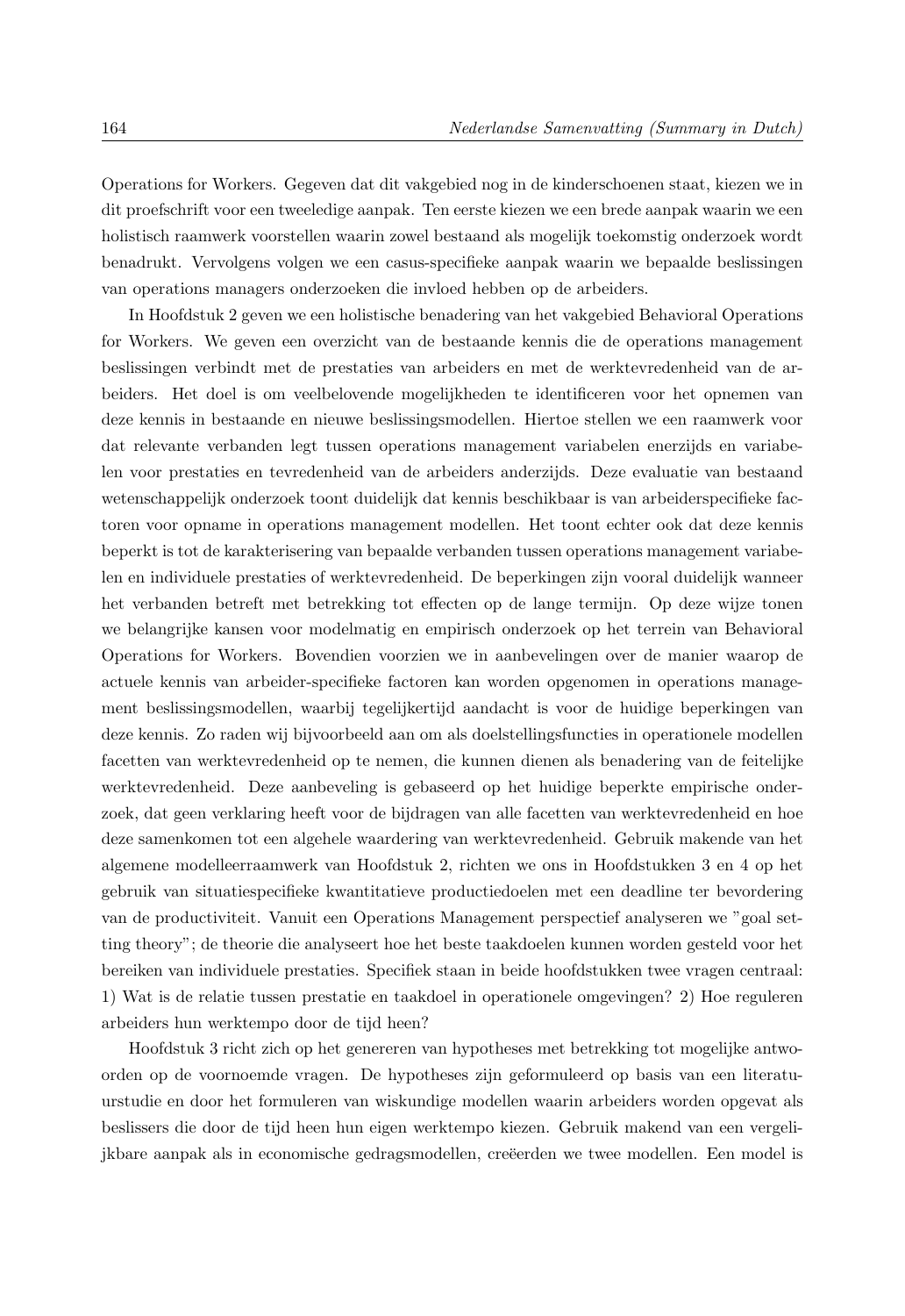gebaseerd op de aanname dat de arbeider myopisch is en het onmiddellijke nut maximaliseert die volgt uit het werktempo. Het andere model volgt de aanname dat de arbeider vooruit kijkt en het totale nut maximaliseert over de gehele werkperiode. In beide gevallen is het nut samengesteld uit de intrinsieke wenselijkheid van een bepaald werktempo en de extrinsieke wenselijkheid van het bereiken van een bepaald prestatieniveau afgezet tegen het extern opgelegde taakdoel.

De in Hoofdstuk 3 geformuleerde hypotheses worden vervolgens in Hoofdstuk 4 gevalideerd door middel van een laboratoriumstudie. Bij dit experiment dienen de proefpersonen een eenvoudige orderverzameltaak uit te voeren waarbij de tijd tussen gepakte producten wordt geregistreerd. We zien in de experimenten dat een planningsmodel met online bijstellingen het meest overeenkomt met het daadwerkelijke gedrag van de proefpersonen. Bovendien vinden we in antwoord op onze oorspronkelijke vragen dat 1) de prestatie neigt te stijgen en daarna te stabiliseren bij stijgingen in het niveau van het taakdoel en 2) doelen die in verhouding tot de kundigheid van de arbeider uitdagend zijn, zorgen voor een stabiel werktempo en voor beter voorspelbare patronen in het werktempo. Bovendien is er uitsluitend bij als relatief ëenvoudig" gepercipieerde taakdoelen sprake van een toenemend werktempo bij het naderen van de deadline, niet bij het naderen van het taakdoel. We tonen ook de implicaties van deze uitkomsten voor de theorie en de praktijk van operations management.

Tenslotte keren we in Hoofdstuk 5 terug naar een klassiek operations management beslissingsprobleem, namelijk het bepalen van opslaglocaties voor producten in een magazijn met toevoeging van het perspectief van het welbevinden van de arbeiders. Het relevante aspect van welbevinden dat in dit hoofdstuk wordt bestudeerd, is "discomfort", een facet van werktevredenheid zoals geïdentificeerd in Hoofdstuk 2. In deze studie voeren we eerst een veldexperiment uit in twee bestaande magazijnen om locatie- en producteigenschappen te identificeren en kwantificeren die van invloed zijn op de cyclustijd van het orderverzamelen en ook op de mate van discomfort zoals gevoeld door de arbeiders. De resultaten van deze empirische studies worden vervolgens gebruikt als invoer voor een bi-objective toewijzingsprobleem dat de afweging identificeert tussen de opslaglocatiekeuzes die de cyclustijd verkorten en de opslaglocatiekeuzes die de gemiddelde discomfort van de arbeiders verminderen. We vinden gematigde belangenafwegingen tussen de twee doelen gegeven overeenkomsten in de factoren die de cyclustijd en discomfort verklaren. De resultaten impliceren dat gelijktijdige verbeteringen van beide doelen mogelijk zijn in de praktijk voordat de efficient frontier wordt bereikt.

Dit proefschrift richt zich op de analyse van nieuwe of zeer recente marketing gegevens. Hiertoe introduceren we een aantal nieuwe econometrische modellen. We presenteren modellen die nuttig zijn om het volgende te analyseren: (1) het optimale tijdstip voor de lancering van nieuwe en dominante technologieën, (2) de *triggers*, snelheid en de timing van een substantiële prijsverlaging voor nieuwe producten, (3) de heterogeniteit in preferenties van consumenten die leidt tot specifieke substitutiepatronen in geaggregeerde verkoopgegevens, en (4) locaties die een grote invloed hebben op de verspreiding van nieuwe technologieën. De econometrische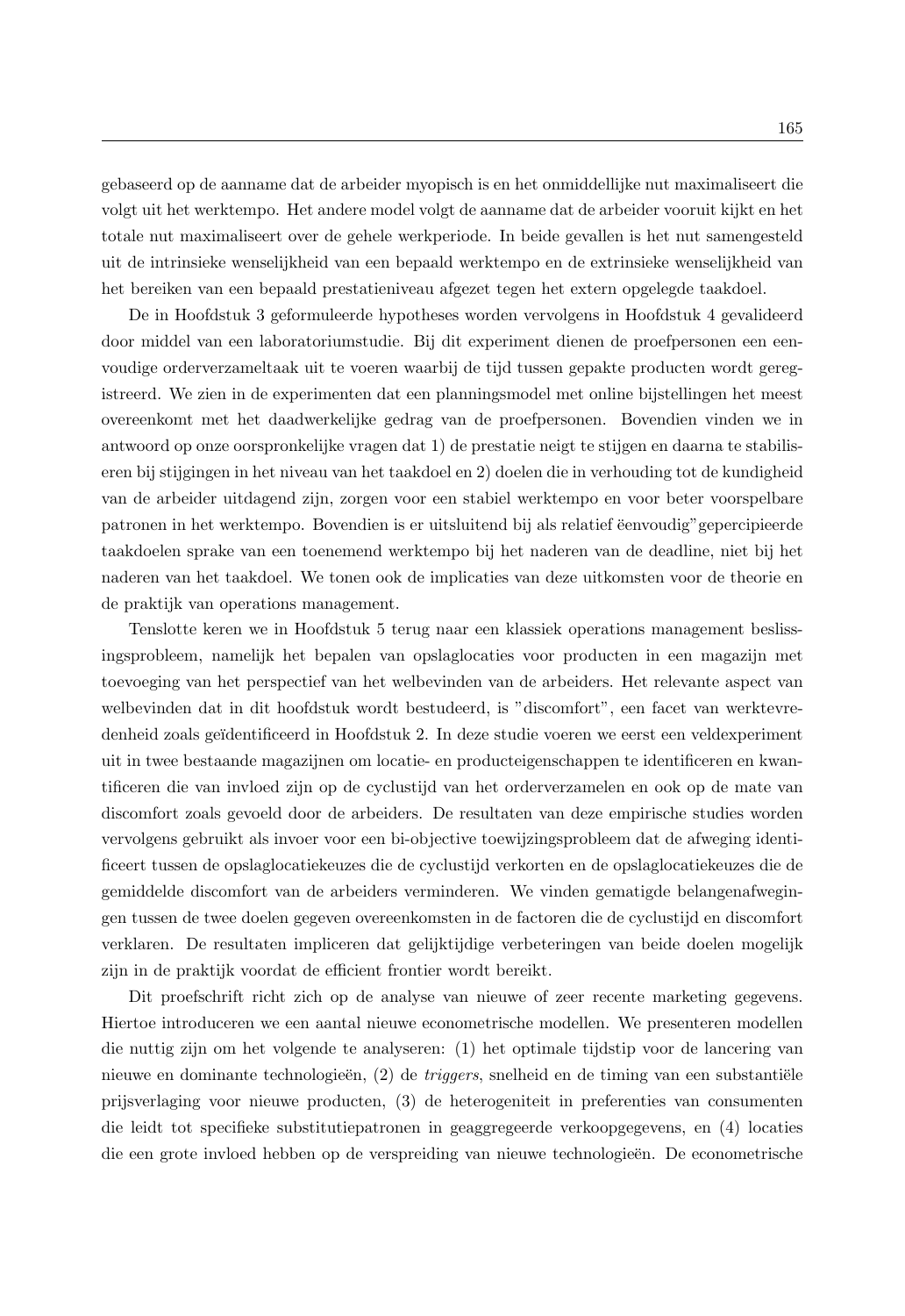technieken die we toepassen zijn divers, maar ze zijn voornamelijk gebaseerd op Bayesiaanse methoden. We maken gebruik van Bayesiaanse *mixture* modellen, Bayesiaanse variabele selectie technieken, Bayesiaanse *spatial* modellen en we introduceren een nieuwe Bayesiaanse benadering voor het random coëfficiënten logit model. De gegevens die we analyseren bestaan uit unieke en grote datasets. We bestuderen de prijzen van video-games, de verkopen van video-game consoles, de totale omzet voor specifieke consumentenproducten en online zoekgegevens van Google.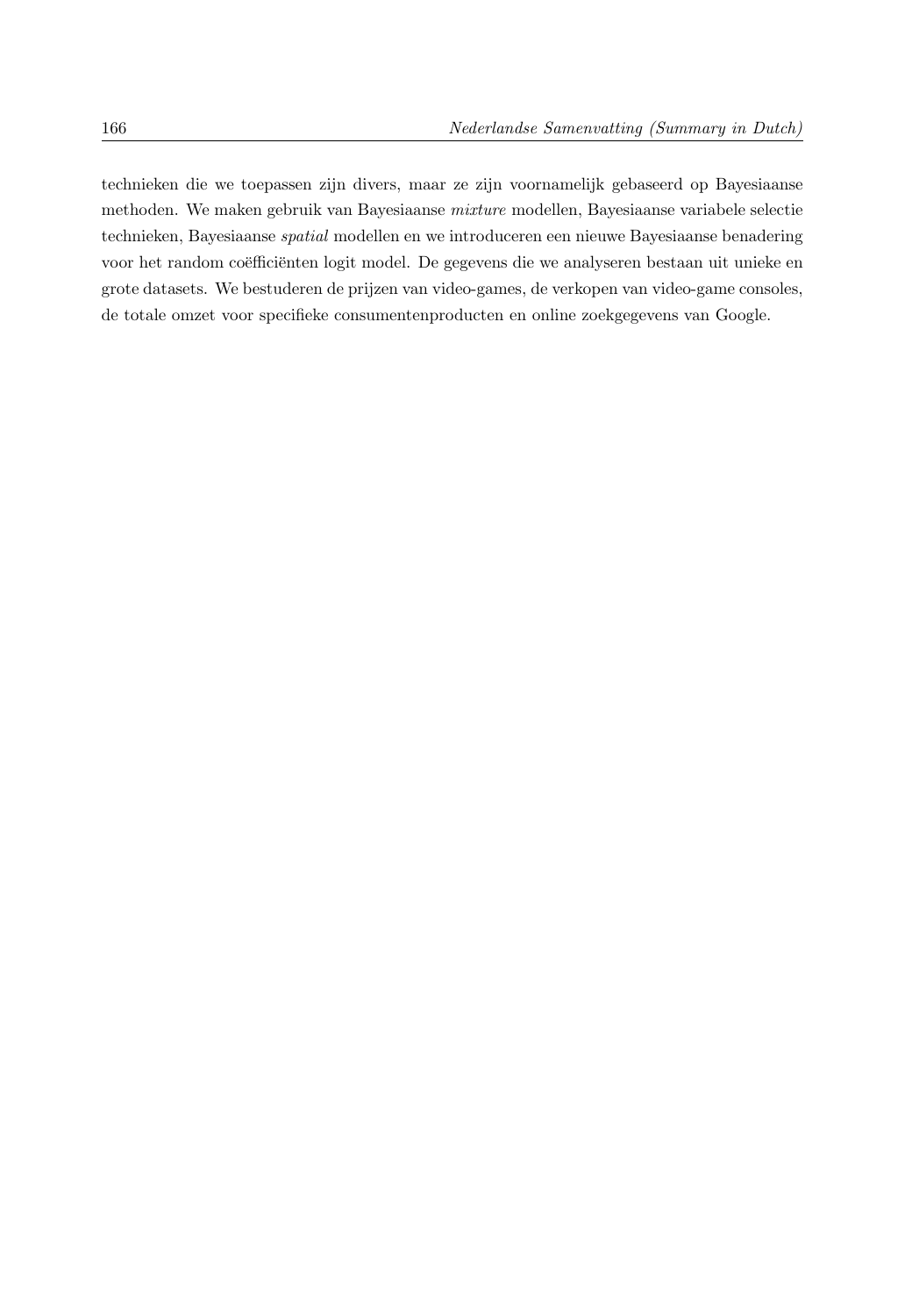# **Resumen en Espa˜nol (Summary in Spanish)**

En el proceso de la creación de bienes y servicios, el involucramiento de las personas es esencial. Incluso en el caso de sistemas automáticos de producción, las personas juegan un rol vital como operadores y personal de mantenimiento. El objetivo del área de la Administración de Operaciones es asegurar la producción eficiente y efectiva de bienes y servicios. El área utiliza, entre otras, técnicas de Investigación de Operaciones para desarrollar modelos de decisión. Sin embargo, el énfasis de los modelos de decisión ha sido tradicionalmente en problemas de modelación con medidas de rendimiento fácilmente cuantificables. Estos problemas fácilmente cuantificables incluyen problemas tales como los de flujo de material, de flujo de información, de capacidad y programación de equipos, de ubicación y de asignación de recursos. Estos modelos a veces consideran a las personas como indistinguibles de otros tipos de recursos como lo son las máquinas. Al hacerlo, algunos modelos existentes pueden ignorar interacciones entre las variables de decisión de los modelos y factores específicos de los trabajadores que son estudiados en las ciencias del comportamiento humano así como la ergonomía.

La no inclusión de resultados provenientes de las ciencias de comportamiento y ergonomía ya ha sido reconocida por la literatura de la Administración de Operaciones. Como respuesta a ello, ha surgido la nueva área de Operaciones del Comportamiento, definido por Gino y Pisano (2008) como el "estudio del comportamiento humano y sus procesos cognitivos así como sus impactos en los procesos y sistemas productivos". Sin embargo, incluso dentro de esta área, existe un énfasis en estudiar aspectos de racionalidad limitada y alteraciones cognitivas que afectan a los gerentes y personal de planeamiento. Menor atención ha sido prestada a dar respuesta a la pregunta de si las decisiones de planeamiento y de diseño de operaciones afectan a los trabajadores, y cómo a su vez ello afecta al rendimiento de los sistemas operacionales y sus procesos.

En la presente tesis, estudiamos el impacto de aspectos relativos a los trabajadores en decisiones de administración de operaciones. Evaluamos el impacto de decisiones de la administración de operaciones en los trabajadores y su desempeño en el trabajo. Asimismo, demostramos cómo aspectos de los trabajadores pueden ser incluidos en modelos de decisiones de operaciones y c´omo el conocimiento de aspectos de los trabajadores pueden ser explotados para mejorar las decisiones en operaciones. Nos referimos al tema de incorporar aspectos relevantes de los traba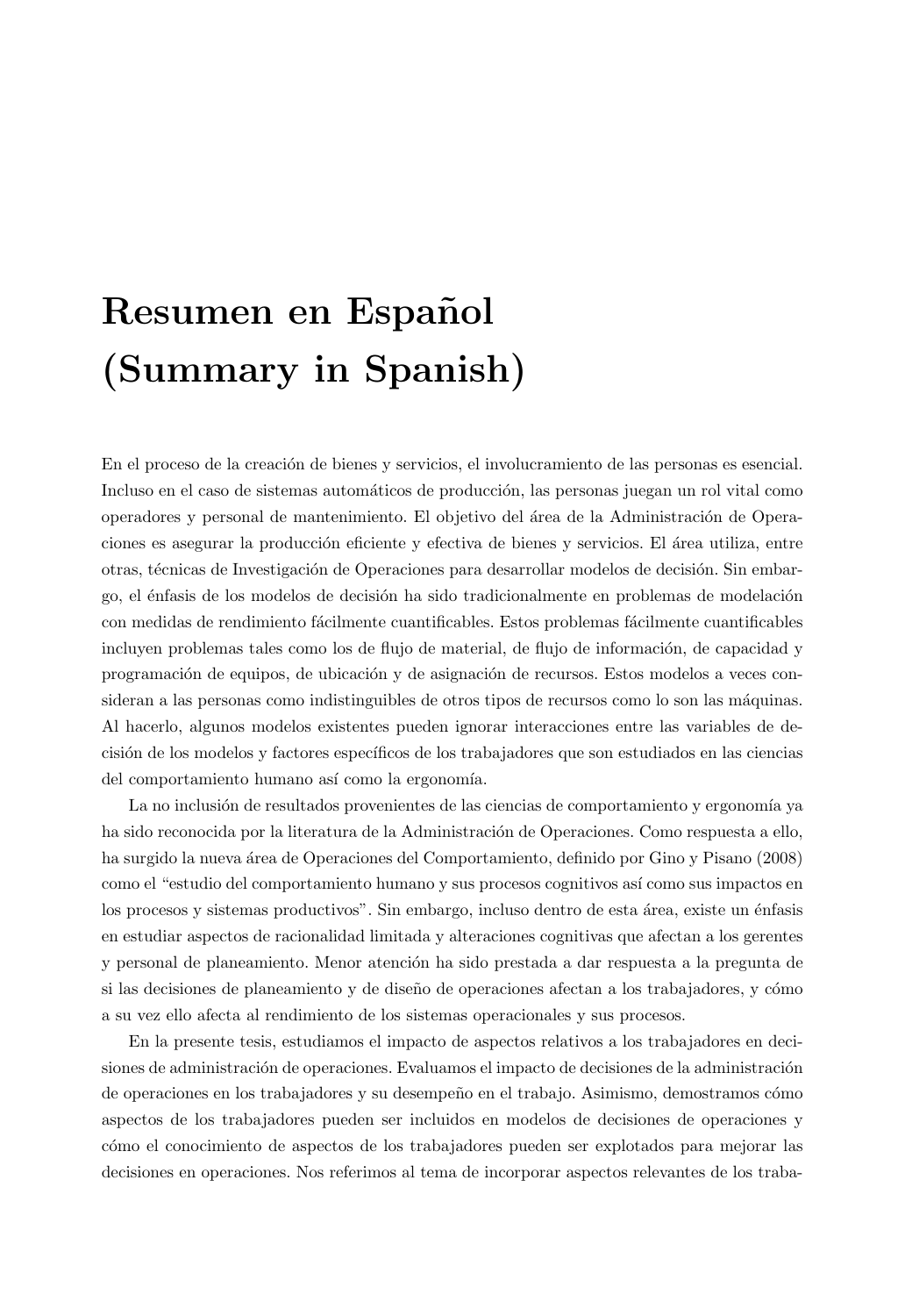jadores en modelos de decisión de operaciones como un sub-área del área de Administración de Operaciones como es la Administración de Operaciones Humanas para Trabajadores. Dado el estado incipiente de este campo académico, esta tesis hace uso de dos estrategias. La primera estrategia es general y propone un esquema holístico para articular las investigaciones del pasado y futuras en este campo. En el Capítulo 2, damos una visión holística del área de Administración de Operaciones Humanas para Trabajadores.

Asimismo, revisamos la literatura existente que conecta decisiones en la administración de operaciones con el rendimiento del trabajador y su satisfacción con su trabajo. El objetivo de esta revisi´on es el identificar oportunidades para incorporar este conocimiento en nuevos y existentes modelos de decisión. Para realizar este objetivo, proponemos un esquema que integra las relaciones que existen entre las variables de la administración de operaciones y las variables de rendimiento y de satisfacción de los trabajadores. La revisión de la literatura claramente demuestra que es posible incorporar conocimientos de factores humanos en los modelos de administración de operaciones. Sin embargo, al mismo tiempo, la revisión de la literatura demuestra que tales conocimientos están limitados en la caracterización de ciertas relaciones entre las variables de la Administración de Operaciones y las variables de rendimiento o satisfacción con el trabajo. Las limitaciones encontradas son particularmente evidentes con las relaciones que abordan efectos a largo plazo. A consecuencia de ello, identificamos oportunidades para realizar futuros estudios empíricos y de moldeamiento en el área de Administración de Operaciones Humanas para Trabajadores. Adicionalmente, proporcionamos recomendaciones de cómo incorporar conocimiento de factores humanos en modelos de decisión de la administración de operaciones considerando además las limitaciones del conocimiento actual. Por ejemplo, recomendamos incluir facetas de satisfacción con el trabajo como objetivos en modelos de operaciones ya que estas facetas pueden servir en reemplazo del concepto mismo de satisfacción con el trabajo. Esta recomendación está basada en que las actuales investigaciones empíricas están limitadas por no poder explicar cómo las facetas de satisfacción con el trabajo contribuyen y se integran en una sensación general de satisfacción con el trabajo. Utilizando el esquema general para modelar factores humanos del Capítulo 2, enfocamos nuestra investigación en los Capítulos 2 y 3 en estudiar la asignación de metas cuantitativas de producción dentro de plazos asignados con el fin de mejorar la productividad. Analizamos desde la perspectiva de la Administración de Operaciones la teoría que analiza la mejor manera de asignar metas para incrementar el rendimiento: La teoría de asignación de metas. En particular, ambos capítulos abordan dos preguntas relevantes para la teoría de administración de operaciones: 1) Cuál es la relación entre el rendimiento y el nivel de la meta en contextos operacionales? 2) Cómo los trabajadores regulan su velocidad de trabajo a través del tiempo. El Capítulo 3 se enfoca en generar una serie de hipótesis concernientes a las preguntas señaladas anteriormente. Las hipótesis son formuladas revisando la literatura existente y creando modelos matemáticos que abordan a los trabajadores como personas que toman decisiones seleccionando la velocidad a la cual realizan su trabajo. Usando un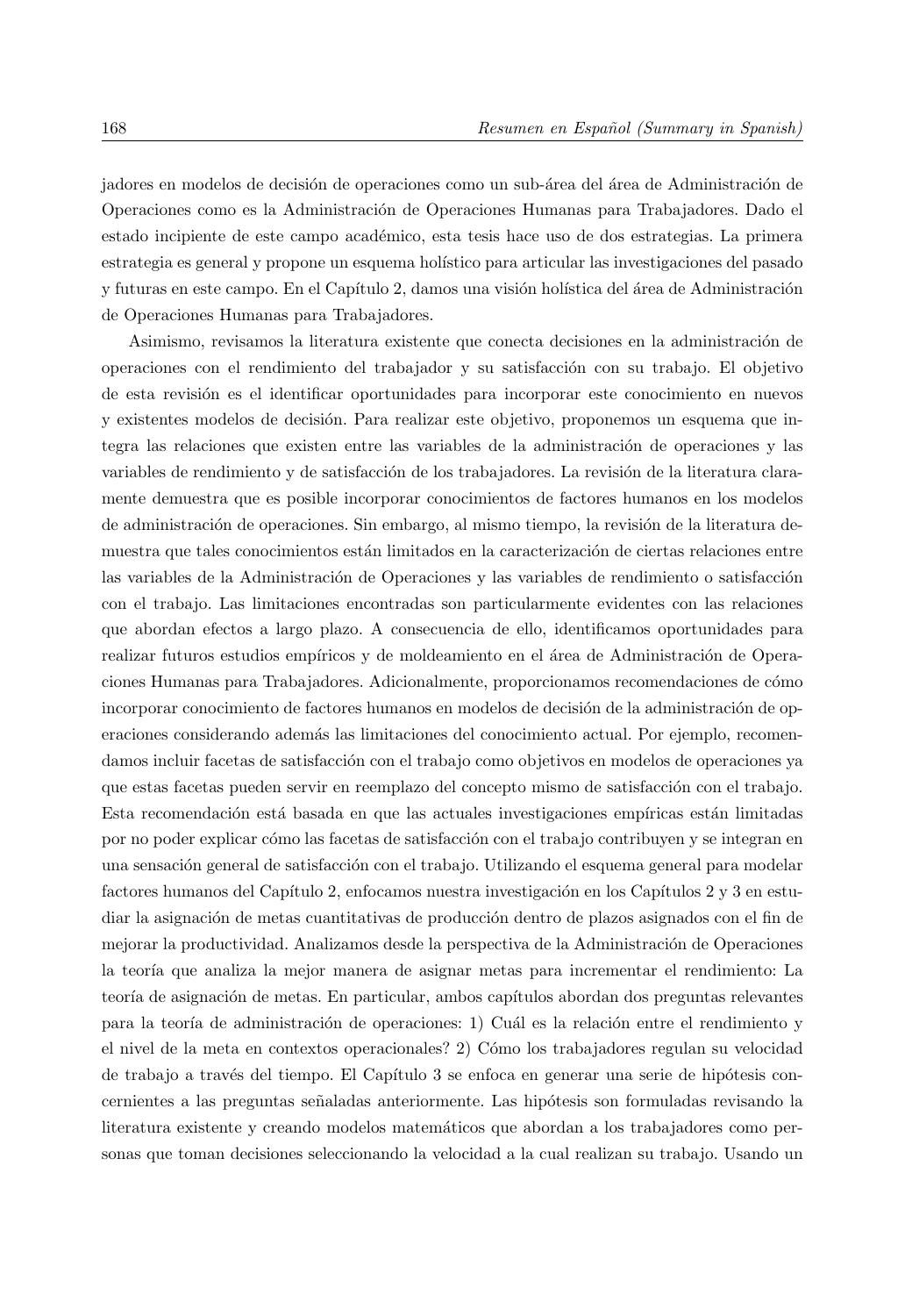enfoque similar al utilizado en modelos de comportamiento económico, creamos dos modelos. El primer modelo asume que los trabajadores son miopes en sus decisiones y maximizan la utilidad instant´anea obtenida al seleccionar un ritmo de trabajo. El otro modelo asume que el trabajador realiza planeamiento y maximiza la utilidad total obtenida de todo el tiempo disponible para trabajar. En ambos casos, la utilidad está compuesta de la preferencia intrínseca de seleccionar una velocidad de trabajo y la preferencia extrínseca de rendir a un cierto nivel con respecto a la meta asignada.

Las hipótesis formuladas en el Capítulo 3 son a continuación verificadas en el Capítulo 4 utilizando un estudio de laboratorio. En el laboratorio, los participantes del experimento deben realizar una tarea simple de consolidación de órdenes, típica de los almacenes y centros de distribución. Los resultados de los experimentos muestran consistencia con el modelo que asume planeamiento de parte de los trabajadores. Los resultados del experimento realizado dan respuesta a las interrogantes de investigación planteadas encontrando que: primero, el rendimiento tiende a incrementarse y luego nivelarse cuando se incrementa la meta asignada; y, segundo que las metas de producción que son percibidas como exigentes por los trabajadores tienden a inducir patrones de regulación de velocidad de trabajos constantes y más predecibles. Es más, solo si la meta de producción es percibida como relativamente "fácil", existe aceleración hacia el término del plazo asignado mas no hacia cuando la meta es completada. Adicionalmente, mostramos implicaciones de estos resultados para la práctica y teoría de la Administración de Operaciones.

Finalmente, en el Capítulo 5, revisamos un problema de decisión clásico en la Administración de Operaciones: el problema de decidir la ubicación de los productos en un almacén incorporando además la perspectiva del bienestar de los trabajadores involucrados. El aspecto relevante del bienestar de los trabajadores en este estudio es el malestar físico. Este aspecto es también una de las facetas de satisfacción con el trabajo identificadas en el Capítulo 2. En este estudio, primero realizamos un estudio emp´ırico de campo en dos almacenes existentes, para identificar y cuantificar el impacto que tienen las variables de ubicación de producto y características del producto, en el tiempo de ciclo de órdenes de distribución así como en la sensación de malestar en los trabajadores. Los resultados del estudio emp´ırico son luego utilizados en un problema de asignación con dos objetivos, que identifica el grado de alineamiento que existe entre el objetivo de minimizar tiempos de ciclo con el objetivo de minimizar la sensación de malestar de los trabajadores. Los resultados demuestran un grado de conflicto solo moderado entre ambos objetivos. Ello se debe a que existen factores en común que explican el tiempo de ciclo y el malestar de los trabajadores. Los resultados implican que es posible obtener mejoras en ambos objetivos en situaciones reales antes de llegar a la frontera eficiente de posibilidades.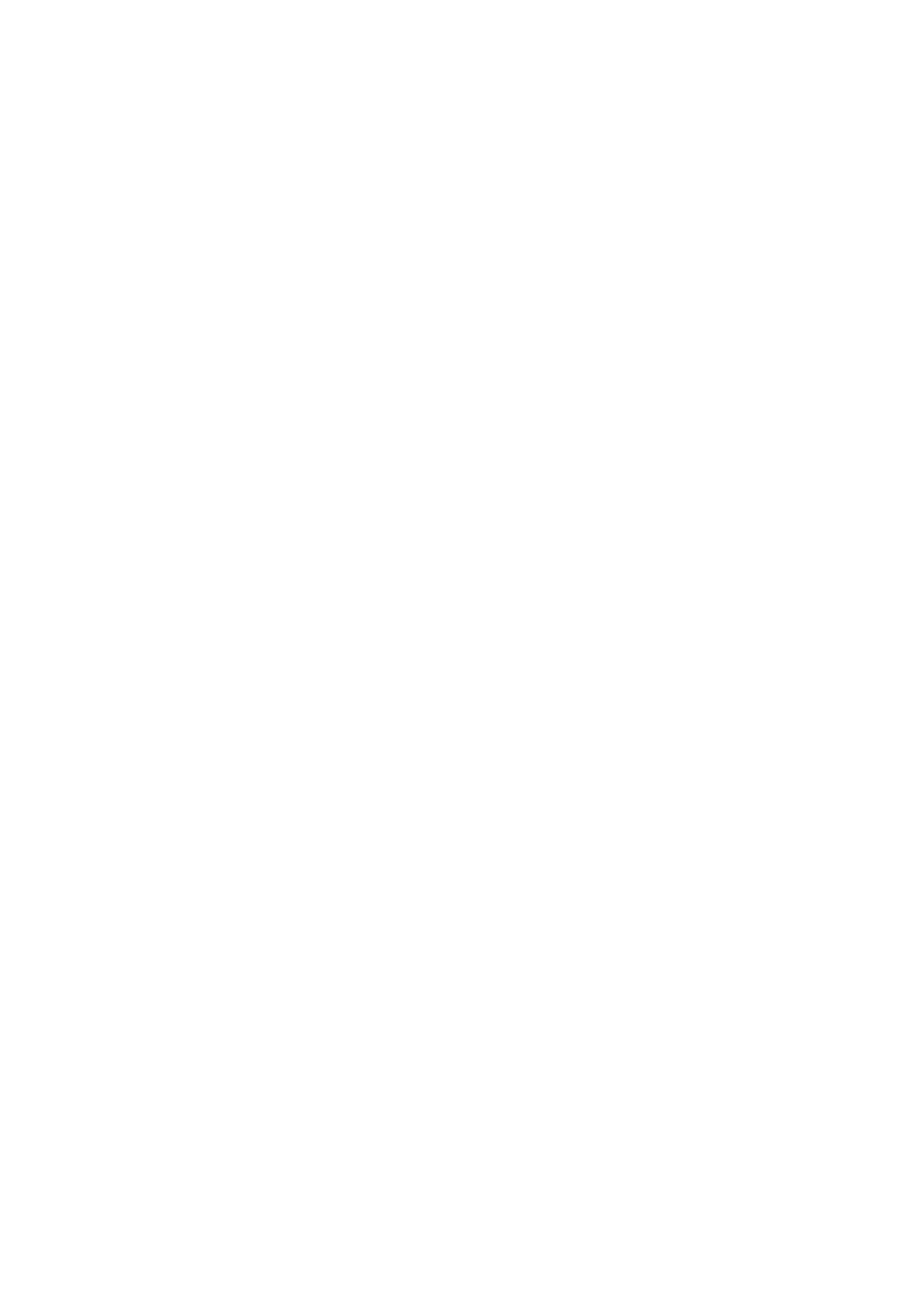## **Bibliography**

- Adams, J.S. 1965. Inequity in social exchange. L. Berkowitz, ed., *Advances in experimental social psychology*, vol. 2. Academic Press, NY, 267–299.
- Akerlof, G.A. 1991. Procrastination and obedience. *American Economic Review* **81** 1–19.
- Albanese, P.J. 1987. The nature of preferences: An exploration,of the relationship between economics and psychology. *Journal of Economic Psychology* **8** 3–18.
- Alderfer, C. 1972. *Existence, relatedness, and growth*. Free Press, NY.
- Ambrose, M.L., C. T. Kulik. 1999. Old friends, new faces: Motivation research in the 1990s. *Journal of Management* **25**(3) 231–292.
- Amir, O., D. Ariely. 2008. Resting on laurels: The effects of discrete progress markers as subgoals on task performance and preferences. *Journal of Experimental Psychology: Learning, Memory, and Cognition* **34**(5) 1158–1171.
- Argote, L. 1996. Organizational learning curves: Persistence, transfer and turnover. *International Journal of Technology Management* **11**(7-8) 759–769.
- Ariely, D., K. Weertenbroch. 2002. Procrastination, deadlines and performance: Self-control by precommitment. *Psychological Science* **13**(3) 219–224.
- Atkinson, J.W. 1964. *An introduction to motivation*. Princeton, Van Nostrand, NJ.
- Balci, R., F. Aghazadeh. 2003. The effect of work-rest schedules and type of task on the discomfort and performance of vdt users. *Ergonomics* **46**(5) 455–465.
- Bandura, A. 1997. *Self-efficacy: The exercise of control*. Freeman, NY.
- Barnes, R.M. 2008. *Motion and time study: Design and measurement of work*. Wiley, NY.
- Bartholdi, J., S.T. Hackman. 2008. Allocating space in a forward pick area of a distribution center for small parts. *IIE Transactions* **40**(1) 1046–1053.
- Bartholdi-III, J.J., D. Eisenstein. 1996. A production line that balances itself. *Operations Research* **44**(1) 21–34.
- Bates, D., D. Sarkar. 2006. *The lme4 package*. URL http://cran.r-project.org/740src/ contrib/Descriptions/lme4.html.
- Bavelas, J., E.S. Lee. 1978. Effects of goal level on performance: A trade-off of quantity and quality. *Canadian Journal of Psychology* **32**(4) 219–240.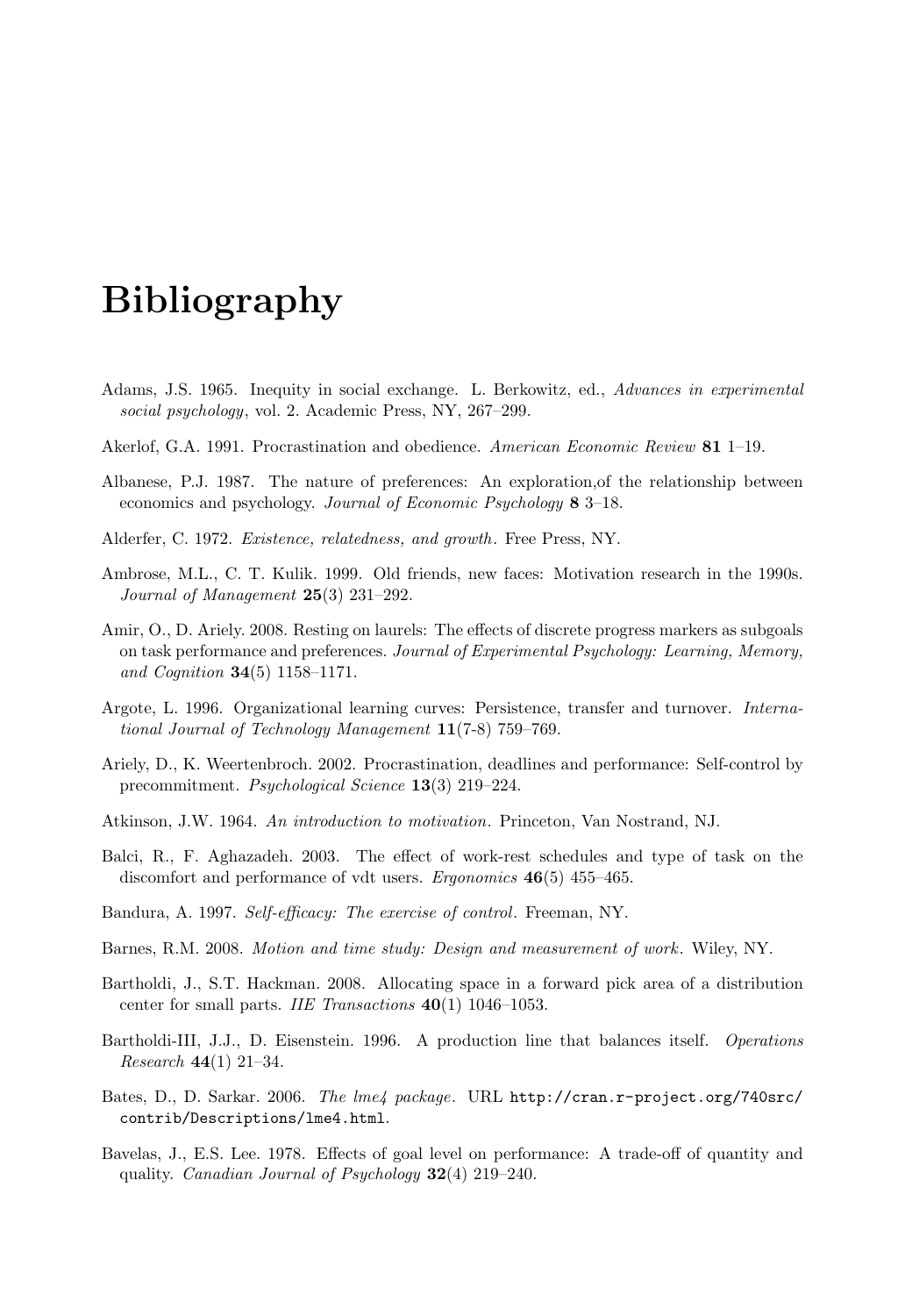- Bechtold, S.E., R.E. Janaro, D.L. Summers. 1984. Maximization of labor productivity through multi-rest break scheduling. *Management Science* **30**(12) 1442–1458.
- Bechtold, S.E., D.L. Sumners. 1998. Optimal work-rest scheduling with exponential work-rate decay. *Management Science* **34**(4) 547–552.
- Belkaoui, A. 1989. *The learning curve*. Quorum Books, London, U.K.
- Bendoly, E., R. Croson, P. Goncalves, K. Schultz. 2010. Bodies of knowledge for research in behavioral operations. *Production and Operations Management* (Forthcoming).
- Bendoly, E., K. Donohue, K. Schultz, L.J. Thomas. 2006. Behavior in operations management: Assessing recent findings and revisiting old assumptions. *Journal of Operations Management* **24**(6) 737–752.
- Bendoly, E., M. Prietula. 2008. In "the zone": The role of evolving skill and workload on motivation and realized performance in operational tasks. *Journal of Operations & Production Management* **28**(11-12) 1130–1152.
- Bertrand, J.W.M., J.C. Fransoo. 2002. Operations management research methodologies using quantitative modeling. *International Journal of Operations and Production Management* **22**(2) 241–264.
- Borg, G. 1982. A category scale with ratio properties for intermodal and interindividual comparisons. H.G. Geissler, P. Petzold, eds., *Psychophysical judgment and the process of perception*. VEB Deutscher Verlag der Wissenschaften, Berlin, Germany, 25–34.
- Boudreau, J.W., W. Hopp, J.O. McClain, L.J. Thomas. 2003. On the interface between operations and human resources management. *Manufacturing & Service Operations Management* **5**(3) 179–202.
- Bryan, J., E.A. Locke. 1967. Parkinson's law as a goal-setting phenomenon. *Organizational Behavior and Human Performance* **2**(3) 258–275.
- Buehler, R., D. Griffin, M. Ross. 1994. Exploring the "planning fallacy": Why people underestimate their task completion times. *Journal of Personality and Social Psychology* **67**(3) 366–381.
- Campbell, D.J. 1984. The effects of goal-contingent payment on the performance of a complex task. *Personnel Psychology* **37**(1) 23–40.
- Carver, C.S., M.F. Scheier. 1998. *On the self-regulation of behavior*. Cambridge University Press, NY.
- Chen, J., T.W. Yeung. 192. Development of a hybrid expert system for nurse shift scheduling. *International Journal of Industrial Ergonomics* **9**(4) 315–327.
- Chong, P.S., M.W. Strevell. 1985. A vacation scheduling algorithm for military flight crews: Maximizing satisfaction while maintaining military preparedness. *Journal of Operations Management* **5**(2) 205–211.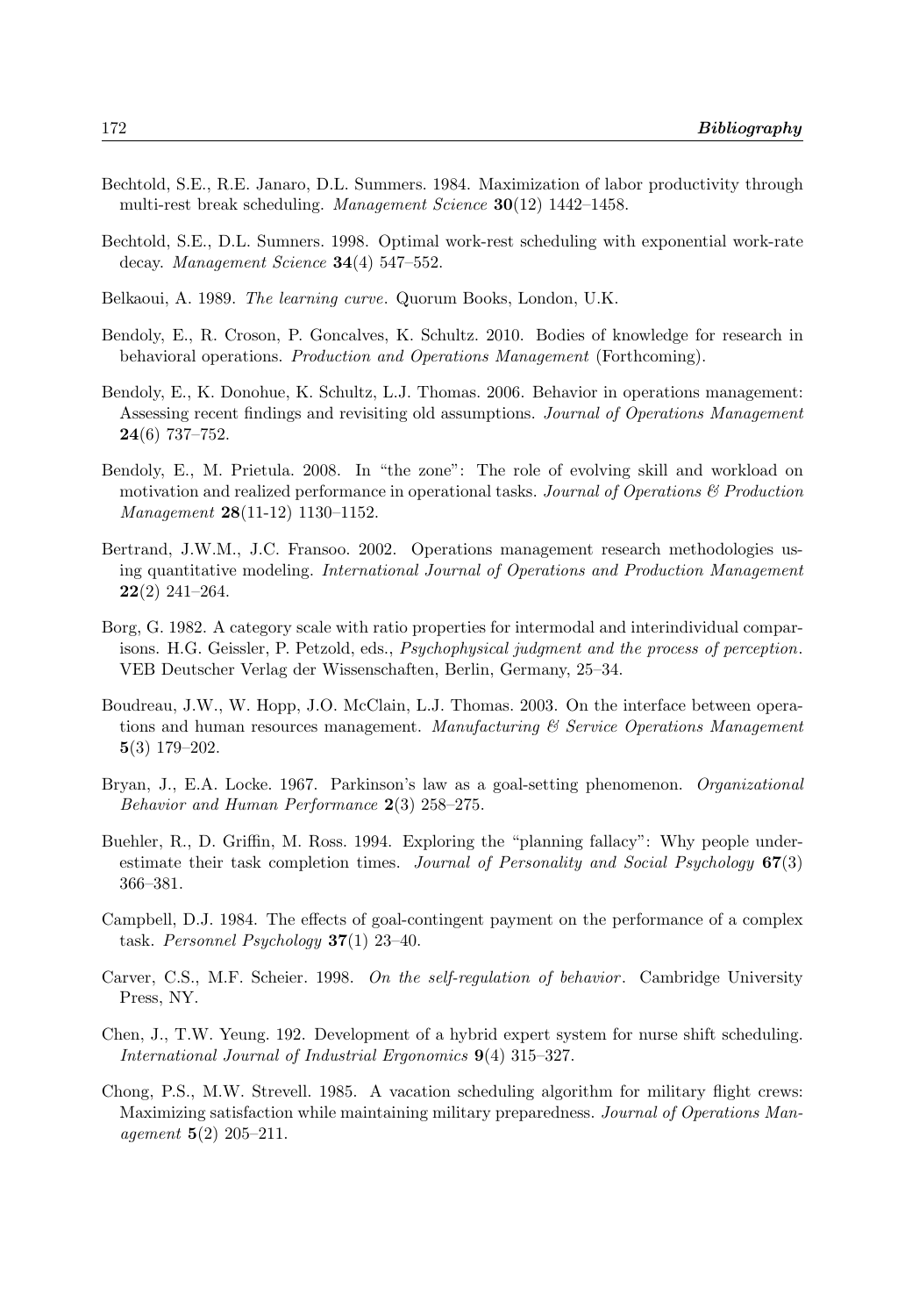- Condly, S., R.E. Clark, H.D. Stolovitch. 2003. The effects of incentives on workplace performance: A meta-analytic review of research studies. *Performance Improvement Quarterly* **16**(3) 21–29.
- Conway, R., W. Maxwell, J.O. McClain, L.J. Thomas. 1988. The role of work-in-process inventory in serial production lines. *Operations Research* **36**(2) 229–241.
- Council, European, European Parliament. 1995. Directive 2006/42/ec of the european parliament and of the european council on machinery, and amending directive 95/16/ec (recast). *Official Journal of the European Communities* **98**(37) L157/1–L157/86.
- Cranny, C.J., P.C. Smith, E.F. Stone, eds. 1992. *Job satisfaction: How people feel about their jobs and how it affects their performance*. Lexington Books, NY.
- Crawford, K.S., M.A. White, P.A. Magnusson, eds. 1983. *The impact of goal setting and feedback on the productivity of naval industrial workers*. NPRDC TR 83-84, Navy Personnel Research and Development Center, San Diego, CA.
- Croson, R., K. Donohue. 2002. Experimental economics and supply-chain management. *Interfaces* **32**(5) 74–82.
- Czeisler, C., M. Moore-Ede, R. Coleman. 1982. Rotating shift work schedules that disrupt sleep are improved by applying circadian principles. *Science* **217**(4558) 460–463.
- Dahlsrud, A. 2008. How corporate social responsibility is defined: an analysis of 37 definitions. *Corporate Social Responsibility and Environmental Management* **15**(1) 1–15.
- Daley, M., C.M. Morin, M. LeBlanc, J.P. Grégoire, J. Savard, L. Baillargeon. 2009. Insomnia and its relationship to health-care utilization, work absenteeism, productivity and accidents. *Sleep Medicine* **10**(4) 427–438.
- Das, B. 1990. Personal, unavoidable delay, and fatigue allowances for setting performance standards. *International Journal of Operations & Production Management* **10**(5) 62–70.
- Dawis, R.V., L.J. Lofquist, D.J. Weiss. 1968. *A theory of work adjustment (a revision)*. No. 23 in Minnesota Studies in Vocational Rehabilitation.
- De Koster, R., T. Le-Duc, K.J. Roodbergen. 2007. Design and control of warehouse order picking: a literature review. *European Journal of Operational Research* **182**(2) 481–501.
- Doerr, K. H., T.R. Mitchell, T.D. Klastorin, K.A. Brown. 1996. Impact of material flow policies and goals on job outcomes. *Journal of Applied Psychology* **81**(2) 142–152.
- Doerr, K.H., A. Arreola-Risa. 2000. A worker-based approach for modeling variability in task completion times. *IIE Transactions* **32**(7) 625–636.
- Dul, J., H. De Vries, S. Verschoof, W. Eveleens, A. Feilzer. 2004. Combining economic and social goals in the design of production systems by using ergonomics standards. *Computers & Industrial Engineering* **47**(2-3) 207–222.
- Dul, J., M. Douwes, P. Smitt. 1994. Ergonomic guidelines for the prevention of discomfort of static postures based on endurance data. *Ergonomics* **37**(5) 807–815.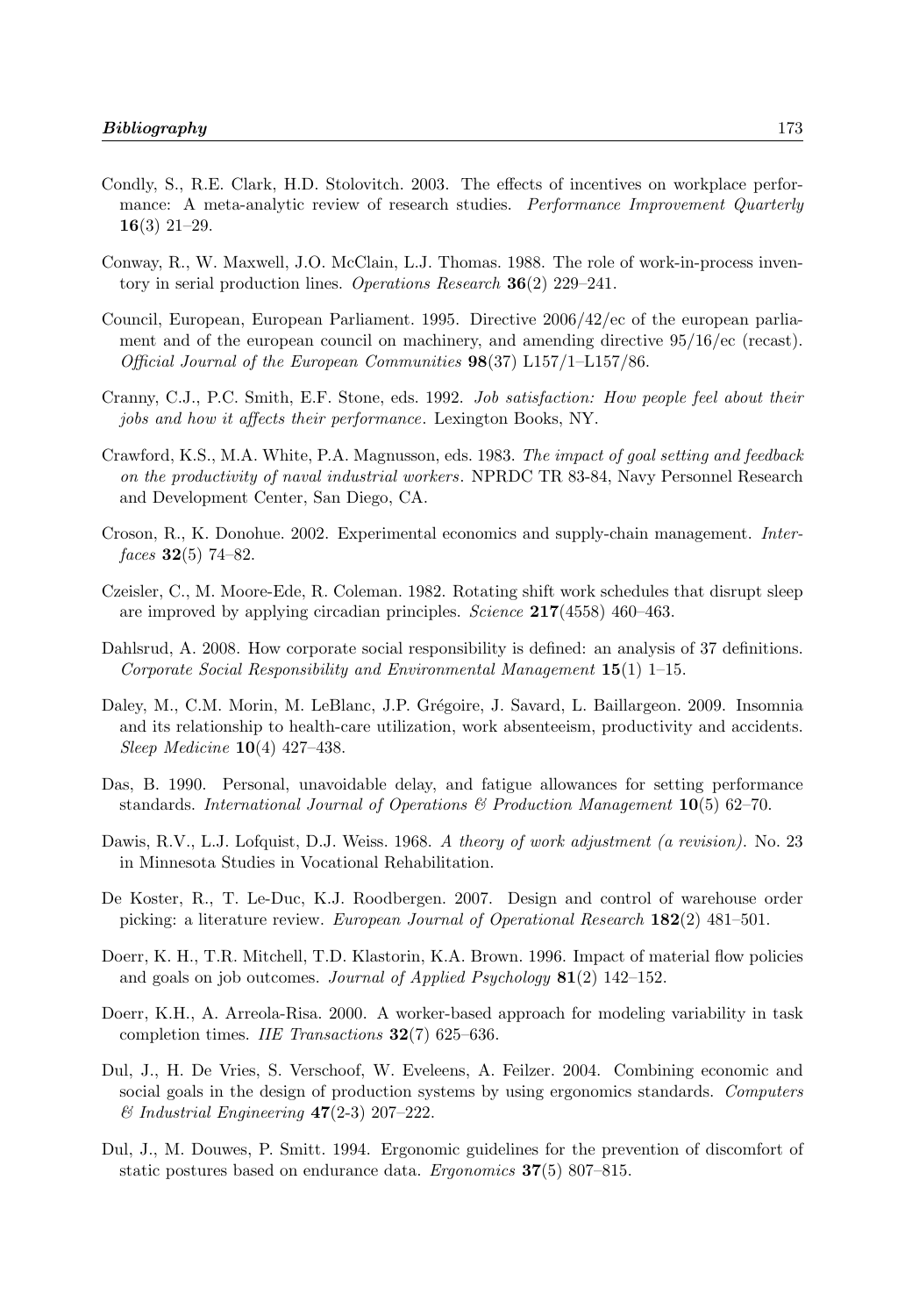Ehrgott, M. 2000. *Multicriteria Optimization*. Springer, Berlin, Germany.

- Erez, M. 1977. Feedback: A necessary condition for the goal setting performance relationship. *Journal of Applied Psychology* **62**(5) 624–627.
- Erez, M., I. Zidon. 1984. Effect of goal acceptance on the relationship of goal difficulty to performance. *Journal of Applied Psychology* **69**(1) 69–78.
- Ernst, A.T., H. Jiang, M. Krishnamoorthy, D. Sier. 2004. Staff scheduling and rostering: A review of applications, methods and models. *European Journal of Operational Research* **153**(1) 3–27.
- Field, A.P. 2005. *Discovering statistics using SPSS*. Sage, London, U.K.
- Frazelle, E.H. 1996. *World-class warehousing*. Logistic Resources International Inc., Atlanta, Georgia.
- Friedman, M. 1962. *Capitalism and freedom*. 1st ed. University of Chicago Press, IL.
- Gademann, N., S. van de Velde. 2005. Batching to minimize total travel time in a parallel-aisle warehouse. *IIE Transactions* **37**(1) 63–75.
- Gelman, A., J. Hill. 2007. *Data analysis using regression and multilevel/hierarchical models*. Cambridge University Press, NY.
- Genaidy, A., W. Karwowski. 2003. Human performance in lean production environment: critical assessment and research framework. *Human Factors and Ergonomics in Manufacturing* **13**(4) 317–330.
- Genaidy, A., S. Salem, W. Karwowski, O. Paez, S. Tuncel. 2007. The work compatibility improvement framework: an integrated perspective of the human-at-work system. *Ergonomics* **50**(1) 3–25.
- Gilbreth, L. M., ed. 1914. *The psychology of management*. Macmillan Company.
- Gino, F., G. Pisano. 2008. Behavior in operations management: Assessing recent findings and revisiting old assumptions. *Manufacturing & Service Operations Management* **10**(4) 676–691.
- Gue, K.R., R.D. Meller, J.D. Skufca. 2006. The effects of pick density on order picking areas with narrow aisles. *IIE Transactions* **38**(10) 859–868.
- Gunnarsson, E., 1977 O. Östberg. 1977. The physical and psychological work environment in a terminal based computer system. Tech. rep., National Board of Occupational Safety and Health, AMMF.
- Gutierrez, G.J., P. Kouvelis. 1991. Parkinson law and its implications for project-management. *Management Science* **37**(8) 990–1001.
- Hackman, J.R., G.R. Oldham. 1975. Development of the job diagnostic survey. *Journal of Applied Psychology* **60**(2) 159–170.
- Hackman, J.R., G.R. Oldham. 1980. *Work redesign*. Addison-Wesley, MA.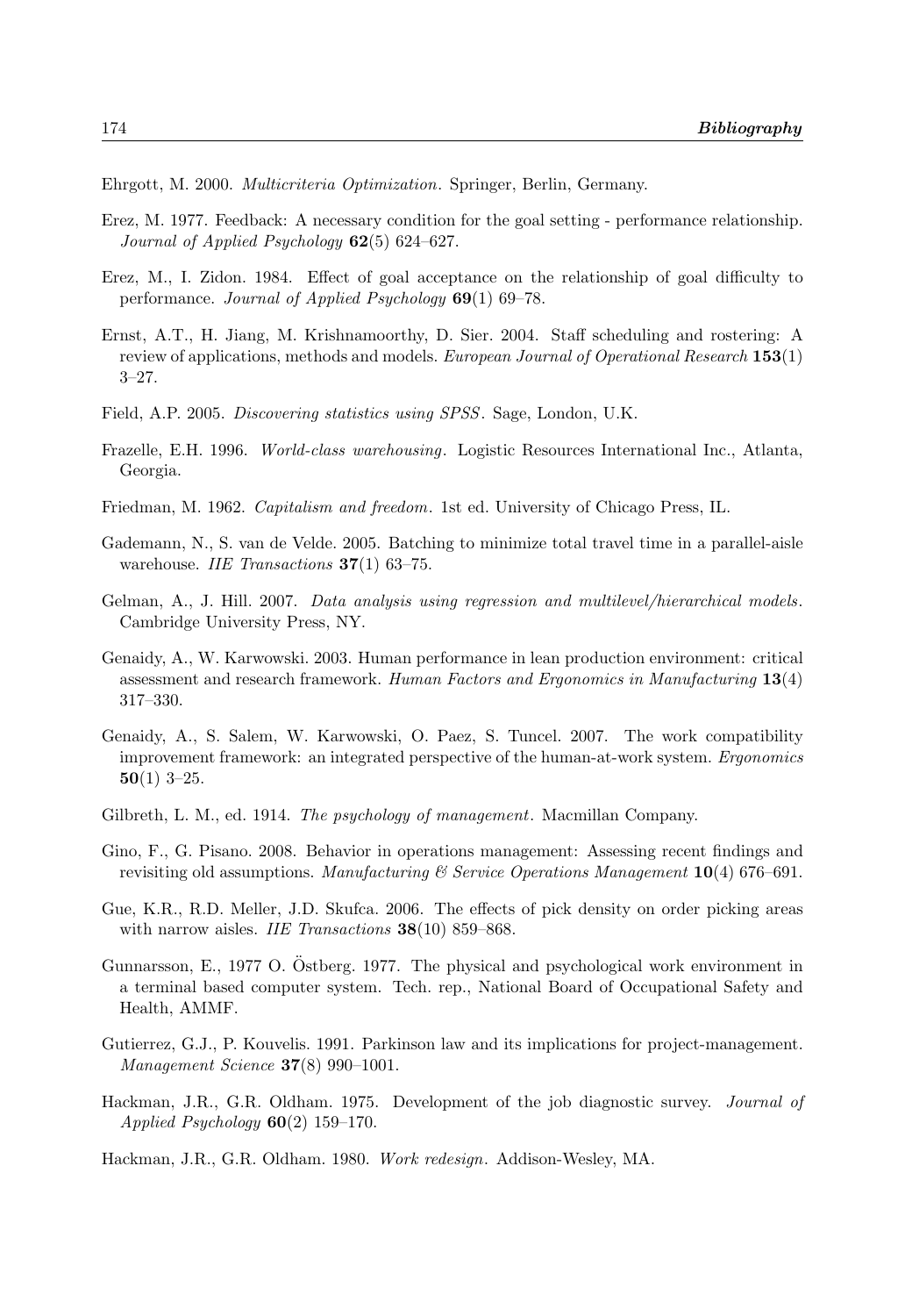- Hancock, P.A. 1986. Stress and adaptability. G.R.J. Hockey, A.W.K. Gaillard, M.G.H. Coles, eds., *Energetics and Human Information Processing*. Martinus Nijjhoff, Dordrecht, The Netherlands, 243–251.
- Hancock, P.A., J.S. Warm. 1989. A dynamic model of stress and sustained attention. *Human Factors* **31**(5) 519–537.
- Hayes, S.P. 1955. Behavioral management science. *Management Science* **1**(2) 177–179.
- Heath, C., R.P. Larrick, G. Wu. 1999. Goals as reference points. *Cognitive Psychology* **38** 79–109.
- Heskett, J.L. 1963. Cube-per-order index a key to warehouse stock location. *Transportation and Distribution Management* **3** 27–31.
- Highhouse, S. 2009. Designing experiments that generalize. *Organizational Research Methods* **12**(3) 554–566.
- Hsie, M., W. Hsiao, T. Cheng, H. Chen. 2009. A model used in creating a work-rest schedule for laborers. *Automation in Construction* **18**(6) 762–769.
- Huber, P.J. 1964. Robust regression of a location parameter. *Annals of Mathematical Statistics* **35**(1) 73–101.
- Huber, V.L. 1985. Comparison of monetary reinforcers and goal setting as improvement incentives. *Psychological Reports* **56**(1) 223–235.
- Hull, C.L. 1965. The goal-gradient hypothesis and maze learning. *Psychological Review* **39**(1) 25–43.
- IEA, Council. 2000. The discipline of ergonomics.
- Janaro, R.E. 1982. The development and implementation of optimal multi-rest break scheduling models. Ph.D. thesis, Florida State University, Tallahassee, FL.
- Jansen, K.J., A.L.Kristof-Brown. 2005. Marching to the beat of a different drummer: Examining the impact of pacing congruence. *Organizational Behavior and Human Decision* **97**(2) 93–105.
- Jenkins, G.D., A. Mitra, N. Gupta, J.D. Shaw. 1998. Are financial incentives related to performance? a meta-analytic review of empirical research. *Journal of Applied Psychology* **83**(5) 777–787.
- Jones, E.C., T. Battieste. 2004. Golden retrieval. *Industrial Engineer* **36**(6) 37–41.
- Juran, D. 1997. The simulation of self-directed production systems: Incorporating human factors. Ph.D. thesis, Johnson Graduate School of Management, Cornell University, Ithaca,NY.
- Juran, D.C., L.W. Schruben. 2004. Using worker personality and demographic information to improve system performance prediction. *Journal of Operations Management* **22**(4) 355–367.
- Kahneman, D., P. Slovic, A. Tversky. 1982. *Judgment under uncertainty: heuristics and biases*. 1st ed. Cambridge University Press, NY.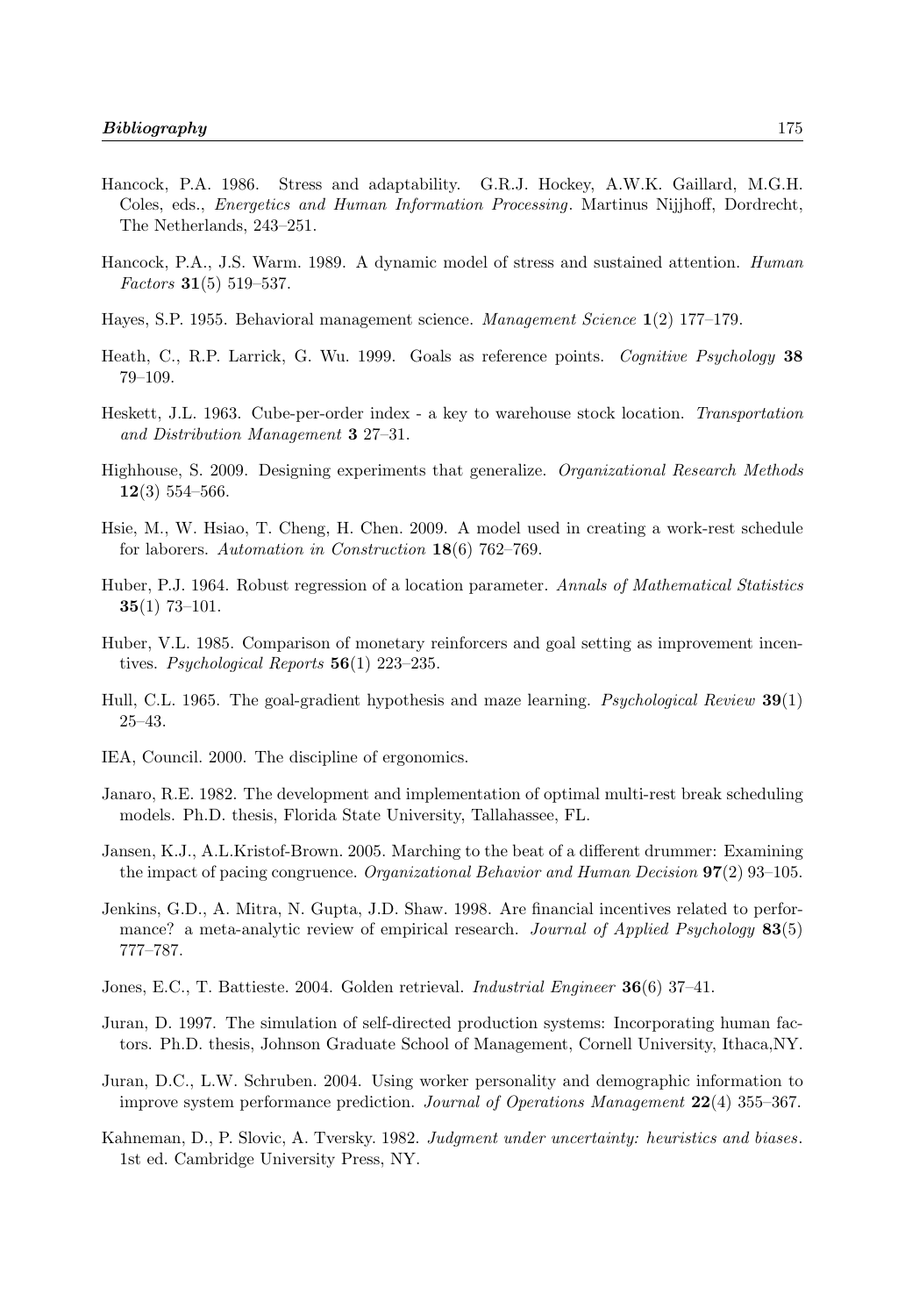- Kahneman, D., A. Tversky. 1979. Prospect theory: An analysis of decision under risk. *Econometrica* **47**(2) 263–292.
- Kamien, M.I., N.L. Schwartz. 1991. *Dynamic optimization*. North-Holland, NY.
- Kantowitz, B.H., H.L. Roediger III, D.G. Elmes. 2008. *Experimental psychology*. Wadsworth Pub Co, Belmont,CA.
- Karwowsky, W., ed. 2006. *International encyclopedia of ergonomics and human factors*. 2nd ed. Taylor and Francis, KY.
- Kivetz, R., O. Urminsky, Y. Zheng. 2006. The goal-gradient hypothesis resurrected: Purchase acceleration, illusionary goal progress, and customer retention. *Journal of Marketing Research* **43**(1) 39–58.
- Kleinrock, L. 1975. *Queueing systems: Volume I Theory*. Wiley Interscience, NY.
- Knauth, P. 1996. Designing better shift systems. *Applied Ergonomics* **27**(1) 39–44.
- Knippenberg, D. Van, C.K.W. De Dreu, A.C. Homan. 2004. Work group diversity and group performance: An integrative model and research agenda. *Journal of Applied Psychology* **89**(6) 1008–1022.
- Koenker, R. 1999. *The quantreg package*. R-Project for Statistical Computing.
- Koenker, R., G.W. Basset. 1978. Regression quantiles. *Econometrica* **46**(1) 33–50.
- Koenker, R., G.W. Basset. 1999. Goodness of fit and related inference processes for quantile regression. *Journal of the American Statistical Association* **94**(448) 1296–1310.
- Konz, S. 1998. Work/rest: part ii the scientific basis (knowledge base) for the guide. *International Journal of Industrial Ergonomics* **22**(1-2) 73–99.
- Kopardekar, P., A. Mital. 1994. The effect of different work-rest schedules on fatigue and performance of a simulated directory assistance operator's task. *Ergonomics* **37**(10) 1697– 1707.
- Kostreva, M., E. Mcnelis, E. Clemens. 2002. Using a circadian rhythms model to evaluate shift schedules. *Ergonomics* **45**(11) 739–763.
- Kreft, I., J. De Leuw. 1998. *Introducing Multilevel Modeling*. Sage, London, U.K.
- Kruizinga, C.P., N.J. Delleman, J.M. Schellekens. 1998. Prediction of musculoskeletal discomfort in a pick and place task. *International Journal of Occupational Safety Ergonomics* **4**(3) 271– 286.
- Kuijt-Evers, L.F.M., T. Bosch, M.A. Huysmans, M.P. De Looze, P. Vink. 2007. Association between objective and subjective measurements of comfort and discomfort in hand tools. *Applied Ergonomics* **38**(5) 643–654.
- Landy, F., J.C. Quick, S. Kasl. 1994. Work, stress, and well-being. *International Journal of Stress Management* **1**(1) 33–73.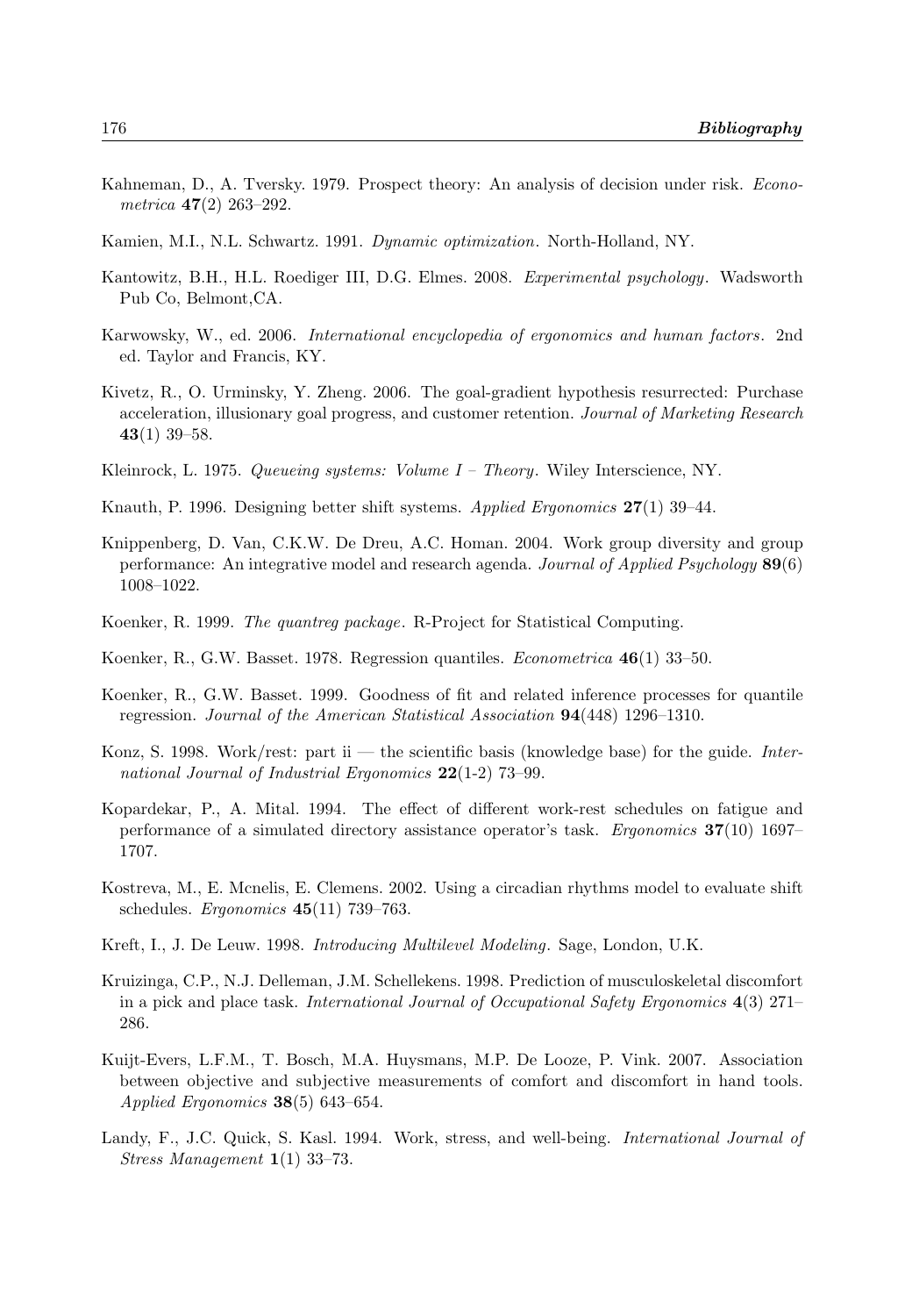- Lant, T.K. 1992. Aspiration level adaptation: An empirical exploration. *Management Science* **38**(5) 623–644.
- Latham, G.P., ed. 2007. *Work motivation: History, theory, research and practice*. Sage, Thousand Oaks, CA.
- Latham, G.P., E. A. Locke. 2007. New developments in and directions for goal-setting research. *European Psychologist* **12**(4) 290–300.
- Lazear, E.P. 2000. Performance pay and productivity. *American Economic Review* **90**(5) 1346– 1361.
- Leibenstein, H. 1984. The japanese management system: an x-efficiency-game theory analysis. M. Aoki, ed., *The Economic Analysis of the Japanese Firm*. Elsevier, Amsterdam, The Netherlands, 331–357.
- Locke, E.A. 1965. Interaction of ability and motivation in performance. *Journal of Applied Psychology* **21**(3) 719–725.
- Locke, E.A. 1968. Towards a theory of task motivation and incentives. *Organizational Behavior and Human Performance* **3**(1) 157–189.
- Locke, E.A. 1976. The nature and causes of job satisfaction. M.D. Dunnette, ed., *Handbook of industrial and organizational psychology*. Wiley, Chicago, IL, 1297–1349.
- Locke, E.A., J.F. Bryan. 1969. The directing function of goals in task performance. *Organizational Behavior and Human Performance* **4**(1) 35–42.
- Locke, E.A., G.P. Latham. 1990. *A theory of goal setting & task performance*. Prentice-Hall, Englewood Cliffs, NJ.
- Locke, E.A., G.P. Latham. 2002a. Building a practically useful theory of goal setting and task motivation. *American Psychologist* **57**(9) 388–403.
- Locke, E.A., G.P. Latham. 2002b. Relation of goal level to performance with a short work period and multiple goal levels. *Journal of Applied Psychology* **67**(4) 512–514.
- Locke, E.A., G.P. Latham. 2004. What should we do about motivation theory? six recommendations for the twenty-first century. *Academy of Management Review* **29**(3) 388–403.
- Locke, E.A., G.P. Latham. 2006. New directions in goal-setting theory. *Current Directions in Psychological Science* **15**(5) 265–268.
- Locke, E.A., G.P. Latham, M. Erez. 1988. The determinants of goal commitment. *Academy of Management Review* **13**(3) 23–39.
- Locke, E.A., T. Mento, B. Katcher. 1978. The interaction of ability and motivation in performance: An exploration of the meaning of moderators. *Personnel Psychology* **31**(2) 269–280.
- Lodree, E.J., C.D. Geiger, X. Jiang. 2009. Taxonomy for integrating scheduling theory and human factors: Review and research opportunities. *International Journal of Industrial Ergonomics* **39**(1) 39–51.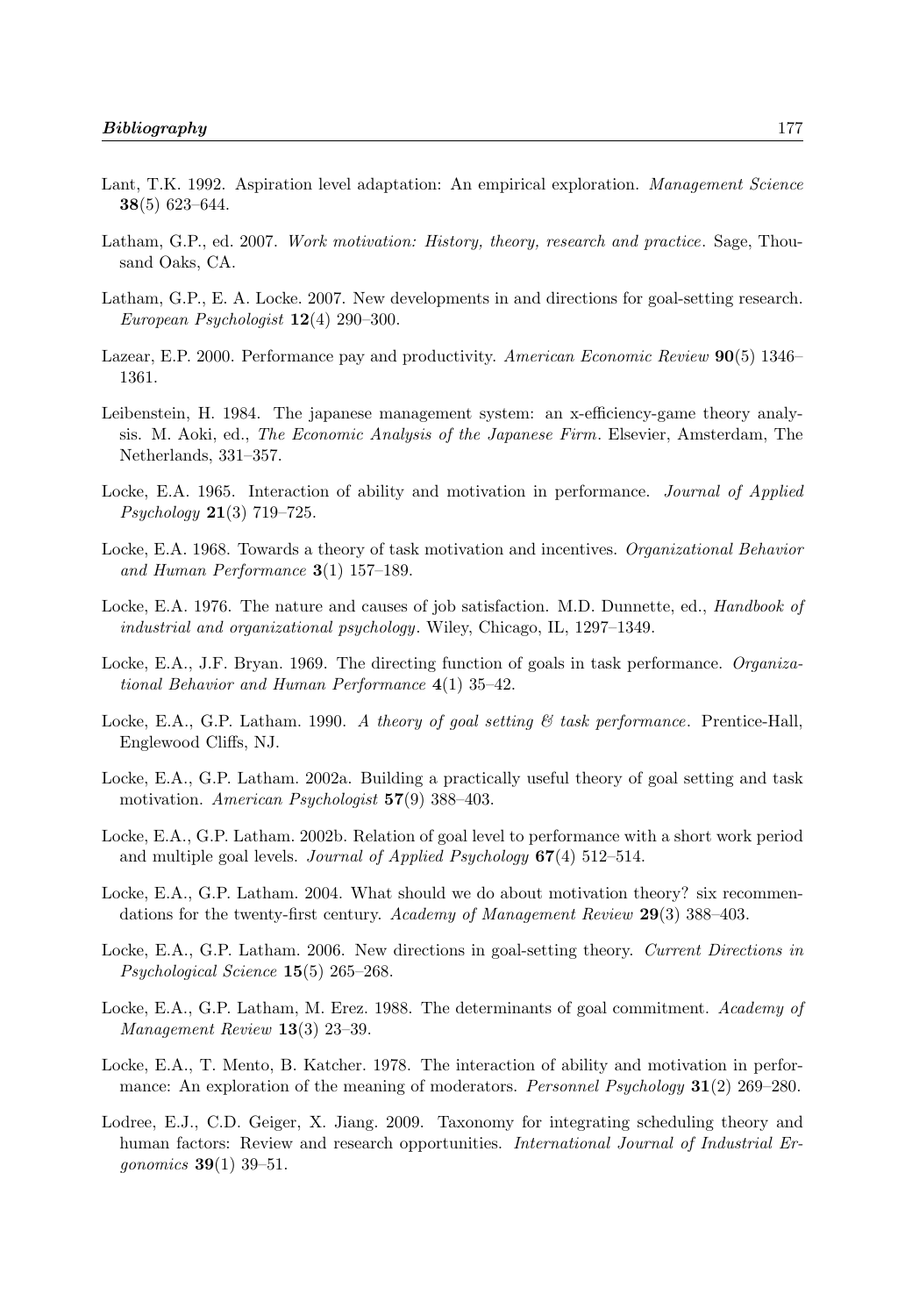- Maignan, I., D.A. Ralston. 2002. Corporate social responsibility in europe and the u.s.: Insights from businesses' self-presentations. *Journal of International Business Studies* **33**(3) 497–515.
- Maignan, I., D.A. Ralston. 2008. "implicit" and "explicit" csr: a conceptual framework for a comparative understanding of corporate social responsibility. *Academy of Management Review* **33**(2) 404–424.
- Malladi, S., K. Jo Min. 2004. Workforce scheduling with costs and ergonomic considerations. *Proceedings of the Industrial Engineering Research Conference, CD-ROM* . Atlanta, GA.
- Maslow, A., ed. 1954. *Motivation and personality*. Harper, NY.
- McAdam, R., D. Leonard. 2003. Corporate social responsibility in a total quality management context: opportunities for sustainable growth. *Corporate Governance* **3**(4) 36–45.
- McFadden, D. 2001. Economic choices. *American Economic Review* 351–378.
- Meller, R.D., K.Y. Gau. 1996. The facility layout problem: recent and emerging trends and perspectives. *Journal of Manufacturing Systems* **15**(5) 351–366.
- Mezias, S.J., Y.R. Chen, P.R. Murphy. 2002. Aspiration-level adaptation in an american financial services organization: A field study. *Management Science* **48**(10) 1285–1300.
- Mierlo, H. Van, A. Kleingeld. 2010. Goals, strategies, and group performance: Some limits of goal setting in groups. *Small Group Research* **41**(5) 524–555.
- Mital, A., R.R. Bishu, S. Manjunath. 1998. Review and evaluation of techniques for determining fatigue allowances. *International Journal of Industrial Ergonomics* **8**(2) 165–178.
- Morgeson, F.P., S.E. Humphrey. 2006. The work design questionnaire (wdq): Developing and validating a comprehensive measure for assessing job design and the nature of work. *Journal of Applied Psychology* **91**(6) 1321–1339.
- Mueller, D.C. 2004. Models of man: neoclassical, behavioural, and evolutionary. *Politics Philosophy Economics* **3**(1) 59–76.
- Munkres, J. 1957. Algorithms for the assignment and transportation problems. *Journal of the Society of Industrial and Applied Mathematics* **5**(1) 32–38.
- Murrell, K.F.H. 1965. *Human performance in industry*. Reinhold Pub. Corp., NY.
- Nembhard, D., M. Uzumeri. 2000. An individual-based description of learning within an organization. *IEEE Transactions on Engineering Management* **47**(3) 370–378.
- Nembhard, D.A. 2000. The effects of task complexity and experience on learning and forgetting: A field study. *The Journal of the Human Factors and Ergonomics Society* **42**(2) 272–286.
- Neumann, W.P., J. Dul. 2010. Human factors: spanning the gap between om & hrm. *Journal of Operations & Production Management* (Forthcoming).
- Okogbaa, O.G. 1983. An empirical model for mental work output and fatigue. Ph.D. thesis, University of Cincinnati, Cincinnati,OH.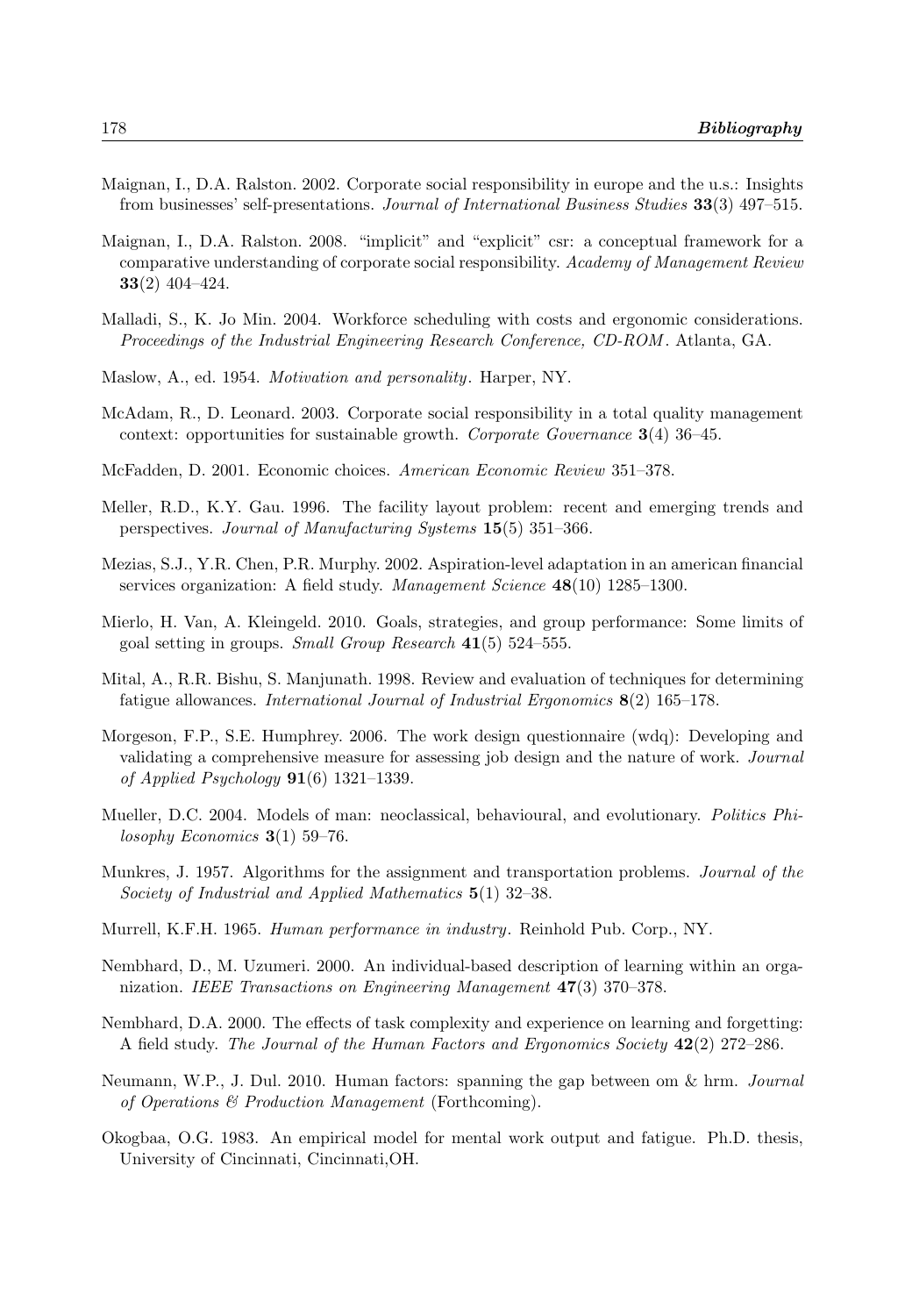- Oliva, R., J.D. Sterman. 2001. Cutting corners and working overtime: Quality erosion in the service industry. *Management Science* **47**(7) 894–914.
- Paarsch, H.J., B.S. Shearer. 1997. Fixed wages, piece rates, and intertemporal productivity: A study of tree planters in british columbia. *S´erie scientifique (CIRANO)* **97s-01**.
- Paarsch, H.J., B.S. Shearer. 1999. The response of worker effort to piece rates: Evidence from the british columbia tree-planting industry. *Journal of Human Resources* **34**(4) 643–667.
- Paas, F., J.E. Tuovinen, H.K. Tabbers, P.W.M. Van Gerven. 2003. Building sustainable organizations: the human factor. *Educational Psychologist* **38**(1) 63–71.
- Parker, S.K., T.D. Wall, J.L. Cordery. 2001. Future work design research and practice: Towards an elaborated model of work design. *Journal of Occupational and Organizational Psychology* **74**(4) 414–440.
- Parkinson, C.N. 1962. *Parkinson's law, and other studies in administration*. Houghton Mifflin, Boston,MA.
- Peacock, B. 2002. Measuring in manufacturing ergonomics. S.G. Charlton, T.G. O'Brien, eds., *Handbook of Human Factors Testing and Evaluation, 2*nd*ed*. Lawrence Erlbaum, Mahwah, New Jersey, 157–180.
- Pervin, L.A. 1968. Performance and satisfaction as a function of individual-environment fit. *Psychological Bulletin* **69**(1) 56–68.
- Petersen, C.G., C. Siu, D.R. Heiser. 2005. Improving order picking performance utilizing slotting and golden zone storage. *International Journal of Operations and Production Management* **25**(10) 997–1012.
- Petty, R.E., M. Heesacker, J. Hughes. 2002. Implications of persuasion theory for school psychology. *Journal of School Psychology* **35** 107–136.
- Pfeffer, J. 2009. Building sustainable organizations: the human factor. *Academy of Management Perspectives* **24**(1) 34–45.
- Philipoom, P.R., T.D. Fry. 1999. Order review/release in the absence of adherence to formal scheduling policies. *Journal of Operations Management* **17**(3) 327–342.
- Pinedo, M. 2008. *Scheduling: theory, algorithms, and systems*. 3rd ed. Springer, NY.
- Pollak, R.A. 1968. Consistent planning. *The Review of Economic Studies* 201–208.
- Porter, L.W., R.M. Steers. 1973. Organizational, work, and personal factors in employee turnover and absenteeism. *Psychological Bulletin* **80**(2) 151–176.
- Powell, G.N., G.A. Johnson. 1980. An expectancy-equity model of productive system performance. *Journal of Operations Management* **1**(1) 47–56.
- Powell, S.G., K.L. Schultz. 2004. Throughput in serial lines with state-dependent behavior. *Management Science* **50**(8) 1095–1105.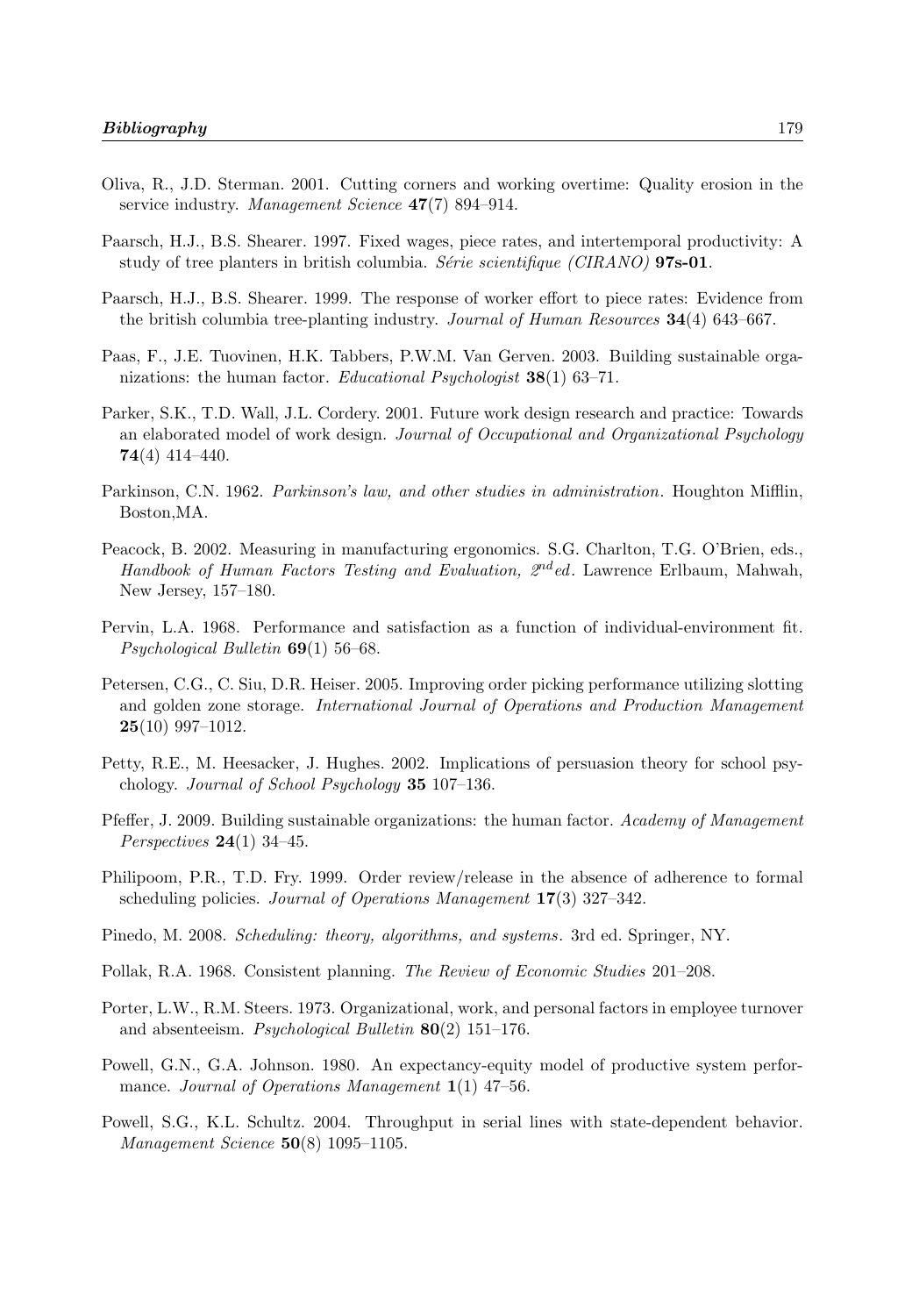- Price, A.D.F. 1990. Calculating relaxation allowances for construction operatives-part 1 metabolic cost. *Applied Ergonomics* **21**(4) 311–317.
- Rohmert, W. 1973. Problems in determining rest allowances: Part 1. use of modern methods to evaluate stress and strain in static muscular work. *Applied Ergonomics* **4**(2) 91–95.
- Roodbergen, K.J., de R. Koster. 2001. Routing methods for warehouses with multiple cross aisles. *International Journal of Production Research* **39**(9) 1865–1883.
- Roodbergen, K.J., G. Sharp, I.F.A. Vis. 2008. Designing the layout structure of manual order picking areas in warehouses. *IIE Transactions* **40**(1) 1032–1045.
- Roth, A.V. 2007. Applications of empirical science in manufacturing and service operations. *Manufacturing & Service Operations Management* **9**(4) 353–367.
- Roy, M.M., N.J.S. Christenfield, C.R.M. McKenzie. 2005. Understanding the duration of future events: Memory incorrectly used or memory bias? *Psychological Bulletin* **131**(5) 738–756.
- Ryan, R.M., E.L. Deci. 2000. Intrinsic and extrinsic motivations: classic definitions and new directions. *Contemporary Educational Psychology* **25**(1) 54–67.
- Saccomano, A. 1996. How to pick picking technologies. *Trade World* **13** 157–180.
- Scarpello, V., J.P. Campbell. 1983. Job satisfaction: are all the parts there? *Personnel Psychology* **36**(3) 577–600.
- Schmidtke, H. 1976. *Disturbance of processing of information*. Charles Thomas Publishers, Springfield, VA.
- Schultz, K.L., D.C. Juran, J.W. Boudreau. 1999. The effects of low inventory on the development of productivity norms. *Management Science* **45**(12) 1664–1678.
- Schultz, K.L., D.C. Juran, J.W. Boudreau, J.O. McClain, L.J. Thomas. 1998. Modeling and worker motivation in jit production systems. *Management Science* **44**(12) 1595–1607.
- Schultz, K.L., J.O. McClain, L.J. Thomas. 2003. Overcoming the dark side of worker flexibility. *Journal of Operations Management* **21**(1) 81–92.
- Schultz, K.L., T. Schoenherr, D. Nembhard. 2010. An example and a proposal concerning the correlation of worker processing times in parallel tasks. *Management Science* **56**(1) 176–191.
- See, K.E., C. Heath, C. Fox. 2006. Motivating individual performance with challenging goals: Is it better to stretch a little or a lot. Tech. rep., Working paper, New York University.
- Seijts, G.H., G.P. Latham, K. Tasa, B.W. Latham. 2004. Goal setting and goal orientation: An integration of two different yet related literatures. *Academy of Management Journal* **47** 227–239.
- Shafer, S.M., D.A. Nembhard, M.V. Uzumeri. 2001. The effects of worker learning, forgetting, and heterogeneity on assembly line productivity. *Management Science* **47**(12) 1639–1653.
- Siemsen, E., S. Balasubramanian, A.V. Roth. 2007. Incentives that induce task-related effort, helping, and knowledge sharing in workgroups. *Management Science* **53**(10) 1533–1550.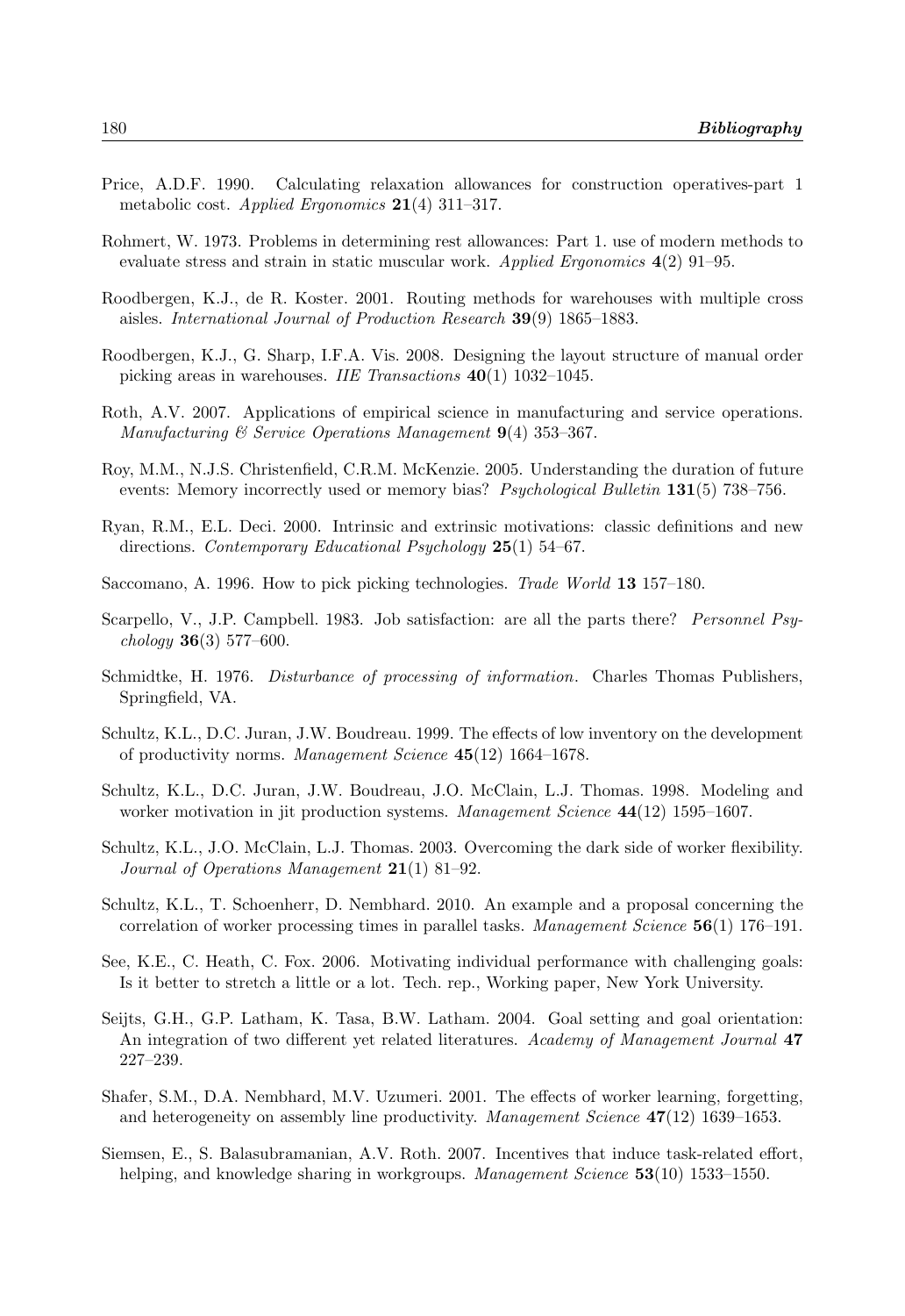- Singh, J. 1998. Striking a balance in boundary-spanning positions: An investigation of some unconventional influences of role stressors and job characteristics on job outcomes of salespeople. *The Journal of Marketing* **62**(3) 69–86.
- Singh, S., R. Sharma. 2006. A review of different approaches to the facility layout problems. *The International Journal of Advanced Manufacturing Technology* **30**(5) 425–433.
- Smith, P.C., L.M. Kendall, C.L. Hulin. 1969. *The measurement of satisfaction in work and retirement: A strategy for the study of attitudes*. Rand McNally, Chicago, IL.
- Snook, S.H. 1982. *Low back pain in industry*. Mosby, St. Louis, MO.
- Spencer, M.B., K.A. Robertson, S. Folkard. 2006. The development of a fatigue/risk index for shiftworkers. *Health & Safety Executive Report* **446**(11).
- Steel, P., C.J. König. 2006. Integrating theories of motivation. *Academy of Management Review* **31**(4) 889–913.
- Steers, R.M., R.T. Mowday, D.L. Shapiro. 2004. The future of work motivation theory. *Academy of Management Review* **29** 379–387.
- Suri, R., S. De Treville. 1986. Getting from "just-in-case" to just-in-time: Insights from a simple model. *Journal of Operations Management* **6**(3) 295–304.
- Taris, T. W., P.J.G. Schreurs. 2009. Well-being and organizational performance: An organizational level test of the happy-productive worker hypothesis. *Work & Stress* **23**(2) 120–136.
- Taylor, F. W. 1911. *The principles of scientific management*. Harper & Brothers.
- Tompkins, J.A., J.A. White, Y.A. Bozer, J.M.A. Tanchoco. 2003. *Facilities planning*. Wiley, NY.
- Tversky, A., D. Kahneman. 1981. The framing of decisions and the psychology of choice. *Science* **211**(4481) 453–458.
- Tversky, A., D. Kahneman. 1992. Advances in prospect theory: Cumulative representation of uncertainty. *Journal of Risk and uncertainty* **5**(4) 297–323.
- Van der Vlist, P. 2007. *Synchronizing the retail supply chain. In ERIM PhD. Series Research in Management*. Erasmus Research Institute of Management, Rotterdam, The Netherlands.
- van Reenen, H. Hamberg, H.A.J. van der Beek, B.M. Blatter, M.P. van der Grintenand, P.M. Bongers. 2008. Does musculoskeletal discomfort at work predict future musculoskeletal pain? *Ergonomics* **51**(5) 637–648.
- Vijfeijken, H. Van, A. Kleingeld, H. van Tuijl, J.A Algera, H. Thierry. 2002. Task complexity and task, goal, and reward interdependence in group performance management: A prescriptive model. *European Journal of work and organizational psychology* **11**(3) 363–383.
- Vijfeijken, H.T.G.A. Van. 2004. *Managing team performance: interdependence, goals and rewards*. Technische Universiteit Eindhoven.
- Vroom, V.H. 1964. *Work and motivation*. Wiley, Pittsburgh,NY.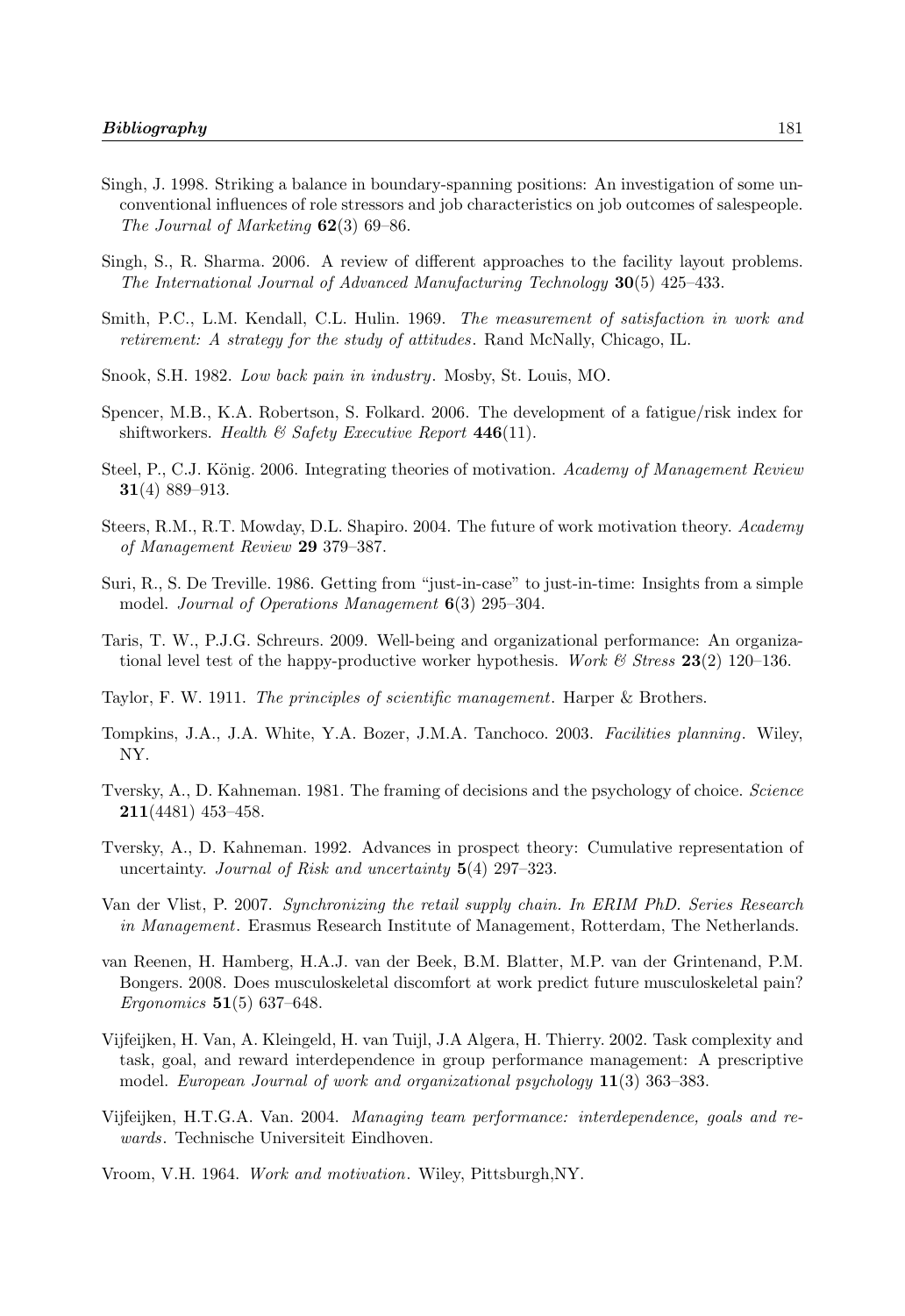- Webster, B.S., S.H. Snook. 1994. The cost of workers' compensation low back pain claims. *Spine* **19**(10) 1111–1116.
- Weiss, D.J., R.V. Dawis, G.W. England, L.H. Lofquist. 1967. *Manual for the Minnesota satisfaction questionnaire, No. 22* . Work Adjustment Project, Industrial Relations Center, University of Minnesota, MN.
- Weiss, H.M. 2002. Deconstructing job satisfaction: separating evaluations, beliefs and affective experiences. *Human Resource Management Review* **12** 173–194.
- Wickens, C.D., J. Lee, Y.D. Liu, S. Gordon-Becker. 2004. *An Introduction to human factors engineering*. 2nd ed. Prentice Hall, Upper Saddle River, NJ.
- Wisnowsky, J.W. 1999. *Multiple outliers in linear regression: Advances in detection, methods, robust estimation, and variable selection. PhD. Thesis*. Arizona State University, Phoenix, Arizona.
- Wright, P.M., J.M. George, S.R. Farnsworth, G.C. McMahan. 1993. Productivity and extra-role behavior: The effects of goals and incentives on spontaneous helping. *Journal of Applied Psychology* **78**(3) 374–381.
- Wu, G., C. Heath, R. Larrick. 2004. A prospect theory model of goal behavior. Tech. rep., Working paper, University of Chicago.
- Yelle, L.E. 1979. The learning curve: historical review and comprehensive survey. *Decision Sciences* **10**(2) 302–328.
- Yerkes, R.M., J.D. Dodson. 1908. The relation of strength of stimulus to rapidity of habitformation. *Journal of Comparative Neurology and Psychology* **18** 459–482.
- Yperen, N.W. Van, M. Hagedoorn. 2003. Do high job demands increase intrinsic motivation or fatigue or both? the role of job control and job social support. *The Academy of Management Journal* **46**(3) 339–348.
- Yu, M., R. De Koster. 2007. Minimizing makespan and throughput times at aalsmeer flower auction. *Journal of the Operational Research Society* (ePub ahead of print, July 2007.).
- Yu, M., R. De Koster. 2008. The impacts of order batching and zoning on order picking systems performance. *IIE Transactions* (To appear).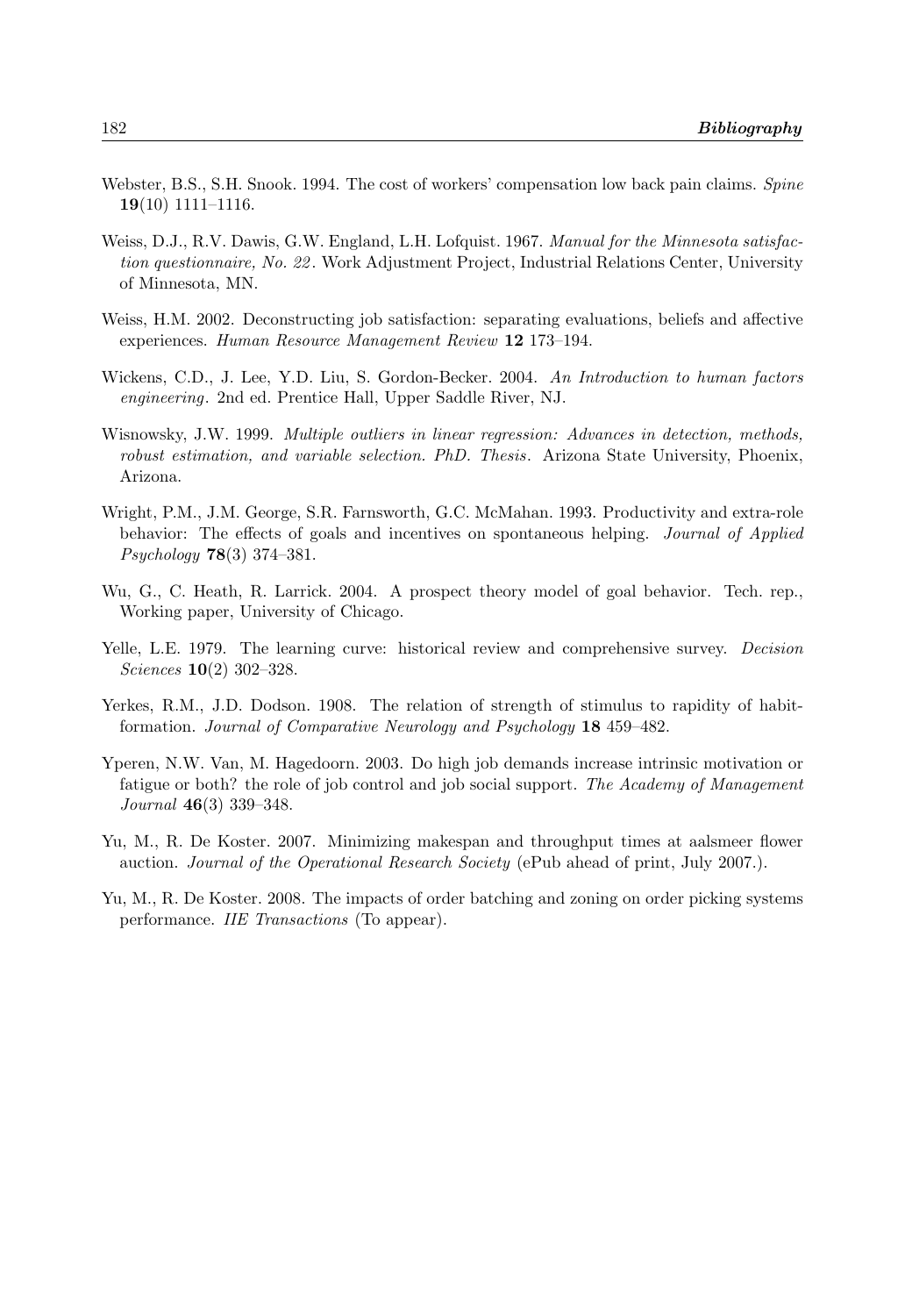## **About the Author**



José Antonio Larco received his B.A. in Industrial Engineering from the Universidad Peruana de Ciencias Aplicadas in 2001 and he obtained the M.Phil. degree in Marketing from the Erasmus Research Institute of Management (ERIM) in 2007. In February of 2007, he started as a Ph.D. candidate in ERIM and the Rotterdam School of Management at the Department of Management of Technology and Innovation. His research interests include behavioral operations (for both, workers and planners and schedulers), warehousing, vehicle routing of service engineers and supply chain horizontal collaboration. He has presented in several international conferences, including INFORMS (2008, 2009), POMS (2009), EURO (2009), EUROMA (2008) and has been an invited speaker at the Zaragoza Logistic Center, the Technical University of Eindhoven and at EURANDOM´s Stochastic models for warehousing systems workshop. One of his articles has been awarded the TRAIL 2009 Best Practice Paper and 2nd Best Student Paper in Supply Chain Management at POMS 2009. In addition, he has three years of industrial experience as a production planner and controller in the steel-works industry. He is currently a Postdoctoral fellow at the Technical University of Eindhoven. He is part of an industry funded project (4C4More at the Dinalog institute) investigating the decisions, activities and performance of production and distribution planners.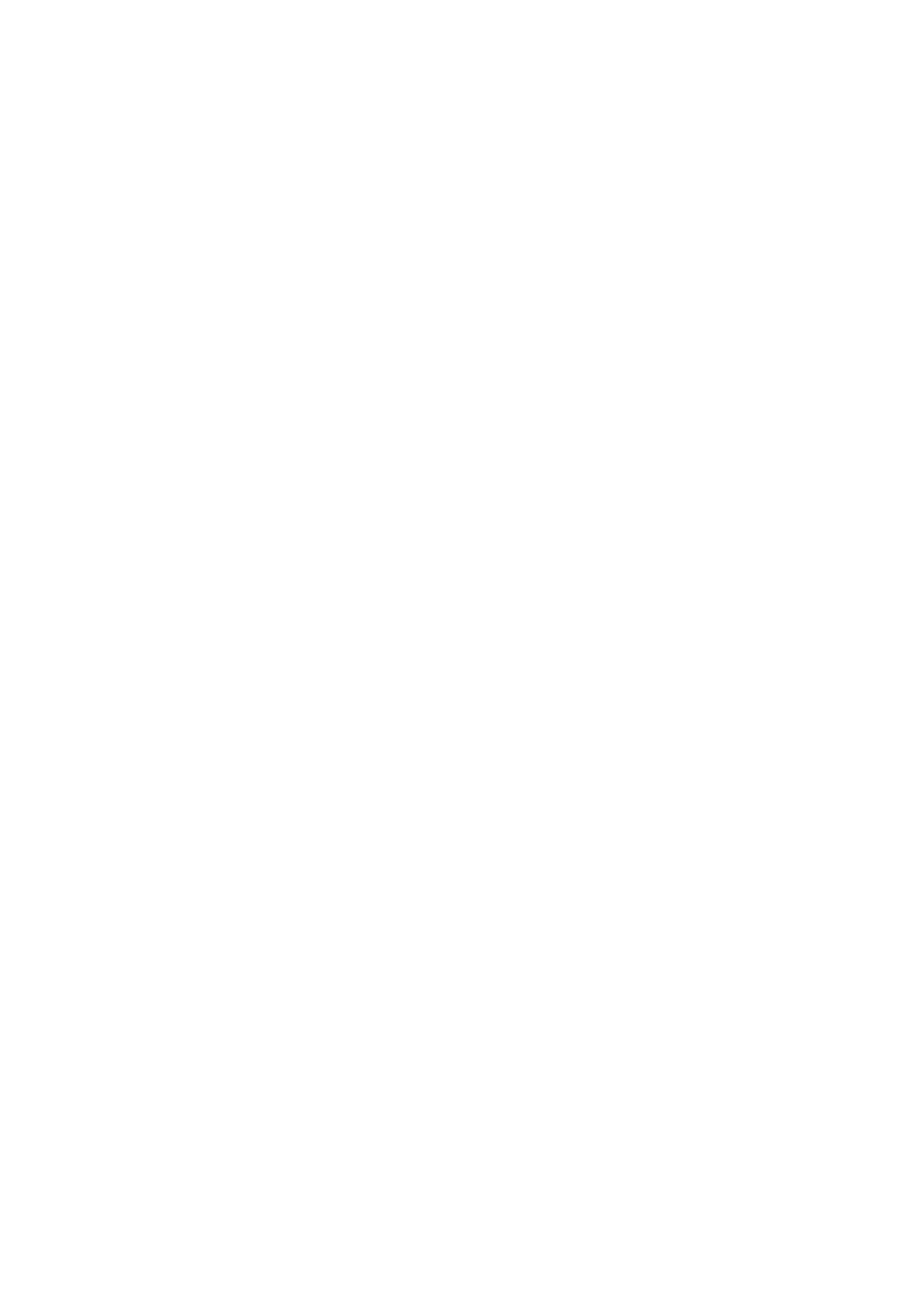## *ERIM Ph.D. Series Resesearch in Management* ERASMUS RESEARCH INSTITUTE OF MANAGEMENT

ERIM Electronic Series Portal: http://hdl.handle.net/1765/1

Acciaro, M., *Bundling Strategies in Global Supply Chains*, Promotor: Prof.dr. H.E. Haralambides, EPS-2010-197-LIS, ISBN: 978-90-5892-240-3, http://hdl.handle.net/1765/1

Agatz, N.A.H., *Demand Management in E-Fulfillment*, Promotor: Prof.dr.ir. J.A.E.E. van Nunen, EPS-2009-163-LIS, ISBN: 978-90-5892-200-7, http://hdl.handle.net/1765/15425

Alexiev, A., *Exploratory Innovation: The Role of Organizational and Top Management Team Social Capital*, Promotors: Prof.dr. F.A.J. van den Bosch & Prof.dr. H.W. Volberda, EPS-2010-208-STR, ISBN: 978-90-5892-249-6, http://hdl.handle.net/1765/1

Althuizen, N.A.P., *Analogical Reasoning as a Decision Support Principle for Weakly Structured Marketing Problems*, Promotor: Prof.dr.ir. B. Wierenga, EPS-2006-095-MKT, ISBN: 90-5892-129-8, http://hdl.handle.net/1765/8190

Alvarez, H.L., *Distributed Collaborative Learning Communities Enabled by Information Communication Technology*, Promotor: Prof.dr. K. Kumar, EPS-2006-080-LIS, ISBN: 90- 5892-112-3, http://hdl.handle.net/1765/7830

Appelman, J.H., *Governance of Global Interorganizational Tourism Networks: Changing Forms of Co-ordination between the Travel Agency and Aviation Sector*, Promotors: Prof.dr. F.M. Go & Prof.dr. B. Nooteboom, EPS-2004-036-MKT, ISBN: 90-5892-060-7, http://hdl.handle.net/1765/1199

Asperen, E. van, *Essays on Port, Container, and Bulk Chemical Logistics Optimization*, Promotor: Prof.dr.ir. R. Dekker, EPS-2009-181-LIS, ISBN: 978-90-5892-222-9, http://hdl.handle.net/1765/1

Assem, M.J. van den, *Deal or No Deal? Decision Making under Risk in a Large-Stake TV Game Show and Related Experiments*, Promotor: Prof.dr. J. Spronk, EPS-2008-138-F&A, ISBN: 978-90-5892-173-4, http://hdl.handle.net/1765/13566

Baquero, G, *On Hedge Fund Performance, Capital Flows and Investor Psychology*, Promotor: Prof.dr. M.J.C.M. Verbeek, EPS-2006-094-F&A, ISBN: 90-5892-131-X, http://hdl.handle.net/1765/8192

Berens, G., *Corporate Branding: The Development of Corporate Associations and their Influence on Stakeholder Reactions*, Promotor: Prof.dr. C.B.M. van Riel, EPS-2004-039- ORG, ISBN: 90-5892-065-8, http://hdl.handle.net/1765/1273

Berghe, D.A.F. van den, *Working Across Borders: Multinational Enterprises and the Internationalization of Employment*, Promotors: Prof.dr. R.J.M. van Tulder & Prof.dr. E.J.J. Schenk, EPS-2003-029-ORG, ISBN: 90-5892-05-34, http://hdl.handle.net/1765/1041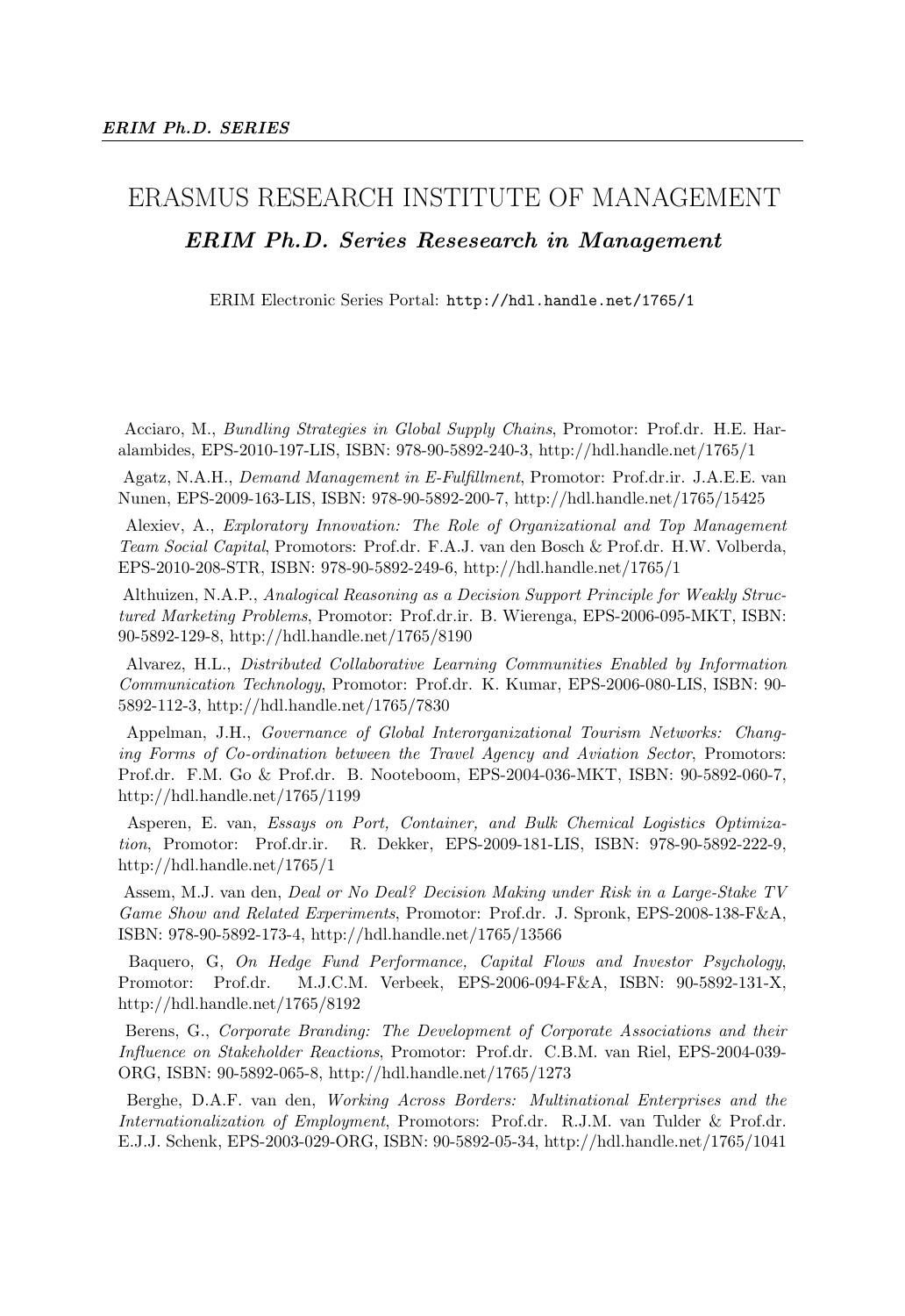Berghman, L.A., *Strategic Innovation Capacity: A Mixed Method Study on Deliberate Strategic Learning Mechanisms*, Promotor: Prof.dr. P. Mattyssens, EPS-2006-087-MKT, ISBN: 90-5892-120-4, http://hdl.handle.net/1765/7991

Bezemer, P.J., *Diffusion of Corporate Governance Beliefs: Board Independence and the Emergence of a Shareholder Value Orientation in the Netherlands*, Promotors: Prof.dr.ing. F.A.J. van den Bosch & Prof.dr. H.W. Volberda, EPS-2009-192-STR, ISBN: 978-90-5892- 232-8, http://hdl.handle.net/1765/1

Bijman, W.J.J., *Essays on Agricultural Co-operatives: Governance Structure in Fruit and Vegetable Chains*, Promotor: Prof.dr. G.W.J. Hendrikse, EPS-2002-015-ORG, ISBN: 90- 5892-024-0, http://hdl.handle.net/1765/867

Bispo, A., *Labour Market Segmentation: An investigation into the Dutch hospitality industry*, Promotors: Prof.dr. G.H.M. Evers & Prof.dr. A.R. Thurik, EPS-2007-108-ORG, ISBN: 90-5892-136-9, http://hdl.handle.net/1765/10283

Blindenbach-Driessen, F., *Innovation Management in Project-Based Firms*, Promotor: Prof.dr. S.L. van de Velde, EPS-2006-082-LIS, ISBN: 90-5892-110-7, http://hdl.handle.net/1765/7828

Boer, C.A., *Distributed Simulation in Industry,* Promotors: Prof.dr. A. de Bruin & Prof.dr.ir. A. Verbraeck, EPS-2005-065-LIS, ISBN: 90-5892-093-3, http://hdl.handle.net/1765/6925

Boer, N.I., *Knowledge Sharing within Organizations: A situated and Relational Perspective,* Promotor: Prof.dr. K. Kumar, EPS-2005-060-LIS, ISBN: 90-5892-086-0, http://hdl.handle.net/1765/6770

Boer-Sorb´an, K., *Agent-Based Simulation of Financial Markets: A modular, Continuous-Time Approach ,* Promotor: Prof.dr. A. de Bruin, EPS-2008-119-LIS, ISBN: 90-5892-155-0, http://hdl.handle.net/1765/10870

Boon, C.T., *HRM and Fit: Survival of the Fittest!?,* Promotors: Prof.dr. J. Paauwe & Prof.dr. D.N. den Hartog, EPS-2008-129-ORG, ISBN: 978-90-5892-162-8, http://hdl.handle.net/1765/12606

Braun, E., *City Marketing: Towards an Integrated Approach,* Promotor: Prof.dr. L. van den Berg, EPS-2008-142-MKT, ISBN: 978-90-5892-180-2, http://hdl.handle.net/1765/13694

Brito, M.P. de, *Managing Reverse Logistics or Reversing Logistics Management?* Promotors: Prof.dr.ir. R. Dekker & Prof.dr. M. B. M. de Koster, EPS-2004-035-LIS, ISBN: 90-5892-058-5, http://hdl.handle.net/1765/1132

Brohm, R., *Polycentric Order in Organizations: A Dialogue between Michael Polanyi and IT-Consultants on Knowledge, Morality, and Organization,* Promotors: Prof.dr. G. W. J. Hendrikse & Prof.dr. H. K. Letiche, EPS-2005-063-ORG, ISBN: 90-5892-095-X, http://hdl.handle.net/1765/6911

Brumme, W.-H., *Manufacturing Capability Switching in the High-Tech Electronics Technology Life Cycle,* Promotors: Prof.dr.ir. J.A.E.E. van Nunen & Prof.dr.ir. L.N. Van Wassenhove, EPS-2008-126-LIS, ISBN: 978-90-5892-150-5, http://hdl.handle.net/1765/12103

Budiono, D.P., The Analysis of Mutual Fund Performance: Evidence from U.S. Equity Mutual Funds*,* Promotor: Prof.dr.ir. M.J.C.M. Verbeek, EPS-2010-185-F&A, ISBN: 978- 90-5892-224-3, http://hdl.handle.net/1765/1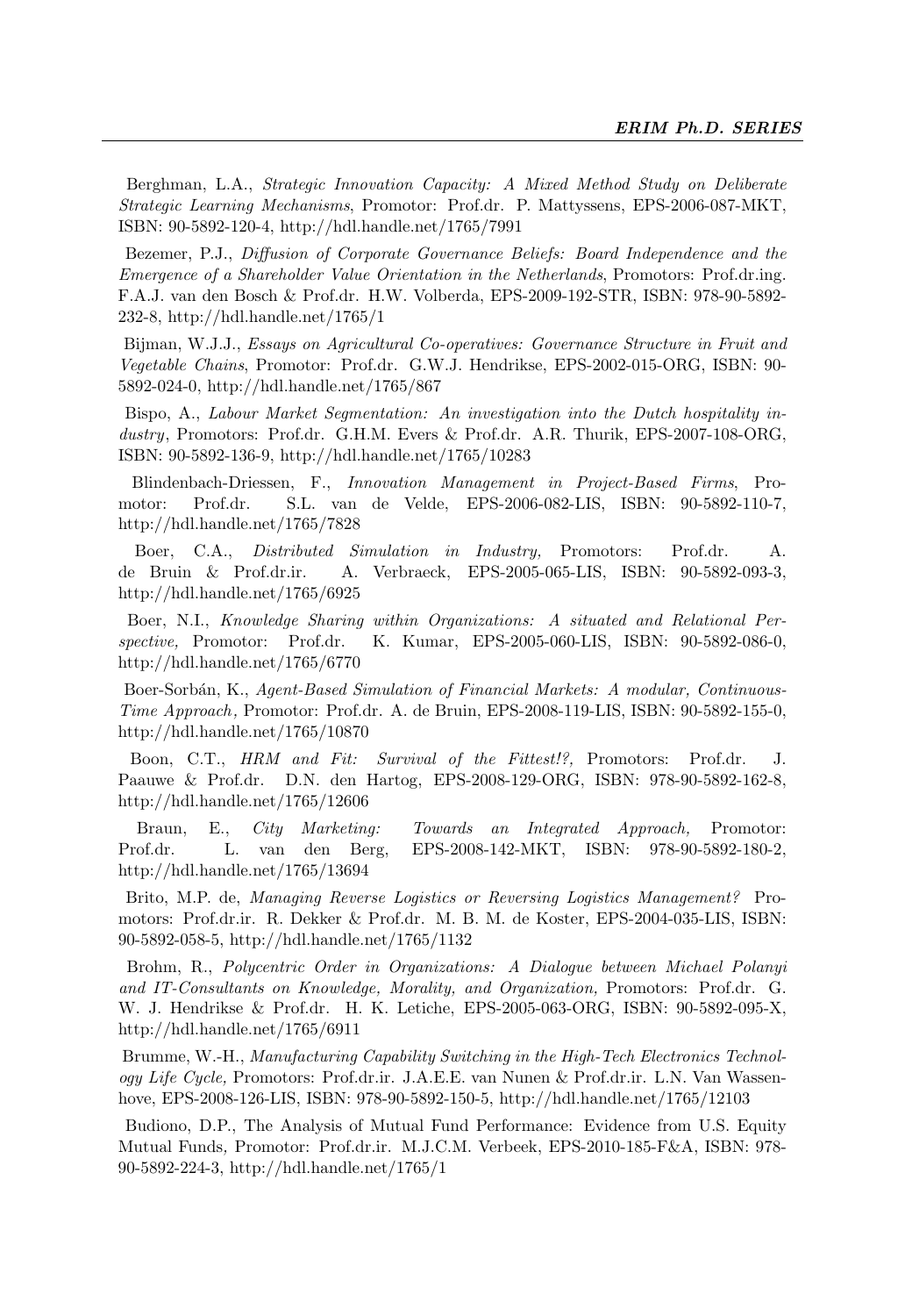### *ERIM Ph.D. SERIES*

Burgers, J.H., *Managing Corporate Venturing: Multilevel Studies on Project Autonomy, Integration, Knowledge Relatedness, and Phases in the New Business Development Process ,* Promotors: Prof.dr.ir. F.A.J. Van den Bosch & Prof.dr. H.W. Volberda, EPS-2008-136- STR, ISBN: 978-90-5892-174-1, http://hdl.handle.net/1765/13484

Campbell, R.A.J., *Rethinking Risk in International Financial Markets*, Promotor: Prof.dr. C.G. Koedijk, EPS-2001-005-F&A, ISBN: 90-5892-008-9, http://hdl.handle.net/1765/306

Carvalho de Mesquita Ferreira, L., *Attention Mosaics: Studies of Organizational Attention*, Promotors: Prof.dr. P.M.A.R. Heugens & Prof.dr. J. van Oosterhout, EPS-2010-205-ORG, ISBN: 978-90-5892-242-7, http://hdl.handle.net/1765/1

Chen, C.-M., *Evaluation and Design of Supply Chain Operations Using DEA*, Promotor: Prof.dr. J.A.E.E. van Nunen, EPS-2009-172-LIS, ISBN: 978-90-5892-209-0, http://hdl.handle.net/1765/1

Chen, H., *Individual Mobile Communication Services and Tariffs*, Promotor: Prof.dr. L.F.J.M. Pau, EPS-2008-123-LIS, ISBN: 90-5892-158-1, http://hdl.handle.net/1765/11141

Chen, Y., *Labour Flexibility in China's Companies: An Empirical Study*, Promotors: Prof.dr. A. Buitendam & Prof.dr. B. Krug, EPS-2001-006-ORG, ISBN: 90-5892-012-7, http://hdl.handle.net/1765/307

Damen, F.J.A., *Taking the Lead: The Role of Affect in Leadership Effectiveness*, Promotor: Prof.dr. D.L. van Knippenberg, EPS-2007-107-ORG, http://hdl.handle.net/1765/10282

Daniševská, P., *Empirical Studies on Financial Intermediation and Corporate Policies*, Promotor: Prof.dr. C.G. Koedijk, EPS-2004-044-F&A, ISBN: 90-5892-070-4, http://hdl.handle.net/1765/1518

Defilippi Angeldonis, E.F., *Access Regulation for Naturally Monopolistic Port Terminals: Lessons from Regulated Network Industries*, Promotor: Prof.dr. H.E. Haralambides, EPS-2010-204-LIS, ISBN: 978-90-5892-245-8, http://hdl.handle.net/1765/1

Delporte-Vermeiren, D.J.E., *Improving the Flexibility and Profitability of ICT-enabled Business Networks: An Assessment Method and Tool*, Promotors: Prof. mr. dr. P.H.M. Vervest & Prof.dr.ir. H.W.G.M. van Heck, EPS-2003-020-LIS, ISBN: 90-5892-040-2, http://hdl.handle.net/1765/359

Derwall, J.M.M., *The Economic Virtues of SRI and CSR*, Promotor: Prof.dr. C.G. Koedijk, EPS-2007-101-F&A, ISBN: 90-5892-132-8, http://hdl.handle.net/1765/8986

Diepen, M. van, *Dynamics and Competition in Charitable Giving*, Promotor: Prof.dr. Ph.H.B.F. Franses, EPS-2009-159-MKT, ISBN: 978-90-5892-188-8, http://hdl.handle.net/1765/14526

Dietz, H.M.S., *Managing (Sales)People towards Perfomance: HR Strategy, Leadership & Teamwork*, Promotor: Prof.dr. G.W.J. Hendrikse, EPS-2009-168-ORG, ISBN: 978-90-5892- 210-6, http://hdl.handle.net/1765/1

Dijksterhuis, M., *Organizational Dynamics of Cognition and Action in the Changing Dutch and US Banking Industries*, Promotors: Prof.dr.ir. F.A.J. van den Bosch & Prof.dr. H.W. Volberda, EPS-2003-026-STR, ISBN: 90-5892-048-8, http://hdl.handle.net/1765/1037

Eijk, A.R. van der, *Behind Networks: Knowledge Transfer, Favor Exchange and Performance*, Promotors: Prof.dr. S.L. van de Velde & Prof.dr.drs. W.A. Dolfsma, EPS-2009- 161-LIS, ISBN: 978-90-5892-190-1, http://hdl.handle.net/1765/14613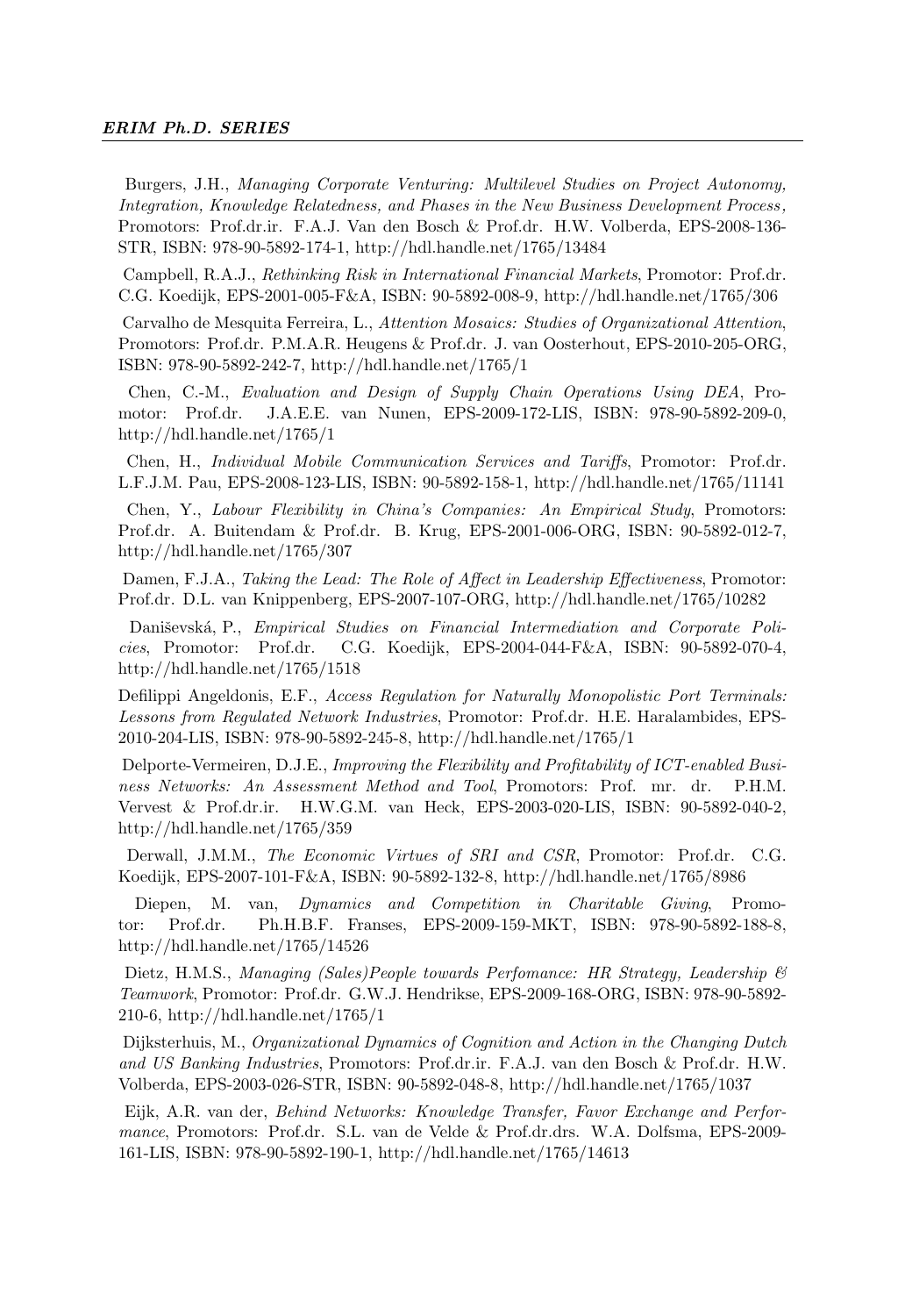Elstak, M.N., *Flipping the Identity Coin: The Comparative Effect of Perceived, Projected and Desired Organizational Identity on Organizational Identification and Desired Behavior*, Promotor: Prof.dr. C.B.M. van Riel, EPS-2008-117-ORG, ISBN: 90-5892-148-2, http://hdl.handle.net/1765/10723

Erken, H.P.G., *Productivity, R&D and Entrepreneurship*, Promotor: Prof.dr. A.R. Thurik, EPS-2008-147-ORG, ISBN: 978-90-5892-179-6, http://hdl.handle.net/1765/14004

Fenema, P.C. van, *Coordination and Control of Globally Distributed Software Projects*, Promotor: Prof.dr. K. Kumar, EPS-2002-019-LIS, ISBN: 90-5892-030-5, http://hdl.handle.net/1765/360

Fleischmann, M., *Quantitative Models for Reverse Logistics*, Promotors: Prof.dr.ir. J.A.E.E. van Nunen & Prof.dr.ir. R. Dekker, EPS-2000-002-LIS, ISBN: 35-4041-711-7, http://hdl.handle.net/1765/1044

Flier, B., *Strategic Renewal of European Financial Incumbents: Coevolution of Environmental Selection, Institutional Effects, and Managerial Intentionality*, Promotors: Prof.dr.ir. F.A.J. van den Bosch & Prof.dr. H.W. Volberda, EPS-2003-033-STR, ISBN: 90-5892-055-0, http://hdl.handle.net/1765/1071

Fok, D., *Advanced Econometric Marketing Models*, Promotor: Prof.dr. Ph.H.B.F. Franses, EPS-2003-027-MKT, ISBN: 90-5892-049-6, http://hdl.handle.net/1765/1035

Ganzaroli, A., *Creating Trust between Local and Global Systems*, Promotors: Prof.dr. K. Kumar & Prof.dr. R.M. Lee, EPS-2002-018-LIS, ISBN: 90-5892-031-3, http://hdl.handle.net/1765/361

Gertsen, H.F.M., *Riding a Tiger without Being Eaten: How Companies and Analysts Tame Financial Restatements and Influence Corporate Reputation*, Promotor: Prof.dr. C.B.M. van Riel, EPS-2009-171-ORG, ISBN: 90-5892-214-4, http://hdl.handle.net/1765/1

Gilsing, V.A., *Exploration, Exploitation and Co-evolution in Innovation Networks*, Promotors: Prof.dr. B. Nooteboom & Prof.dr. J.P.M. Groenewegen, EPS-2003-032-ORG, ISBN: 90-5892-054-2, http://hdl.handle.net/1765/1040

Gijsbers, G.W., *Agricultural Innovation in Asia: Drivers, Paradigms and Performance,* Promotor: Prof.dr. R.J.M. van Tulder, EPS-2009-156-ORG, ISBN: 978-90-5892-191-8, http://hdl.handle.net/1765/14524

Gong, Y., *Stochastic Modelling and Analysis of Warehouse Operations*, Promotors: Prof.dr. M.B.M. de Koster & Prof.dr. S.L. van de Velde, EPS-2009-180-LIS, ISBN: 978-90-5892- 219-9, http://hdl.handle.net/1765/1

Govers, R., *Virtual Tourism Destination Image: Glocal Identities Constructed, Perceived and Experienced*, Promotors: Prof.dr. F.M. Go & Prof.dr. K. Kumar, EPS-2005-069-MKT, ISBN: 90-5892-107-7, http://hdl.handle.net/1765/6981

Graaf, G. de, *Tractable Morality: Customer Discourses of Bankers, Veterinarians and Charity Workers*, Promotors: Prof.dr. F. Leijnse & Prof.dr. T. van Willigenburg, EPS-2003-031-ORG, ISBN: 90-5892-051-8, http://hdl.handle.net/1765/1038

Greeven, M.J., *Innovation in an Uncertain Institutional Environment: Private Software Entrepreneurs in Hangzhou, China*, Promotor: Prof.dr. B. Krug, EPS-2009-164-ORG, ISBN: 978-90-5892-202-1, http://hdl.handle.net/1765/15426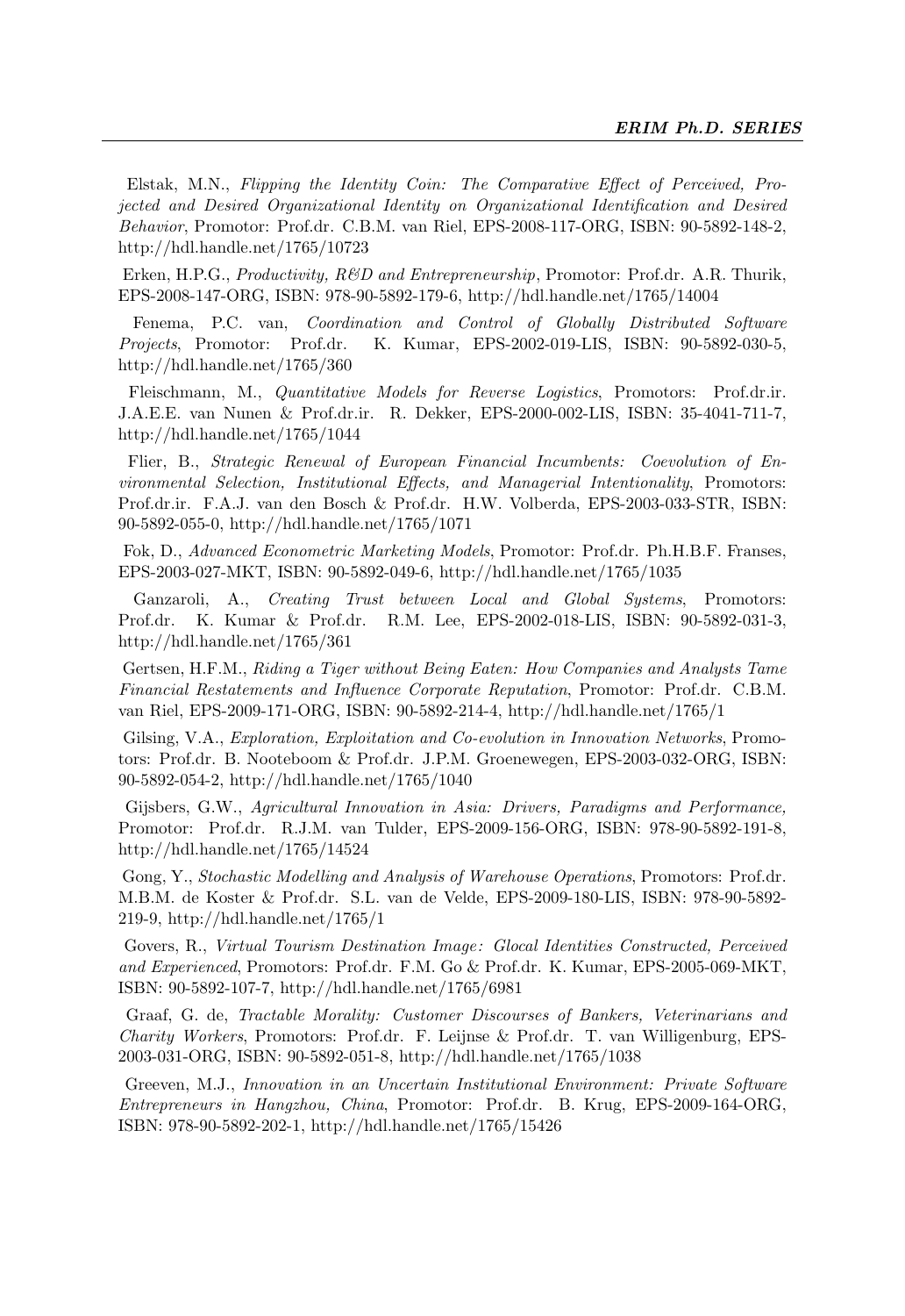Groot, E.A. de, *Essays on Economic Cycles*, Promotors: Prof.dr. Ph.H.B.F. Franses & Prof.dr. H.R. Commandeur, EPS-2006-091-MKT, ISBN: 90-5892-123-9, http://hdl.handle.net/1765/8216

Guenster, N.K., *Investment Strategies Based on Social Responsibility and Bubbles*, Promotor: Prof.dr. C.G. Koedijk, EPS-2008-175-F&A, ISBN: 978-90-5892-206-9, http://hdl.handle.net/1765/1

Gutkowska, A.B., *Essays on the Dynamic Portfolio Choice*, Promotor: Prof.dr. A.C.F. Vorst, EPS-2006-085-F&A, ISBN: 90-5892-118-2, http://hdl.handle.net/1765/7994

Hagemeijer, R.E., *The Unmasking of the Other*, Promotors: Prof.dr. S.J. Magala & Prof.dr. H.K. Letiche, EPS-2005-068-ORG, ISBN: 90-5892-097-6, http://hdl.handle.net/1765/6963

Hakimi, N.A, *Leader Empowering Behaviour: The Leader's Perspective: Understanding the Motivation behind Leader Empowering Behaviour*, Promotor: Prof.dr. D.L. van Knippenberg, EPS-2010-184-ORG, http://hdl.handle.net/1765/1

Halderen, M.D. van, *Organizational Identity Expressiveness and Perception Management: Principles for Expressing the Organizational Identity in Order to Manage the Perceptions and Behavioral Reactions of External Stakeholders*, Promotor: Prof.dr. S.B.M. van Riel, EPS-2008-122-ORG, ISBN: 90-5892-153-6, http://hdl.handle.net/1765/10872

Hartigh, E. den, *Increasing Returns and Firm Performance: An Empirical Study*, Promotor: Prof.dr. H.R. Commandeur, EPS-2005-067-STR, ISBN: 90-5892-098-4, http://hdl.handle.net/1765/6939

Hensmans, M., *A Republican Settlement Theory of the Firm: Applied to Retail Banks in England and the Netherlands (1830-2007)*, Promotors: Prof.dr. A. Jolink & Prof.dr. S.J. Magala, EPS-2010-193-ORG, ISBN 90-5892-235-9, http://hdl.handle.net/1765/1

Hermans. J.M., *ICT in Information Services; Use and Deployment of the Dutch Securities Trade, 1860-1970,* Promotor: Prof.dr. drs. F.H.A. Janszen, EPS-2004-046-ORG, ISBN 90-5892-072-0, http://hdl.handle.net/1765/1793

Hernandez Mireles, C., *Marketing Modeling for New Products*, Promotor: Prof.dr. P.H. Franses, EPS-2010-202-MKT, ISBN 90-5892-237-3, http://hdl.handle.net/1765/1

Hessels, S.J.A., *International Entrepreneurship: Value Creation Across National Borders*, Promotor: Prof.dr. A.R. Thurik, EPS-2008-144-ORG, ISBN: 978-90-5892-181-9, http://hdl.handle.net/1765/13942

Heugens, P.P.M.A.R., *Strategic Issues Management: Implications for Corporate Performance*, Promotors: Prof.dr.ir. F.A.J. van den Bosch & Prof.dr. C.B.M. van Riel, EPS-2001-007-STR, ISBN: 90-5892-009-9, http://hdl.handle.net/1765/358

Heuvel, W. van den, *The Economic Lot-Sizing Problem: New Results and Extensions*, Promotor: Prof.dr. A.P.L. Wagelmans, EPS-2006-093-LIS, ISBN: 90-5892-124-7, http://hdl.handle.net/1765/1805

Hoedemaekers, C.M.W., *Performance, Pinned down: A Lacanian Analysis of Subjectivity at Work*, Promotors: Prof.dr. S. Magala & Prof.dr. D.H. den Hartog, EPS-2008-121-ORG, ISBN: 90-5892-156-7, http://hdl.handle.net/1765/10871

Hooghiemstra, R., *The Construction of Reality: Cultural Differences in Selfserving Behaviour in Accounting Narratives*, Promotors: Prof.dr. L.G. van der Tas RA & Prof.dr. A.Th.H. Pruyn, EPS-2003-025-F&A, ISBN: 90-5892-047-X, http://hdl.handle.net/1765/871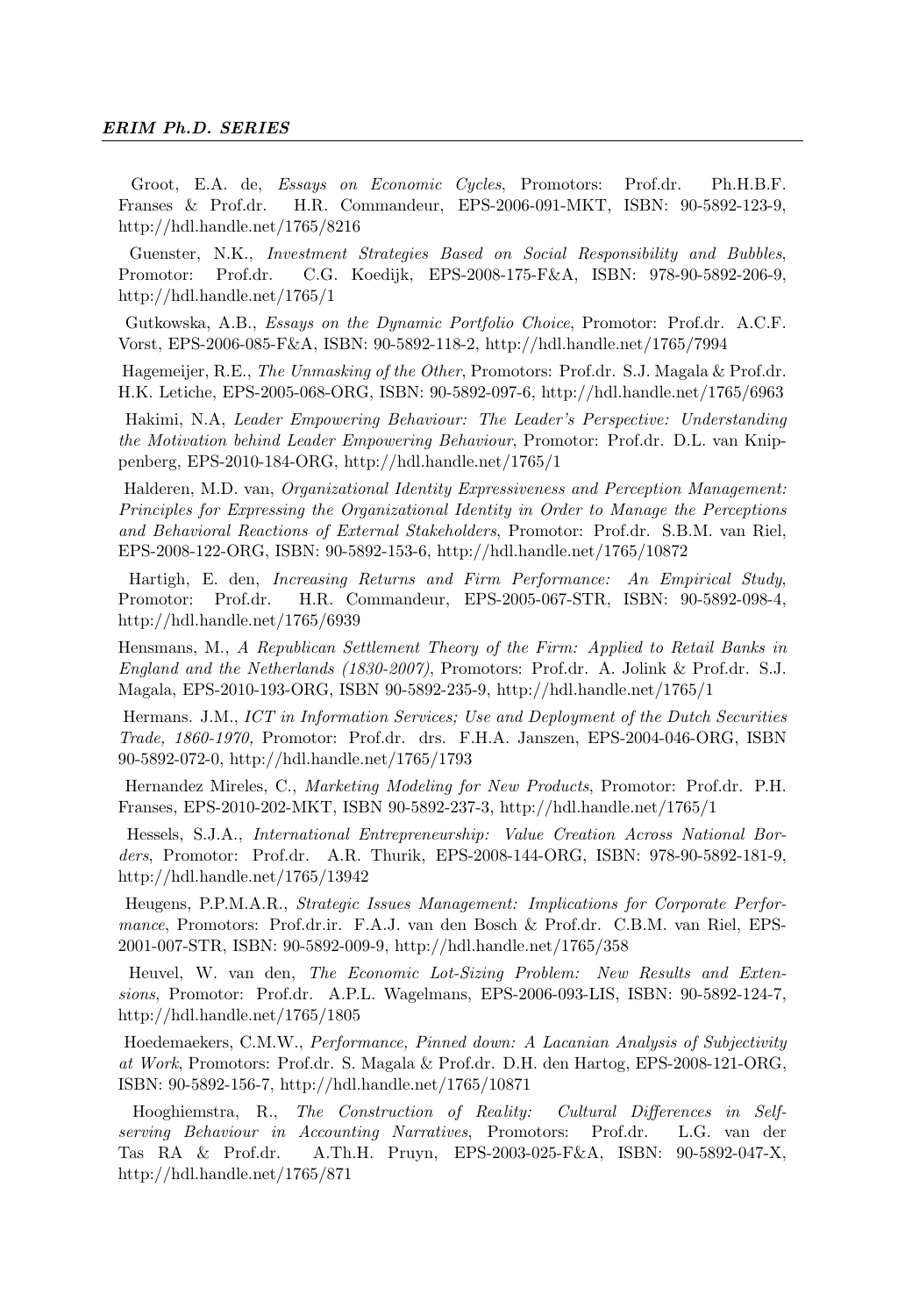Hu, Y., *Essays on the Governance of Agricultural Products : Cooperatives and Contract Farming*, Promotors: Prof.dr. G.W.J. Hendrkse & Prof.dr. B. Krug, EPS-2007-113-ORG, ISBN: 90-5892-145-1, http://hdl.handle.net/1765/10535

Huang, X., *An Analysis of Occupational Pension Provision: From Evaluation to Redesigh*, Promotors: Prof.dr. M.J.C.M. Verbeek & Prof.dr. R.J. Mahieu, EPS-2010-196-F&A, ISBN: 90-5892-239-7, http://hdl.handle.net/1765/1

Huij, J.J., *New Insights into Mutual Funds: Performance and Family Strategies*, Promotor: Prof.dr. M.C.J.M. Verbeek, EPS-2007-099-F&A, ISBN: 90-5892-134-4, http://hdl.handle.net/1765/9398

Huurman, C.I., *Dealing with Electricity Prices*, Promotor: Prof.dr. C.D. Koedijk, EPS-2007-098-F&A, ISBN: 90-5892-130-1, http://hdl.handle.net/1765/9399

Iastrebova, K, *Manager's Information Overload: The Impact of Coping Strategies on Decision-Making Performance*, Promotor: Prof.dr. H.G. van Dissel, EPS-2006-077-LIS, ISBN: 90-5892-111-5, http://hdl.handle.net/1765/7329

Iwaarden, J.D. van, *Changing Quality Controls: The Effects of Increasing Product Variety and Shortening Product Life Cycles ,* Promotors: Prof.dr. B.G. Dale & Prof.dr. A.R.T. Williams, EPS-2006-084-ORG, ISBN: 90-5892-117-4, http://hdl.handle.net/1765/7992

Jansen, J.J.P., *Ambidextrous Organizations*, Promotors: Prof.dr.ir. F.A.J. Van den Bosch & Prof.dr. H.W. Volberda, EPS-2005-055-STR, ISBN: 90-5892-081-X, http://hdl.handle.net/1765/6774

Jaspers, F.P.H., *Organizing Systemic Innovation*, Promotor: Prof.dr.ir. J.C.M. van den Ende, EPS-2009-160-ORG, ISBN: 978-90-5892-197-), http://hdl.handle.net/1765/14974

Jennen, M.G.J., *Empirical Essays on Office Market Dynamics*, Promotors: Prof.dr. C.G. Koedijk & Prof.dr. D. Brounen, EPS-2008-140-F&A, ISBN: 978-90-5892-176-5, http://hdl.handle.net/1765/13692

Jiang, T., *Capital Structure Determinants and Governance Structure Variety in Franchising*, Promotors: Prof.dr. G. Hendrikse & Prof.dr. A. de Jong, EPS-2009-158-F&A, ISBN: 978-90-5892-199-4, http://hdl.handle.net/1765/14975

Jiao, T., *Essays in Financial Accounting*, Promotor: Prof.dr. G.M.H. Mertens, EPS-2009- 176-F&A, ISBN: 978-90-5892-211-3, http://hdl.handle.net/1765/1

Jong, C. de, *Dealing with Derivatives: Studies on the Role, Informational Content and Pricing of Financial Derivatives*, Promotor: Prof.dr. C.G. Koedijk, EPS-2003-023-F&A, ISBN: 90-5892-043-7, http://hdl.handle.net/1765/1043

Kaa, G. van, *Standard Battles for Complex Systems: Empirical Research on the Home Network,* Promotors: Prof.dr.ir. J. van den Ende & Prof.dr.ir. H.W.G.M. van Heck, EPS-2009-166-ORG, ISBN: 978-90-5892-205-2, http://hdl.handle.net/1765/1

Kagie, M., *Advances in Online Shopping Interfaces: Product Catalog Maps and Recommender Systems*, Promotor: Prof.dr. P.J.F. Groenen, EPS-2010-195-MKT, ISBN: 978-90- 5892-233-5, http://hdl.handle.net/1765/1

Keizer, A.B., *The Changing Logic of Japanese Employment Practices: A Firm-Level Analysis of Four Industries,* Promotors: Prof.dr. J.A. Stam & Prof.dr. J.P.M. Groenewegen, EPS-2005-057-ORG, ISBN: 90-5892-087-9, http://hdl.handle.net/1765/6667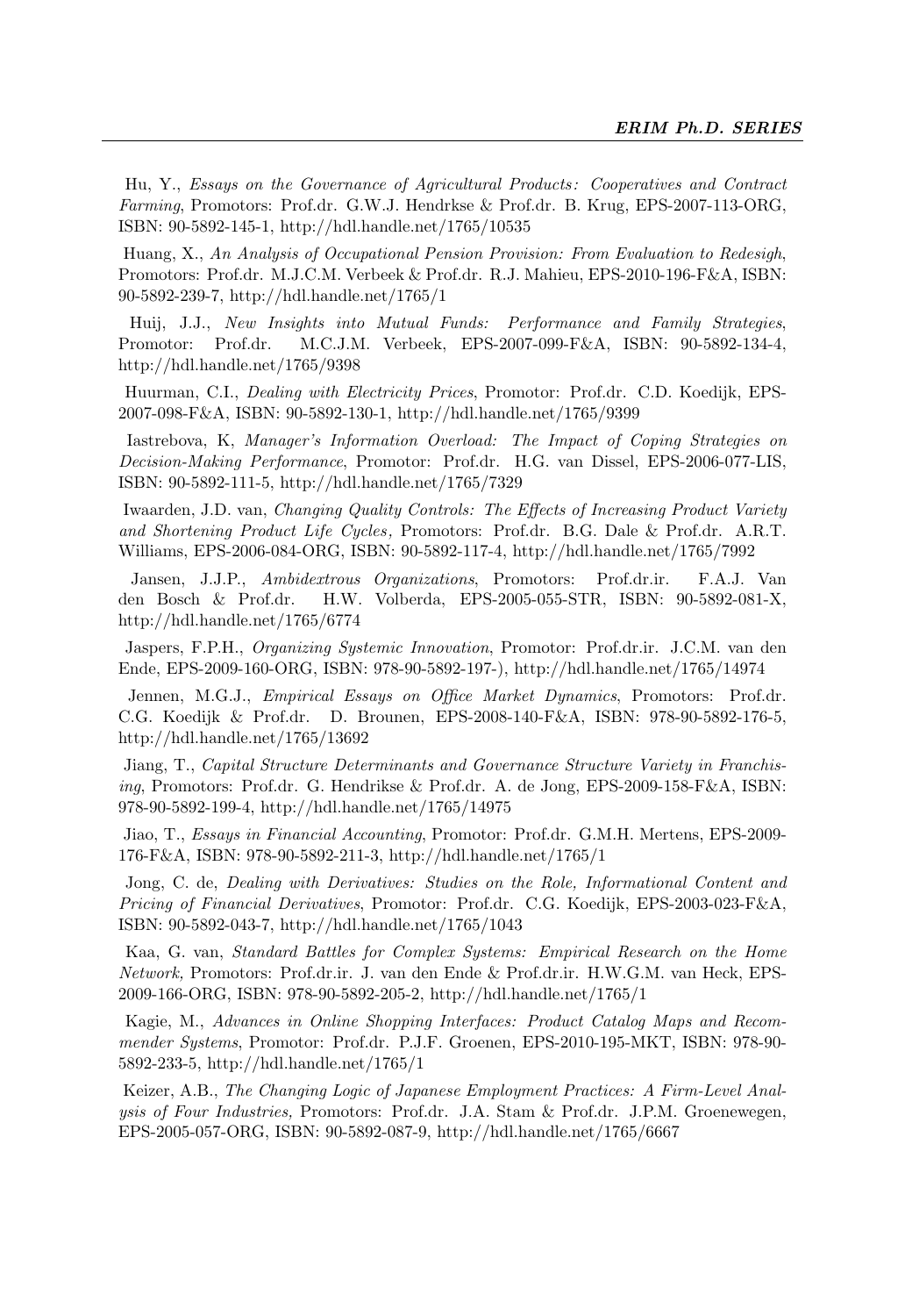### *ERIM Ph.D. SERIES*

Kijkuit, R.C., *Social Networks in the Front End: The Organizational Life of an Idea,* Promotor: Prof.dr. B. Nooteboom, EPS-2007-104-ORG, ISBN: 90-5892-137-6, http://hdl.handle.net/1765/10074

Kippers, J., *Empirical Studies on Cash Payments,* Promotor: Prof.dr. Ph.H.B.F. Franses, EPS-2004-043-F&A, ISBN: 90-5892-069-0, http://hdl.handle.net/1765/1520

Klein, M.H., *Poverty Alleviation through Sustainable Strategic Business Models: Essays on Poverty Alleviation as a Business Strategy,* Promotor: Prof.dr. H.R. Commandeur, EPS-2008-135-STR, ISBN: 978-90-5892-168-0, http://hdl.handle.net/1765/13482

Knapp, S., *The Econometrics of Maritime Safety: Recommendations to Enhance Safety at Sea*, Promotor: Prof.dr. Ph.H.B.F. Franses, EPS-2007-096-ORG, ISBN: 90-5892-127-1, http://hdl.handle.net/1765/7913

Kole, E., *On Crises, Crashes and Comovements*, Promotors: Prof.dr. C.G. Koedijk & Prof.dr. M.J.C.M. Verbeek, EPS-2006-083-F&A, ISBN: 90-5892-114-X, http://hdl.handle.net/1765/7829

Kooij-de Bode, J.M., *Distributed Information and Group Decision-Making: Effects of Diversity and Affect*, Promotor: Prof.dr. D.L. van Knippenberg, EPS-2007-115-ORG, http://hdl.handle.net/1765/10722

Koppius, O.R., *Information Architecture and Electronic Market Performance*, Promotors: Prof.dr. P.H.M. Vervest & Prof.dr.ir. H.W.G.M. van Heck, EPS-2002-013-LIS, ISBN: 90- 5892-023-2, http://hdl.handle.net/1765/921

Kotlarsky, J., *Management of Globally Distributed Component-Based Software Development Projects,* Promotor: Prof.dr. K. Kumar, EPS-2005-059-LIS, ISBN: 90-5892-088-7, http://hdl.handle.net/1765/6772

Krauth, E.I., *Real-Time Planning Support: A Task-Technology Fit Perspective,* Promotors: Prof.dr. S.L. van de Velde & Prof.dr. J. van Hillegersberg, EPS-2008-155-LIS, ISBN: 978- 90-5892-193-2,http://hdl.handle.net/1765/14521

Kuilman, J., *The Re-Emergence of Foreign Banks in Shanghai: An Ecological Analysis,* Promotor: Prof.dr. B. Krug, EPS-2005-066-ORG, ISBN: 90-5892-096- 8,http://hdl.handle.net/1765/6926

Kwee, Z., *Investigating Three Key Principles of Sustained Strategic Renewal: A Longitudinal Study of Long-Lived Firms,* Promotors: Prof.dr.ir. F.A.J. Van den Bosch & Prof.dr. H.W. Volberda, EPS-2009-174-STR, ISBN: 90-5892-212-0,http://hdl.handle.net/1765/1

Langen, P.W. de, *The Performance of Seaport Clusters: A Framework to Analyze Cluster Performance and an Application to the Seaport Clusters of Durban, Rotterdam and the Lower Mississippi*, Promotors: Prof.dr. B. Nooteboom & Prof. drs. H.W.H. Welters, EPS-2004-034-LIS, ISBN: 90-5892-056-9, http://hdl.handle.net/1765/1133

Le Anh, T., *Intelligent Control of Vehicle-Based Internal Transport Systems*, Promotors: Prof.dr. M.B.M. de Koster & Prof.dr.ir. R. Dekker, EPS-2005-051-LIS, ISBN: 90-5892-079- 8, http://hdl.handle.net/1765/6554

Le-Duc, T., *Design and Control of Efficient Order Picking Processes*, Promotor: Prof.dr. M.B.M. de Koster, EPS-2005-064-LIS, ISBN: 90-5892-094-1, http://hdl.handle.net/1765/6910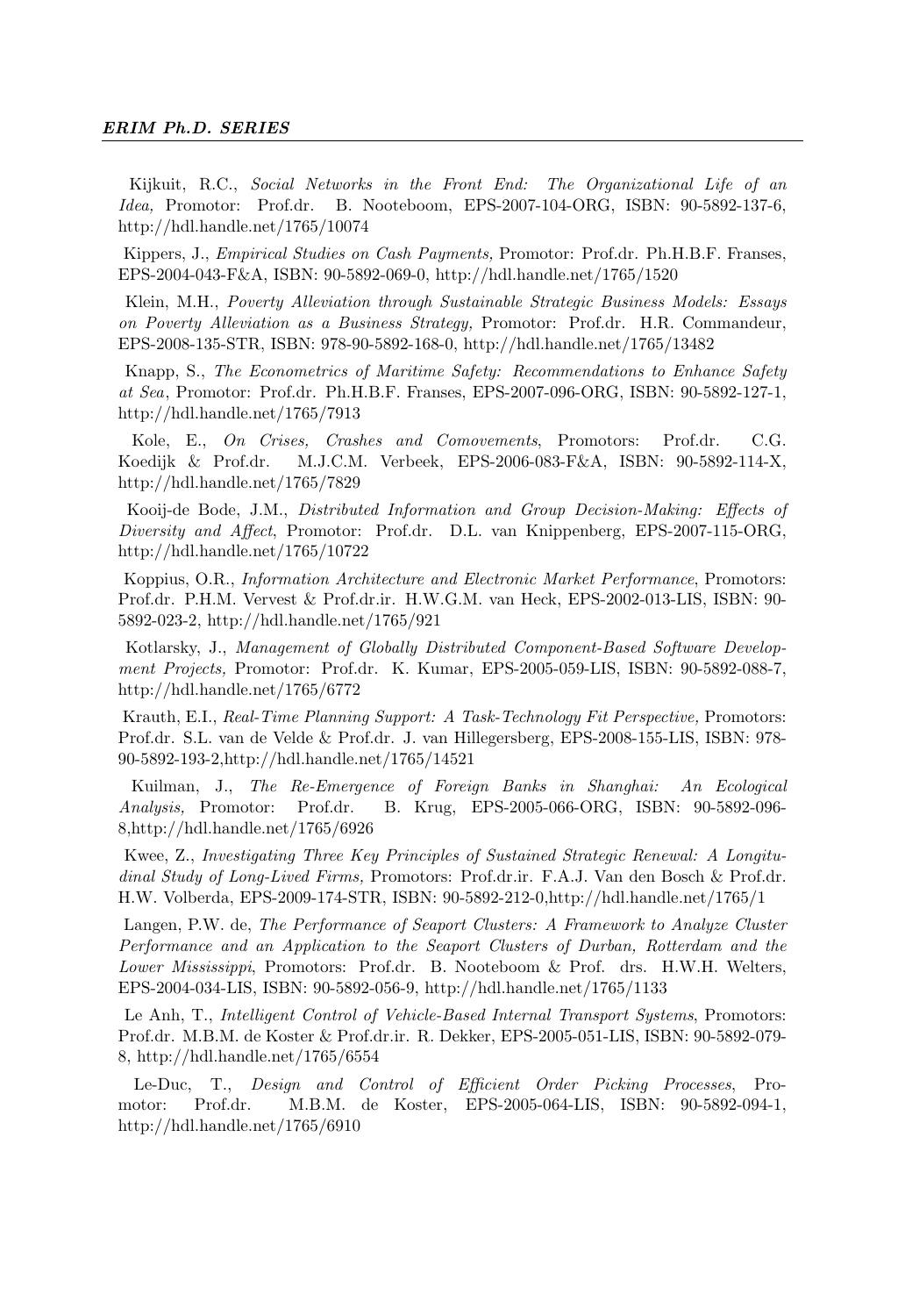Leeuwen, E.P. van, *Recovered-Resource Dependent Industries and the Strategic Renewal of Incumbent Firm: A Multi-Level Study of Recovered Resource Dependence Management and Strategic Renewal in the European Paper and Board Industry*, Promotors: Prof.dr.ir. F.A.J. Van den Bosch & Prof.dr. H.W. Volberda, EPS-2007-109-STR, ISBN: 90-5892-140-6, http://hdl.handle.net/1765/10183

Lentink, R.M., *Algorithmic Decision Support for Shunt Planning*, Promotors: Prof.dr. L.G. Kroon & Prof.dr.ir. J.A.E.E. van Nunen, EPS-2006-073-LIS, ISBN: 90-5892-104-2, http://hdl.handle.net/1765/7328

Li, T., *Informedness and Customer-Centric Revenue Management,* Promotors: Prof.dr. P.H.M. Vervest & Prof.dr.ir. H.W.G.M. van Heck, EPS-2009-146-LIS, ISBN: 978-90-5892- 195-6, http://hdl.handle.net/1765/14525

Liang, G., *New Competition: Foreign Direct Investment and Industrial Development in China,* Promotor: Prof.dr. R.J.M. van Tulder, EPS-2004-047-ORG, ISBN: 90-5892-073-9, http://hdl.handle.net/1765/1795

Liere, D.W. van, *Network Horizon and the Dynamics of Network Positions: A Multi-Method Multi-Level Longitudinal Study of Interfirm Networks,* Promotor: Prof.dr. P.H.M. Vervest, EPS-2007-105-LIS, ISBN: 90-5892-139-0, http://hdl.handle.net/1765/10181

Loef, J., *Incongruity between Ads and Consumer Expectations of Advertising*, Promotors: Prof.dr. W.F. van Raaij & Prof.dr. G. Antonides, EPS-2002-017-MKT, ISBN: 90-5892- 028-3, http://hdl.handle.net/1765/869

Maeseneire, W., de, *Essays on Firm Valuation and Value Appropriation,* Promotor: Prof.dr. J.T.J. Smit, EPS-2005-053-F&A, ISBN: 90-5892-082-8, http://hdl.handle.net/1765/6768

Londoño, M. del Pilar, *Institutional Arrangements that Affect Free Trade Agreements: Economic Rationality Versus Interest Groups*, Promotors: Prof.dr. H.E. Haralambides & Prof.dr. J.F. Francois, EPS-2006-078-LIS, ISBN: 90-5892-108-5, http://hdl.handle.net/1765/7578

Maas, A.A., van der, *Strategy Implementation in a Small Island Context: An Integrative Framework ,* Promotor: Prof.dr. H.G. van Dissel, EPS-2008-127-LIS, ISBN: 978-90-5892- 160-4, http://hdl.handle.net/1765/12278

Maas, K.E.G., *Corporate Social Performance: From Output Measurement to Impact Measurement ,* Promotor: Prof.dr. H.R. Commandeur, EPS-2009-182-STR, ISBN: 978-90-5892- 225-0, http://hdl.handle.net/1765/1

Maeseneire, W., de, *Essays on Firm Valuation and Value Appropriation,* Promotor: Prof.dr. J.T.J. Smit, EPS-2005-053-F&A, ISBN: 90-5892-082-8, http://hdl.handle.net/1765/6768

Mandele, L.M., van der, *Leadership and the Inflection Point: A Longitudinal Perspective*, Promotors: Prof.dr. H.W. Volberda & Prof.dr. H.R. Commandeur, EPS-2004-042-STR, ISBN: 90-5892-067-4, http://hdl.handle.net/1765/1302

Meer, J.R. van der, *Operational Control of Internal Transport*, Promotors: Prof.dr. M.B.M. de Koster & Prof.dr.ir. R. Dekker, EPS-2000-001-LIS, ISBN: 90-5892-004-6, http://hdl.handle.net/1765/859

Mentink, A., *Essays on Corporate Bonds*, Promotor: Prof.dr. A.C.F. Vorst, EPS-2005- 070-F&A, ISBN: 90-5892-100-X, http://hdl.handle.net/1765/7121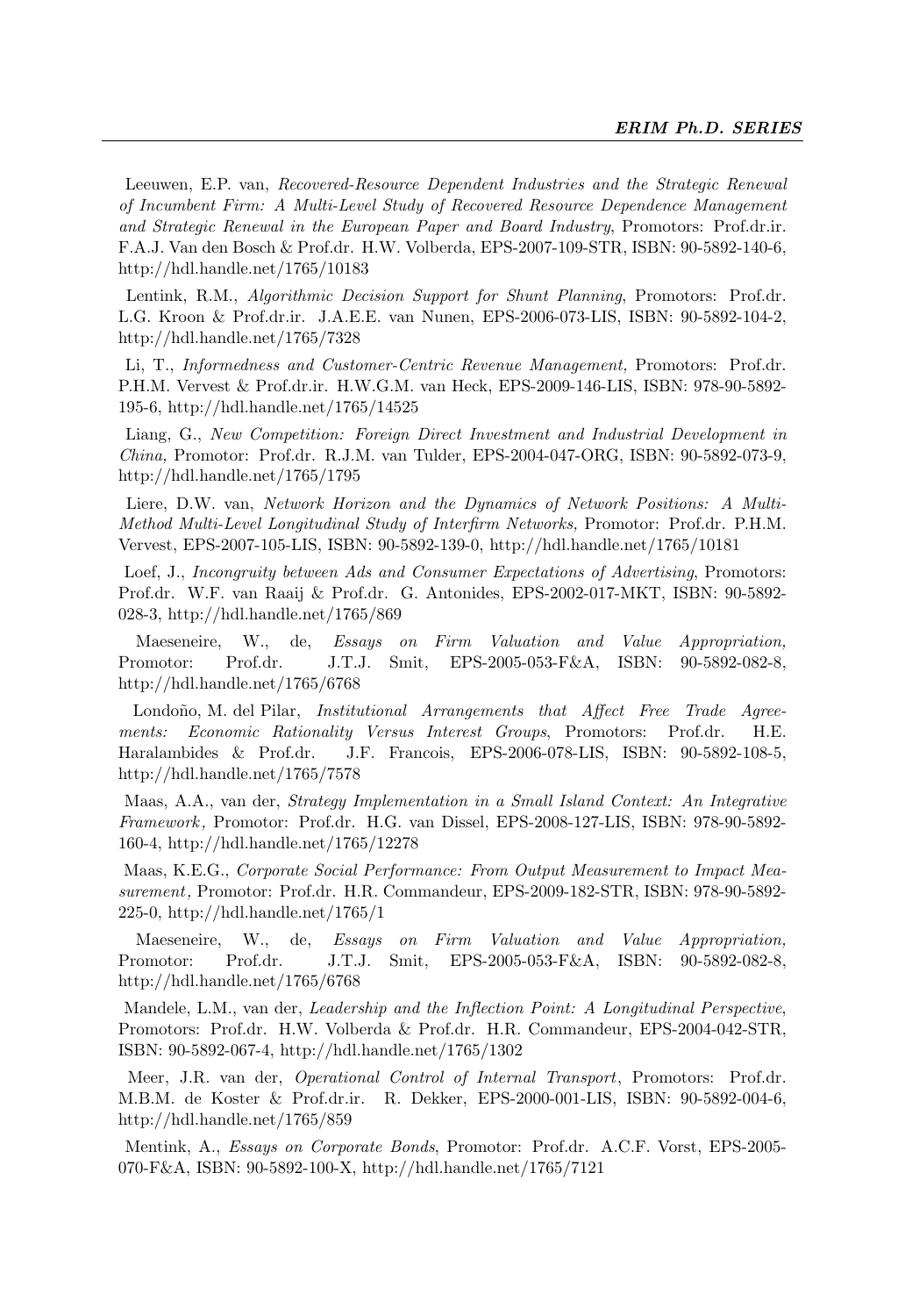Meyer, R.J.H., *Mapping the Mind of the Strategist: A Quantitative Methodology for Measuring the Strategic Beliefs of Executives*, Promotor: Prof.dr. R.J.M. van Tulder, EPS-2007-106-ORG, ISBN: 978-90-5892-141-3, http://hdl.handle.net/1765/10182

Miltenburg, P.R., *Effects of Modular Sourcing on Manufacturing Flexibility in the Automotive Industry: A Study among German OEMs*, Promotors: Prof.dr. J. Paauwe & Prof.dr. H.R. Commandeur, EPS-2003-030-ORG, ISBN: 90-5892-052-6, http://hdl.handle.net/1765/1039

Moerman, G.A., *Empirical Studies on Asset Pricing and Banking in the Euro Area,* Promotor: Prof.dr. C.G. Koedijk, EPS-2005-058-F&A, ISBN: 90-5892-090-9, http://hdl.handle.net/1765/6666

Moitra, D., *Globalization of R&D: Leveraging Offshoring for Innovative Capability and Organizational Flexibility ,* Promotor: Prof.dr. K. Kumar, EPS-2008-150-LIS, ISBN: 978- 90-5892-184-0, http://hdl.handle.net/1765/14081

Mol, M.M., *Outsourcing, Supplier-relations and Internationalisation: Global Source Strategy as a Chinese Puzzle*, Promotor: Prof.dr. R.J.M. van Tulder, EPS-2001-010-ORG, ISBN: 90-5892-014-3, http://hdl.handle.net/1765/355

Mom, T.J.M., *Managers' Exploration and Exploitation Activities: The Influence of Organizational Factors and Knowledge Inflows*, Promotors: Prof.dr.ir. F.A.J. Van den Bosch & Prof.dr. H.W. Volberda, EPS-2006-079-STR, ISBN: 90-5892-116-6, http://hdl.handle.net/1765

Moonen, J.M., *Multi-Agent Systems for Transportation Planning and Coordination*, Promotors: Prof.dr. J. van Hillegersberg & Prof.dr. S.L. van de Velde, EPS-2009-177-LIS, ISBN: 978-90-5892-216-8, http://hdl.handle.net/1

Mulder, A., *Government Dilemmas in the Private Provision of Public Goods*, Promotor: Prof.dr. R.J.M. van Tulder, EPS-2004-045-ORG, ISBN: 90-5892-071-2, http://hdl.handle.net/1765/1790

Muller, A.R., *The Rise of Regionalism: Core Company Strategies Under The Second Wave of Integration*, Promotor: Prof.dr. R.J.M. van Tulder, EPS-2004-038-ORG, ISBN: 90-5892- 062-3, http://hdl.handle.net/1765/1272

Nalbantov G.I., *Essays on Some Recent Penalization Methods with Applications in Finance and Marketing*, Promotor: Prof. dr P.J.F. Groenen, EPS-2008-132-F&A, ISBN: 978-90- 5892-166-6, http://hdl.handle.net/1765/13319

Nederveen Pieterse, A., *Goal Orientation in Teams: The Role of Diversity*, Promotor: Prof.dr. D.L. van Knippenberg, EPS-2009-162-ORG, http://hdl.handle.net/1765/15240

Nguyen, T.T., *Capital Structure, Strategic Competition, and Governance*, Promotor: Prof.dr. A. de Jong, EPS-2008-148-F&A, ISBN: 90-5892-178-9, http://hdl.handle.net/1765/14005

Niesten, E.M.M.I., *Regulation, Governance and Adaptation: Governance Transformations in the Dutch and French Liberalizing Electricity Industries*, Promotors: Prof.dr. A. Jolink & Prof.dr. J.P.M. Groenewegen, EPS-2009-170-ORG, ISBN: 978-90-5892-208-3, http://hdl.handle.net/1765/1

Nieuwenboer, N.A. den, *Seeing the Shadow of the Self*, Promotor: Prof.dr. S.P. Kaptein, EPS-2008-151-ORG, ISBN: 978-90-5892-182-6, http://hdl.handle.net/1765/14223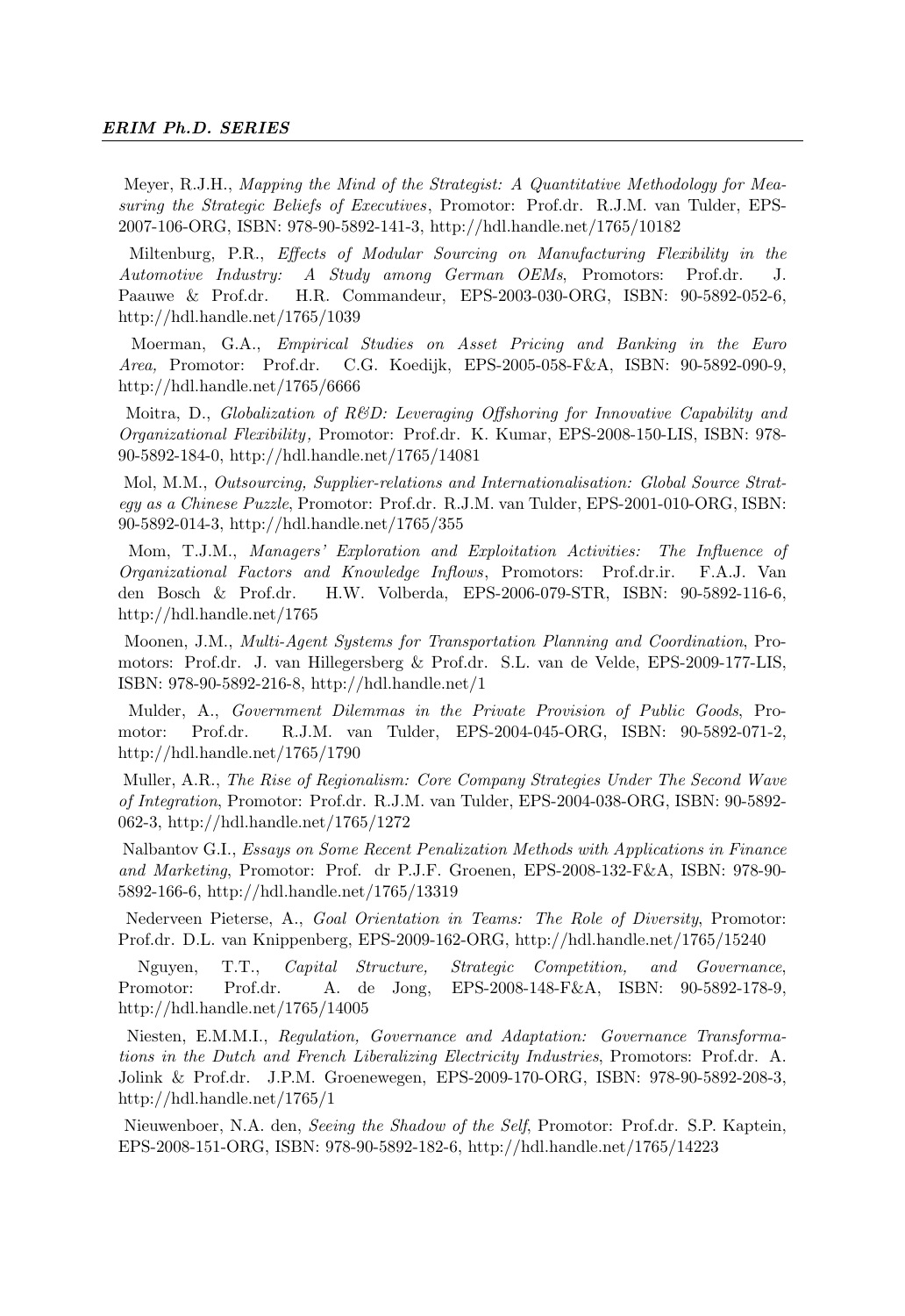Ning, H., *Hierarchical Portfolio Management: Theory and Applications*, Promotor: Prof.dr. J. Spronk, EPS-2007-118-F&A, ISBN: 90-5892-152-9, http://hdl.handle.net/1765/10868

Noeverman, J., *Management Control Systems, Evaluative Style, and Behaviour: Exploring the Concept and Behavioural Consequences of Evaluative Style*, Promotors: Prof.dr. E.G.J. Vosselman & Prof.dr. A.R.T. Williams, EPS-2007-120-F&A, ISBN: 90-5892-151-2, http://hdl.handle.net/1765/10869

Noordegraaf-Eelens, L.H.J., *Contested Communication: A Critical Analysis of Central Bank Speech*, Promotor(s): Prof.dr. Ph.H.B.F. Franses, EPS-2010-209-MKT, ISBN: 978-90-5892- 254-0, http://hdl.handle.net/1765/1

Nuijten, I., *Servant Leadership: Paradox or Diamond in the Rough? A Multidimensional Measure and Empirical Evidence*, Promotor: Prof.dr. D.L. van Knippenberg, EPS-2009- 183-ORG, http://hdl.handle.net/1765/1

Oosterhout, J., van, *The Quest for Legitimacy: On Authority and Responsibility in Governance*, Promotors: Prof.dr. T. van Willigenburg & Prof.mr. H.R. van Gunsteren, EPS-2002-012-ORG, ISBN: 90-5892-022-4, http://hdl.handle.net/1765/362

Oosterhout, M., van, *Business Agility and Information Technology in Service Organizations*, Promotor: Prof,dr.ir. H.W.G.M. van Heck, EPS-2010-198-LIS, ISBN: 90-5092-236-6, http://hdl.handle.net/1765/1

Oostrum, J.M., van, *Applying Mathematical Models to Surgical Patient Planning*, Promotor: Prof.dr. A.P.M. Wagelmans, EPS-2009-179-LIS, ISBN: 978-90-5892-217-5, http://hdl.handle.net/1765/1

Paape, L., *Corporate Governance: The Impact on the Role, Position, and Scope of Services of the Internal Audit Function*, Promotors: Prof.dr. G.J. van der Pijl & Prof.dr. H. Commandeur, EPS-2007-111-MKT, ISBN: 90-5892-143-7, http://hdl.handle.net/1765/10417

Pak, K., *Revenue Management: New Features and Models*, Promotor: Prof.dr.ir. R. Dekker, EPS-2005-061-LIS, ISBN: 90-5892-092-5, http://hdl.handle.net/1765/362/6771

Pattikawa, L.H, *Innovation in the Pharmaceutical Industry: Evidence from Drug Introduction in the U.S.*, Promotors: Prof.dr. H.R.Commandeur, EPS-2007-102-MKT, ISBN: 90-5892-135-2, http://hdl.handle.net/1765/9626

Peeters, L.W.P., *Cyclic Railway Timetable Optimization*, Promotors: Prof.dr. L.G. Kroon & Prof.dr.ir. J.A.E.E. van Nunen, EPS-2003-022-LIS, ISBN: 90-5892-042-9, http://hdl.handle.net/1765/429

Pietersz, R., *Pricing Models for Bermudan-style Interest Rate Derivatives*, Promotors: Prof.dr. A.A.J. Pelsser & Prof.dr. A.C.F. Vorst, EPS-2005-071-F&A, ISBN: 90-5892-099-2, http://hdl.handle.net/1765/7122

Pince, C., *Advances in Inventory Management: Dynamic Models*, Promotor: Prof.dr.ir. R. Dekker, EPS-2010-199-LIS, ISBN: 978-90-5892-243-4, http://hdl.handle.net/1765/1

Poel, A.M. van der, *Empirical Essays in Corporate Finance and Financial Reporting*, Promotors: Prof.dr. A. de Jong & Prof.dr. G.M.H. Mertens, EPS-2007-133-F&A, ISBN: 978-90-5892-165-9, http://hdl.handle.net/1765/13320

Popova, V., *Knowledge Discovery and Monotonicity*, Promotor: Prof.dr. A. de Bruin, EPS-2004-037-LIS, ISBN: 90-5892-061-5, http://hdl.handle.net/1765/1201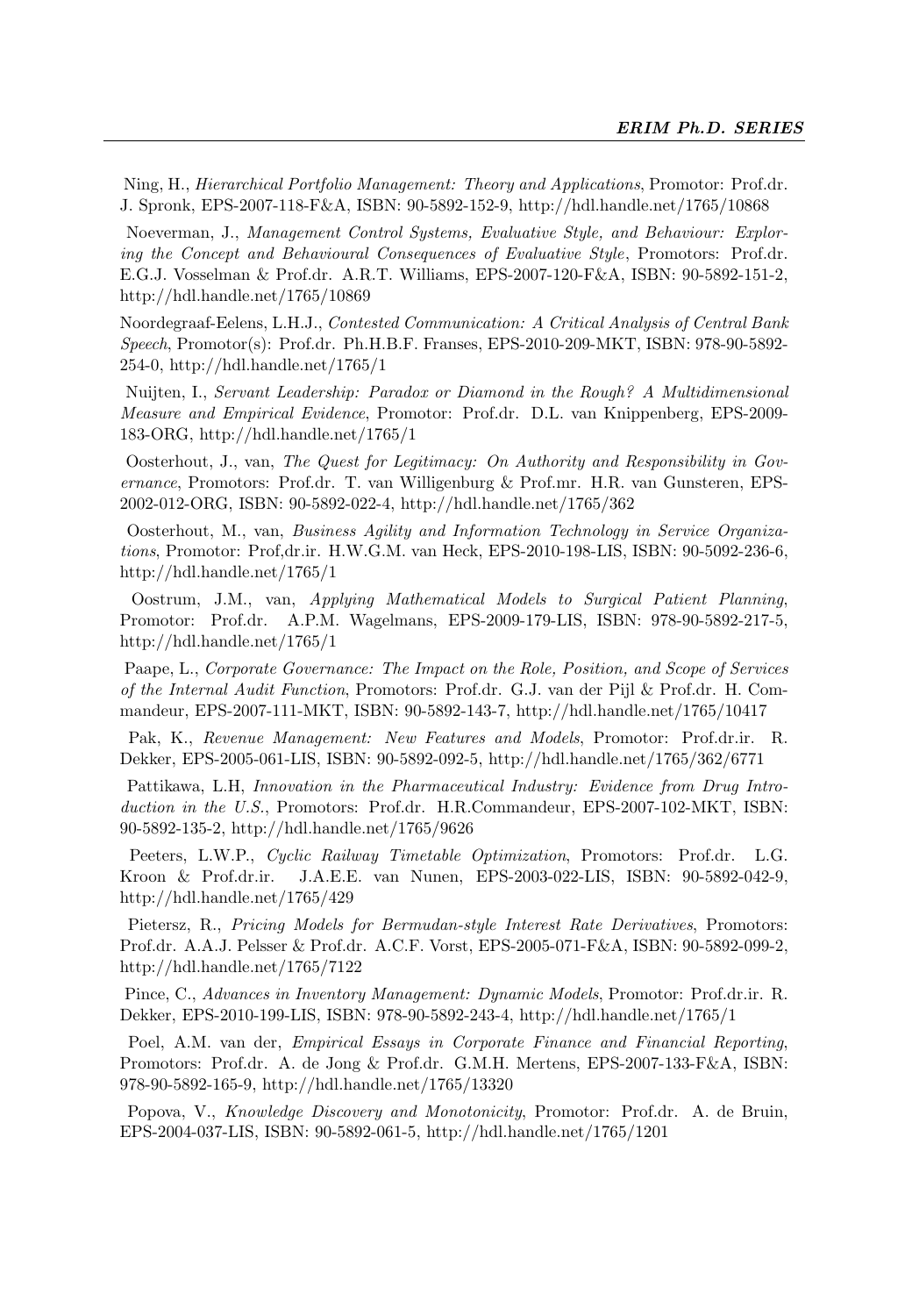### *ERIM Ph.D. SERIES*

Potthoff, D., *Railway Crew Rescheduling: Novel Approaches and Extensions*, Promotos: Prof.dr. A.P.M. Wagelmans & Prof.dr. L.G. Kroon, EPS-2010-210-LIS, ISBN: 90-5892-250- 2, http://hdl.handle.net/1765/1 Pouchkarev, I., *Performance Evaluation of Constrained Portfolios*, Promotors: Prof.dr. J. Spronk & Dr. W.G.P.M. Hallerbach, EPS-2005-052- F&A, ISBN: 90-5892-083-6, http://hdl.handle.net/1765/6731

Prins, R., *Modeling Consumer Adoption and Usage of Value-Added Mobile Services*, Promotors: Prof.dr. Ph.H.B.F. Franses & Prof.dr. P.C. Verhoef, EPS-2008-128-MKT, ISBN: 978/90-5892-161-1, http://hdl.handle.net/1765/12461

Puvanasvari Ratnasingam, P., *Interorganizational Trust in Business to Business E-Commerce*, Promotors: Prof.dr. K. Kumar & Prof.dr. H.G. van Dissel, EPS-2001-009-LIS, ISBN: 90-5892-017-8, http://hdl.handle.net/1765/356

Quak, H.J., *Sustainability of Urban Freight Transport: Retail Distribution and Local Regulation in Cities*, Promotor: Prof.dr. M.B.M. de Koster, EPS-2008-124-LIS, ISBN: 978-90- 5892-154-3, http://hdl.handle.net/1765/11990

Quariguasi Frota Neto, J., *Eco-efficient Supply Chains for Electrical and Electronic Products*, Promotors: Prof.dr.ir. J.A.E.E. van Nunen & Prof.dr.ir. H.W.G.M. van Heck, EPS-2008-152-LIS, ISBN: 978-90-5892-192-5, http://hdl.handle.net/1765/14785

Radkevitch, U.L, *Online Reverse Auction for Procurement of Services*, Promotor: Prof.dr.ir. H.W.G.M. van Heck, EPS-2008-137-LIS, ISBN: 978-90-5892-171-0, http://hdl.handle.net/1765/13497

Rinsum, M. van, *Performance Measurement and Managerial Time Orientation*, Promotor: Prof.dr. F.G.H. Hartmann, EPS-2006-088-F&A, ISBN: 90-5892-121-2, http://hdl.handle.net/1765/7993

Roelofsen, E.M., *The Role of Analyst Conference Calls in Capital Markets*, Promotors: Prof.dr. G.M.H. Mertens & Prof.dr. L.G. van der Tas RA, EPS-2010-190-F&A, ISBN: 978-90-5892-228-1, http://hdl.handle.net/1765/1

Romero Morales, D., *Optimization Problems in Supply Chain Management*, Promotors: Prof.dr.ir. J.A.E.E. van Nunen & Dr. H.E. Romeijn, EPS-2000-003-LIS, ISBN: 90-9014078- 6, http://hdl.handle.net/1765/865

Roodbergen, K.J., *Layout and Routing Methods for Warehouses*, Promotors: Prof.dr. M.B.M. de Koster & Prof.dr.ir. J.A.E.E. van Nunen, EPS-2001-004-LIS, ISBN: 90-5892- 005-4, http://hdl.handle.net/1765/861

Rook, L., *Imitation in Creative Task Performance*, Promotor: Prof.dr. D.L. van Knippenberg, EPS-2008-125-ORG, http://hdl.handle.net/1765/11555

Rosmalen, J. van, *Segmentation and Dimension Reduction: Exploratory and Model-Based Approaches*, Promotor: Prof.dr. P.J.F. Groenen, EPS-2009-165-MKT, ISBN: 978-90-5892- 201-4, http://hdl.handle.net/1765/15536

Rus, D., *The Dark Side of Leadership: Exploring the Psychology of Leader Selfserving Behavior*, Promotor: Prof.dr. D.L. van Knippenberg, EPS-2009-178-ORG, http://hdl.handle.net/1765/1

Samii, R., *Leveraging Logistics Partnerships: Lessons from Humanitarian Organizations ,* Promotors: Prof.dr.ir. J.A.E.E. van Nunen & Prof.dr.ir. L.N. Van Wassenhove, EPS-2008- 153-LIS, ISBN: 978-90-5892-186-4, http://hdl.handle.net/1765/14519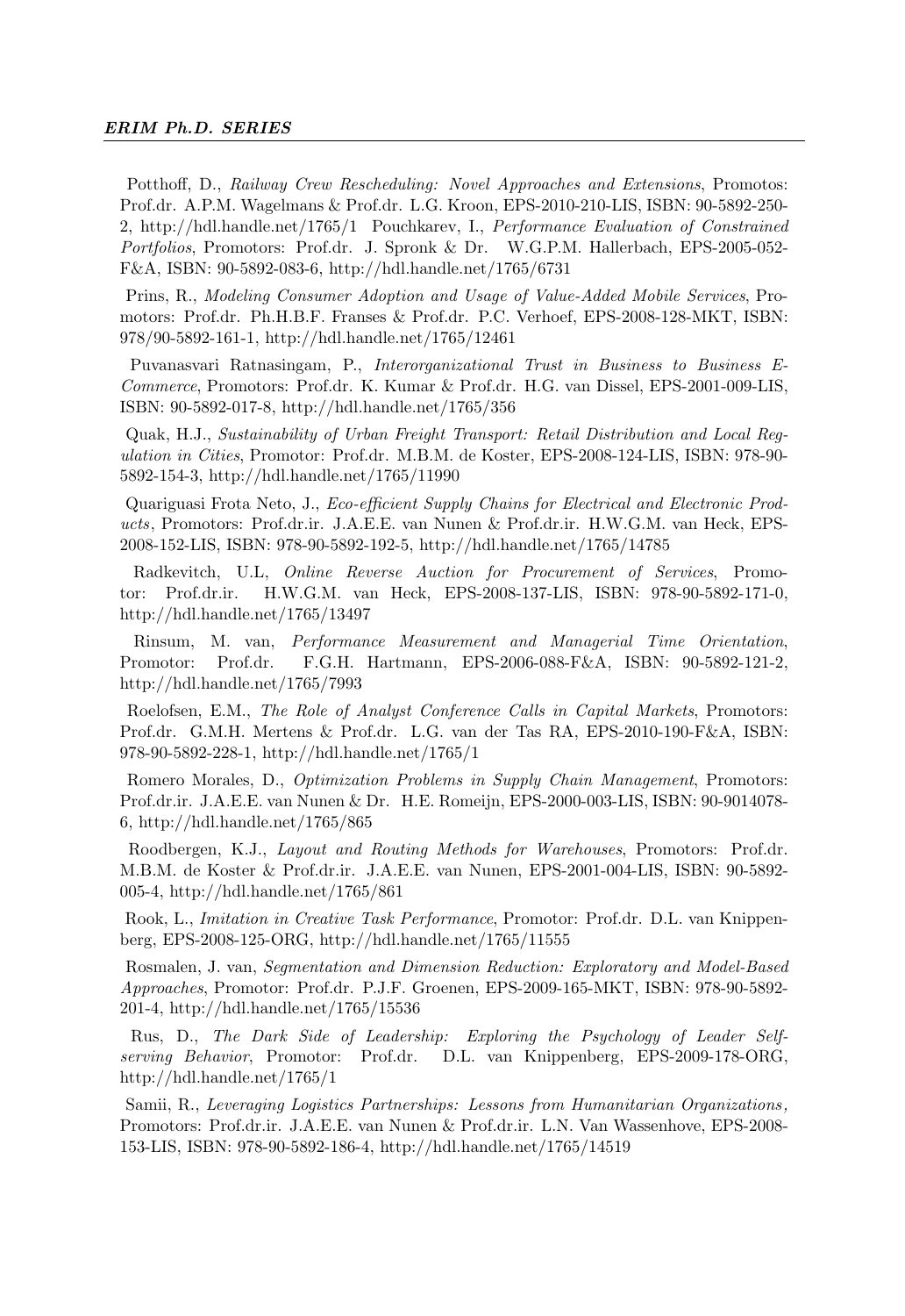Schaik, D. van, *M&A in Japan: An Analysis of Merger Waves and Hostile Takeovers,* Promotors: Prof.dr. J. Spronk & Prof.dr. J.P.M. Groenewegen, EPS-2008-141-F&A, ISBN: 978-90-5892-169-7, http://hdl.handle.net/1765/13693

Schauten, M.B.J., *Valuation, Capital Structure Decisions and the Cost of Capital,* Promotors: Prof.dr. J. Spronk & Prof.dr. D. van Dijk, EPS-2008-134-F&A, ISBN: 978-90-5892- 172-7, http://hdl.handle.net/1765/13480

Schellekens, G.A.C., *Language Abstraction in Word of Mouth*, Promotor(s): Prof.dr.ir. A. Smidts, EPS-2010-218-MKT, ISBN: 978-90-5892-252-6, http://hdl.handle.net/1765/1 Schramade, W.L.J., *Corporate Bonds Issuers,* Promotor: Prof.dr. A. De Jong, EPS-2006- 092-F&A, ISBN: 90-5892-125-5, http://hdl.handle.net/1765/8191

Schweizer, T.S., *An Individual Psychology of Novelty-Seeking, Creativity and Innovation,* Promotor: Prof.dr. R.J.M. van Tulder, EPS-2004-048-ORG, ISBN: 90-5892-077-1, http://hdl.handle.net/1765/1818

Six, F.E., *Trust and Trouble: Building Interpersonal Trust Within Organizations*, Promotors: Prof.dr. B. Nooteboom & Prof.dr. A.M. Sorge, EPS-2004-040-ORG, ISBN: 90-5892- 064-X, http://hdl.handle.net/1765/1271

Slager, A.M.H., *Banking across Borders*, Promotors: Prof.dr. R.J.M. van Tulder & Prof.dr. D.M.N. van Wensveen, EPS-2004-041-ORG, ISBN: 90-5892-066–6, http://hdl.handle.net/1765/1301

Sloot, L., *Understanding Consumer Reactions to Assortment Unavailability*, Promotors: Prof.dr. H.R. Commandeur, Prof.dr. E. Peelen & Prof.dr. P.C. Verhoef, EPS-2006-074- MKT, ISBN: 90-5892-102-6, http://hdl.handle.net/1765/7438

Smit, W., *Market Information Sharing in Channel Relationships: Its Nature, Antecedents and Consequences*, Promotors: Prof.dr.ir. G.H. van Bruggen & Prof.dr.ir. B. Wierenga, EPS-2006-076-MKT, ISBN: 90-5892-106-9, http://hdl.handle.net/1765/7327

Sonnenberg, M., *The Signalling Effect of HRM on Psychological Contracts of Employees: A Multi-level Perspective*, Promotor: Prof.dr. J. Paauwe, EPS-2006-086-ORG, ISBN: 90- 5892-119-0, http://hdl.handle.net/1765/7995

Sotgiu, F., Not All Promotions are Made Equal: From the Effects of a Price War to Crosschain Cannibalization, Promotors: Prof.dr. M.G. Dekimpe & Prof.dr.ir. B. Wierenga, EPS-2010-203-MKT, ISBN: 978-90-5892-238-0, http://hdl.handle.net/1765/1

Speklé, R.F., *Beyond Generics: A closer Look at Hybrid and Hierarchical Governance*, Promotor: Prof.dr. M.A. van Hoepen RA, EPS-2001-008-F&A, ISBN: 90-5892-011-9, http://hdl.handle.net/1765/357

Srour, F.J., *Dissecting Drayage: An Examination of Structure, Information, and Control in Drayage Operations*, Promotor: Prof.dr. S.L. van de Velde, EPS-2010-186-LIS, http://hdl.handle.net/1765/1

Stam, D.A., *Managing Dreams and Ambitions : A Psychological Analysis of Vision Communication*, Promotor: Prof.dr. D.L. van Knippenberg, EPS-2008-149-ORG, http://hdl.handle.net/1765/14080

Stienstra, M., *Strategic Renewal in Regulatory Environments : How Inter- and Intraorganisational Institutional Forces Influence European Energy Incumbent Firms ,* Promotors: Prof.dr.ir. F.A.J. Van den Bosch & Prof.dr. H.W. Volberda, EPS-2008-145-STR, ISBN: 978-90-5892-184-0, http://hdl.handle.net/1765/13943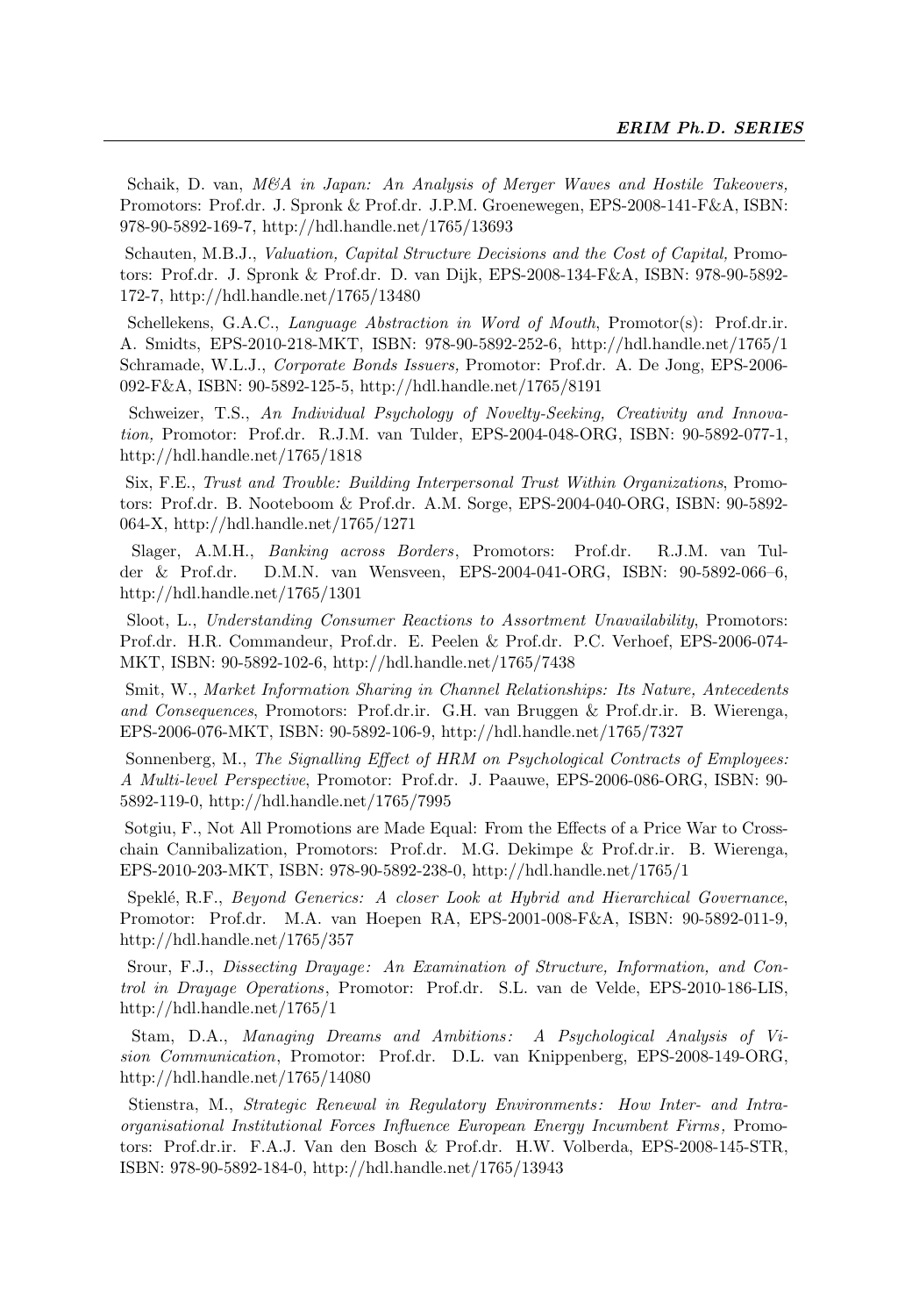Sweldens, S.T.L.R., *Evaluative Conditioning 2.0: Direct versus Associative Transfer of Affect to Brands,* Promotor: Prof.dr. S.M.J. van Osselaer, EPS-2009-167-MKT, ISBN: 978-90-5892-204-5, http://hdl.handle.net/1765/1

Szkudlarek, B.A.,*Spinning the Web of Reentry: [Re]connecting reentry training theory and practice*, Promotor: Prof.dr. S.J. Magala, EPS-2008-143-ORG, ISBN: 978-90-5892-177-2, http://hdl.handle.net/1765/13695

Tempelaar, M.P., *Organizing for Ambidexterity: Studies on the Pursuit of Exploration and Exploitation through Differentiation*, Integration, Contextual and Individual Attributes, Promotors: Prof.dr.ing. F.A.J. van den Bosch & Prof.dr. H.W. Volberda, EPS-2010-191-STR, ISBN: 978-90-5892-231-1, http://hdl.handle.net/1765/1 Teunter, L.H.,*Analysis of Sales Promotion Effects on Household Purchase Behavior*, Promotors: Prof.dr.ir. B. Wierenga & Prof.dr. T. Kloek, EPS-2002-016-MKT, ISBN: 90-5892- 029-1, http://hdl.handle.net/1765/868

Tims, B., *Empirical Studies on Exchange Rate Puzzles and Volatility*, Promotor: Prof.dr. C.G. Koedijk, EPS-2006-089-F&A, ISBN: 90-5892-113-1,http://hdl.handle.net/1765/8066

Tiwari, V., *Transition Process and Performance in IT Outsourcing: Evidence from a Field Study and Laboratory Experiments*, Promotors: Prof.dr.ir. H.W.G.M. van Heck & Prof.dr. P.H.M. Vervest, EPS-2010-201-LIS, ISBN: 978-90-5892-241-0, http://hdl.handle.net/1765/1 Tuk, M.A., *Is Friendship Silent When Money Talks? How Consumers Respond to Word-of-Mouth Marketing*, Promotors: Prof.dr.ir. A. Smidts & Prof.dr. D.H.J. Wigboldus, EPS-2008-130-MKT, ISBN: 978-90-5892-164-2, http://hdl.handle.net/1765/12702

Tzioti, S., *Let Me Give You a Piece of Advice: Empirical Papers about Advice Taking in Marketing*, Promoters: Prof.dr. S.M.J. van Osselaer & Prof.dr.ir. B. Wierenga, EPS-2010- 211-MKT, ISBN: 978-90-5892-251-9, http://hdl.handle.net/1765/1

Valck, K. de, *Virtual Communities of Consumption: Networks of Consumer Knowledge and Companionship*, Promotors: Prof.dr.ir. G.H. van Bruggen & Prof.dr.ir. B. Wierenga, EPS-2005-050-MKT, ISBN: 90-5892-078-X, http://hdl.handle.net/1765/6663

Valk, W. van der, *Buyer-Seller Interaction Patterns During Ongoing Service Exchange*, Promotors: Prof.dr. J.Y.F. Wynstra & Prof.dr.ir. B. Axelsson, EPS-2007-116-MKT, ISBN: 90-5892-146-8, http://hdl.handle.net/1765/10856

Verheijen, H.J.J., *Vendor-Buyer Coordination in Supply Chains*, Promotor: Prof.dr.ir. J.A.E.E. van Nunen, EPS-2010-194-LIS, ISBN: 90-5892-234-2, http://hdl.handle.net/1765/1

Verheul, I., *Is There a (Fe)male Approach? Understanding Gender Differences in Entrepreneurship*, Prof.dr. A.R. Thurik, EPS-2005-054-ORG, ISBN: 90-5892-080-1, http://hdl.handle.net/1765/2005

Verwijmeren, P., *Empirical Essays on Debt, Equity, and Convertible Securities*, Promotors: Prof.dr. A. de Jong & Prof.dr. M.J.C.M. Verbeek, EPS-2009-154-F&A, ISBN: 978-90-5892- 187-1, http://hdl.handle.net/1765/14312

Vis, I.F.A., *Planning and Control Concepts for Material Handling Systems*, Promotors: Prof.dr. M.B.M. de Koster & Prof.dr.ir. R. Dekker, EPS-2002-014-LIS, ISBN: 90-5892-021- 6, http://hdl.handle.net/1765/866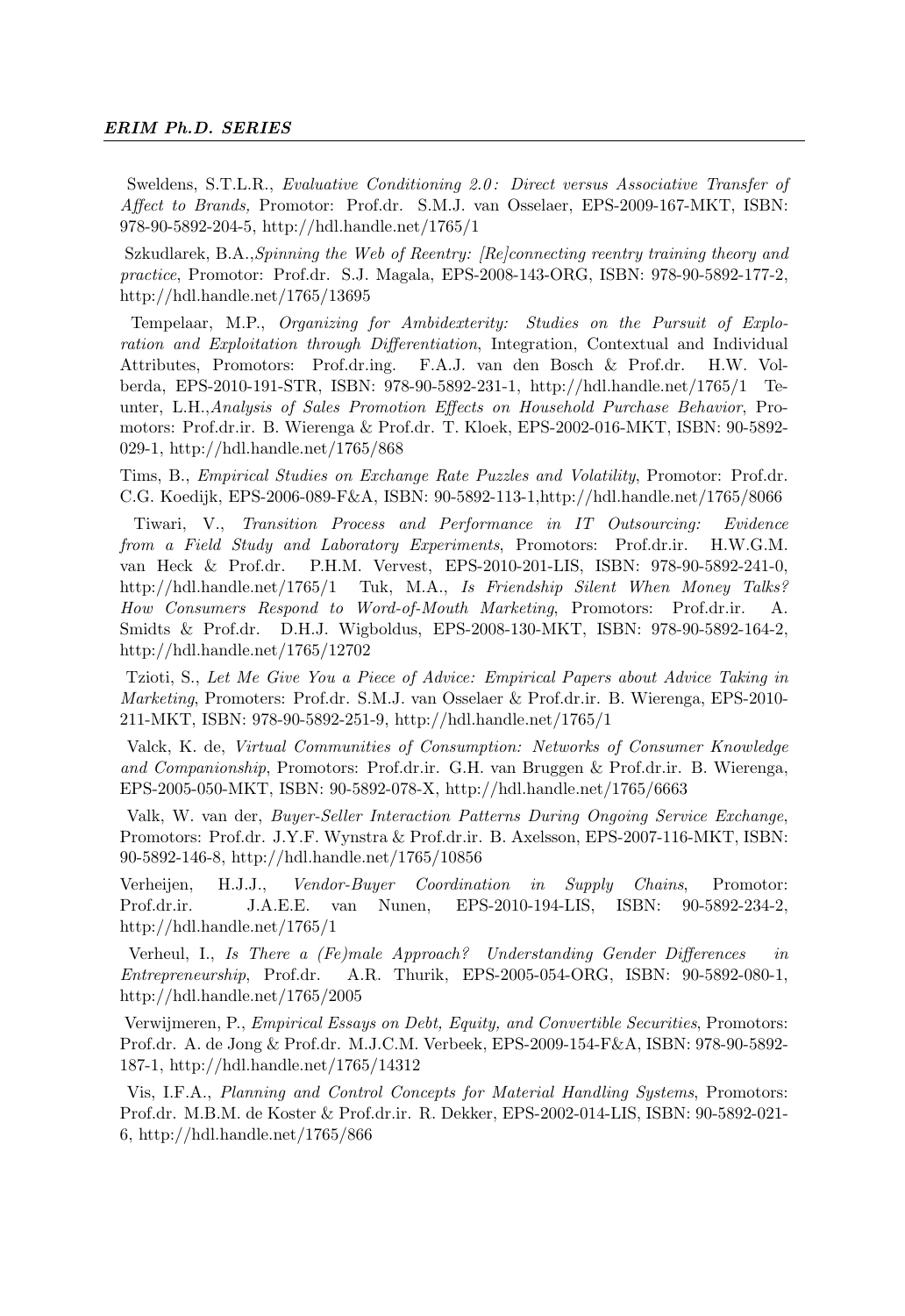Vlaar, P.W.L., *Making Sense of Formalization in Interorganizational Relationships: Beyond Coordination and Control ,* Promotors: Prof.dr.ir. F.A.J. Van den Bosch & Prof.dr. H.W. Volberda, EPS-2006-075-STR, ISBN 90-5892-103-4, http://hdl.handle.net/1765/7326

Vliet, P. van, *Downside Risk and Empirical Asset Pricing*, Promotor: Prof.dr. G.T. Post, EPS-2004-049-F&A, ISBN: 90-5892-07-55, http://hdl.handle.net/1765/1819

Vlist, P. van der, *Synchronizing the Retail Supply Chain*, Promotors: Prof.dr.ir. J.A.E.E. van Nunen & Prof.dr. A.G. de Kok, EPS-2007-110-LIS, ISBN: 90-5892-142-0, http://hdl.handle.net/1765/10418

Vries-van Ketel E. de, *How Assortment Variety Affects Assortment Attractiveness: A Consumer Perspective*, Promotors: Prof.dr. G.H. van Bruggen & Prof.dr.ir. A. Smidts, EPS-2006-072-MKT, ISBN: 90-5892-101-8, http://hdl.handle.net/1765/7193

Vromans, M.J.C.M., *Reliability of Railway Systems*, Promotors: Prof.dr. L.G. Kroon, Prof.dr.ir. R. Dekker & Prof.dr.ir. J.A.E.E. van Nunen, EPS-2005-062-LIS, ISBN: 90-5892- 089-5, http://hdl.handle.net/1765/6773

Vroomen, B.L.K., *The Effects of the Internet, Recommendation Quality and Decision Strategies on Consumer Choice*, Promotor: Prof.dr. Ph.H.B.F. Franses, EPS-2006-090- MKT, ISBN: 90-5892-122-0, http://hdl.handle.net/1765/8067

Waal, T. de, *Processing of Erroneous and Unsafe Data*, Promotor: Prof.dr.ir. R. Dekker, EPS-2003-024-LIS, ISBN: 90-5892-045-3, http://hdl.handle.net/1765/870

Waard, E.J. de, *Engaging Environmental Turbulence: Organizational Determinants for Repetitive Quick and Adequate Responses*, Promotors: Prof.dr. H.W. Volberda & Prof.dr. J. Soeters, EPS-2010-189-STR, ISBN: 978-90-5892-229-8, http://hdl.handle.net/1765/1

Wall, R.S., *Netscape: Cities and Global Corporate Networks ,* Promotor: Prof.dr. G.A. van der Knaap, EPS-2009-169-ORG, ISBN: 978-90-5892-207-6, http://hdl.handle.net/1765/1

Watkins Fassler, K., *Macroeconomic Crisis and Firm Performance,* Promotors: Prof.dr. J. Spronk & Prof.dr. D.J. van Dijk, EPS-2007-103-F&A, ISBN: 90-5892-138-3, http://hdl.handle.net/1765/10065

Weerdt, N.P. van der, *Organizational Flexibility for Hypercompetitive Markets: Empirical Evidence of the Composition and Context Specificity of Dynamic Capabilities and Organization Design Parameters ,* Promotor: Prof.dr. H.W. Volberda, EPS-2009-173-STR, ISBN: 978-90-5892-215-1, http://hdl.handle.net/1765/1

Wennekers, A.R.M., *Entrepreneurship at Country Level: Economic and Non-Economic Determinants ,* Promotor: Prof.dr. A.R. Thurik, EPS-2006-81-ORG, ISBN: 90-5892-115-8, http://hdl.handle.net/1765/7982

Wielemaker, M.W., *Managing Initiatives: A Synthesis of the Conditioning and Knowledge-Creating View*, Promotors: Prof.dr. H.W. Volberda & Prof.dr. C.W.F. Baden-Fuller, EPS-2003-28-STR, ISBN: 90-5892-050-X, http://hdl.handle.net/1765/1042

Wijk, R.A.J.L. van, *Organizing Knowledge in Internal Networks: A Multilevel Study*, Promotor: Prof.dr.ir. F.A.J. van den Bosch, EPS-2003-021-STR, ISBN: 90-5892-039-9, http://hdl.handle.net/1765/347

Wolters, M.J.J., *The Business of Modularity and the Modularity of Business*, Promotors: Prof. mr. dr. P.H.M. Vervest & Prof.dr.ir. H.W.G.M. van Heck, EPS-2002-011-LIS, ISBN: 90-5892-020-8, http://hdl.handle.net/1765/920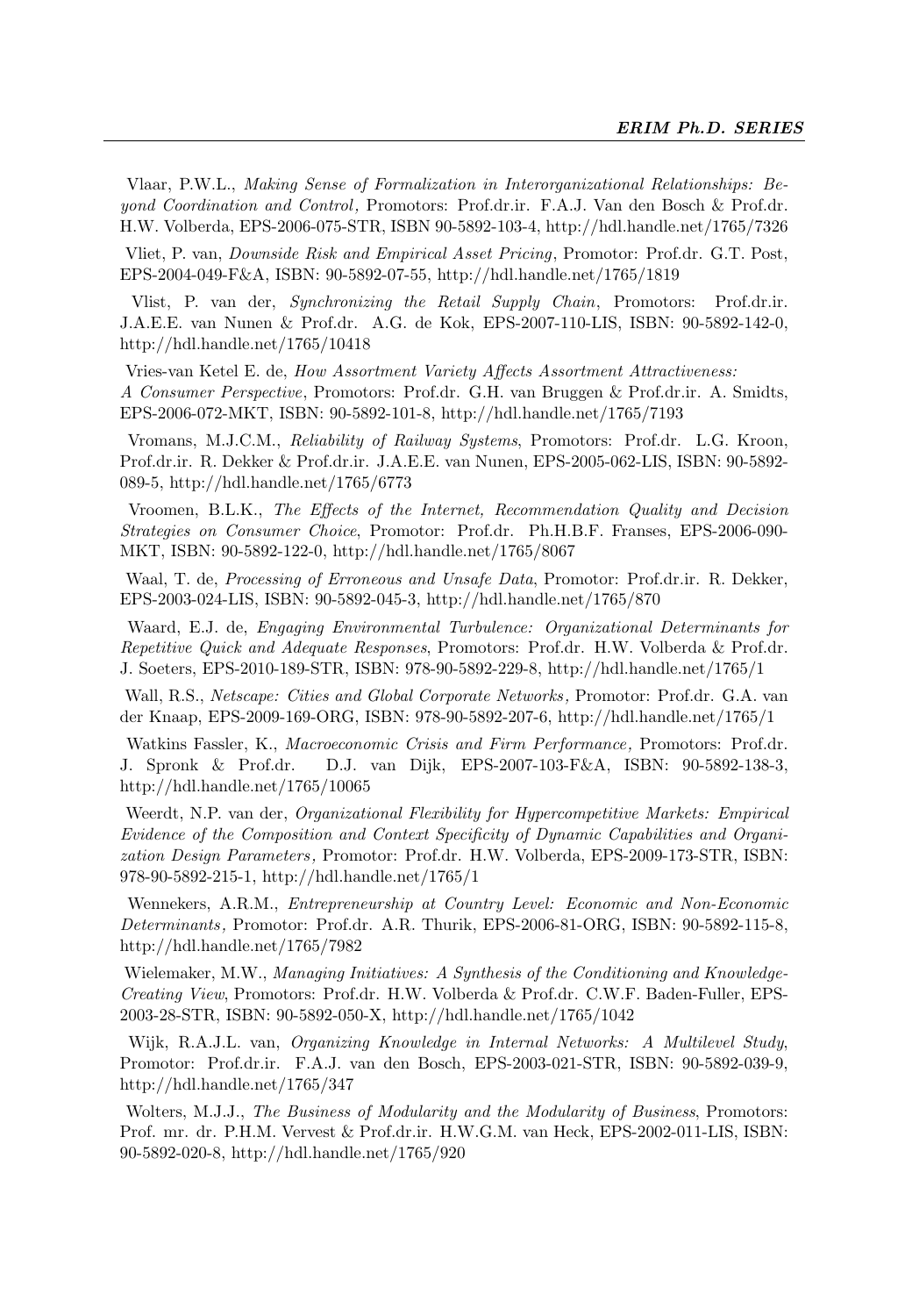Wubben, M.J.J., *Social Functions of Emotions in Social Dilemmas*, Promotors: Prof.dr. D. De Cremer & Prof.dr. E. van Dijk, EPS-2009-187-ORG, http://hdl.handle.net/1765/1

Xu, Y., *Empirical Essays on the Stock Returns, Risk Management, and Liquidity Creation of Banks*, Promotor: Prof.dr. M.J.C.M. Verbeek, EPS-2010-188-F&A, http://hdl.handle.net/1765/1

Yang, J., *Towards the Restructuring and Co-ordination Mechanisms for the Architecture of Chinese Transport Logistics*, Promotor: Prof.dr. H.E. Harlambides, EPS-2009-157-LIS, ISBN: 978-90-5892-198-7, http://hdl.handle.net/1765/14527

Yu, M., *Enhancing Warehouse Perfromance by Efficient Order Picking*, Promotor: Prof.dr. M.B.M. de Koster, EPS-2008-139-LIS, ISBN: 978-90-5892-167-3, http://hdl.handle.net/1765/13691

Zhang, X., *Strategizing of Foreign Firms in China: An Institution-based Perspective*, Promotor: Prof.dr. B. Krug, EPS-2007-114-ORG, ISBN: 90-5892-147-5, http://hdl.handle.net/1765/10721

Zhang, X., *Scheduling with Time Lags*, Promotor: Prof.dr. S.L. van de Velde, EPS-2010- 206-LIS, ISBN: 978-90-5892-244-1, http://hdl.handle.net/1765/1

Zhou, H., *Knowledge, Entrepreneurship and Performance: Evidence from Country-level and Firm-level Studies*, Promotors: Prof.dr. A.R. Thurik & Prof.dr. L.M. Uhlaner, EPS-2010-207-ORG, ISBN: 90-5892-248-9, http://hdl.handle.net/1765/1

Zhu, Z., *Essays on China's Tax System*, Promotors: Prof.dr. B. Krug & Prof.dr. G.W.J. Hendrikse, EPS-2007-112-ORG, ISBN: 90-5892-144-4, http://hdl.handle.net/1765/10502

Zwart, G.J. de, *Empirical Studies on Financial Markets: Private Equity, Corporate Bonds and Emerging Markets*, Promotors: Prof.dr. M.J.C.M. Verbeek & Prof.dr. D.J.C. van Dijk, EPS-2008-131-F&A, ISBN: 978-90-5892-163-5, http://hdl.handle.net/1765/12703